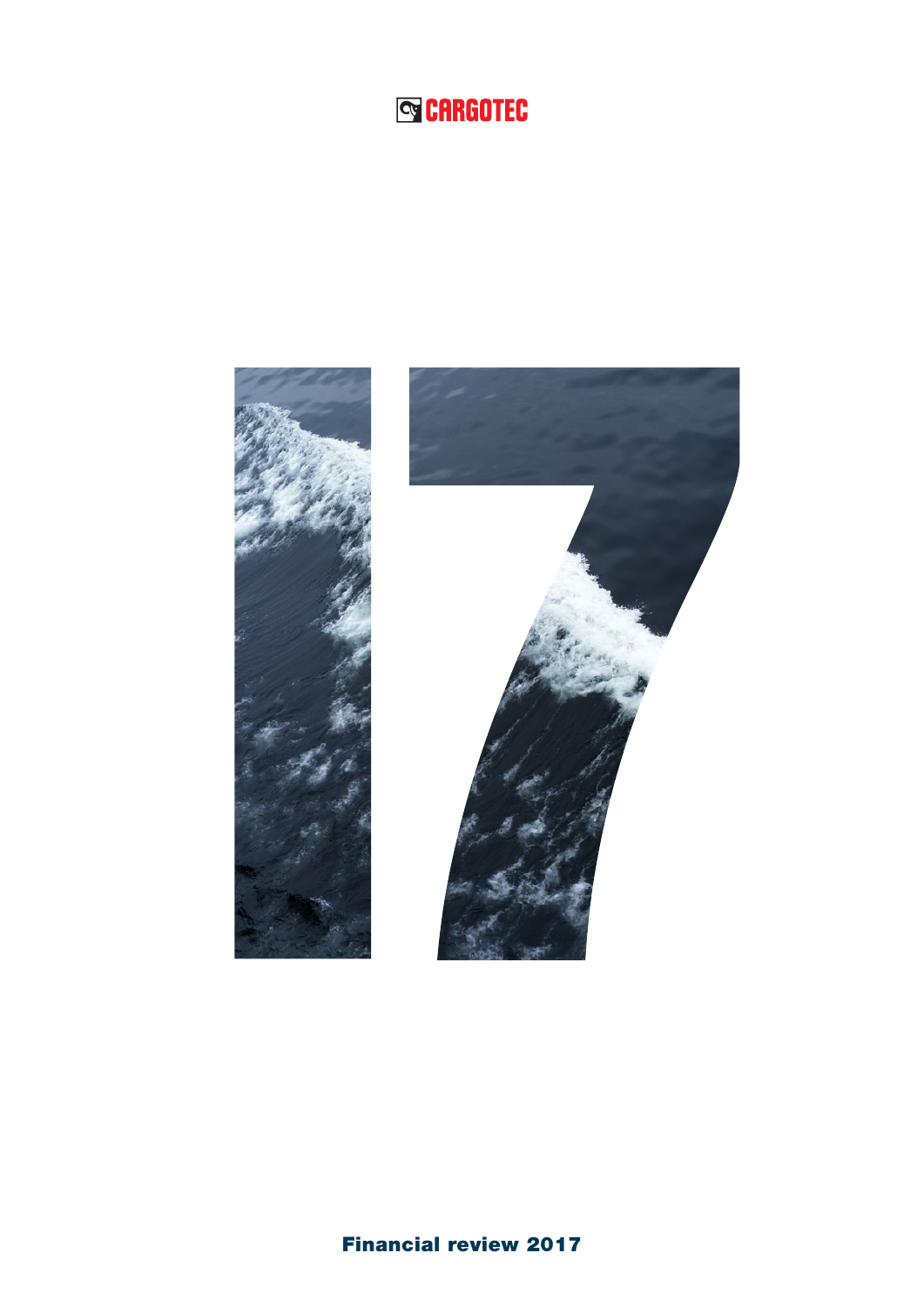# **CONTENTS**

| Board of Directors' report and financial statements                |    |
|--------------------------------------------------------------------|----|
| Board of Directors' report                                         | 4  |
| Consolidated financial statements (IFRS)                           | 14 |
| Consolidated statement of income                                   | 14 |
| Consolidated statement of comprehensive income                     | 15 |
| Consolidated balance sheet                                         | 16 |
| Consolidated statement of changes in equity                        | 18 |
| Consolidated statement of cash flows                               | 19 |
| Notes to the consolidated financial statements (IFRS)              | 20 |
| 1. Accounting principles for the consolidated financial statements | 21 |
| 2. Estimates and assumptions requiring management judgement        | 31 |
| 3. Financial risk management                                       | 32 |
| 4. Segment information                                             | 38 |
| 5. Acquisitions and disposals                                      | 43 |
| 6. Long-term construction contracts                                | 45 |
| 7. Other operating income and expenses                             | 45 |
| 8. Restructuring costs                                             | 46 |
| 9. Personnel expenses                                              | 47 |
| 10. Depreciation, amortisation and impairment charges              | 48 |
| 11. Financing income and expenses                                  | 48 |
| 12. Income taxes                                                   | 49 |
| 13. Earnings per share                                             | 50 |
| 14. Goodwill                                                       | 50 |
| 15. Other intangible assets                                        | 52 |
| 16. Property, plant and equipment                                  | 54 |
| 17. Associated companies and joint ventures                        | 55 |
| 18. Deferred taxes                                                 | 58 |
| 19. Inventories                                                    | 59 |
| 20. Financial instruments by measurement category                  | 60 |
| 21. Derivatives                                                    | 61 |
| 22. Accounts receivable and other non-interest-bearing receivables | 62 |
| 23. Cash and cash equivalents                                      | 62 |
| 24. Equity                                                         | 63 |
| 25. Share-based payments                                           | 64 |
| 26. Post-employment benefits                                       | 65 |
| 27. Interest-bearing liabilities                                   | 69 |
| 28. Accounts payable and other non-interest-bearing liabilities    | 70 |
| 29. Provisions                                                     | 71 |
| 30. Leases                                                         | 72 |
| 31. Commitments                                                    | 73 |
| 32. Related-party transactions                                     | 74 |
| 33. Subsidiaries                                                   | 76 |
| 34. Events after the balance sheet date                            | 79 |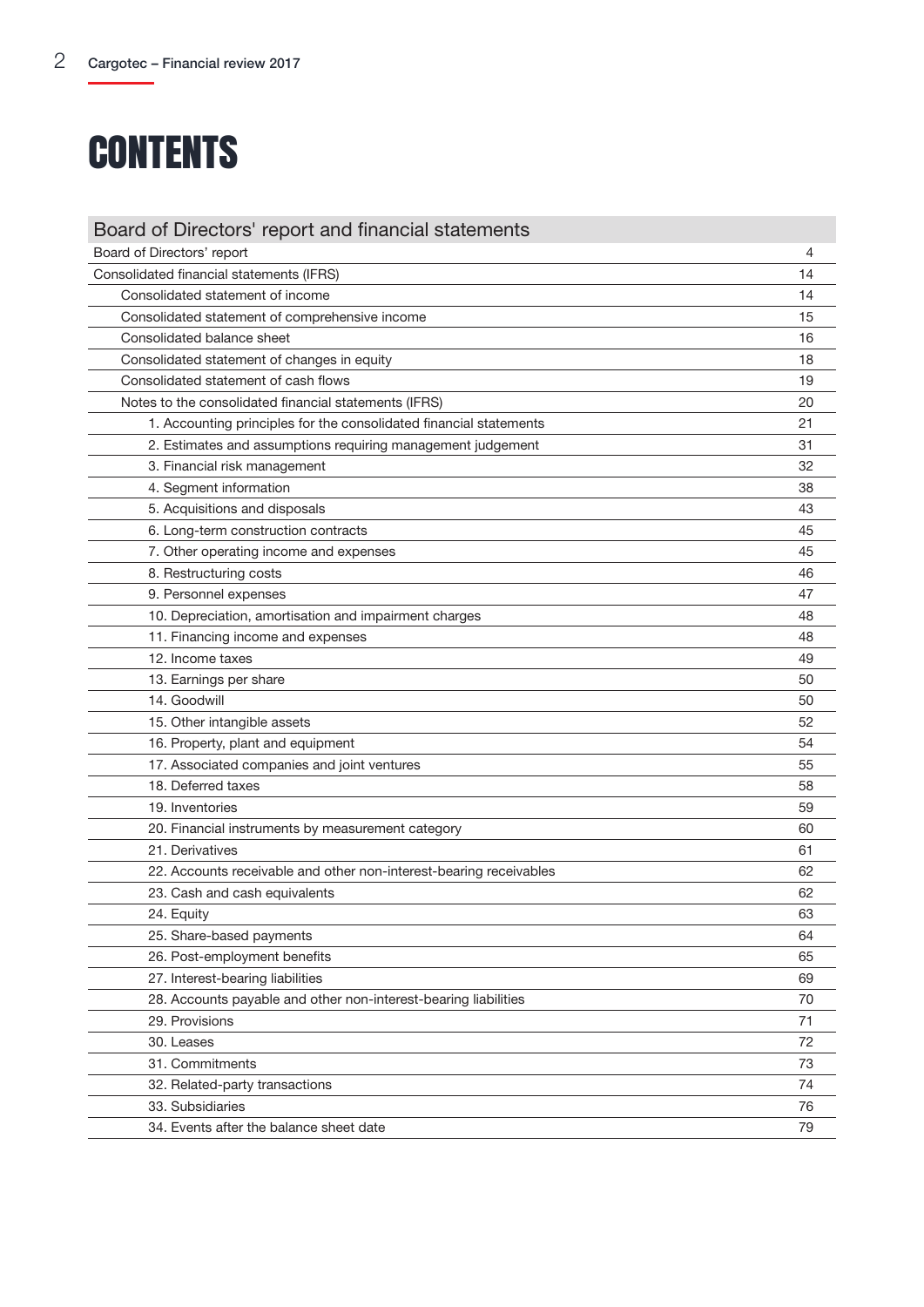| Financial statements of the parent company (FAS)                     | 80  |
|----------------------------------------------------------------------|-----|
| Parent company income statement                                      | 80  |
| Parent company balance sheet                                         | 81  |
| Parent company cash flow statement                                   | 82  |
| Notes to the parent company financial statements                     | 83  |
| 1. Accounting principles for the parent company financial statements | 84  |
| 2. Financial risk management                                         | 85  |
| 3. Personnel expenses                                                | 86  |
| 4. Depreciation, amortisation and impairment charges                 | 86  |
| 5. Audit fees                                                        | 86  |
| 6. Financing income and expenses                                     | 87  |
| 7. Income taxes                                                      | 87  |
| 8. Intangible assets                                                 | 88  |
| 9. Tangible assets                                                   | 89  |
| 10. Investments                                                      | 89  |
| 11. Non-current receivables                                          | 90  |
| 12. Current receivables                                              | 90  |
| 13. Derivatives                                                      | 91  |
| 14. Equity                                                           | 92  |
| 15. Non-current liabilities                                          | 93  |
| 16. Current liabilities                                              | 94  |
| 17. Commitments                                                      | 94  |
| Key figures                                                          | 95  |
| Key financial figures                                                | 95  |
| Share-related key figures                                            | 96  |
| Calculation of key figures                                           | 97  |
| Key exchange rates for the euro                                      | 98  |
| Shares and shareholders                                              | 99  |
| Shares and share capital                                             | 100 |
| Share price development and trading                                  | 101 |
| Shareholders                                                         | 102 |
| Board and management shareholding                                    | 104 |
| Signatures for Board of Directors' report and financial statements   | 105 |
| Auditor's Report                                                     | 106 |
| Corporate governance                                                 |     |
| Cargotec corporate governance statement 2017                         | 111 |
| Cargotec remuneration statement 2017                                 | 117 |
| <b>Investor Relations</b>                                            | 121 |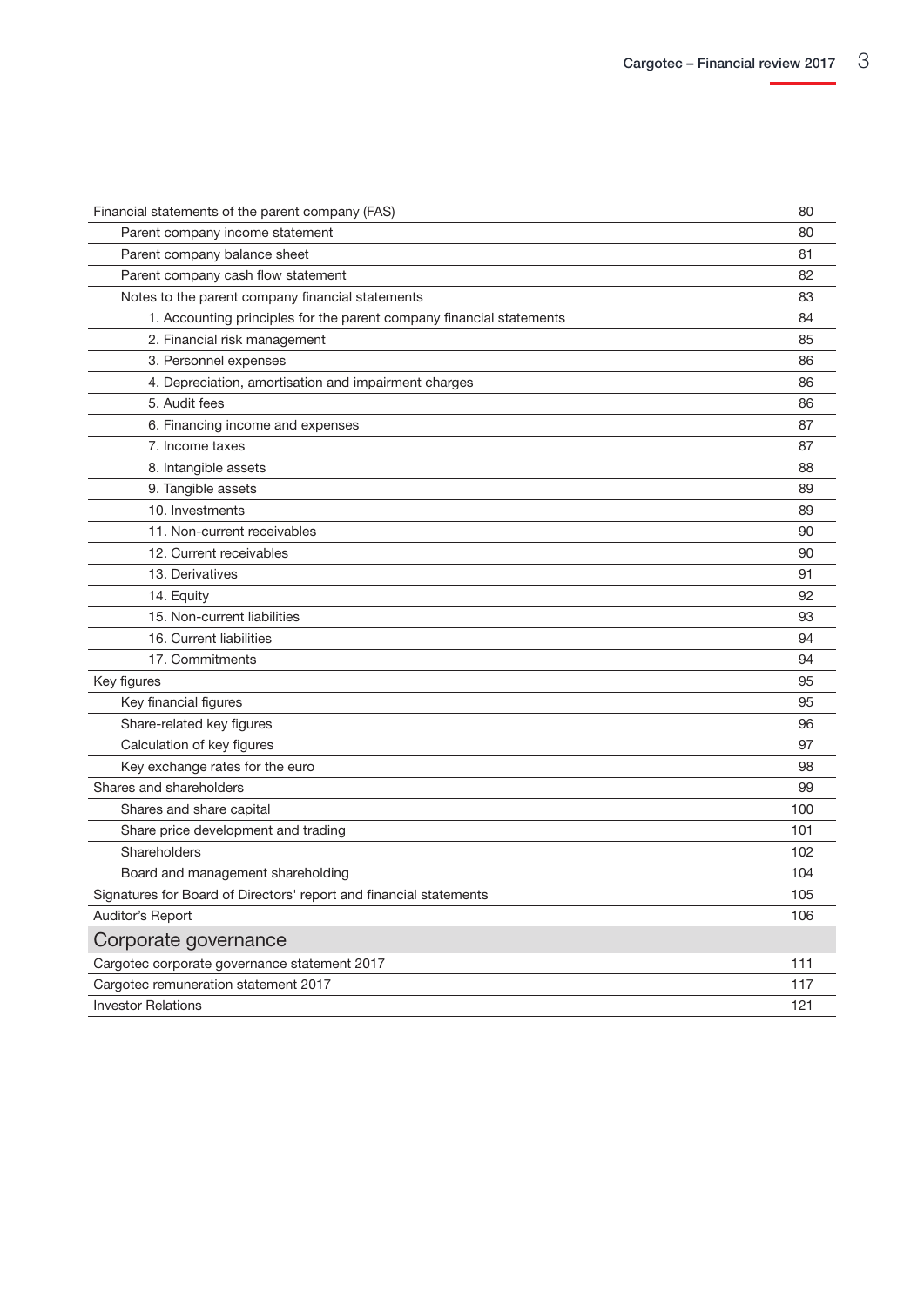# <span id="page-3-0"></span>BOARD OF DIRECTORS' REPORT

# Operating environment in 2017

The number of containers handled at ports globally is estimated to have grown by six percent during 2017 compared to the previous year (Drewry). Interest in Kalmar's efficiency-boosting port automation solutions continued to be high, but due to the uncertainty caused by the strong consolidation of shipping companies, customers are careful with their decisions concerning projects and automation solutions. Customers' investments are targeted to smaller projects. The demand for mobile equipment and services was at last year's level.

The demand for Hiab's load handling equipment was supported in the United States and Europe by the construction activity, which remained at a good level during 2017. The demand continued to be strong in the US and accelerated in Europe during the second half of the year. The demand for services improved from last year.

Merchant ship contracting improved during 2017 compared to the previous year, but remained at a very low level. The risk for order postponements and cancellations is still high. Contracting in the offshore sector declined compared to the previous year. The demand for MacGregor's services declined in the offshore sector, but improved slightly in the merchant ship sector.

# Orders received and order book

Orders received in 2017 decreased by three percent from the comparison period and totalled EUR 3,190 (3,283) million. Compared to the comparison period, currency rate changes had a one percentage point negative impact on orders received. 49 percent of the orders in 2017 were received by Kalmar, 35 percent by Hiab and 16 percent by MacGregor. Orders received grew in Hiab and decreased in Kalmar and MacGregor. In geographical terms, the share of orders received increased to 48 (47) percent in EMEA and to 33 (30) percent in Americas. Asia-Pacific's share decreased to 19 (23) percent. Service orders received decreased by three percent and totalled EUR 864 (889) million. The decline was mainly caused by the weak market situation in MacGregor's offshore business.

The order book decreased by 13 percent from the end of 2016, and at the end of 2017 it totalled EUR 1,550 (31 Dec 2016: 1,783) million. Kalmar's order book totalled EUR 765 (900) million, representing 49 (50) percent, Hiab's EUR 299 (286) million or 19 (16) percent and that of MacGregor EUR 487 (598) million or 32 (34) percent of the consolidated order book.

# Sales

Sales in 2017 decreased by seven percent from the comparison period, to EUR 3,280 (3,514) million. Compared to the comparison period, currency rate changes had a one percentage point negative impact on sales. Sales grew from the comparison period in Hiab and declined in Kalmar and

MacGregor. In geographic terms, sales declined in all geographical areas. EMEA's share of consolidated sales was 44 (42) percent, Americas' 32 (31) percent and Asia-Pacific's 24 (27) percent. Service sales totalled EUR 874 (872) million, representing 27 (25) percent of consolidated sales. Software sales increased by seven percent and amounted to EUR 159 (148) million. Service and software sales amounted to EUR 1,033 (1,020) million, representing 31 (29) percent of consolidated sales.

# Financial result

Operating profit for year 2017 totalled EUR 226.7 (197.7) million. Operating profit includes EUR 36.5 (52.5) million in restructuring costs. EUR 6.4 (19.7) million of the restructuring costs were related to Kalmar, EUR 0.2 (1.2) million to Hiab, EUR 15.8 (31.6) million to MacGregor and EUR 14.1 (0.0) million to corporate administration and support functions.

Operating profit, excluding restructuring costs, for year 2017 was EUR 263.2 (250.2) million, representing 8.0 (7.1) percent of sales. Excluding restructuring costs, operating profit for Kalmar amounted to EUR 136.6 (135.3) million, Hiab EUR 157.3 (140.0) million, and MacGregor EUR 11.5 (17.9) million. Kalmar's operating profit, excluding restructuring costs, improved slightly from the comparison period's level despite the lower sales. Hiab's profitability improvement was driven by higher volumes as well as new products. MacGregor's operating profit, excluding restructuring costs, declined as a consequence of lower volumes driven by the difficult market situation, but remained positive due to cost savings as well as higher share of service business.

Net interest expenses for interest-bearing debt and assets in 2017 totalled EUR 16.2 (20.4) million. Net financing expenses totalled EUR 32.9 (28.6) million. Net financing expenses increased due to higher foreign exchange hedging costs. Net income for year 2017 was EUR 136.3 (125.3) million, and earnings per share EUR 2.11 (1.95).

#### Balance sheet, cash flow and financing

The consolidated balance sheet total was EUR 3,557 (31 Dec 2016: 3.736) million at the end of the year 2017. Equity attributable to the equity holders of the parent was EUR 1,425 (1,395) million, representing EUR 22.10 (21.65) per share. Property, plant and equipment on the balance sheet amounted to EUR 311 (309) million and intangible assets to EUR 1,247 (1,315) million.

Return on equity (ROE, annualised) in 2017 was 9.7 (9.1) percent, and return on capital employed (ROCE, annualised) was 9.8 (8.8) percent. Cargotec's financial target is to reach 15 percent return on capital employed in the next 3–5 years.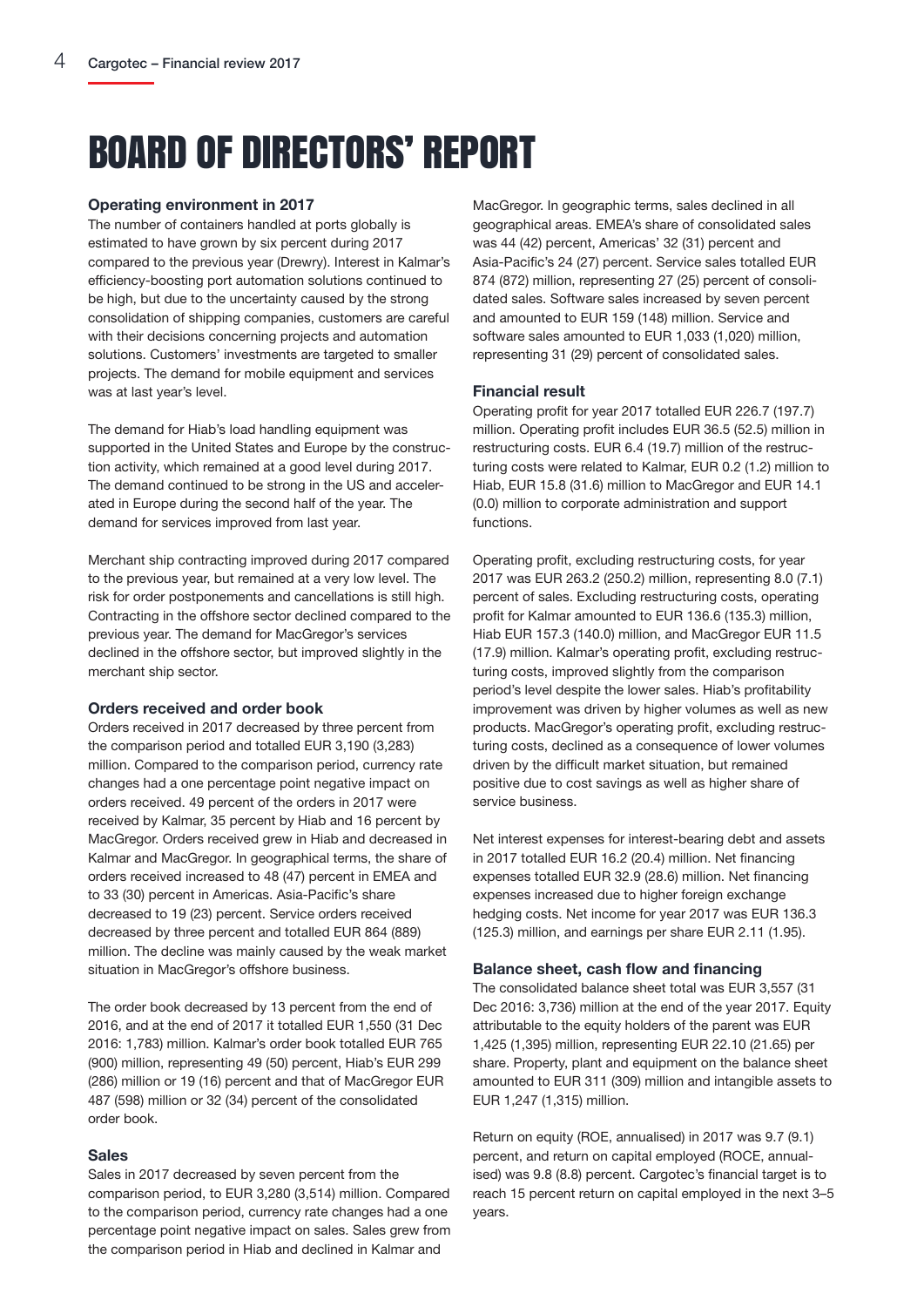Cash flow from operating activities in 2017, before financial items and taxes, totalled EUR 253.5 (373.0) million. Cash flow was burdened by lower advance payments as well as higher working capital needs in certain product categories in Kalmar and Hiab. At the end of the year 2017, net working capital increased to EUR 118 million from the level of EUR 57 million at the end of 2016.

Cargotec's liquidity position is healthy. During the first quarter, Cargotec issued two bonds in a total aggregate amount of EUR 250 million. The maturities of the bonds are five and seven years. During the second quarter, Cargotec refinanced a EUR 300 million revolving credit facility. The facility carries a tenor of five years including two one-year extension options. At the end of the year 2017, interestbearing net debt totalled EUR 472 (31 Dec 2016: 503) million. Interest-bearing debt amounted to EUR 788 (782) million, of which EUR 121 (142) million was current and EUR 667 (640) million non-current debt. On 31 December 2017, the average interest rate on the loan portfolio was 2.3 (31 December 2016: 2.3) percent. Cash and cash equivalents, loans receivable, and other interest-bearing assets totalled EUR 317 (31 Dec 2016: 278) million.

At the end of the year 2017, Cargotec's total equity/total assets ratio was 41.5 (31 Dec 2016: 39.1) percent. Gearing was 33.0 (36.0) percent. Profit distribution in 2017 totalled EUR 62.2 (52.8) million.

More information on loans is available in Note 27 to the consolidated financial statements, Interest-bearing liabilities.

Key figures on financial performance, including comparison data, are shown under the section Key figures in the consolidated financial statements.

#### Research and development

Research and product development expenditure in 2017 totalled EUR 92.5 (90.8) million, representing 2.8 (2.6) percent of sales. EUR 0.5 (2.3) million was capitalised. Research and development investments were focused on digitalisation as well as projects that aim to improve the competitiveness and cost efficiency of products.

#### Kalmar

In January, Kalmar launched a new range of light diesel forklifts. The Kalmar DCG50-90 range, comprising seven models, was updated to provide better uptime, productivity and fuel savings to customers.

In March, Kalmar and Cargotec's joint venture Rainbow-Cargotec Industries (RCI) opened a new jetty in China. The new jetty will support Kalmar's business growth in the Asia-Pacific region by enabling the deliveries of fully erect Kalmar yard cranes from RCI. The jetty can berth vessels of up to 50,000 DWT capacities.

In May, Kalmar launched its revised vision for Port 2060 with a video to depict how the sustainable future of cargo handling will look like in the year 2060. According to the Port 2060 vision, the utilisation of data has fundamentally

changed the way the world trade operates, making it more efficient, safe and sustainable.

In June, Kalmar launched a new range of mid-sized forklifts, The Kalmar Essential Range, to customers in the Americas and in Europe. The Essential range provides customers with the build quality, high availability and excellent safety at a highly competitive price.

In September, Kalmar introduced two new products: Kalmar Key, which is the industry's first automation platform with open interfaces, and Kalmar Rail-Mounted Gantry Crane (RMG). Kalmar Key provides a common system architecture for building an end-to end, customised automation platform using Kalmar Terminal Logistics System (TLS) as a basis. Kalmar RMG is a highly adaptable, automation ready crane solution suitable for both intermodal and container terminal operations.

In the third quarter, Kalmar announced also two important development efforts with customers. Firstly, Kalmar announced the delivery of the first integrated automation solution to International Container Terminal Services Incorporated (ICTSI) at the Port of Melbourne, Australia. The Kalmar OneTerminal deployment was completed ahead of schedule, and it has made Victoria International Container Terminal (VICT) the world's first fully automated international container handling facility.

In addition, in September, Kalmar announced a joint pilot of the port industry's first fast charging shuttle carrier solution at DP World London Gateway Port in the UK. The pilot project of the fully electric powered Kalmar FastCharge™ Shuttle Carrier will start during the first quarter of 2018.

In October, Kalmar launched a fully electric medium-range forklift that will help customers reduce the environmental impact of their operations. Kalmar is the first leading manufacturer to offer electric forklifts in this capacity range. In November, Kalmar introduced the Essential range of reachstackers, empty container handlers and forklifts and the TL2 terminal tractor in Asia-Pacific.

#### **Hiah**

During the first quarter of the year, Hiab brought to market a new ZEPRO tail lift which is lighter than the previous model and easier as well as faster to install.

In March, Hiab delivered the first forestry crane equipped with the camera-based HiVision<sup>™</sup> control system to its customer in Sweden. HiVision moves the crane operation to the truck cabin. It has four cameras on top of the forestry crane that provide the operator with a realistic 270-degree view. This enables the crane operator to see the working area and operate the crane from the truck cabin using virtual reality goggles.

Hiab also continued to invest in digitalisation and services by developing connectivity in its products to ensure that by the end of 2018 Hiab equipment are connected and able to communicate with other systems and devices.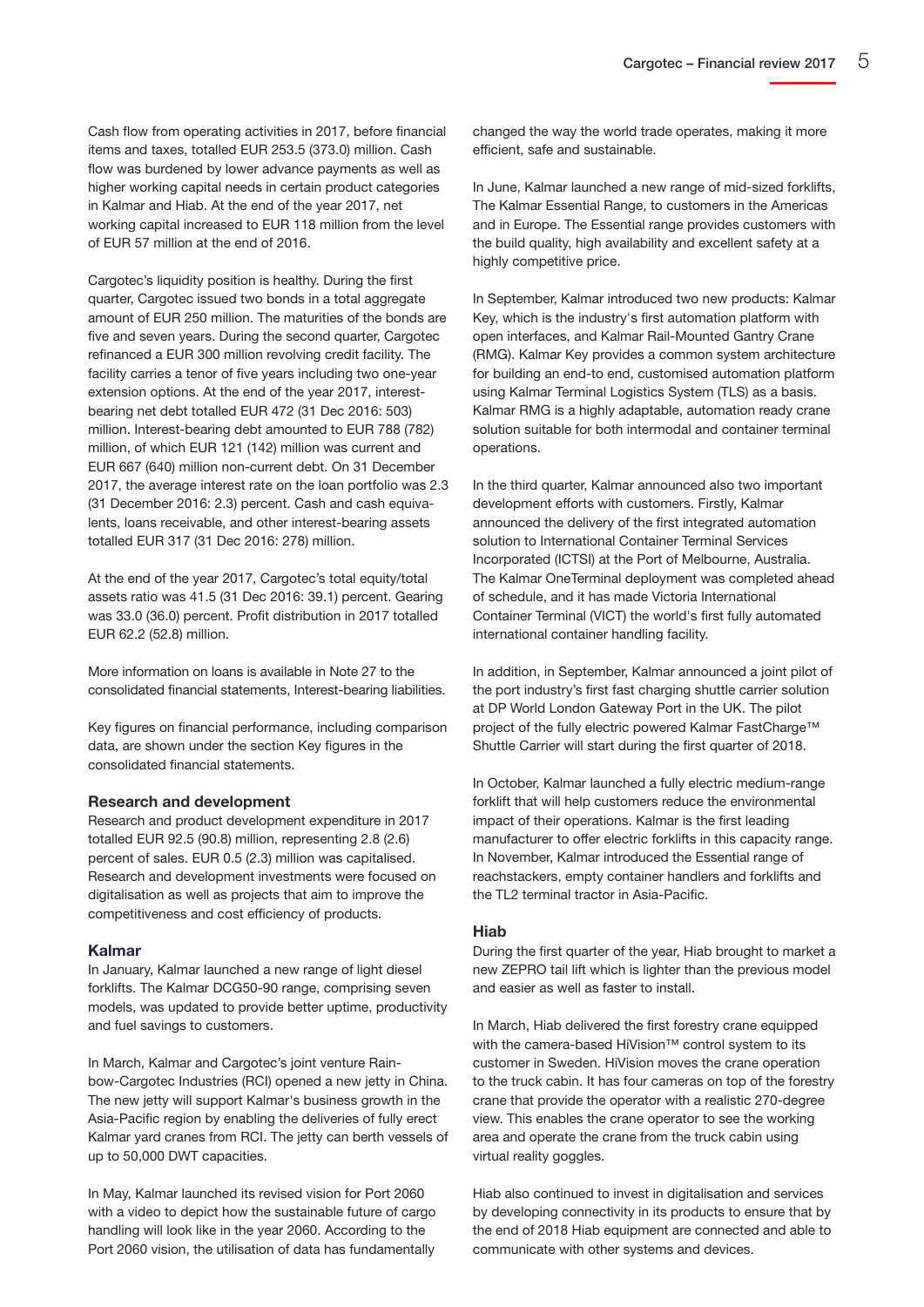During the second quarter, Hiab brought to market a new DEL tail lift model with Power Closure opening feature, which enables the opening and closing of the heavy-duty, steel column lift platform without manual effort, and a new robust ZEPRO folding lift for flexible distribution.

In April, Hiab put its new 4,000m2 regional distribution centre for Hiab spare parts outside of Indianapolis, United States, into operation.

During the second quarter, Hiab launched the semiautomatic folding (SAF) feature for folding and unfolding the crane with a single control level. The new feature makes the crane operation fast and easy for operators when parking the crane in a safe and controlled way.

In demountables, Hiab introduced a new visual service indicator that is specifically designed to monitor MULTILIFT equipment movements and the time spent in operation. The service indicator alerts the operator proactively when it is time for regular maintenance. In addition, a renewed SkipTop™ automatic load coverage was introduced for MULTILIFT Futura skiploaders.

During the third quarter, Hiab launched its HiConnect<sup>™</sup> solution. HiConnect is a new connected service offering, which enhances the productivity of Hiab equipment for fleet operators by enabling real-time insights via web-based dashboards showing the utilisation, condition, and operation of their connected Hiab equipment. These insights will allow customers to reduce unnecessary downtime, optimise performance, and actively manage service and safe operation.

During the third quarter, Hiab introduced continuous slewing on its 30 to 40 metric tonne range of loader cranes. Continuous slewing has previously been available for the biggest HIAB loader cranes with capacity of over 50 tonne metres. Continuous slewing makes the work in construction and transport faster, smarter and safer especially in risky positions.

During the quarter Hiab also organised an open innovation challenge called CargoHack 3 in its Test and Innovation Center in Hudiksvall, Sweden. The participating teams selected from three different challenges to work with: easier and safer load handling, securing the availability of equipment and taking the lead in intelligent load handling solutions.

During the fourth quarter of the year, Hiab brought to market the world's first electric powered MULTILIFT Futura skiploader in partnership with the Dutch electric vehicle manufacturer EMOSS. The equipment operate silently and with no emissions. The ePTO solution that ensures the electric power take-off was also expanded to cover more loader crane models.

In addition, the new MULTILIFT Futura 18 skiploader was launched at the end of the fourth quarter. It has the capacity of 18 tonnes and offers the operator increased productivity

with decreased fuel consumption as fewer trips are needed to haul the same load. This launch completes the Futura product range where the previous models launched had capacities of 8 and 12 tonnes.

In November, Hiab strengthened the ZEPRO tail lift offering on the French market by bringing to the market three tail lift models. Common for all of them is the short installation time, the combination of low weight and high strength in the steel structures, and components with long-term reliability.

During the fourth quarter, Hiab launched a new oil tank using cyclone technology which reduces oil usage, weight, need for space and running costs. This patented technology is the first of its kind in the industry and works with most Hiab crane models.

The roll-out of the new Hiab Webshop, launched in 2016 for ordering original Hiab spare parts online, continued the expansion to new markets during 2017. By the end of the year, customers and dealers from close to 40 different countries have bought spare parts through the Hiab Webshop.

By the year end, the deliveries of forestry and recycling cranes equipped with HiVision™ control system were rolled out to ten countries.

# **MacGregor**

During the first quarter, MacGregor won Offshore Support Journal's innovation of the Year award for its retrofit device, a 3D motion compensator. MacGregor launched a new crane compensation system for offshore ship-to-ship load transfers. During the quarter, MacGregor and Rolls-Royce signed a Memorandum of Understanding to collaborate on research and development in autonomous cargo ship navigation and cargo systems on board container ships. MacGregor opened a new virtual reality training facility in Arendal, Norway.

During the second quarter, MacGregor and ESL Shipping agreed to jointly develop and test autonomous discharging feature on bulk handling cranes. MacGregor also acquired the rights for a software to increase the efficiency of RoRo operations.

During the third quarter, MacGregor started a joint research project with the Technical University in Hamburg to develop an augmented reality-based system to support maintenance and service activities on ships. MacGregor is also participating in another collaboration project in Germany to work together with industry partners to enable remote-controlled harbour tug operations by 2020.

During the fourth quarter, MacGregor started piloting a customer interaction platform in order to establish a channel to provide a better access to relevant documentation and equipment insights as well as recommended actions to the customers. The platform will eventually serve as a tool for future MacGregor digital service offering.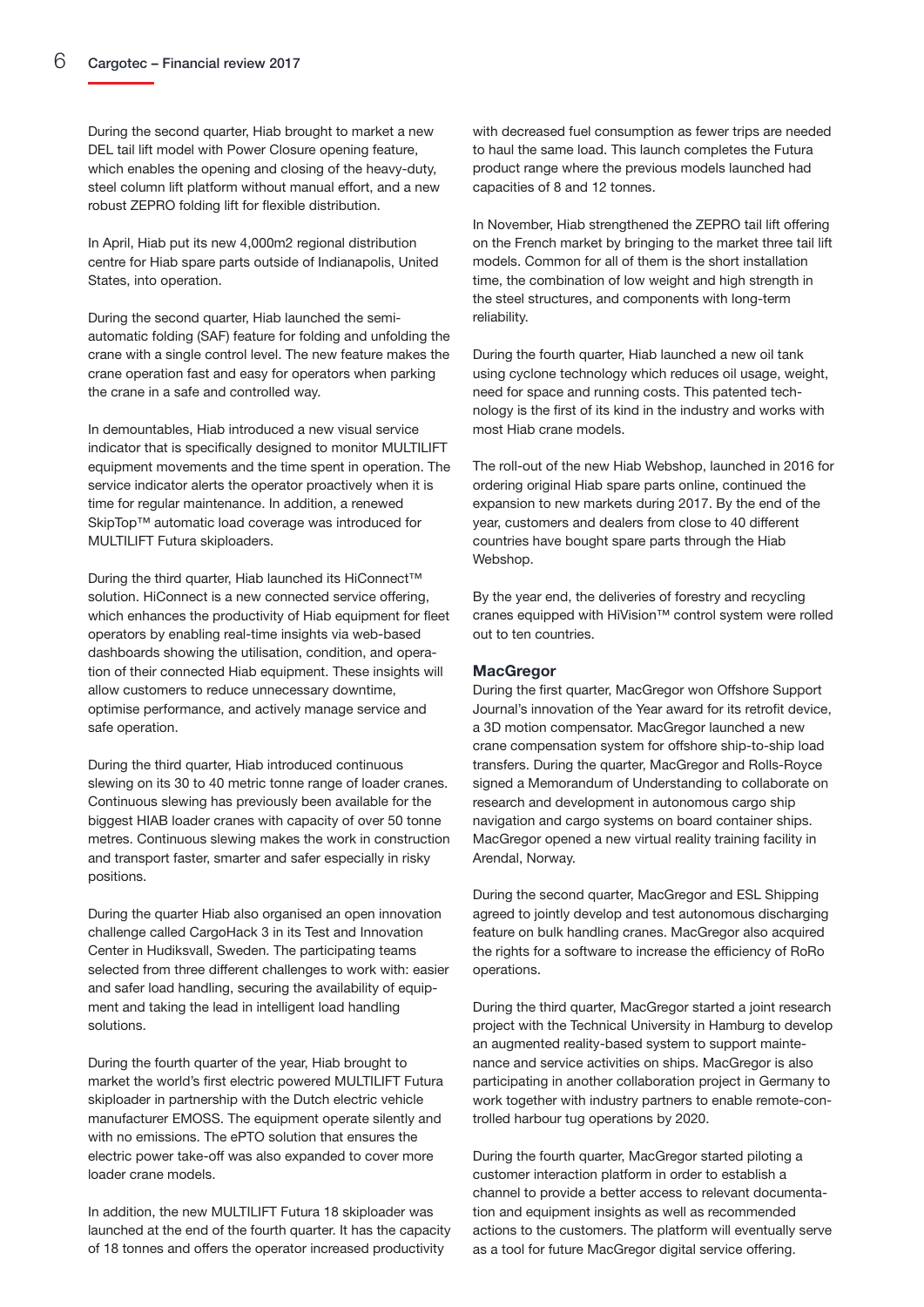## Capital expenditure

Capital expenditure in 2017, excluding acquisitions and customer financing, totalled EUR 47.2 (40.1) million. Investments in customer financing were EUR 37.1 (40.4) million. Of the capital expenditure, EUR 9.0 (10.5) million concerned intangible assets, such as global systems that in future enable higher efficiency in operational activities as well as in support functions. Depreciation, amortisation and impairment amounted to EUR 72.0 (84.8) million.

In March 2016, as part of plans to consolidate its assembly operations in Europe, Kalmar announced plans to invest approximately EUR 9 million in 2016–2017 in the expansion of the assembly unit in Stargard, Poland. The related investments amounted to around EUR 6 million in 2017.

### **Acquisitions**

In December 2017, MacGregor signed an agreement to acquire Rapp Marine Group (RMG) in order to strengthen its offering for the fishery and research vessel segment. MacGregor's existing portfolio includes already various deck handling equipment, such as cranes and booms, but with RMG, MacGregor is able to offer complete solutions with advanced winches and related control systems. The enterprise value of the acquisition was approximately EUR 16 million. The results of RMG business will be consolidated in MacGregor business area results once the transaction has been completed which is expected to happen during February 2018. RMG employs about 120 people with main locations in Norway, the USA and the United Kingdom. The sales in 2017 are estimated to be approximately EUR 40 million, of which approximately 30 percent is related to services. RMG's operating profit margin is on the same level as MacGregor's current profitability.

In December 2017, Kalmar signed an agreement to acquire the port services business of Inver Engineering in Australia. The investment in Inver Port Services supports Kalmar's strategic aim to grow in services while strengthening and broadening Kalmar's existing service capabilities throughout Australia, New Zealand and the Pacific. The acquisition was closed on 29 December 2017. The annual sales of the company is around EUR 5 million and it employs 23 people.

During the third quarter, Hiab entered into an agreement to acquire the loader crane business of one of Brazil's leading loader crane manufacturers Argos Guindastes Indústria e Comércio Ltda. The acquisition was completed in the beginning of October. The acquisition will strengthen Hiab's strategy and market leadership ambition by making a strong entrance to the Brazilian market and it will also create a solid foundation for Hiab's business in the whole area. The sales of Argos amounted to approximately EUR 6 million in 2017. The results of Argos loader crane business have been consolidated in Hiab business area results starting from October 2017.

More information on acquisitions is available in Note 5 to the consolidated financial statements, Acquisitions and disposals.

#### Operational restructurings

MacGregor announced on 9 November 2017 planned measures to achieve annual cost savings of approximately EUR 13 million by reorganising its operations and began statutory cooperation negotiations. The statutory cooperation negotiations were finalised in December, resulting in restructuring of operations and reducing approximately 170 full-time equivalents globally. The planned savings are estimated to be reached in 2018.

In May 2017, Cargotec announced it will target EUR 50 million savings by reducing indirect purchasing spend, streamlining processes and planning Cargotec Business Services operations. Cargotec targets annual cost savings of EUR 50 million from 2020 and onwards. Approximately 2/3 of the savings will come from reductions in global indirect purchasing spend like logistics, external services and facilities. The remaining part of the savings will come from applying new technologies, like automation, in support processes and from the new Cargotec Business Services operations that has started its activities in Sofia, Bulgaria. During 2017, the realised savings from the programme amounted to around EUR 10 million. The estimated restructuring costs related to the programme are around EUR 30 million in 2018.

Related to the savings targets and as a result of cooperation negotiations, Cargotec will reduce 45 positions in Finland. In addition, Cargotec and Tieto entered into a partnership in IT Service Management and Solution Expertise Services under which Tieto took over Cargotec's overall IT service management and a major part of Cargotec's solution expertise services. As part of the deal, a total of 50 employees from Cargotec in Finland, Sweden and USA were transferred to Tieto on 1 November, 2017.

In October 2016, Cargotec announced that it will launch a programme to achieve cost savings of approximately EUR 25 million in MacGregor. The global employee co-operation negotiations resulted in the decision to reduce 230 personyears. The measures affected particularly operations in China, Finland, Norway, Singapore and Sweden. MacGregor realised the targeted savings from the programme during 2017.

In September 2016, Cargotec announced plans to reorganise the maritime software company INTERSCHALT operations in Germany, USA and China. Re-organisations affected tens of employees. The savings resulting from these activities amounted to approximately EUR 2 million in 2017.

In July 2016, Kalmar completed the employee cooperation negotiations in Lidhult, Sweden, announced in March 2016. As a result, Kalmar has transferred the production of forklift trucks from Sweden to Poland. At the same time, Kalmar invests in new, state of the art premises in Sweden and transforms the operations in Southern Sweden into a Business, Innovation and Technology Centre. The change in Lidhult will lead to a permanent reduction of 160 employees and gradual operational closing. The total benefits of the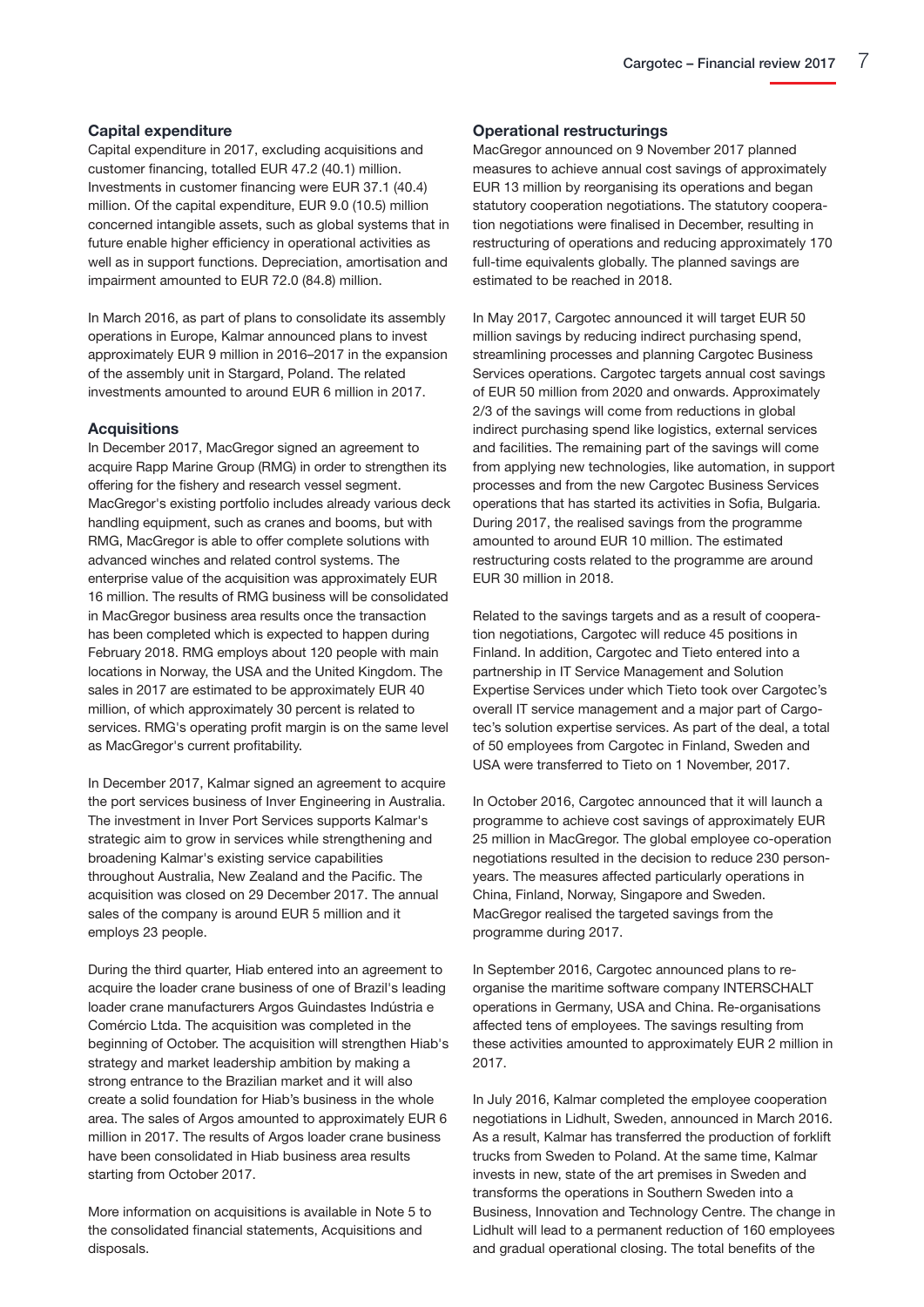activities are expected to amount to approximately EUR 13 million annually from 2018 onwards.

### Personnel

Cargotec employed 11,251 (31 Dec 2016: 11,184) people at the end of 2017. Kalmar employed 5,819 (5,702) people, Hiab 3,370 (2,997), MacGregor 1,859 (2,256), and corporate administration and support functions 203 (230). The average number of employees in 2017 was 11,128 (11,193).

At the end of the year 2017, 11 (31 Dec 2016: 11) percent of the employees were located in Sweden, 8 (9) percent in Finland, and 43 (40) percent in the rest of Europe. Asia-Pacific personnel represented 21 (24) percent, North and South America 15 (14) percent, and the rest of the world 2 (2) percent of total employees.

Salaries and remunerations to employees totalled EUR 570 (572) million in 2017.

The annual Compass Employee Engagement survey provides valuable information on our employees' workrelated feelings and thoughts. The Compass 2017 survey had a participation rate of 86 (2016: 88) percent. According to the results, our people take pride in the work they do and evaluate both our team collaboration and team performance positively. The biggest increase was seen in the customer mindset related question concerning the use of customer feedback to improve work processes. This is an especially pleasing result as it indicates progress in our strategic pursuit to offer world-class services.

Despite the positive feedback, we have also identified improvement areas. The results show that we need to concentrate on being clear enough when communicating direction and on creating confidence for the future. Further investments in development and training are also needed to ensure the necessary skills and motivation to take us to a top position in the intelligent cargo handling industry.

#### Disclosure on non-financial issues

Cargotec operates in more than 100 countries. Its business areas are Kalmar, Hiab and MacGregor. Kalmar's offering comprises cargo handling equipment and automated terminal solutions, software, and services that are used in ports, terminals, distribution centres and various industries. Hiab is the global market leader in on-road load handling solutions; its customers operate in on-land transport and delivery industries. MacGregor provides engineering solutions and services for marine cargo and offshore load handling.

Cargotec´s business model is based on an asset-light and assembly-only production footprint and supply chain expertise. The outputs of its business model are the products, solutions and services of its business areas, which create added efficiency, safety and environmental value to customers.

Cargotec creates economic value to the society through income taxes and sales, employee salaries and remunerations, as well as interests, purchases and payments to suppliers and partners. Cargotec shareholders benefit from the company dividends and the expected market value growth.

#### Core policies and commitments supporting non-financial management

Cargotec is committed to the principles of the UN Global Compact, OECD´s guidelines on multinational enterprises, the UN Universal Declaration of Human Rights and the ILO Declaration on Fundamental Principles and Rights at Work. The internal policies and practices support the implementation of these commitments.

The Cargotec Code of Conduct describes the ethical principles and defines our way of working. The Code of Conduct defines how Cargotec behaves in relation to, for example, environmental issues, labour practices, human rights and anti-corruption. Practical implementation is ensured through topic area-specific policies, trainings and processes.

#### Management of non-financial matters

The Cargotec Board of Directors has the overall responsibility on non-financial matters. The Cargotec Executive Board and the business area management teams review the non-financial matters according to specific reporting schedules set for each specific non-financial theme. The main functions supporting the target setting and implementation of the targets of non-financial issues are corporate responsibility, HR, ethics and compliance, legal, sourcing, R&D, communications and strategy. More details on the management principles of non-financial matters can be found in the Corporate Governance Statement and in the Cargotec Annual Report.

#### Reporting framework

Cargotec's disclosure on non-financial issues contains the most relevant information on environmental, social and employee matters, respect to human rights and anticorruption necessary to understand the performance, development, position and impacts of Cargotec's activities in the value chain. The disclosure is based on the materiality principle and aims to give a fair and balanced view on non-financial matters in Cargotec's business. More detailed information on managing non-financial disclosure matters can be found in the Cargotec Annual Review 2017.

#### Environmental matters

Cargotec's environmental and health and safety (EHS) policy defines the principles for environmental management. Business areas and sites may provide additional guidance to cover specific operational environmental management aspects in detail. Cargotec's supplier criteria and processes define management practices for suppliers. Environmental risks relate mostly to the local environmental impacts of local operations or to the potential environmental liabilities during business acquisitions or divestments. Cargotec's assembly sites have specific quality and environmental management systems that ensure site-based environmental risk assessments and needed mitigation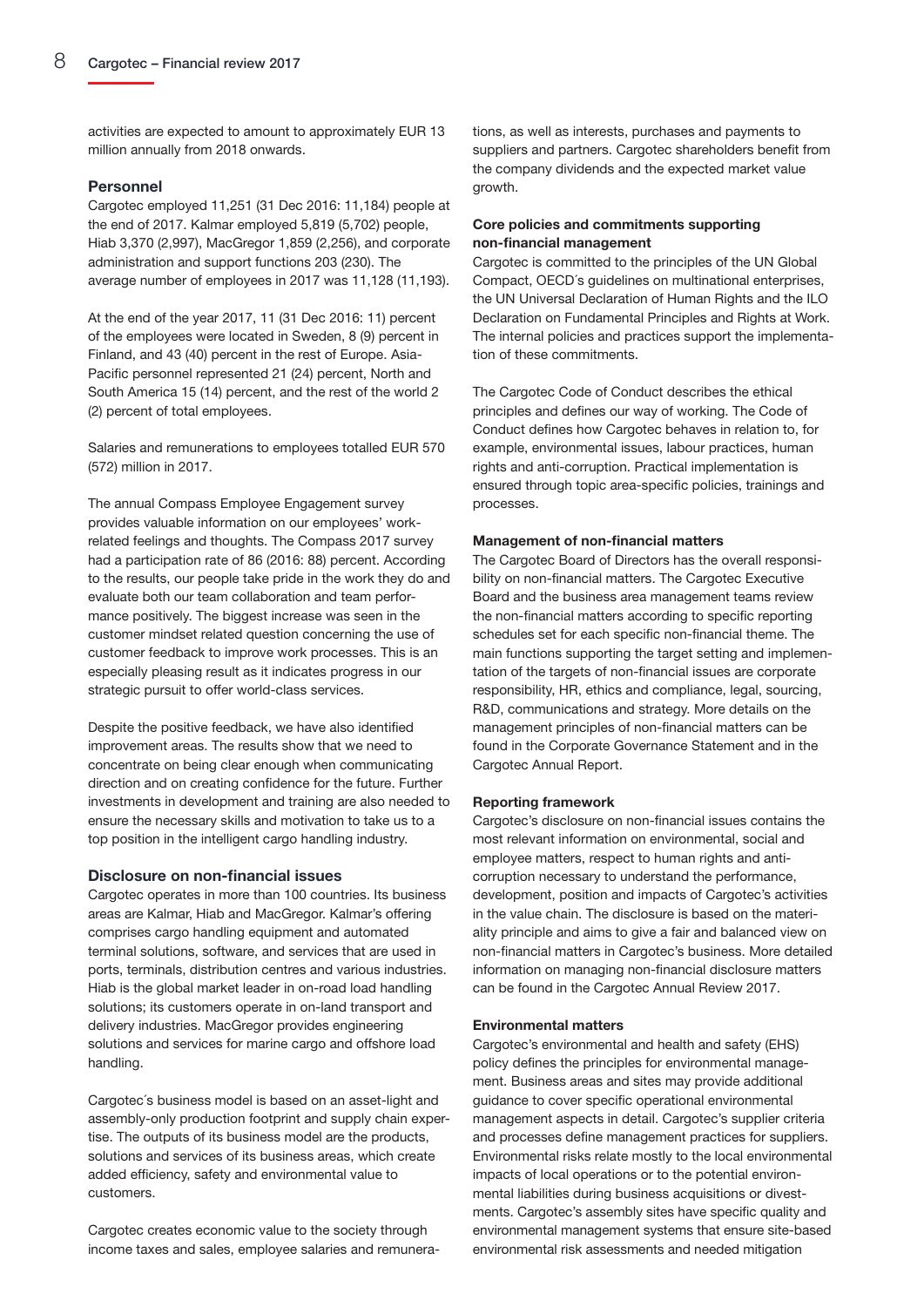actions. During acquisition and divestment cases Cargotec conducts an environmental due diligence process to ensure that potential environmental risks are accounted for.

The biggest environmental impact and mitigation potential lies within the solutions Cargotec provides to its customers. Sustainability is identified as one of the megatrends impacting the industry, and it can also be seen as a business opportunity.

The main environmental target in 2017 – which was successfully achieved – was to define criteria for the new eco-efficiency offering. The offering features solutions that can enhance the sustainability of Cargotec's customers' operations by decreasing their operational emissions or extending product lifetimes. The sales of the eco-efficiency product group during the reporting period was about 19 (2016: 20) percent of the total sales. The decline was due to fluctuations in one of Kalmar's product, RTG, markets and MacGregor's weak market situation.

#### Labour and employment matters

The Cargotec EHS policy defines safety management principles, while additional guidance is given in the business area or site-based safety instructions. Cargotec's HR policies define the principles for an equal and transparent HR practice. Health and safety related risks are identified at the operational sites, and safety programmes with clear KPIs have been developed to mitigate the risks. The management's leadership capabilities as well as engaged and motivated employees have been identified as the key employment- and labour-related factors to support the company's strategy implementation, and they are essential elements in realising the role of a responsible employer. Leadership excellence programmes have been developed to support Cargotec leaders in their strategy implementation work and to further expand their management capabilities. The Cargotec Compass annual employee satisfaction survey gives information on specific employee management issues to evaluate and follow up and on any potential risks in labour-related issues.

Cargotec's assembly sites use safety management systems, wherein safety risks, safety compliance and related mitigation actions are defined. When monitoring safety issues, the industrial injury frequency trend (IIFR) is used as the main KPI. The assembly site IIFR target for 2017 was 5, and the rate achieved was 6.1 (5.7). The central incident monitoring system has only recently been implemented to service sites, which is why the service site IIFR will be reported externally as of 2018.

The annual Compass Employee Engagement 2017 survey had a participation rate of 86 (2016: 88) percent. The leadership index in 2017 was 71 (68) percent, while the team climate index was 76 (70) percent and the employee engagement index 69 (69) percent. The target is to use the Compass results in developing HR strategies and targets for the next year, and when planning actions to increase performance in areas that score below the average.

With the social responsibility index Cargotec gets insight on employees' views about social responsibility. The social responsibility index in 2017 was 79 (2016: 79) percent.

#### Respect for human rights

Cargotec´s operations are systematically being monitored with safety and HR policies, processes and follow-up tools that aim to mitigate the risk of non-compliance in Cargotec´s own operations with regards to international human rights. Main policies and processes to support the respect for human rights in company's sphere of interest are sourcing criteria and processes as well as agent screening processes. The target for 2017 was to ensure that all employees have completed the Code of Conduct e-learning programme, in particular the questions that related to human rights.

The majority of the human rights risks appear in company's sphere of interest, such as in the supply chain and agent partners. Based on the sustainability risk assessment, Cargotec developed its sourcing activities to include more sustainability-related risk management actions in 2017, with human rights as one of the focus areas. In addition, the Supplier Code of Conduct was created and sent to all strategic suppliers, and the personnel training on human rights issues was added to the Code of Conduct e-learning programme.

#### Ethics and Compliance

The Cargotec Code of Conduct, the Cargotec Anti-Corruption policy, Gift and Hospitality Instruction, Instruction for Engaging Agents, as well as the Instruction for Speak-Up and Non-Retaliation guide the work against possible unethical or corrupt business practices. The practical implementation of these policies, and related instructions, is guided by the Ethics and Compliance framework, which is based on the main principles to prevent, detect and respond to potential misconduct.

The target for 2017 was to ensure that all employees have completed the Code of Conduct e-learning programme, that persons in key risk functions – such as finance, legal, sales and procurement – have participated in face-to-face training workshops, and that the process for managing risks related to sales agents was consistently implemented.

The targets were largely accomplished. Between the end of 2016 and the end of 2017, over 1,500 employees have participated in trainings that aim to ensure awareness of and capability to act on these issues. Risk assessments and site visits have been performed to identify risk exposure and improvement areas, and a set of compliance-related internal controls have been put in place. Due diligence has been conducted on the critical sales agents and work to further strengthen the process has been initiated. The work is managed by the Ethics and Compliance organisation consisting of team members in each business area and from high risk markets.

To ensure that suppliers are aware of Cargotec's expectations on ethics and compliance, a supplier Code of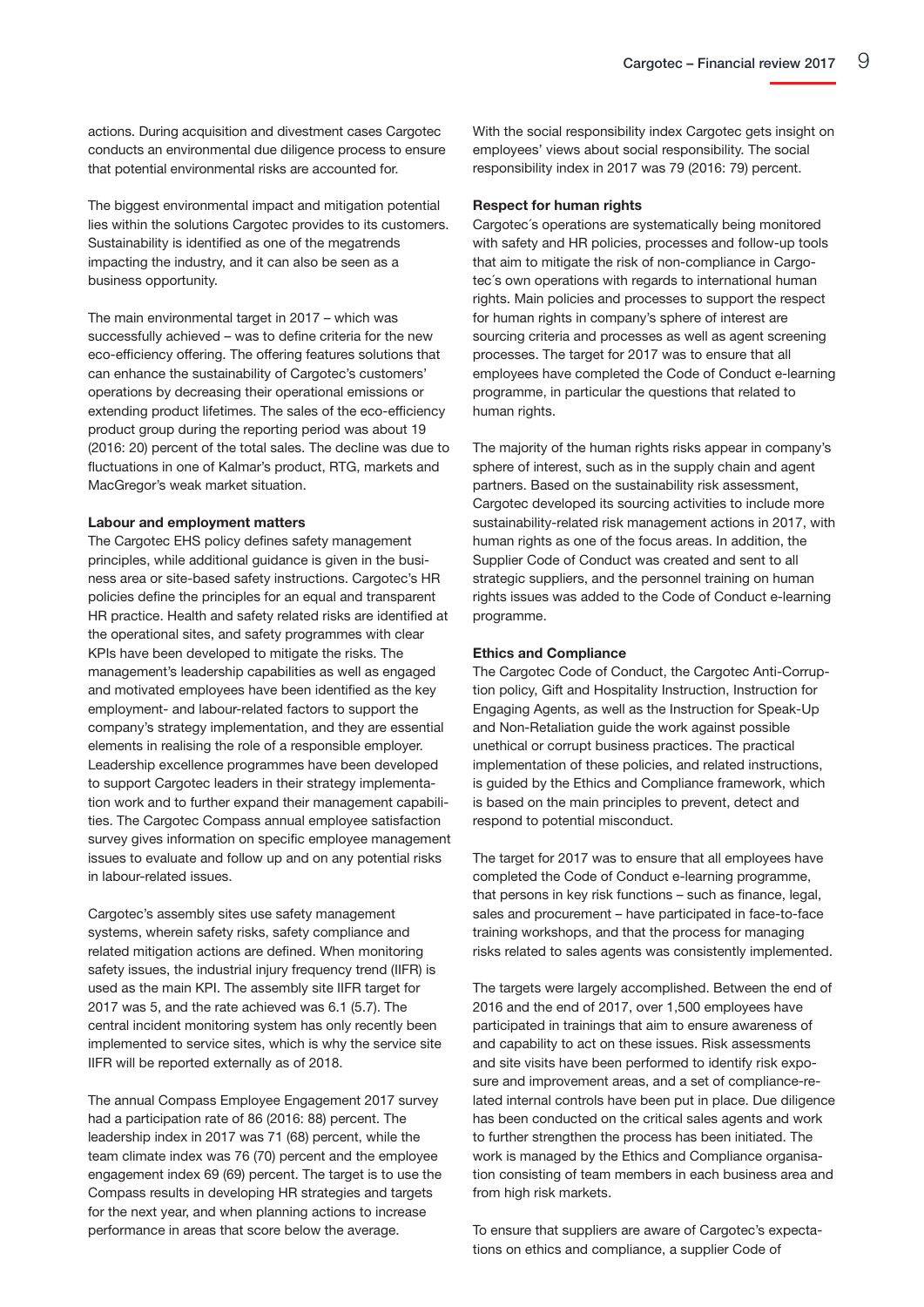Conduct was launched in 2017. In addition, targeted suppliers in high risk jurisdictions received information about Cargotec's views on anti-corruption and about the company standards and expectation on ethical business conduct.

Cargotec periodically trains its own employees on the principles of the Cargotec Code of Conduct. The e-learning training completion rate in 2017 was 82 percent. A further 780 persons participated in face-to-face trainings (2016: 829).

# Reporting on possible non-compliances around non-financial matters

The Cargotec SpeakUp Line is an externally hosted reporting tool for reporting possible Code of Conduct violations. It enables anonymous reporting and can be accessed by both internal and external parties. All reported cases are evaluated confidentially, and they are investigated according to the Code of Conduct response process. The Cargotec Code of Conduct panel, a subset of the Extended Executive Board, decides on any disciplinary or remedial measures as needed. The number of CoC cases in 2017 was 57.

# Internal control and risk management

The objective of Cargotec's internal control is to ensure that its operations are efficient and profitable, that risk management is adequate and appropriate, and that financial and other information produced is reliable. Cargotec's internal control is based on the company's Code of Conduct and internal controls. With respect to the financial reporting process, these are supported by Cargotec's policies and guidelines, as well as its internal financial reporting process and communication. Cargotec's internal control policy, which is approved by the Board of Directors, specifies the applicable control principles, procedures and responsibilities. The company SpeakUp Line gives an opportunity to confidentially and anonymously raise concerns of possible misconduct or other matters that may not be in line with company values and policies.

Similarly to other Cargotec operations, responsibility for internal control is divided into three tiers. The line management is principally responsible for internal control. This is backed by corporate support functions, which define instructions applicable across the company and supervise risk management. Internal and external audits form the third tier, their task being to ensure that the first two tiers function effectively.

Cargotec's Corporate Audit is an assurance and consulting function that operates separately from the operative organisation and reports to the Board Audit and Risk Management Committee and, administratively, to the CEO. Corporate Audit takes account of the major risks identified in the company's risk map when developing the audit plan and monitors the mitigation of selected risks. The audits of the operations of subsidiaries and business units assess the effectiveness of internal control and risk management, as well as compliance with operating principles and guidelines. Furthermore, Corporate Audit audits and

assesses financial reporting processes and compliance with the related control measures in Cargotec units. It regularly reports on its findings and audit activities to the company management and the Board Audit and Risk Management Committee.

At Cargotec, risk management forms part of the internal control operations. Approved by the Board of Directors and based on Cargotec's values, the risk management policy specifies the objectives and principles of the risk management as well as the responsibilities involved. A core principle is continuous, systematic and preventive action taken to identify risks, define the company's risk appetite, assess and handle risks and, if they materialise, deal with them effectively. The CEO and the Executive Board are responsible for the methods, implementation and supervision of risk management, and report on these to the Board of Directors. Cargotec's risk management is spread across units and corporate support functions that assign responsibility for risk management and that are in charge of identifying, managing and reporting risks. Financial risks are managed centrally by the Corporate Treasury, and reported on for corporate management and the Board of Directors on a regular basis.

The main strategic risks that were identified in 2017 were related to the changes in corporate structure as well as efficient implementation of the strategy. Operational risks were related to supply chain issues, legality, ethical code of conduct, contract risks, as well as information security and product liability. Employee, customer and third-party health, safety and environmental risks are carefully considered and continuously monitored as top priorities in Cargotec's risk evaluation and management processes.

# Executive Board

On 31 December 2017, Cargotec's Executive Board consisted of Mika Vehviläinen, CEO; Mikko Puolakka, Executive Vice President, CFO; Mikko Pelkonen, Senior Vice President, Human Resources; Mikael Laine, Senior Vice President, Strategy; and business area presidents Antti Kaunonen (Kalmar), Roland Sundén (Hiab), and Michel van Roozendaal (MacGregor). Outi Aaltonen, Senior Vice President, General Counsel, acts as Secretary to the Executive Board.

#### Reporting segments Kalmar

Orders received in 2017 decreased by 10 percent and totalled EUR 1,555 (1,721) million. The orders received declined especially in the project business. Kalmar's order book decreased by 15 percent from the 2016 year-end, and at the end of the year it totalled EUR 765 (31 Dec 2016: 900) million.

Sales in 2017 decreased by five percent and totalled EUR 1,623 (1,700) million. Service sales increased by two percent to EUR 445 (436) million, despite lower sales in crane modernisation business. Service sales represented 27 (26) percent of sales.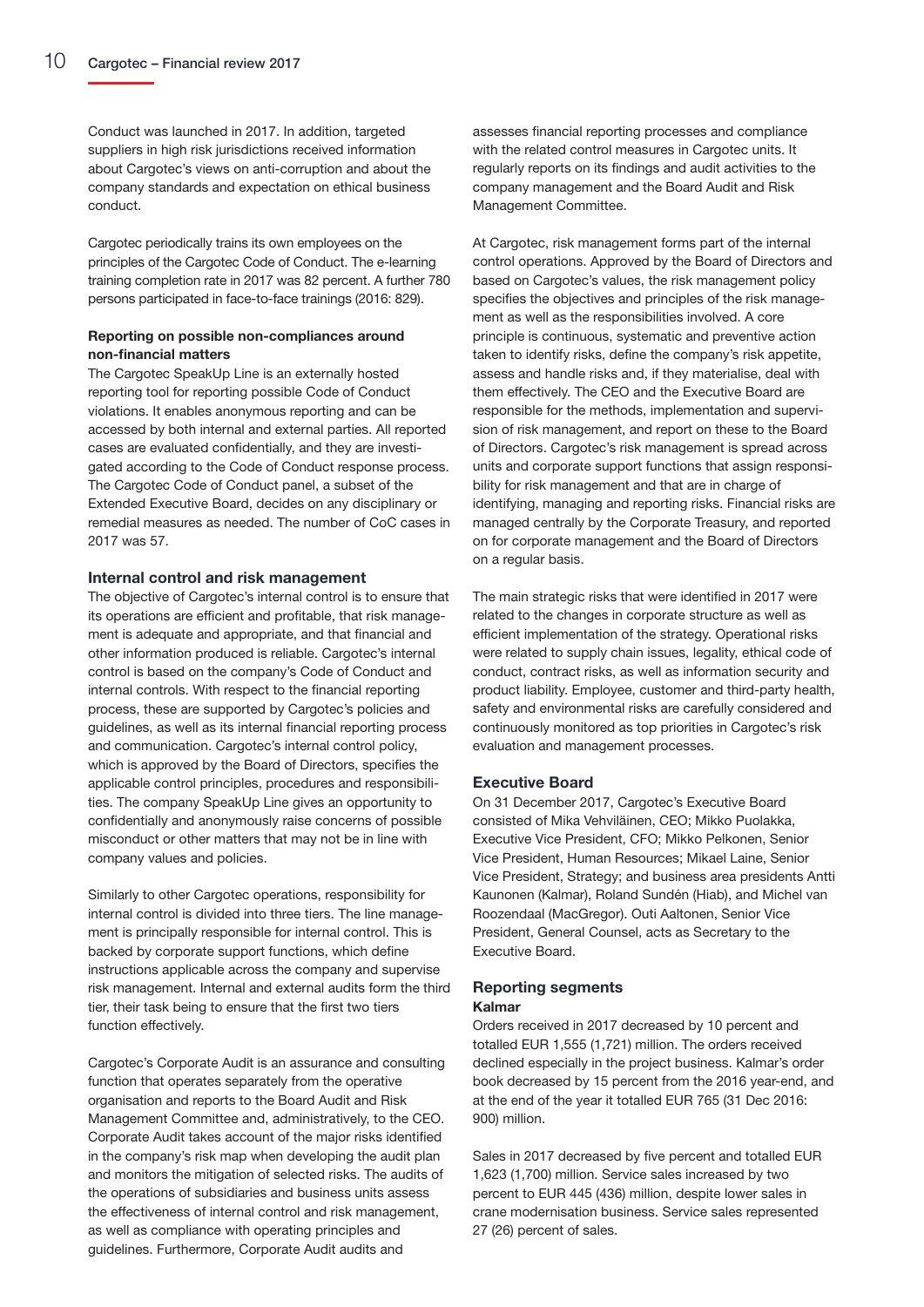Operating profit for 2017 totalled EUR 130.2 (115.6). Operating profit includes EUR 6.4 (19.7) million in restructuring costs. Operating profit, excluding restructuring costs, amounted to EUR 136.6 (135.3) million, representing 8.4 (8.0) percent of sales. Kalmar's operating profit, excluding restructuring costs, improved slightly from the comparison period's level despite the lower sales.

### Hiab

Hiab's orders received in 2017 increased by 10 percent from the comparison period and totalled EUR 1,116 (1,016) million. The order book totalled EUR 299 (31 Dec 2016: 286) million at the end of year 2017.

Sales in 2017 grew five percent from the comparison period and totalled EUR 1,084 (1,036) million. Service sales grew by four percent and amounted to EUR 242 (233) million, representing 22 (22) percent of sales.

Operating profit for 2017 improved from the comparison period and totalled EUR 157.1 (138.8) million. Operating profit includes EUR 0.2 (1.2) million in restructuring costs. Operating profit, excluding restructuring costs, increased by 12 percent to EUR 157.3 (140.0) million, representing 14.5 (13.5) percent of sales. Hiab's profitability improvement was driven by higher volumes as well as new products.

# **MacGregor**

MacGregor's orders received in 2017 decreased by five percent to EUR 521 (546) million. Order book decreased by 19 percent from the 2016 year-end, totalling EUR 487 (31 Dec 2016: 598) million at the end of year 2017. Around three quarters of the order book is merchant ship-related and one quarter is offshore vessel-related.

Sales in 2017 decreased by 26 percent from the comparison period to EUR 576 (778) million. The share of service sales was 33 (26) percent or EUR 188 (204) million. Service sales decreased in the offshore sector but grew in the merchant ship sector.

Operating profit for 2017 totalled EUR -4.3 (-13.7) million. Operating profit includes EUR 15.8 (31.6) million in restructuring costs. Operating profit, excluding restructuring costs, totalled EUR 11.5 (17.9) million, representing 2.0 (2.3) percent of sales. MacGregor's operating profit excluding restructuring costs declined as a consequence of lower volumes driven by the difficult market situation, but remained positive due to cost savings as well as a higher share of service business.

### Decisions taken at the Annual General Meeting

Cargotec Corporation's Annual General Meeting (AGM), held on 21 March 2017, adopted the financial statements and consolidated financial statements of year 2016. The meeting granted discharge from liability for the CEO and the members of the Board of Directors for the accounting period 1 January–31 December 2016.The AGM approved a dividend of EUR 0.94 to be paid for each class A share and a dividend of EUR 0.95 be paid for each class B share

outstanding. The dividend payment date was 30 March 2017.

The AGM approved that the Articles of Association of the company be changed regarding the number of regular and deputy members of the Board of Directors. The minimum number of members is changed to six (6), the maximum to twelve (12), and there will be no deputy members. The AGM authorised the Board to decide on the repurchase of Cargotec's shares with non-restricted equity. The number of the Board members was confirmed at ten. Kimmo Alkio, Jorma Eloranta, Tapio Hakakari, Ilkka Herlin, Peter Immonen, Kaisa Olkkonen, Teuvo Salminen and Heikki Soljama were re-elected to the Board of Directors, and Teresa Kemppi-Vasama and Johanna Lamminen were elected as new members. The AGM elected accounting firm PricewaterhouseCoopers Oy and authorised public accountant Tomi Hyryläinen as auditors. The auditors' fees were decided to be paid according to invoice approved by the company.

Cargotec published stock exchange releases on the decisions taken at the AGM as well as the Board of Directors' organising meeting on 21 March 2017. The stock exchange releases and presentations of the members of the Board of Directors are available on Cargotec's website at www.cargotec.com.

### Organisation of the Board of Directors

On 21 March 2017, Cargotec Corporation's Board of Directors elected by the Annual General Meeting elected at its organising meeting Ilkka Herlin to continue as Chairman of the Board. Tapio Hakakari was elected to continue as Vice Chairman. Outi Aaltonen, Senior Vice President, General Counsel, will continue as Secretary to the Board.

The Board of Directors elected among its members Ilkka Herlin, Kaisa Olkkonen and Teuvo Salminen as members of the Audit and Risk Management Committee. Teuvo Salminen was re-elected as Chairman of the Committee.

Board members Jorma Eloranta, Tapio Hakakari, Ilkka Herlin and Peter Immonen were elected to the Nomination and Compensation Committee. Ilkka Herlin was re-elected as Chairman of the Committee.

The Board of Directors decided to continue the practice that the members are to keep the Cargotec shares they have obtained in remuneration under their ownership for at least two years from the day they obtained them.

#### Shares and trading

#### Share capital, own shares and share issue

Cargotec Corporation's share capital totalled EUR 64,304,880 at the end of 2017. The number of class B shares was 55,182,079, while the number of class A shares totalled 9,526,089.

On 21 March 2017, the Board of Directors of Cargotec Corporation decided on a directed share issue related to the reward payments for share-based incentive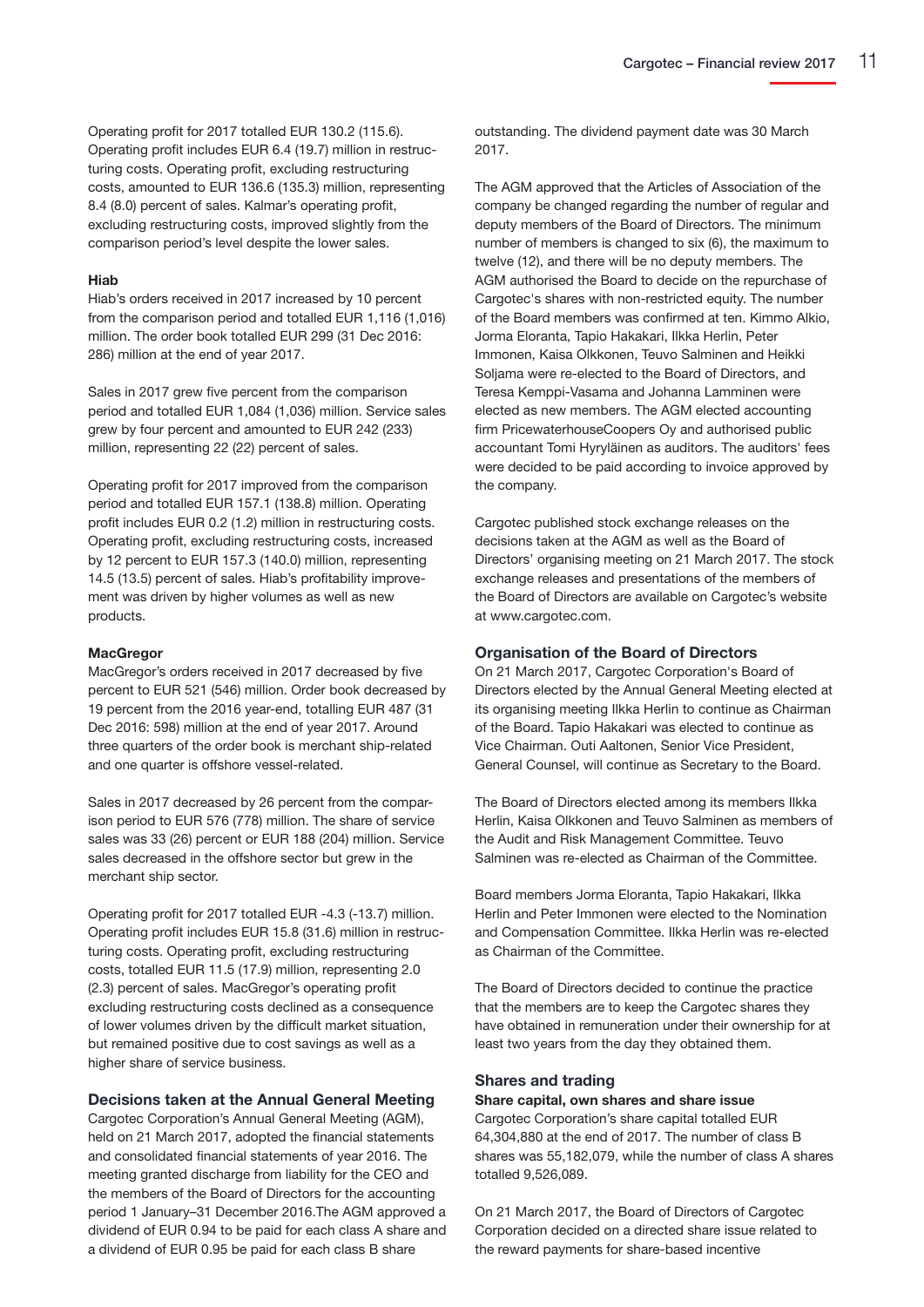programmes. The share reward payments are related to Cargotec's share-based incentive programme 2014, 2016 allocation of restricted shares programme 2014–2016 under the share-based incentive programme 2014, and 2016 allocation of restricted shares programme 2016–2018 under the share-based incentive programme 2016. In the share issue, 56,709 own class B shares held by the company have been transferred without consideration to the key employees participating in the share based incentive programmes in accordance with the programme specific terms and conditions. The decision on the directed share issue is based on the authorisation granted to the Board of Directors by the Annual General Meeting on 18 March 2014. According to the authorisation, the Board of Directors can decide on a share issue amounting to a maximum of 952,000 class A shares and 5,448,000 class B shares. Previously, in accordance with the authorisation, 26,684 own class B shares were transferred in March 2014, 28,030 class B shares in March 2015 and 27,601 class B shares in March 2016. More detailed information about the launch and the terms and conditions of the programmes is available in stock exchange releases published on 4 February 2014 and on 10 February 2016.

After the transfer of shares, Cargotec holds a total of 208,390 own class B shares, accounting for 0.32 percent of the total number of shares and 0.14 percent of the total number of votes. At the end of 2017, the number of outstanding class B shares totalled 54,973,689.

For more detailed description on the amount of shares, shareholders, market capitalisation and trading, see the Shares and shareholders section in the consolidated financial statements.

#### Share-based incentive programmes

In February 2017, The Board of Directors of Cargotec Corporation has resolved to establish a new share-based incentive programme directed to the key employees of Cargotec. The performance share programme includes three performance periods, calendar years 2017–2018, 2018–2019 and 2019–2020. Each performance period includes two measuring periods, both lasting for one calendar year. For measuring periods, the Board of Directors will annually resolve on the performance criteria and on the required performance levels for each criterion. During the performance period 2017–2018, the programme is directed to approximately 100 key employees, including the members of the Executive Board. The incentive programme supports increasing growth of the service and software business according to Cargotec's strategy.

For the key employees of the business areas Kalmar, Hiab, and MacGregor, the potential reward of the programme from the measuring period 2017 will be based on the business areas' service gross profit and return on capital employed (ROCE %, excluding restructuring costs), and for Navis software divisions' key employees, on Navis' sales and on strategic targets of Xvela business. For the Cargotec corporate key employees, the performance criteria are Cargotec's service gross profit and return on

capital employed (ROCE %, excluding restructuring costs). The rewards to be paid on the basis of the performance period 2017–2018 will amount up to an approximate maximum total of 200,000 Cargotec's class B shares. In addition, the rewards include cash proportions that are intended to cover taxes and tax-related costs arising from the reward to the key employees.

After the end of the performance period, the Board of Directors will confirm the cumulative amount of rewards earned from the measuring periods 2017 and 2018, and potential rewards from the performance period 2017–2018 will be paid partly in Cargotec's class B shares and partly in cash in 2019. As a rule, no reward will be paid, if a key employee's employment or service ends before the reward payment. The shares paid as reward may not be transferred during an approximate one-year ownership and value creation period established for the shares.

For a more detailed description on the share-based incentive programmes, see Note 25 Share-based payments, in the consolidated financial statements.

#### Market capitalisation and trading

At the end of 2017, the total market value of class B shares was EUR 2,595 (2,355) million, excluding own shares held by the company. The period-end market capitalisation, in which unlisted class A shares are valued at the average price of class B shares on the last trading day of the period, was EUR 3,047 (2,762) million, excluding own shares held by the company.

The class B share closed at EUR 47.20 (42.89) on the last trading day of December on Nasdaq Helsinki. The volumeweighted average share price for the financial period was EUR 49.85 (34.31), the highest quotation being EUR 59.25 (43.35) and the lowest EUR 40.26 (24.30). During the period, a total of 33 (43) million class B shares were traded on Nasdaq Helsinki, corresponding to a turnover of EUR 1,665 (1,456) million. In addition, according to Fidessa, a total of 48 (68) million class B shares were traded in several alternative marketplaces, such as Cboe OTC and Cboe CXE, corresponding to a turnover of EUR 2,428 (2,334) million.

Loans, liabilities and commitments to related parties Cargotec had no loans, liabilities and commitments to related parties on 31 December 2017.

#### Board of Directors and CEO

The election of the members of the Board of Directors and the auditor and their remunerations as well as changes on the Articles of Association, are decided by the Annual General Meeting of Shareholders. The Board of Directors elects Cargotec's CEO and determines the terms of his/her employment.

#### Short-term risks and uncertainties

Developments in the global economy and cargo flows have a direct effect on Cargotec's business environment and customers' willingness to invest. A slowdown in global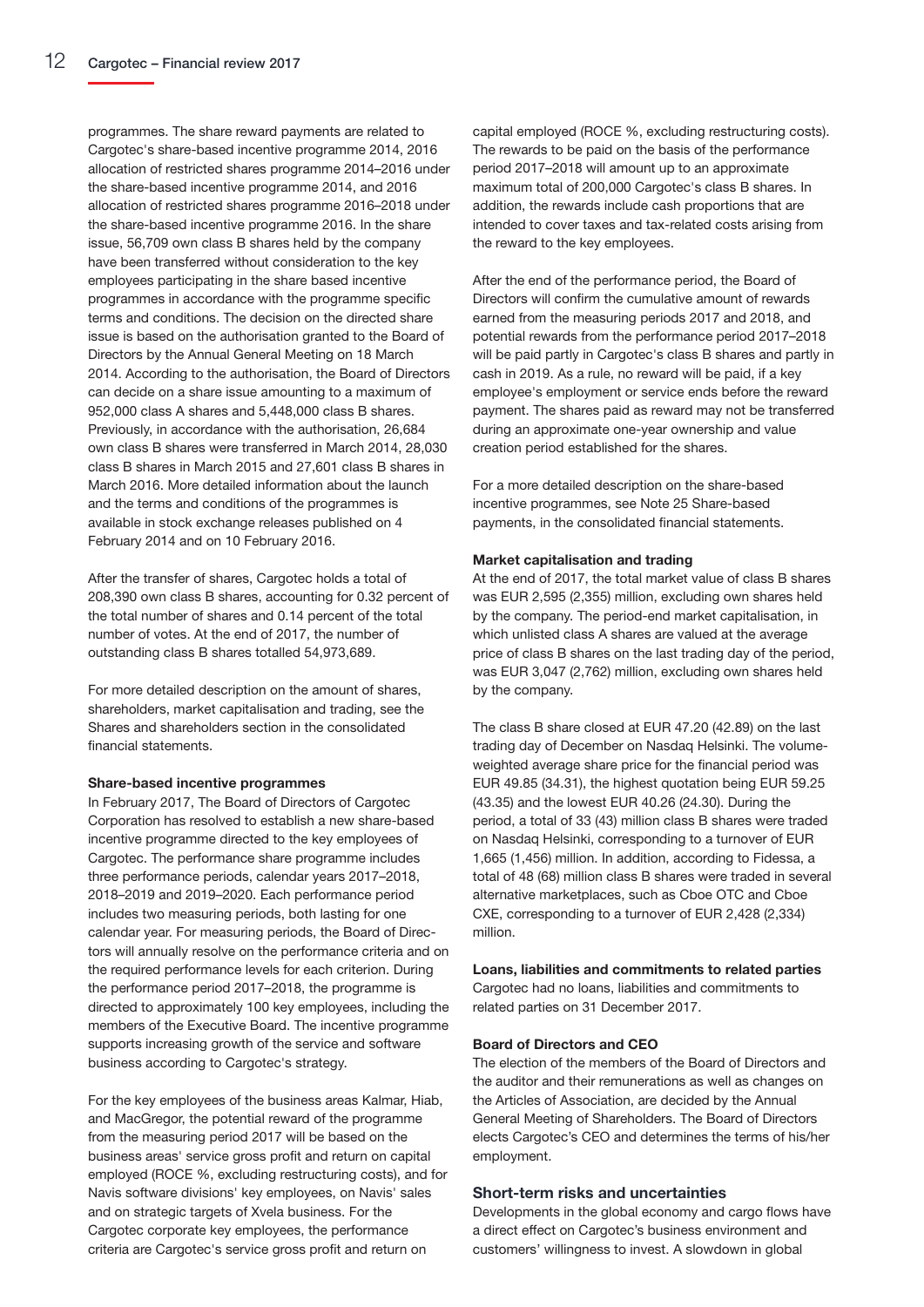economic growth could reduce the growth in container traffic. Furthermore, the consolidation of ship companies may change port volumes in the future and affect customers' decision making. Project executions may face risks related to schedule, cost and delivery guarantees. Furthermore, potential bottlenecks in the supply chain could postpone deliveries and have a negative impact on sales and results. Uncertainty may be increased by risks stemming from political instability, volatility on the currency and raw material markets, or from the financing sector. Hiab's demand is impacted by the development of the construction market. A significant share of Hiab's orders are from the United States. Even though the cash flows are hedged for the existing order book, the weakening of the US dollar in the longer term could weaken Hiab's results. Greater difficulty in obtaining financing would weaken customers' liquidity and investments.

MacGregor's market situation still involves uncertainties. It is anticipated that the oversupply in the merchant ship market will take longer to balance out, since capacity will continue to increase while demand is expected to grow very moderately. At the same time, the low oil price and uncertainty regarding its development has led to an intense fall in investments by the oil industry and created oversupply in the offshore market. The concurrent deterioration in both markets has a negative impact on the financial situation of shipyards and ship owners, as well as ship operators. In the challenging market situation, customers may also try to postpone or cancel orders. In some cases the financial situation of customers may deteriorate significantly or even lead to customer insolvency.

Cargotec is involved in certain legal disputes and trials. The interpretation of international agreements and legislation may weaken the predictability of the end results of legal disputes and trials.

There are also ethical risks related to the industries and the geographical scope where Cargotec operates in. Cargotec has increased its investments to develop ethical business practices and the related internal processes are continuously being developed further.

More information on risks is available at www.cargotec.com, under Investors > Governance > Internal control and risk management.

#### Events after the review period

On 5 February 2018, MacGregor completed the acquisition of Rapp Marine Group (RMG) to strengthen its offering for the fishery and research segment. MacGregor announced to acquire Rapp Marine in December 2017 for an enterprise value of approximately EUR 16 million.

# Board of Directors' proposal on the distribution of profit

The parent company's distributable equity on 31 December 2017 was EUR 1,271,421,418.57 of which net income for the period was EUR 83,536,297.91. The Board of Directors proposes to the Annual General Meeting convening on 20

March 2018 that of the distributable profit, a dividend of EUR 1.04 for each of the 9,526,089 class A shares and EUR 1.05 for each of the 54,973,689 outstanding class B shares be paid, totalling EUR 67,629,506.01. The remaining distributable equity, EUR 1,203,791,912.56, will be retained and carried forward.

The Board of Directors also proposes that the dividend shall be paid in two instalments, in March and in September 2018. The first instalment of EUR 0.52 per each of class A shares and EUR 0.53 per each of class B shares outstanding shall be paid to shareholders who on the record date for dividend distribution, 22 March 2018, are registered as shareholders in the company's shareholder register. The dividend payment date proposed by the Board of Directors is 29 March 2018.

The second instalment of EUR 0.52 per each of class A shares and EUR 0.52 per each of class B shares outstanding shall be paid in September 2018. The second instalment shall be paid to shareholders who are registered as shareholders in the company's shareholder register on the dividend record date, which, together with the payment date, shall be confirmed by the Board of Directors in its meeting scheduled for 18 September 2018. The dividend record date for the second instalment as per the current rules of the Finnish book-entry system would be 20 September 2018 and the dividend payment date 27 September 2018, unless the renewal of the securities processing infrastructure by Euroclear Finland Ltd brings the dividend payment date a few days earlier.

No significant changes have occurred in Cargotec's financial position after the end of the financial year. Liquidity is at a healthy level and the proposed distribution of dividend poses no risk on the company's financial standing.

#### Outlook for 2018

Cargotec's operating profit excluding restructuring costs for 2018 is expected to improve from 2017 (EUR 263.2 million).

As a result of the adoption of the IFRS 15 standard effective from January 1, 2018, Cargotec's revenue recognition for certain products and customer contracts will change in 2018. The IFRS 15 restated figures for 2017 will be published in March 2018 the latest. The change in accounting principles is not expected to have a material impact on annual operating profit.

# Annual General Meeting 2018

The Annual General Meeting of Cargotec Corporation will be held at the Marina Congress Center in Helsinki on Tuesday, 20 March 2018 at 1.00 p.m. EET.

Helsinki, 7 February 2018 Cargotec Corporation Board of Directors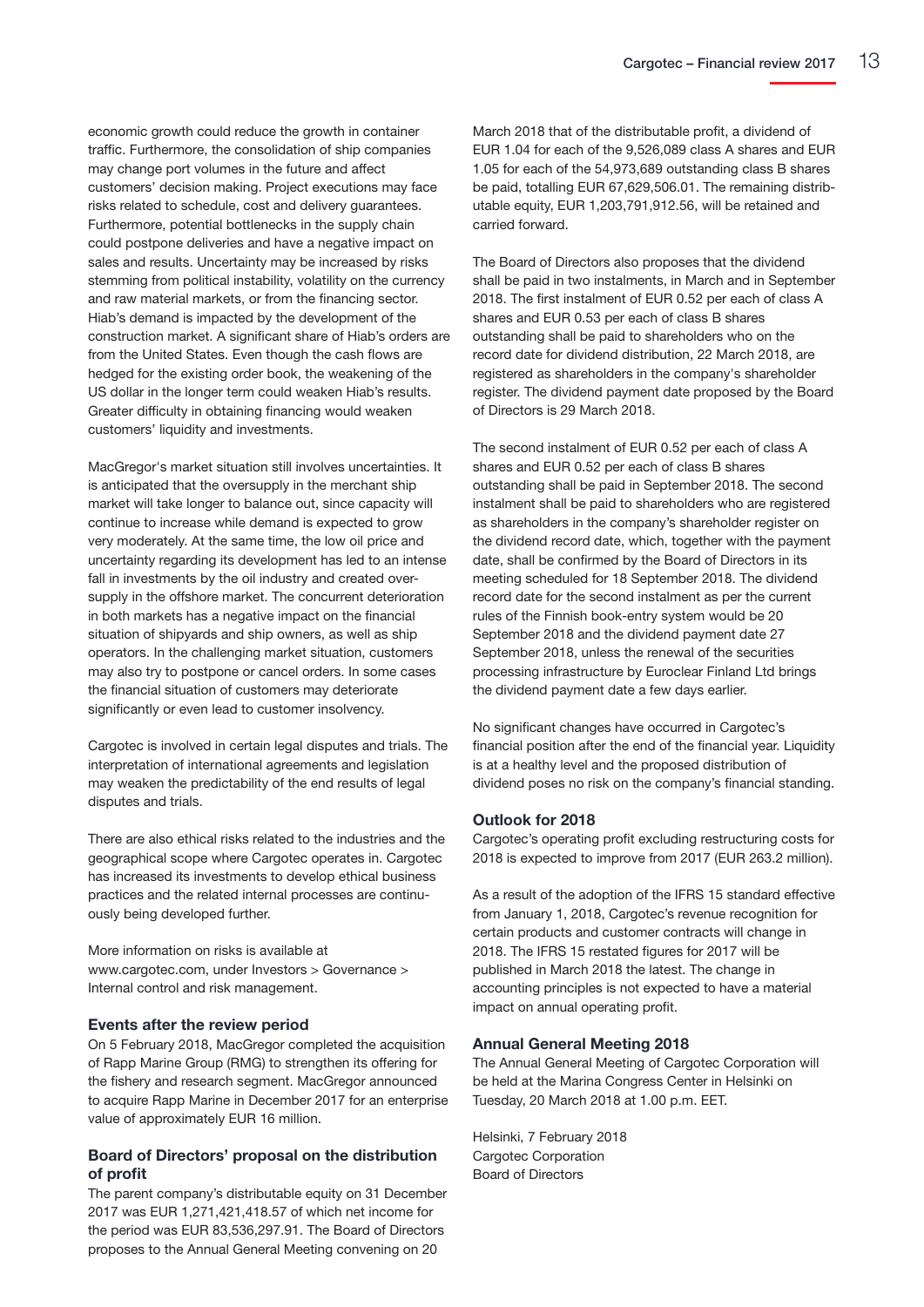# <span id="page-13-0"></span>CONSOLIDATED FINANCIAL STATEMENTS (IFRS)

# Consolidated statement of income

| <b>MEUR</b>                                                                        | <b>Note</b>    | 1 Jan-31 Dec 2017 | $\frac{9}{6}$ | 1 Jan-31 Dec 2016 | $\frac{9}{6}$ |
|------------------------------------------------------------------------------------|----------------|-------------------|---------------|-------------------|---------------|
| <b>Sales</b>                                                                       | 4, 6           | 3,280.1           |               | 3,513.7           |               |
| Cost of goods sold                                                                 |                | $-2,423.4$        |               | $-2,674.0$        |               |
| <b>Gross profit</b>                                                                |                | 856.7             | 26.1          | 839.7             | 23.9          |
| Other operating income                                                             | $\overline{7}$ | 35.8              |               | 38.1              |               |
| Selling and marketing expenses                                                     |                | $-221.8$          |               | $-221.1$          |               |
| Research and development expenses                                                  |                | $-98.2$           |               | $-94.1$           |               |
| Administration expenses                                                            |                | $-273.6$          |               | $-277.0$          |               |
| Restructuring costs                                                                | 8              | $-36.5$           |               | $-52.5$           |               |
| Other operating expenses                                                           | $\overline{7}$ | $-36.7$           |               | $-37.8$           |               |
| Share of associated companies' and joint ventures'<br>net income                   | 17             | 0.9               |               | 2.5               |               |
| <b>Operating profit</b>                                                            | 4, 7, 8, 9, 10 | 226.7             | 6.9           | 197.7             | 5.6           |
| Financing income                                                                   | 11             | 3.3               |               | 1.8               |               |
| Financing expenses                                                                 | 11             | $-36.2$           |               | $-30.5$           |               |
| Income before taxes                                                                |                | 193.8             | 5.9           | 169.1             | 4.8           |
| Income taxes                                                                       | 12             | $-57.5$           |               | $-43.8$           |               |
| Net income for the period                                                          |                | 136.3             | 4.2           | 125.3             | 3.6           |
| Net income for the period attributable to:                                         |                |                   |               |                   |               |
| Equity holders of the parent                                                       |                | 136.1             |               | 126.0             |               |
| Non-controlling interest                                                           |                | 0.2               |               | $-0.7$            |               |
| <b>Total</b>                                                                       |                | 136.3             |               | 125.3             |               |
| Earnings per share for profit attributable to the<br>equity holders of the parent: | 13             |                   |               |                   |               |
| Basic earnings per share, EUR                                                      |                | 2.11              |               | 1.95              |               |
| Diluted earnings per share, EUR                                                    |                | 2.10              |               | 1.94              |               |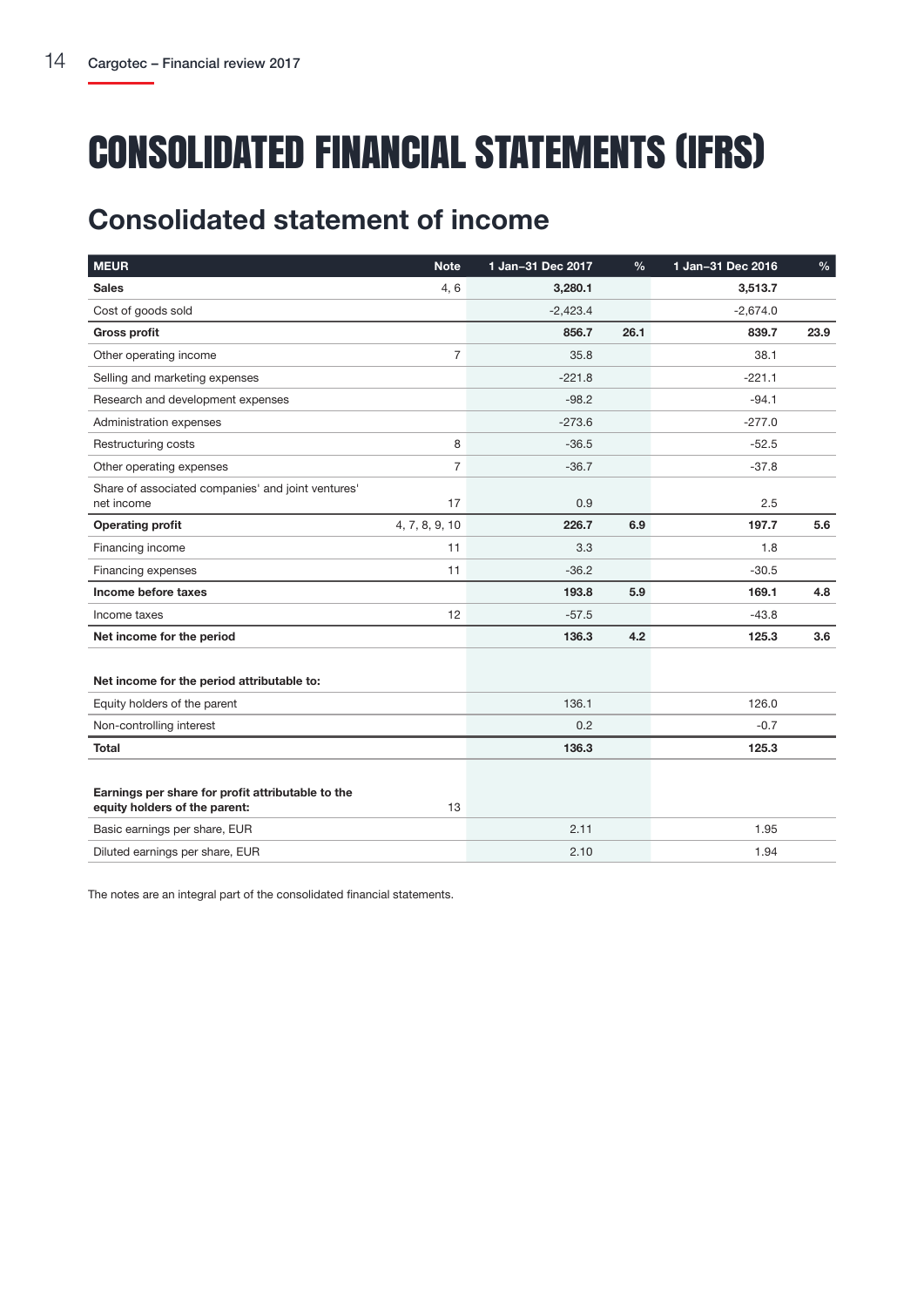# <span id="page-14-0"></span>Consolidated statement of comprehensive income

| <b>MEUR</b><br><b>Note</b>                                                       | 1 Jan-31 Dec 2017 | 1 Jan-31 Dec 2016 |
|----------------------------------------------------------------------------------|-------------------|-------------------|
| Net income for the period                                                        | 136.3             | 125.3             |
|                                                                                  |                   |                   |
| Items that cannot be reclassified to statement of income:                        |                   |                   |
| 26<br>Actuarial gains (+) / losses (-) from defined benefit plans                | $-5.0$            | $-6.9$            |
| Taxes relating to items that cannot be reclassified to statement of income<br>12 | 1.1               | 1.5               |
| <b>Total</b>                                                                     | $-3.9$            | $-5.4$            |
|                                                                                  |                   |                   |
| Items that can be reclassified to statement of income:                           |                   |                   |
| Gains $(+)$ / losses $(-)$ on cash flow hedges                                   | 50.2              | 1.7               |
| Gains (+) / losses (-) on cash flow hedges transferred to statement of income    | $-16.2$           | 1.4               |
| Gains (+) / losses (-) on net investment hedges                                  | 10.9              | 22.4              |
| <b>Translation differences</b>                                                   | $-81.9$           | $-34.8$           |
| Taxes relating to items that can be reclassified to statement of income<br>12    | $-4.8$            | 1.0               |
| <b>Total</b>                                                                     | $-41.8$           | $-8.3$            |
|                                                                                  |                   |                   |
| Comprehensive income for the period                                              | 90.6              | 111.6             |
|                                                                                  |                   |                   |
| Comprehensive income for the period attributable to:                             |                   |                   |
| Equity holders of the parent                                                     | 90.4              | 112.2             |
| Non-controlling interest                                                         | 0.2               | $-0.7$            |
| <b>Total</b>                                                                     | 90.6              | 111.6             |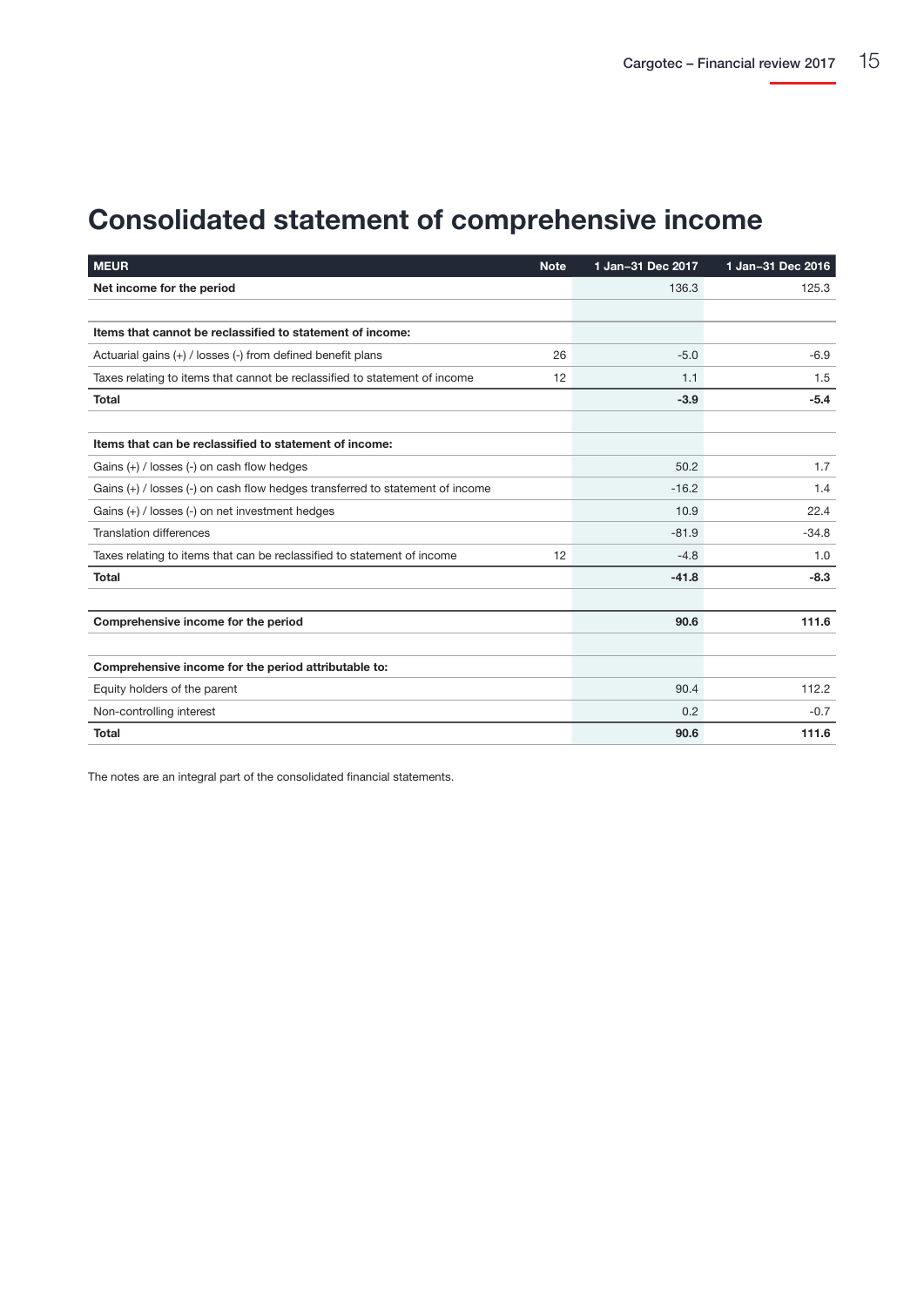# <span id="page-15-0"></span>Consolidated balance sheet

| <b>MEUR</b>                                               | <b>Note</b> | 31 Dec 2017 | 31 Dec 2016 |
|-----------------------------------------------------------|-------------|-------------|-------------|
| <b>ASSETS</b>                                             |             |             |             |
|                                                           |             |             |             |
| <b>Non-current assets</b>                                 |             |             |             |
| Goodwill                                                  | 14          | 986.7       | 1,024.5     |
| Other intangible assets                                   | 15          | 260.8       | 290.2       |
| Property, plant and equipment                             | 16          | 310.8       | 308.6       |
| Investments in associated companies and joint ventures    | 17          | 109.8       | 123.4       |
| Available-for-sale investments                            | 20          | 0.2         | 3.8         |
| Loans receivable and other interest-bearing assets*       | 20          | 5.0         | 3.0         |
| Deferred tax assets                                       | 18          | 149.9       | 185.0       |
| Derivative assets                                         | 20, 21      | 6.1         | 16.9        |
| Other non-interest-bearing assets                         | 20, 22      | 8.5         | 7.9         |
| <b>Total non-current assets</b>                           |             | 1,837.8     | 1,963.4     |
|                                                           |             |             |             |
| <b>Current assets</b>                                     |             |             |             |
| Inventories                                               | 19          | 607.0       | 647.0       |
| Loans receivable and other interest-bearing assets*       | 20          | 2.5         | 1.9         |
| Income tax receivables                                    |             | 36.4        | 26.1        |
| Derivative assets                                         | 20, 21      | 13.3        | 45.8        |
| Accounts receivable and other non-interest-bearing assets | 20, 22      | 751.3       | 778.9       |
| Cash and cash equivalents*                                | 20, 23      | 309.1       | 273.2       |
| <b>Total current assets</b>                               |             | 1,719.6     | 1,773.0     |
|                                                           |             |             |             |
| <b>Total assets</b>                                       |             | 3,557.5     | 3,736.3     |

\*Included in interest-bearing net debt.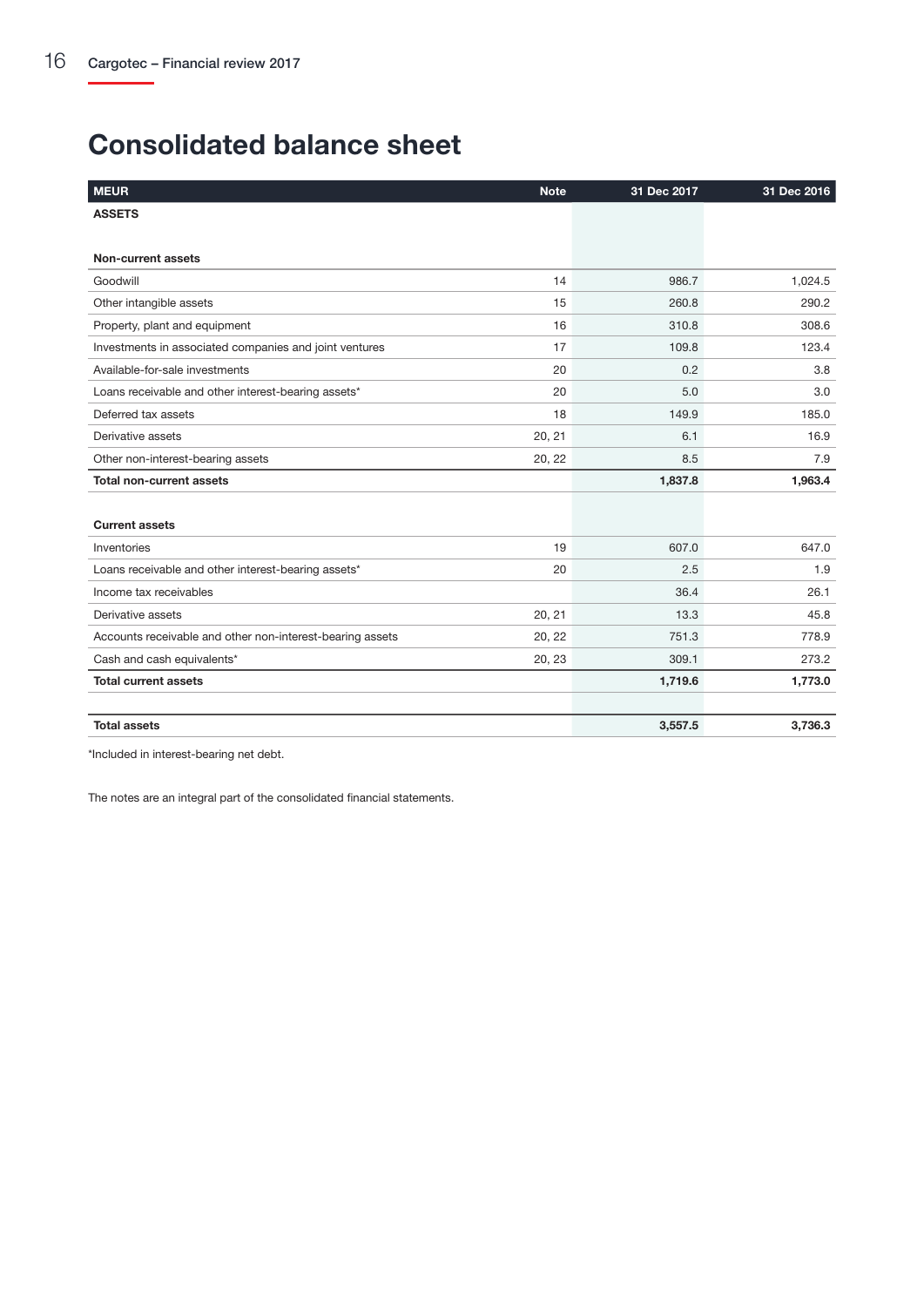| <b>MEUR</b>                                                   | <b>Note</b> | 31 Dec 2017 | 31 Dec 2016 |
|---------------------------------------------------------------|-------------|-------------|-------------|
| <b>EQUITY AND LIABILITIES</b>                                 |             |             |             |
|                                                               |             |             |             |
| Equity attributable to the equity holders of the parent       |             |             |             |
| Share capital                                                 |             | 64.3        | 64.3        |
| Share premium account                                         |             | 98.0        | 98.0        |
| <b>Translation differences</b>                                |             | $-31.2$     | 37.3        |
| Fair value reserves                                           |             | 2.1         | $-24.7$     |
| Reserve for invested non-restricted equity                    |             | 69.0        | 69.0        |
| Retained earnings                                             |             | 1,223.0     | 1,151.1     |
| Total equity attributable to the equity holders of the parent | 24, 25      | 1,425.2     | 1,395.0     |
|                                                               |             |             |             |
| Non-controlling interest                                      |             | 2.3         | $2.2\,$     |
| <b>Total equity</b>                                           |             | 1,427.5     | 1,397.2     |
|                                                               |             |             |             |
| <b>Non-current liabilities</b>                                |             |             |             |
| Interest-bearing liabilities*                                 | 20, 27, 30  | 673.8       | 656.8       |
| Deferred tax liabilities                                      | 18          | 13.2        | 73.1        |
| Pension obligations                                           | 26          | 87.5        | 81.4        |
| Provisions                                                    | 29          | 17.1        | 37.6        |
| Other non-interest-bearing liabilities                        | 20, 28      | 61.5        | 49.4        |
| <b>Total non-current liabilities</b>                          |             | 853.1       | 898.2       |
|                                                               |             |             |             |
| <b>Current liabilities</b>                                    |             |             |             |
| Current portion of interest-bearing liabilities*              | 20, 27, 30  | 83.8        | 119.4       |
| Other interest-bearing liabilities*                           | 20, 27      | 37.6        | 45.8        |
| Provisions                                                    | 29          | 103.5       | 112.8       |
| Advances received                                             |             | 116.2       | 160.6       |
| Income tax payables                                           |             | 49.1        | 32.0        |
| Derivative liabilities                                        | 20, 21      | 6.4         | 34.1        |
| Accounts payable and other non-interest-bearing liabilities   | 20, 28      | 880.3       | 936.2       |
| <b>Total current liabilities</b>                              |             | 1,276.9     | 1,440.8     |
|                                                               |             |             |             |
| <b>Total equity and liabilities</b>                           |             | 3,557.5     | 3,736.3     |

\*Included in interest-bearing net debt.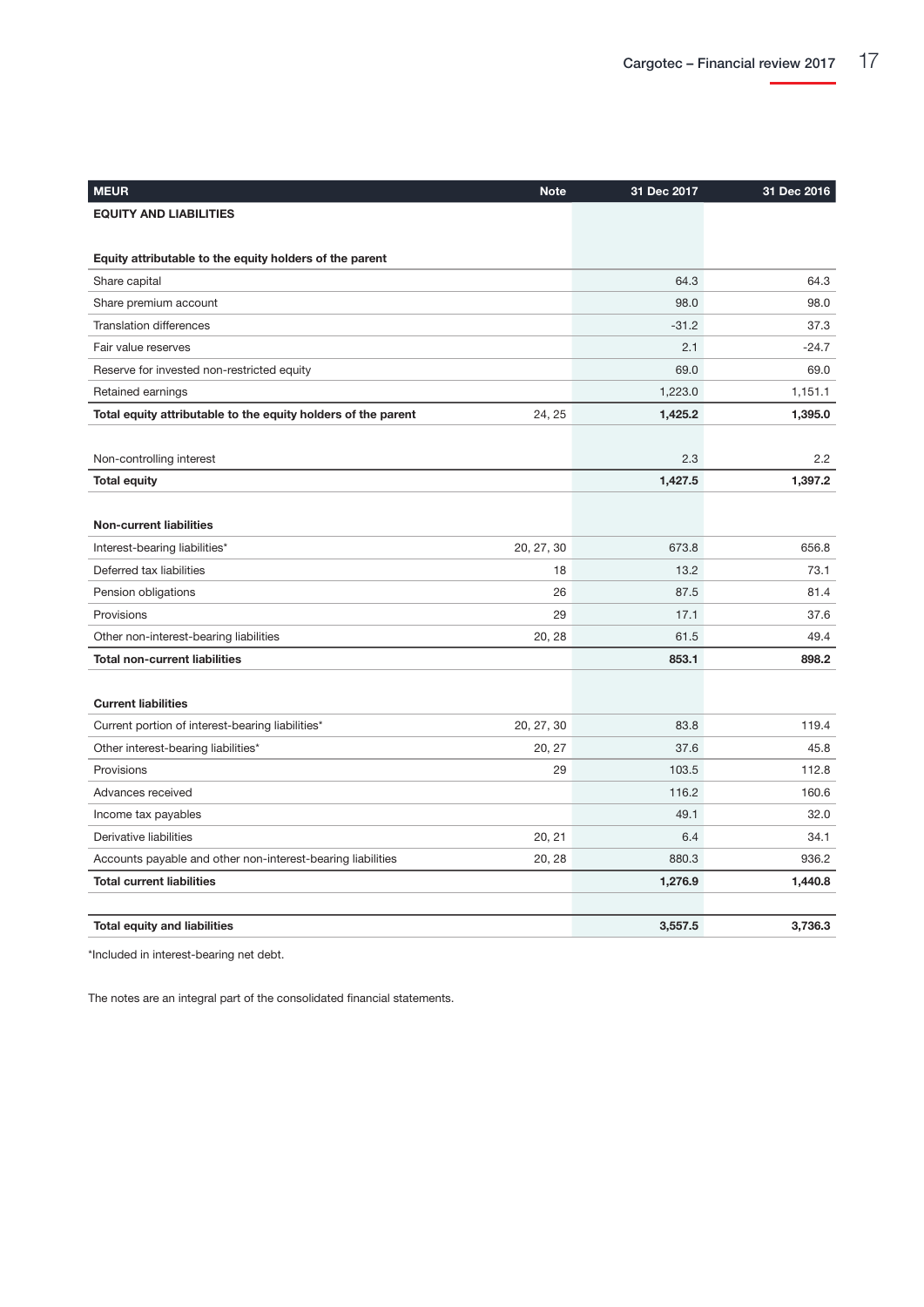# <span id="page-17-0"></span>Consolidated statement of changes in equity

|                                                                     | Attributable to the equity holders of the parent |         |                                          |                                      |                          |                                                                       |                             |                |                                 |                        |
|---------------------------------------------------------------------|--------------------------------------------------|---------|------------------------------------------|--------------------------------------|--------------------------|-----------------------------------------------------------------------|-----------------------------|----------------|---------------------------------|------------------------|
| <b>MEUR</b>                                                         | <b>Note</b>                                      | capital | <b>Share</b><br>Share premium<br>account | Transla-<br>tion<br>differ-<br>ences | Fair<br>value<br>reserve | <b>Reserve for</b><br><i>invested</i><br>non-<br>restricted<br>equity | <b>Retained</b><br>earnings | <b>Total</b>   | Non-<br>controlling<br>interest | <b>Total</b><br>equity |
| Equity 1 Jan 2017                                                   |                                                  | 64.3    | 98.0                                     | 37.3                                 | $-24.7$                  | 69.0                                                                  | 1,151.1                     | 1,395.0        | 2.2                             | 1,397.3                |
| Net income for the period                                           |                                                  |         |                                          |                                      |                          |                                                                       | 136.1                       | 136.1          | 0.2                             | 136.3                  |
| Cash flow hedges                                                    |                                                  |         |                                          |                                      | 26.8                     |                                                                       |                             | 26.8           |                                 | 26.8                   |
| Net investment hedges                                               |                                                  |         |                                          | 8.7                                  |                          |                                                                       |                             | 8.7            |                                 | 8.7                    |
| <b>Translation differences</b>                                      |                                                  |         |                                          | $-77.3$                              |                          |                                                                       |                             | $-77.3$        | 0.0                             | $-77.3$                |
| Actuarial gains (+) /<br>losses (-) from defined<br>benefit plans   | 12, 26                                           |         |                                          |                                      |                          |                                                                       | $-3.9$                      | $-3.9$         |                                 | $-3.9$                 |
| Comprehensive income for<br>the period*                             |                                                  |         |                                          | $-68.6$                              | 26.8                     | ٠                                                                     | 132.2                       | 90.4           | 0.2                             | 90.6                   |
| Profit distribution                                                 | 24                                               |         |                                          |                                      |                          |                                                                       | $-61.1$                     | $-61.1$        | $-1.0$                          | $-62.2$                |
| Treasury shares acquired                                            |                                                  |         |                                          |                                      |                          | $\overline{a}$                                                        |                             | $\overline{a}$ |                                 |                        |
| Proceeds from share<br>subscriptions                                | 25                                               |         |                                          |                                      |                          | $\overline{a}$                                                        |                             | $\overline{a}$ |                                 |                        |
| Share-based payments*                                               | 25                                               |         |                                          |                                      |                          |                                                                       | 3.2                         | 3.2            |                                 | 3.2                    |
| <b>Transactions with owners</b><br>of the company                   |                                                  |         |                                          |                                      |                          |                                                                       | $-58.0$                     | $-58.0$        | $-1.0$                          | $-59.0$                |
| Transactions with<br>non-controlling interests                      |                                                  |         |                                          |                                      |                          |                                                                       | $-2.3$                      | $-2.3$         | 0.9                             | $-1.4$                 |
| Equity 31 Dec 2017                                                  |                                                  | 64.3    | 98.0                                     | $-31.2$                              | 2.1                      | 69.0                                                                  | 1,223.0                     | 1,425.2        | 2.3                             | 1,427.5                |
|                                                                     |                                                  |         |                                          |                                      |                          |                                                                       |                             |                |                                 |                        |
| Equity 1 Jan 2016                                                   |                                                  | 64.3    | 98.0                                     | 47.7                                 | $-26.7$                  | 76.1                                                                  | 1,079.9                     | 1,339.3        | 2.4                             | 1,341.8                |
| Net income for the period                                           |                                                  |         |                                          |                                      |                          |                                                                       | 126.0                       | 126.0          | $-0.7$                          | 125.3                  |
| Cash flow hedges                                                    |                                                  |         |                                          |                                      | 2.0                      |                                                                       |                             | 2.0            |                                 | 2.0                    |
| Net investment hedges                                               |                                                  |         |                                          | 17.9                                 |                          |                                                                       |                             | 17.9           |                                 | 17.9                   |
| <b>Translation differences</b>                                      |                                                  |         |                                          | $-28.2$                              |                          |                                                                       |                             | $-28.2$        | 0.1                             | $-28.2$                |
| Actuarial gains $(+)$ / losses<br>(-) from defined benefit<br>plans | 12, 26                                           |         |                                          |                                      |                          |                                                                       | $-5.4$                      | $-5.4$         |                                 | $-5.4$                 |
| Comprehensive income for<br>the period*                             |                                                  |         |                                          | $-10.3$                              | 2.0                      | ٠                                                                     | 120.6                       | 112.2          | $-0.7$                          | 111.6                  |
| Profit distribution                                                 | 24                                               |         |                                          |                                      |                          |                                                                       | $-52.2$                     | $-52.2$        | $-0.6$                          | $-52.8$                |
| Treasury shares acquired                                            |                                                  |         |                                          |                                      |                          | $-7.6$                                                                |                             | $-7.6$         |                                 | $-7.6$                 |
| Proceeds from share<br>subscriptions                                | 25                                               |         |                                          |                                      |                          | 0.5                                                                   |                             | 0.5            |                                 | 0.5                    |
| Share-based payments*                                               | 25                                               |         |                                          |                                      |                          |                                                                       | 2.8                         | 2.8            |                                 | 2.8                    |
| <b>Transactions with owners</b><br>of the company                   |                                                  |         |                                          |                                      |                          | $-7.1$                                                                | $-49.4$                     | $-56.5$        | $-0.6$                          | -57.2                  |
| Transactions with<br>non-controlling interests                      |                                                  |         |                                          |                                      |                          |                                                                       |                             |                | 1.1                             | 1.1                    |
| Equity 31 Dec 2016                                                  |                                                  | 64.3    | 98.0                                     | 37.3                                 | $-24.7$                  | 69.0                                                                  | 1,151.1                     | 1,395.0        | 2.2                             | 1,397.2                |

\*Net of tax.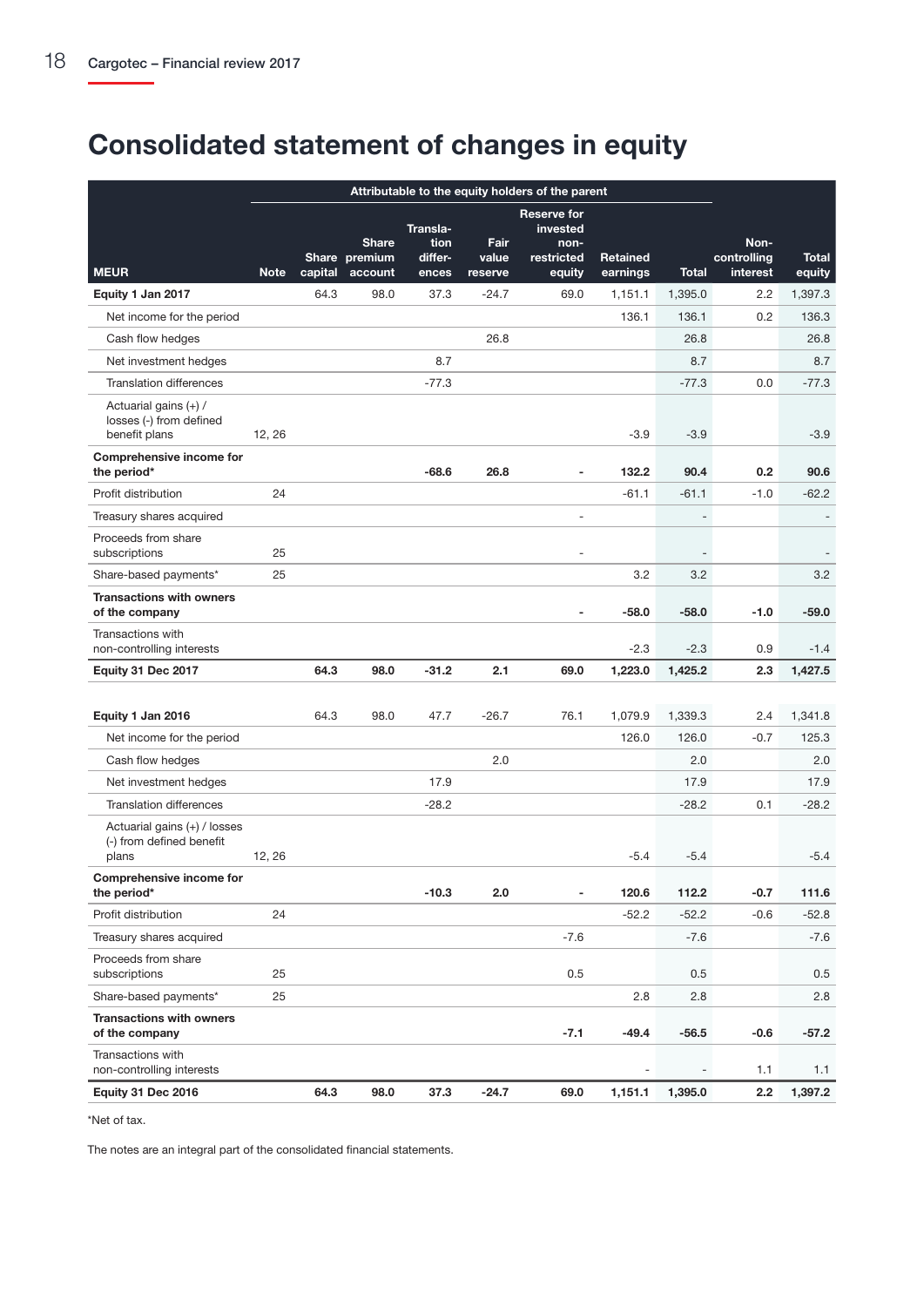# <span id="page-18-0"></span>Consolidated statement of cash flows

| <b>MEUR</b>                                                | <b>Note</b> | 1 Jan-31 Dec 2017 | 1 Jan-31 Dec 2016 |
|------------------------------------------------------------|-------------|-------------------|-------------------|
| Net income for the financial period                        |             | 136.3             | 125.3             |
| Depreciation, amortisation and impairment                  | 10          | 72.0              | 84.8              |
| Financing items                                            | 11          | 32.9              | 28.6              |
| Taxes                                                      | 12          | 57.5              | 43.8              |
| Change in receivables                                      |             | $-13.8$           | 10.3              |
| Change in payables                                         |             | $-51.4$           | 66.9              |
| Change in inventories                                      |             | 17.0              | 13.3              |
| Other adjustments                                          |             | 2.9               | 0.0               |
| Cash flow from operations before financing items and taxes |             | 253.5             | 373.0             |
|                                                            |             |                   |                   |
| Interest received                                          |             | 4.8               | 1.1               |
| Interest paid                                              |             | $-20.1$           | $-21.9$           |
| Dividends received                                         |             | 5.5               | 0.3               |
| Other financing items                                      |             | 14.6              | 10.4              |
| Income taxes paid                                          |             | $-77.5$           | $-49.4$           |
| Net cash flow from operating activities                    |             | 180.9             | 313.5             |
|                                                            |             |                   |                   |
| Acquisitions of businesses, net of cash acquired           | 5           | $-14.4$           | $-66.8$           |
| Disposals of businesses, net of cash sold                  | 5           | $-1.2$            |                   |
| Investments in associated companies and joint ventures     | 17          | $-4.7$            | $-2.7$            |
| Investments in fixed assets                                | 15,16       | $-84.3$           | $-80.5$           |
| Disposals of fixed assets                                  | 7,15,16     | 13.7              | 17.6              |
| Cash flow from investing activities, other items           |             | 1.3               | 0.9               |
| Net cash flow from investing activities                    |             | $-89.7$           | $-131.5$          |
|                                                            |             |                   |                   |
| Proceeds from share subscriptions                          | 25          |                   | 0.5               |
| Treasury shares acquired                                   |             |                   | $-7.6$            |
| Acquisition of non-controlling interest                    |             | $-0.4$            |                   |
| Proceeds from long-term borrowings                         | 27          | 253.2             |                   |
| Repayments of long-term borrowings                         | 27          | $-243.1$          | $-3.2$            |
| Proceeds from short-term borrowings                        | 27          | 7.6               | 38.2              |
| Repayments of short-term borrowings                        | 27          | $-17.7$           | $-58.9$           |
| Profit distribution                                        | 24          | $-62.2$           | $-52.8$           |
| Net cash flow from financing activities                    |             | $-62.6$           | $-83.9$           |
|                                                            |             |                   |                   |
| Change in cash and cash equivalents                        |             | 28.6              | 98.1              |
|                                                            |             |                   |                   |
| Cash and cash equivalents, and bank overdrafts 1 Jan       | 23          | 260.8             | 164.9             |
| Effect of exchange rate changes                            |             | $-4.6$            | $-2.2$            |
| Cash and cash equivalents, and bank overdrafts 31 Dec      | 23          | 284.7             | 260.8             |
|                                                            |             |                   |                   |
| Bank overdrafts 31 Dec                                     | 23          | 24.4              | 12.4              |
| Cash and cash equivalents 31 Dec                           |             | 309.1             | 273.2             |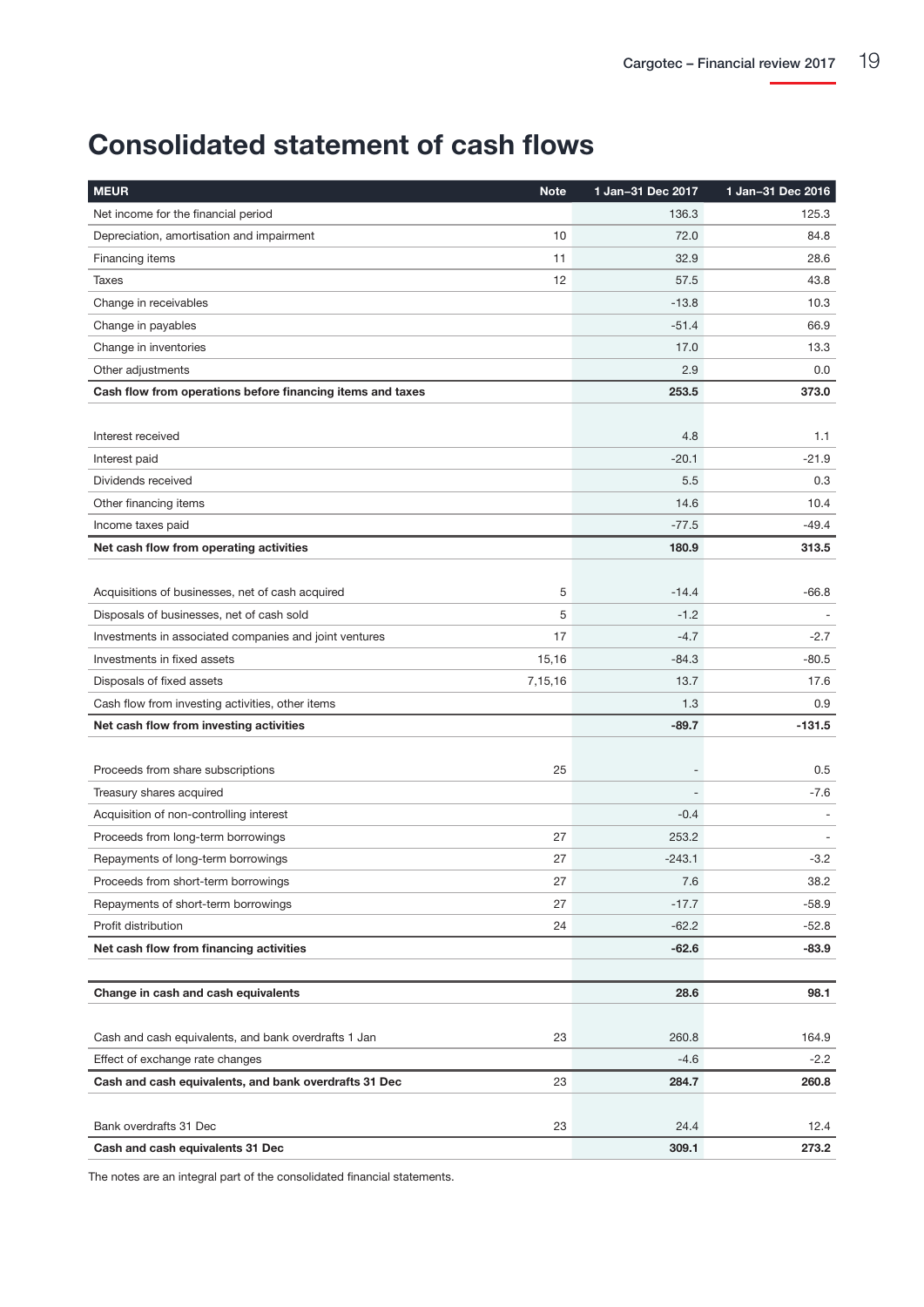# <span id="page-19-0"></span>Notes to the consolidated financial statements (IFRS)

# **Contents**

- 1. Accounting principles for the consolidated financial statements
- 2. Estimates and assumptions requiring management judgement
- 3. Financial risk management
- 4. Segment information
- 5. Acquisitions and disposals
- 6. Long-term construction contracts
- 7. Other operating income and expenses
- 8. Restructuring costs
- 9. Personnel expenses
- 10. Depreciation, amortisation and impairment charges
- 11. Financing income and expenses
- 12. Income taxes
- 13. Earnings per share
- 14. Goodwill
- 15. Other intangible assets
- 16. Property, plant and equipment
- 17. Associated companies and joint ventures
- 18. Deferred taxes
- 19. Inventories
- 20. Financial instruments by measurement category
- 21. Derivatives
- 22. Accounts receivable and other non-interest-bearing receivables
- 23. Cash and cash equivalents
- 24. Equity
- 25. Share-based payments
- 26. Post-employment benefits
- 27. Interest-bearing liabilities
- 28. Accounts payable and other non-interest-bearing liabilities
- 29. Provisions
- 30. Leases
- 31. Commitments
- 32. Related-party transactions
- 33. Subsidiaries
- 34. Events after the balance sheet date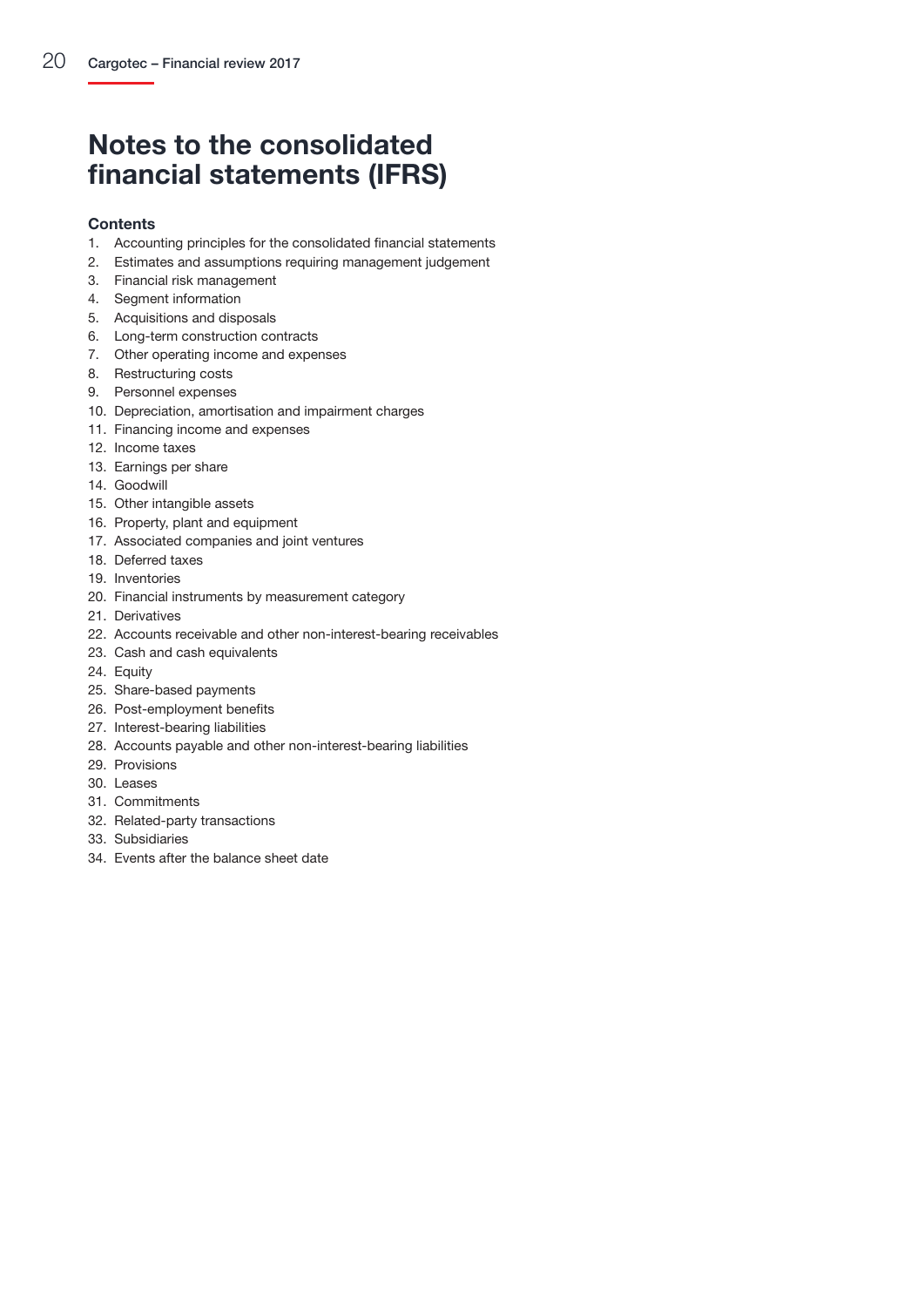# <span id="page-20-0"></span>1. Accounting principles for the consolidated financial statements

# General information

Cargotec Corporation is a limited liability company domiciled in Helsinki, Finland. The registered address is Porkkalankatu 5, 00180 Helsinki, Finland. Cargotec Corporation and its subsidiaries form the Cargotec Group (later referred to as Cargotec or company). Cargotec Corporation B shares are listed on the Nasdaq Helsinki Ltd since 1 June 2005.

Cargotec is a leading provider of cargo handling solutions, whose business areas Kalmar, Hiab and MacGregor are recognised leaders in cargo and load handling solutions around the world. Their global network is positioned close to customers, offering extensive services to ensure a continuous, reliable and sustainable performance according to customer needs.

Kalmar's offering – cargo handling equipment, automation, software and services – is used in ports, terminals, distribution centres and industries. Hiab offers equipment, service and spare parts that are used in on-road transport and delivery. MacGregor provides value-creating services and solutions for handling marine cargoes, vessel operations, offshore loads, crude/LNG transfer and offshore mooring.

These consolidated financial statements were approved for publishing by the Board of Directors on 7 February 2018. Pursuant to the Finnish Limited-Liability Companies Act, the shareholders have the right to approve or reject the financial statements in the Annual General Meeting held after their publication. The Annual General Meeting also has the right to amend the financial statements. A copy of the financial statements is available at www.cargotec.com or from Cargotec Corporation, Investor relations, P.O. Box 61, 00501 Helsinki, Finland.

# Accounting principles and new accounting standards

Cargotec Corporation's consolidated financial statements have been prepared according to the International Financial Reporting Standards (IFRS) as adopted by the European Union. The IAS and IFRS standards as well as SIC and IFRIC interpretations valid on 31 December 2017 have been used in preparation of the financial statements.

The consolidated financial statements are prepared under the historical cost convention except for certain classes of financial instruments, cash-settled components of sharebased payments, and funds invested in post-employment defined benefit plans that are measured at fair value.

The consolidated financial statements are presented in euros, which is the functional and reporting currency of the parent company. Financial information is presented in

millions of euros and business transactions are based on historical cost convention unless otherwise stated. All figures presented have been rounded and the sum of individual figures may therefore deviate from the presented sum total.

Starting from 1 January 2017, Cargotec has adopted the following new standards and amendments:

Amendments to IAS 7 Disclosure Initiative. As a result of this amendment, Cargotec will present the changes in its liabilities arising from financing activities including changes arising from cash flows and non-cash changes, such as acquisitions, disposals, accretion of interest and unrealised exchange differences. Additional information regarding changes in interest-bearing liabilities is presented in note 27, Interest-bearing liabilities.

Amendments to IAS 12 Recognition of Deferred Tax Assets for Unrealised Losses. Amendments clarify accounting for deferred tax in a situation where an asset is measured at fair value and that carrying value is less than the asset's tax base. In accordance with the amended standard, deferred tax asset is recognised in a situation where the carrying amount of an asset is less than its tax base, it is expected that the asset is recovered for more than its carrying amount, the recoverability of the deferred tax asset can only be assessed in combination with the other deferred tax assets of the same type, and where tax deductions resulting from the reversal of deferred tax assets are excluded from the estimated future taxable profit that is used to evaluate the recoverability of those assets.

These amendments and clarifications had no material impact on Cargotec's consolidated financial statements.

#### Consolidation principles

The consolidated financial statements include the parent company Cargotec Corporation and those subsidiaries in which the parent exercises control, as well as joint ventures and associated companies. Control is achieved when Cargotec is exposed to, or has rights to, variable returns from its involvement with the investee and has the ability to affect those returns through its power over the investee. Subsidiaries have been listed in note 33 Subsidiaries.

Subsidiaries are accounted for using the acquisition method. The consideration transferred for the acquisition of a subsidiary is the fair value of the assets transferred, the liabilities incurred and the equity interest issued by the group. The consideration transferred includes the fair value of any asset or liability resulting from a contingent consideration arrangement. If contingent consideration is classified as a financial liability, it is measured at fair value on each reporting date, and the changes in the fair value are recognised in the statement of income. Contingent consideration classified as equity is not revalued.

Identifiable assets acquired and liabilities assumed in a business combination are measured initially at their acquisition date fair values. The share of non-controlling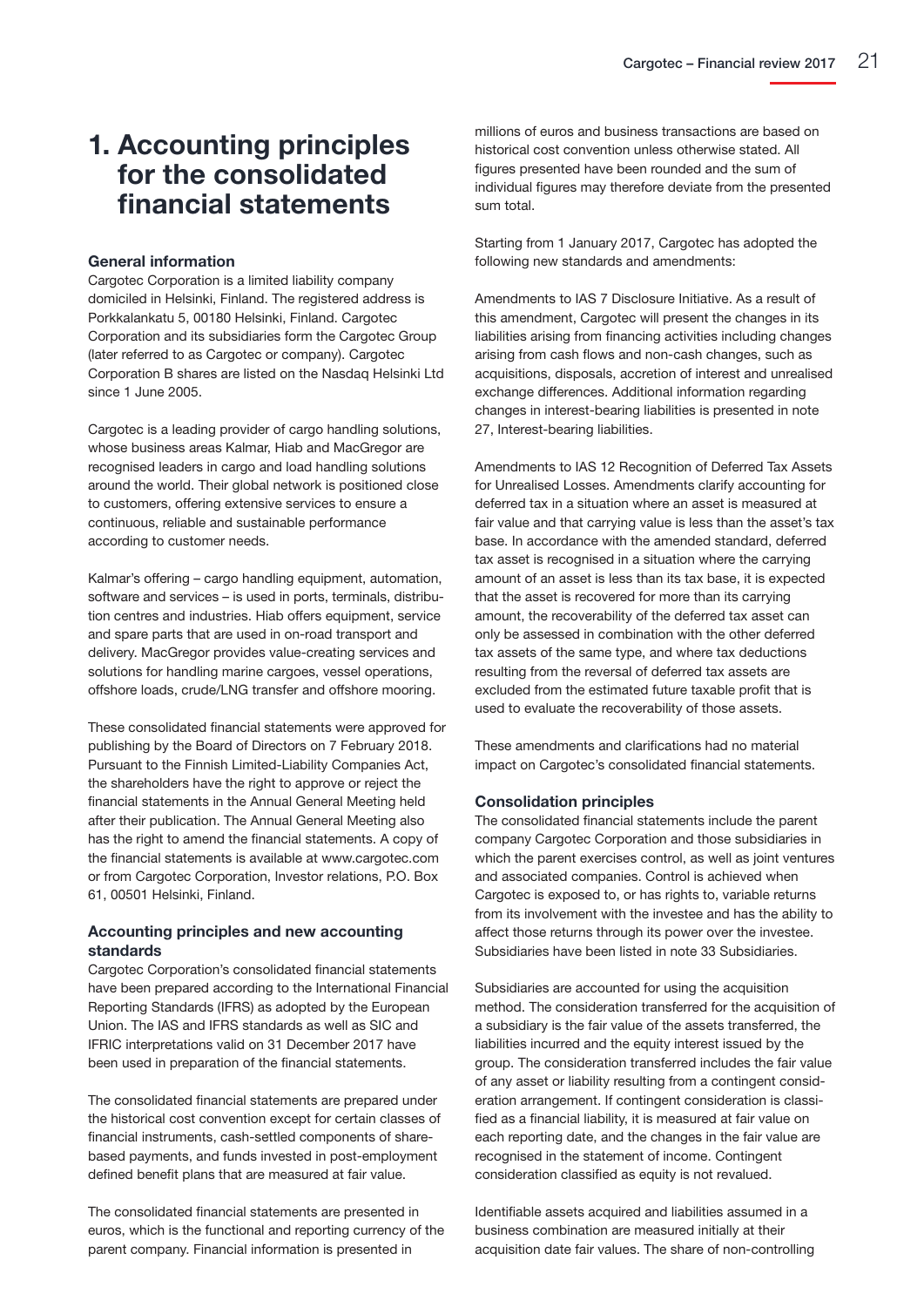interest in the acquiree is recognised on an acquisition-by-acquisition basis either at fair value or at the non-controlling interest's proportionate share of the acquiree's net assets. Subsidiaries acquired during the financial period are included in the consolidated financial statements from the date of control, and divested subsidiaries until the date control ceases.

If a business combination is achieved in stages, the previously held equity interest is revalued at fair value at the acquisition date. Any gains or losses arising from remeasurement are recognised in profit and loss. Acquisition-related costs are expensed as incurred. Transactions with non-controlling interests that do not result in a change of control are treated as equity transactions. In acquiring non-controlling interests' shares in subsidiaries, the difference between any consideration paid and the share of net assets acquired in the subsidiary is recorded in equity. Gains and losses realised on disposals to non-controlling interests are also recorded in equity. Distribution of net income for the period to the equity holders of the parent company and to non-controlling interests is presented in the statement of income. Equity attributable to non-controlling interest is disclosed as a separate item in the balance sheet.

All intercompany transactions, receivables, liabilities, unrealised profits and distribution of profits within Cargotec are eliminated in the consolidated financial statements. Accounting principles of subsidiaries have been changed, where necessary, to ensure consistency with the principles adopted by Cargotec Corporation.

Investments in associated companies over which Cargotec exercises significant influence, but not control or joint control, and joint ventures in which Cargotec exercises joint control and has a right to joint venture's net assets with the other owners, are accounted for in the consolidated financial statements under the equity method. Investments in the associated companies and joint ventures are initially recognised on the balance sheet at the acquisition cost that includes the goodwill identified on acquisition as well as the costs for acquiring or establishing the associated company or joint venture.

Cargotec's share of the associated company's or joint venture's profit for the financial period is presented as a separate item before the operating result in the consolidated statement of income. The results of associated companies and joint ventures are equity accounted for based on their most recent financial statements. The carrying amount of investments in associated companies and joint ventures is reviewed on a regular basis and if any impairment in value has occurred, it is written down in the period in which these circumstances are identified. If Cargotec's share of the associated company's or joint venture's losses exceeds its interest in the company, the carrying amount is written down to zero. After this, losses are only reported if Cargotec is committed to fulfilling the obligations of the associated company or joint venture.

Business transactions between the group and associated companies or joint ventures are recognised in the group's financial statements only to the extent of unrelated investor's interest in the associated company or joint venture. Unrealised losses are eliminated unless the transaction provides evidence of an impairment of the assets transferred. Accounting principles of the associated companies and joint ventures have been changed where necessary to ensure consistency with the principles adopted by Cargotec Corporation.

### Foreign currency transactions

Transactions in foreign currencies are recorded at the exchange rate prevailing on the date of the transaction. Open foreign currency-denominated receivables and liabilities at the end of the financial period, both intercompany and external, are translated using the exchange rate of the balance sheet date and the resulting foreign exchange gains and losses are recognised in the statement of income except when hedge accounting is applied. Foreign exchange gains and losses related to normal business operations are treated as adjustments to sales or costs. Exchange rate differences on derivative instruments designated as cash flow hedges of future cash flows are recorded in the statement of comprehensive income, until transferred to the statement of income simultaneously with the underlying cash flow. Exchange rate differences on other hedges relating to business operations are recorded in other operating income and expenses. Foreign exchange gains and losses associated with financing are included in financial income and expenses.

#### Foreign subsidiaries

Items of each subsidiary included in the consolidated financial statements are reported using the currency that best reflects the operational environment of that subsidiary ("the functional currency"). The statements of income and cash flow of subsidiaries whose functional currency is other than the euro are translated into euros using the average exchange rate of the financial period. Assets and liabilities on balance sheets are translated into euros at the balance sheet date exchange rate. Translation differences caused by different exchange rates are recognised through the statement of comprehensive income in the cumulative translation differences in equity. Some intercompany loan agreements form a part of net investment as their settlement is neither planned nor probable in the foreseeable future, and thus the exchange rate gains and losses of these contracts are also recognised as translation differences in equity. When applying hedge accounting for a hedge of a net investment in a foreign operation, exchange rate differences on the hedging instrument relating to the effective portion of the hedge are recognised in other comprehensive income, and any ineffective portion is recognised immediately in the statement of income.

Goodwill and fair value adjustments arising on the acquisition of a foreign entity are treated as assets and liabilities of the foreign entity and translated at the closing rate. Translation differences arising are recognised in equity.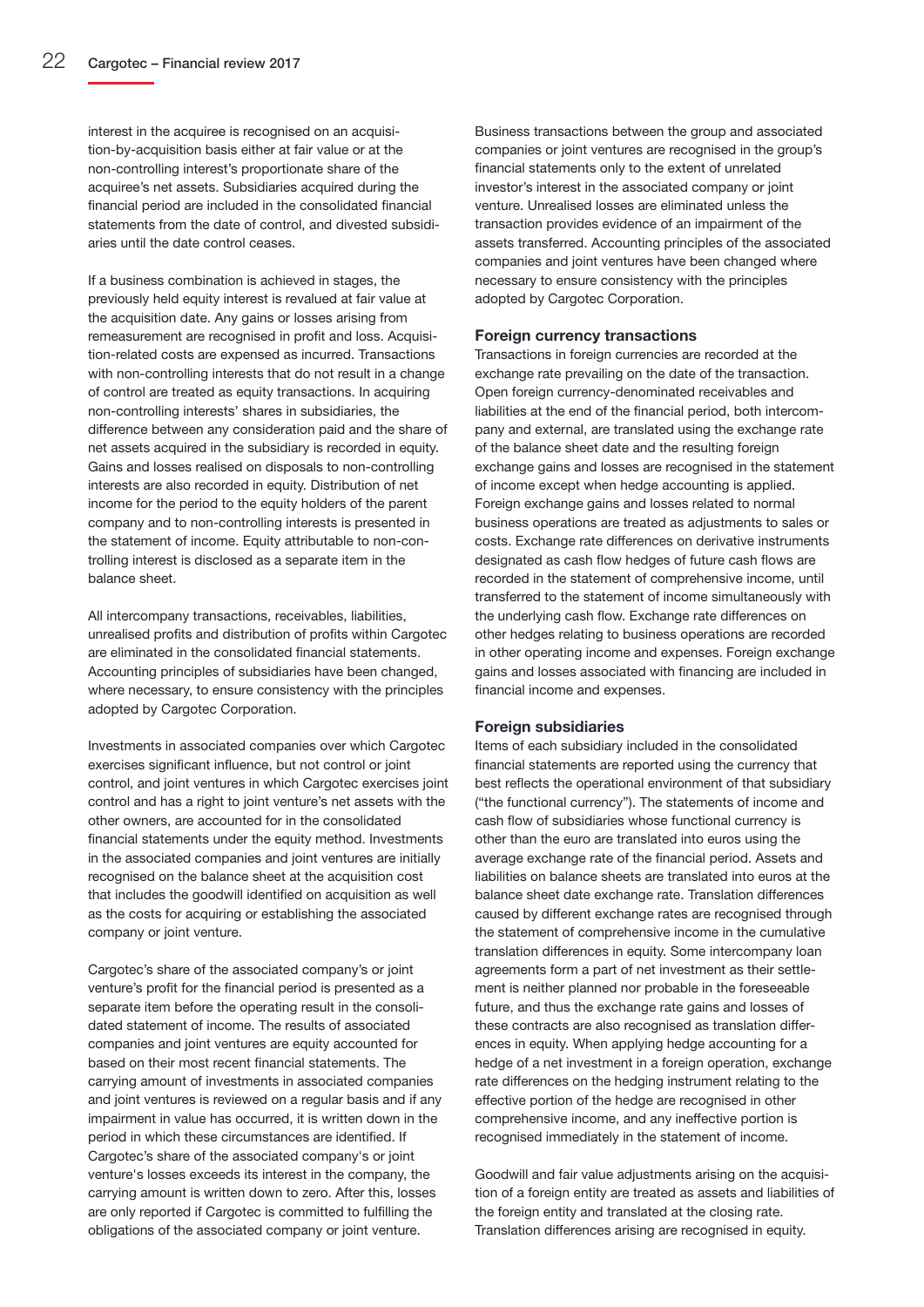Translation differences from acquisition cost eliminations and post-acquisition profits and losses of subsidiaries, associated companies and joint ventures outside the euro area are recognised in the statement of comprehensive income. When a foreign entity or part of it is disposed, accumulated translation differences previously recognised in other comprehensive income are reclassified to the statement of income as a part of the gain or loss on sale.

### Segment reporting

Operating segments are reported in a manner consistent with the internal reporting provided to the chief operating decision-maker. The chief operating decision-maker, who is responsible for allocating resources and assessing performance of the operating segments, has been identified as Cargotec's Board of Directors together with the CEO. Operating segments are not aggregated to form the reporting segments.

Cargotec has three reporting segments: Kalmar, Hiab and MacGregor.

#### Revenue recognition

Sales include revenues from products and services sold net of sales taxes, discounts and translation differences from foreign currency denominated revenues. The revenue recognition criteria are usually applied separately to each contract unless multiple contracts entered into effectively form a single transaction, and within contracts, revenue recognition is determined separately for each distinct product or service. A product or service is a distinct performance obligation if it is separable from other contractual promises to the customer, and if the customer can benefit from it on its own or together with other resources that are readily available. Therefore, a single agreement including multiple deliverable elements may include one or more distinct items of revenue. The allocation of a transaction price to distinct promised goods or services is based on the amount Cargotec expects to receive from the sale by taking into account the agreed contractual transaction price, and the assessment of impact of any related variable price elements, such as performance bonuses or late delivery penalties. The revenue is recognised separately for each distinct product or service either on an overtime basis or at a certain point-in-time based on how the control of the product or service is transferred to the customer.

Revenue from sales of machines and equipment that are either manufactured in large quantities or their manufacturing requires no significant amount of design work is recognised when the significant risks and rewards have been transferred to the buyer and the company no longer has the authority or control over the goods. When these products are sold without a delivery or installation, revenue is recognised when the product is handed over or otherwise made available to the customer. If standard products are sold with a delivery but without installation, the timing of revenue recognition is stipulated by the applied Incoterm. If standard products are sold together with an installation service, the timing of revenue recognition is

determined based on the complexity of the installation work. Complex installation services are considered as performance obligations closely related to the installed products, and, therefore, the revenue from both is recognised only after the installation is completed. On the contrary, the non-complex installation services that are typically of short duration and low in value do not determine the timing of the product's revenue recognition.

Revenue from sales of machines and equipment, the manufacturing of which requires significant amount of design work, is recognised on an overtime basis by using the percentage of completion method when the outcome of the project can be reliably estimated. The percentage of completion is determined either by reference to the individual contract costs incurred to date as a percentage of the total estimated contract costs (cost-to-cost method) or by completion of a certain physical milestone (milestone method). If it is not possible to reliably estimate the outcome of a project, costs are recognised as incurred and revenues only to an extent the corresponding costs are expected to be recovered. Expected contract losses are recognised as an expense immediately.

Revenue from sales related to software that is ready to use is recognised when delivered or otherwise made available to the customer. Revenue can be recognised at a point-intime if the customer obtains a perpetual right to use it as it exists at the point in time at which the licence is granted. When the sold software with perpetual licence requires significant customer-specific customisation, the software licence and the customisation work are considered as a combined performance obligation, and the related revenue is recognised by reference to the stage of completion based on the amount of work performed, provided that the outcome can be measured reliably. If a software licence is sold for a defined period of time or as a service, the related revenue is recognised over the licence or service period respectively.

Revenue from sales related to service contracts is recognised in accordance with the percentage of completion method when the outcome of the project can be reliably estimated. The stage of completion is determined by reference to the individual contract costs incurred to date as a percentage of the total estimated contract costs (cost-to-cost method) or by reference to the amount of service work performed from the expected total amount of service work to be performed (milestone method). The percentage of completion related to long-term and low value service contracts is not assessed on an individual contract level based on the costs incurred, or based on amount of work performed, but based on an estimate of how the costs are generally incurred and services performed over a contract period with a similar length. When the services are delivered evenly over time such as software maintenance and support services and extended warranties, or require an undefined number of acts, the revenue is recognised on a straight-line basis over the contract period. If the conditions for the percentage of completion method are not met, then costs are recognised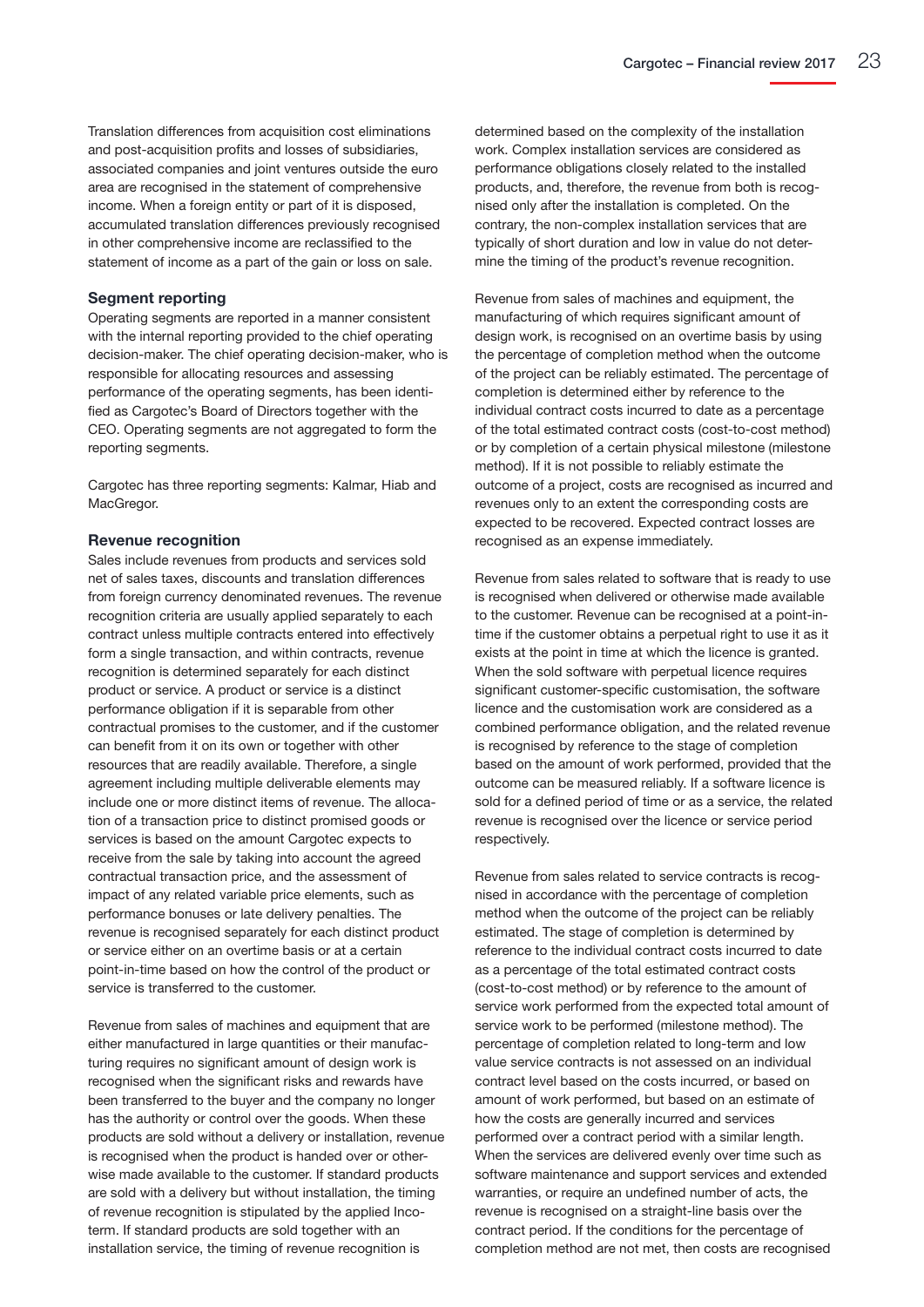as incurred and revenues only to the extent that the corresponding costs are expected to be recovered. Possible contract losses are recognised as an expense immediately. Revenue from short-term service orders is recognised when the service has been rendered.

Cargotec offers customer finance services to certain customer segments and distribution channels. In these transactions, Cargotec is involved in arranging financing to the customer or dealer either directly by itself, or in cooperation with a financing partner. It is typical that in these arrangements Cargotec continues to carry some level of residual value risk related to the sold product, or credit risk related to the customer. Depending on the type and level of risk retained, Cargotec accounts for its sales under customer finance arrangements as normal sales, operating or finance leases, or loans in accordance with the true nature of the transaction.

# Government grants

An unconditional government grant is recognised in the statement of income when the grant becomes receivable. Other government grants are recognised initially as deferred income at fair value when there is reasonable assurance that they will be received and Cargotec will comply with the conditions associated with the grant, and are then recognised in the statement of income on a systematic basis over the period during which the costs related to grant are incurred.

#### Financing costs

Financing costs are charged to the statement of income during the financial period in which they incur, with the exception that the borrowing costs that are directly attributable to the acquisition, construction or production of a qualifying asset are capitalised as a part of the cost of the respective asset.

#### Income taxes

Tax expenses in the statement of income include taxes of the group companies based on the taxable income of the period, tax adjustments for previous financial periods and the changes in deferred taxes. The statement of comprehensive income includes taxes on items presented in the statement of comprehensive income. Income tax receivables and payables are recognised at the amounts expected to be paid or recovered. Deferred tax assets or liabilities are calculated based on temporary differences between financial reporting and the taxation calculated with enacted or substantively enacted tax rates. Temporary differences arise, for example, from defined benefit plans, provisions, elimination of intercompany inventory profits, depreciation differences on fixed assets, tax losses carried forward and fair value adjustments of assets and liabilities of acquired companies. Deferred tax liabilities are recognised in full and deferred tax assets are recognised only to the extent that it is probable that future taxable profit will be available against which the temporary differences can be utilised.

### Goodwill

Goodwill is initially measured as the excess of the aggregate of the consideration transferred, the fair value of previously owned interest and the fair value of non-controlling interest over the net identifiable assets acquired and liabilities assumed. If this is less than the fair value of the net assets of the subsidiary acquired in the case of a bargain purchase, the difference is recognised directly in the statement of income. Goodwill is not amortised but tested for impairment at least annually. The impairment testing is described in detail in the section Impairments. Goodwill is measured at cost less impairment. Impairment losses are recognised in the statement of income.

#### Other intangible assets

Other intangible assets include patents, trademarks, licences, software, capitalised development costs, technologies, acquired order book, and customer relationships. These assets are recognised on the balance sheet at their original cost less cumulative amortisations and impairment losses, if any, except for intangible assets acquired in a business combination which are measured at fair value at acquisition date.

Intangible assets with definite useful lives are amortised on a straight-line basis over their useful lives as follows:

- Developed and acquired technologies 3–10 years
- Customer relationships and trademarks 3–15 years

The assets' useful lives are reviewed, and adjusted if necessary, on each balance sheet date. Trademarks with indefinite useful lives or intangible assets under development are not amortised, but tested for impairment at least annually. The impairment testing is described in detail in the section Impairments.

#### Research and development costs

Research and development costs are primarily expensed when incurred. However, development costs are capitalised when certain criteria related to economic and technical feasibility are met, and it is expected that the product will generate future economic benefits. Capitalised development costs include mainly materials, supplies and direct labour costs. The development costs that are once expensed are not subsequently capitalised. Capitalised development costs are included as part of an intangible assets and are amortised on a straight-line basis over their useful economic life. Unfinished development projects are tested for impairment annually.

#### Property, plant and equipment

Property, plant and equipment are recognised on the balance sheet at cost less accumulated depreciations and impairment losses, if any. Depreciation is recognised on a straight-line basis to write off the cost less the estimated residual value over the estimated economic useful life of assets as follows:

- Machinery and equipment 2–10 years
- Buildings 5–40 years
- Land and water areas are not depreciated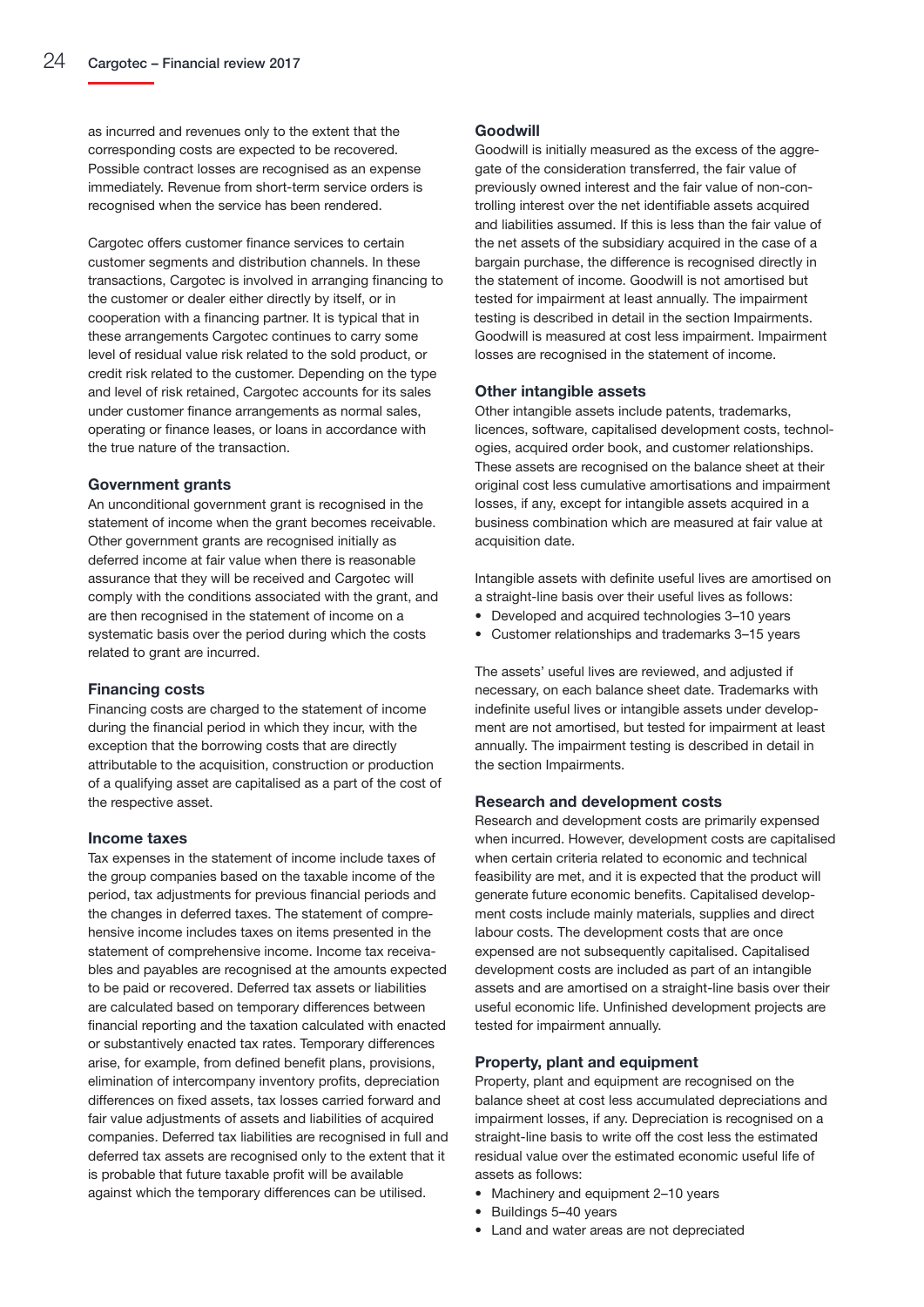The assets' residual values and useful lives are reviewed, and adjusted if necessary, on each balance sheet date. The cost of major renovations is included either in the asset's carrying amount or recognised as a separate asset, as appropriate, only when it is probable that future economic benefits associated with the item will flow to the company and the cost of the item can be distinguished from ordinary maintenance and repair costs. Gains and losses on sales of property, plant and equipment are included in the operating profit.

# Impairments

The book values of property, plant and equipment, intangible assets and other assets are reviewed for potential impairment on each balance sheet date. Should any indication arise, the asset is tested for impairment. Impairment testing determines the recoverable amount of an asset. The recoverable amount is the fair value less costs to sell, or the higher cash flow-based value in use. If the recoverable amount of a single asset cannot be reliably determined, the need for impairment is assessed on the lowest level of the cash generating unit (CGU) that is mainly independent of the other units, and whose cash flows are separately identifiable from the cash flows of the other units.

An impairment loss is recognised in the statement of income when the carrying amount of an asset exceeds its recoverable amount. A previously recognised impairment loss is reversed only if there has been a significant change in the estimates used to determine the recoverable amount, however, impairment loss can be reversed only to an extent that the carrying value of an asset is returned to a level where it would have been without the recognised impairment loss.

Goodwill and intangible assets with indefinite useful lives are not amortised, but are tested for impairment when any indication of impairment exists, but at least annually. Impairment testing is performed on the level of the CGU. Goodwill is allocated to those units or groups of units, identified in accordance with the operating segments, that are expected to benefit from the business combination. The testing of other intangible assets with indefinite useful life is either performed as part of a CGU, or on an individual asset level if it is possible to determine independent cash flows for it. The determined recoverable amount of a CGU is based on value-in-use calculations. Value-in-use is determined by calculating the present value of the estimated future net cash flows. The discount rate applied is the weighted average pre-tax cost of capital that reflects the current market view of the time value of money and risks related to the tested unit.

An impairment loss is recognised in the statement of income when the carrying amount of the CGU exceeds its recoverable amount. Impairment loss is first allocated to goodwill and then to other assets on a pro rata basis. Impairment losses recognised for goodwill cannot be subsequently reversed.

# Non-current assets held for sale

Non-current assets are classified as assets held for sale when their carrying amount is to be recovered principally through a sale transaction instead of normal use and a sale is considered highly probable. Non-current assets held for sale are measured immediately before reclassification in accordance with the normal measurement principles after which they are measured at the lower of carrying amount and fair value less cost to sell. Impairment losses or gains are recognised in the statement of income. Non-current assets held for sale are not depreciated or amortised.

### Leases, Cargotec as lessee

Cargotec has rented property, plant and equipment. Lease agreements, in which substantially all of the risks and rewards incidental to ownership are not transferred to Cargotec, are classified as operating leases. The lease obligations related to operating leases are not recognised on the balance sheet and the related lease expenses are recognised in the statement of income on a straight-line basis over the lease period.

Lease agreements, in which the company has substantially all the ownership risks and rewards, are classified as finance leases. Finance lease agreements are recognised in the balance sheet as assets and liabilities at the inception of the lease period at the lower of the fair value of the leased equipment and the present value of the minimum lease payments. Assets acquired under finance lease agreements are depreciated over the shorter of the useful life of the asset or the lease period. Lease payments are allocated between repayments of the lease liability and finance charges, so that a constant interest rate on outstanding balance is obtained. Lease obligations, net of finance charges, are included in the interest-bearing liabilities.

# Leases, Cargotec as lessor

Cargotec rents out equipment under operating leases with varying terms and renewal rights. In an operating lease the risks and rewards incidental to ownership of an asset remain with the lessor. The leased asset is recognised in the balance sheet according to the nature of the asset. Income from operating leases is recognised on a straightline basis over the lease term. The depreciation of the leased asset is consistent with the normal depreciation policy of similar assets in own use.

In a finance lease the risks and rewards of ownership are transferred to the lessee. The sales profit is recognised similarly to profit from an outright sale. Finance lease receivables are recognised in balance sheet at present value. The financial income relating to the finance lease contract is recognised in the statement of income over the lease term so as to achieve a constant interest rate on outstanding balance.

#### Inventories

Inventories are measured at the lower of cost and estimated net realisable value. Cost is primarily determined using the weighted average method. The cost of inventory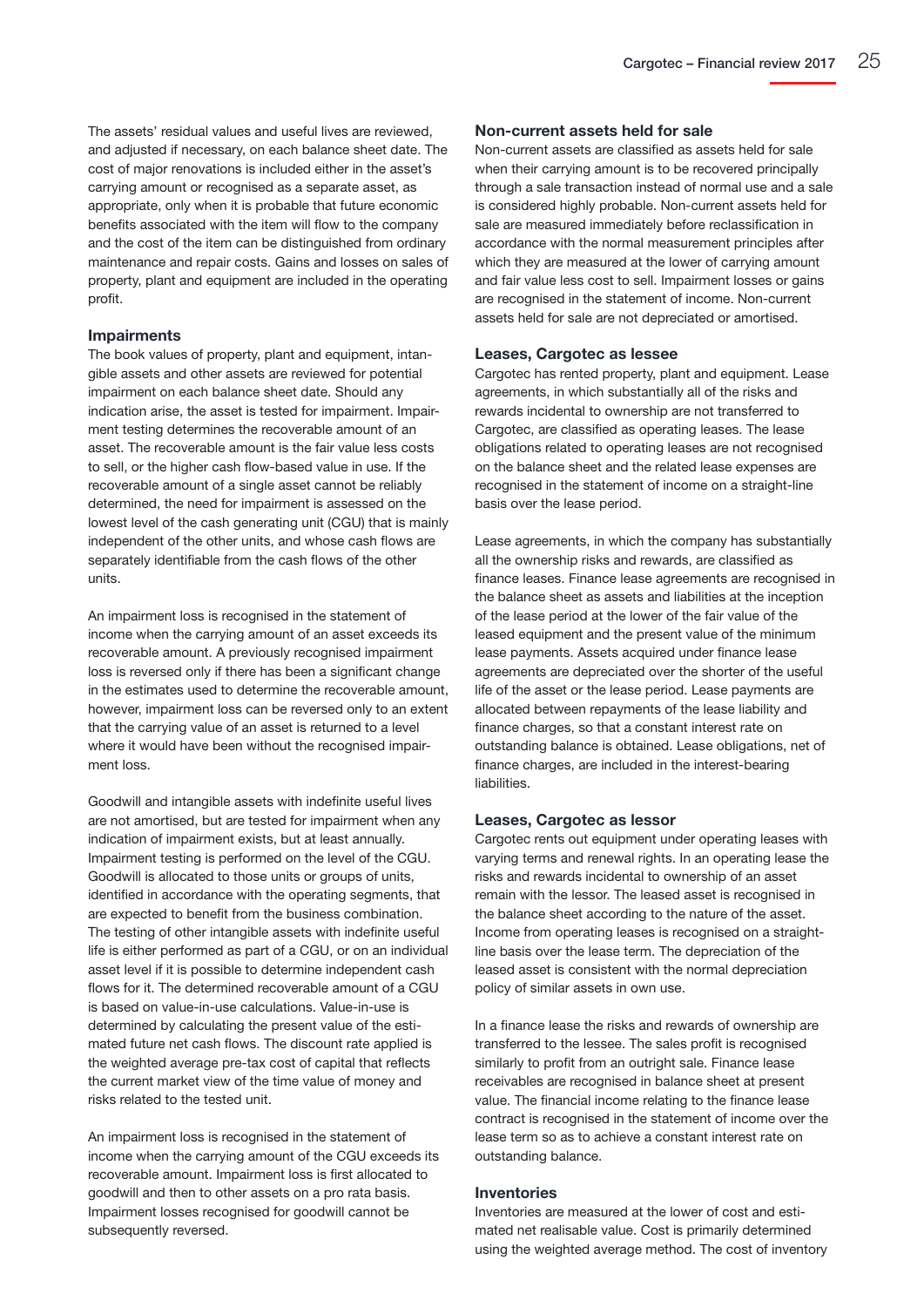includes purchase cost as well as transportation and processing costs. The cost of self-manufactured finished goods and work in progress includes raw materials, direct labour, other direct costs and a proportion of both indirect costs related to manufacturing and overheads. An allowance is recorded for obsolete items. Net realisable value is the estimated selling price in the ordinary course of business, less the estimated costs of completion and costs necessary to make the sale.

### Construction contracts

Construction contracts in progress represent the gross amount expected to be collected from customers for contract work performed to date. It is measured at costs incurred plus profits recognised to date less progress billings and recognised losses. Cost includes all expenditure related directly to specific projects and an allocation of fixed and variable overheads that are attributable to contract activity in general.

Construction contracts in progress are presented as part of accounts receivable and other non-interest bearing assets in the balance sheet for all contracts in which costs incurred plus recognised profits exceed progress billings and recognised losses. If progress billings and recognised losses exceed costs incurred plus recognised profits, then the difference is presented as a liability in the balance sheet as part of accounts payable and other non-interest-bearing liabilities. Customer advances are presented as liabilities in the balance sheet.

### Financial assets

Financial assets are classified as financial assets at fair value through profit or loss, loans and receivables at amortised cost, and available-for-sale financial assets. Financial assets are classified at the initial recognition in accordance with the features and planned use of the asset. Financial assets are presented as non-current when their maturity exceeds one year.

Financial assets recognised at fair value through profit or loss includes derivative instruments unless hedge accounting is applied. The transaction costs and subsequent fair value changes of financial assets recognised at fair value through profit or loss are recognised directly in the statement of income. Fair value changes related to derivatives under hedge accounting are recognised in the statement of comprehensive income and subsequently. recycled to the income statement when hedge accounting is ceased.

Loans and receivables at amortised cost mainly include accounts receivable, and cash and cash equivalents that are not quoted in an active market and that are not kept for trading purposes. Loans receivable are measured initially at fair value plus transaction costs, and subsequently at amortised cost using the effective interest method. An impairment loss is recognised in the statement of income if the book value of the loan receivable is higher than the estimated recoverable amount.

Accounts receivable are initially recognised at fair value, and subsequently at amortised cost less impairment. Impairments recognised to individual receivables are based on a regular review of accounts receivable, and Cargotec's best knowledge of customer's ability to pay. Additionally, an allowance is recognised for overdue receivables based on an estimate of incurred credit losses for which Cargotec has no knowledge yet. Impairments and allowances are recognised in the statement of income under selling, general and administrative expenses. Bad debts are written off when official announcement of liquidation or bankruptcy is received confirming that the receivable will not be collected.

Financial assets available-for-sale mainly consist of shares not quoted in an active market and which are carried at cost, as the fair value of these assets cannot be measured reliably or the fair value would not significantly differ from the acquisition cost. Available-for-sale assets also include other investments that are initially recognised at fair value plus transaction costs and subsequently at fair value through the statement of comprehensive income. If there is objective evidence that the fair value has decreased, an impairment loss is recognised in the statement of income. Impairment on investments in shares cannot be subsequently reversed.

Purchases and sales of derivative instruments are recognised on the trade date, while transactions in the other financial asset categories are recognised on the settlement date.

A financial asset is derecognised when the contractual rights to cash flow from the asset expire or are transferred, and when material risks and rewards of ownership have been transferred to another party.

#### **Cash and cash equivalents**

Cash and cash equivalents include cash balances, short-term bank deposits and other short-term liquid investments with maturities up to three months. Bank overdrafts are included in other current liabilities. In the statement of cash flows, bank overdrafts are deducted from cash and cash equivalents.

#### Financial liabilities

Financial liabilities are classified as financial liabilities recognised at amortised cost and as financial liabilities recognised at fair value through profit or loss. Financial liabilities are presented as non-current when their maturity exceeds one year.

Financial liabilities recognised at fair value through profit or loss include derivative instruments unless hedge accounting is applied. The transaction costs and subsequent fair value changes of financial liabilities recognised at fair value through profit or loss are recognised directly in the statement of income. Fair value changes related to derivatives under hedge accounting are recognised in the statement of comprehensive income and, subsequently,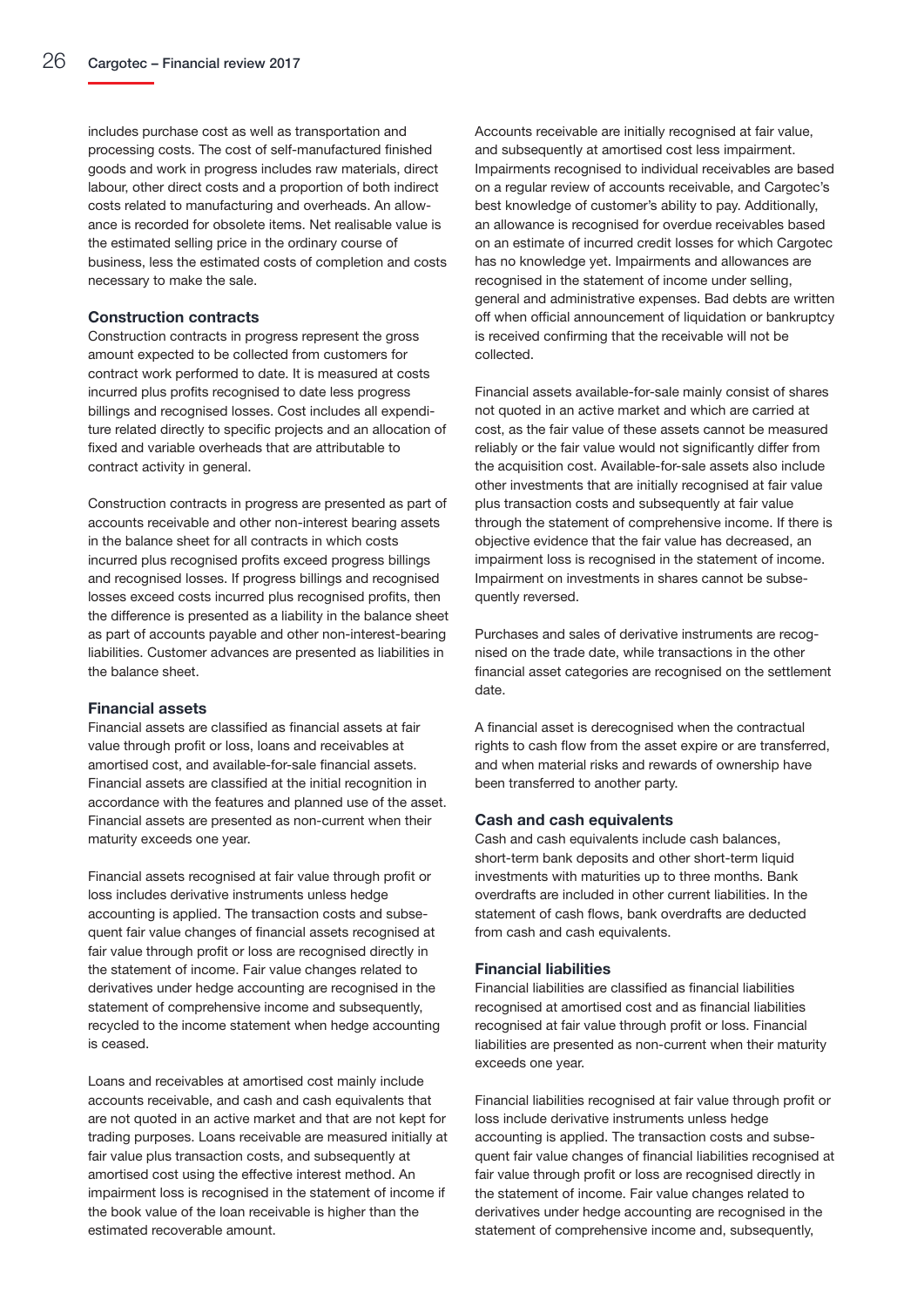recycled to the income statement when hedge accounting is ceased.

Financial liabilities recognised at amortised cost include mainly interest-bearing liabilities and trade payables. Financial liabilities recognised at amortised cost are initially recognised at fair value less transaction costs, and subsequently, at amortised cost using the effective interest method.

Bought and sold derivative instruments are recognised on the trade date while transactions with the other financial liabilities are recognised on the settlement date.

A financial liability is derecognised when the related obligation is discharged, cancelled or expires. When an existing financial liability is replaced by another from the same lender on substantially different terms, or the terms of an existing liability are substantially modified, such an exchange or modification is treated as derecognition of the original liability and recognition of a new liability. The difference in the respective carrying amounts is recognised in the statement of income.

# Derivative financial instruments and hedge accounting

Cargotec uses mainly currency forwards, and cross-currency and interest rate swaps to hedge from the identified significant market risks. Derivative instruments are initially recognised on the balance sheet at cost, which equals the fair value, and are subsequently measured at fair value on each balance sheet date. Derivatives are classified at the inception either as hedges of binding agreements and future cash flows, in which case cash flow hedge accounting is applied to them, or as derivatives at fair value through profit or loss, when the preconditions for hedge accounting are not fully met.

Fair values of foreign currency forward contracts are based on quoted market rates on the balance sheet date. The fair values of cross-currency and interest rate swaps are calculated as the present value of the estimated future cash flows. Derivative instruments are presented as non-current when their maturity exceeds one year.

Cash flow hedge accounting is mainly applied to hedges of operative cash flows. In addition, hedge accounting is applied to hedges of certain foreign currency denominated borrowings. To qualify for hedge accounting, the company documents the hedge relationship of the derivative instruments and the underlying items, group's risk management targets and the strategy of applying hedge accounting. When starting hedge accounting and at least in every interim and annual closing, the company documents and estimates the effectiveness of the hedge by measuring the ability of the hedging instrument to offset changes in fair value of the underlying cash flow.

Fair value changes of hedging instruments under effective cash flow hedge relationship are recognised via statement of comprehensive income in the fair value reserve of equity, and under effective net investment hedges via statement of comprehensive income in the translation differences of equity. However, only the exchange rate difference of foreign currency forward agreements is recognised in other comprehensive income whereas the changes in forward points are recognised as financial income or expense in the statement of income. Cumulative gain or loss on the hedge recognized via statement of comprehensive income in fair value reserve or translation differences is recognised in the statement of income as adjustment to the underlying cash flow when the underlying cash flow is recognised. The effective portion of foreign currency forwards hedging sales and purchases is recognised in sales and cost of goods sold, respectively. If the hedged cash flow is no longer expected to materialise, the deferred gain or loss is immediately recognised in the statement of income. If the hedging instrument is sold, expires, is revoked or exercised, or the relation of the hedging instrument and the underlying item is revoked, the cumulative change in the fair value of the hedging instrument remains to be recognised in the fair value reserve and is recycled to the statement of income when the underlying operative item materialises. If effectiveness testing results in ineffectiveness, the ineffective portion of the hedges is recognised immediately in the statement of income.

Changes in the fair values of hedges, for which hedge accounting is not applied, are recognised in the statement of income, either in other operating income and expenses, or financial income and expenses depending on the underlying exposure.

# Offsetting financial assets and liabilities

Financial assets and financial liabilities are offset and the net amount is reported in the consolidated balance sheet if there is a currently enforceable legal right to offset the recognised amounts and there is an intention to settle on a net basis or to realise the assets and settle the liabilities simultaneously.

#### Pension obligations

Cargotec operates various pension plans in accordance with local conditions and practices. The plans are classified either as defined contribution plans or defined benefit plans.

A defined contribution plan is a pension plan under which the group pays fixed contributions into a separate entity with no legal or constructive obligations to pay further contributions if the fund does not hold sufficient assets to pay all employees the benefits relating to employee service in the current and prior periods. Contributions to the defined contribution plans are charged directly to the statement of income in the year to which these contributions relate.

A defined benefit plan is a pension plan under which the group itself has the obligation to pay retirement benefits and bears the risk of change in the value of plan liability and assets. The liability recognised in the balance sheet in respect of defined benefit pension plans is the present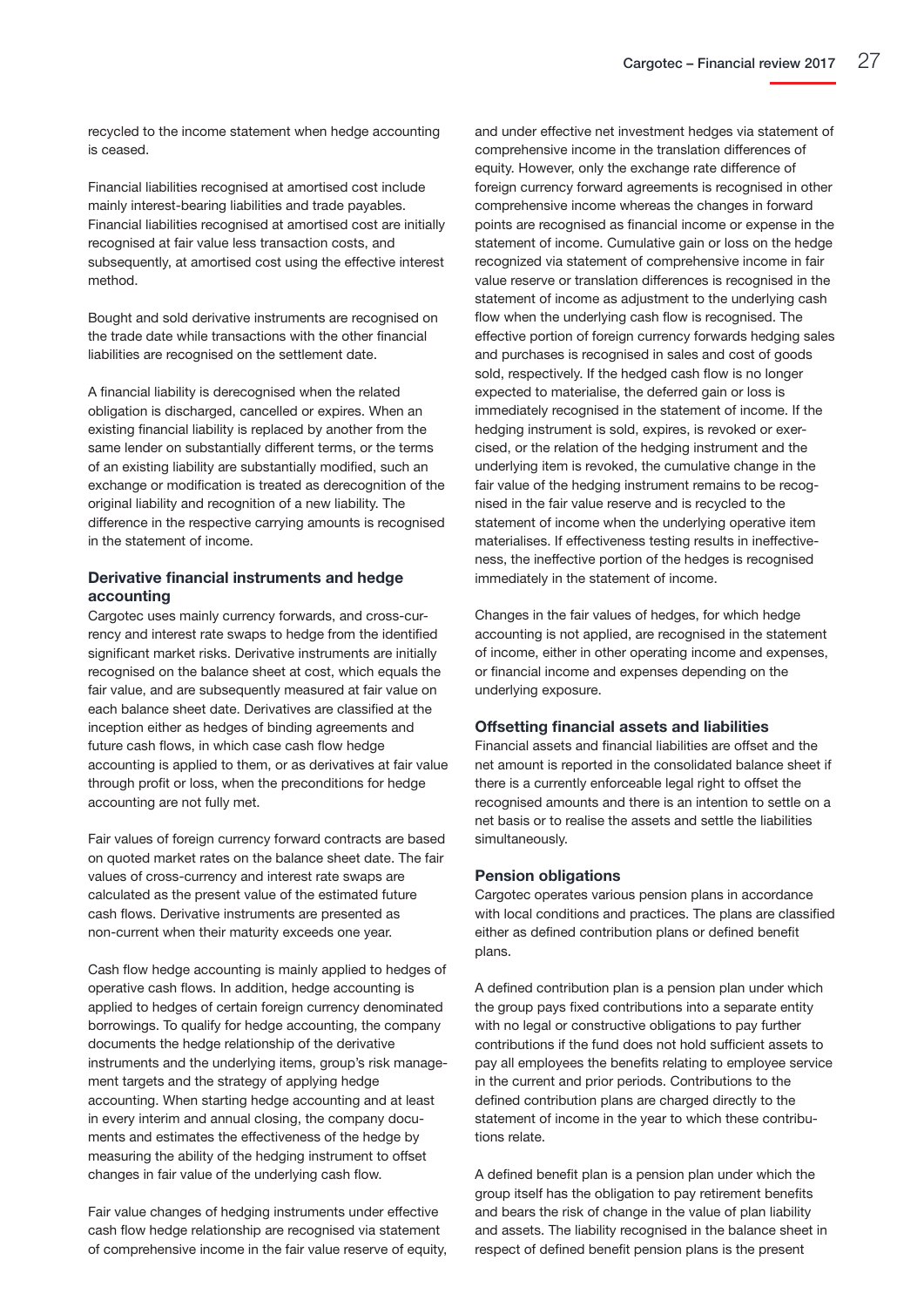value of the defined benefit obligation at the end of reporting period less fair value of plan assets. The defined benefit obligation regarding each significant plan is calculated annually by an independent actuary using the projected unit credit method. The present value of the defined benefit obligation is determined by discounting the estimated future cash outflows using interest rates of high-quality corporate or government bonds with approximating terms to maturity and that are denominated in the currency in which the benefits are expected to be paid. The applied discount rates are determined in each country by an external actuary. If an asset is recognised in the balance sheet based on the calculation, the recognition is limited to the present value of economic benefits available in the form of any future refunds from the plan or reductions in future contributions to the plan.

Actuarial gains and losses related to remeasurements of a defined benefit plan and the effect of the asset ceiling, if any, are recognised directly in the statement of comprehensive income. Interest and all other expenses related to defined benefit plans are recognised directly in the statement of income.

If a plan is changed or curtailed, the portion of the changed benefit related to past service by the employees, or the gain or loss on curtailment, is recognised directly in the statement of income when the plan amendment or curtailment occurs.

### **Provisions**

Provisions are recognised when Cargotec has a current legal or constructive obligation as a result of past events, and it is probable that an outflow of resources will be required to settle the obligation and a reliable estimate of the amount of the obligation can be made. Provisions are accounted for using the best estimate for the costs required to settle the obligation on the balance sheet date. In case the time value of money is significant the provision is stated at present value.

Provisions for warranties cover the estimated costs to repair or replace products still under warranty on the balance sheet date. Provision for warranty is calculated based on historical experience of levels of repairs and replacements.

Provisions for product claims consist of expected costs arising from settling customer claims for which the value, probability and realisation can be estimated.

A provision is recorded for a loss-making contract when the unavoidable costs required to fulfil the commitment exceed the gain to be received from the contract.

A restructuring provision is recorded when Cargotec has prepared a detailed restructuring plan and started the implementation of the plan or communicated the plan. A restructuring plan shall include the following information: business which is affected, the main units and personnel affected by the restructuring, as well as the costs to be

incurred and the timetable of the plan. A restructuring provision and other restructuring related expenses are booked to the function costs to which they by nature belong. However, in case of a significant restructuring programme of Cargotec or its business area, restructuring costs are presented separately in the statement of income.

# Profit distribution

Profit distribution includes dividends and donations decided by the Shareholders' Meeting. The distribution of profits proposed by the Board of Directors is not recognised in the financial statements until approved by Cargotec Corporation's shareholders at the Annual General Meeting.

### Treasury shares

When the parent company or its subsidiaries purchase shares of Cargotec Corporation, the consideration paid and directly attributable costs are recognised as a deduction in equity. When such shares are sold, the consideration received, net of directly attributable transaction costs and income tax effect, is included in equity.

# Share-based payments

Cargotec Corporation has share-based incentive plans which include incentives paid as shares or in cash. The benefits granted in accordance with the incentive plan are valued at fair value at the grant date and are expensed on a straight-line basis over the vesting period. The fair value of the equity-settled incentives is the market value at the grant date. The share-based payments settled with equity instruments are not revalued subsequently, and cost from these arrangements is recognised as an increase in equity. The cash-settled share-based incentives are valued at fair value at each closing until the settlement date and recognised as a liability.

The expensed amount of the benefits is based on the group's estimate of the amount of benefits to be paid at the end of the vesting period. Market conditions and non-vesting conditions are considered in determining the fair value of the benefit. Instead, the non-market criteria, like profitability or increase in sales, are not considered in measuring the fair value of the benefit but taken into account when estimating the final amount of benefits. The estimate is updated at every closing and changes in estimates are recorded through the statement of income.

# Adoption of new or amended IFRS standards and interpretations

In 2018, Cargotec will adopt the following new and amended standards and interpretations by the IASB:

IFRS 15 Revenue from contracts with customers with additional clarifications, and associated amendments to various other standards (effective from 1 January 2018). IFRS 15 replaces the existing revenue recognition guidance in IAS 18 Revenue and IAS 11 Construction contracts as well as the related interpretations. IFRS 15 establishes a comprehensive framework for determining whether, how much and when revenue can be recognised. The impact of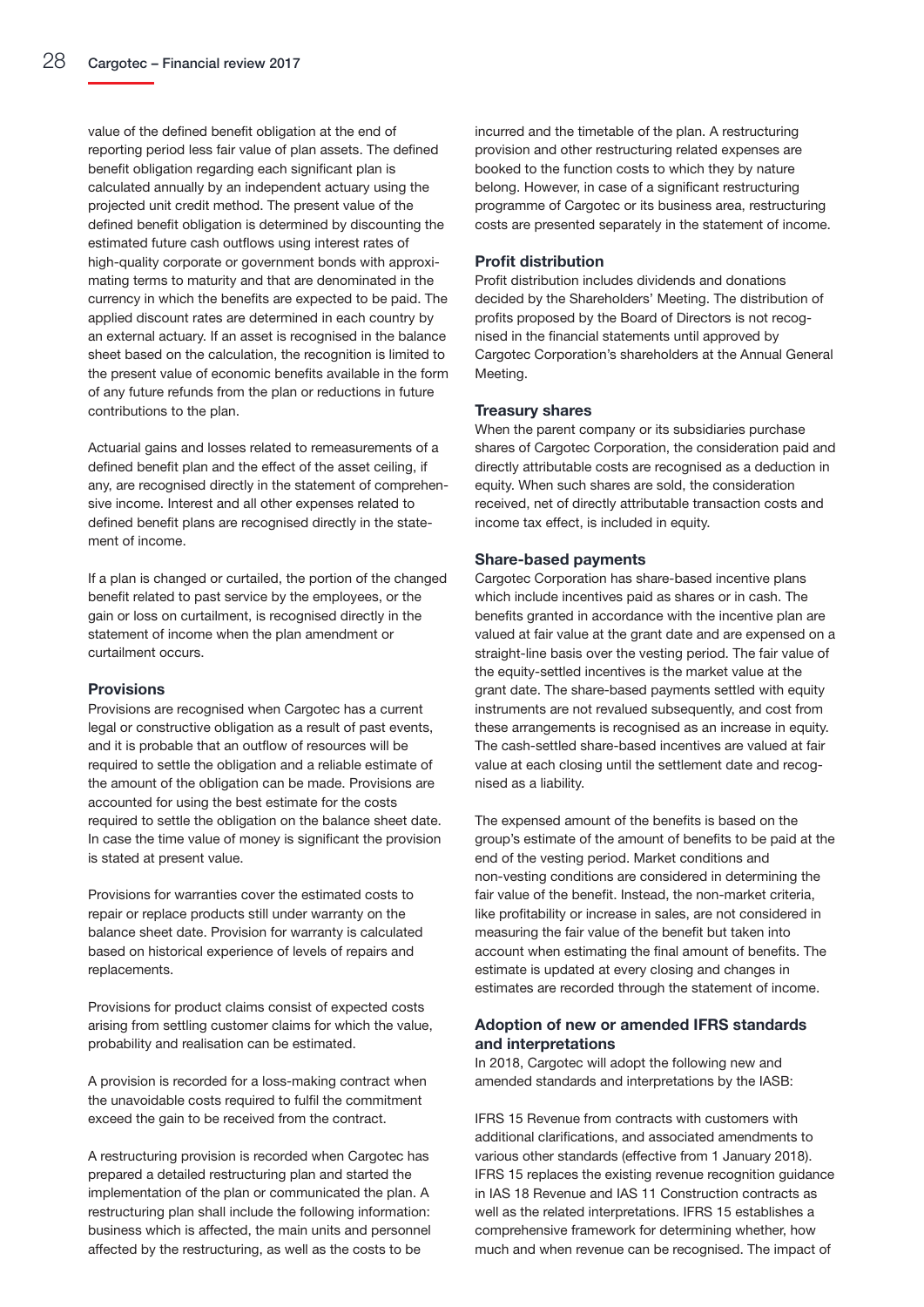IFRS 15 has been assessed separately for each main product and contract type. During this assessment, business practices, contracts, and underlying performance obligations have been analysed under the IFRS 15 framework in order to identify areas of change.

Based on the impact assessment, the new standard will mainly change revenue recognition because of the more detailed guidance on allocation and recognition of revenue separately to each distinct performance obligation. This requirement is especially relevant in a sales transaction where a combination of deliverables sold together does not form a single distinct performance obligation. This is typical in a situation where the components sold together do not form a complete functioning product. This has an impact on revenue recognition of the MacGregor business area in situations where a customer receives elements of a product at different times and MacGregor doesn't deliver product installation. By moving from contract-level revenue recognition to performance obligation-level revenue recognition MacGregor will recognise revenue under IFRS 15 in steps and earlier than currently.

The second main area of impact for Cargotec relates to IFRS 15 criteria on overtime revenue recognition. Cargotec is especially impacted by the new overtime revenue recognition rule based on the product-level "alternative use" assessment and the contract-level "right to margin" assessment. The alternative use assessment has been performed for all Cargotec product types, and the outcome of this assessment is that the revenue model of certain MacGregor products will change to overtime model under IFRS 15. However, the final revenue model related to all products with no alternative use will always depend on what related contracts stipulate about Cargotec's right to a margin. In these situations, the overtime revenue model is applicable only when Cargotec has a right to margin at all times during the contract period. Both MacGregor and Kalmar have identified certain contracts lacking this right and, therefore, it is not possible to recognise revenue from these contracts based on the overtime model.

No material impact has been identified with respect to other steps in the new revenue recognition model including identification of a contract, identification of a transaction price, and allocation of a transaction price to distinct performance obligations because the current accounting principles and practices are mostly in compliance with the principles of IFRS 15. In addition to impacts described above, the standard's more detailed guidance regarding rights and obligations related to sales contracts, and based on which sold products may subsequently return to Cargotec, increases complexity of the accounting instructions related to Cargotec's customer finance arrangements. However, it does not have a material impact on the revenue recognition of the customer finance arrangements currently in use.

Overall, IFRS 15 has an impact on the revenue recognition of the MacGregor and Kalmar business areas but has no material impact on the Hiab business area. Cargotec adopts the standard retrospectively by using the allowed

reliefs in the transition. The impact of IFRS 15 on the opening balance sheet of the comparative period is not significant. The combined effect of contracts with changed revenue recognition method results an increase of approximately two million euros in retained earnings in the beginning of the comparative period, and a decrease of approximately two million euros in retained earnings on the date of transition 1 January 2018.

IFRS 9 Financial Instruments and subsequent amendments (effective from 1 January 2018). IFRS 9 will replace the existing guidance in IAS 39 Financial instruments: Recognition and measurement. IFRS 9 includes revised guidance on the classification and measurement of financial instruments, including a new expected credit loss model for calculating impairment on financial assets, and the new general hedge accounting requirements.

The new classification and measurement guidance has no significant impact on Cargotec's financial reporting. The new guidance is adopted on 1 January 2018 by using the transitional relief allowing not to restate the comparative period. The new guidance for measuring impairment of financial assets changes Cargotec's credit loss measurement from the current incurred credit loss model to the new expected credit loss model. As a result of this change, Cargotec adopts the simplified credit loss model for its customer receivables and the generic expected credit loss model for its other receivables. The new credit loss model for trade receivables consists of two credit loss components from which the first component is calculated based on quantitative rules-based ageing analysis of customer receivables in which the risk-weights are derived from historical credit losses. The second component involves an asset level or asset group level forward-looking qualitative assessment based on which an additional impairment can be recognised to a receivable or group of receivables in excess of the level of the first credit loss component. Despite the requirement to recognise impairments due to credit losses also for the not overdue receivables, and to be more forward-looking in the risk analysis performed, the overall increase of the credit loss allowance due to the new model is not expected to be large. The increase of credit loss allowance mainly relates to the non-overdue or less than 90 days overdue receivables, and amounts to approximately two million euros. The impact of the generic expected credit loss model applied to other receivables is not significant. The new guidance for measuring impairment of financial assets is adopted on 1 January 2018 by using the transitional relief allowing not to restate the comparative period. The changes in the hedge accounting guidance do not affect Cargotec's current hedge accounting model. Cargotec applies the hedge accounting guidance of IFRS 9 to new hedge accounted items from 1 January 2018.

Amendments to IFRS 2 Classification and Measurement of Share-based Payment Transactions\* (effective from 1 January 2018). Amendments provide clarification on situations where the classification of a share-based payment scheme changes from cash-settled to equity-set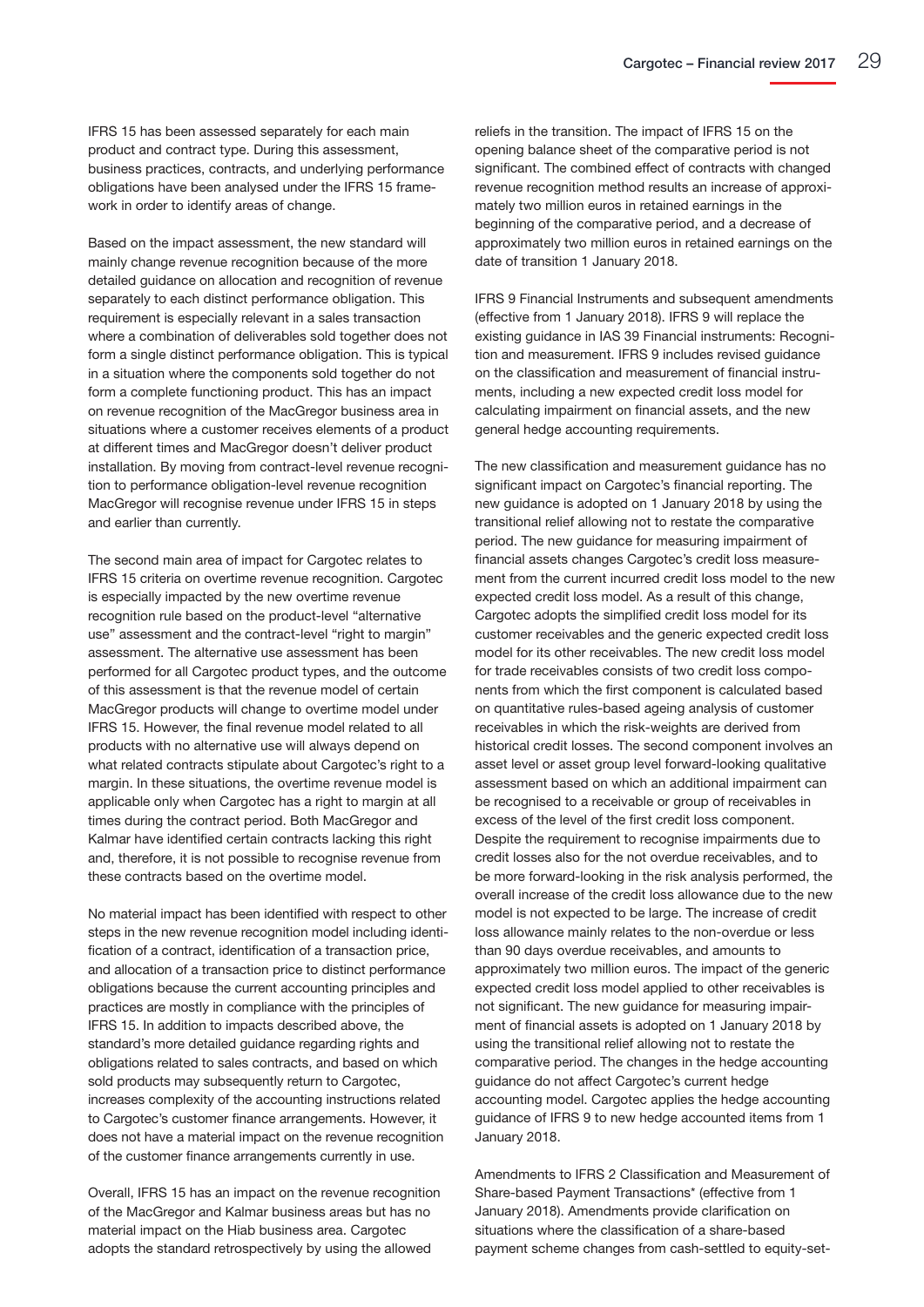tled. Additionally, amendments provide new guidance regarding plans in which the gross reward earned is settled partly in shares and partly in cash due to an obligation to withhold income taxes from the participants. Due to the amendment, a share-based payment scheme is treated as an equity-settled scheme in full if the earned reward would not be settled partly in cash if Cargotec had no obligation to withhold related income taxes. As a result, Cargotec's restricted incentive programmes, and the long-term incentive schemes that have been granted before the year 2017 will be treated going forward in full as equity-settled. On the date of transition, the accumulated liability related to cash-settled components of these arrangements will be reclassified into equity. This change has no material impact on Cargotec's balance sheet.

IFRIC 22 Foreign Currency Transactions and Advance Consideration\* (effective from 1 January 2018). The interpretation provides guidance on accounting of advance payments received in foreign currency by clarifying which transaction date's spot rate should be used when converting foreign currency item into functional currency when there is a timing difference between the advance payment received in foreign currency that is accounted for as a non-monetary item, and the actual transaction it relates to. The impact of the interpretation on Cargotec has not yet been assessed.

The following standards, interpretations and amendments will be applied in 2019 or later:

IFRS 16 Leases (effective from 1 January 2019). IFRS 16 replaces the existing lease standard IAS 17 and the related interpretations. IFRS 16 will mainly affect the accounting by lessees by removing the current distinction between the operating and finance leases and requiring recognition of a right-of-use asset and a financial liability to pay rentals for all lease contracts except for low-value and short-term leases. In addition to the effect on the balance sheet, the change will result in more interest expenses paid for the leases, more depreciation related to leased assets, and more financing cash flows in the statement of cash flows as a result of cash payments relating to a principal portion of the lease liability. For lessors, the standard will cause no changes as both the current operating lease and finance lease models remain unchanged.

The impact of IFRS 16 is expected to be significant. As disclosed in note 30, Leases, the gross amount of non-cancellable operating lease payables at the year-end amounted to EUR 189.4 million. The present value of the non-cancellable operating lease payables is less than this, but considering the IFRS 16 requirements regarding options to buy leased assets and options to extend the lease term, the amount of the non-cancellable operating lease payables serves as a good estimate of the increase of lease liabilities and assets upon adoption of IFRS 16. Assuming that the change in Cargotec's interest-bearing liabilities would correspond to the existing non-cancellable operating lease payments on the reporting date, Cargotec's gearing would increase from the reporting date's 33 percent to 46 percent. Notwithstanding the change,

Cargotec would continue to meet all the covenant terms related to its loans.

Amendments to IFRS 9 Prepayment Features with Negative Compensation\* (effective from 1 January 2019). The amendment clarifies the classification and measurement of an asset with a prepayment feature allowing the borrower to prepay the instrument at a higher or lower amount than the unpaid amounts of principal and interest. The amendment clarifies that such an instrument can be measured at amortised cost or at fair value through other comprehensive income despite the fact that its cash flows may differ from pure principal and interest as long as the use of the prepayment option is within the discretion of one of the parties to the instrument. The amendment is not expected to have an impact on Cargotec.

Amendments to IAS 28 Long-term Interests in Associates and Joint Ventures\* (effective from 1 January 2019). The amendment clarifies that long-term interests in an associate or joint venture such as preference shares or loans that, in substance, form part of the net investment in the entity are accounted for in accordance with IFRS 9 because equity accounting is not applied to these amounts. The amendment is not expected to have an impact on Cargotec.

IFRIC 23 Uncertainty over Income Tax Treatments\* (effective from 1 January 2019). The interpretation clarifies how to apply the recognition and measurement requirements of IAS 12 when there is uncertainty over income tax treatments. In such a circumstance, an entity shall recognise and measure its current or deferred tax asset or liability applying the requirements in IAS 12 based on taxable profit, tax bases, unused tax losses, unused tax credits and tax rates determined in applying this interpretation. The impact of the interpretation on Cargotec has not yet been assessed.

Annual improvements to IFRS Standards 2015–2017\* (effective from 1 January 2019) clarify that when a party to a joint arrangement obtains control of a business that is a joint operation, the change is accounted for as a business combination. It also clarifies that when an equity accounted investee becomes a joint operation or vice versa, the change is not accounted for as a business combination. Additionally, amendments provide guidance on tax consequences of dividends paid on financial instruments classified as equity, and capitalization of borrowing costs. These amendments are not expected to have an impact on Cargotec.

\*The standards, interpretations or amendments in question have not yet been endorsed in the EU.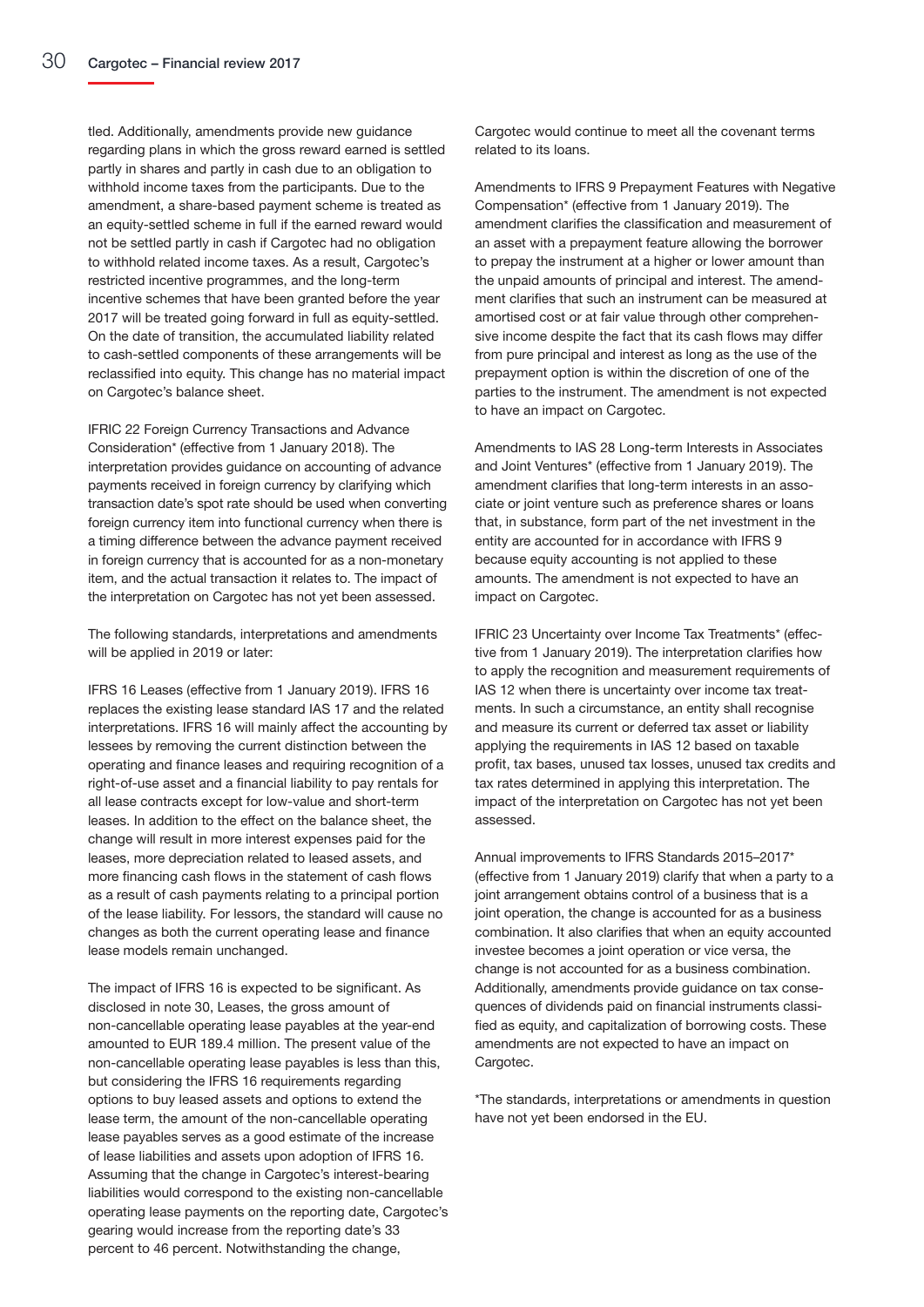# <span id="page-30-0"></span>2. Estimates and assumptions requiring management judgement

When preparing the consolidated financial statements, the management makes estimates and assumptions which have an impact on reported assets and liabilities, presentation of the contingent assets and liabilities in notes and reported income and expenses of the financial year. In addition, management judgement may be required in applying the accounting principles.

Estimates and assumptions requiring management judgement are based on the management's historical experience, best knowledge about the events and other factors, such as expectations on future events, which can be considered reasonable. The actual amounts may differ significantly from the estimates used in the financial statements. Cargotec follows the changes in estimates, assumptions and the factors affecting them by using multiple internal and external sources of information. Possible changes in estimates and assumptions are recognised in the financial period the estimate or assumption is changed. The most important items in the consolidated statements, which require the management's estimates and which may include uncertainty, comprise the following:

### Impairment testing

Intangible assets and property, plant and equipment are tested for impairment always, when there is any indication of impairment. In assessing impairment both external and internal sources of information are considered. External sources include a significant decline in market value that is not the result of the passage of time, normal use of the assets or increase in interest rate. Internal sources of information include evidence of obsolescence of, or physical damage to, an asset. When the recoverable amount of an asset is less than the carrying amount, an impairment loss is recognised as an expense immediately, and the carrying amount is reduced to the asset's recoverable amount.

Goodwill and other intangible assets with indefinite life are tested for impairment at least annually. For impairment testing, goodwill and other intangible assets with indefinite life are allocated to cash generating units (CGU). The recoverable amounts of cash generating units are based on value-in-use calculations. These calculations require the use of estimates. On 31 December 2017, Cargotec had goodwill amounting to EUR 986.7 (31 Dec 2016: 1,024.5) million and other intangible assets with indefinite life totalling EUR 40.8 (31 Dec 2016: 40.9) million. Additional information on the sensitivity of the recoverable amount to assumptions used is given in note 14, Goodwill.

# **Taxes**

Determination of income taxes and deferred tax assets and liabilities and the amount of deferred tax asset to be recognised requires management judgement. On 31

December 2017, Cargotec's balance sheet includes EUR 35.7 (31 Dec 2016: 58.2) million deferred tax assets resulting from tax losses carried forward.

Cargotec is subject to income tax in numerous jurisdictions where the interpretation of tax legislation may require management judgment, and the applied interpretations may include uncertainty. Cargotec recognises liabilities for known uncertain tax positions if it is estimated likely that the tax authorities will challenge the taken position. The amount of liability is based on an estimate of the final tax expense. More information regarding taxes is presented in note 12, Income taxes, and in note 18, Deferred taxes.

#### Business combinations

Net assets acquired through business combinations are measured at fair value. The consideration exceeding the value of net assets acquired is recognised as goodwill according to the accounting principles. The measurement of fair value of the acquired net assets is based on market value of similar assets (property, plant and equipment), or an estimate of expected cash flows (intangible assets). The valuation, which is based on prevailing repurchase value, expected cash flows or estimated sales price, requires management judgement and assumptions. The management trusts that the applied estimates and assumptions are sufficiently reliable for determining fair values. More information on the measurement of fair value of the assets acquired through business combinations is presented in note 5, Acquisitions and disposals.

#### Defined benefit plans

The present value of pension obligations depends on a number of factors determined on an actuarial basis by using a number of financial and demographic assumptions, and changes in these assumptions impact the carrying amount of pension obligations. The key financial assumption used in determining the net cost (income) for pensions is the discount rate. The appropriate discount rate is determined at the end of each year and is used in calculating the present value of estimated cash outflows to settle the pension obligation. In determining the appropriate discount rate, Cargotec considers the yields of high-quality corporate or government bonds, depending on the country, that are denominated in the currency in which the benefits will be paid and that have terms to maturity approximating the terms of the related pension obligation. Other key assumptions related to pension obligations include financial assumptions such as estimated increases in salaries and pensions, and demographic assumptions such as mortality rates. Additional information on these assumptions and uncertainties related to them is disclosed in note 26, Post-employment benefits.

#### Revenue recognition

The percentage of completion method is applied to separately identified construction contracts and service contracts. Application of the percentage of completion method requires either an estimate of the actual costs incurred in proportion of the estimated total costs or an estimate of the construction contract's physical stage of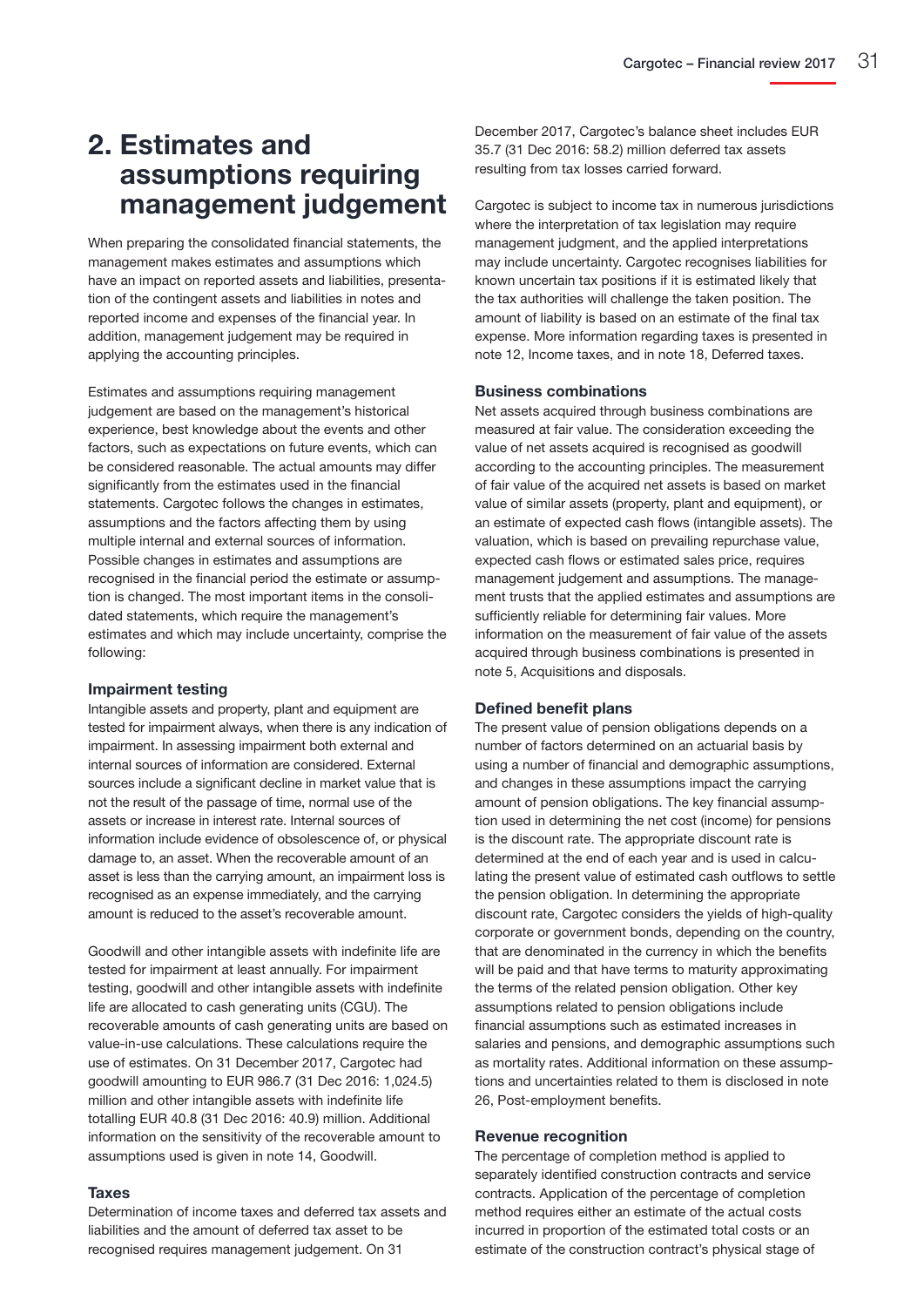<span id="page-31-0"></span>completion. Additionally, if the estimate of the final outcome of the contract changes, the recognition of revenue and profit is adjusted in the period the change has come to attention and can be estimated. The expected loss from the construction contract is expensed immediately. In 2017, approximately 6.9 (2016: 8.6) percent of sales were recognised in accordance with the percentage of completion methods. Additional information is disclosed in note 6, Long-term construction contracts.

# **Provisions**

A provision is recognised when Cargotec has a present legal or constructive obligation as a result of past events, and it is probable that an outflow of resources will be required to settle the obligation. A provision may be recognised only when the amount can be reliably estimated. The amount to be recorded is the best estimate of the cost required to settle the obligation at the reporting date. The estimate of the financial impact of the past event requires management judgement, which is based on similar events occurred in the past, and where applicable, external experts' opinion. Provisions are reviewed on a regular basis, and when necessary, adjusted to reflect the current best estimate. The actual costs may differ from the estimated costs. The most significant provisions are warranty provisions, which include the cost of repairing or replacing products during the warranty period. Restructuring provision is recognised when Cargotec has prepared a detailed restructuring plan and started the implementation of the plan or communicated the plan. Restructuring costs are the expected costs directly related to restructuring provisions, and other incurred costs that the management considers as related to restructuring programmes, although not provided for. On 31 December 2017, provisions totalled EUR 120.6 (31 Dec 2016: 150.4) million, of which EUR 30.3 (31 Dec 2016: 38.1) million were restructuring provisions. Additional information about provisions is disclosed in note 29, Provisions.

# Inventories

Cargotec recognises an allowance for obsolete inventory items at the end of the reporting period based on the best knowledge. The estimate is based on a systematic and continuous monitoring of the inventory. The nature, state, age structure and volumes based on estimated need are taken into consideration when estimating the amount of allowance. The amount of allowance for obsolete items in the balance sheet on 31 December 2017 totalled EUR 93.6 (31 Dec 2016: 96.0) million. Additional information about inventories is disclosed in note 19, Inventories.

# Fair value of financial assets and liabilities

The fair values of financial instruments that are not traded in an active market are determined by using valuation techniques. The fair value of the over-the-counter derivatives used for hedging is determined by using commonly applied valuation techniques, and by maximising the use of available market prices. In applying these techniques, judgement is used to select the applied method, and where appropriate, to make assumptions that are mainly based on existing market conditions at the reporting date.

Cargotec recognises impairments on accounts receivable at the end of the reporting period based on the best knowledge when there is objective evidence that Cargotec will not be able to collect all amounts due. Estimates are based on systematic and continuous follow-up as part of the credit risk control. The amount of impairment in the balance sheet on 31 December 2017 totalled EUR 20.7 (31 Dec 2016: 20.0) million. Additional information regarding the impairment of accounts receivable is disclosed in note 22, Accounts receivable and other non-interest-bearing receivables.

# Assessment of control, joint control and significant influence

Cargotec applies judgement in determining an appropriate method to account for its ownership in the investees. The investees consolidated as subsidiaries with less than 50 percent of the voting rights are listed in note 33, Subsidiaries. In these investments, it has been assessed that Cargotec has de facto control based on shareholder agreements. Note 17 presents Cargotec's investments that are accounted for as joint ventures and as associated companies. Cargotec's investments in joint arrangements are classified as joint ventures based on shared control, rights to net assets of the arrangement, and other relevant circumstances related to the arrangements. Cargotec's investments in associated companies include an investment in which Cargotec's voting rights are less than 20 percent. Accounting for the investment as an associated company is based on the wide ownership structure of the investee, Cargotec's representation in the board of directors, and Cargotec's significance as a customer to the entity.

# 3. Financial risk management

# Organisation of finance function and financial risk management

Cargotec's finance function and financial risk management are conducted according to the Treasury Policy, approved by the Board of Directors. Organization, responsibilities and principles of financial risk management, monitoring and reporting are defined in the Treasury Policy. Treasury Committee, appointed by the Board, is responsible for Treasury Policy compliance and for organising and monitoring the treasury function. Detailed guidelines for financing functions in accordance with Treasury Policy are defined in Treasury Instructions, approved by the Treasury Committee.

The objectives of treasury management are to secure sufficient funding for business operations, avoiding financial constraint at all times, to provide business units with financial services, to minimise the costs of financing, to manage financial risks (currency, interest rate, liquidity and funding, credit, counterparty and operational risks) and to regularly provide management with information on the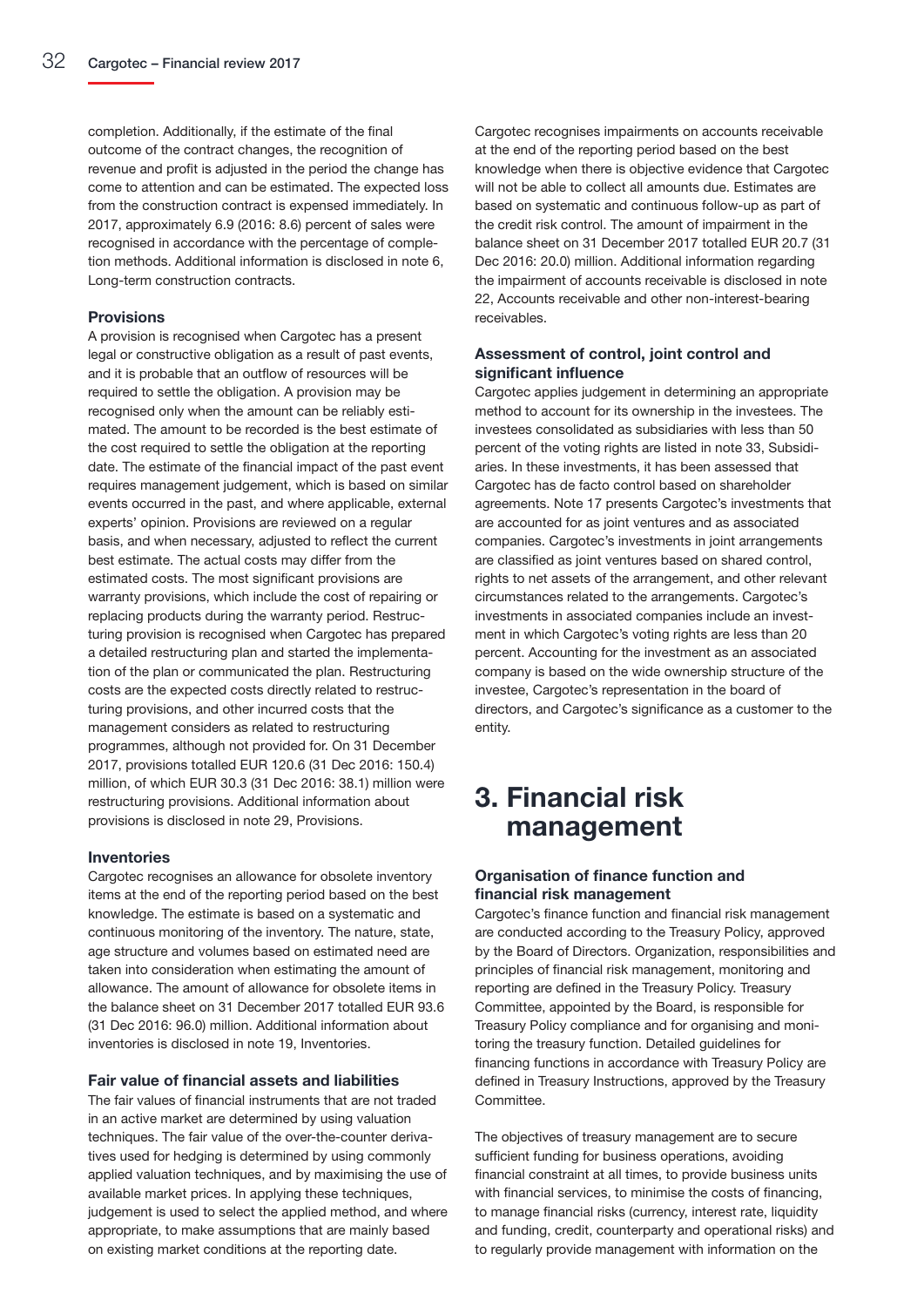financial position and risk exposures of Cargotec and its business units.

Cargotec Treasury is responsible for funding at corporate level, for managing liquidity and financial risks, for providing efficient set up of financing operations and for monitoring business unit financial positions. Cargotec Treasury reports on these issues monthly. The business units are responsible for hedging their financial risks according to the Treasury Policy and instructions from Cargotec Treasury.

#### Currency risk

Cargotec operates in more than 100 countries and is, due to its global operations, exposed to risks arising from foreign exchange rate fluctuations. A significant proportion of Cargotec sales and costs are generated in foreign currencies, mostly in US dollars and Swedish krona.

The objective of currency risk management is to hedge operations against exchange rate fluctuations, thus allowing time for the business units to react and adapt to changes in exchange rates. Foreign currency positions, which include contractual cash flows, related to sales, purchases and financing, are fully hedged. Other highly probable cash flows may be hedged, if deemed necessary by Cargotec Treasury and the business unit. The business units report their risk exposures to Cargotec Treasury and hedge the positions via intercompany forward contracts. In countries where hedging is restricted, foreign currency denominated loans and deposits may be used as hedging instruments.

Cash flow hedge accounting is generally applied to qualifying foreign currency hedges. Under the Cargotec hedge accounting model, the portion of fair value change related to change in spot rate is recognised in the fair value reserve within equity until the cumulative profit or loss is recycled to the statement of income simultaneously with the hedged item. The portion of fair value change related to interest rate is excluded from hedge accounting and recognised directly in profit or loss. Hedge accounting is started when a qualifying risk exposure is identified and Cargotec enters into a hedge, and terminated when the hedged item impacts profit or loss. Hedge accounting is not applied in cases where its impact on the consolidated statement of income is deemed insignificant by Cargotec Treasury.

Cash flow hedge accounting is applied to cash flows of the USD 85.0 (2016: 205.0) million Private Placement corporate bond, funded in February 2007 and maturing in 2019. The cash flows of the bond are converted into euro flows through long-term cross-currency swap. As a result of the hedging, Cargotec effectively holds EUR 64.0 (2016: 154.2) million long-term fixed rate debt.

Cargotec is exposed to foreign currency risk arising from both on- and off-balance sheet items. The net balance sheet exposure in the table below represents the foreign currency risk arising from the on-balance sheet financial items, and the net exposure illustrates the total outstanding foreign currency risk as defined and monitored by Cargotec Treasury.

| Net exposure                  | 3.2        | 16.2       | $-7.1$     | $-19.7$    | $-0.2$     | $-1.5$     | 9.1           |
|-------------------------------|------------|------------|------------|------------|------------|------------|---------------|
| Order book and purchases      | $-98.7$    | 298.7      | $-97.3$    | $-40.7$    | $-49.2$    | $-25.6$    | 12.9          |
| <b>Balance sheet exposure</b> | 101.9      | $-282.4$   | 90.2       | 21.0       | 49.0       | 24.1       | $-3.8$        |
| Hedges                        | 138.4      | $-347.5$   | 117.6      | 11.5       | 72.9       | 27.1       | $-20.1$       |
| Balance sheet items           | $-36.5$    | 65.1       | $-27.5$    | 9.5        | $-23.8$    | $-2.9$     | 16.2          |
| 31 Dec 2017<br><b>MEUR</b>    | <b>EUR</b> | <b>USD</b> | <b>SEK</b> | <b>PLN</b> | <b>NOK</b> | <b>CNY</b> | <b>Others</b> |

| 31 Dec 2016<br><b>MEUR</b>    | <b>EUR</b> | <b>USD</b> | <b>SEK</b> | <b>PLN</b> | <b>NOK</b> | <b>CNY</b> | <b>Others</b> |
|-------------------------------|------------|------------|------------|------------|------------|------------|---------------|
| Balance sheet items           | $-5.9$     | 86.0       | $-39.5$    | 12.1       | $-16.6$    | $-0.3$     | $-35.7$       |
| Hedges                        | 97.3       | $-339.1$   | 83.9       | 14.0       | 94.6       | 61.3       | $-12.1$       |
| <b>Balance sheet exposure</b> | 91.4       | $-253.1$   | 44.4       | 26.1       | 78.0       | 61.0       | $-47.8$       |
| Order book and purchases      | $-88.3$    | 264.6      | $-48.1$    | $-33.2$    | $-76.8$    | $-54.7$    | 36.6          |
| Net exposure                  | 3.1        | 11.5       | $-3.7$     | $-7.1$     | 1.2        | 6.3        | $-11.2$       |

The foreign currency exposures in the table above include the most important operational currencies of Cargotec's business units. In this table, amounts are presented on a gross basis including foreign currency amounts and counter values in local currencies.

Cargotec's subsidiaries constantly monitor their foreign currency exposures and report them on a monthly basis to Cargotec Treasury which is responsible for monitoring the overall exposure and arranging hedges for identified exposures. Cargotec Treasury also monitors the translation risk arising from different currencies and, where deemed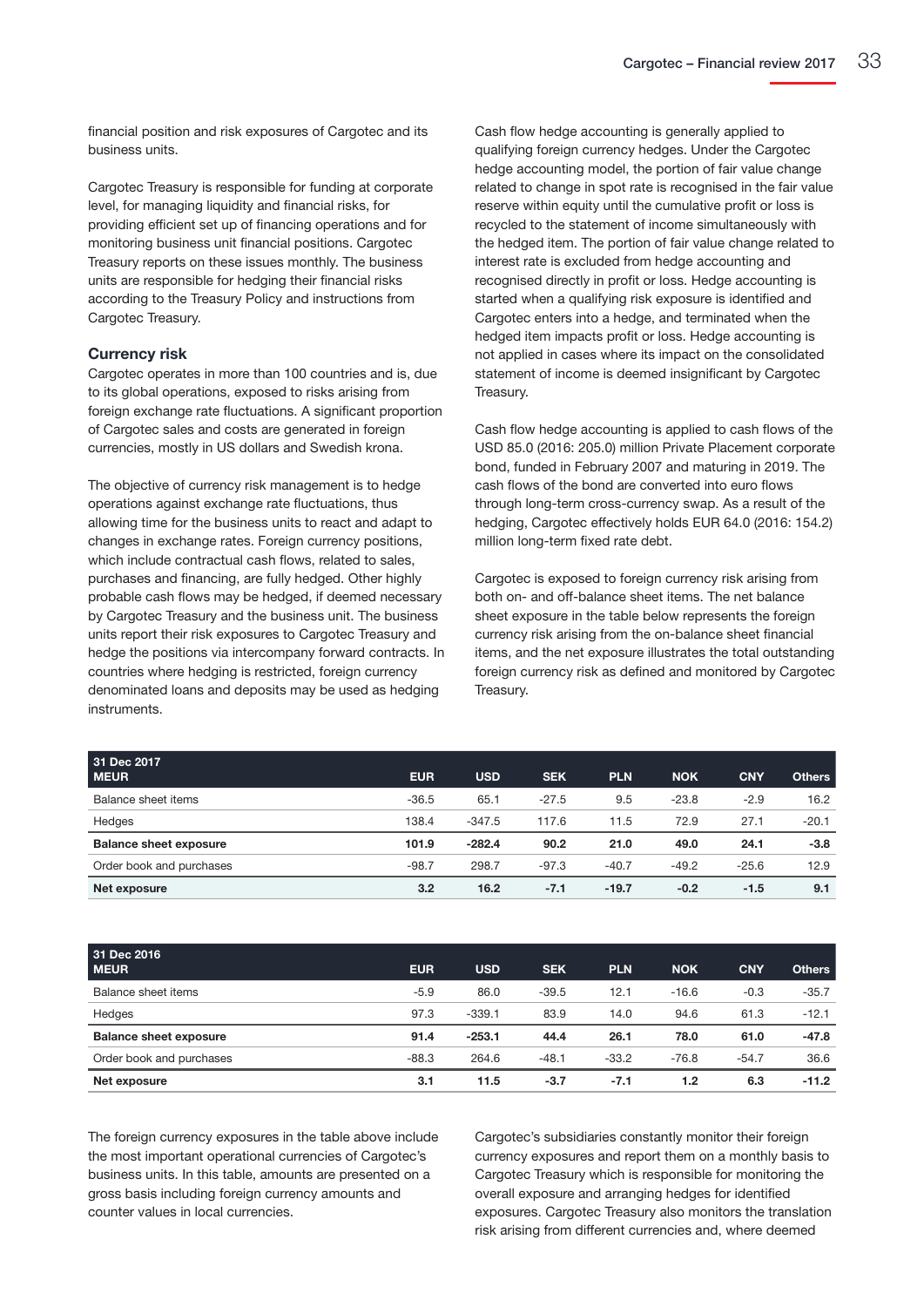significant, translation risk positions are hedged and net investment hedge accounting is applied.

Foreign exchange rate fluctuations have an effect on the consolidated income and equity. The effect in the statement of income arises from foreign currency denominated financial assets and liabilities in the subsidiaries' balance sheets, including derivatives for which hedge accounting is not applied. The effect in equity arises from derivatives under hedge accounting from which the fair value fluctuations related to changes in exchange rates are recognized in the fair value reserve of the other comprehensive income. Foreign exchange rate impact in the fair value reserve is expected to be offset by the corresponding opposite impact in the value of the hedged item when recognised in the statement of income. The majority of the hedges mature and hedged cash flows realise within the next year.

If the US dollar had strengthened/weakened 10 percent against the euro, the effect on income before taxes would have been EUR 0.2 million negative/positive (31 Dec 2016: 0.2 million negative/positive), and on other comprehensive income EUR 11.8 million negative/positive (31 Dec 2016: 8.4 million negative/positive).

If the Swedish krona had strengthened/weakened 10 percent against the euro, the effect on income before taxes would have been EUR 0.4 million positive/negative (31 Dec 2016: 0.7 million positive/negative), and on other comprehensive income EUR 0.7 million negative/positive (31 Dec 2016: 2.5 million positive/negative).

If the Swedish krona had strengthened/weakened 10 percent against the US dollar, the effect on income before taxes would have been EUR 0.9 million negative/positive (31 Dec 2016: 0.3 million negative/positive), and on other comprehensive income EUR 8.8 million positive/negative (31 Dec 2016: 1.8 million positive/negative).

Net investments in non-euro area subsidiaries cause translation differences, recognised in the consolidated equity (translation risk). Until May 2017, Cargotec held intercompany loans accounted for as net investments and exchange rate gains and losses arising from these loans were recorded as translation differences. In May 2017, Cargotec made a decision to change the accounting treatment of these loans and started to treat them as normal intercompany loans.

Translation risk is managed by hedging the capital structure so that the effect of foreign exchange rate fluctuations on debt and equity is in balance. Until May 2017, Cargotec hedged a part of the Swedish krona related translation risk with derivatives, and applied hedge accounting for these hedges with the aim to reduce the impact of Swedish krona related translation risk to Cargotec's gearing. After changing the accounting treatment of the SEK intercompany net investment loans, Cargotec decided to unwind the hedges. At the reporting date, the translation risk from Swedish krona amounted to EUR 579.5 (31 Dec 2016:

1,351.7) million before the hedges and EUR 579.5 (31 Dec 2016: 786.3) million after the hedges. In addition to the Swedish krona exposure, other biggest translation exposures were in the Singapore dollar EUR 723.6 (31 Dec 2016: 263.9) million and the US dollar EUR 396.1 (31 Dec 2016: 633.2) million. The impact of translation risk from currencies to Cargotec's gearing is not significant and it has not been considered necessary to hedge the translation risk.

#### Interest rate risk

Fluctuations in market interest rates have an effect on consolidated interest outflows and the fair values of interest-bearing loans, receivables and derivative instruments. The objective of interest rate risk management is to mitigate the impact of interest rate changes on the statement of income, balance sheet and cash flow. To manage interest rate risk, the duration of the financial portfolio is maintained within the limits set by the Treasury Committee, by balancing between fixed and floating rate debt and by using derivative instruments.

On 31 December 2017, Cargotec's consolidated interest-bearing debt totalled EUR 795.2 (31 Dec 2016: 821.9) million, of which EUR 469.3 (31 Dec 2016: 343.9) million were fixed rate corporate bonds, EUR 2.5 (31 Dec 2016: 0.0) million were other long-term fixed rate loans, EUR 10.9 (31 Dec 2016: 3.2) million were finance lease liabilities and the rest, EUR 312.5 (31 Dec 2016: 474.8) million consisted of floating rate loans, short term loans, bank overdrafts and other interest-bearing liabilities. On 31 December 2017, the average duration of interest-bearing debt, including hedges of loans, was 27 (31 Dec 2016: 12) months.

The EUR 316.6 (31 Dec 2016: 278.2) million investment portfolio consisted mainly of short-term deposits and bank account balances. Interest-bearing loan receivables totalled EUR 6.5 (31 Dec 2016: 3.9) million and customer finance related finance lease receivables EUR 0.9 (31 Dec 2016: 1.1) million. The average duration of the interest bearing assets was less than one month (31 Dec 2016: less than one month).

Based on the sensitivity analysis, one percentage point increase/decrease in the interest rates would have decreased/increased net interest cost by EUR 1.9 (31 Dec 2016: increased/decreased 1.9) million. The sensitivity in the statement of income is affected by variable rate loans, short term loans, loans receivable, deposits, bank accounts and bank overdrafts. The sensitivity is calculated as an annual effect assuming that the group's balance sheet structure remains unchanged.

With respect to all currency forward contracts, the fair value changes related to fluctuations in interest rates are recognised directly in financial income and expenses, and, hence, the changes in short-term market rates may affect financial result also via currency hedging contracts. If the interest rate difference between the euro and the US dollar had widened/narrowed one percentage point, financial net cost would have increased/decreased by EUR 4.1 (2016: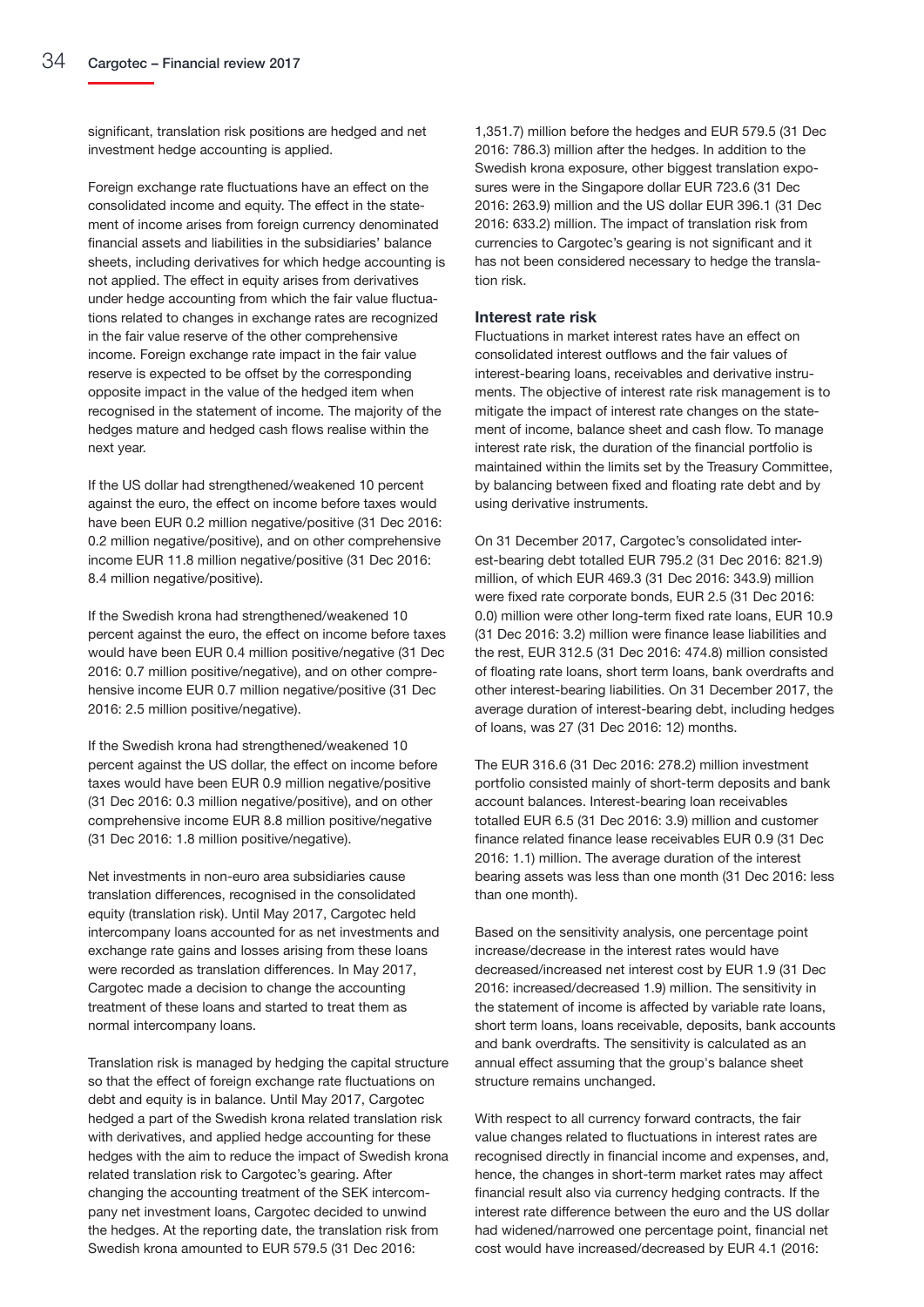# Interest fixing periods

| 31 Dec 2017<br><b>MEUR</b>                                                        | $0-6$ mths               |                          | $6-12$ mths $12-24$ mths $24-36$ mths |                          | Later                    | <b>Total</b> |
|-----------------------------------------------------------------------------------|--------------------------|--------------------------|---------------------------------------|--------------------------|--------------------------|--------------|
| Loans receivable and other interest-bearing assets*                               | 315.4                    | 1.1                      | $\overline{\phantom{a}}$              | $\overline{\phantom{a}}$ | $\overline{\phantom{a}}$ | 316.5        |
| Non-current loans from financial institutions                                     | $-192.7$                 | $\overline{\phantom{a}}$ | $\overline{\phantom{0}}$              | $\overline{\phantom{a}}$ | $\overline{\phantom{a}}$ | $-192.7$     |
| Corporate bonds                                                                   | $\overline{\phantom{a}}$ | $\overline{\phantom{a}}$ | $-70.9$                               | $-149.6$                 | $-248.9$                 | $-469.3$     |
| Finance lease liabilities                                                         | $-0.4$                   | $-0.4$                   | $-0.9$                                | $-0.5$                   | $-8.7$                   | $-10.9$      |
| Current interest-bearing liabilities and other interest-<br>bearing liabilities** | $-117.0$                 | $-5.3$                   | $\overline{\phantom{a}}$              | $\overline{\phantom{a}}$ | $\overline{\phantom{a}}$ | $-122.3$     |
| <b>Net</b>                                                                        | 5.3                      | $-4.7$                   | $-71.8$                               | $-150.1$                 | $-257.5$                 | $-478.7$     |

| 31 Dec 2016                                                                       |            |                 |                                       |                          |                          |              |
|-----------------------------------------------------------------------------------|------------|-----------------|---------------------------------------|--------------------------|--------------------------|--------------|
| <b>MEUR</b>                                                                       | $0-6$ mths |                 | $6-12$ mths $12-24$ mths $24-36$ mths |                          | Later                    | <b>Total</b> |
| Loans receivable and other interest-bearing assets*                               | 276.5      | 1.7             | $\overline{\phantom{a}}$              | $\overline{\phantom{a}}$ | $\overline{\phantom{a}}$ | 278.2        |
| Non-current loans from financial institutions                                     | $-424.7$   | $\qquad \qquad$ | $\overline{\phantom{a}}$              | $\overline{\phantom{a}}$ | $\overline{\phantom{a}}$ | $-424.7$     |
| Corporate bonds                                                                   | $-113.8$   |                 | $\overline{\phantom{a}}$              | $-80.6$                  | $-149.5$                 | $-343.9$     |
| Finance lease liabilities                                                         | $-0.6$     | $-0.6$          | $-1.1$                                | $-0.5$                   | $-0.5$                   | $-3.2$       |
| Current interest-bearing liabilities and other interest-<br>bearing liabilities** | $-34.3$    | $-15.8$         | $\overline{\phantom{a}}$              | $\overline{\phantom{a}}$ | $\overline{\phantom{a}}$ | $-50.1$      |
| <b>Net</b>                                                                        | $-296.9$   | $-14.7$         | $-1.1$                                | $-81.1$                  | $-149.9$                 | $-543.7$     |

\*Including cash and cash equivalents

\*\*Including bank overdrafts

On 31 December 2017, the interest fixing period for corporate bonds ranged between 2 and 7 years.

increased/decreased by EUR 5.5) million. Effects from other currency pairs are deemed insignificant assuming that the current currency position remains the same and there is a similar change in all currency pairs.

In addition, Cargotec held a cross-currency and interest rate swap with a nominal value of EUR 70.9 (31 Dec 2016: 194.5) million under which fixed interest is paid for both currencies and thus a similar change in interest rate level of EUR and USD has no impact on income before taxes or on other comprehensive income with respect to this instrument.

### Other market risks

In addition to the risks related to the treasury function, Cargotec is exposed to price and supply risks mainly relating to raw material and component purchases. The business units are responsible for identifying these risks and determining the required hedging measures. These risks are managed by thorough supplier selection process and long-term relationship with strategic suppliers.

# Liquidity and funding risks

The objective of liquidity management is to maintain an optimal amount of liquidity to fund the business operations of Cargotec at all times while minimising interest and bank costs and avoiding financial distress (liquidity risk).

Liquidity risk is managed by retaining long-term liquidity reserves exceeding the level of short-term liquidity requirement. On 31 December 2017, the liquidity reserves, including cash and cash equivalents and long-term undrawn credit facilities, totalled EUR 609.1 (31 Dec 2016: 573.2) million. Short-term liquidity requirement covers the repayments of short- and long-term debt within the next 12 months, as well as the strategic liquidity requirement, as determined by the Treasury Committee, which covers the operative funding demand within the following 12 months. On 31 December 2017, repayments of short- and longterm interest-bearing liabilities due within the following 12 months totalled EUR 121.4 (31 Dec 2016: 165.1) million.

On 31 December 2017, Cargotec held undrawn EUR 300.0 (31 Dec 2016: 300.0) million long-term Revolving Credit Facility, which was refinanced in June 2017 and will mature in June 2022. The facility has two one-year extension options. According to the facility agreement, Cargotec has a right to withdraw funds on three business days' notice on agreed terms. Additionally, to fulfil short-term cash management requirements, Cargotec holds available short-term bank overdraft facilities of EUR 119.5 (31 Dec 2016: 129.4) million and a EUR 150.0 (31 Dec 2016: 150.0) million domestic Commercial Paper facility which on 31 December 2017 was unused (31 Dec 2016: unused). Cargotec's total liquidity position includes EUR 64.0 (31 Dec 2016: 47.4) million of cash and cash equivalents in different currencies subject to currency-related or other regulatory restrictions, and, therefore, these balances may not be utilized outside the country within a short period of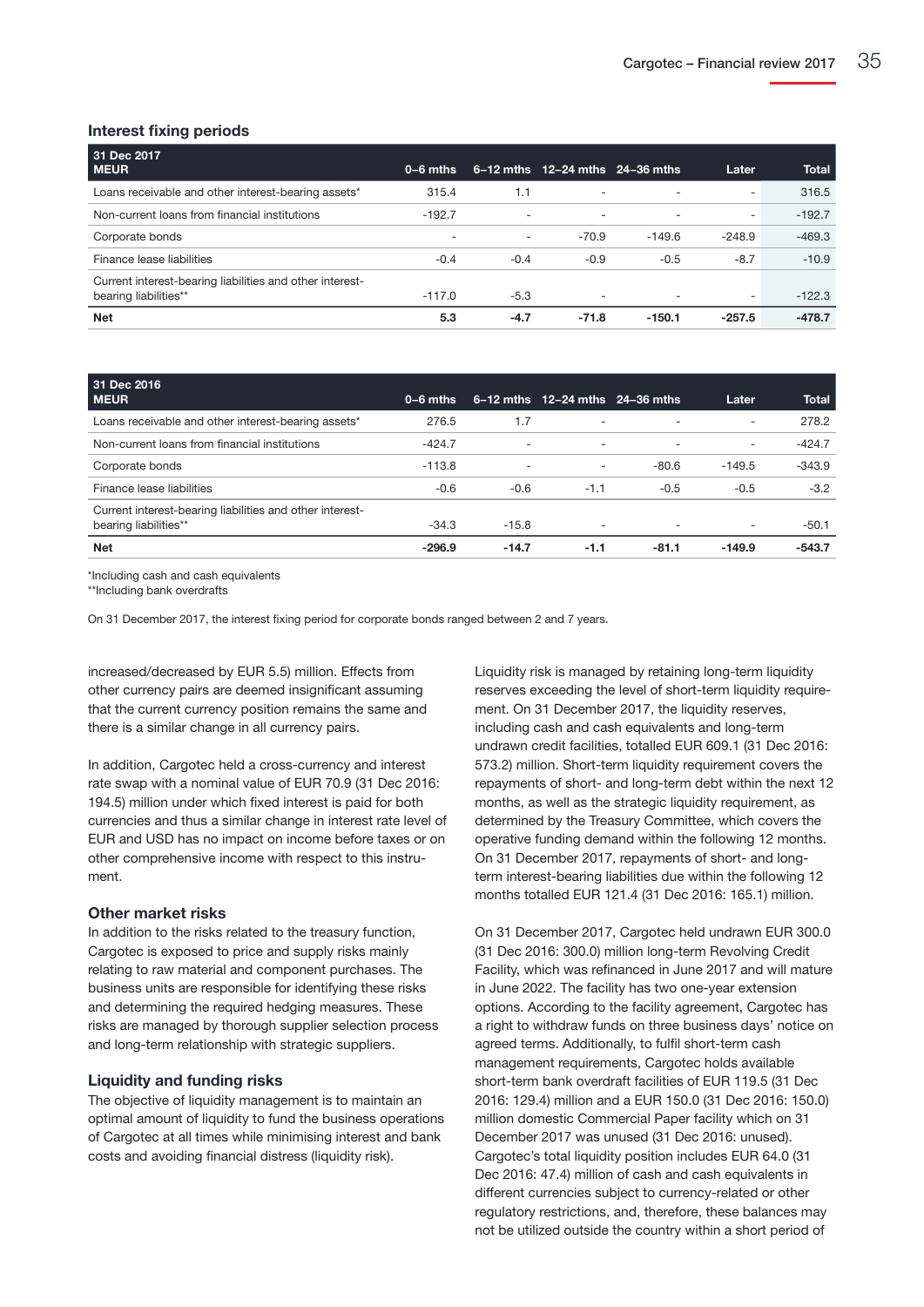time. Nevertheless, these restricted balances are typically available for immediate use locally in these countries and therefore these balances are included in cash and cash equivalents.

| <b>MEUR</b>                                                         | 31.12.2017 | 31.12.2016 |
|---------------------------------------------------------------------|------------|------------|
| Cash and cash equivalents                                           | 309.1      | 273.2      |
| Committed long-term undrawn<br>revolving credit facilities          | 300.0      | 300.0      |
| Repayments of interest-bearing<br>liabilities during next 12 months | $-121.4$   | $-165.1$   |
| <b>Total liquidity</b>                                              | 487.7      | 408.1      |

The objective of funding risk management is to avoid an untenably large proportion of loans or credit facilities maturing at a time when refunding is not economically or contractually feasible. The risk is minimised by balancing the repayment schedules of loans and credit facilities, as well as retaining flexible credit facility agreements. Some of Cargotec's loan agreements include a covenant restricting the corporate capital structure. According to the covenant, Cargotec's gearing must be retained below 125 percent. On 31 December 2017, gearing was 33.0 (31 Dec 2016: 36.0) percent. According to management assessment, Cargotec is in good position regarding liquidity and there are no significant concentrations of risks relating to refunding.

# Maturities of financial liabilities

| 31 Dec 2017<br><b>MEUR</b>                                  | 2018                     | 2019                     | 2020                     | 2021                         | 2022                         | Later                    | <b>Total</b> |
|-------------------------------------------------------------|--------------------------|--------------------------|--------------------------|------------------------------|------------------------------|--------------------------|--------------|
| Derivatives                                                 |                          |                          |                          |                              |                              |                          |              |
| Currency forward contracts, outflow                         | $-1,976.8$               | $\overline{\phantom{0}}$ | $\overline{\phantom{a}}$ | $\qquad \qquad \blacksquare$ |                              | $\overline{\phantom{a}}$ | $-1,976.8$   |
| Currency forward contracts, inflow                          | 1,983.1                  | $\overline{\phantom{0}}$ | $\overline{\phantom{a}}$ | $\overline{\phantom{a}}$     |                              | $\overline{\phantom{0}}$ | 1,983.1      |
| Cross-currency and interest rate swaps, outflow             | $-3.0$                   | $-67.0$                  |                          | $\overline{\phantom{0}}$     |                              | $\overline{\phantom{0}}$ | $-70.0$      |
| Cross-currency and interest rate swaps, inflow              | 4.0                      | 72.9                     | $\overline{\phantom{a}}$ | $\overline{\phantom{a}}$     | $\qquad \qquad \blacksquare$ | $\overline{\phantom{0}}$ | 76.9         |
| Derivatives, net                                            | 7.3                      | 5.9                      |                          | ۰                            |                              |                          | 13.2         |
| Interest-bearing liabilities                                |                          |                          |                          |                              |                              |                          |              |
| Repayments of loans from financial institutions             | $-119.7$                 | $-92.2$                  | $-42.2$                  | $-42.1$                      | $-16.3$                      | $\overline{\phantom{a}}$ | $-312.4$     |
| Repayments of corporate bonds                               | $\overline{\phantom{0}}$ | $-70.9$                  | $-149.6$                 | $\overline{\phantom{a}}$     | $-149.5$                     | $-99.4$                  | $-469.3$     |
| Repayments of other interest-bearing liabilities            | $-1.7$                   | $-1.8$                   | $-1.3$                   | $-0.2$                       | $-0.1$                       | $-8.4$                   | $-13.4$      |
| Total interest charges                                      | $-16.7$                  | $-13.5$                  | $-10.8$                  | $-5.3$                       | $-4.9$                       | $-4.6$                   | $-55.8$      |
| Accounts payable and other non-interest bearing liabilities | $-410.7$                 | $-26.2$                  | $-12.0$                  | $-12.7$                      | $-7.1$                       | $-3.2$                   | $-472.2$     |
| <b>Total</b>                                                | $-541.5$                 | $-198.7$                 | $-215.9$                 | $-60.4$                      | $-177.9$                     | $-115.5$                 | $-1,310.0$   |

| 31 Dec 2016<br><b>MEUR</b>                                  | 2017       | 2018                     | 2019     | 2020                     | 2021    | Later                    | <b>Total</b> |
|-------------------------------------------------------------|------------|--------------------------|----------|--------------------------|---------|--------------------------|--------------|
| Derivatives                                                 |            |                          |          |                          |         |                          |              |
| Currency forward contracts, outflow                         | $-3,568.5$ | $\overline{\phantom{a}}$ |          | $\overline{a}$           |         | $\overline{\phantom{a}}$ | $-3,568.5$   |
| Currency forward contracts, inflow                          | 3,556.6    | $\overline{\phantom{a}}$ |          | $\overline{\phantom{0}}$ |         | $\overline{\phantom{0}}$ | 3,556.6      |
| Cross-currency and interest rate swaps, outflow             | $-97.5$    | $-3.0$                   | $-67.0$  | $\overline{a}$           |         | $\overline{\phantom{0}}$ | $-167.6$     |
| Cross-currency and interest rate swaps, inflow              | 121.6      | 4.6                      | 82.9     | $\overline{\phantom{0}}$ |         | $\overline{\phantom{0}}$ | 209.1        |
| Derivatives, net                                            | 12.1       | 1.5                      | 15.9     | ۰                        |         |                          | 29.6         |
| Interest-bearing liabilities                                |            |                          |          |                          |         |                          |              |
| Repayments of loans from financial institutions             | $-37.2$    | $-232.0$                 | $-92.0$  | $-42.1$                  | $-42.1$ | $-16.5$                  | $-461.8$     |
| Repayments of corporate bonds                               | $-113.8$   | $\overline{\phantom{a}}$ | $-80.6$  | $-149.4$                 |         | $\overline{\phantom{a}}$ | $-343.9$     |
| Repayments of other interest-bearing liabilities            | $-14.1$    | $-1.1$                   | $-0.5$   | $-0.2$                   | $-0.1$  | $-0.1$                   | $-16.2$      |
| Total interest charges                                      | $-18.7$    | $-13.7$                  | $-9.0$   | $-6.0$                   | $-0.5$  | $-0.1$                   | $-48.0$      |
| Accounts payable and other non-interest bearing liabilities | $-430.4$   | $-18.1$                  | $-9.3$   | $-11.9$                  | $-8.0$  | $-2.2$                   | $-479.8$     |
| <b>Total</b>                                                | $-602.1$   | $-263.3$                 | $-175.5$ | $-209.6$                 | $-50.7$ | $-19.0$                  | $-1,320.1$   |

Corporate bonds have maturities ranging from 2019 to 2024 and loans from financial institutions have maturities ranging from 2018 to 2022.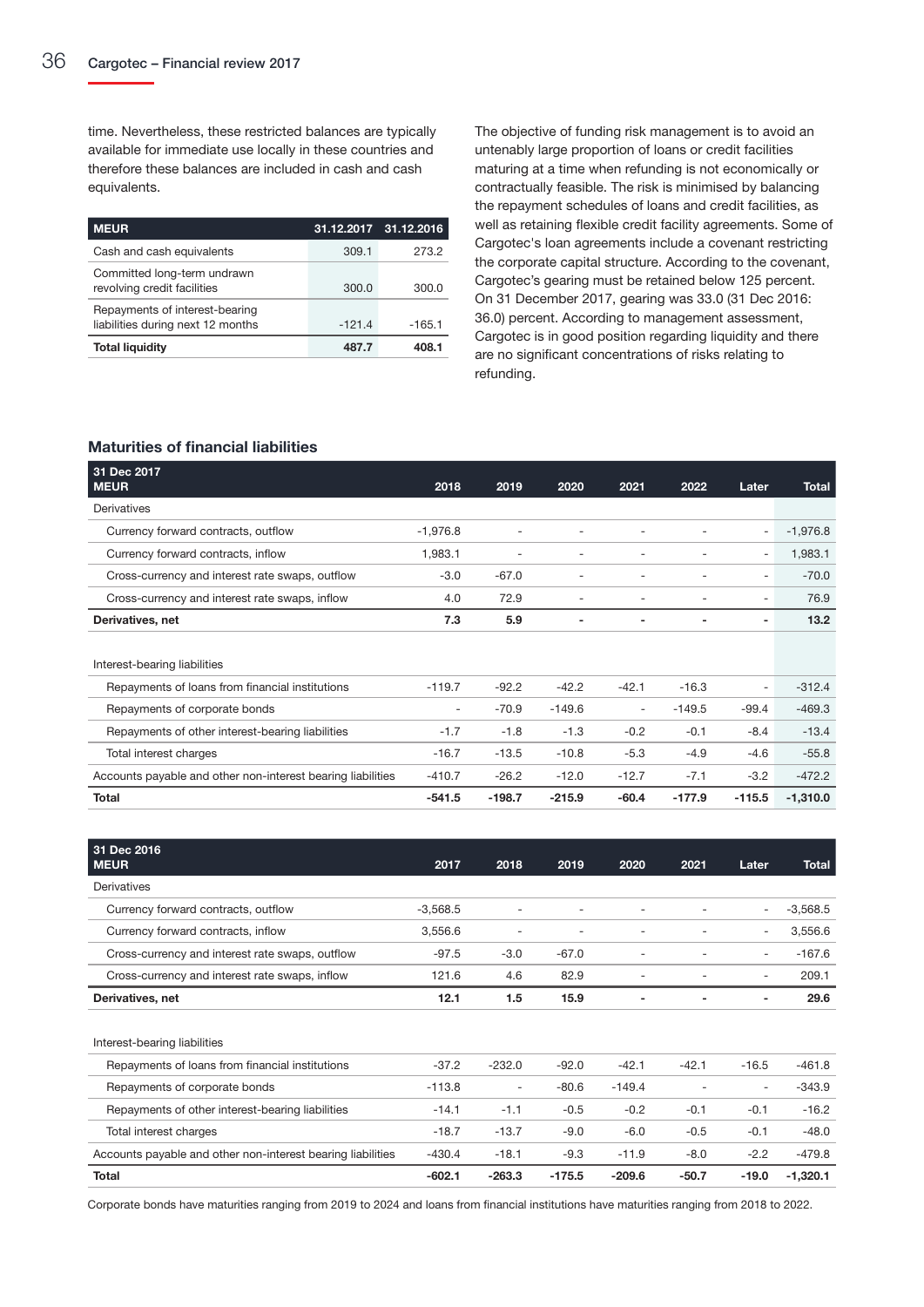The following tables represent the maturity analysis of the company's financial liabilities and derivatives. The figures are non-discounted contractual cash flows. Cargotec Treasury reports cash flows and liquidity position regularly to the Board of Directors.

#### Credit and counterparty risks

The business units are responsible for managing the operational credit risks. On account of the diverse and global clientele, Cargotec is not exposed to significant credit risk concentrations. Credit risks are managed through contractual clauses including advance payments, bank guarantees or other guarantees, and by monitoring the creditworthiness of customers. Credit risks relating to large contracts are shared with financial institutions, insurance companies or export guarantee institutions, when feasible. More information on accounts receivable is presented in note 22, Accounts receivable and other non-interest-bearing receivables.

Cargotec holds no significant amounts of external loan receivables. Deposits of liquidity reserves and trading in financial instruments are only accepted with counterparties confirmed by the Treasury Committee. Derivative contracts are entered into under ISDA agreement with several counterparties. More information on counterparty risk related to derivative contracts is presented in note 20, Financial instruments by measurement category. The Treasury Committee sets counterparty limits based on their solvency and creditworthiness. Cargotec Treasury actively reviews counterparty risks and, if needed, may reject a counterparty with immediate effect. Only large financial institutions with high credit rating are accepted as counterparties. The maximum credit risk relating to cash and cash equivalents corresponds to their carrying amount. According to the management assessment no significant credit losses are anticipated on the investments of liquidity reserves.

#### Operational risks of the treasury function

The management of operational risks aims to eliminate losses or increased risk levels due to errors in procedures or insufficient monitoring. The risks are minimised by maintaining a high level of proficiency, identifying and documenting routine procedures and organising responsibilities.

Risks relating to transactions are minimised by conducting regular general assessments and monitoring trading limits, market valuations and daily trade confirmations.

#### Capital structure management

The goal of Cargotec's capital structure management is to secure operational preconditions at all times and to maintain the optimum capital cost structure. The target capital structure is determined by shareholders and it is regularly monitored by the Board of Directors.

Total capital is calculated as the sum of equity and net debt. Gearing, calculated as the ratio of net debt to equity, is the key figure monitored for capital structure management. Net debt is calculated as net of interest-bearing liabilities and assets, including cash and cash equivalents. Cargotec's target is to retain gearing below 50 percent. The elements of gearing are presented in the table below.

| <b>MEUR</b>                                        | 31 Dec 2017 | 31 Dec 2016 |
|----------------------------------------------------|-------------|-------------|
| Interest-bearing liabilities*                      | 795.2       | 821.9       |
| Loans receivable and other interest-bearing assets | $-7.4$      | $-5.0$      |
| Cash and cash equivalents                          | $-309.1$    | $-273.2$    |
| Interest-bearing net debt in balance sheet         | 478.7       | 543.7       |
| Foreign currency hedge of corporate bonds*         | $-6.9$      | $-40.2$     |
| Interest-bearing net debt                          | 471.7       | 503.5       |
| Equity                                             | 1427.5      | 1397.2      |
| Gearing                                            | 33.0%       | 36.0%       |

\*Cash flow hedge accounting is applied to the cash flows of the USD 85 (2016: 205) million Private Placement corporate bond. The cash flows of the bond are converted into euro flows through a long-term cross-currency swap. As a result of the hedging, Cargotec effectively holds a long-term euro-denominated fixed rate debt.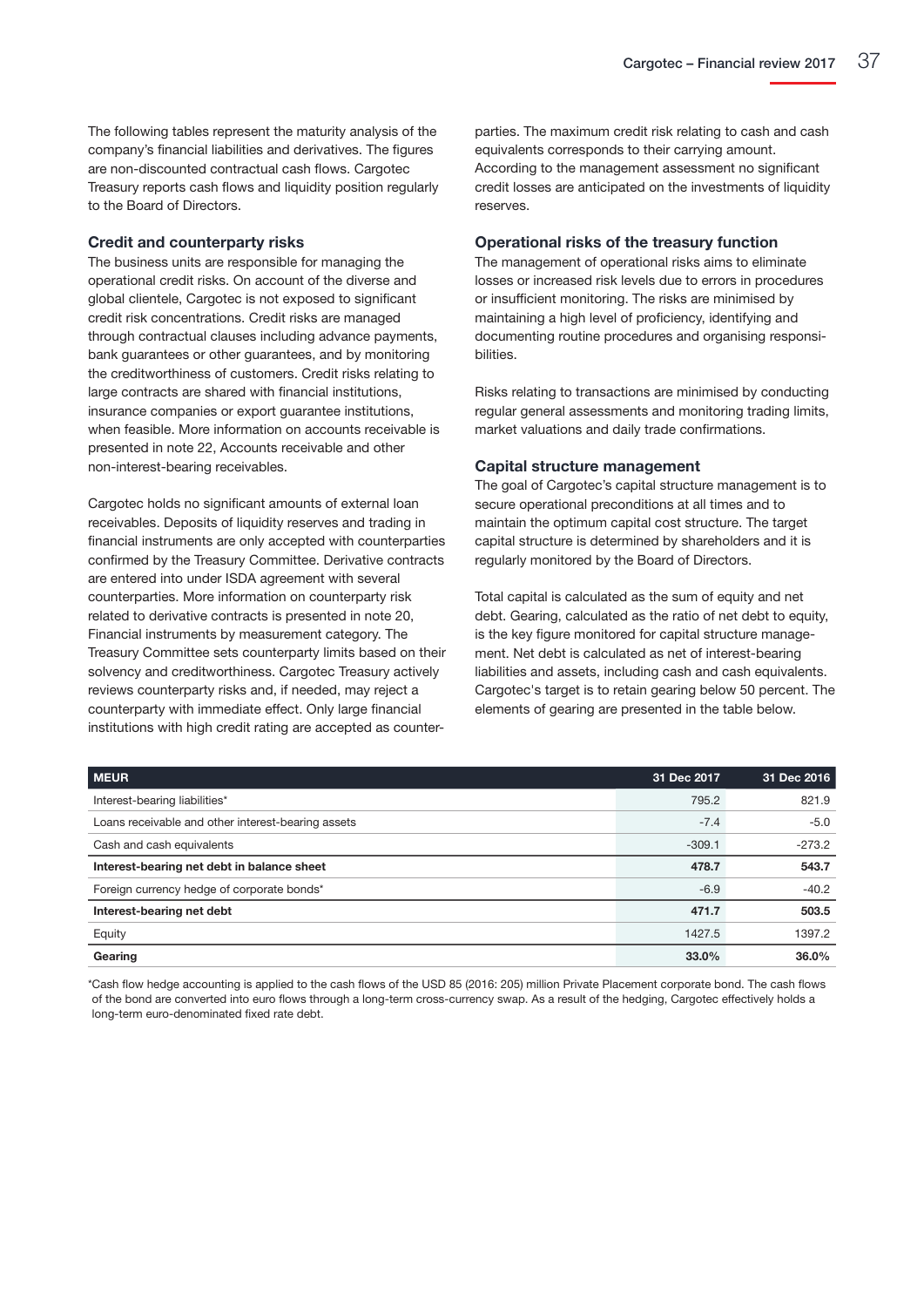# 4. Segment information

Cargotec has three operating segments: Kalmar, Hiab and MacGregor. The operating segments are based on the management reports prepared for the Board of Directors and the CEO. These reports are prepared in accordance with IFRS. Operating segments have not been aggregated to build the reportable segments. The management considers the business from a product perspective and assesses the performance of the segment based on operating profit. The transfer pricing between segments is based on market prices.

Kalmar offers cargo handling equipment and automated terminal solutions, software and services that are used in ports, terminals, distribution centres and various industries. Hiab is the global market leader in on-road load handling solutions with customers operating in the land transport and delivery industries. MacGregor provides engineering solutions and services for marine cargo and offshore load handling.

### Operating segments

#### Segment results

Sales of the operating segments comprise equipment, software and service sales. The financial performance of the operating segments is measured through operating profit (excluding restructuring costs) and operating profit according to IFRS. Financing income and expenses, taxes and certain corporate administration cost are not allocated to the operating segments. During the financial year and the comparison period, Cargotec has had no individual significant customers as defined in IFRS 8.

| 1 Jan-31 Dec 2017<br><b>MEUR</b>                                 | <b>Kalmar</b>  | <b>Hiab</b>    | <b>MacGregor</b>         | <b>Segments</b><br>total | Corporate<br>administration,<br>support<br>functions and<br>eliminations | Cargotec<br>total |
|------------------------------------------------------------------|----------------|----------------|--------------------------|--------------------------|--------------------------------------------------------------------------|-------------------|
| <b>Sales</b>                                                     |                |                |                          |                          |                                                                          |                   |
| Services                                                         | 444.6          | 241.9          | 187.9                    | 874.5                    | $\overline{a}$                                                           | 874.5             |
| Software                                                         | 158.7          | $\overline{a}$ | $\overline{\phantom{a}}$ | 158.7                    | $\overline{\phantom{0}}$                                                 | 158.7             |
| Equipment                                                        | 1,018.5        | 841.2          | 387.3                    | 2,247.0                  | -                                                                        | 2,247.0           |
| External sales total                                             | 1,621.8        | 1,083.1        | 575.3                    | 3,280.1                  | $\overline{a}$                                                           | 3,280.1           |
| Internal sales                                                   | 1.0            | 0.9            | 0.5                      | 2.3                      | $-2.3$                                                                   |                   |
| <b>Total sales</b>                                               | 1,622.8        | 1,083.9        | 575.7                    | 3,282.4                  | $-2.3$                                                                   | 3,280.1           |
|                                                                  |                |                |                          |                          |                                                                          |                   |
| Depreciation and amortisation                                    | 43.9           | 8.3            | 14.2                     | 66.4                     | 6.5                                                                      | 72.8              |
| Impairment charges                                               | 0.1            | 0.3            | 0.0                      | 0.4                      | $-1.2$                                                                   | $-0.8$            |
| Share of associated companies' and joint<br>ventures' net income | 1.8            | $-2.1$         | 0.3                      | 0.0                      | 0.9                                                                      | 0.9               |
| Operating profit excluding restructuring costs                   | 136.6          | 157.3          | 11.5                     | 305.4                    | $-42.2$                                                                  | 263.2             |
| % of sales                                                       | 8.4%           | 14.5%          | 2.0%                     | $\overline{\phantom{a}}$ | $\overline{\phantom{a}}$                                                 | 8.0%              |
|                                                                  |                |                |                          |                          |                                                                          |                   |
| Restructuring costs                                              | 6.4            | 0.2            | 15.8                     | 22.4                     | 14.1                                                                     | 36.5              |
| <b>Operating profit</b>                                          | 130.2          | 157.1          | $-4.3$                   | 283.0                    | $-56.3$                                                                  | 226.7             |
| % of sales                                                       | 8.0%           | 14.5%          | $-0.7%$                  | $\overline{\phantom{a}}$ | $\overline{\phantom{a}}$                                                 | 6.9%              |
|                                                                  |                |                |                          |                          |                                                                          |                   |
| Financing items                                                  | $\overline{a}$ | $\overline{a}$ | $\overline{\phantom{a}}$ |                          | $\overline{a}$                                                           | $-32.9$           |
| Income before taxes                                              | ۰              | ٠              | ٠                        | ٠                        | ٠                                                                        | 193.8             |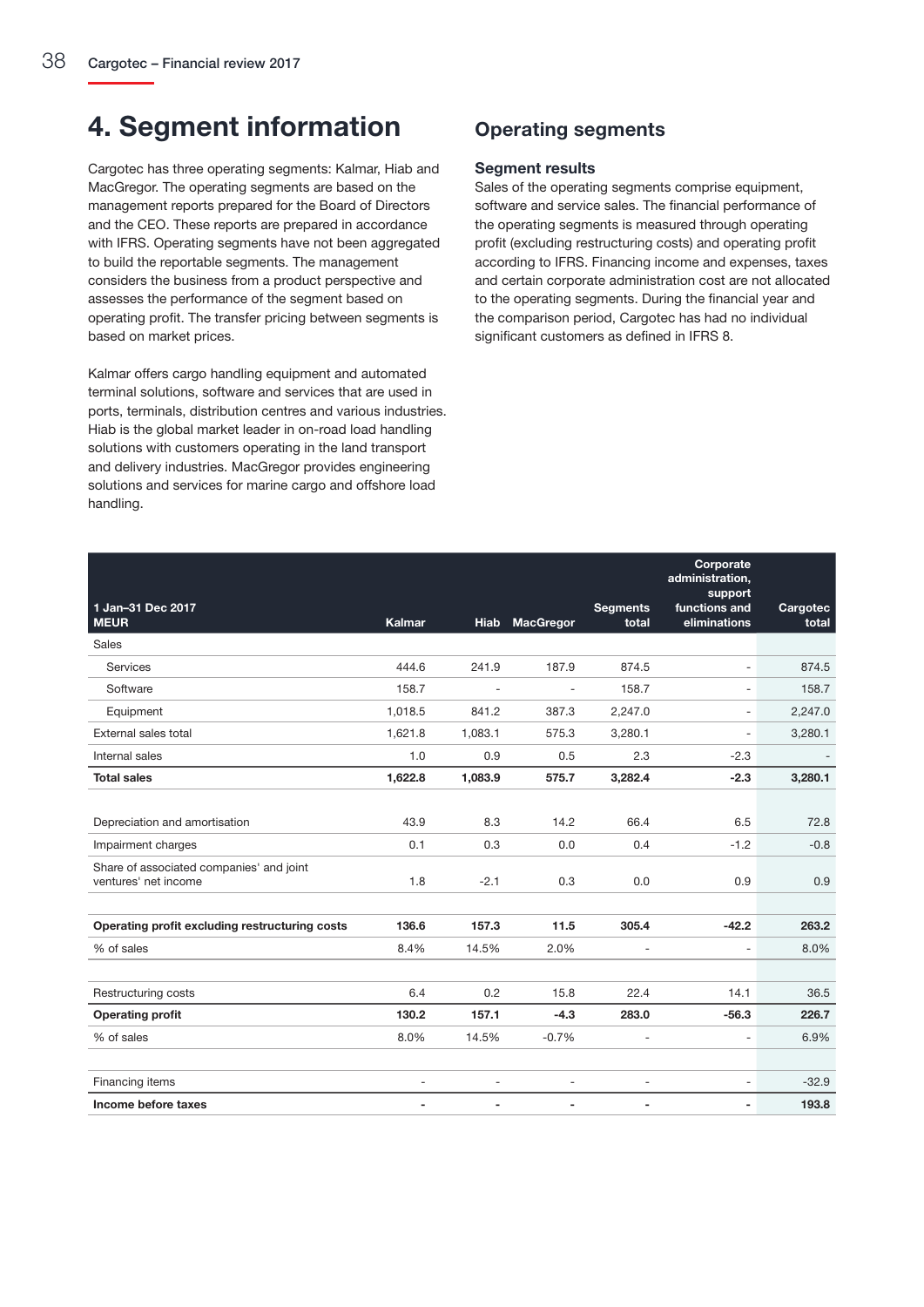|                                                                  |                          |                          |                          |                          | Corporate<br>administration,<br>support |                   |
|------------------------------------------------------------------|--------------------------|--------------------------|--------------------------|--------------------------|-----------------------------------------|-------------------|
| 1 Jan-31 Dec 2016<br><b>MEUR</b>                                 | <b>Kalmar</b>            | <b>Hiab</b>              | <b>MacGregor</b>         | <b>Segments</b><br>total | functions and<br>eliminations           | Cargotec<br>total |
| Sales                                                            |                          |                          |                          |                          |                                         |                   |
| Services                                                         | 435.5                    | 232.8                    | 203.9                    | 872.2                    | $\overline{\phantom{a}}$                | 872.2             |
| Software                                                         | 148.1                    | $\overline{\phantom{a}}$ | $\overline{\phantom{a}}$ | 148.1                    | $\overline{\phantom{a}}$                | 148.1             |
| Equipment                                                        | 1,116.3                  | 802.7                    | 574.4                    | 2,493.4                  | $\overline{\phantom{a}}$                | 2,493.4           |
| External sales total                                             | 1,699.8                  | 1,035.5                  | 778.4                    | 3,513.7                  | $\overline{\phantom{a}}$                | 3,513.7           |
| Internal sales                                                   | 0.1                      | 0.4                      | 0.1                      | 0.6                      | $-0.6$                                  |                   |
| <b>Total sales</b>                                               | 1,700.0                  | 1,035.9                  | 778.5                    | 3,514.3                  | $-0.6$                                  | 3,513.7           |
|                                                                  |                          |                          |                          |                          |                                         |                   |
| Depreciation and amortisation                                    | 44.9                     | 9.2                      | 17.1                     | 71.1                     | 6.7                                     | 77.8              |
| Impairment charges                                               | 4.3                      | 0.0                      | 1.5                      | 5.7                      | 1.2                                     | 7.0               |
| Share of associated companies' and joint<br>ventures' net income | 8.2                      | $-2.2$                   | 0.5                      | 6.5                      | $-4.0$                                  | 2.5               |
| Operating profit excluding restructuring costs                   | 135.3                    | 140.0                    | 17.9                     | 293.2                    | $-42.9$                                 | 250.2             |
| % of sales                                                       | 8.0%                     | 13.5%                    | 2.3%                     | $\overline{\phantom{a}}$ | $\overline{\phantom{a}}$                | 7.1%              |
| Restructuring costs                                              | 19.7                     | 1.2                      | 31.6                     | 52.5                     | 0.0                                     | 52.5              |
| <b>Operating profit</b>                                          | 115.6                    | 138.8                    | $-13.7$                  | 240.7                    | $-42.9$                                 | 197.7             |
| % of sales                                                       | 6.8%                     | 13.4%                    | $-1.8%$                  | $\overline{\phantom{a}}$ | $\overline{\phantom{a}}$                | 5.6%              |
| Financing items                                                  | $\overline{\phantom{a}}$ | $\overline{\phantom{a}}$ | $\overline{\phantom{a}}$ | $\overline{a}$           | $\overline{\phantom{a}}$                | $-28.6$           |
| Income before taxes                                              | $\overline{\phantom{a}}$ | ٠                        | $\sim$                   | ٠                        | ÷.                                      | 169.1             |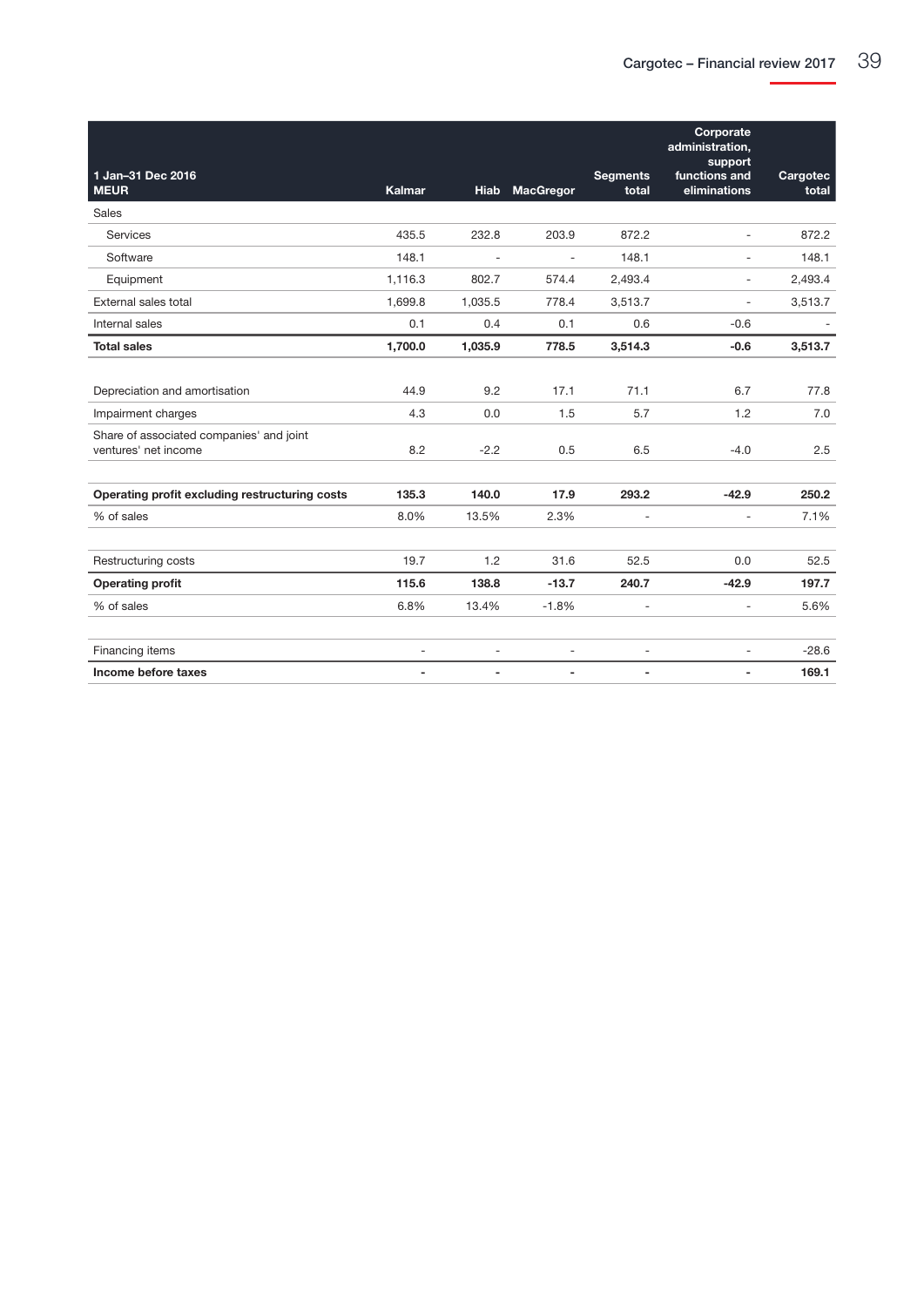#### Segment assets and liabilities

The segments' assets and liabilities comprise all business assets and liabilities that are used by the segment or can be reasonably allocated to the segment excluding the intercompany receivables and liabilities. Unallocated assets comprise loans and other interest-bearing receivables, cash and cash equivalents, income tax receivables,

deferred tax assets, deferred interests and derivatives designated as hedges of future treasury transactions. Unallocated liabilities comprise loans and other interest-bearing liabilities, income tax payables, deferred tax liabilities, accrued interests and derivatives designated as hedges of future treasury transactions.

| Kalmar                   | <b>Hiab</b>              |                          | <b>Segments</b><br>total | Corporate<br>administration,<br>support<br>functions and<br>eliminations | Cargotec<br>total |
|--------------------------|--------------------------|--------------------------|--------------------------|--------------------------------------------------------------------------|-------------------|
| 1,397.9                  | 628.9                    | 835.1                    | 2,861.9                  | 86.7                                                                     | 2,948.6           |
| 44.8                     | 9.4                      | 1.6                      | 55.9                     | 54.0                                                                     | 109.8             |
| $\overline{\phantom{a}}$ | $\overline{\phantom{a}}$ | $\overline{\phantom{0}}$ | $\overline{\phantom{a}}$ | 316.6                                                                    | 316.6             |
|                          | $\overline{\phantom{a}}$ | $\overline{\phantom{a}}$ | ۰                        | 182.4                                                                    | 182.4             |
| 1,442.7                  | 638.4                    | 836.6                    | 2,917.8                  | 639.7                                                                    | 3,557.5           |
|                          |                          |                          |                          |                                                                          |                   |
| 655.8                    | 247.4                    | 313.8                    | 1,217.0                  | 48.7                                                                     | 1,265.7           |
| $\overline{\phantom{a}}$ | $\overline{\phantom{a}}$ | $\overline{a}$           | $\overline{\phantom{a}}$ | 788.3                                                                    | 788.3             |
| ۰                        | $\overline{\phantom{a}}$ | $\overline{\phantom{a}}$ | $\overline{\phantom{a}}$ | 75.9                                                                     | 75.9              |
| 655.8                    | 247.4                    | 313.8                    | 1,217.0                  | 913.0                                                                    | 2,130.0           |
|                          |                          |                          |                          |                                                                          |                   |
| 786.9                    | 391.0                    | 522.8                    | 1,700.8                  | 92.0                                                                     | 1,792.7           |
| 63.5                     | 10.4                     | 2.8                      | 76.6                     | 7.6                                                                      | 84.3              |
|                          |                          |                          | <b>MacGregor</b>         |                                                                          |                   |

| 31 Dec 2016                                               |                              |                              |                          | <b>Segments</b>          | Corporate<br>administration,<br>support<br>functions and | Cargotec |
|-----------------------------------------------------------|------------------------------|------------------------------|--------------------------|--------------------------|----------------------------------------------------------|----------|
| <b>MEUR</b>                                               | <b>Kalmar</b>                | <b>Hiab</b>                  | <b>MacGregor</b>         | total                    | eliminations                                             | total    |
| Non-interest-bearing assets                               | 1,398.6                      | 589.6                        | 1,000.3                  | 2,988.5                  | 97.2                                                     | 3,085.6  |
| Investments in associated companies and joint<br>ventures | 50.8                         | 13.6                         | 1.7                      | 66.0                     | 57.3                                                     | 123.4    |
| Unallocated assets, interest-bearing                      | $\overline{\phantom{a}}$     | $\overline{\phantom{a}}$     | $\overline{\phantom{a}}$ | $\overline{\phantom{a}}$ | 278.2                                                    | 278.2    |
| Unallocated assets, non-interest-bearing                  | $\overline{\phantom{0}}$     | $\overline{\phantom{0}}$     | $\overline{a}$           |                          | 249.1                                                    | 249.1    |
| <b>Total assets</b>                                       | 1,449.4                      | 603.1                        | 1,002.0                  | 3,054.5                  | 681.8                                                    | 3,736.3  |
|                                                           |                              |                              |                          |                          |                                                          |          |
| Non-interest-bearing liabilities                          | 676.7                        | 209.9                        | 438.1                    | 1,324.7                  | 66.4                                                     | 1,391.2  |
| Unallocated liabilities, interest-bearing*                | $\overline{\phantom{0}}$     | $\overline{\phantom{0}}$     | $\overline{\phantom{a}}$ | $\overline{\phantom{0}}$ | 781.7                                                    | 781.7    |
| Unallocated liabilities, non-interest-bearing             | $\qquad \qquad \blacksquare$ | $\qquad \qquad \blacksquare$ | $\overline{\phantom{0}}$ |                          | 166.2                                                    | 166.2    |
| <b>Total liabilities</b>                                  | 676.7                        | 209.9                        | 438.1                    | 1,324.7                  | 1,014.4                                                  | 2,339.1  |
|                                                           |                              |                              |                          |                          |                                                          |          |
| Operative capital employed                                | 772.7                        | 393.2                        | 563.9                    | 1,729.8                  | 88.1                                                     | 1,817.9  |
| Capital expenditure                                       | 60.1                         | 7.7                          | 4.7                      | 72.5                     | 7.9                                                      | 80.5     |

\*The unallocated interest-bearing debt includes the hedging of cross-currency risk relating to the USD 85 (31 Dec 2016: 205) million Private Placement bond, totalling EUR -6.9 (31 Dec 2016: -40.2) million on 31 December 2017.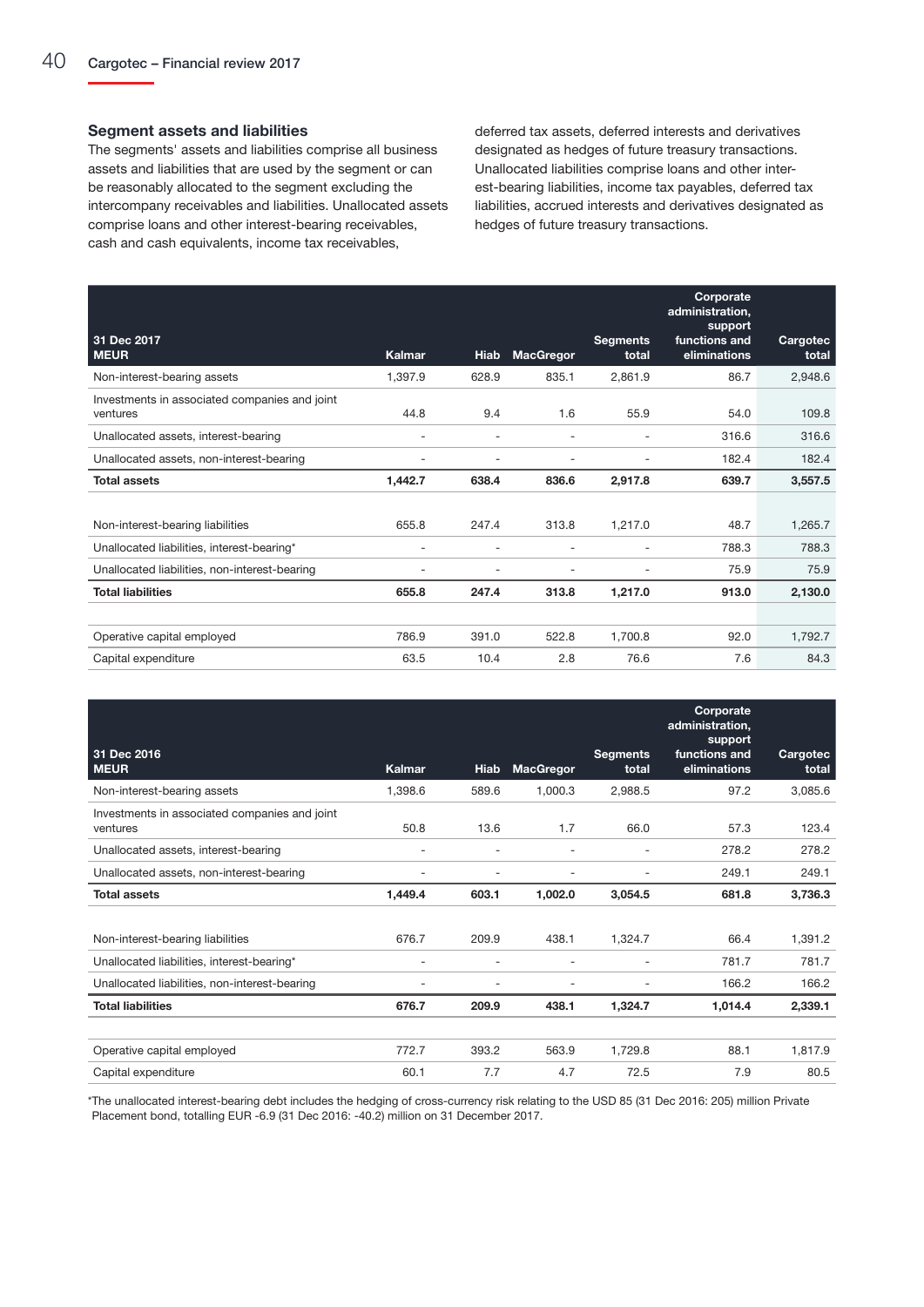#### **Orders**

|              | Orders received   |                   | Order book  |             |
|--------------|-------------------|-------------------|-------------|-------------|
| <b>MEUR</b>  | 1 Jan-31 Dec 2017 | 1 Jan-31 Dec 2016 | 31 Dec 2017 | 31 Dec 2016 |
| Kalmar       | 1,554.6           | 1,721.0           | 764.6       | 900.0       |
| Hiab         | 1,115.9           | 1,016.1           | 299.2       | 285.9       |
| MacGregor    | 521.4             | 546.5             | 486.6       | 597.9       |
| Eliminations | $-2.2$            | $-0.9$            | $-0.8$      | $-0.7$      |
| <b>Total</b> | 3,189.7           | 3,282.7           | 1,549.7     | 1,783.1     |

#### Number of employees

|                                                   | Average           |                   | At the end of year |             |
|---------------------------------------------------|-------------------|-------------------|--------------------|-------------|
|                                                   | 1 Jan-31 Dec 2017 | 1 Jan-31 Dec 2016 | 31 Dec 2017        | 31 Dec 2016 |
| Kalmar                                            | 5,740             | 5,588             | 5,819              | 5,702       |
| Hiab                                              | 3,192             | 2,995             | 3,370              | 2,997       |
| MacGregor                                         | 1,965             | 2,390             | 1,859              | 2,256       |
| Corporate administration and support<br>functions | 232               | 221               | 203                | 230         |
| <b>Total</b>                                      | 11,128            | 11,193            | 11,251             | 11,184      |

### Information divided by geographical area

Sales are reported by customer location, while assets and capital expenditure are reported by the location of the assets. The geographical areas are based on the main market areas.

#### Sales

| 1 Jan-31 Dec 2017<br><b>MEUR</b>         | Kalmar  | <b>Hiab</b> | <b>MacGregor</b> | <b>Segments</b><br>total | Corporate<br>administration,<br>support<br>functions and<br>eliminations | Cargotec<br>total |
|------------------------------------------|---------|-------------|------------------|--------------------------|--------------------------------------------------------------------------|-------------------|
| Finland                                  | 39.5    | 30.9        | 4.4              | 74.7                     | 0.0                                                                      | 74.7              |
| Other EMEA (Europe, Middle East, Africa) | 694.0   | 496.3       | 185.1            | 1.375.4                  | $-1.7$                                                                   | 1,373.7           |
| China                                    | 100.8   | 11.0        | 124.4            | 236.1                    | 0.0                                                                      | 236.1             |
| Other Asia-Pacific                       | 261.1   | 111.6       | 189.2            | 562.0                    | $-0.4$                                                                   | 561.6             |
| <b>USA</b>                               | 406.3   | 368.4       | 56.1             | 830.9                    | 0.0                                                                      | 830.9             |
| <b>Other Americas</b>                    | 121.1   | 65.7        | 16.6             | 203.4                    | $-0.2$                                                                   | 203.2             |
| <b>Total</b>                             | 1,622.8 | 1,083.9     | 575.7            | 3,282.4                  | $-2.3$                                                                   | 3,280.1           |

| 1 Jan-31 Dec 2016<br><b>MEUR</b>         | Kalmar  | Hiab    | <b>MacGregor</b> | <b>Segments</b><br>total | Corporate<br>administration,<br>support<br>functions and<br>eliminations | Cargotec<br>total |
|------------------------------------------|---------|---------|------------------|--------------------------|--------------------------------------------------------------------------|-------------------|
| Finland                                  | 27.8    | 28.4    | 6.1              | 62.3                     | 0.0                                                                      | 62.3              |
| Other EMEA (Europe, Middle East, Africa) | 691.0   | 472.6   | 256.9            | 1,420.4                  | $-0.4$                                                                   | 1,420.0           |
| China                                    | 108.3   | 9.0     | 219.5            | 336.8                    | 0.0                                                                      | 336.8             |
| Other Asia-Pacific                       | 267.2   | 105.5   | 243.0            | 615.7                    | $-0.1$                                                                   | 615.6             |
| <b>USA</b>                               | 403.8   | 366.8   | 33.6             | 804.2                    | 0.0                                                                      | 804.2             |
| <b>Other Americas</b>                    | 201.9   | 53.6    | 19.4             | 274.8                    | 0.0                                                                      | 274.8             |
| <b>Total</b>                             | 1.700.0 | 1.035.9 | 778.5            | 3.514.3                  | $-0.6$                                                                   | 3.513.7           |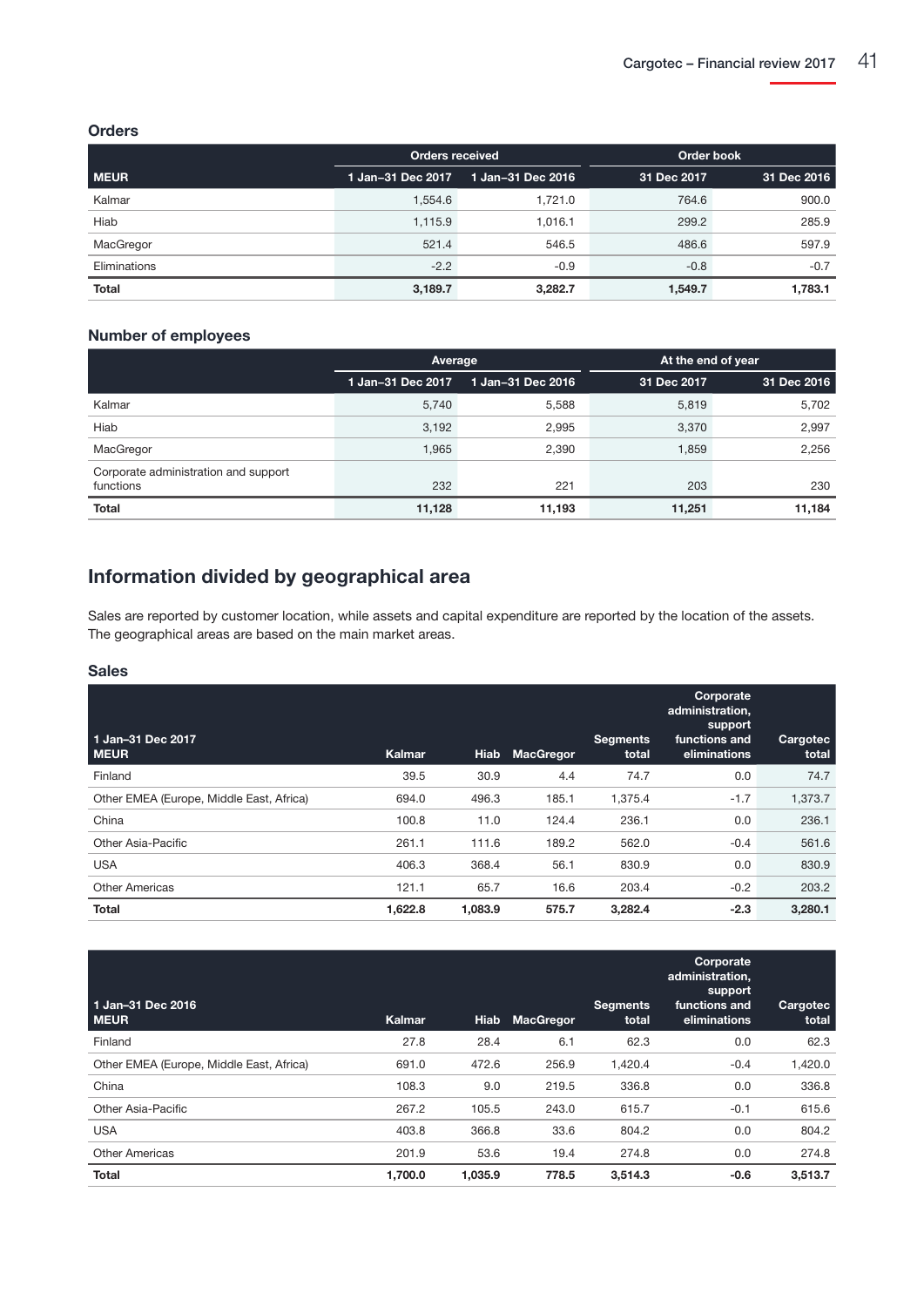### Non-current assets and goodwill\*

| <b>MEUR</b>                              | 31 Dec 2017 | 31 Dec 2016 |
|------------------------------------------|-------------|-------------|
| Finland                                  | 113.3       | 101.0       |
| Other EMEA (Europe, Middle East, Africa) | 421.3       | 454.2       |
| Asia-Pacific                             | 50.1        | 57.0        |
| Americas                                 | 96.8        | 110.1       |
| Goodwill                                 | 986.7       | 1,024.5     |
| <b>Total</b>                             | 1,668.1     | 1,746.8     |

\*Excluding financial instruments and deferred tax assets. Goodwill has not been allocated to geographical areas.

#### Capital expenditure

| <b>MEUR</b>                              | 1 Jan-31 Dec 2017 | 1 Jan-31 Dec 2016 |
|------------------------------------------|-------------------|-------------------|
| Finland                                  | 19.5              | 9.1               |
| Other EMEA (Europe, Middle East, Africa) | 50.6              | 57.8              |
| Asia-Pacific                             | 6.1               | 6.6               |
| Americas                                 | 8.0               | 7.0               |
| <b>Total</b>                             | 84.3              | 80.5              |

#### Number of employees

|                                          | 31 Dec 2017 | 31 Dec 2016 |
|------------------------------------------|-------------|-------------|
| Finland                                  | 956         | 949         |
| Other EMEA (Europe, Middle East, Africa) | 6,249       | 5,980       |
| Asia-Pacific                             | 2,402       | 2,643       |
| Americas                                 | 1.644       | 1,612       |
| <b>Total</b>                             | 11,251      | 11,184      |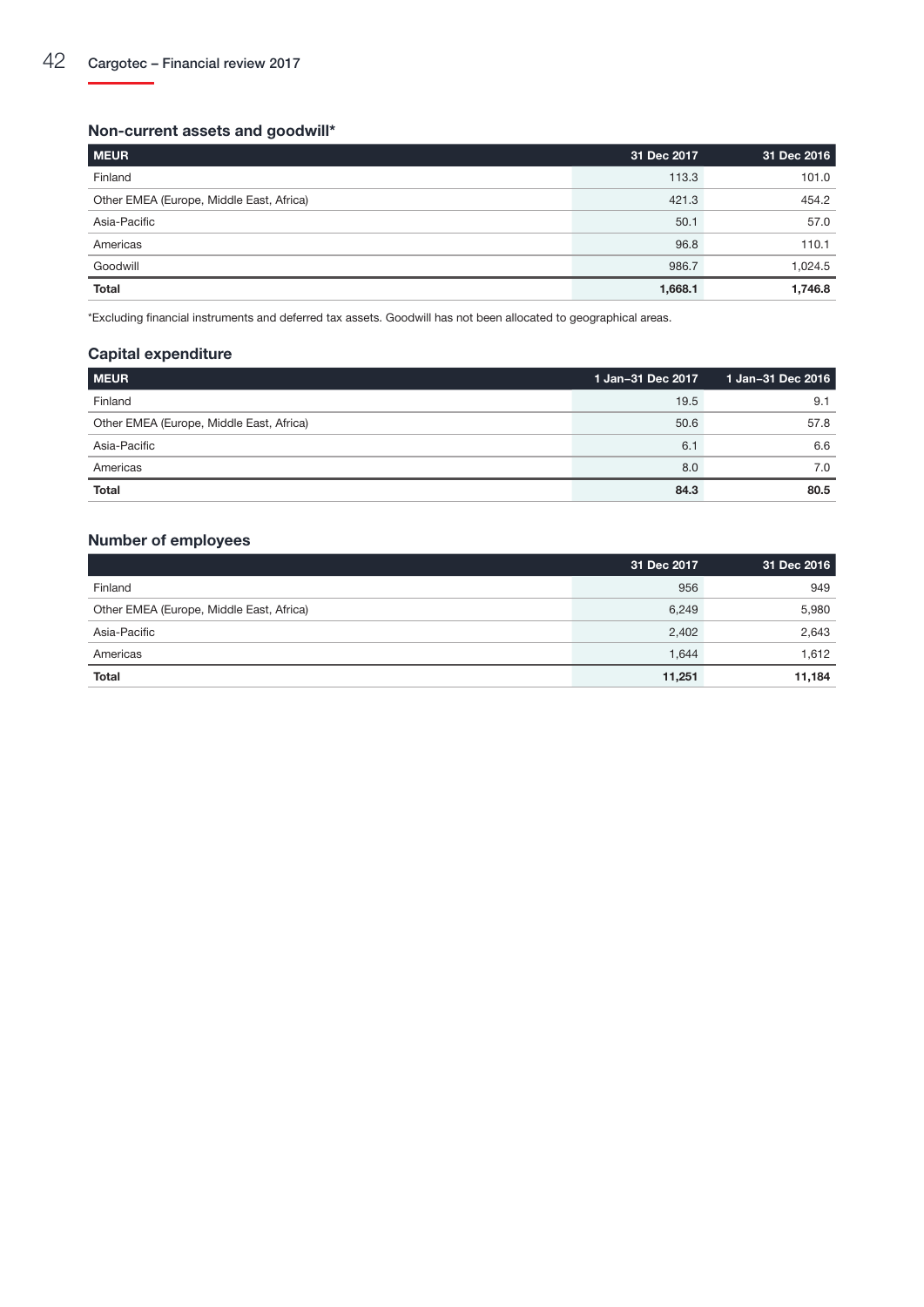## 5. Acquisitions and disposals

#### Acquisitions and disposals 2017

On 20 December 2017, MacGregor signed an agreement to acquire the share capital of Rapp Marine Group AS ("RMG") in Norway and the transaction is expected to be closed in February. The purchase price is approximately EUR 16 million and will be paid in full on closing of the deal. RMG is a privately owned company specialised in providing winches and related equipment to fishery and research vessels. The acquisition supports MacGregor's growth strategy by enabling a strong position in the product areas related to fishery and research vessels, completing the product offering of winches and related control systems, and increasing service sales. RMG employs about 120 people and its main locations are in Norway, the USA and the United Kingdom. The sales in 2017 are estimated to be approximately EUR 40 million, of which approximately 30 percent is related to services. RMG's profitability is on the same level as MacGregor's current profitability.

On 29 December 2017, Kalmar acquired the share capital of Inver Port Services Pty Ltd ("Inver") in Australia. The purchase price of EUR 5.1 million was fully paid on closing of the deal. Inver is a privately owned company specialised in providing repairs, maintenance and crane refurbishment projects for major terminal operators across Australia, New Zealand and the Pacific. The company's sales account for approximately EUR 5 million and it employs 23 people. The acquisition supports Kalmar's strategic aim to grow in services while strengthening and broadening the existing service capabilities throughout Australia, New Zealand and the Pacific.

On 3 October 2017, Hiab completed the acquisition of the Brazilian company Argos Guindastes Indústria e Comércio Ltda's ("Argos") share capital. Argos is a privately owned company specialized in loader cranes with a manufacturing facility in Brazil and an extensive distribution network in Latin America. Argos is one of the leading loader crane manufacturers in Brazil, and with the acquisition, Hiab is strengthening its strategy and market leadership by entering the Brazilian market. Additionally, the acquisition creates a strong foundation for Hiab's business in the whole region. As a result of the acquisition, approximately 60 employees transferred to Hiab. The purchase price consists of EUR 7.4 million paid on acquisition, EUR 2.8 million deferred consideration to be paid during the next three years, and a conditional payment that, subject to earn-out criteria, is due in 2021 and limited to a maximum amount of EUR 4.1 million. The contingent consideration has not been included in the preliminary purchase price allocation. The result of Argos has been consolidated into Hiab segment's result from the beginning of October 2017. Since the acquisition date, Argos has contributed EUR 1.4 million and EUR -0.2 million to Cargotec's sales and operating profit, respectively. Had Argos been acquired on

1 January 2017, it would have increased Cargotec's full year sales by approximately EUR 6 million and decreased the operating profit by approximately EUR 1 million.

Consolidation of the acquired businesses is provisional as of 31 December 2017. Fair value measurement of the acquired assets and liabilities is preliminary and subject to adjustments until the valuation is finalised. In the preliminary valuation, customer relationships, trademarks and technology have been identified as the acquired intangible assets. According to the preliminary valuation, the acquisition will generate goodwill, which will not be tax-deductible. Goodwill is primarily based on personnel and expected synergy benefits.

| Acquired net assets and goodwill, Argos and<br><b>Inver, MEUR</b> |        |
|-------------------------------------------------------------------|--------|
| Intangible assets                                                 | 6.0    |
| Property, plant and equipment                                     | 2.7    |
| Inventories                                                       | 0.8    |
| Accounts receivable and other non-interest-<br>bearing assets     | 0.0    |
| Accounts payable and other non-interest-bearing<br>liabilities    | $-0.1$ |
| Deferred tax liabilities                                          | $-1.9$ |
|                                                                   |        |
| <b>Net assets</b>                                                 | 7.5    |
|                                                                   |        |
| Purchase price, payable in cash                                   | 15.2   |
| <b>Total consideration</b>                                        | 15.2   |
|                                                                   |        |
| Goodwill                                                          | 7.8    |
|                                                                   |        |
| Purchase price, paid in cash                                      | 12.4   |

The initial allocation of goodwill resulting from the acquisition is EUR 4.9 million to Hiab segment and EUR 2.8 million to Kalmar segment.

#### Disposals in 2017

In April, as part of the reorganising programme, MacGregor sold the majority of its ownership in the British subsidiary Woodfield Systems Limited to the company's management at a gross consideration of EUR 4.3 million including EUR 2.3 million of deferred consideration. In connection with the acquisition, a new company Woodfield Industries Limited was established which owns Woodfield Systems Limited. As a part of the arrangement, MacGregor obtained a 10 percent ownership in the new company and this ownership is accounted for as an associated company based on the level of influence retained by MacGregor. The transaction resulted in one-time costs of approximately EUR 5 million.

In May, Cargotec sold its 45 percent ownership of the Estonian subsidiary Linda Properties OÜ. The disposal had no impact on Cargotec's result.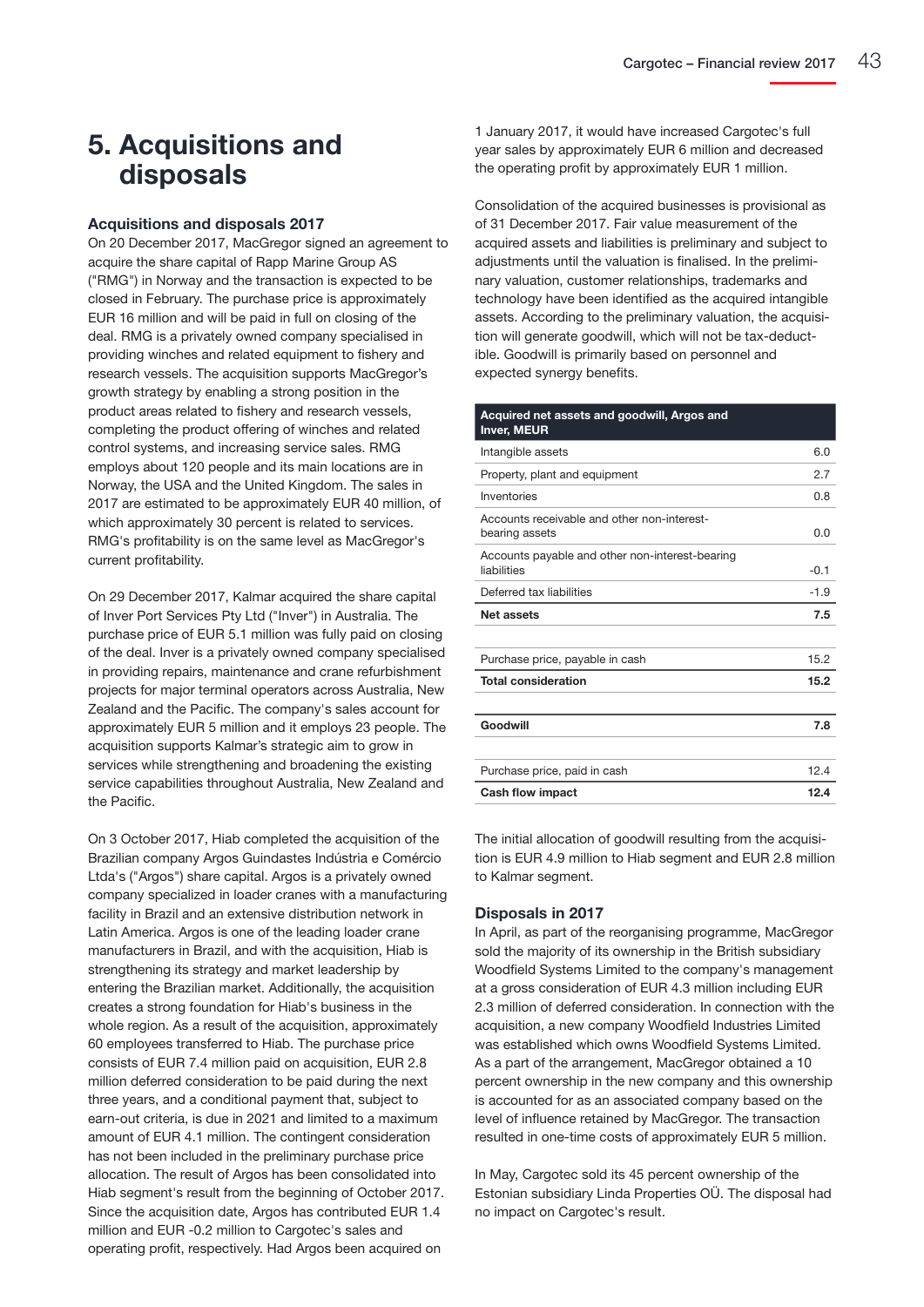#### Acquisitions and disposals in 2016 INTERSCHALT maritime systems AG

Kalmar and MacGregor acquired on 2 March 2016 privately owned INTERSCHALT maritime systems AG ("INTER-SCHALT") by purchasing the full share capital of the entity for EUR 62.1 million. The acquisition includes a German parent company and subsidiaries in China, Germany, Singapore, and the USA. INTERSCHALT delivers as its main products software solutions, and related maintenance and support services that allow to enhance and optimize containerships' steering and cargo handling. Additionally, INTERSCHALT offers services for navigation equipment used in ships, and delivers equipment to ships for recording data about the ship's movement and steering including voyage data recorders, and related services. The software solutions and services related to efficiency and optimisation were acquired by Kalmar, and the safety solutions with related services were acquired by MacGregor. The acquisition supports Cargotec's growth strategy by expanding Kalmar's strong existing software and automation business related to container handling from ports to sea and among ports, and by expanding MacGregor's service business. In connection with the acquisition, the personnel of Kalmar and MacGregor increased by 231 employees who are mainly located in Germany.

The goodwill generated in the acquisition arises mostly from personnel and expected synergy benefits. The goodwill recognised at the acquisition is not tax-deductible. The table below summarises the consideration transferred, assets acquired and liabilities assumed at their acquisition date fair values.

| Acquired net assets and goodwill, MEUR                        |         |
|---------------------------------------------------------------|---------|
| Intangible assets                                             | 29.2    |
| Property, plant and equipment                                 | 1.9     |
| Inventories                                                   | 2.6     |
| Accounts receivable and other non-interest-<br>bearing assets | 4.0     |
| Interest-bearing receivables                                  | 1.2     |
| Cash and cash equivalents                                     | 3.7     |
| Deferred tax assets                                           | 3.6     |
| Accounts payable and other non-interest-bearing               |         |
| liabilities                                                   | $-11.2$ |
| Interest-bearing liabilities                                  | $-5.9$  |
| Deferred tax liabilities                                      | $-8.7$  |
| <b>Net assets</b>                                             | 20.4    |
|                                                               |         |
| Purchase price, payable in cash                               | 62.1    |
| <b>Total consideration</b>                                    | 62.1    |
|                                                               |         |
| Goodwill                                                      | 41.7    |
|                                                               |         |
| Purchase price, paid in cash                                  | 62.1    |
| Cash and cash equivalents acquired                            | 2.2     |
| <b>Cash flow impact</b>                                       | 64.3    |

The fair value measurement of acquired assets resulted in the identification of intangible assets related to customer relationships, technology and orderbook. The fair value of the acquired intangible assets was EUR 29.2 million on the acquisition date. The goodwill resulting from the acquisition is mostly allocated to Kalmar segment, and partly to MacGregor segment. The deal consideration was fully paid in cash. The cost of acquisition does not include additional conditional amounts.

INTERSCHALT has contributed EUR 24.1 million to Cargotec's sales and EUR -7.0 million to net income since the acquisition date. Transaction costs of EUR 0.3 million in 2015 and EUR 1.3 million in 2016 related to the acquisition have been included in the operating profits of Kalmar and MacGregor segments, and in other operating expenses in the consolidated statement of income. In addition, the cumulative operating profit for 2016 includes EUR 1.9 million in amortisation and depreciation of fixed assets, and EUR 3.6 million of restructuring costs.

Had the business been acquired on 1 January 2016, the contribution of INTERSCHALT to Cargotec's 2016 sales and net income, including the consolidation period, would have been EUR 28.9 million and EUR -7.7 million respectively. The pro forma loss for the year includes depreciation and amortisation related to fair value adjustments recognised at acquisition amounting to approximately EUR 2.3 million.

#### Other acquisitions

MacGregor obtained control of the privately owned Flintstone Technology Ltd on 22 September 2016 by acquiring 51 percent of its share capital. Flintstone Technology Ltd is a UK-based technology company of ten employees that is developing mooring and fluid handling equipment for the offshore industry. In addition to the EUR 2.3 million paid at the acquisition, MacGregor is committed to pay a contingent consideration of up to EUR 1.9 million depending on the amount of orders received by the end of 2018. The acquisition does not have a significant effect on Cargotec's cash flow or balance sheet.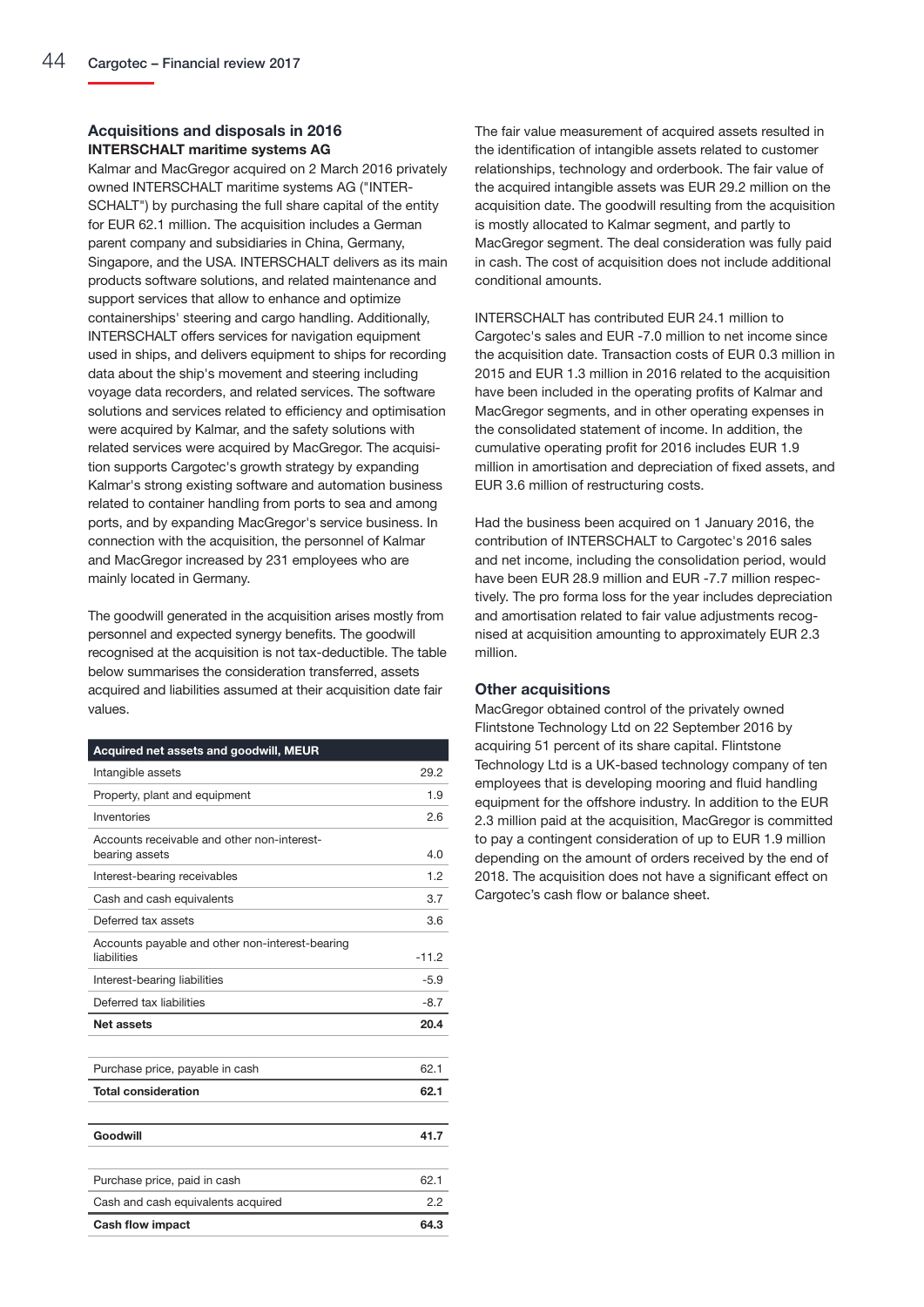# 6. Long-term construction contracts

| <b>MEUR</b>                                                    | 1 Jan-31 Dec 2017 | 1 Jan-31 Dec 2016 |
|----------------------------------------------------------------|-------------------|-------------------|
| Sales in statement of income, long-term construction contracts | 225.6             | 302.5             |

#### Information on balance sheet items of long-term construction projects in progress on 31 December

Amounts due from customers for contract work are included in accounts receivable and other non-interest-bearing assets in the balance sheet. Amounts due to customers for contract work are included in accounts payable and other non-interest-bearing liabilities in the balance sheet.

| 31 Dec 2017<br><b>MEUR</b>                       | Net amount of recognised<br>costs, profits and losses | <b>Progress billings</b> | Net. |
|--------------------------------------------------|-------------------------------------------------------|--------------------------|------|
| Amount due from customers presented as an asset  |                                                       |                          | 42.6 |
| Amount due to customers presented as a liability |                                                       |                          | 17.6 |
| Projects in progress total                       | 199.0                                                 | 174.1                    | 24.9 |

| 31 Dec 2016<br><b>MEUR</b>                       | Net amount of recognised<br>costs, profits and losses | <b>Progress billings</b> | <b>Net</b> |
|--------------------------------------------------|-------------------------------------------------------|--------------------------|------------|
| Amount due from customers presented as an asset  | -                                                     |                          | 104.7      |
| Amount due to customers presented as a liability |                                                       |                          | 30.3       |
| Projects in progress total                       | 773.7                                                 | 699.2                    | 74.5       |

Customer advances of EUR 11.1 (31 Dec 2016: 29.7) million are included in amounts due to customers.

# 7. Other operating income and expenses

#### Other operating income

| <b>MEUR</b>                                                             | 1 Jan-31 Dec 2017 | 1 Jan-31 Dec 2016 |
|-------------------------------------------------------------------------|-------------------|-------------------|
| Gain on disposal of intangible assets and property, plant and equipment | 0.3               | 0.8               |
| Customer finance related other income                                   | 26.7              | 27.2              |
| Rental income                                                           | 3.6               | 4.6               |
| Income due to order cancellations                                       | 0.8               | 2.5               |
| Other income                                                            | 4.4               | 3.0               |
| <b>Total</b>                                                            | 35.8              | 38.1              |

#### Other operating expenses

| <b>MEUR</b>                                                             | 1 Jan-31 Dec 2017 | 1 Jan-31 Dec 2016 |
|-------------------------------------------------------------------------|-------------------|-------------------|
| Loss on disposal of intangible assets and property, plant and equipment | 0.4               | 0.4               |
| Customer finance related other expenses                                 | 26.4              | 26.8              |
| Expenses due to order cancellations                                     |                   | 0.4               |
| Business combinations related expenses                                  | 0.4               | 1.8               |
| Other expenses                                                          | 9.6               | 8.4               |
| <b>Total</b>                                                            | 36.7              | 37.8              |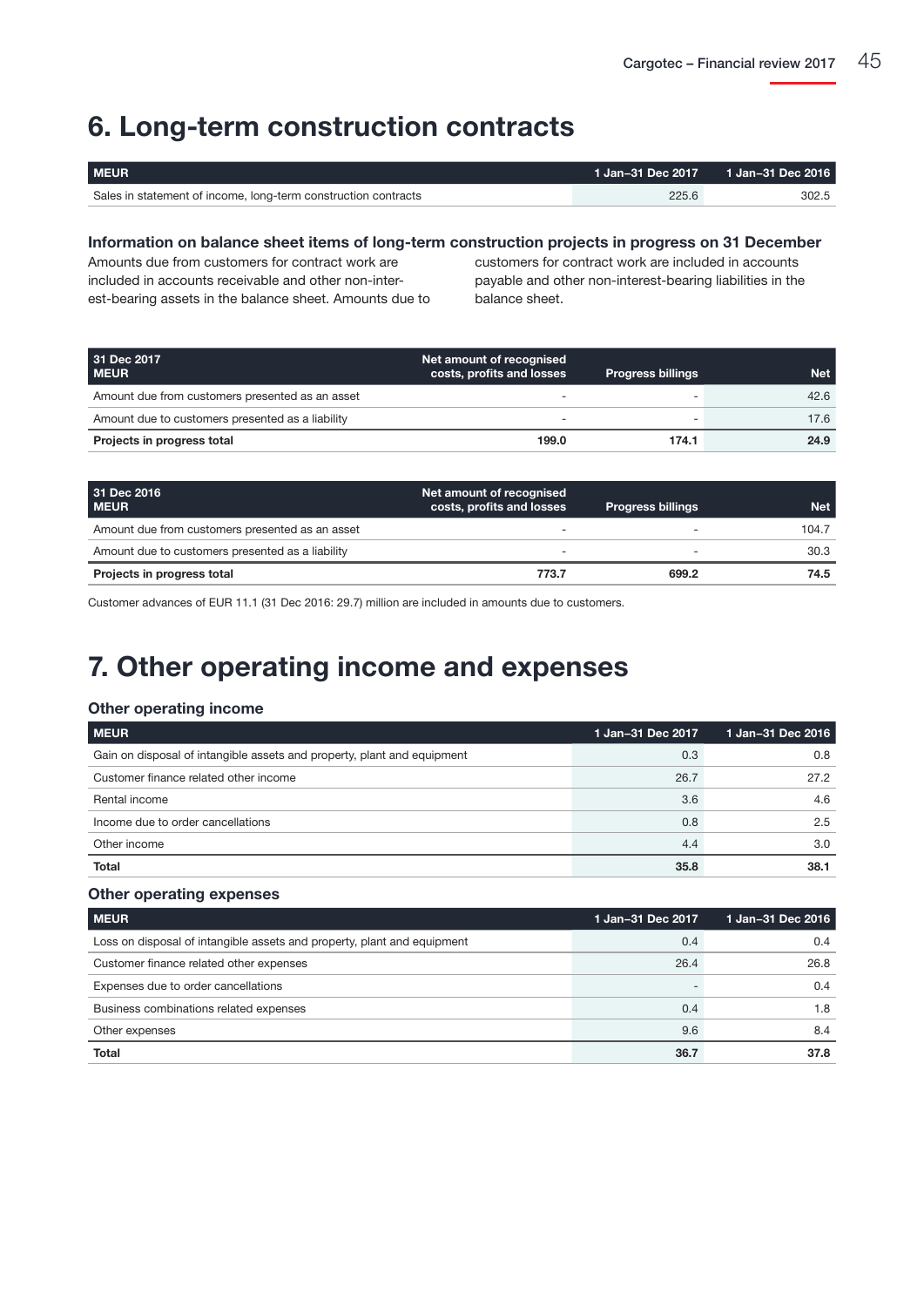Operating profit includes exchange rate differences on forward contracts designated as cash flow hedges, total EUR 16.2 (2016: -1.4) million, of which EUR 22.6 (2016: 1.6) million in sales and EUR -6.4 (2016: -3.1) million in cost of goods sold. The exchange rate differences related to the portion of ineffective hedges, which are booked in other operating income and expenses, had no effect on the operating profit (2016: EUR 0.2 million).

In addition, operating profit includes EUR -1.3 (2016: 0.9) million of exchange rate differences arising from unhedged sales and purchases, and from hedges of sales and purchases for which hedge accounting is not applied.

#### Audit fees

| <b>MEUR</b>    | 1 Jan-31 Dec 2017 | 1 Jan-31 Dec 2016 |
|----------------|-------------------|-------------------|
| Annual audit   | 2.7               | 2.8               |
| Tax advice     | 1.0               | 1.0               |
| Other services | 0.6               | 0.3               |
| <b>Total</b>   | 4.4               | 4.0               |

The table above presents fees to PricewaterhouseCooper globally during the year. Non-audit fees for PricewaterhouseCoopers Oy were EUR 0.5 (2016: 0.2) million during

## 8. Restructuring costs

In May 2017, Cargotec announced it will target EUR 50 million annual cost savings from 2020 onwards by reducing indirect purchasing spend, streamlining processes and planning Cargotec Business Services operations. Cargotec Business Services operations started its activities during the autumn in Sofia, Bulgaria. Start-up costs for the operations are reported as restructuring costs.

Related to the savings targets, Cargotec started cooperation negotiations in Finland in May. These negotiations were completed in June and, as a consequence, the company will reduce 45 positions in Finland. At the beginning of October, Cargotec and Tieto agreed to enter into a partnership in IT Service Management and Solution Expertise Services under which Tieto took over Cargotec's overall IT service management and a major part of Cargotec's solution expertise services. As part of the deal, a total of 50 employees from Cargotec in Finland, Sweden and USA transferred to Tieto in the beginning of November.

MacGregor's market situation continued to be challenging in 2017. MacGregor announced planned measures to achieve annual cost savings of approximately EUR 13 million and began cooperation negotiations. The plans included the split of Smart Ocean Technology division into Cargo Handling division and Advanced Offshore Solutions division. The cooperation negotiations were finalised in

year 2017, including fees for tax related services EUR 0.2 (2016: 0.1) million and for other services EUR 0.3 (2016: 0.1) million.

December, resulting in the restructuring of operations and the reduction of approximately 170 full-time equivalents globally. The measures affect MacGregor operations in Norway, Germany, China and Singapore.

In MacGregor, the global employee cooperation negotiations completed during 2016 resulted in the decision to reduce 315 person-years globally with the biggest impact on operations in China, Finland, Norway, Singapore and Sweden. In addition, MacGregor made an agreement to sell its production facility in Uetersen, Germany, to a newly founded company Uetersener Maschinenfabrik GmbH. The deal was closed in December 2016, and 79 employees working in production were transferred to the new company. Kalmar transferred the production of forklift trucks from Sweden to Poland. The change in Lidhult lead to a permanent reduction of 160 employees and gradual operational closing. Operations of maritime software company INTERSCHALT in Germany, USA and China were re-organised, affecting tens of employees.

The costs arising from restructuring measures have been presented on a separate line in the consolidated statement of income. Restructuring costs have been, based on their nature, recognised in the balance sheet as an impairment to assets, as restructuring provisions or as accruals. A part of the costs has been recognised on accrual basis in the statement of income and also paid during the financial period.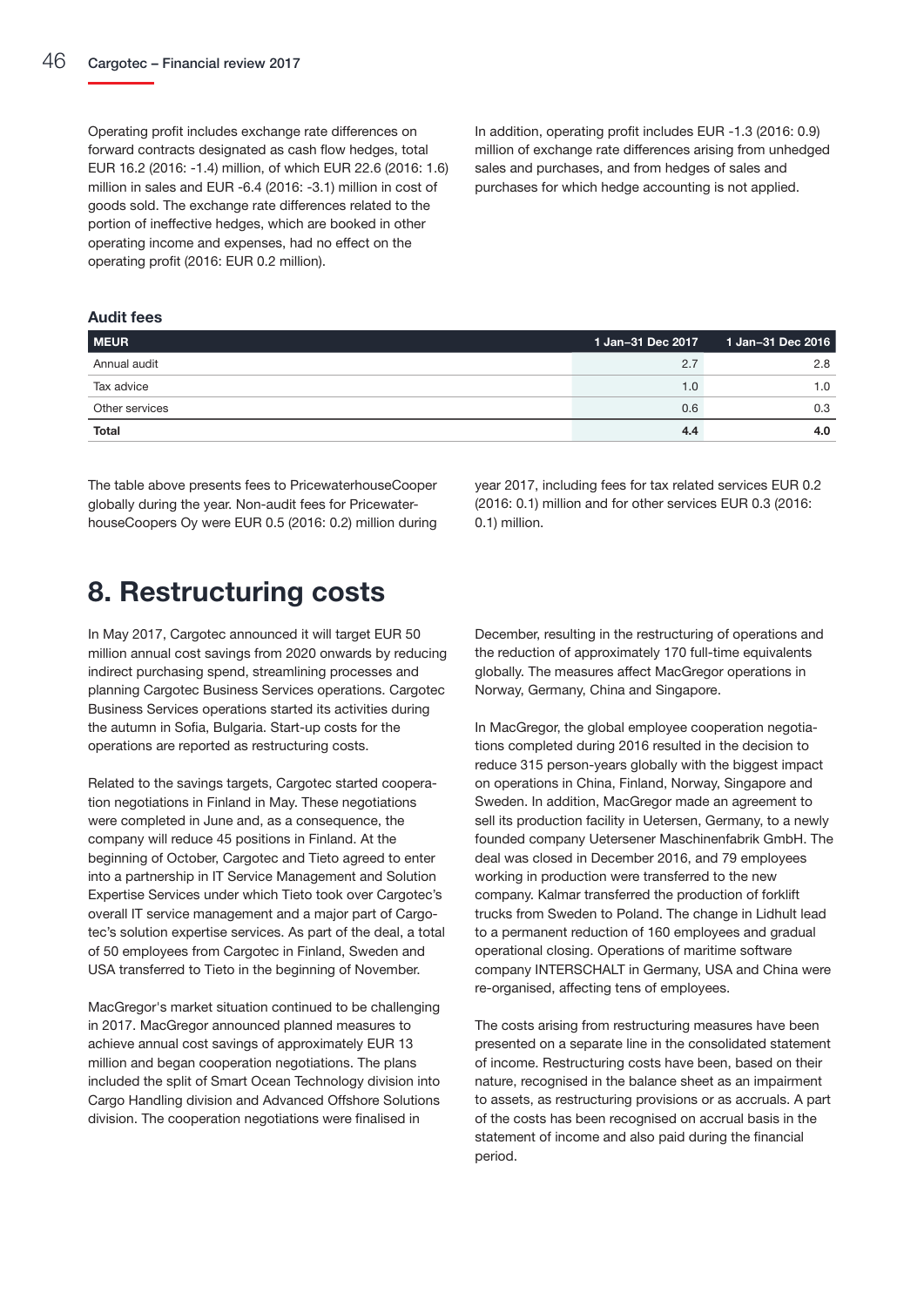| 1 Jan-31 Dec 2017<br><b>MEUR</b> | Kalmar                   | <b>Hiab</b>              | <b>MacGregor</b>         | <b>Other</b>             | <b>Total</b>             |
|----------------------------------|--------------------------|--------------------------|--------------------------|--------------------------|--------------------------|
| Employment termination costs     | 5.0                      | 0.2                      | 10.5                     | 0.8                      | 16.5                     |
| Impairment of non-current assets | $\overline{\phantom{0}}$ | $\overline{\phantom{a}}$ | $\overline{\phantom{a}}$ | $\overline{\phantom{0}}$ | $\overline{\phantom{0}}$ |
| Impairment of inventories        | 1.2                      | $\overline{\phantom{0}}$ | $\overline{\phantom{a}}$ | $\overline{\phantom{a}}$ | 1.2                      |
| Other restructuring costs*       | 0.2                      | $\overline{\phantom{a}}$ | 5.3                      | 13.3                     | 18.8                     |
| <b>Total</b>                     | 6.4                      | 0.2                      | 15.8                     | 14.1                     | 36.5                     |

| 1 Jan-31 Dec 2016                |        |                          |                  |                          |              |
|----------------------------------|--------|--------------------------|------------------|--------------------------|--------------|
| <b>MEUR</b>                      | Kalmar | <b>Hiab</b>              | <b>MacGregor</b> | <b>Other</b>             | <b>Total</b> |
| Employment termination costs     | 8.2    | 0.7                      | 10.1             | $\overline{\phantom{0}}$ | 19.1         |
| Impairment of non-current assets | 4.2    | $\overline{\phantom{a}}$ | 1.3              | $\overline{\phantom{0}}$ | 5.5          |
| Impairment of inventories        | 0.3    | 0.3                      | 4.8              | $\overline{\phantom{0}}$ | 5.4          |
| Other restructuring costs*       | 7.0    | 0.2                      | 15.3             | $\overline{\phantom{a}}$ | 22.5         |
| <b>Total</b>                     | 19.7   | 1.2                      | 31.6             |                          | 52.5         |

\*Includes i.a. contract (other than employment contract) termination costs, costs arising from outsourcing or transferring operations to new locations, costs of vacant premises, as well as gains and losses on sale of intangible assets and property, plant and equipment. In 2017, costs were mainly related to the establishment of Cargotec Business Services operations. In addition to that, the sum includes an approximately EUR 5 million one-time cost from MacGregor's ownership arrangement related to its former subsidiary Woodfield Systems Ltd. In 2016, the main costs were related to MacGregor's sale of production facility in Germany, MacGregor's re-organisation of office locations in Norway and Kalmar's transfer of forklift trucks production from Sweden to Poland.

## 9. Personnel expenses

| <b>MEUR</b>                         | 1 Jan-31 Dec 2017 | 1 Jan-31 Dec 2016 |
|-------------------------------------|-------------------|-------------------|
| Wages and salaries                  | 561.9             | 565.1             |
| Equity-settled share-based payments | 3.2               | 2.8               |
| Cash-settled share-based payments   | 5.3               | 3.9               |
| Pension costs                       | 52.9              | 52.4              |
| Other statutory employer costs      | 91.4              | 93.1              |
| <b>Total</b>                        | 714.7             | 717.3             |

Pension costs are presented in more detail in note 26, Post-employment benefits. Information on key management compensation is presented in note 32, Related-party transactions, and information on share-based incentives granted in note 25, Share-based payments.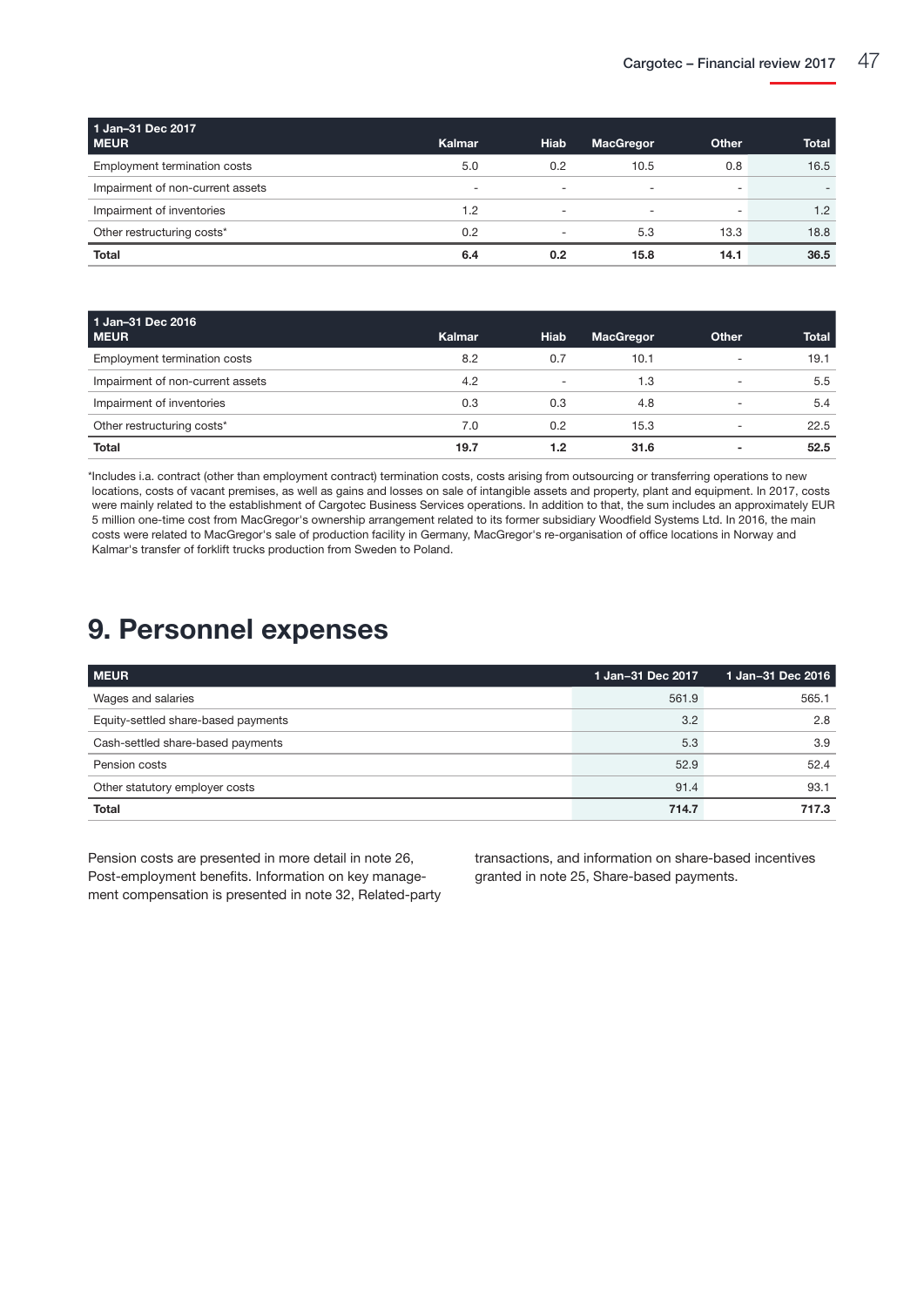# 10. Depreciation, amortisation and impairment charges

#### Depreciation, amortisation and impairment by function

| <b>MEUR</b>              | 1 Jan-31 Dec 2017 | 1 Jan-31 Dec 2016 |
|--------------------------|-------------------|-------------------|
| Cost of goods sold       | 33.4              | 36.8              |
| Sales and marketing      | 13.3              | 13.7              |
| Research and development | 11.7              | 10.8              |
| Administration           | 14.6              | 16.7              |
| Restructuring            | 0.0               | 5.5               |
| Other                    | $-0.9$            | 1.3               |
| <b>Total</b>             | 72.0              | 84.8              |

#### Depreciation and amortisation by asset type

| <b>MEUR</b>           | 1 Jan-31 Dec 2017 | 1 Jan-31 Dec 2016 |
|-----------------------|-------------------|-------------------|
| Intangible assets     | 28.8              | 29.2              |
| <b>Buildings</b>      | 6.7               | 8.6               |
| Machinery & equipment | 37.3              | 40.0              |
| <b>Total</b>          | 72.8              | 77.8              |

#### Impairment charges by asset type

| <b>MEUR</b>                   | . 1 Jan–31 Dec 2017 ' | 1 Jan–31 Dec 2016 ∣ |
|-------------------------------|-----------------------|---------------------|
| Other intangible assets       |                       |                     |
| Property, plant and equipment | $-0.8$                | 6.9                 |
| <b>Total</b>                  | $-0.8$                | 7.0                 |

# 11. Financing income and expenses

#### Financing income

| <b>MEUR</b>                                                       | 1 Jan-31 Dec 2017 | 1 Jan-31 Dec 2016 |
|-------------------------------------------------------------------|-------------------|-------------------|
| Interest income on loans receivable and cash and cash equivalents | 2.5               | 1.2               |
| Other financing income                                            | 0.8               | 0.6               |
| <b>Total</b>                                                      | 3.3               | 1.8               |

#### Financing expenses

| <b>MEUR</b>                                                           | 1 Jan-31 Dec 2017 | 1 Jan-31 Dec 2016 |
|-----------------------------------------------------------------------|-------------------|-------------------|
| Interest expenses on financial liabilities measured at amortised cost | 18.6              | 21.6              |
| Arrangement and commitment fees relating to interest-bearing loans    | 1.9               | 1.2               |
| Forward contracts interest component                                  | 11.9              | 6.2               |
| Other financing expenses                                              | 1.1               | 1.3               |
| Exchange rate differences, net                                        | 2.7               | 0.1               |
| <b>Total</b>                                                          | 36.2              | 30.5              |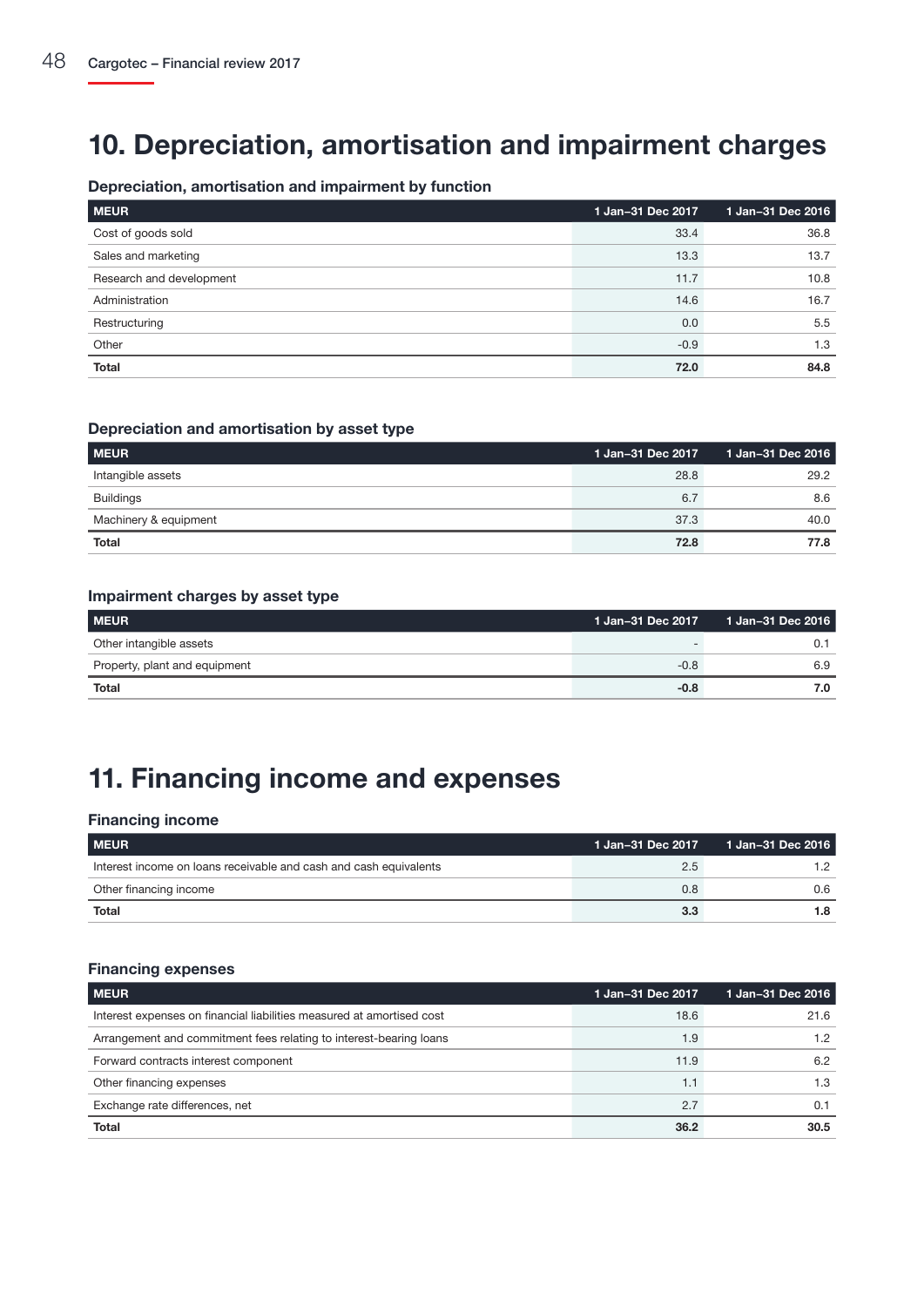| <b>MEUR</b>                                                         | .1 Jan–31 Dec 2017 ˈ | 1 Jan-31 Dec 2016 |
|---------------------------------------------------------------------|----------------------|-------------------|
| Exchange rate differences on interest-bearing loans and receivables | $-16.3$              |                   |
| Exchange rate differences on derivative instruments                 | 13.7                 | -12.3             |
| Total                                                               | $-2.7$               | $-0.1$            |

#### Exchange rate differences included in financing income and expenses

The positive result from the cross-currency and interest rate swap designated as a cash flow hedge, totalling EUR 1.4 (2016: 3.2) million, has been recorded as an adjustment to the interest expenses on financial liabilities at amortised cost.

## 12. Income taxes

#### Taxes in statement of income

| <b>MEUR</b>                                                  | 1 Jan-31 Dec 2017 | 1 Jan-31 Dec 2016 |
|--------------------------------------------------------------|-------------------|-------------------|
| Current year tax expense                                     | 83.2              | 53.0              |
| Change in current year's deferred tax assets and liabilities | $-28.9$           | $-10.9$           |
| Tax expense for previous years                               | 3.2               | 1.8               |
| <b>Total</b>                                                 | 57.5              | 43.8              |

#### Reconciliation of effective tax rate

| <b>MEUR</b>                                           | 1 Jan-31 Dec 2017 | 1 Jan-31 Dec 2016 |
|-------------------------------------------------------|-------------------|-------------------|
| Income before taxes                                   | 193.8             | 169.1             |
| Tax calculated at Finnish tax rate (20%)              | 38.8              | 33.6              |
| Effect of different tax rates in foreign subsidiaries | 9.2               | 5.5               |
| Tax expense for previous years                        | 3.2               | 1.8               |
| Tax-exempt income and non-deductible expenses         | 1.7               | 0.7               |
| Realisability of deferred tax assets                  | 7.8               | 3.1               |
| Effect of changes in tax rates                        | $-5.1$            | $-1.6$            |
| Other                                                 | 1.9               | 0.7               |
| Total taxes in statement of income                    | 57.5              | 43.8              |
|                                                       |                   |                   |
| Effective tax rate, %                                 | 29.7              | 25.9              |

#### Taxes relating to components of other comprehensive income

|                                                                | 1 Jan-31 Dec 2017      |              | 1 Jan-31 Dec 2016 |                        |              |             |
|----------------------------------------------------------------|------------------------|--------------|-------------------|------------------------|--------------|-------------|
| <b>MEUR</b>                                                    | <b>Before</b><br>taxes | <b>Taxes</b> | After taxes       | <b>Before</b><br>taxes | <b>Taxes</b> | After taxes |
| Cash flow hedges                                               | 34.0                   | $-7.2$       | 26.8              | 3.1                    | $-1.1$       | 2.0         |
| <b>Translation differences</b>                                 | $-71.0$                | 2.4          | $-68.6$           | $-12.4$                | 2.1          | $-10.3$     |
| Actuarial gains (+) / losses (-) from defined benefit<br>plans | $-5.0$                 | 1.1          | $-3.9$            | $-6.9$                 | 1.5          | $-5.4$      |
| Total other comprehensive income                               | $-42.0$                | $-3.7$       | $-45.7$           | $-16.3$                | 2.6          | $-13.7$     |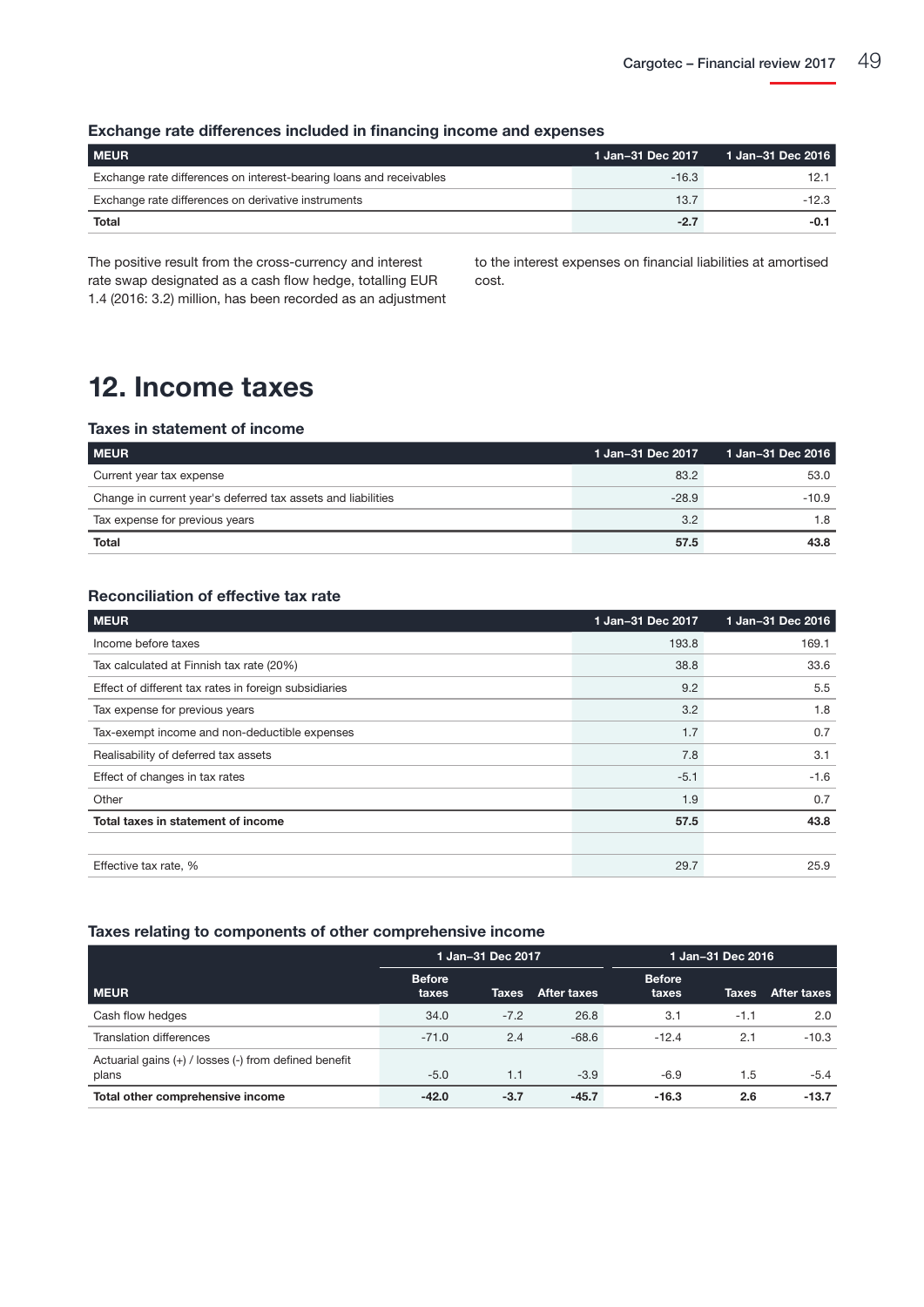### 13. Earnings per share

Basic earnings per share is calculated by dividing the net income attributable to the equity holders of the company by the weighted average number of shares outstanding during the financial period. The group's potential dilutive ordinary shares relate to equity-settled share-based incentive schemes. The shares granted under the incentive schemes are contingently issuable and, therefore, are considered like options when calculating the diluted earnings per share. Shares and share options are dilutive

when their subscription price, including the value of the employee's yet undelivered service, is lower than the average share price during the reporting period. Dilutive effect is the difference between the number of shares to be issued and the number of shares that would have been issued at the average share price of the reporting period. Further information on the share-based incentive programmes is available in note 25, Share-based payments.

|                                                                    | 1 Jan-31 Dec 2017 | 1 Jan-31 Dec 2016 |
|--------------------------------------------------------------------|-------------------|-------------------|
| Net income attributable to the equity holders of the company, MEUR | 136.1             | 126.0             |
| Weighted average number of shares during financial period, ('000)  | 64.491            | 64.602            |
| Basic earnings per share, EUR                                      | 2.11              | 1.95              |

|                                                                           | 1 Jan-31 Dec 2017 | 1 Jan-31 Dec 2016 |
|---------------------------------------------------------------------------|-------------------|-------------------|
| Net income attributable to the equity holders of the company, MEUR        | 136.1             | 126.0             |
| Weighted average number of shares during financial period, ('000)         | 64.491            | 64.602            |
| Effect of share-based incentive programmes, ('000)                        | 237               | 170               |
| Diluted weighted average number of shares during financial period, ('000) | 64.727            | 64.772            |
| Diluted earnings per share, EUR                                           | 2.10              | 1.94              |

# 14. Goodwill

| <b>MEUR</b>                    | 2017    | 2016    |
|--------------------------------|---------|---------|
| Book value 1 Jan               | 1,024.5 | 976.4   |
| <b>Translation differences</b> | $-47.3$ | 4.7     |
| Companies acquired             | 9.3     | 43.4    |
| Other changes                  | 0.2     |         |
| Book value 31 Dec              | 986.7   | 1,024.5 |

#### Impairment testing of goodwill

| <b>MEUR</b>  | 31 Dec 2017 | 31 Dec 2016 |
|--------------|-------------|-------------|
| Kalmar       | 365.4       | 376.9       |
| Hiab         | 203.4       | 208.6       |
| MacGregor    | 417.9       | 439.1       |
| <b>Total</b> | 986.7       | 1,024.5     |

Goodwill is reviewed for potential impairment whenever there is an indication that the current value may be impaired, or at least annually. Impairment testing of goodwill is carried out by allocating goodwill to the lowest cash generating unit level (CGU) which generates independent cash flows. These levels have been identified according to the operative business organisation to be the reported operating segments. Due to the way the operating segments are managed and organised, it is not possible to define independent cash flows for lower level product divisions.

The recoverable amounts of the cash generating units (CGU) are determined on the basis of value-in-use calculations. The future cash flow projections are based on the strategic plans approved by the top management and the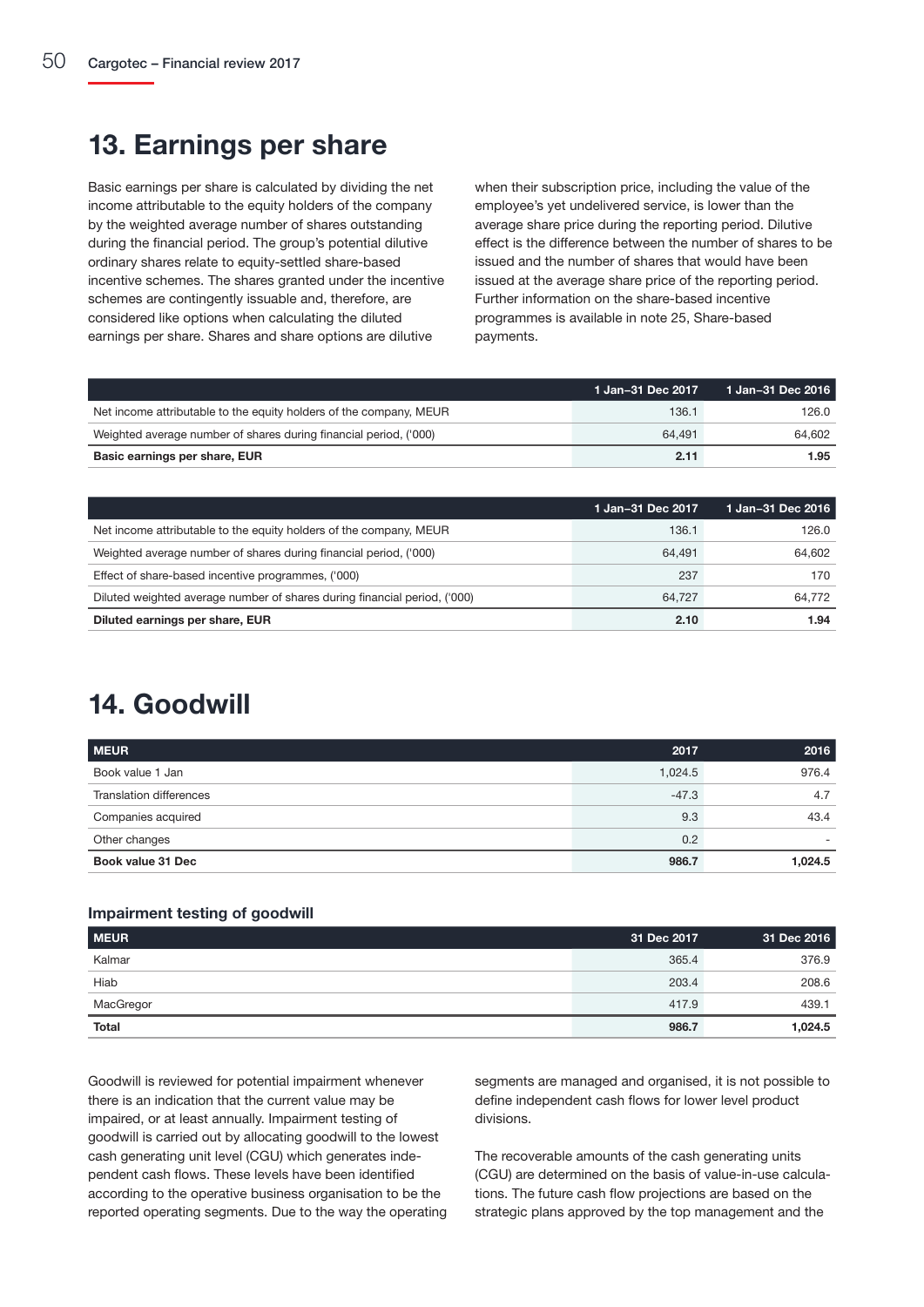Board of Directors. Cash flow projections cover five years, of which the last year is used to define the terminal value. The fifth year is defined by extrapolating it on the basis of average development in the past and during the forecasted planning horizon, taking into account the cyclical nature of the CGU's business. Cash flows beyond the forecast period are projected by using a two percent long-term growth rate, that is based on a prudent estimate about the long-term growth rate of the industries.

The key assumptions made by the management in the projections relate to market and profitability outlooks. Future growth estimates are based on information available by external market research institutions on market development and timing of business cycles. Additionally, market share and growth potential in both new equipment and service markets have been taken into account when defining future sales growth. Key factors affecting profitability are sales volume, competitiveness and cost efficiency. The relative share of service business from total revenue has also significance due to its lower cyclicality and better than average profitability. Additionally, in Kalmar and Hiab segments, as well as in MacGregor's offshore business, the utilisation rate of factories and assembly units and their cost competitiveness have a significant impact on profitability. Major restructuring measures started in 2012 in Kalmar and Hiab have been reflected positively to performance and the ongoing profit improvement programmes are expected to further improve the profitability in the coming years. MacGregor has continued its restructuring measures in order to protect profitability in the continuing weak market situation. Cash flow projections also reflect typical working capital build-up in upturns and release during downturns in the Kalmar and Hiab segments. MacGregor's business model, mainly in merchant ship division, ties very limited working capital, but the estimated timing of orders and related advances received have been taken into account in cash flow estimates.

The discount rate used in the impairment testing is the weighted average pre-tax cost of capital (WACC) determined for each segment that reflects the total cost of equity and debt, and the market risks related to the segment. Components of WACC are the risk-free interest rate, market risk premium, comparable peer industry beta, gearing and credit spread. The discount rate used in impairment testing has been determined similarly as in 2016. The pre-tax discount rate (WACC) used for Kalmar was 10.3 (2016: 10.0) percent, for Hiab 9.1 (2016: 8.4) percent and for MacGregor 9.5 (2016: 9.1) percent. Discount rates have increased from previous year mainly because of the increase in the risk-free rate that is derived from government bond yields.

As a result of the impairment tests performed no impairment loss has been recognised in 2017 or in 2016.

Sensitivity analyses of the key assumptions have been prepared as part of the impairment testing process for each CGU based on three different scenarios. The tested change in the first scenario is an increase of 2 percentage points in the discount rate, in the second scenario a 10 percent decrease in sales together with a decrease of 2 percentage points in operating profit margin, and in the third scenario the combined effect of the previous scenarios.

The sensitivity analyses performed in 2017 indicated no risk of impairment for the Hiab and Kalmar segments but the sensitivity analysis performed for the MacGregor segment, in which all three key variables changed simultaneously, decreased the fair value of the segment below the carrying value. In 2017, the recoverable amount of the MacGregor segment exceeded the carrying value by approximately EUR 500 million. However, the recoverable amount would have been less than the carrying value if there had been a combined effect of a 10.0 percent decrease in the sales forecast, a 1.9 percentage point decrease in the expected operating profit margin, and a 2.0 percentage point increase in the applied discount rate. The sensitivity analyses performed in 2016 indicated no risk of impairment with respect to any of the segments.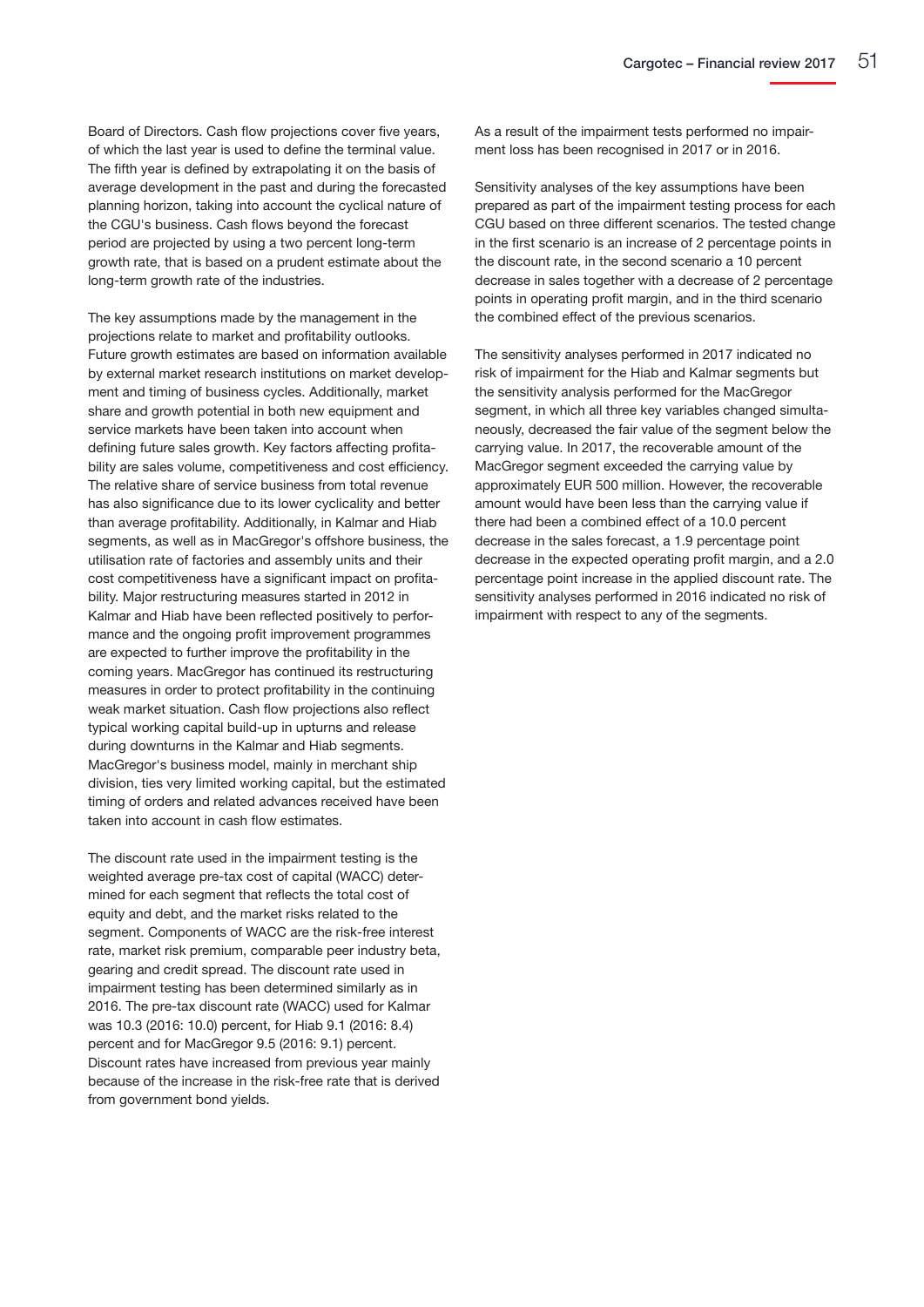# 15. Other intangible assets

| 2017<br><b>MEUR</b>                            | <b>Developed</b><br>technology | <b>Acquired</b><br>technology | <b>Customer</b><br>relationships and<br>trademarks | Others*                  | <b>Total</b> |
|------------------------------------------------|--------------------------------|-------------------------------|----------------------------------------------------|--------------------------|--------------|
| Acquisition cost 1 Jan                         | 74.3                           | 81.9                          | 251.3                                              | 86.2                     | 493.8        |
| <b>Translation differences</b>                 | $-2.7$                         | $-3.4$                        | $-16.0$                                            | $-0.7$                   | $-22.8$      |
| Additions                                      | 0.0                            | 2.0                           | 0.2                                                | 6.7                      | 9.0          |
| <b>Disposals</b>                               | $-4.5$                         | $-4.6$                        |                                                    | $-21.9$                  | $-31.0$      |
| Reclassifications                              | 41.8                           | 2.7                           | 5.7                                                | $-50.3$                  | $-0.1$       |
| Companies acquired and sold                    | $\overline{\phantom{0}}$       | $-0.4$                        | 4.5                                                |                          | 4.2          |
| <b>Acquisition cost 31 Dec</b>                 | 109.0                          | 78.3                          | 245.8                                              | 20.0                     | 453.1        |
|                                                |                                |                               |                                                    |                          |              |
| Accumulated amortisation and impairment 1 Jan  | $-43.2$                        | $-53.6$                       | $-57.9$                                            | $-48.9$                  | $-203.6$     |
| <b>Translation differences</b>                 | 1.1                            | 1.7                           | 5.3                                                | 0.4                      | 8.6          |
| Amortisation during the financial period       | $-6.6$                         | $-5.2$                        | $-12.3$                                            | $-4.7$                   | $-28.8$      |
| Impairment charges                             | $\overline{a}$                 | $\overline{a}$                | $\overline{\phantom{a}}$                           | $\overline{\phantom{a}}$ |              |
| <b>Disposals</b>                               | 4.6                            | 4.6                           |                                                    | 21.7                     | 31.0         |
| Reclassifications                              | $-19.3$                        | $-2.5$                        | $-5.6$                                             | 27.4                     | $-0.1$       |
| Companies acquired and sold                    | $\overline{a}$                 | 0.2                           | 0.5                                                | $\overline{\phantom{0}}$ | 0.7          |
| Accumulated amortisation and impairment 31 Dec | $-63.4$                        | $-54.8$                       | $-70.0$                                            | $-4.1$                   | $-192.3$     |
|                                                |                                |                               |                                                    |                          |              |
| Book value 31 Dec                              | 45.6                           | 23.5                          | 175.8                                              | 15.9                     | 260.8        |

| 2016<br><b>MEUR</b>                            | <b>Developed</b><br>technology | <b>Acquired</b><br>technology | <b>Customer</b><br>relationships and<br>trademarks | Others* | <b>Total</b> |
|------------------------------------------------|--------------------------------|-------------------------------|----------------------------------------------------|---------|--------------|
| Acquisition cost 1 Jan                         | 59.4                           | 76.8                          | 223.4                                              | 88.8    | 448.3        |
| <b>Translation differences</b>                 | 0.8                            | 1.2                           | 6.2                                                | $-4.1$  | 4.2          |
| Additions                                      | 1.7                            | 1.0                           | $\overline{\phantom{a}}$                           | 7.7     | 10.5         |
| <b>Disposals</b>                               | $-0.2$                         | $-0.9$                        | $\overline{\phantom{a}}$                           | $-0.7$  | $-1.8$       |
| Reclassifications                              | 6.1                            | 0.2                           | $\overline{\phantom{a}}$                           | $-6.2$  | 0.1          |
| Companies acquired and sold                    | 6.5                            | 3.5                           | 21.8                                               | 0.7     | 32.6         |
| <b>Acquisition cost 31 Dec</b>                 | 74.3                           | 81.9                          | 251.3                                              | 86.2    | 493.8        |
| Accumulated amortisation and impairment 1 Jan  | $-36.7$                        | $-46.9$                       | $-43.8$                                            | $-48.5$ | $-176.0$     |
| <b>Translation differences</b>                 | $-0.3$                         | $-0.4$                        | $-1.6$                                             | 4.1     | 1.8          |
| Amortisation during the financial period       | $-5.9$                         | $-6.0$                        | $-12.5$                                            | $-4.8$  | $-29.2$      |
| Impairment charges                             | $\overline{\phantom{a}}$       | $-0.1$                        | $\overline{\phantom{a}}$                           | 0.0     | $-0.1$       |
| <b>Disposals</b>                               | 0.2                            | 0.8                           | $\overline{\phantom{a}}$                           | 0.7     | 1.7          |
| Reclassifications                              | $\overline{a}$                 | $-0.1$                        | $\overline{\phantom{a}}$                           | 0.0     | 0.0          |
| Companies acquired and sold                    | $-0.4$                         | $-1.0$                        | $\overline{\phantom{a}}$                           | $-0.3$  | $-1.7$       |
| Accumulated amortisation and impairment 31 Dec | $-43.2$                        | $-53.6$                       | $-57.9$                                            | $-48.9$ | $-203.6$     |
| Book value 31 Dec                              | 31.1                           | 28.4                          | 193.4                                              | 37.3    | 290.2        |

\*Includes mainly intangible assets under construction.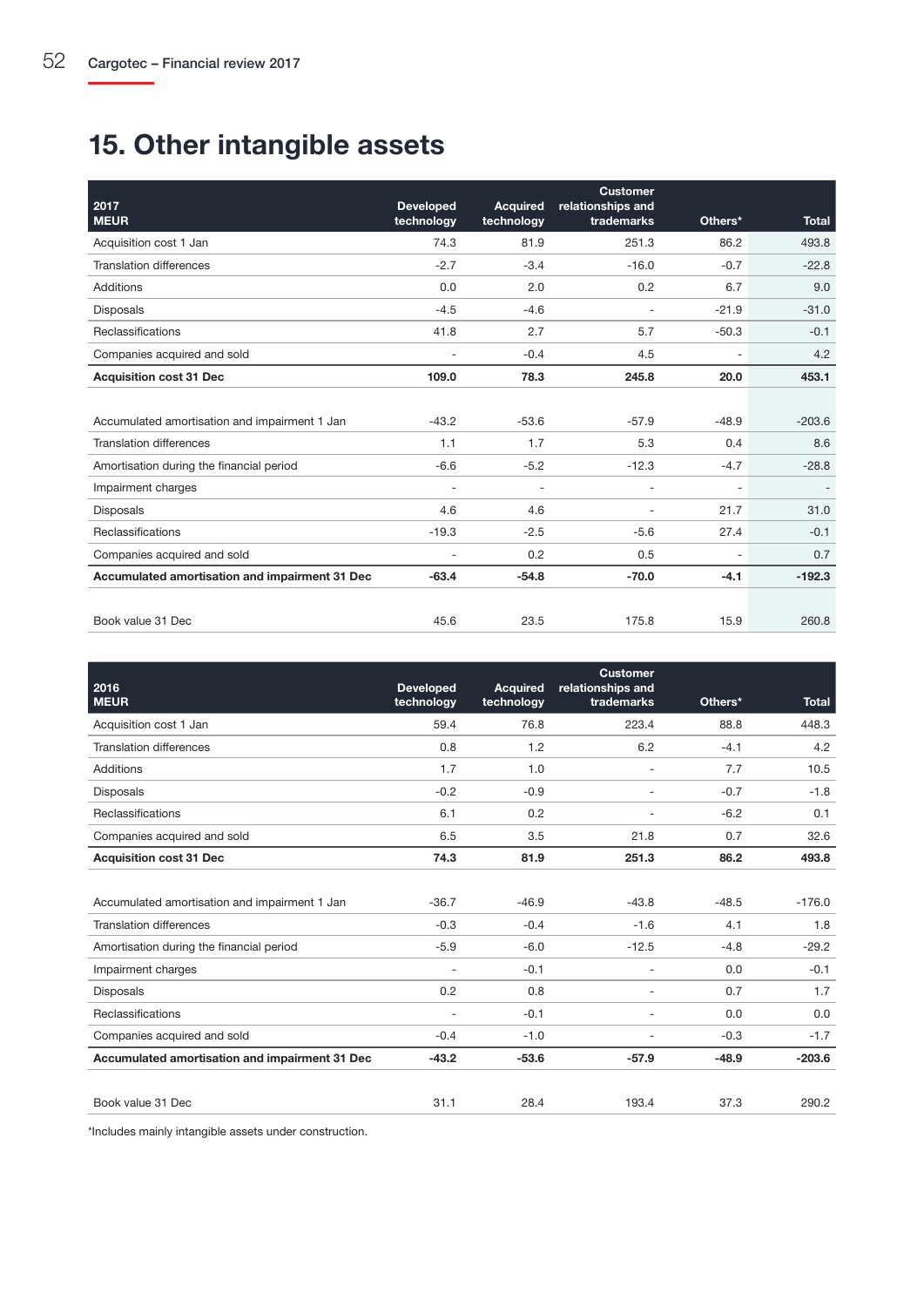The trademarks have been valued at fair value in connection with the acquisition. Some of the trademarks have been assessed to have indefinite useful lives, including MacGregor trademark. It is estimated that they will create cash flow for an indefinite period. The estimate is based on their global, regional or customer segment specific market leadership and their long history. The MacGregor trademark has been used since the 1930s and it is continuously developed. The trademarks are tested for impairment annually or more frequently if there is an indication that their current value would not be recoverable. The trademarks with indefinite useful life are tested for impairment as a part of the appropriate cash generating unit (CGU). The process is described in more detail in note 14, Goodwill. On 31 December 2017, the book value of the intangible assets with indefinite useful life amounted to EUR 40.8 (31 Dec 2016: 40.9) million.

Other trademarks have been estimated to create cash flow during their useful lives, which varies from 3 to 15 years. These trademarks are amortised on a straight-line basis over their useful lives.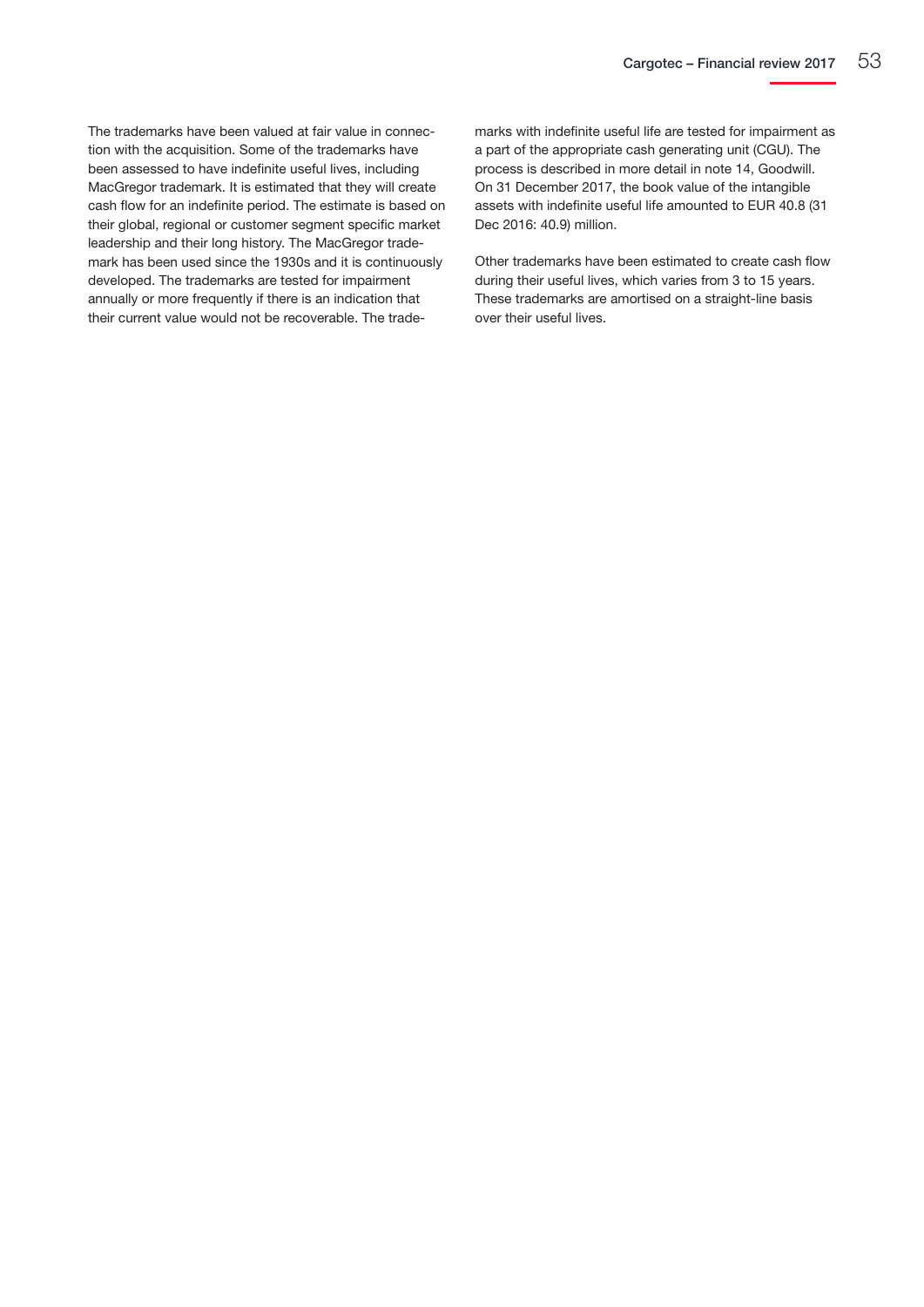# 16. Property, plant and equipment

| 2017                                                |           | Land and Machinery and | <b>Equipment</b>         |                          |              |
|-----------------------------------------------------|-----------|------------------------|--------------------------|--------------------------|--------------|
| <b>MEUR</b>                                         | buildings | equipment              | leased to others         | Others*                  | <b>Total</b> |
| Acquisition cost 1 Jan                              | 271.4     | 319.5                  | 156.7                    | 10.0                     | 757.6        |
| <b>Translation differences</b>                      | $-7.2$    | $-14.6$                | $-1.6$                   | $-0.1$                   | $-23.5$      |
| Additions                                           | 2.5       | 13.6                   | 37.1                     | 22.2                     | 75.3         |
| <b>Disposals</b>                                    | $-35.0$   | $-25.5$                | $-24.3$                  | $-1.2$                   | $-86.1$      |
| Reclassifications                                   | 24.3      | 4.2                    | 0.1                      | $-26.0$                  | 2.6          |
| Companies acquired and sold                         | $-24.6$   | 1.2                    |                          | 0.0                      | $-23.4$      |
| <b>Acquisition cost 31 Dec</b>                      | 231.4     | 298.3                  | 168.0                    | 4.9                      | 702.5        |
|                                                     |           |                        |                          |                          |              |
| Accumulated depreciation and impairment 1 Jan       | $-131.7$  | $-258.9$               | $-58.3$                  | 0.0                      | $-448.9$     |
| <b>Translation differences</b>                      | 4.3       | 12.9                   | 0.8                      | 0.0                      | 18.0         |
| Depreciation during the financial period            | $-6.7$    | $-18.0$                | $-19.3$                  | 0.0                      | $-44.0$      |
| Impairment charges                                  | 1.1       | $-0.3$                 | $\overline{\phantom{a}}$ | $\overline{\phantom{a}}$ | 0.8          |
| <b>Disposals</b>                                    | 34.0      | 23.9                   | 13.6                     | $\overline{\phantom{a}}$ | 71.5         |
| Reclassifications                                   | $-1.1$    | 1.9                    | $-0.1$                   | $\overline{\phantom{a}}$ | 0.7          |
| Companies acquired and sold                         | 9.0       | 1.3                    |                          | $\qquad \qquad -$        | 10.3         |
| Accumulated depreciation and impairment 31 Dec      | $-91.2$   | $-237.1$               | $-63.4$                  | 0.0                      | $-391.7$     |
| Book value 31 Dec                                   | 140.2     | 61.2                   | 104.6                    | 4.9                      | 310.8        |
| Including assets leased under finance leases 31 Dec | 8.8       | 1.8                    |                          | $\overline{\phantom{a}}$ | 10.6         |

| 2016<br><b>MEUR</b>                                 | buildings | <b>Land and Machinery and</b><br>equipment | <b>Equipment</b><br>leased to others | Others*                  | <b>Total</b> |
|-----------------------------------------------------|-----------|--------------------------------------------|--------------------------------------|--------------------------|--------------|
| Acquisition cost 1 Jan                              | 260.8     | 341.0                                      | 159.9                                | 4.2                      | 766.0        |
| <b>Translation differences</b>                      | $-1.4$    | $-1.8$                                     | $-3.0$                               | 0.0                      | $-6.3$       |
| <b>Additions</b>                                    | 3.4       | 12.6                                       | 40.4                                 | 13.6                     | 70.0         |
| <b>Disposals</b>                                    | $-0.9$    | $-41.2$                                    | $-40.6$                              | $-0.7$                   | $-83.3$      |
| Reclassifications                                   | 1.3       | 4.6                                        | 0.0                                  | $-7.1$                   | $-1.2$       |
| Companies acquired and sold                         | 8.2       | 4.3                                        | $\overline{\phantom{a}}$             | $\overline{\phantom{a}}$ | 12.5         |
| <b>Acquisition cost 31 Dec</b>                      | 271.4     | 319.5                                      | 156.7                                | 10.0                     | 757.6        |
|                                                     |           |                                            |                                      |                          |              |
| Accumulated depreciation and impairment 1 Jan       | $-114.7$  | $-277.4$                                   | $-67.8$                              | 0.0                      | $-459.9$     |
| <b>Translation differences</b>                      | 0.7       | 1.6                                        | 1.3                                  | 0.0                      | 3.6          |
| Depreciation during the financial period            | $-8.6$    | $-19.6$                                    | $-20.4$                              | 0.0                      | $-48.6$      |
| Impairment charges                                  | $-6.4$    | $-0.4$                                     | $\overline{\phantom{a}}$             | $\overline{\phantom{a}}$ | $-6.9$       |
| <b>Disposals</b>                                    | 0.4       | 39.2                                       | 28.2                                 | $\overline{\phantom{0}}$ | 67.7         |
| Reclassifications                                   | $-0.4$    | 1.0                                        | 0.5                                  | $\overline{\phantom{0}}$ | 1.0          |
| Companies acquired and sold                         | $-2.6$    | $-3.2$                                     | $\overline{\phantom{a}}$             | $\overline{\phantom{a}}$ | $-5.8$       |
| Accumulated depreciation and impairment 31 Dec      | $-131.7$  | $-258.9$                                   | $-58.3$                              | 0.0                      | $-448.9$     |
| Book value 31 Dec                                   | 139.6     | 60.6                                       | 98.4                                 | 10.0                     | 308.6        |
| Including assets leased under finance leases 31 Dec | 0.6       | 2.9                                        |                                      |                          | 3.5          |

\*Includes mainly assets under construction and advance payments.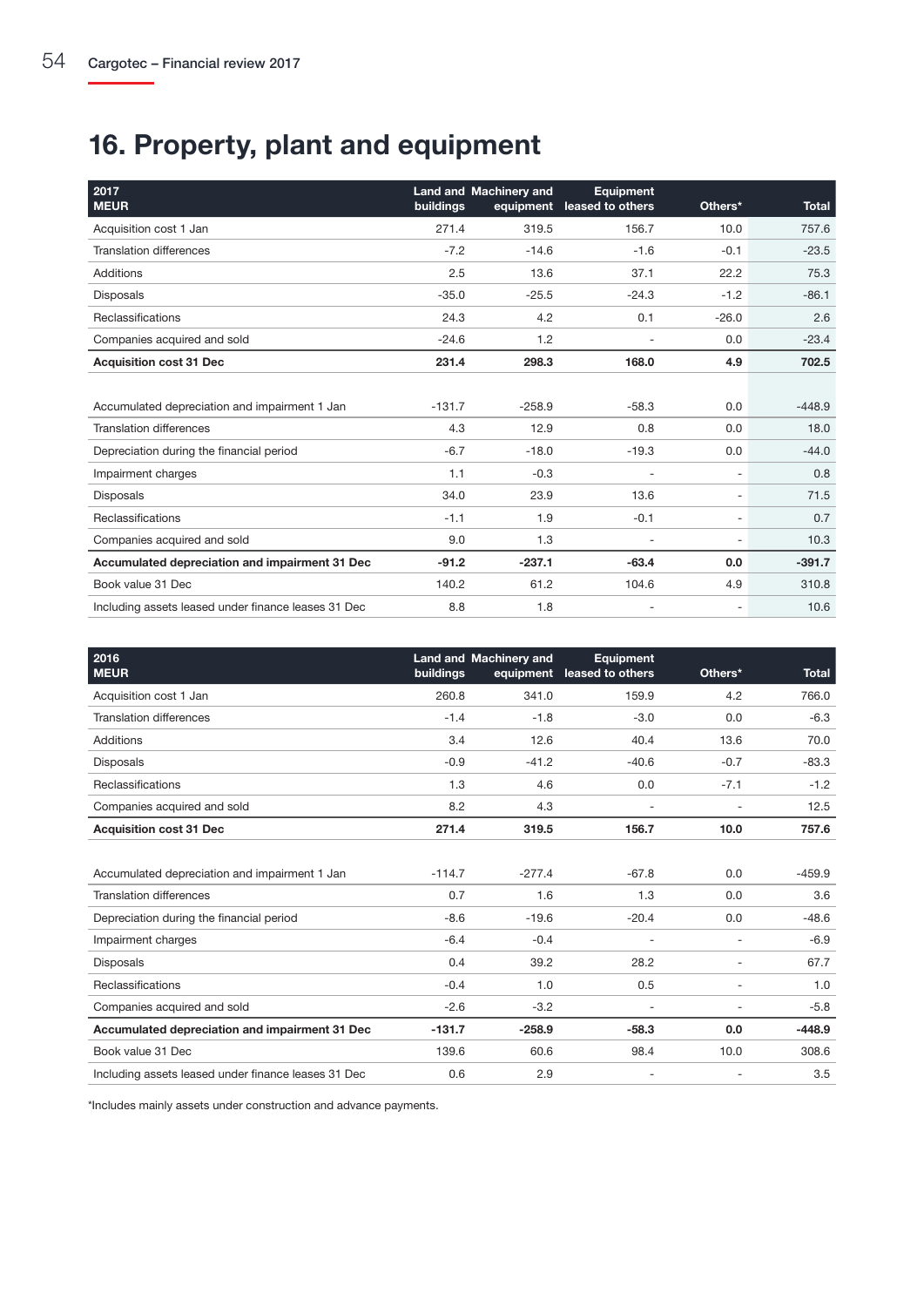## 17. Associated companies and joint ventures

|                         | Joint ventures |        | <b>Associated companies</b> |                          | <b>Total</b> |        |  |
|-------------------------|----------------|--------|-----------------------------|--------------------------|--------------|--------|--|
| <b>MEUR</b>             | 2017           | 2016   | 2017                        | 2016                     | 2017         | 2016   |  |
| Book value 1 Jan        | 64.9           | 55.7   | 58.6                        | 61.0                     | 123.4        | 116.7  |  |
| Translation differences | $-3.7$         | $-1.7$ | $-4.1$                      | 1.5                      | $-7.8$       | $-0.1$ |  |
| Share of net income*    | 0.0            | 6.5    | 0.9                         | $-4.0$                   | 0.9          | 2.5    |  |
| Dividend income         | $-5.4$         | $-0.3$ | $-0.1$                      | $-0.1$                   | $-5.5$       | $-0.3$ |  |
| Additions               | $-1.3$         | 4.7    | 0.1                         | $\overline{\phantom{0}}$ | $-1.2$       | 4.7    |  |
| Book value 31 Dec       | 54.5           | 64.9   | 55.3                        | 58.6                     | 109.8        | 123.4  |  |

\*Entities have no items recognised in the statement of comprehensive income.

#### Equity-accounted investments in other entities

|                                              |                   |                       |       |                           |              |            | Shareholding (%)         |              |
|----------------------------------------------|-------------------|-----------------------|-------|---------------------------|--------------|------------|--------------------------|--------------|
| 31 Dec 2017<br><b>MEUR</b>                   | Country*          | <b>Classification</b> |       | <b>Assets Liabilities</b> | <b>Sales</b> | Net income | <b>Parent</b><br>company | <b>Group</b> |
| Haida-MacGregor Jiangyin Sealing Co., Ltd.   | China             | Joint venture         | 5.0   | 0.8                       | 4.2          | $-0.5$     |                          | 25.0         |
| Rainbow-Cargotec Industries Co., Ltd         | China             | Joint venture         | 157.0 | 66.8                      | 90.5         | 4.3        | 49.0                     | 49.0         |
| Sinotruk Hiab (Shandong) Equipment Co., Ltd. | China             | Joint venture         | 21.8  | 7.4                       | 4.3          | $-4.2$     | 50.0                     | 50.0         |
| Jiangsu Rainbow Heavy Industries Co., Ltd.   | China             | Associated<br>company | 561.1 | 246.2                     | 290.3        | 10.7       |                          | 7.9          |
| Jumbo Logistics Ltd.                         | Cyprus            | Associated<br>company | 0.3   | 0.0                       | 0.3          | 0.1        |                          | 30.0         |
| Hymetal S.A.                                 | France            | Associated<br>company | 6.4   | 4.6                       | 13.0         | 0.0        |                          | 40.0         |
| Sanger Metal SP z.o.o.                       | Poland            | Associated<br>company | 1.3   | 1.4                       | 0.5          | $-0.2$     |                          | 30.0         |
| Woodfield Industries Limited                 | United<br>Kingdom | Associated<br>company | 8.3   | 3.5                       | 7.7          | $-0.1$     |                          | 10.0         |

|                                              |          |                       |       |                           |              |            | Shareholding (%)         |              |
|----------------------------------------------|----------|-----------------------|-------|---------------------------|--------------|------------|--------------------------|--------------|
| 31 Dec 2016<br><b>MEUR</b>                   | Country* | <b>Classification</b> |       | <b>Assets Liabilities</b> | <b>Sales</b> | Net income | Parent<br>company        | <b>Group</b> |
| Haida-MacGregor Jiangyin Sealing Co., Ltd.   | China    | Joint venture         | 6.4   | 1.5                       | 5.4          | 0.2        | $\overline{\phantom{0}}$ | 25.0         |
| Rainbow-Cargotec Industries Co., Ltd         | China    | Joint venture         | 182.5 | 79.9                      | 140.1        | 17.9       | 49.0                     | 49.0         |
| Sinotruk Hiab (Shandong) Equipment Co., Ltd. | China    | Joint venture         | 21.4  | 6.3                       | 1.8          | $-4.4$     | 50.0                     | 50.0         |
| Jiangsu Rainbow Heavy Industries Co., Ltd.   | China    | Associated<br>company | 618.0 | 287.8                     | 350.8        | $-53.9$    |                          | 7.9          |
| Jumbo Logistics Ltd.                         | Cyprus   | Associated<br>company | 0.3   | 0.0                       | 0.5          | 0.2        | $\overline{\phantom{0}}$ | 30.0         |
| Hymetal S.A.                                 | France   | Associated<br>company | 5.2   | 3.4                       | 11.0         | 0.0        | $\overline{\phantom{0}}$ | 40.0         |
| Sanger Metal SP z.o.o.                       | Poland   | Associated<br>company | 1.5   | 1.4                       | 0.5          | $-0.1$     | $\qquad \qquad -$        | 30.0         |

\*The countries of incorporation and of primary operations are the same.

Rainbow-Cargotec Industries Co., Ltd. was established in 2012. Cargotec's ownership in the company is 49 percent and the ownership of Cargotec's associated company Jiangsu Rainbow Heavy Industries Co., Ltd. is 51 percent. The management has classified this ownership as a joint venture because the arrangement is structured through a separate vehicle, parties have rights to the net assets of the arrangement in accordance with their ownership, and

control over the arrangement is shared, requiring decisions about relevant activities to be made unanimously. The joint venture Rainbow-Cargotec Industries Co., Ltd. manufactures port and offshore cranes as a strategic partner for Kalmar and MacGregor. The parties to the joint venture are committed to provide funding for the entity, if needed, up to EUR 117 million from which the share of Cargotec is approximately EUR 57 million. At the reporting date, no funding has been needed and this commitment has not been recognised in the financial statements.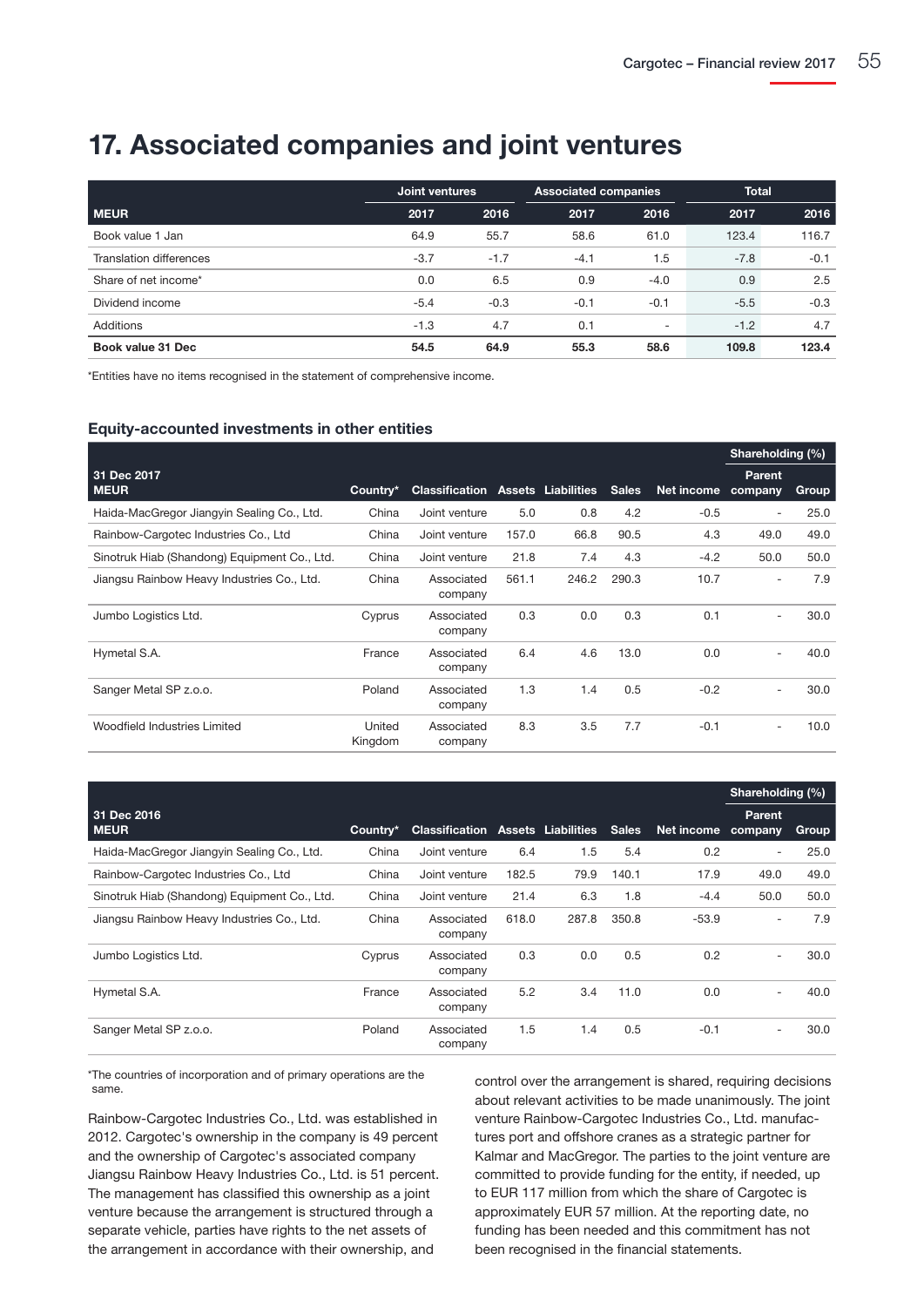Joint venture Sinotruk Hiab (Shandong) Equipment Co., Ltd. has operated from 2014 as Hiab's strategic partner manufacturing and selling truck-mounted cranes. Cargotec and China National Heavy Duty Truck Group Co., Ltd both own 50 percent of the company. The management has classified this ownership as a joint venture because the arrangement is structured through a separate vehicle, parties have rights to the net assets of the arrangement in accordance with their investments, and control over the arrangement is shared requiring decisions about relevant activities to be made unanimously.

Investments in the entities Jiangsu Rainbow Heavy Industries Co., Ltd. and Rainbow-Cargotec Industries Co., Ltd are classified as material investments due to their size. In addition, Sinotruk Hiab (Shandong) Equipment Co., Ltd. is classified as a material investment due to the amount invested in the joint venture.

Cargotec owns 7.9 (31 Dec 2016: 7.9) percent of Jiangsu Rainbow Heavy Industries Co., Ltd. The ownership has been classified as an associated company because Cargotec has a significant influence in the company due to its significant customership and board representation in the company. Jiangsu Rainbow Heavy Industries Co., Ltd. is Cargotec's strategic partner in the joint venture

Rainbow-Cargotec Industries Co., Ltd. The figures recognised in the consolidated statement of income are based on the last 12-month period ending in September because the latest financial statements have not been available.

The ownership in Woodfield Industries Limited is accounted for as an associated company due to Cargotec's significant influence in the company. Additional information regarding the ownership is disclosed in note 5, Acquisitions and disposals.

MacGregor and China State Shipbuilding Corporation's (CSSC) Nanjing Luzhou Machine Co., Ltd. (LMC) have entered into agreement to establish a joint venture CSSC Nanjing Luzhou MacGregor Machinery Co., Ltd. LMC will own 51 percent and MacGregor 49 percent of the new joint venture and the established company will specialise in marine air compressor technology. MacGregor is committed to invest RMB 3.9 million (EUR 0.5 million) in it. This commitment is not recognised in the financial statements. At the reporting date, the new entity is in the process of being registered, and it is expected that the necessary approvals are obtained during the first quarter of 2018.

| Summarised balance sheets at 31 Dec | <b>Rainbow-Cargotec</b><br><b>Industries Co., Ltd</b> |                          | <b>Sinotruk Hiab (Shandong)</b><br><b>Equipment Co., Ltd.</b> |                          | <b>Jiangsu Rainbow Heavy</b><br><b>Industries Co., Ltd.</b> |       |  |
|-------------------------------------|-------------------------------------------------------|--------------------------|---------------------------------------------------------------|--------------------------|-------------------------------------------------------------|-------|--|
| <b>MEUR</b>                         | 2017                                                  | 2016                     | 2017                                                          | 2016                     | 2017                                                        | 2016  |  |
| Non-current assets                  | 76.5                                                  | 74.5                     | 14.5                                                          | 14.0                     | 276.7                                                       | 257.6 |  |
| Cash and cash equivalents           | 14.0                                                  | 31.2                     | 0.6                                                           | 3.3                      | 55.5                                                        | 94.1  |  |
| Other current assets                | 66.5                                                  | 76.9                     | 6.7                                                           | 4.1                      | 228.9                                                       | 266.3 |  |
| <b>Total assets</b>                 | 157.0                                                 | 182.5                    | 21.8                                                          | 21.4                     | 561.1                                                       | 618.0 |  |
|                                     |                                                       |                          |                                                               |                          |                                                             |       |  |
| Non-current financial liabilities   |                                                       | $\overline{\phantom{a}}$ |                                                               | $\overline{\phantom{a}}$ | 16.7                                                        | 8.4   |  |
| Other non-current liabilities       | 0.1                                                   | $\overline{\phantom{a}}$ |                                                               | $\overline{\phantom{a}}$ | 83.1                                                        | 62.8  |  |
| Current financial liabilities       | 2.0                                                   | $\overline{\phantom{a}}$ | 3.8                                                           | 4.1                      | 26.4                                                        | 40.7  |  |
| Other current liabilities*          | 64.8                                                  | 79.9                     | 3.6                                                           | 2.2                      | 120.0                                                       | 175.8 |  |
| <b>Total liabilities</b>            | 66.8                                                  | 79.9                     | 7.4                                                           | 6.3                      | 246.2                                                       | 287.8 |  |
|                                     |                                                       |                          |                                                               |                          |                                                             |       |  |
| Net assets                          | 90.2                                                  | 102.6                    | 14.3                                                          | 15.1                     | 314.9                                                       | 330.3 |  |

#### Summarised financial information about material associated companies and joint ventures

\*Accounts payable are included in other current liabilities..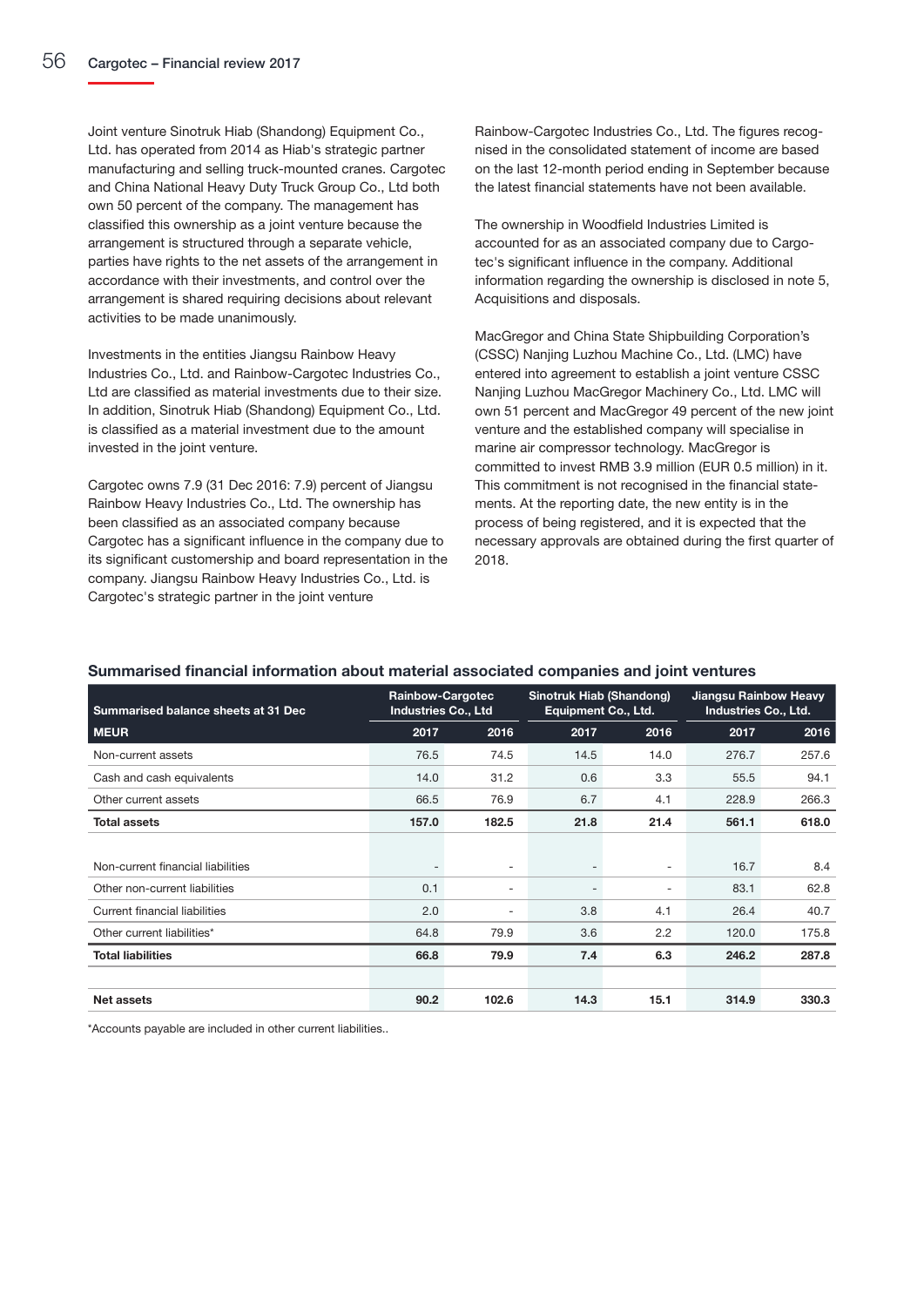| <b>Summarised statements of income</b>      | <b>Rainbow-Cargotec</b><br><b>Industries Co., Ltd</b> |                          | <b>Sinotruk Hiab (Shandong)</b><br>Equipment Co., Ltd. |                          | <b>Jiangsu Rainbow Heavy</b><br><b>Industries Co., Ltd.</b> |         |  |
|---------------------------------------------|-------------------------------------------------------|--------------------------|--------------------------------------------------------|--------------------------|-------------------------------------------------------------|---------|--|
| <b>MEUR</b>                                 | 2017                                                  | 2016                     | 2017                                                   | 2016                     | 2017                                                        | 2016    |  |
| Sales                                       | 90.5                                                  | 140.1                    | 4.3                                                    | 1.8                      | 290.3                                                       | 350.8   |  |
| Depreciation, amortisation and impairments* | 3.4                                                   | 2.5                      | 0.7                                                    | 1.0                      |                                                             |         |  |
| Financing income*                           |                                                       | $\overline{\phantom{a}}$ |                                                        | $\overline{\phantom{a}}$ | $\overline{\phantom{0}}$                                    |         |  |
| Financing expenses*                         | 1.6                                                   | 2.4                      | 0.2                                                    | $\overline{\phantom{a}}$ | $\overline{\phantom{a}}$                                    |         |  |
| Income before taxes                         | 5.0                                                   | 21.0                     | $-4.2$                                                 | $-4.4$                   | 16.5                                                        | $-48.7$ |  |
| Income taxes                                | 0.8                                                   | 3.2                      |                                                        | $\overline{\phantom{a}}$ | 5.8                                                         | 5.3     |  |
| Net income for the period**                 | 4.3                                                   | 17.9                     | $-4.2$                                                 | $-4.4$                   | 10.7                                                        | $-53.9$ |  |
|                                             |                                                       |                          |                                                        |                          |                                                             |         |  |
| <b>Dividends received</b>                   | 5.4                                                   | ۰                        |                                                        | ۰                        | 0.1                                                         |         |  |

\*Information not required for associated companies.

\*\*Entities have no items recognised via other comprehensive income.

#### Reconciliation of summarised information

|                                | <b>Rainbow-Cargotec</b><br><b>Industries Co., Ltd</b> |                          | <b>Sinotruk Hiab (Shandong)</b><br><b>Equipment Co., Ltd.</b> |                          | <b>Jiangsu Rainbow Heavy</b><br><b>Industries Co., Ltd.</b> |                          |  |
|--------------------------------|-------------------------------------------------------|--------------------------|---------------------------------------------------------------|--------------------------|-------------------------------------------------------------|--------------------------|--|
| <b>MEUR</b>                    | 2017                                                  | 2016                     | 2017                                                          | 2016                     | 2017                                                        | 2016                     |  |
| Net assets 1 Jan               | 102.6                                                 | 87.9                     | 15.1                                                          | 16.4                     | 330.3                                                       | 420.0                    |  |
| Net income for the period      | 4.3                                                   | 17.9                     | $-4.2$                                                        | $-4.4$                   | 10.7                                                        | $-53.9$                  |  |
| Additions/disposals            |                                                       | $\overline{\phantom{a}}$ | 4.7                                                           | 2.7                      | $\overline{\phantom{a}}$                                    | $-20.9$                  |  |
| <b>Dividends</b>               | $-10.5$                                               | $\overline{\phantom{a}}$ | $\overline{\phantom{a}}$                                      | $\overline{\phantom{a}}$ | $-5.5$                                                      | $\overline{\phantom{0}}$ |  |
| <b>Translation differences</b> | $-6.2$                                                | $-3.1$                   | $-1.2$                                                        | 0.3                      | $-20.6$                                                     | $-14.9$                  |  |
| Net assets 31 Dec              | 90.2                                                  | 102.6                    | 14.3                                                          | 15.1                     | 314.9                                                       | 330.3                    |  |
|                                |                                                       |                          |                                                               |                          |                                                             |                          |  |
| Cargotec's share of net assets | 44.2                                                  | 50.3                     | 7.2                                                           | 7.5                      | 24.8                                                        | 26.0                     |  |
| Goodwill                       | 0.6                                                   | 0.5                      | 1.5                                                           | 5.3                      | 29.2                                                        | 31.3                     |  |
| Book value                     | 44.8                                                  | 50.8                     | 8.7                                                           | 12.8                     | 54.0                                                        | 57.3                     |  |

Jiangsu Rainbow Heavy Industries Co., Limited is listed in China at the Shenzhen stock exchange. The fair value of

Cargotec's 7.9 percent ownership on 31 December 2017 was EUR 37.0 (31 Dec 2016: 53.3) million.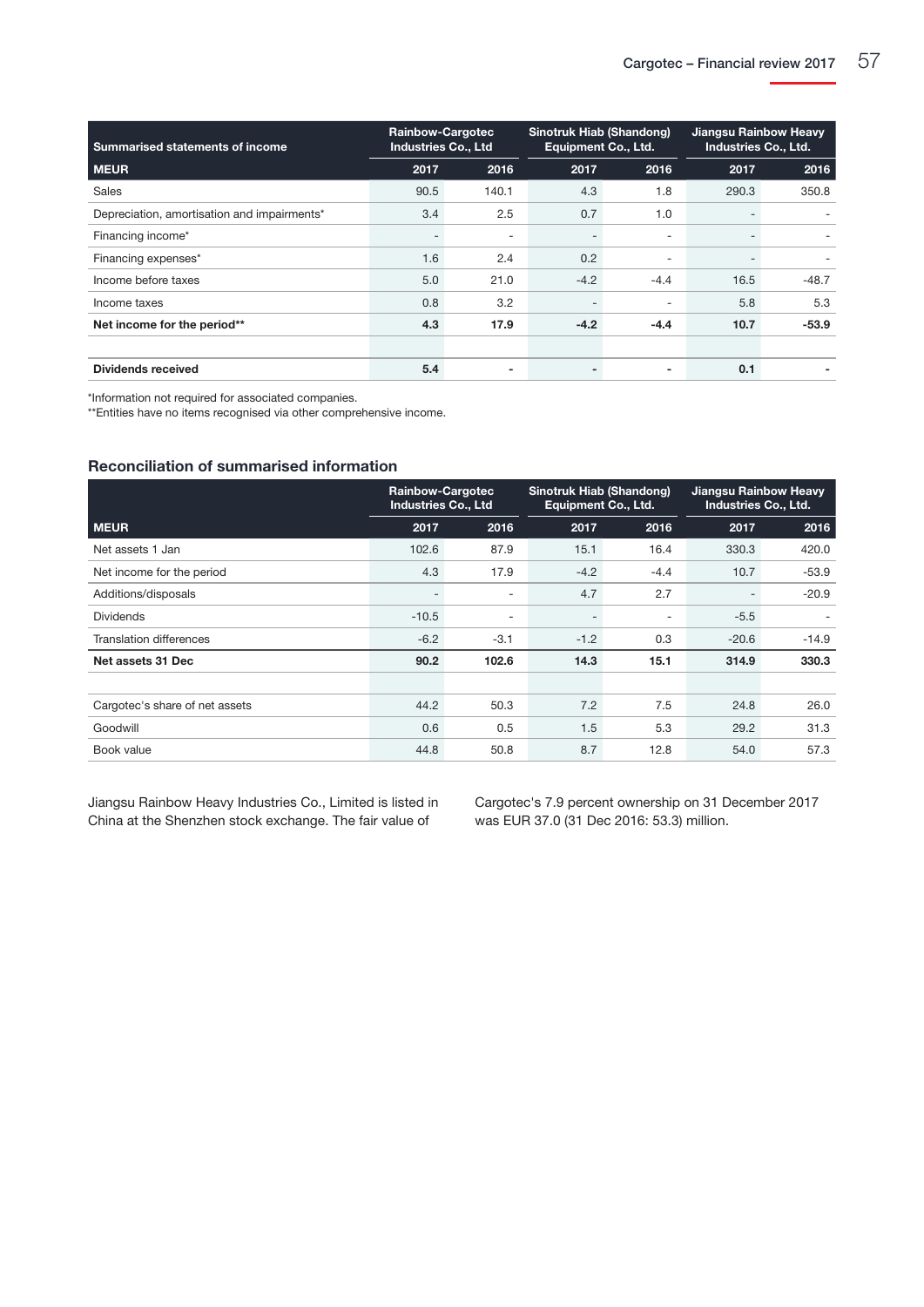# 18. Deferred taxes

### Deferred tax assets

| <b>MEUR</b>                              | 1 Jan 2017 | <b>Charged to</b><br>the statement<br>of income | Charged to<br>other<br>comprehen-<br>sive income | difference | <b>Translation Acquired/sold</b><br>companies | 31 Dec 2017 |
|------------------------------------------|------------|-------------------------------------------------|--------------------------------------------------|------------|-----------------------------------------------|-------------|
| Tax losses carried forward               | 58.2       | $-20.6$                                         | $\overline{\phantom{0}}$                         | $-0.4$     | $-1.5$                                        | 35.7        |
| Provisions                               | 12.7       | $-2.0$                                          |                                                  | $-0.4$     | $\overline{\phantom{a}}$                      | 10.3        |
| Depreciation differences                 | 51.0       | 6.9                                             |                                                  | $-0.1$     | 0.3                                           | 58.1        |
| Pensions                                 | 8.7        | 0.1                                             | 1.2                                              | $-0.4$     | $\overline{\phantom{a}}$                      | 9.6         |
| Elimination of intercompany profit       | 20.8       | $-0.6$                                          | $\overline{\phantom{a}}$                         | 0.0        | $\overline{\phantom{a}}$                      | 20.2        |
| Changes in fair value                    | 6.9        | $-0.2$                                          | $-2.5$                                           | $-0.3$     | 0.0                                           | 3.9         |
| Inventory                                | 14.1       | $-2.8$                                          |                                                  | $-1.0$     | 0.0                                           | 10.3        |
| Other temporary differences              | 58.4       | $-4.7$                                          |                                                  | $-1.6$     | 0.0                                           | 52.1        |
| <b>Total</b>                             | 230.8      | $-23.8$                                         | $-1.3$                                           | $-4.2$     | $-1.3$                                        | 200.3       |
| Offset against deferred tax liabilities* | $-45.8$    | $-7.2$                                          | $-1.8$                                           | 1.1        | 3.4                                           | $-50.3$     |
| Total, net                               | 185.0      | $-31.0$                                         | $-3.1$                                           | $-3.1$     | 2.2                                           | 149.9       |

### Deferred tax liabilities

| <b>MEUR</b>                               | 1 Jan 2017 | <b>Charged to</b><br>the statement<br>of income | <b>Charged to</b><br>other<br>comprehen-<br>sive income | difference        | <b>Translation Acquired/sold</b><br>companies | 31 Dec 2017 |
|-------------------------------------------|------------|-------------------------------------------------|---------------------------------------------------------|-------------------|-----------------------------------------------|-------------|
| Depreciation differences                  | 9.4        | $-5.8$                                          |                                                         | $-0.5$            | 1.1                                           | 4.2         |
| Pensions                                  | 0.6        | $-0.2$                                          | $-0.1$                                                  | 0.0               |                                               | 0.3         |
| Goodwill amortisations                    | 36.1       | $-9.1$                                          |                                                         | $-3.5$            | $-2.0$                                        | 21.4        |
| Allocations of fair value on acquisitions | 21.7       | 1.5                                             | $\overline{\phantom{0}}$                                | $-0.7$            | $-0.5$                                        | 22.0        |
| Research and development costs            | 0.7        | $-0.2$                                          |                                                         | $\qquad \qquad -$ | $-0.4$                                        | 0.1         |
| Changes in fair value                     | 2.2        | $-1.1$                                          | 4.6                                                     | $-0.3$            |                                               | 5.4         |
| Other temporary differences               | 48.3       | $-37.3$                                         |                                                         | $-0.8$            | 0.0                                           | 10.1        |
| <b>Total</b>                              | 118.9      | $-52.2$                                         | 4.5                                                     | $-5.8$            | $-1.8$                                        | 63.5        |
| Offset against deferred tax assets*       | $-45.8$    | $-7.2$                                          | $-1.8$                                                  | 1.1               | 3.4                                           | $-50.3$     |
| Total, net                                | 73.1       | $-59.4$                                         | 2.7                                                     | $-4.8$            | 1.6                                           | 13.2        |

### Deferred tax assets

| <b>MEUR</b>                              | 1 Jan 2016 | <b>Charged to</b><br>the statement<br>of income | Charged to<br>other<br>comprehen-<br>sive income | difference | <b>Translation Acquired/sold</b><br>companies | 31 Dec 2016 |
|------------------------------------------|------------|-------------------------------------------------|--------------------------------------------------|------------|-----------------------------------------------|-------------|
| Tax losses carried forward               | 64.5       | $-8.0$                                          | $\overline{\phantom{0}}$                         | 0.6        | 1.1                                           | 58.2        |
| <b>Provisions</b>                        | 16.8       | $-4.3$                                          | $\overline{\phantom{0}}$                         | 0.2        | 0.0                                           | 12.7        |
| Depreciation differences                 | 46.2       | 4.7                                             | -                                                | 0.1        | $\overline{\phantom{a}}$                      | 51.0        |
| Pensions                                 | 6.5        | 0.5                                             | 1.7                                              | 0.1        | 0.0                                           | 8.7         |
| Elimination of intercompany profit       | 19.9       | 0.9                                             | $\overline{\phantom{0}}$                         | 0.0        | $\overline{\phantom{a}}$                      | 20.8        |
| Changes in fair value                    | 6.6        | 5.2                                             | $-5.1$                                           | 0.2        | $\overline{\phantom{0}}$                      | 6.9         |
| Inventory                                | 12.5       | 0.9                                             | $\overline{\phantom{0}}$                         | 0.3        | 0.4                                           | 14.1        |
| Other temporary differences              | 49.6       | 5.4                                             | $\overline{\phantom{0}}$                         | 0.4        | 3.0                                           | 58.4        |
| <b>Total</b>                             | 222.6      | 5.3                                             | $-3.4$                                           | 1.8        | 4.5                                           | 230.8       |
| Offset against deferred tax liabilities* | $-39.1$    | $-2.1$                                          | 0.4                                              | $-1.0$     | $-4.1$                                        | $-45.8$     |
| Total, net                               | 183.5      | 3.3                                             | $-2.9$                                           | 0.8        | 0.4                                           | 185.0       |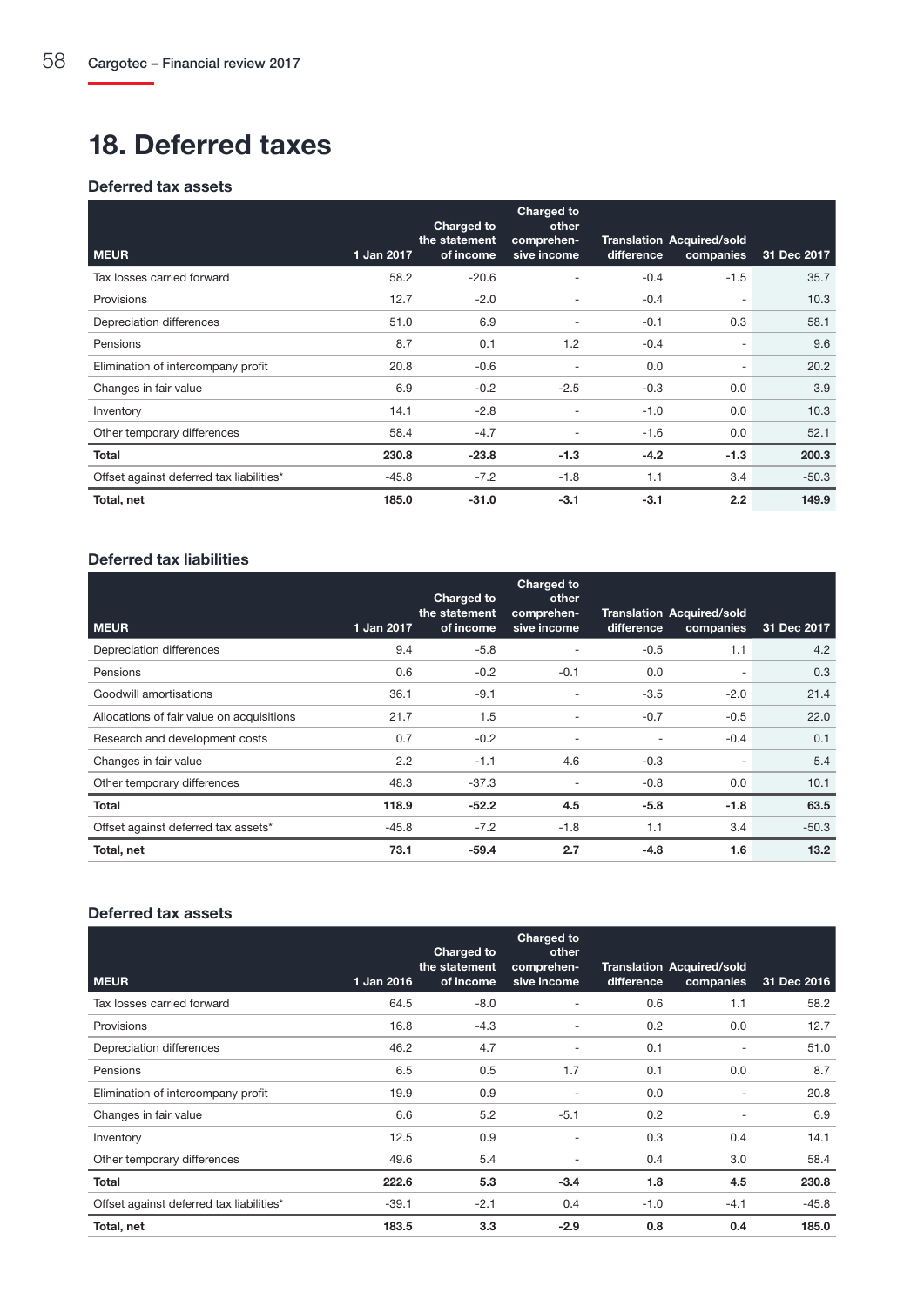#### Deferred tax liabilities

| <b>MEUR</b>                               | 1 Jan 2016 | Charged to<br>the statement<br>of income | <b>Charged to</b><br>other<br>comprehen-<br>sive income | difference        | <b>Translation Acquired/sold</b><br>companies | 31 Dec 2016 |
|-------------------------------------------|------------|------------------------------------------|---------------------------------------------------------|-------------------|-----------------------------------------------|-------------|
| Depreciation differences                  | 3.3        | $-3.0$                                   |                                                         | 0.2               | 9.0                                           | 9.4         |
| Pensions                                  | 0.0        | 0.3                                      | 0.2                                                     | 0.0               | $\qquad \qquad \blacksquare$                  | 0.6         |
| Goodwill amortisations                    | 32.6       | 0.1                                      |                                                         | 1.4               | 1.9                                           | 36.1        |
| Allocations of fair value on acquisitions | 22.5       | $-2.6$                                   |                                                         | 1.4               | 0.4                                           | 21.7        |
| Research and development costs            | 0.6        | $-0.3$                                   |                                                         | $\qquad \qquad -$ | 0.4                                           | 0.7         |
| Changes in fair value                     | 0.8        | 4.9                                      | $-3.6$                                                  | 0.0               | $\overline{\phantom{a}}$                      | 2.2         |
| Other temporary differences               | 51.2       | $-4.3$                                   |                                                         | 0.7               | 0.7                                           | 48.3        |
| <b>Total</b>                              | 111.1      | $-4.8$                                   | $-3.4$                                                  | 3.6               | 12.3                                          | 118.9       |
| Offset against deferred tax assets*       | $-39.1$    | $-2.1$                                   | 0.4                                                     | $-1.0$            | $-4.1$                                        | $-45.8$     |
| Total, net                                | 72.1       | $-6.9$                                   | $-3.0$                                                  | 2.6               | 8.2                                           | 73.1        |

\*Deferred tax assets and liabilities are offset when there is a legally enforceable right to offset current tax assets against current tax liabilities and when the deferred income taxes relate to the same fiscal authority.

Deferred tax assets are recognised for tax losses carried forward to the extent that the realisation of the related tax benefit through future taxable profits is probable, considering expiry dates, if any. Where there is a recent history of loss, Cargotec assesses if that loss arises from factors which are likely to recur. The recognition of deferred tax assets is supported by an offsetting deferred tax liabilites and where applicable an assessment of earnings history and profit projections in the relevant jurisdictions.

On 31 December 2017, Cargotec had EUR 108.3 (31 Dec 2016: 53.8) million of tax losses carried forward of which no deferred tax assets were recognised because the realisation of the tax benefit is not probable. Tax losses of EUR 13.7 (31 Dec 2016: 7.7) million will expire during the next five years and the rest, EUR 94.6 (31 Dec 2016: 46.1) million, have no expiry date or will expire after five years.

A deferred tax liability on undistributed profits of subsidiaries located in countries where distribution generates tax consequences is recognised when it is likely that earnings will be distributed in the foreseeable future. On 31 December 2017, Cargotec had EUR 1,120.1 (31 Dec 2016: 1,372.6) million of undistributed profits for which no deferred tax liabilities were recognised.

## 19. Inventories

| <b>MEUR</b>                           | 31 Dec 2017 | 31 Dec 2016 |
|---------------------------------------|-------------|-------------|
| Raw materials and supplies            | 236.2       | 236.9       |
| Work in progress                      | 174.7       | 230.1       |
| Finished goods                        | 170.2       | 156.3       |
| Advance payments paid for inventories | 25.9        | 23.7        |
| <b>Total</b>                          | 607.0       | 647.0       |

Obsolescence provision of inventories to net realisable value was EUR 93.6 (31 Dec 2016: 96.0) million at the end of period.

Impairment of inventories included in restructuring costs is presented in note 8, Restructuring costs.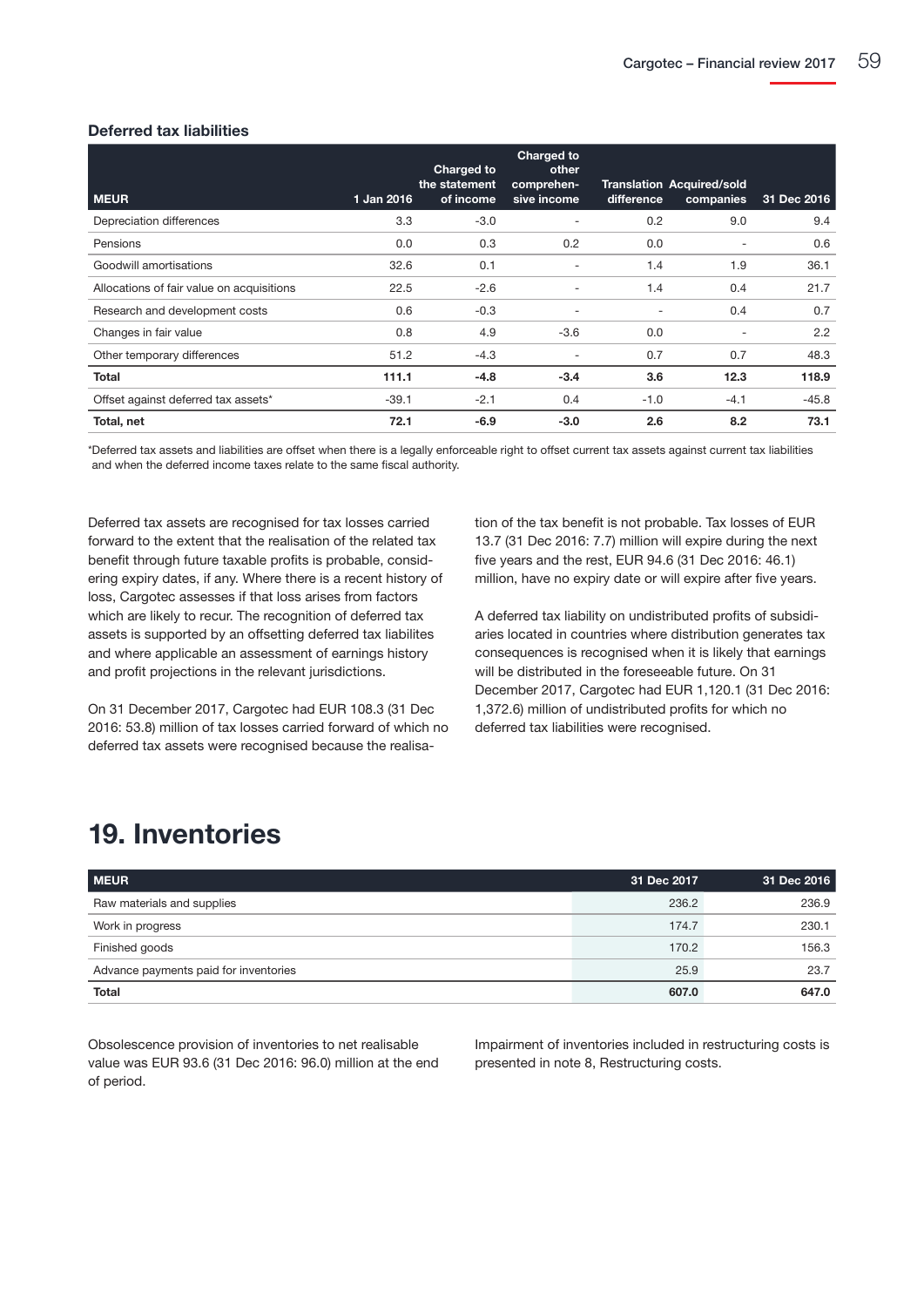# 20. Financial instruments by measurement category

| 31 Dec 2017<br><b>MEUR</b>                                        | <b>Note</b> | <b>Measured at cost</b><br>or amortised cost | <b>Measured at fair</b><br>value through<br>other<br>comprehensive<br>income | <b>Measured at fair</b><br>value through<br>profit or loss | Total   |
|-------------------------------------------------------------------|-------------|----------------------------------------------|------------------------------------------------------------------------------|------------------------------------------------------------|---------|
| Available-for-sale investments                                    |             | 0.2                                          | $\overline{\phantom{a}}$                                                     | $\overline{\phantom{0}}$                                   | 0.2     |
| Loans receivable and other interest-bearing assets                |             | 7.4                                          |                                                                              | $\overline{a}$                                             | 7.4     |
| Derivative assets                                                 | 21          | $\overline{\phantom{0}}$                     | 12.1                                                                         | 7.3                                                        | 19.4    |
| Accounts receivable and other non-interest-bearing<br>receivables | 22          | 653.5                                        | $\overline{\phantom{a}}$                                                     | $\overline{\phantom{a}}$                                   | 653.5   |
| Cash and cash equivalents                                         | 23          | 309.1                                        |                                                                              | $\qquad \qquad -$                                          | 309.1   |
| <b>Total financial assets</b>                                     |             | 970.3                                        | 12.1                                                                         | 7.3                                                        | 989.7   |
|                                                                   |             |                                              |                                                                              |                                                            |         |
| Interest-bearing liabilities                                      | 27          | 795.2                                        | $\overline{\phantom{a}}$                                                     | $\overline{\phantom{a}}$                                   | 795.2   |
| Derivative liabilities                                            | 21          | $\overline{\phantom{0}}$                     | 0.3                                                                          | 6.1                                                        | 6.4     |
| Accounts payable and other non-interest-bearing liabilities       | 28          | 472.2                                        | $\overline{\phantom{a}}$                                                     | $\qquad \qquad -$                                          | 472.2   |
| <b>Total financial liabilities</b>                                |             | 1,267.4                                      | 0.3                                                                          | 6.1                                                        | 1,273.8 |

|                                                                   |             |                                              | <b>Measured at fair</b><br>value through<br>other | <b>Measured at fair</b>         |         |
|-------------------------------------------------------------------|-------------|----------------------------------------------|---------------------------------------------------|---------------------------------|---------|
| 31 Dec 2016<br><b>MEUR</b>                                        | <b>Note</b> | <b>Measured at cost</b><br>or amortised cost | comprehensive<br>income                           | value through<br>profit or loss | Total   |
| Available-for-sale investments                                    |             | 3.8                                          | $\overline{\phantom{a}}$                          | $\overline{\phantom{0}}$        | 3.8     |
| Loans receivable and other interest-bearing assets                |             | 5.0                                          | $\overline{\phantom{a}}$                          | $\qquad \qquad$                 | 5.0     |
| Derivative assets                                                 | 21          |                                              | 42.0                                              | 20.7                            | 62.7    |
| Accounts receivable and other non-interest-bearing<br>receivables | 22          | 679.5                                        | $\overline{\phantom{a}}$                          | $\overline{\phantom{a}}$        | 679.5   |
| Cash and cash equivalents                                         | 23          | 273.2                                        | $\overline{\phantom{0}}$                          | $\overline{\phantom{a}}$        | 273.2   |
| <b>Total financial assets</b>                                     |             | 961.5                                        | 42.0                                              | 20.7                            | 1,024.2 |
|                                                                   |             |                                              |                                                   |                                 |         |
| Interest-bearing liabilities                                      | 27          | 821.9                                        | $\overline{\phantom{0}}$                          | $\overline{\phantom{a}}$        | 821.9   |
| Derivative liabilities                                            | 21          |                                              | 22.1                                              | 12.0                            | 34.1    |
| Accounts payable and other non-interest-bearing liabilities       | 28          | 479.8                                        | $\overline{a}$                                    | $\overline{\phantom{a}}$        | 479.8   |
| <b>Total financial liabilities</b>                                |             | 1,301.7                                      | 22.1                                              | 12.0                            | 1,335.8 |

Financial assets and liabilities measured at fair value through profit and loss include currency forwards and the cross-currency and interest rate swap that are used to hedge against financial risks but for which no hedge accounting is applied. Fair value changes related to derivatives for which hedge accounting is applied are accumulated in other comprehensive income during hedge accounting and recycled to statement of income when hedge accounting is ceased. The recurring measurement of these instruments at fair value is based on commonly applied valuation methods and uses observable marketbased variables. Therefore, these measurements are categorised in the fair value hierarchy as level 2 fair values. Other items are recognised on balance sheet either at cost or at amortised cost and information about their fair values

is presented under each respective note to the extent that the difference between the book value and fair value is significant.

The derivative assets and liabilities are presented at their gross values as the offsetting criteria of IFRS are not met. Cargotec has derivative positions with several banks and related transactions are effected under ISDA agreement that allows to settle on a net basis all outstanding items within the scope of the agreement for example in the event of bankruptcy. At the reporting date, the remaining counterparty risk after net settlement, as allowed by ISDA, was EUR 13.9 (31 Dec 2016: 28.9) million for Cargotec and EUR 0.9 (31 Dec 2016: 0.3) million for the counterparties.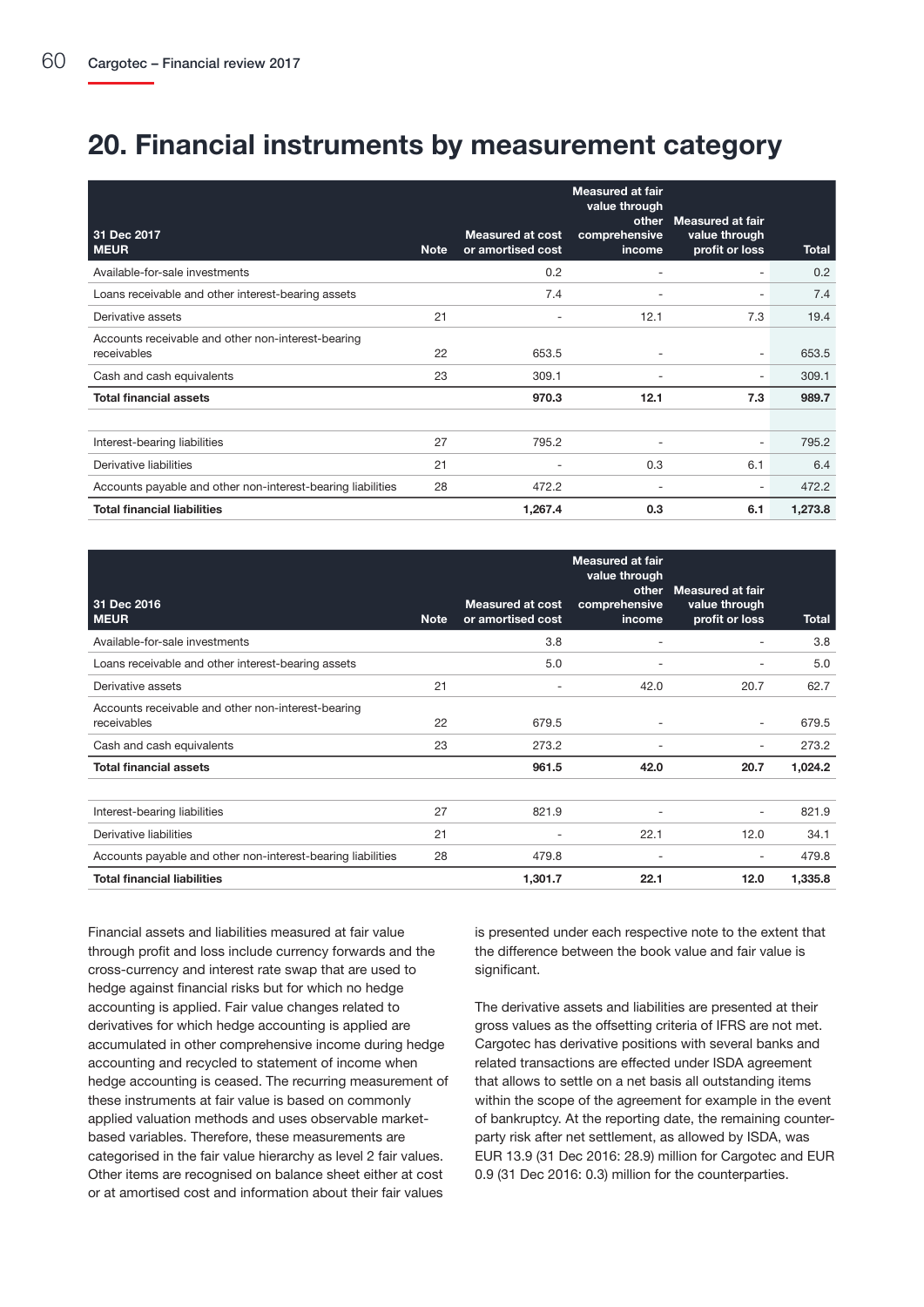# 21. Derivatives

| 31 Dec 2017<br><b>MEUR</b>                         | <b>Nominal value</b>     | <b>Positive</b><br>fair value | <b>Negative</b><br>fair value | Net fair value |
|----------------------------------------------------|--------------------------|-------------------------------|-------------------------------|----------------|
| Non-current                                        |                          |                               |                               |                |
| Cross-currency and interest rate swaps             | 70.9                     | 6.1                           |                               | 6.1            |
| <b>Total</b>                                       | 70.9                     | 6.1                           |                               | 6.1            |
| <b>Current</b>                                     |                          |                               |                               |                |
| Currency forwards, cash flow hedge accounting      | 1,104.5                  | 6.0                           | 0.3                           | 5.7            |
| Currency forwards, net investment hedge accounting | $\overline{\phantom{a}}$ | $\overline{\phantom{a}}$      | $\overline{\phantom{a}}$      |                |
| Currency forwards, other                           | 875.8                    | 7.3                           | 6.1                           | 1.2            |
| Cross-currency and interest rate swaps             |                          | $\qquad \qquad$               |                               |                |
| <b>Total</b>                                       | 1,980.3                  | 13.3                          | 6.4                           | 6.9            |
|                                                    |                          |                               |                               |                |
| <b>Total derivatives</b>                           | 2,051.1                  | 19.4                          | 6.4                           | 13.0           |

| 31 Dec 2016<br><b>MEUR</b>                         | <b>Nominal value</b> | <b>Positive</b><br>fair value | <b>Negative</b><br>fair value | Net fair value |
|----------------------------------------------------|----------------------|-------------------------------|-------------------------------|----------------|
| Non-current                                        |                      |                               |                               |                |
| Cross-currency and interest rate swaps             | 80.6                 | 16.9                          |                               | 16.9           |
| <b>Total</b>                                       | 80.6                 | 16.9                          |                               | 16.9           |
| <b>Current</b>                                     |                      |                               |                               |                |
| Currency forwards, cash flow hedge accounting      | 1,311.4              | 1.6                           | 9.9                           | $-8.4$         |
| Currency forwards, net investment hedge accounting | 566.4                | $\qquad \qquad \blacksquare$  | 12.2                          | $-12.2$        |
| Currency forwards, other                           | 1,700.8              | 20.7                          | 12.0                          | 8.8            |
| Cross-currency and interest rate swaps             | 113.8                | 23.5                          |                               | 23.5           |
| <b>Total</b>                                       | 3,692.5              | 45.8                          | 34.1                          | 11.8           |
| <b>Total derivatives</b>                           | 3,773.1              | 62.7                          | 34.1                          | 28.7           |

A cross-currency and interest rate swap hedges the US Private Placement corporate bond which was issued in February 2007 and will mature in 2019. Cash flow hedge accounting is applied to this instrument. The majority of the highly probable cash flows hedged by the currency forward contract will realise within one year.

The derivatives have been recognised at gross fair values in the balance sheet, as the netting agreements related to derivatives allow unconditional netting only in the occurence of credit events, but not in a normal situation. The group has not given or received collateral related to derivatives from the counterparties.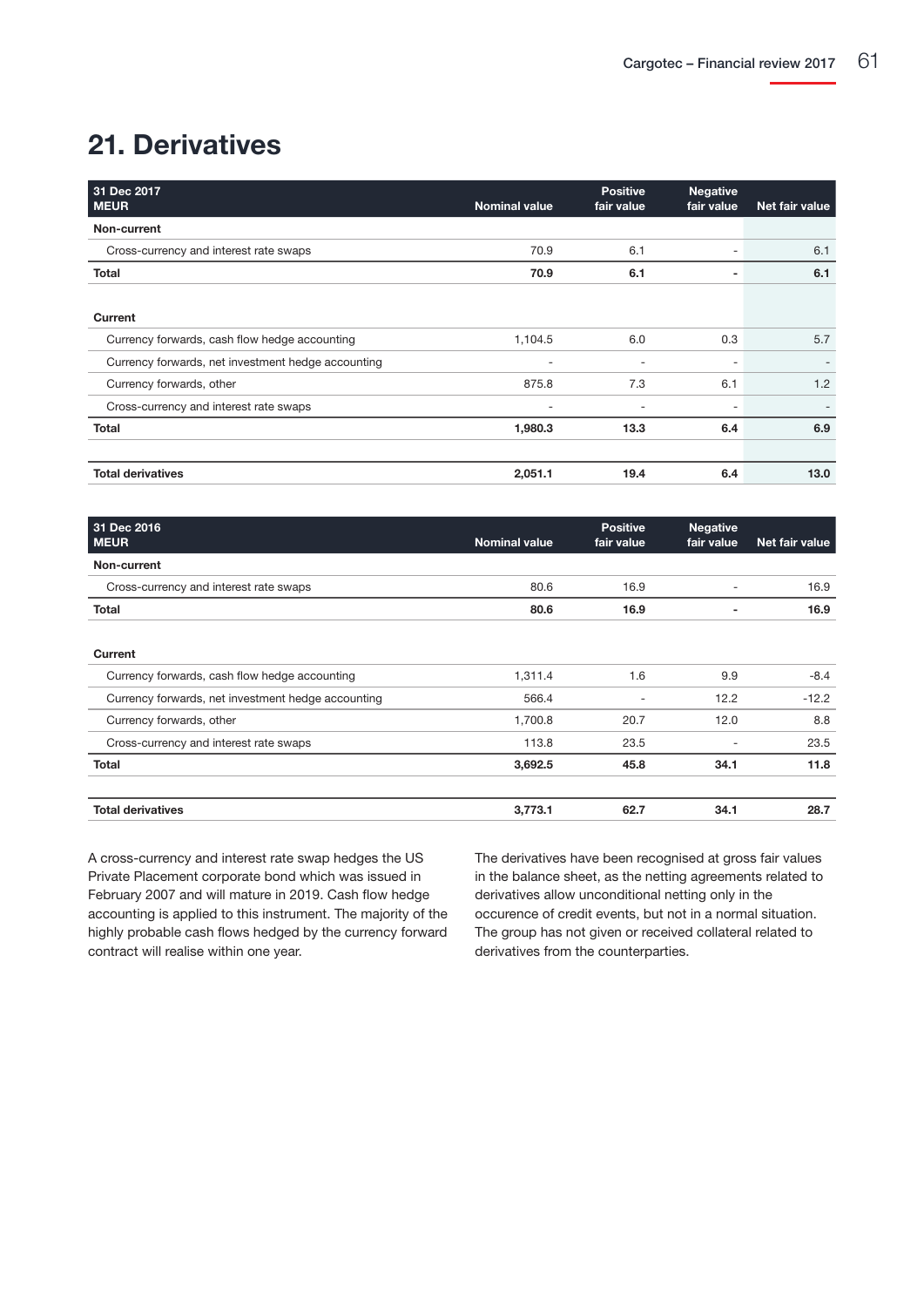### 22. Accounts receivable and other non-interest-bearing receivables

| <b>MEUR</b>                                                          | <b>Note</b> | 31 Dec 2017 | 31 Dec 2016 |
|----------------------------------------------------------------------|-------------|-------------|-------------|
| Non-current                                                          |             |             |             |
| Non-current non-interest-bearing assets                              | 20          | 8.5         | 7.9         |
|                                                                      |             |             |             |
| <b>Current</b>                                                       |             |             |             |
| Accounts receivable                                                  | 20          | 588.9       | 549.3       |
| Unbilled receivables from customer contracts                         | 20          | 54.6        | 118.4       |
| VAT receivable                                                       |             | 61.6        | 54.7        |
| Deferred interests                                                   | 20          | 1.6         | 4.0         |
| Other deferred assets                                                |             | 44.7        | 52.5        |
| <b>Total</b>                                                         |             | 751.3       | 778.9       |
|                                                                      |             |             |             |
| Total accounts receivable and other non-interest-bearing receivables |             | 759.8       | 786.8       |

#### Ageing analysis of accounts receivable

| <b>MEUR</b>           | 31 Dec 2017 | 31 Dec 2016 |
|-----------------------|-------------|-------------|
| Not due               | 446.7       | 394.2       |
| 1-90 days overdue     | 115.6       | 120.2       |
| 91-360 days overdue   | 18.4        | 31.4        |
| Over 360 days overdue | 8.2         | 3.5         |
| <b>Total</b>          | 588.9       | 549.3       |

#### Impairments, included into ageing analysis of accounts receivable

| <b>MEUR</b>           | 31 Dec 2017 | 31 Dec 2016 |
|-----------------------|-------------|-------------|
| 1-90 days overdue     | 0.6         | 0.3         |
| 91-360 days overdue   | 7.0         | 4.3         |
| Over 360 days overdue | 13.1        | 15.4        |
| <b>Total</b>          | 20.7        | 20.0        |

## 23. Cash and cash equivalents

| <b>MEUR</b>              | 31 Dec 2017 | 31 Dec 2016 |
|--------------------------|-------------|-------------|
| Cash at bank and on hand | 300.2       | 264.2       |
| Short-term deposits      | 9.0         | 9.0         |
| <b>Total</b>             | 309.1       | 273.2       |

#### Cash and cash equivalents in the statement of cash flows

| I MEUR                                                   | 31 Dec 2017 | 31 Dec 2016 |
|----------------------------------------------------------|-------------|-------------|
| Cash and cash equivalents                                | 309.1       | 273.2       |
| Bank overdrafts used                                     | $-24.4$     | $-12.4$     |
| Cash and cash equivalents in the statement of cash flows | 284.7       | 260.8       |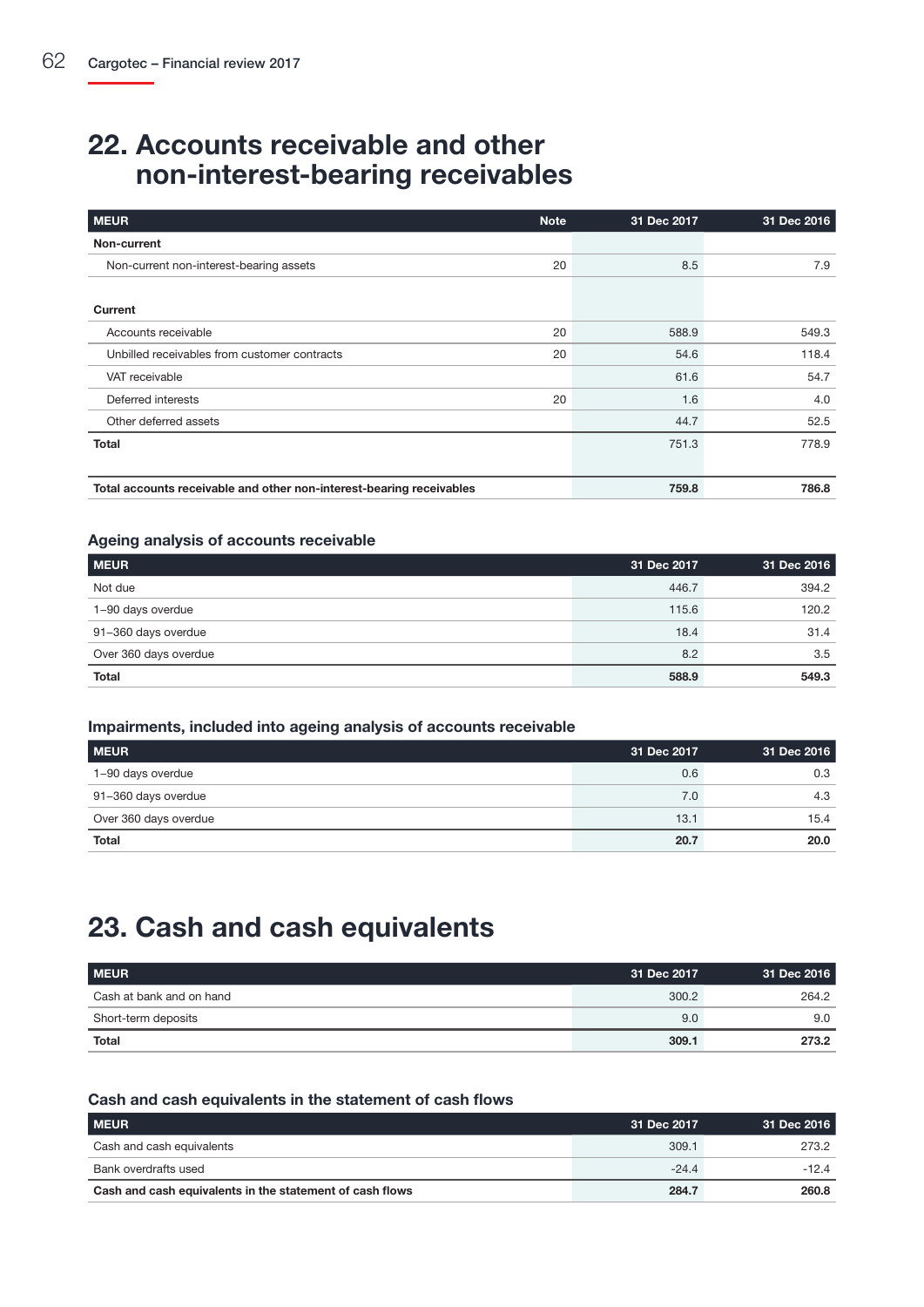# 24. Equity

Total equity consists of share capital, share premium account, translation differences, fair value reserves, reserve for invested non-restricted equity, retained earnings and non-controlling interest. Share premium account includes the amount exceeding the accounting par value of shares received by the company in connection with share subscriptions if the stock options had been decided on under the old Limited Liability Companies Act (29 Sep 1978/734). Translation differences includes translation differences caused by translation of foreign subsidiaries' financial statements into euro, exchange rate gains and losses from the intercompany loan agreements that form part of a net investment, and effective portion of foreign currency differences arising from hedges of net investment in a foreign operation. Fair value reserve includes hedge accounted component of fair value changes of derivatives under hedge accounting. Reserve for invested non-restricted equity includes transactions with treasury shares and share subscriptions with stock options. Retained earnings include net income for the period less paid

dividends and donations approved by the Annual General Meeting. Additionally, retained earnings include actuarial gains and losses from defined benefit plans, and the cost of equity-settled share-based payments.

#### Shares and share capital

According to Cargotec's Articles of Association, the company's share capital is divided into class A and class B shares, both without nominal value. Cargotec class B shares are quoted on the Nasdaq Helsinki Ltd. Cargotec's share capital is fully paid up.

In the Shareholders' Meeting, each class A share carries one vote, as does each set of ten class B shares, with the provision that each shareholder is entitled to at least one vote. According to the Articles of Association, class B shares earn a higher dividend in dividend distribution than class A shares. The difference between dividends paid on the two classes of shares is a minimum of one (1) cent and a maximum of two and a half (2.5) cents.

| <b>Number of shares</b>                  | <b>Class A shares</b> | <b>Class B shares</b> | <b>Total</b> |
|------------------------------------------|-----------------------|-----------------------|--------------|
| Number of shares 1 Jan 2017              | 9,526,089             | 55,182,079            | 64,708,168   |
| Number of shares 31 Dec 2017             | 9,526,089             | 55,182,079            | 64,708,168   |
| Treasury shares 31 Dec 2017              |                       | -208.390              | $-208,390$   |
| Number of shares outstanding 31 Dec 2017 | 9,526,089             | 54,973,689            | 64,499,778   |
|                                          |                       |                       |              |
| Number of shares 1 Jan 2016              | 9,526,089             | 55,164,983            | 64,691,072   |
| Stock options exercised                  |                       | 17.096                | 17.096       |
| Number of shares 31 Dec 2016             | 9,526,089             | 55,182,079            | 64,708,168   |
| Treasury shares 31 Dec 2016              |                       | $-265.099$            | $-265.099$   |
| Number of shares outstanding 31 Dec 2016 | 9,526,089             | 54,916,980            | 64.443.069   |

#### Dividend distribution

After 31 December 2017, the following dividends were proposed by the Board of Directors to be paid: EUR 1.04 per each class A share and EUR 1.05 per outstanding class B share, a total of EUR 67,629,506.01.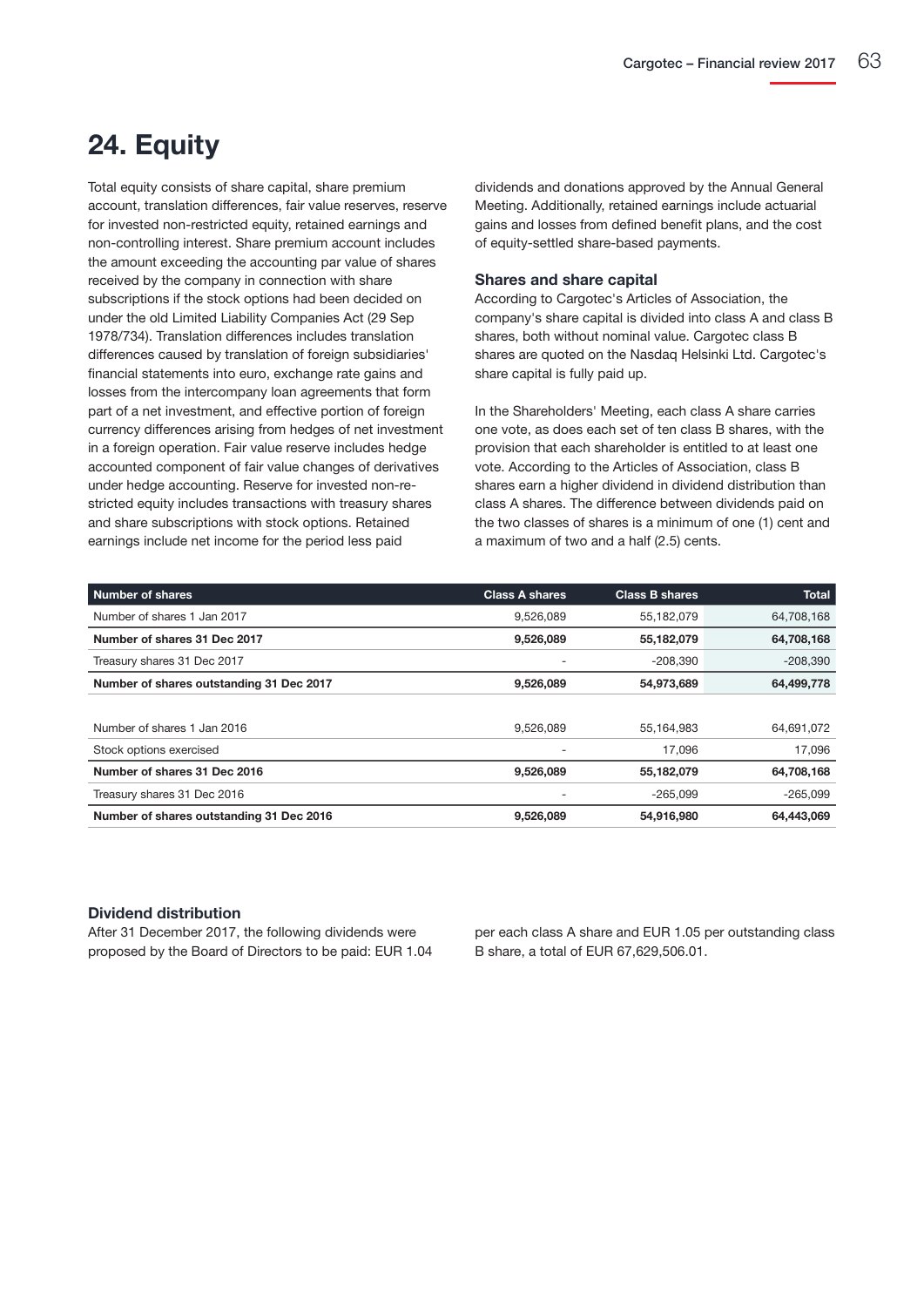## 25. Share-based payments

#### Share-based incentive programme 2017–2020

Incentive programme for the years 2017–2020 is targeted to the members of the executive board and other key persons. The programme consists of three annually granted incentive programme periods in which rewards are conditional on the fulfilment of a three-year service condition and performance conditions during the first

two years that are tied to financial targets and separately set for each year. The reward is granted and settled in Cargotec class B shares on top of which Cargotec pays taxes and tax-related expenses. The reward related to each incentive programme period is paid after two years based on fulfillment of the vesting criteria and is subject to approximately one-year lock-up period.

|                                                                                                                | 2017                                                      |
|----------------------------------------------------------------------------------------------------------------|-----------------------------------------------------------|
| First year earnings criteria                                                                                   | Service business gross profit, return on capital employed |
| Range of reward per participant based on the level of participation<br>and fulfilment of the earnings criteria | 0-18,600 shares plus cash for taxes                       |
| Expected total cost of the programme on grant date, MEUR                                                       | 8.5                                                       |
| Initial number of participants                                                                                 | 100                                                       |
| Participants fullfilling the minimum earnings criteria on 31 Dec 2017                                          | 93                                                        |
| Number of class B shares granted                                                                               | 183,200                                                   |
| Number of class B shares forfeited                                                                             | 8.600                                                     |
| Number of class B shares subject to vesting conditions on 31 Dec 2017                                          | 174,600                                                   |
|                                                                                                                |                                                           |

#### Share-based incentive programme 2014–2016

Incentive programme for the years 2014–2016 is targeted to the members of the executive board and other key persons. The programme consists of three annually granted incentive programme periods in which rewards are conditional on fulfilment of a three-year service condition and a performance condition for the first year that is tied to financial targets. The final payment is based on total shareholder return of Cargotec's class B share over the vesting period, and its estimated cost on grant date has been assessed by using the Black-Scholes option pricing model. The earned reward is determined in cash and settled in Cargotec class B shares after deducting taxes and tax-related expenses. Reward is paid in shares at the end of the vesting period.

|                                                                           | 2016                                                                   | 2015                                                                   | 2014                                                                                                    |
|---------------------------------------------------------------------------|------------------------------------------------------------------------|------------------------------------------------------------------------|---------------------------------------------------------------------------------------------------------|
| First phase earnings criteria                                             | Operating result,<br>orders received,<br>return on capital<br>employed | Operating result,<br>orders received,<br>return on capital<br>employed | Operating result,<br>orders received.<br>financial<br>performance targets<br>tied to working<br>capital |
| Second phase additional earnings criteria                                 | Total shareholder<br>return                                            | Total shareholder<br>return                                            | Share price                                                                                             |
| Range of first phase reward in relation to participant's annual salary    | $0 - 120%$                                                             | $0 - 120%$                                                             | $0 - 120%$                                                                                              |
| Range of second phase earnings multiplier in relation to phase one reward | 100-300%                                                               | 100-300%                                                               | 100-300%                                                                                                |
| Expected total cost of the programme on grant date, MEUR                  | 7.3                                                                    | 6.5                                                                    | 5.6                                                                                                     |
| Final cost of the programme, MEUR                                         | Ongoing                                                                | Ongoing                                                                | 3.6                                                                                                     |
| Initial number of participants                                            | 84                                                                     | 77                                                                     | 56                                                                                                      |
| Participants fullfilling the minimum earnings criteria 31 Dec 2017        | 53                                                                     | 46                                                                     | Ended                                                                                                   |
| Participants fullfilling the minimum earnings criteria 31 Dec 2016        | 64                                                                     | 55                                                                     | 42                                                                                                      |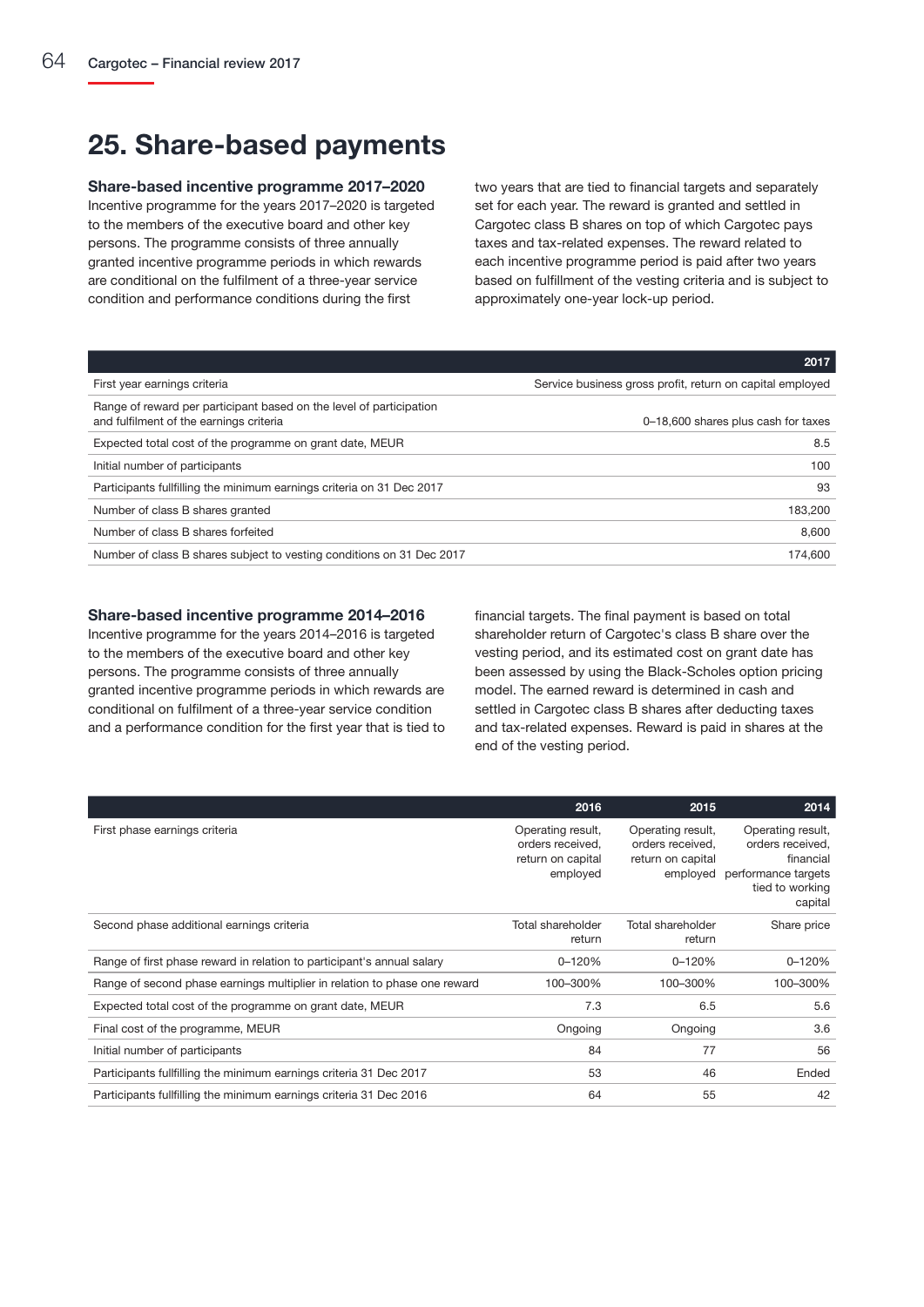#### Restricted shares incentive programmes 2014–2016 and 2016–2018

Restricted incentive programmes are targeted to the members of the executive board and a few other key persons. They consist of annually granted programmes in which rewards are tied to one-year vesting periods. The

vesting period of each programme includes a service condition and a perfomance condition that is mainly tied to financial performance targets. The earned reward is determined in cash and settled in Cargotec class B shares after deducting taxes and tax-related expenses. The paid rewards are subject to a one year lock-up period.

|                                                                    | 2017        | 2016       | 2015        |
|--------------------------------------------------------------------|-------------|------------|-------------|
| Range of reward in relation to participant's annual salary         | $0 - 100\%$ | $0 - 100%$ | $0 - 100\%$ |
| Expected total cost of the programme at grant date, MEUR           | 0. ا        | 1.8        | 1.0         |
| Final cost of the programme, MEUR                                  | Ongoing     | 1.2        | 1.4         |
| Initial number of participants                                     | 10          |            | 8           |
| Participants fullfilling the minimum earnings criteria 31 Dec 2017 | 10          |            | Ended       |

#### Effect of share-based payment transactions in result and balance sheet

|                                                                | <b>Recognised as cost</b><br>during the period |                          | <b>Recognised as</b><br>provision on 31 Dec |      |
|----------------------------------------------------------------|------------------------------------------------|--------------------------|---------------------------------------------|------|
| <b>MEUR</b>                                                    | 2017                                           | 2016                     | 2017                                        | 2016 |
| Share-based incentive programme 2017-2020                      | 1.8                                            | $\overline{\phantom{0}}$ | 1.7                                         |      |
| Share-based incentive programme 2014-2016                      | 6.5                                            | 6.0                      | 8.4                                         | 5.7  |
| Restricted shares incentive programmes 2014-2016 and 2016-2018 | 1.0                                            | 1.3                      | 0.4                                         | 0.5  |
| <b>Total</b>                                                   | 9.4                                            | 7.3                      | 9.9                                         | 6.2  |

### 26. Post-employment benefits

Cargotec has various post-employment benefit plans throughout the world. Pension arrangements are made in accordance with local regulations and practices in line with the defined contribution pension plans or defined benefit pension plans.

The defined benefit arrangements determine the amount of pension to be paid and the benefits to be paid for disability and at termination of employment. The benefits in these

arrangements are usually based on the length of employment and the level of final salary.

The main countries having defined benefit plans are Sweden, the United Kingdom and Norway. The most significant plans are in Sweden. The defined benefit pension plans are funded by the relevant group companies to satisfy local statutory funding requirements.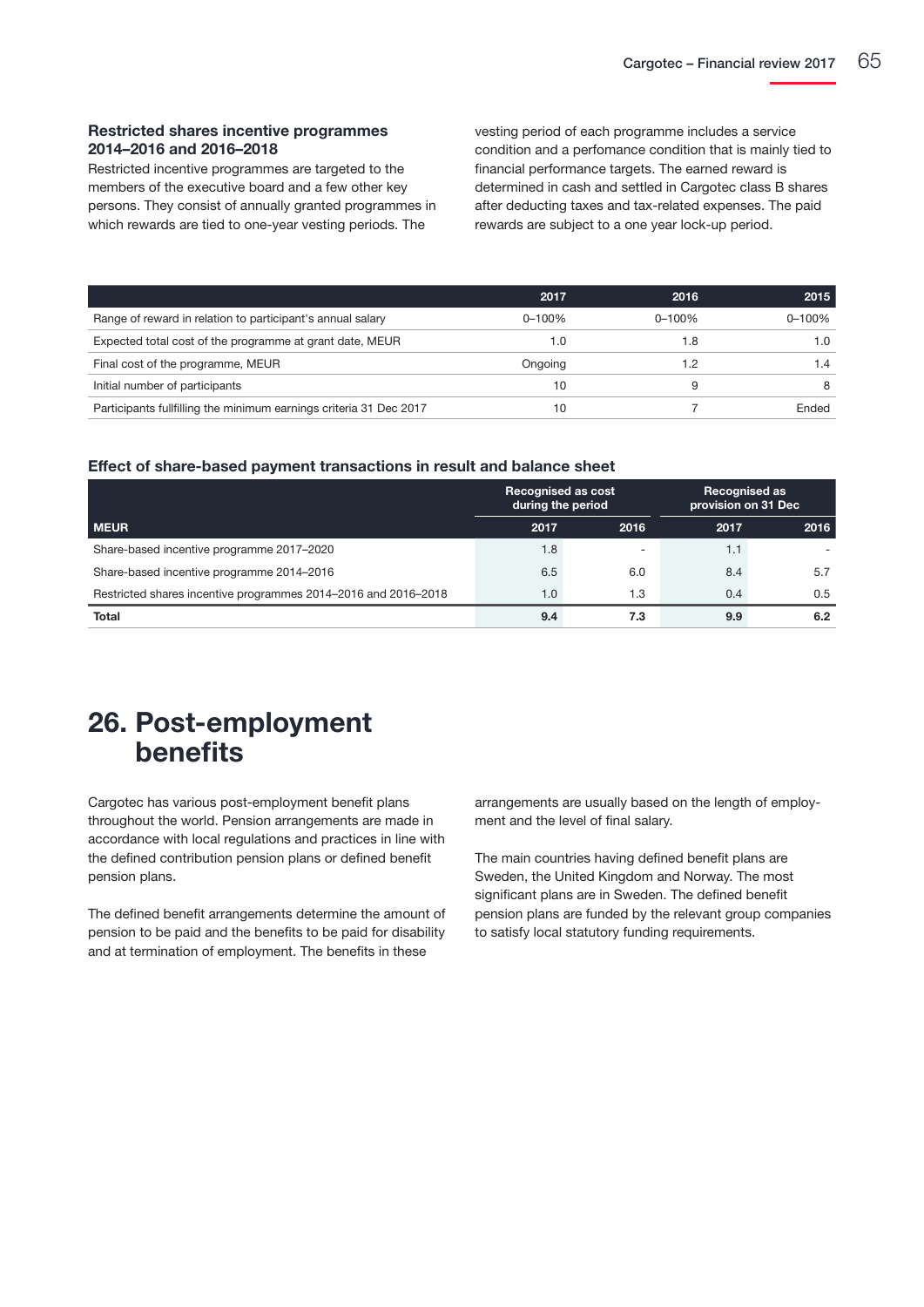#### Summary of the impact of post-employment benefits in the financial statements

| <b>MEUR</b>                                                                  | 2017   | 2016   |
|------------------------------------------------------------------------------|--------|--------|
| Present value of unfunded obligations                                        | 79.5   | 72.4   |
| Present value of funded obligations                                          | 44.2   | 46.7   |
| Fair value of benefit plan assets                                            | 36.5   | 37.7   |
| <b>Net liability</b>                                                         | 87.2   | 81.4   |
| Net liability on balance sheet                                               | 87.5   | 81.4   |
| Net asset on balance sheet                                                   | 0.3    |        |
|                                                                              |        |        |
| Expense related to defined contribution plans                                | 46.8   | 45.4   |
| Expense related to defined benefit plans and other post-employment benefits  | 6.0    | 7.0    |
| Expense in the statement of income                                           | 52.9   | 52.4   |
|                                                                              |        |        |
| Remeasurement of defined pension benefits and other post-employment benefits | $-5.0$ | $-6.9$ |
| Remeasurement in the statement of comprehensive income                       | $-5.0$ | $-6.9$ |

Expected contribution to defined benefit plans during the next reporting period is EUR 2.6 (31 December 2016: EUR 2.2) million. The weighted average duration of the defined benefit obligations was 15.8 (31 December 2016: 16.6) years.

### Reconciliation of the net defined benefit obligation

|                                                                                                                    | <b>Present value</b>         |                              |              |
|--------------------------------------------------------------------------------------------------------------------|------------------------------|------------------------------|--------------|
| <b>MEUR</b>                                                                                                        | of plan<br>obligation        | Fair value of plan<br>assets | <b>Total</b> |
| 1 Jan 2017                                                                                                         | 119.1                        | $-37.7$                      | 81.4         |
| Current service cost                                                                                               | 4.5                          |                              | 4.5          |
| Interest expense $(+)$ / income $(-)$                                                                              | 2.9                          | $-1.0$                       | 1.9          |
| Past service cost                                                                                                  | 0.2                          |                              | 0.2          |
| Remeasurements:                                                                                                    |                              |                              |              |
| Return on plan assets, excluding amounts of interest                                                               | $\qquad \qquad \blacksquare$ | $-0.4$                       | $-0.4$       |
| Actuarial gain $\left(\frac{1}{2}\right)$ / loss $\left(\frac{1}{2}\right)$ from change in demographic assumptions | 0.0                          |                              | 0.0          |
| Actuarial gain (-) / loss (+) from change in financial assumptions                                                 | 3.6                          | $\overline{a}$               | 3.6          |
| Experience adjustment gain (-) / loss (+)                                                                          | 1.8                          |                              | 1.8          |
| Foreign exchange rate gains (-) / losses (+)                                                                       | $-2.7$                       | 1.7                          | $-1.0$       |
| Contributions by employer                                                                                          | $\overline{\phantom{a}}$     | $-1.7$                       | $-1.7$       |
| Contributions by plan participants                                                                                 | 0.2                          | 0.0                          | 0.2          |
| Benefits paid                                                                                                      | $-5.2$                       | 2.0                          | $-3.3$       |
| <b>Settlements</b>                                                                                                 | $-0.7$                       | 0.5                          | $-0.1$       |
| Companies acquired and sold                                                                                        |                              |                              | 0.0          |
| 31 Dec 2017                                                                                                        | 123.6                        | $-36.5$                      | 87.2         |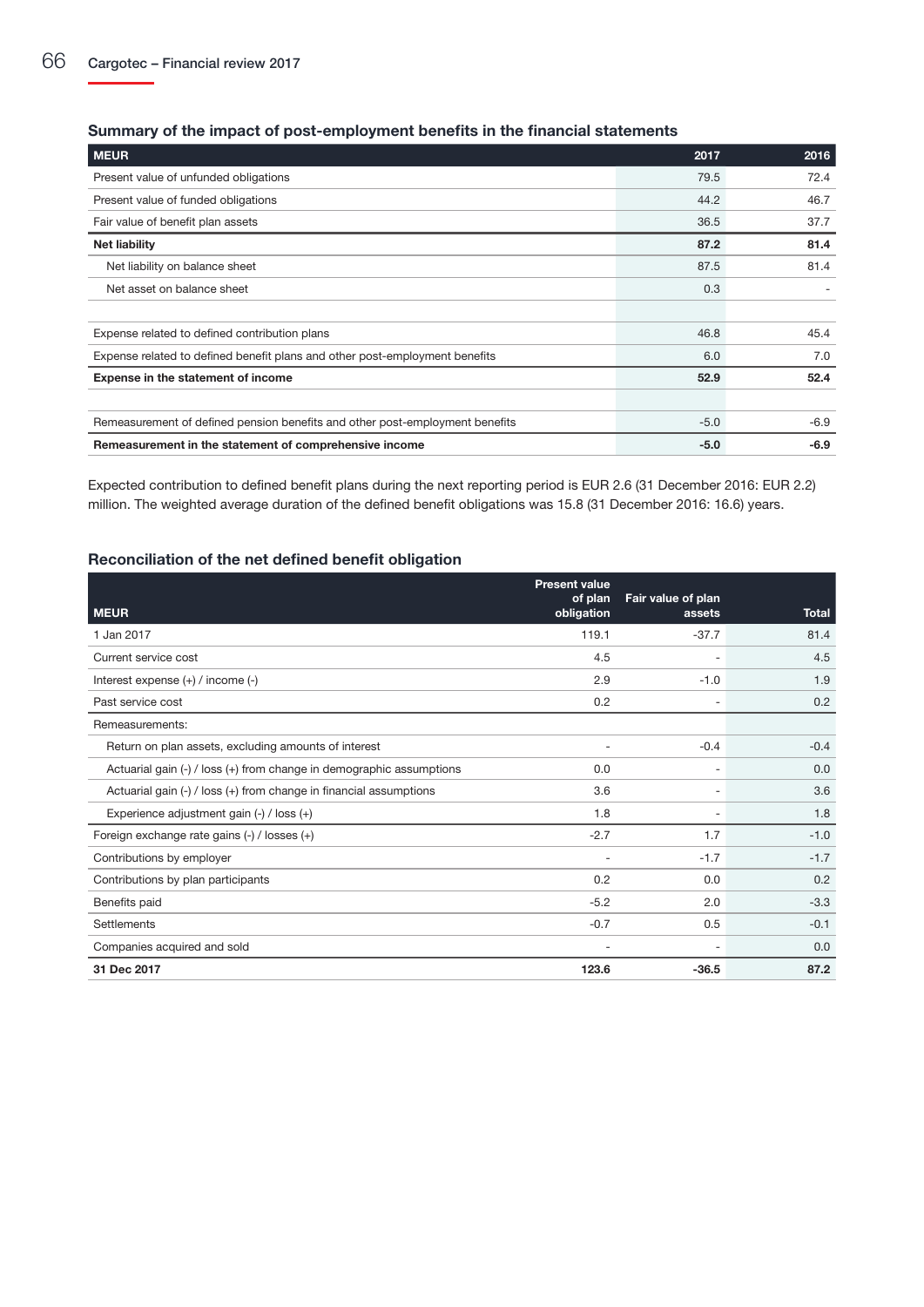|                                                            | <b>Present value</b><br>of plan | Fair value of plan       |              |
|------------------------------------------------------------|---------------------------------|--------------------------|--------------|
| <b>MEUR</b>                                                | obligation                      | assets                   | <b>Total</b> |
| 1 Jan 2016                                                 | 110.6                           | $-39.3$                  | 71.3         |
| Current service cost                                       | 4.9                             | $\overline{a}$           | 4.9          |
| Interest expense (+) / income (-)                          | 3.2                             | $-1.2$                   | 2.0          |
| Past service cost                                          | $-0.1$                          | $\overline{\phantom{0}}$ | $-0.1$       |
| Remeasurements:                                            |                                 |                          |              |
| Return on plan assets, excluding amounts of interest       | $\overline{\phantom{a}}$        | $-1.4$                   | $-1.4$       |
| Gain (-) / loss (+) from change in demographic assumptions | $-0.1$                          |                          | $-0.1$       |
| Gain (-) / loss (+) from change in financial assumptions   | 7.7                             | $\overline{a}$           | 7.7          |
| Experience adjustment gain (-) / loss (+)                  | 0.7                             |                          | 0.7          |
| Foreign exchange rate gains (-) / losses (+)               | $-0.6$                          | 2.8                      | 2.2          |
| Contributions by employer                                  | $\overline{\phantom{a}}$        | $-1.8$                   | $-1.8$       |
| Contributions by plan participants                         | $\overline{\phantom{a}}$        | $-0.1$                   | $-0.1$       |
| Benefits paid                                              | $-6.5$                          | 2.4                      | $-4.1$       |
| <b>Settlements</b>                                         | $-0.8$                          | 0.8                      | $-0.1$       |
| Companies acquired and sold                                | 0.1                             | $\overline{\phantom{0}}$ | 0.1          |
| 31 Dec 2016                                                | 119.1                           | $-37.7$                  | 81.4         |

### Allocation of plan assets and liabilities geographically

| <b>MEUR</b>                      | Sweden | <b>United</b><br><b>Kingdom</b> | <b>Norway</b> | Other<br>countries | <b>Total</b> |
|----------------------------------|--------|---------------------------------|---------------|--------------------|--------------|
| Present value of plan liability: |        |                                 |               |                    |              |
| 2017                             | 78.7   | 19.3                            | 8.6           | 17.1               | 123.6        |
| 2016                             | 71.3   | 20.6                            | 9.9           | 17.4               | 119.1        |
| Fair value of plan assets:       |        |                                 |               |                    |              |
| 2017                             | 6.0    | 19.6                            | 6.8           | 4.2                | 36.5         |
| 2016                             | 5.9    | 19.7                            | 8.0           | 4.1                | 37.7         |

#### Allocation of plan assets

| <b>MEUR</b>                   | 2017 | 2016 |
|-------------------------------|------|------|
| Debt instruments              | 2.6  | 3.7  |
| Investment funds              | 11.3 | 11.1 |
| Qualifying insurance policies | 4.9  | 5.7  |
| Equity instruments            | 3.5  | 3.5  |
| Other assets                  | 14.2 | 13.7 |
| Total plan assets             | 36.5 | 37.7 |

Plan assets do not include own equity instruments or other assets used by the entity.

#### Defined benefit plans: applied actuarial assumptions

| $\frac{9}{6}$                                 | Sweden   | <b>United Kingdom</b> | <b>Norway</b> | Other countries* |
|-----------------------------------------------|----------|-----------------------|---------------|------------------|
| Discount rate 2017 (2016)                     | 2.6(2.7) | 2.4(2.5)              | 2.3(2.1)      | 1.7(1.9)         |
| Expected rate of salary increases 2017 (2016) | 2.3(2.3) | 2.6(2.8)              | 2.5(2.3)      | 3.5(2.5)         |
| Expected pension growth rate 2017 (2016)      | 1.9(1.5) | 3.4(3.5)              | 1.3(2.1)      | 1.8(1.5)         |
|                                               |          |                       |               |                  |

\*Weighted average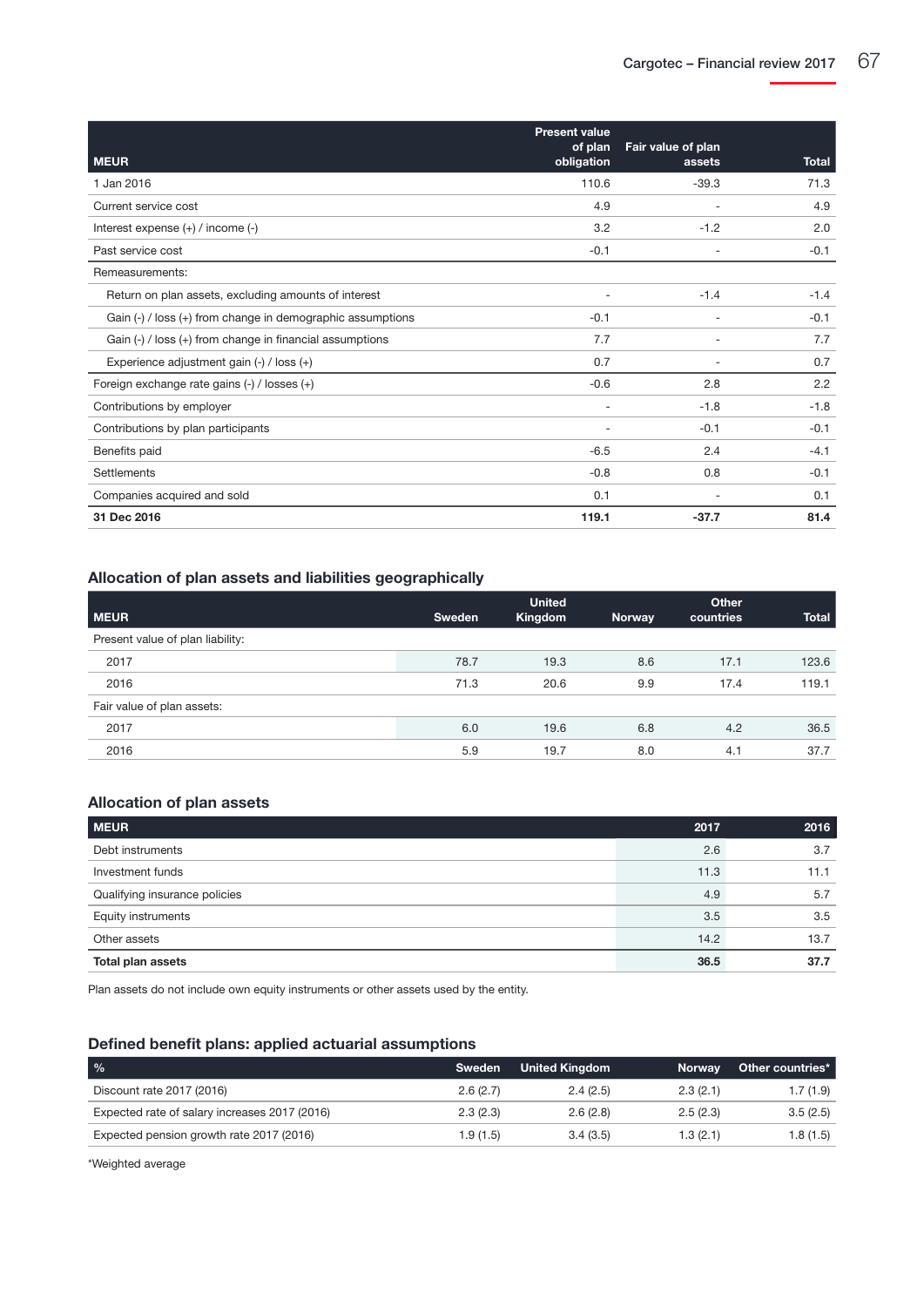The discount rate is determined separately for each plan and where available, the discount rate is based on a yield of high quality corporate bonds that are denominated in the same currency and have length that approximates the plan duration. The discount rate in Sweden is based on Swedish housing market bonds, the discount rate in the United

Kingdom is based on iBoxx quoted for sterling corporate bonds and the discount rate in Norway is based on Norwegian covered bond yields. The discount rate in all euro countries is based on iBoxx quoted for euro bonds and the discount rate in the United States is based on a yield curve provided by Mercer.

Impact of changes in relevant actuarial assumptions to defined benefit obligation

| <b>MEUR</b>                                                                                                   | 2017   | 2016   |
|---------------------------------------------------------------------------------------------------------------|--------|--------|
| Effect of a 0.5%-point increase in the principal assumption would impact the overall<br>liability as follows: |        |        |
| Discount rate                                                                                                 | $-8.2$ | $-7.6$ |
| Expected rate of salary increases                                                                             | 2.6    | 2.7    |
| Expected pension growth rate                                                                                  | 5.5    | 5.7    |
| Effect of a 0.5%-point decrease in the principal assumption would impact the overall<br>liability as follows: |        |        |
| Discount rate                                                                                                 | 9.4    | 8.6    |
| Expected rate of salary increases                                                                             | $-2.2$ | $-2.2$ |
| Expected pension growth rate                                                                                  | $-4.9$ | $-4.7$ |
| Effect of 1 year increase in the life expectancy                                                              | 3.7    | 3.4    |
| Effect of 1 year decrease in the life expectancy                                                              | $-3.7$ | $-3.4$ |

The table above summarises the results of the sensitivity analysis prepared separately for each plan, and for each relevant actuarial variable, by an external actuary. The sensitivity analysis has been prepared for one variable at a time while holding all other variables constant. Regardless of the actual volatility of the given variable, for presentation purposes the analysis has been prepared by assuming a fixed change in the key variable as indicated in table. Consequently, the purpose of the analysis is not to quantify possible or expected change in the defined benefit obligation but to illustrate the sensitivity of the value of obligation to these variables, the fluctuation of which may deviate from the figures presented in practice. The sensitivity analysis covers 89 (31.12.2016: 87) percent of the net defined benefit liability recognised on the balance sheet.

The analysis above assesses only the pension liability's sensitivity to given variables without considering the plan assets. Although the changes in the discount rate create the most significant risk to plan based on the sensitivity analysis, in practice, the interest rate sensitivity is partly offset by the plan assets that include investments in bonds. The plan assets also include instruments such as equities and funds that in the near term may be volatile, but on the long run are expected to outperform corporate bond yields. The risks related to asset performance are significant both due to the absolute size of plan assets and due to their relative size compared to plan liability. This risk is mitigated by suitable asset allocation and balancing between risk and return. The defined benefit obligation is determined based on the current best estimate of the life expectancy. If the assumed life expectancy proves to be underestimated, also the recognised plan liability will be insufficient. Uncertainty regarding the reliability of this estimate is also a risk to the plan.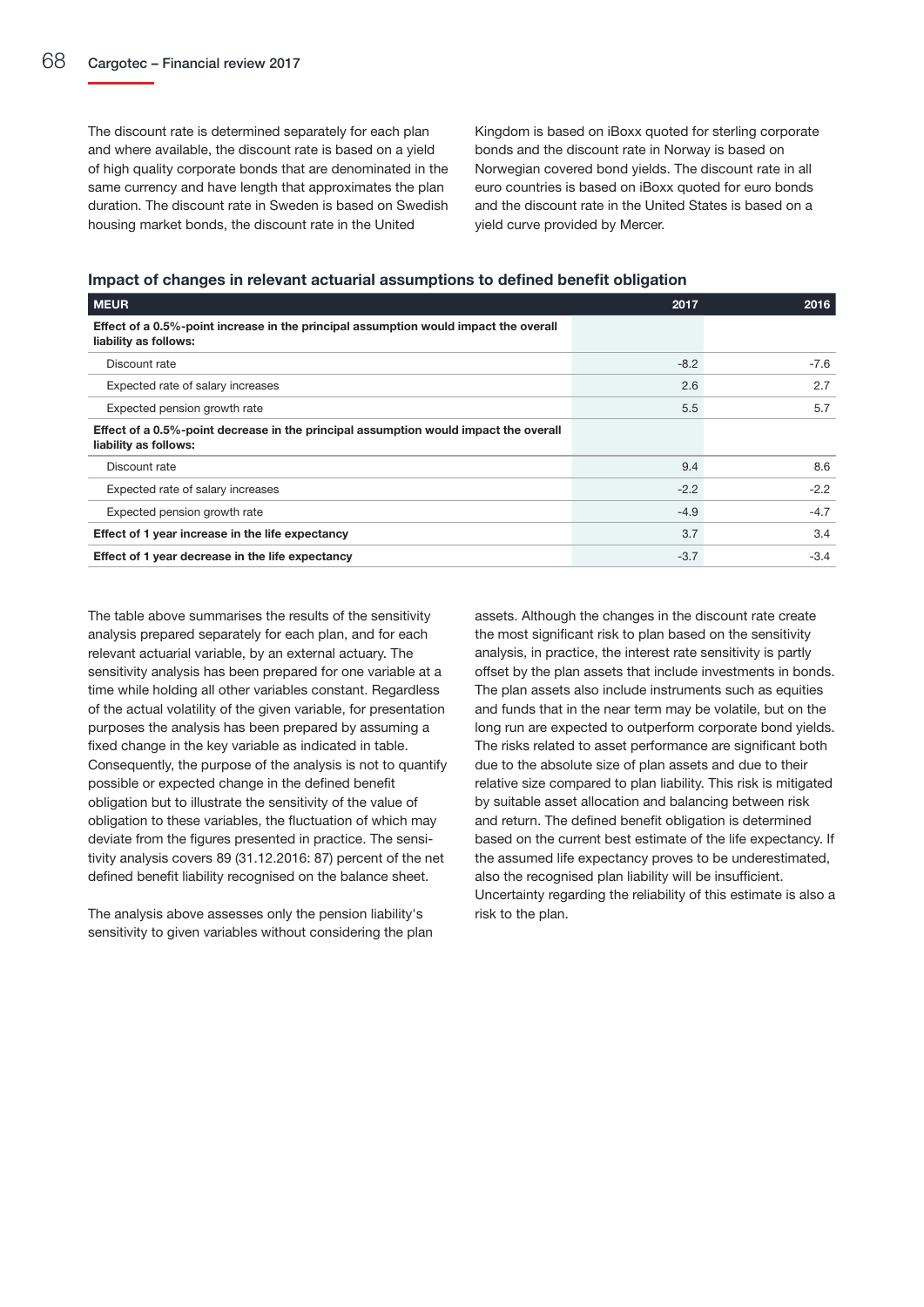# 27. Interest-bearing liabilities

#### Book value of interest-bearing liabilities

| <b>MEUR</b><br><b>Note</b>                | 31 Dec 2017 | 31 Dec 2016 |
|-------------------------------------------|-------------|-------------|
| Non-current                               |             |             |
| Loans from financial institutions         | 192.7       | 424.7       |
| Corporate bonds                           | 469.3       | 230.0       |
| Finance lease liabilities<br>30           | 10.1        | 2.1         |
| Other interest-bearing liabilities        | 1.7         |             |
| <b>Total</b>                              | 673.8       | 656.8       |
|                                           |             |             |
| Current                                   |             |             |
| Loans from financial institutions         | 95.3        | 24.7        |
| Corporate bonds                           |             | 113.8       |
| Finance lease liabilities<br>30           | 0.8         | 1.2         |
| Other interest-bearing liabilities        | 0.8         | 13.0        |
| Bank overdrafts used                      | 24.4        | 12.4        |
| Total                                     | 121.4       | 165.1       |
| <b>Total interest-bearing liabilities</b> | 795.2       | 821.9       |

On 31 December 2017, the average interest rate of long-term loans and corporate bonds after hedging of USD denominated corporate bonds through cross-currency and interest rate swaps into EUR, was 2.3 (31 Dec 2016: 1.9) percent. The average interest rate of short-term loans was 2.0 (31 Dec 2016: 4.6) percent.

The fair values of corporate bonds, presented below, are calculated using discounted cash flows with market rates and Cargotec Corporation's credit risk as discount factors. The fair values of other interest-bearing liabilities are not materially different from their carrying amounts.

#### Corporate bonds

|             |                |               | <b>Fair value, MEUR</b> |                          | <b>Book value, MEUR</b> |                          |
|-------------|----------------|---------------|-------------------------|--------------------------|-------------------------|--------------------------|
| Loan period | Coupon rate, % | Nominal value | 31 Dec 2017             | 31 Dec 2016              | 31 Dec 2017             | 31 Dec 2016              |
| 2007-2017   | 5.58           | 120.0 MUSD    | -                       | 114.5                    |                         | 113.8                    |
| 2007-2019   | 5.68           | 85.0 MUSD     | 73.2                    | 84.9                     | 70.9                    | 80.6                     |
| 2014-2020   | 3.38           | 150.0 MEUR    | 159.7                   | 159.6                    | 149.6                   | 149.4                    |
| 2017-2022   | 1.75           | 150.0 MEUR    | 153.7                   | $\overline{\phantom{a}}$ | 149.4                   | $\overline{\phantom{0}}$ |
| 2017-2024   | 2.38           | 100.0 MEUR    | 102.3                   | $\overline{\phantom{a}}$ | 99.4                    |                          |

The USD denominated Private Placement corporate bond is hedged through a cross-currency and interest rate swap defined as a cash flow hedge. Considering the hedge, Cargotec has no material amounts of interest-bearing debt in foreign currencies.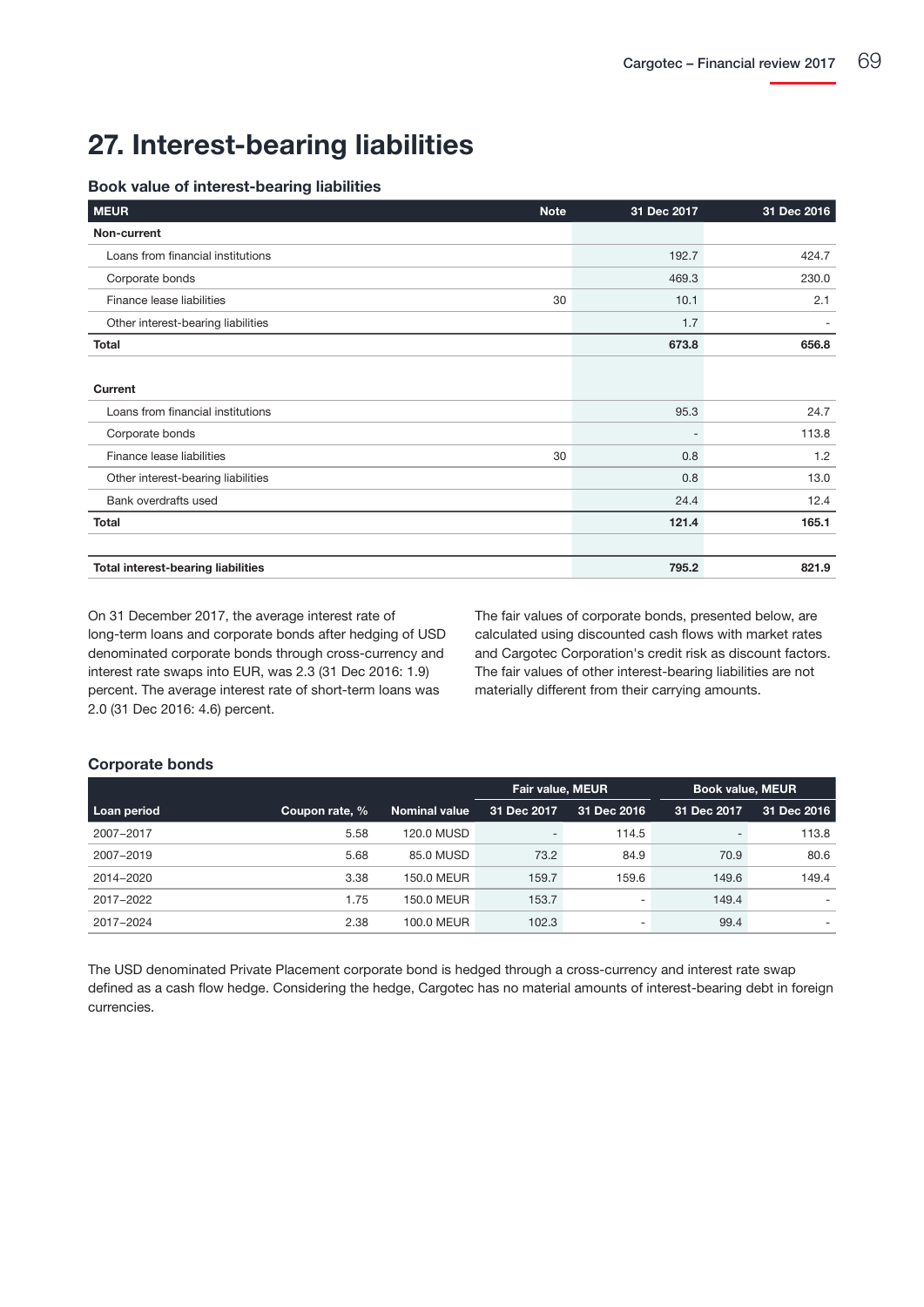#### Reconciliation of interest-bearing liabilities

| <b>MEUR</b>                    | <b>Note</b> | Non-current<br>interest-bearing<br>liabilities including<br>repayments | <b>Finance lease</b><br>liabilities and<br>current interest-<br>bearing liabilities | <b>Bank</b><br>overdrafts<br>used | <b>Total</b><br>interest-bearing<br>liabilities |
|--------------------------------|-------------|------------------------------------------------------------------------|-------------------------------------------------------------------------------------|-----------------------------------|-------------------------------------------------|
| 1 Jan 2017                     |             | 772.9                                                                  | 36.6                                                                                | 12.4                              | 821.9                                           |
| Cash flows                     |             | $-12.7$                                                                | $-10.2$                                                                             | 13.1                              | $-9.7$                                          |
| Disposals of business          | 5           | $-3.9$                                                                 | $\overline{\phantom{a}}$                                                            | $\overline{\phantom{0}}$          | $-3.9$                                          |
| <b>Translation differences</b> |             | $-10.1$                                                                | $\overline{\phantom{0}}$                                                            | $\overline{a}$                    | $-10.1$                                         |
| Effective yield adjustment     |             | 0.5                                                                    | $-2.4$                                                                              | $-1.0$                            | $-2.9$                                          |
| 31 Dec 2017                    |             | 746.7                                                                  | 24.0                                                                                | 24.5                              | 795.2                                           |

The repayments of long-term borrowings in the consolidated statement of cash flows include a realized EUR 22.7 million foreign currency gain from a cross-currency and

interest rate swap that hedged the USD denominated Private Placement bond that expired during the year, and is not included in the above reconciliation.

## 28. Accounts payable and other non-interest-bearing liabilities

| <b>MEUR</b>                                                       | <b>Note</b> | 31 Dec 2017 | 31 Dec 2016 |
|-------------------------------------------------------------------|-------------|-------------|-------------|
| Non-current                                                       |             |             |             |
| Buy-back obligations from customer finance arrangements           | 20          | 54.6        | 44.8        |
| Other non-interest-bearing liabilities                            | 20          | 6.9         | 4.7         |
| <b>Total</b>                                                      |             | 61.5        | 49.4        |
| <b>Current</b>                                                    |             |             |             |
| Accounts payable                                                  | 20          | 398.1       | 408.2       |
| Accrued salaries, wages and employment costs                      |             | 53.2        | 56.8        |
| Late cost reservations                                            |             | 90.5        | 84.6        |
| Cost accruals related to construction contracts                   |             | 20.3        | 64.2        |
| Amount due to customers from construction contracts               |             | 17.6        | 30.3        |
| Advance payments from customer financing arrangements             |             | 53.9        | 50.7        |
| Advance payments from service contracts                           |             | 21.2        | 18.4        |
| <b>Accrued interests</b>                                          | 20          | 12.3        | 14.6        |
| Liabilities related to business combinations                      | 20          | 0.3         | 7.6         |
| Other accrued expenses                                            |             | 212.9       | 200.9       |
| <b>Total</b>                                                      |             | 880.3       | 936.2       |
| Total accounts payable and other non-interest-bearing liabilities |             | 941.9       | 985.6       |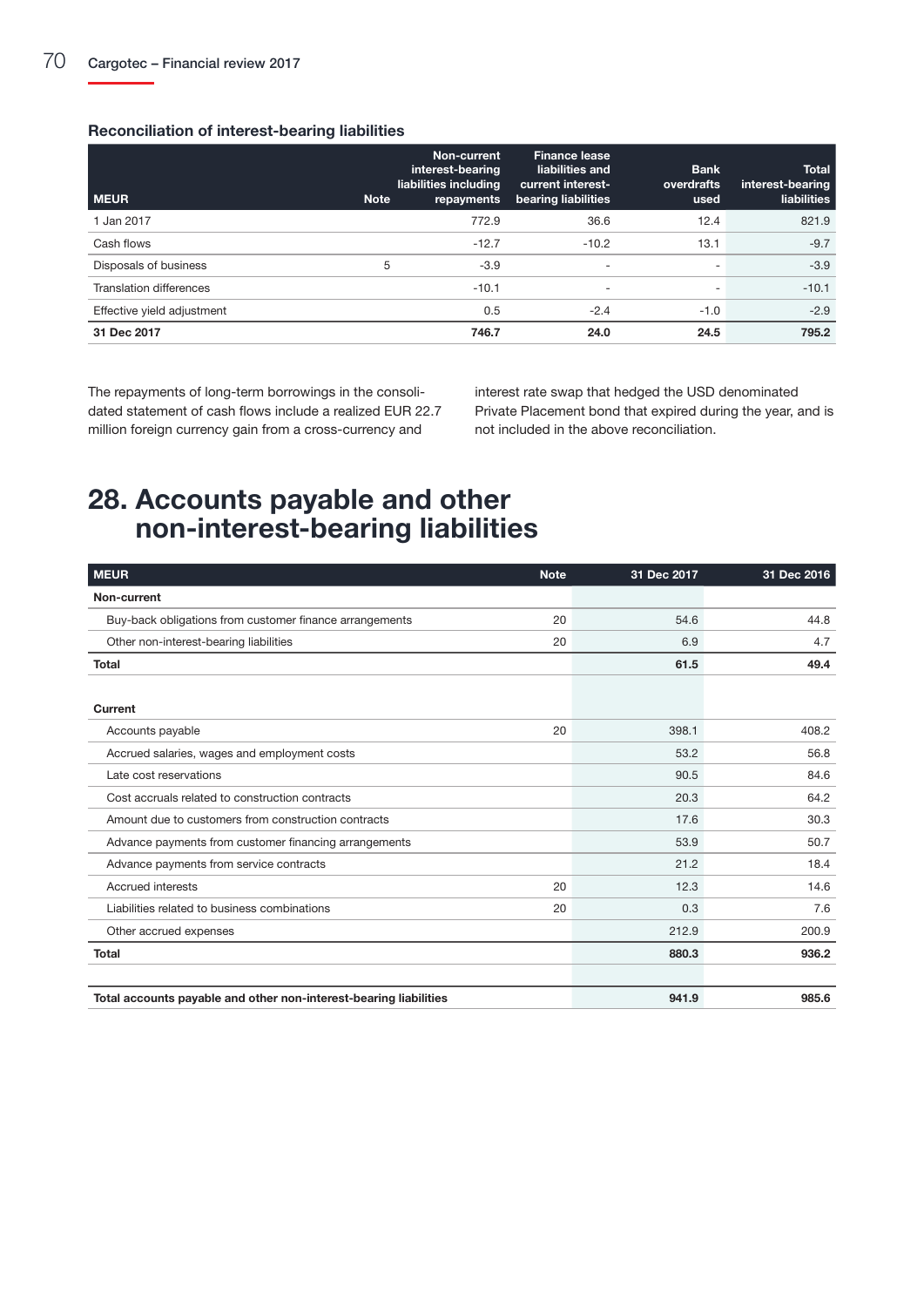# 29. Provisions

| 2017<br><b>MEUR</b>         | Warranties | <b>Product claims Restructuring</b> |                          | <b>Onerous</b><br>contracts | <b>Others</b>            | <b>Total</b> |
|-----------------------------|------------|-------------------------------------|--------------------------|-----------------------------|--------------------------|--------------|
| Provisions 1 Jan            | 80.9       | 8.3                                 | 38.1                     | 20.3                        | 2.9                      | 150.4        |
| Translation differences     | $-1.5$     | $-0.9$                              | $-1.1$                   | $-0.4$                      | $-0.1$                   | $-4.0$       |
| Increases                   | 29.1       | 2.6                                 | 12.6                     | 6.9                         | 0.9                      | 52.1         |
| Companies acquired and sold | $-0.1$     | $\overline{\phantom{0}}$            | $\overline{\phantom{a}}$ | $\overline{\phantom{a}}$    | $\overline{\phantom{a}}$ | $-0.1$       |
| Provisions used             | $-19.8$    | $-1.1$                              | $-16.8$                  | $-15.9$                     | $-0.5$                   | $-54.1$      |
| Reversals of provisions     | $-12.7$    | $-2.1$                              | $-2.4$                   | $-5.2$                      | $-1.3$                   | $-23.8$      |
| <b>Provisions 31 Dec</b>    | 75.9       | 6.8                                 | 30.3                     | 5.7                         | 1.9                      | 120.6        |

| 2016<br><b>MEUR</b>         | Warranties | <b>Product claims</b>    | Restructuring            | <b>Onerous</b><br>contracts | <b>Others</b> | <b>Total</b> |
|-----------------------------|------------|--------------------------|--------------------------|-----------------------------|---------------|--------------|
| Provisions 1 Jan            | 66.0       | 6.5                      | 8.9                      | 15.0                        | 2.4           | 98.8         |
| Translation differences     | 0.8        | 0.3                      | 0.4                      | 0.4                         | 0.0           | 1.9          |
| Increases                   | 39.5       | 4.9                      | 35.4                     | 13.9                        | 2.0           | 95.7         |
| Companies acquired and sold | 0.2        | $\overline{\phantom{a}}$ | $\overline{\phantom{0}}$ | 0.5                         | 0.0           | 0.7          |
| Provisions used             | $-12.3$    | $-1.9$                   | $-5.0$                   | $-7.4$                      | $-0.5$        | $-27.2$      |
| Reversals of provisions     | $-13.3$    | $-1.5$                   | $-1.6$                   | $-2.0$                      | $-1.1$        | $-19.4$      |
| <b>Provisions 31 Dec</b>    | 80.9       | 8.3                      | 38.1                     | 20.3                        | 2.9           | 150.4        |

| <b>MEUR</b>               |       | 31 Dec 2017 31 Dec 2016 |
|---------------------------|-------|-------------------------|
| Non-current provisions    | 17.1  | 37.6                    |
| <b>Current provisions</b> | 103.5 | 112.8                   |
| <b>Total</b>              | 120.6 | 150.4                   |

Provisions for warranties cover the expected expenses related to warranty claims from goods sold in the financial period or earlier with a valid warranty. Warranty periods vary among the products but are mainly from 1 to 2 years.

Provisions for product claims received are made when the value, probability and realisation can be estimated. Provisions are expected to realise mainly within 1−2 years.

Provisions for restructuring are based on plans approved and implemented by the management related to restructuring of operations. Provisions are expected to realise within 1−2 years. Information on restructuring costs can be found in note 8, Restructuring costs.

Provisions for onerous contracts are recognised when it is probable that contract costs will exceed the estimated total contract revenue. The expected loss is recognised as an expense immediately. Provisions for onerous contracts in general realise within 1−2 years.

Other provisions include various items, e.g. related to personnel and legal disputes. More information on estimation of provisions can be found in note 2, Estimates and assumptions requiring management judgement.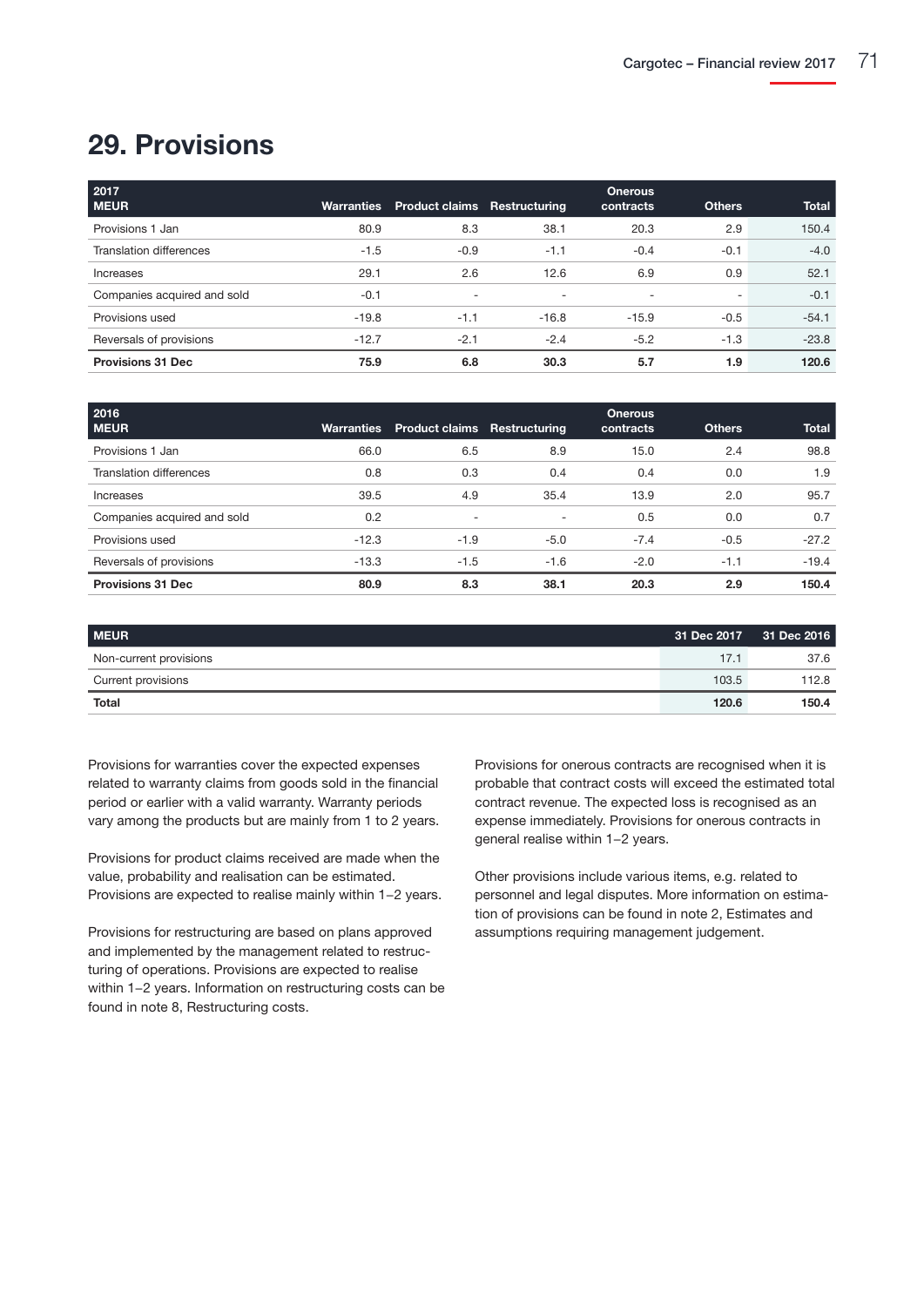# 30. Leases

#### Cargotec as lessee

| <b>MEUR</b>                                             | 31 Dec 2017 | 31 Dec 2016 |
|---------------------------------------------------------|-------------|-------------|
| Non-cancellable operating lease payables                |             |             |
| Less than 1 year                                        | 37.3        | 34.9        |
| $1-5$ years                                             | 87.3        | 85.1        |
| Over 5 years                                            | 64.8        | 74.9        |
| <b>Total</b>                                            | 189.4       | 194.9       |
|                                                         |             |             |
| Non-cancellable finance lease payables                  |             |             |
| Less than 1 year                                        | 1.0         | 1.3         |
| $1-5$ years                                             | 2.0         | 2.1         |
| Over 5 years                                            | 8.4         | 0.1         |
| <b>Total</b>                                            | 11.3        | 3.6         |
| Present value of non-cancellable finance lease payables |             |             |
| Less than 1 year                                        | 0.8         | 1.2         |
| $1-5$ years                                             | 1.7         | 1.9         |
| Over 5 years                                            | 8.4         | 0.1         |
| <b>Total</b>                                            | 10.9        | 3.2         |
| Future finance charges                                  | 0.4         | 0.3         |

Cargotec leases globally a large part of the properties needed in the operations under non-cancellable operating leases with varying terms and conditions. Cargotec's finance lease obligations mainly include machinery and equipment needed in the operations.

In December 2017, Kalmar entered into a sale and leaseback arrangement related to its new R&D center in Sweden that is currently under construction and is expected to be

finalised during 2018. Due to Kalmar's commitments related to the transaction, the payment received from the sale was recognised as a finance lease liability, and the property under construction was reclassified to finance lease assets. Lease accounting of these items will begin once the property is ready.

The aggregate operating lease expenses for the financial year totalled EUR 40.1 (2016: 39.5) milion.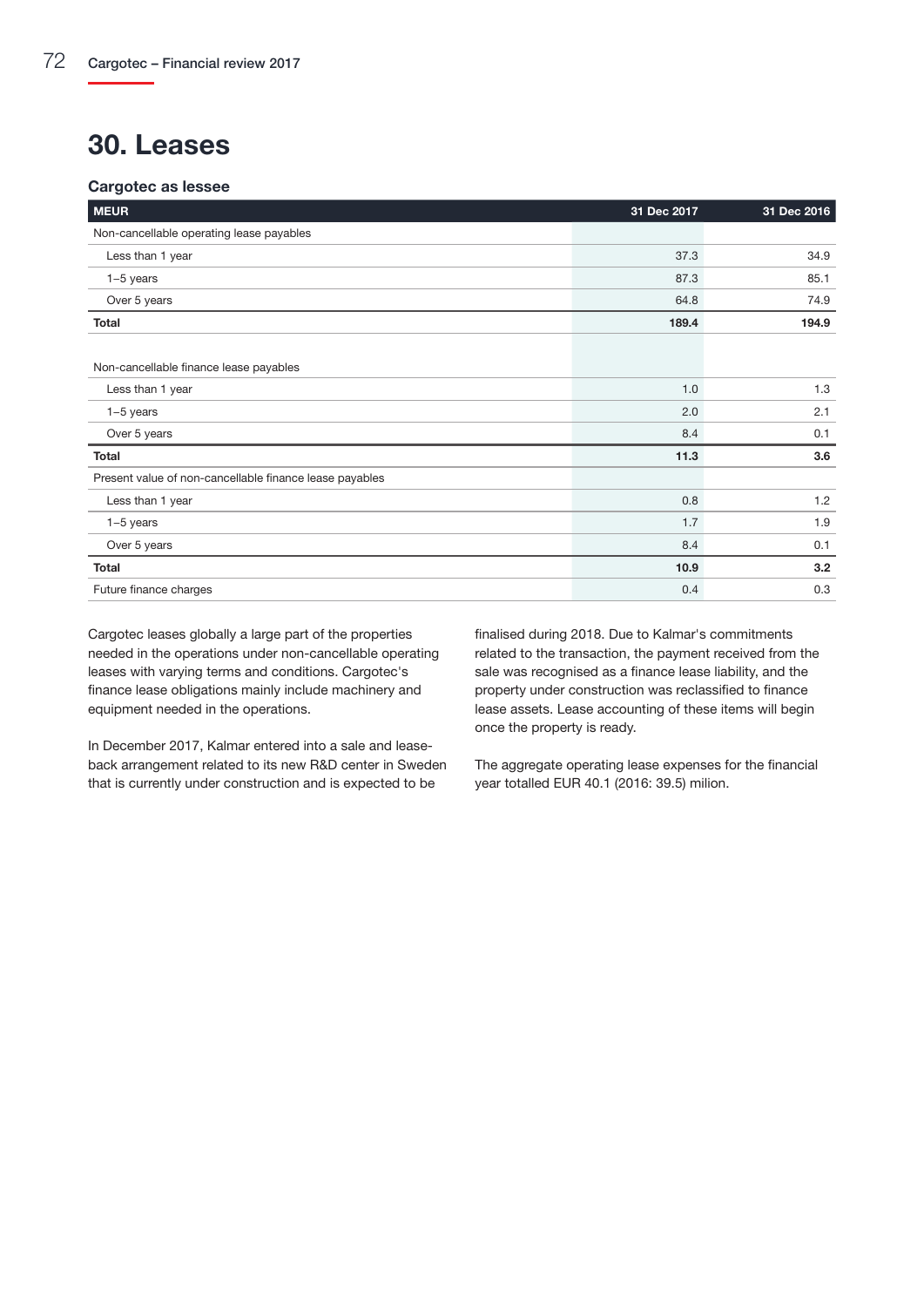#### Cargotec as lessor

| <b>MEUR</b>                                                | 31 Dec 2017              | 31 Dec 2016              |
|------------------------------------------------------------|--------------------------|--------------------------|
| Non-cancellable operating lease receivables                |                          |                          |
| Less than 1 year                                           | 4.1                      | 5.8                      |
| $1-5$ years                                                | 11.6                     | 13.8                     |
| Over 5 years                                               | 1.6                      | 0.8                      |
| <b>Total</b>                                               | 17.2                     | 20.4                     |
| Non-cancellable finance lease receivables                  |                          |                          |
| Less than 1 year                                           | 0.4                      | 0.7                      |
| $1-5$ years                                                | 0.6                      | 0.6                      |
| Over 5 years                                               |                          | $\overline{\phantom{a}}$ |
| <b>Total</b>                                               | 1.1                      | 1.3                      |
| Present value of non-cancellable finance lease receivables |                          |                          |
| Less than 1 year                                           | 0.4                      | 0.6                      |
| $1-5$ years                                                | 0.6                      | 0.6                      |
| Over 5 years                                               | $\overline{\phantom{a}}$ |                          |
| <b>Total</b>                                               | 0.9                      | 1.1                      |
| Future finance income                                      | 0.2                      | 0.2                      |

Cargotec's operating lease receivables mainly relate to container handling and industrial application equipment leased out under contracts with varying duration and other terms.

Rental income recognised in sales from operating leases was EUR 5.0 (2016: 5.4) million.

## 31. Commitments

| <b>MEUR</b>                  | 31 Dec 2017 | 31 Dec 2016 |
|------------------------------|-------------|-------------|
| Guarantees                   | 0.2         | 0.2         |
| Customer financing           | 18.4        | 20.6        |
| Operating leases             | 189.4       | 194.9       |
| Other contingent liabilities | 0.6         | 2.4         |
| <b>Total</b>                 | 208.6       | 218.1       |

Cargotec Corporation has guaranteed obligations of Cargotec companies arising from ordinary course of business. The total amount of these guarantees on 31 December 2017 was EUR 461.2 (31 Dec 2016: 424.3) million.

Certain products are sold under customer finance arrangements in which some level of risk is typically retained by Cargotec. When the level of retained risk is low and, therefore, not reflected on the balance sheet, it is reported in full as a contingent liability under commitments. No significant liabilities are expected to arise from the commitments related to customer financing.

Information regarding operating leases is disclosed in note 30, Leases.

In addition, Cargotec has commitments related to its investments in joint ventures. These commitments are disclosed in note 17, Investments in associated companies and joint ventures.

### Contingent liabilities

Cargotec received in October 2016 a USD 13 million verdict in a local jury trial in Hempstead, USA. Verdict is related to business acquisition negotiations Cargotec USA had in 2010 and 2011. The negotiations were closed without results. The claim is based on Cargotec having breached confidentiality obligations related to the negotiations. Cargotec disputes the claim and has appealed to the Court of Appeals.

There are also certain other legal claims and disputes based on various grounds pending against Cargotec around the world. The management believes that the outcome of these disputes will not have a material effect on Cargotec's financial position.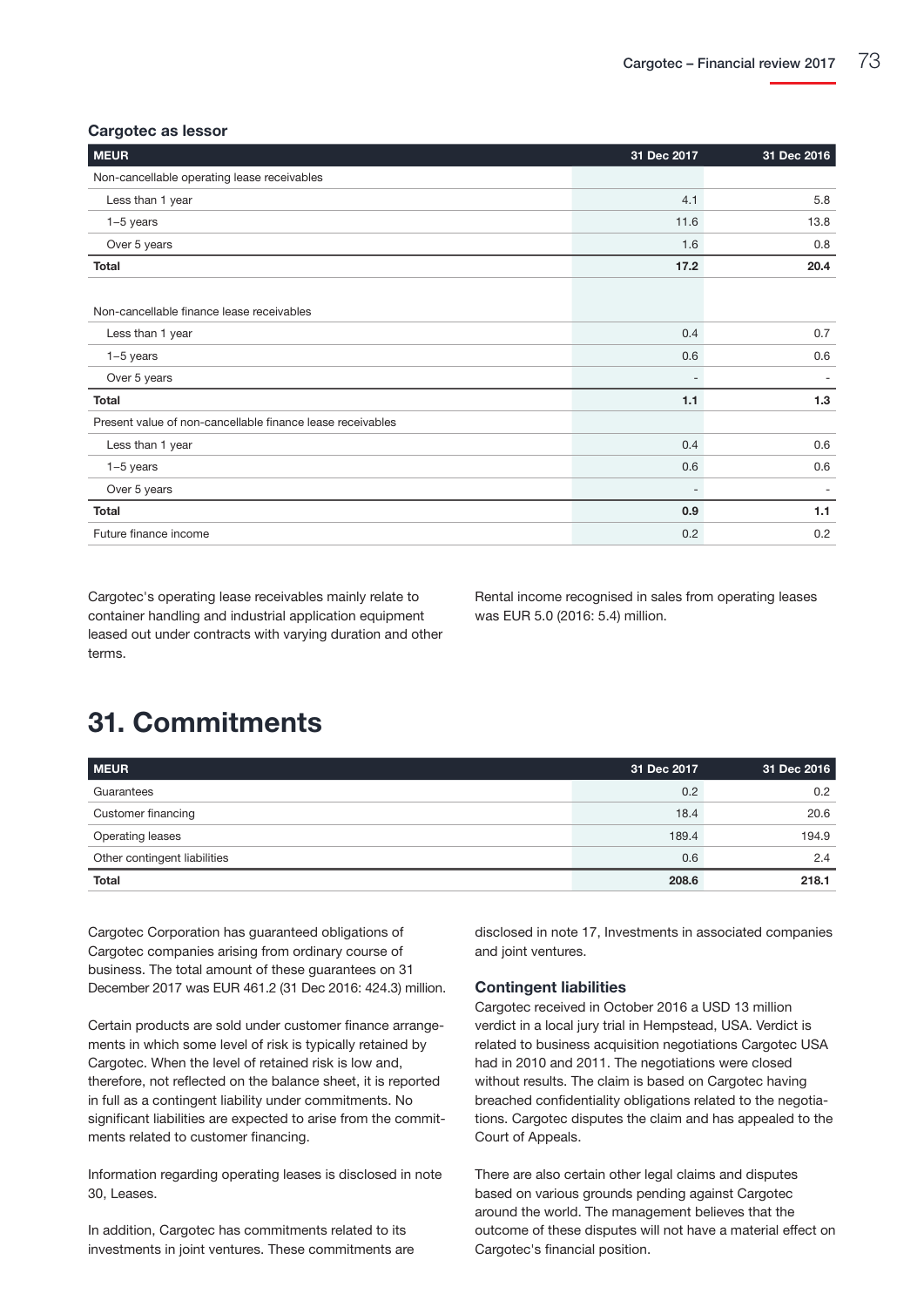### 32. Related-party transactions

Cargotec's related parties include the parent company Cargotec Corporation and its subsidiaries, associated companies and joint ventures. Related parties include also the members of the Board of Directors and the Executive

Board, including the CEO. Wipunen varainhallinta oy, Mariatorp Oy and Pivosto Oy exercise through ownership in Cargotec significant influence over the company.

### Transactions with associated companies and joint ventures

| 1 Jan-31 Dec 2017<br><b>MEUR</b>  | <b>Associated companies</b> | Joint ventures | Total |
|-----------------------------------|-----------------------------|----------------|-------|
| Sale of products and services     | $\ell$ .0                   | 5.1            | 12.0  |
| Purchase of products and services | 19.6                        | 78.0           | 97.6  |

| l 1 Jan–31 Dec 2016<br><b>MEUR</b> | <b>Associated companies</b> | Joint ventures | Total |
|------------------------------------|-----------------------------|----------------|-------|
| Sale of products and services      |                             | 7.9            | 16.1  |
| Purchase of products and services  | 24.8                        | 134.5          | 159.4 |

### Balances with associated companies and joint ventures

| 31 Dec 2017<br><b>MEUR</b> | <b>Associated companies</b> | Joint ventures | Total |
|----------------------------|-----------------------------|----------------|-------|
| Accounts receivable        |                             | 3.7            | 5.9   |
| Accounts payable           | .5                          | 4.7            | 6.2   |

| 31 Dec 2016<br><b>MEUR</b> | <b>Associated companies</b> | Joint ventures | <b>Total</b> |
|----------------------------|-----------------------------|----------------|--------------|
| Accounts receivable        | $\overline{b}$              |                |              |
| Accounts payable           |                             | 5.8            | 8.5          |

Comparable information from year 2016 has been restated.

Transactions with associated companies and joint ventures are carried out at market price.

### Key management compensation

The top management comprises the Board of Directors and the Executive Board. The remuneration paid or payable based on the work performed consists of the following:

| <b>MEUR</b>                                            | 1 Jan-31 Dec 2017 | 1 Jan-31 Dec 2016 |
|--------------------------------------------------------|-------------------|-------------------|
| Wages, salaries and other short-term employee benefits | 3.6               | 4.6               |
| Share-based payments                                   | 3.5               | 3.1               |
| Post-employment benefits                               | 0.5               | 0.7               |
| Termination benefits                                   |                   | 0.5               |
| <b>Total</b>                                           | 7.6               | 8.9               |

The composition of Cargotec's Executive Board has changed during 2016. The remuneration of the Executive Board members who left the Board is included in the key management compensation information for the period they were members.

The CEO and members of the Executive Board are participants in the share-based incentive programmes 2017−2020 and 2014−2016. Based on the 2014

programme, the CEO was rewarded in spring 2017 with 9,176 and three other Executive Board members with 7,491 Cargotec class B shares. First phase of 2015 programme rewarded the CEO and four other Executive Board members and first phase of 2016 programme the CEO and five other Executive Board members. Additionally, the CEO and members of the Executive Board participate to the restricted shares incentive programmes. As the targets for the earnings period 2015 were fulfilled, the CEO was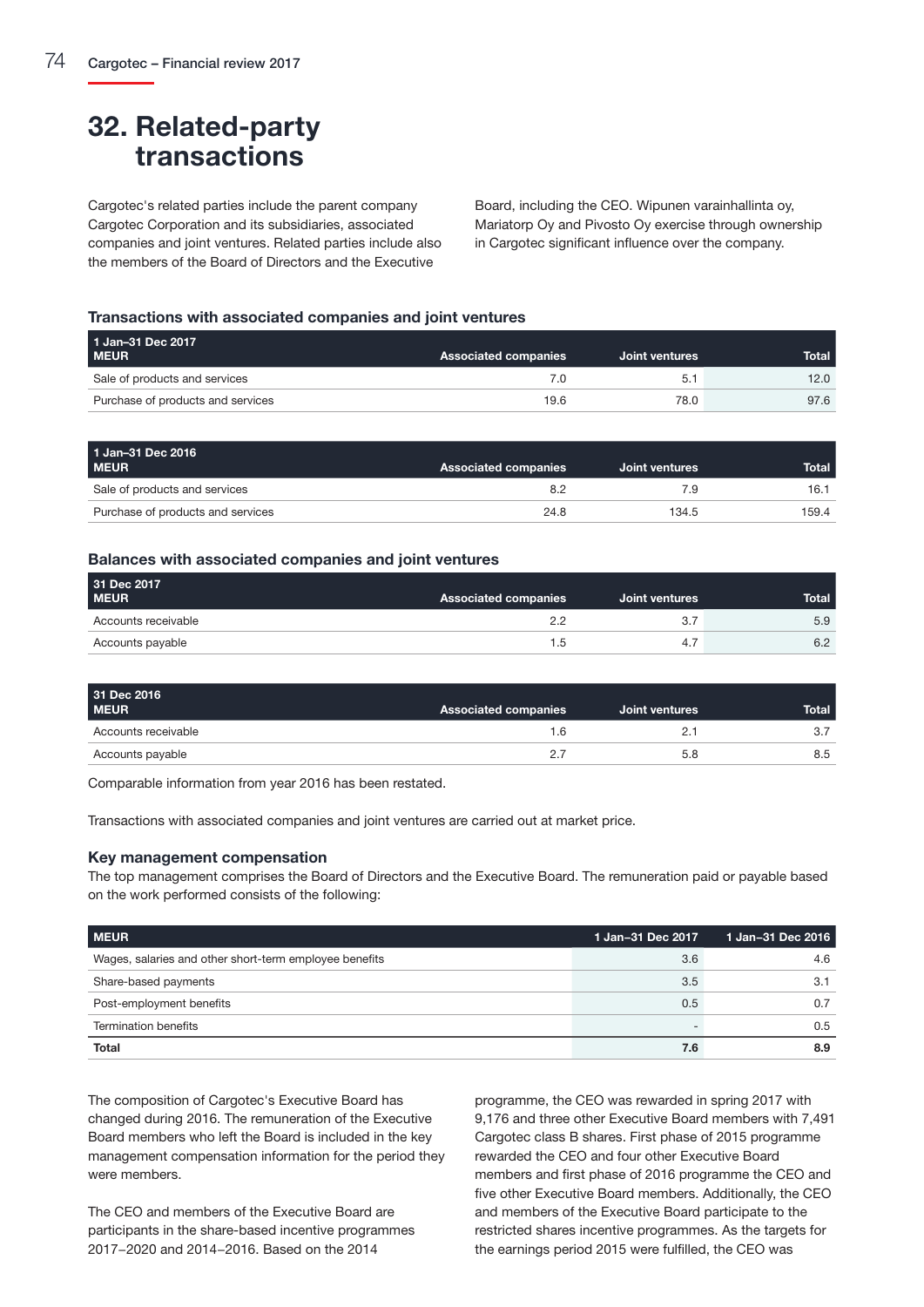rewarded with 8,097 class B shares and other Executive Board members with 13,174 class B shares in spring 2016. As the financial targets for the earnings period 2016 were fulfilled, the CEO was rewarded with 2,971 and other Executive Board members with 5,073 class B shares in spring 2017.

Further information on the incentive programmes is presented in note 25, Share-based payments.

The CEO is entitled to a supplemental defined contribution pension benefit, for which a EUR 0.5 (2016: 0.7) million contribution has been paid in 2017 to the insurance company administering the benefit. According to the pension arrangement, the CEO is entitled to retire between the age of 60–65. Any additional contributions to the CEO's supplemental pension benefit are approved by the Board of Directors. Board of Directors also sets the performance criteria for payment of contributions. Additionally, the CEO is entitled to a statutory pension, for which a pension cost of EUR 0.2 (2016: 0.2) million was recorded in year 2017. Other Finnish members of the Executive Board are entitled to a statutory pension. Their retirement age is determined in line with the statutory pension scheme in Finland. Hiab and MacGregor Business Area Presidents have supplemental defined contribution pension plans, following the local market practice. The members of the Executive Board have a period of notice of 6 months and are entitled to compensation, for termination of employment, corresponding to 6 to 12 months' salary.

Cargotec had no loans, liabilities or commitments to persons belonging to Cargotec's related party on 31 December 2017 or 31 December 2016.

#### Salaries and remunerations paid

| $1,000$ EUR                   |                                           | 1 Jan-31 Dec 2017 | 1 Jan-31 Dec 2016 |
|-------------------------------|-------------------------------------------|-------------------|-------------------|
| Mika Vehviläinen              | $CEO*$                                    | 2,338.3           | 1,689.5           |
| Ilkka Herlin                  | Chairman of the Board                     | 124.2             | 101.2             |
| Tapio Hakakari                | Vice Chairman of the Board                | 89.0              | 69.2              |
| Kimmo Alkio                   | Member of the Board (since 22 March 2016) | 64.0              | 36.7              |
| Jorma Eloranta                | Member of the Board                       | 70.0              | 53.0              |
| Peter Immonen                 | Member of the Board                       | 70.0              | 53.0              |
| Teresa Kemppi-Vasama          | Member of the Board (since 21 March 2017) | 54.0              |                   |
| Antti Lagerroos               | Member of the Board (until 22 March 2016) |                   | 11.0              |
| Johanna Lamminen              | Member of the Board (since 21 March 2017) | 54.0              |                   |
| Anja McAlister (Silvennoinen) | Member of the Board (until 22 March 2016) |                   | 12.0              |
| Kaisa Olkkonen                | Member of the Board (since 22 March 2016) | 69.0              | 44.7              |
| <b>Teuvo Salminen</b>         | Member of the Board                       | 86.8              | 70.0              |
| Heikki Soljama                | Member of the Board (since 22 March 2016) | 64.0              | 38.7              |

\*Year 2017 includes, in addition to the base salary, fringe benefits and short-term incentive pay out, also taxable income from the restricted shares programme 2016 and share-based incentive programme 2014. Year 2016 includes, in addition to the base salary and fringe benefits and short-term incentive pay out, also taxable income from the restricted shares programme 2015.

Further information on share and option right ownership of the Board of Directors and key management is available under Shares and shareholders.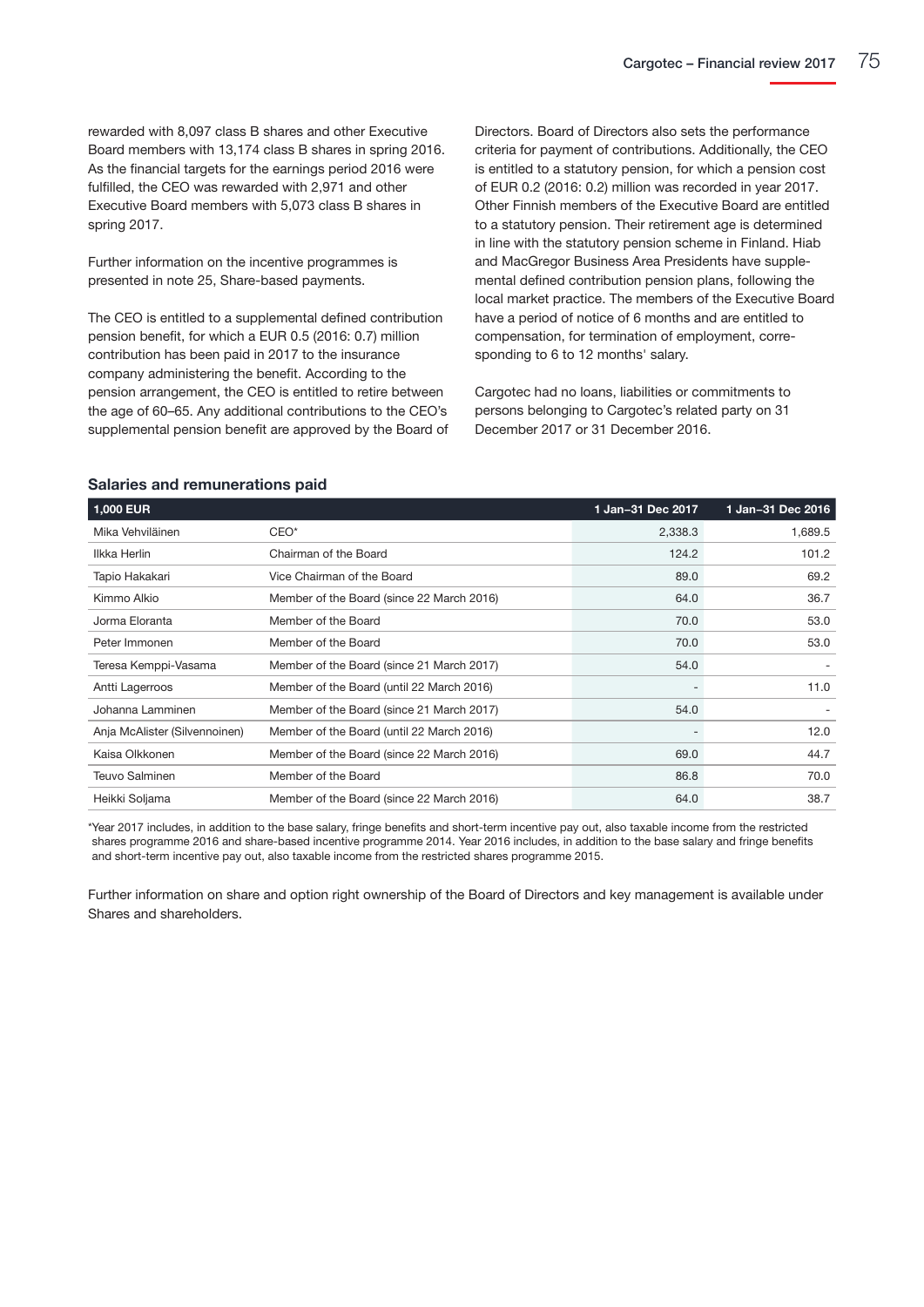# 33. Subsidiaries

| 31 Dec 2017                                                                              | <b>Country</b>  | Shareholding (%)<br><b>Parent</b> | Shareholding (%)<br>Group |
|------------------------------------------------------------------------------------------|-----------------|-----------------------------------|---------------------------|
| Cargotec Argentina S.R.L.                                                                | Argentina       |                                   | 100                       |
| Cargotec Australia Pty Ltd                                                               | Australia       |                                   | 100                       |
| Cargotec Automation Solutions Australia Pty Ltd                                          | Australia       |                                   | 100                       |
| Inver Port Services Pty. Ltd.                                                            | Australia       |                                   | 100                       |
| Kalmar Equipment (Australia) Pty. Ltd.                                                   | Australia       |                                   | 100                       |
| MacGregor Australia Pty Ltd                                                              | Australia       |                                   | 100                       |
| Hiab Austria GmbH                                                                        | Austria         |                                   | 100                       |
| Interhydraulik Zepro GmbH                                                                | Austria         |                                   | 100                       |
| Kalmar Austria GmbH                                                                      | Austria         |                                   | 100                       |
| Cargotec Caribbean Services Ltd.                                                         | <b>Bahamas</b>  |                                   | 100                       |
| Cargotec Belgium NV                                                                      | Belgium         | 100                               | 100                       |
| MacGregor Belgium NV                                                                     | Belgium         |                                   | 100                       |
| Cargotec Brazil Indústria e Comércio de Equipamentos para<br>Movimentacao de Cargas Ltda | Brazil          |                                   | 100                       |
| Hiab Brasil Guindastes e Servicos Ltda                                                   | Brazil          |                                   | 100                       |
| MLS Servicos Offshore e Navais Ltda                                                      | Brazil          |                                   | 100                       |
| Cargotec Bulgaria EOOD                                                                   | <b>Bulgaria</b> |                                   | 100                       |
| Waltco Lift Inc.                                                                         | Canada          |                                   | 100                       |
| Hiab Chile S.A.                                                                          | Chile           |                                   | 100                       |
| Triplex Chile Ltda.                                                                      | Chile           |                                   | 95                        |
| Cargotec Asia Limited                                                                    | China           |                                   | 100                       |
| Cargotec Industries (China) Co., Ltd                                                     | China           |                                   | 100                       |
| Cargotec (Shanghai) Trading Company Limited                                              | China           |                                   | 100                       |
| China Crane Investment Holdings Limited                                                  | China           |                                   | 100                       |
| Hiab Load Handling Equipment (Shanghai) Co., Ltd                                         | China           |                                   | 100                       |
| INTERSCHALT Maritime Systems Trading (Shanghai) Co., Ltd.                                | China           |                                   | 100                       |
| Kalmar Port Machinery (Shenzhen) Co., Ltd                                                | China           |                                   | 100                       |
| MacGREGOR (CHN) Ltd                                                                      | China           |                                   | 100                       |
| MacGregor (HKG) Limited                                                                  | China           |                                   | 100                       |
| MacGREGOR (Shanghai) Trading Co., Ltd.                                                   | China           |                                   | 100                       |
| MacGregor (Tianjin) Co., Ltd                                                             | China           |                                   | 100                       |
| Hiab d.o.o.                                                                              | Croatia         | 100                               | 100                       |
| MacGregor Croatia d.o.o.                                                                 | Croatia         |                                   | 100                       |
| HATLAPA (Eastmed) Limited                                                                | Cyprus          |                                   | 70                        |
| HATLAPA Filtration Technology Ltd.                                                       | Cyprus          |                                   | 51                        |
| <b>ISMS Holdings Limited</b>                                                             | Cyprus          |                                   | 100                       |
| MacGregor Cyprus Limited                                                                 | Cyprus          |                                   | 100                       |
| MacGregor Denmark A/S                                                                    | Denmark         |                                   | 100                       |
| Zepro Danmark A/S                                                                        | Denmark         |                                   | 100                       |
| Cargotec Estonia AS                                                                      | Estonia         | 100                               | 100                       |
| MacGREGOR BLRT Baltic OÜ                                                                 | Estonia         |                                   | 51                        |
| Cargotec Finland Oy                                                                      | Finland         |                                   | 100                       |
| Cargotec Holding Finland Oy                                                              | Finland         | 100                               | 100                       |
| Cargotec Solutions Oy                                                                    | Finland         | 100                               | 100                       |
| MacGregor Finland Oy                                                                     | Finland         |                                   | 100                       |
| Oy Sisu Ab                                                                               | Finland         | 100                               | 100                       |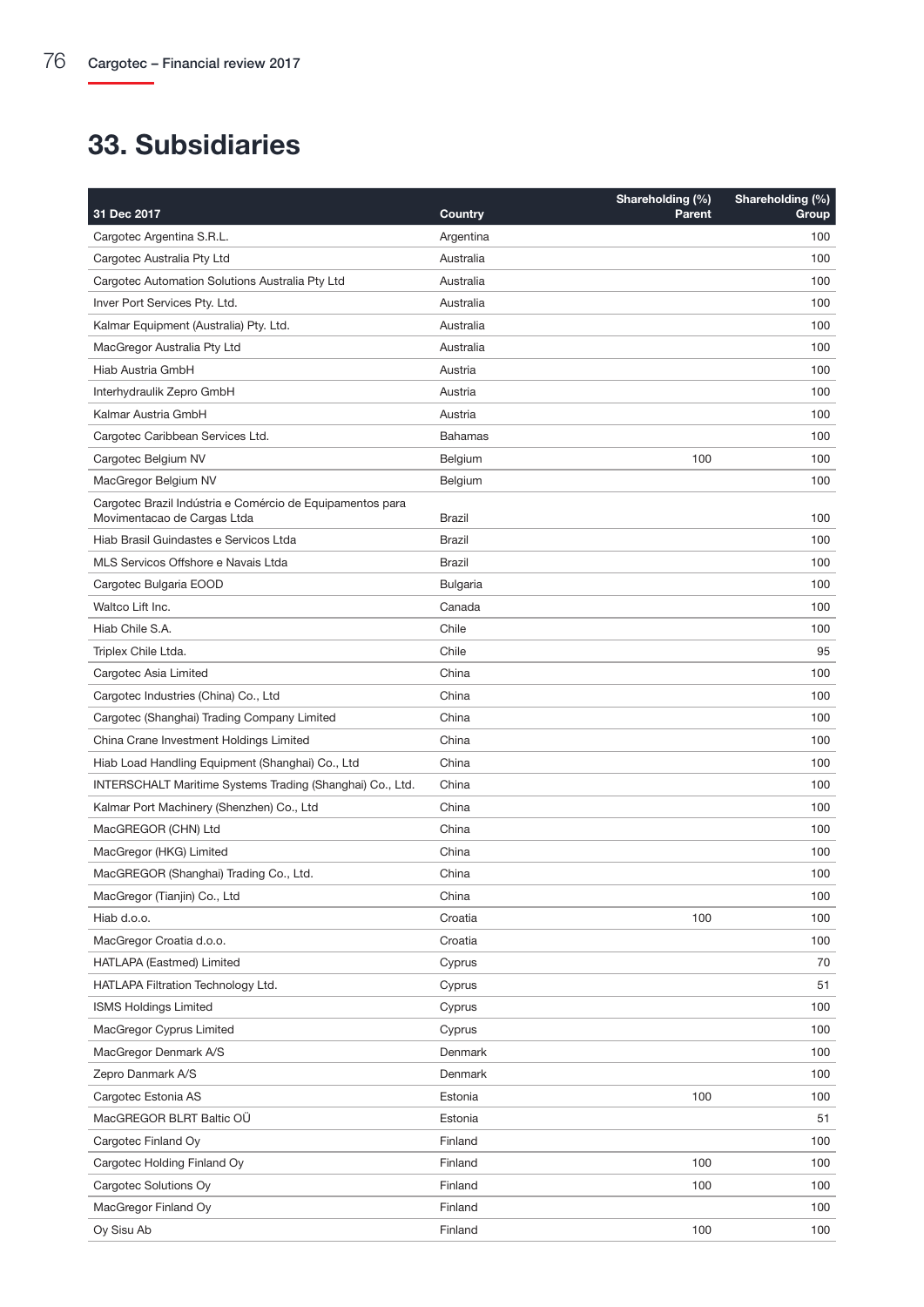| 31 Dec 2017                                         | Country     | <b>Shareholding (%)</b><br>Parent | Shareholding (%)<br>Group |
|-----------------------------------------------------|-------------|-----------------------------------|---------------------------|
| <b>Hiab France SAS</b>                              | France      | 100                               | 100                       |
| Kalmar France SAS                                   | France      |                                   | 100                       |
| MacGregor France S.A.S.                             | France      |                                   | 100                       |
| SRMP – Société Réunionaise de Maintenance Portuaire | France      |                                   | 51                        |
| HATLAPA Verwaltungsgesellschaft mbH                 | Germany     |                                   | 100                       |
| Hiab Germany GmbH                                   | Germany     |                                   | 100                       |
| <b>INTERSCHALT Bluedrive GmbH</b>                   | Germany     |                                   | 100                       |
| Kalmar Germany GmbH                                 | Germany     |                                   | 100                       |
| MacGregor Germany GmbH et Co. KG                    | Germany     |                                   | 100                       |
| MacGregor Greece Ltd                                | Greece      |                                   | 100                       |
| Cargotec India Private Limited                      | India       |                                   | 100                       |
| MacGregor Marine India Private Limited              | India       |                                   | 100                       |
| PT MacGregor Indonesia                              | Indonesia   |                                   | 100                       |
| Cargotec Engineering Ireland Ltd                    | Ireland     |                                   | 100                       |
| Cargotec Research & Development Ireland Ltd         | Ireland     |                                   | 100                       |
| Hiab Italia S.r.l.                                  | Italy       |                                   | 100                       |
| Kalmar Italia S.r.l.                                | Italy       |                                   | 100                       |
| MacGregor Italy S.r.l.                              | Italy       |                                   | 100                       |
| Cargotec Japan Ltd                                  | Japan       |                                   | 100                       |
| MacGregor Japan Ltd                                 | Japan       |                                   | 100                       |
| MacGREGOR BLRT Baltic UAB                           | Lithuania   |                                   | 51                        |
| Bromma (Malaysia) Sdn. Bhd.                         | Malaysia    |                                   | 100                       |
| Cargotec Terminal Solutions (Malaysia) Sdn Bhd      | Malaysia    |                                   | 100                       |
| Hiab Sdn Bhd                                        | Malaysia    |                                   | 100                       |
| MacGregor Malaysia Sdn. Bhd.                        | Malaysia    |                                   | 100                       |
| Kalmar Mexico Equipos S.A. de C.V.                  | Mexico      |                                   | 100                       |
| Kalmar Maghreb S.A.                                 | Morocco     |                                   | 100                       |
| Cargotec Holding Netherlands B.V.                   | Netherlands | 100                               | 100                       |
| Hiab Benelux B.V.                                   | Netherlands |                                   | 100                       |
| Kalmar Netherlands B.V.                             | Netherlands |                                   | 100                       |
| MacGregor Netherlands B.V.                          | Netherlands |                                   | 100                       |
| MacGregor Netherlands Holding B.V.                  | Netherlands |                                   | 100                       |
| Hiab Norway AS                                      | Norway      |                                   | 100                       |
| Kalmar Holding Norway AS                            | Norway      | 100                               | 100                       |
| Kalmar Norway AS                                    | Norway      |                                   | 100                       |
| MacGregor Holding Norway AS                         | Norway      | 50                                | 100                       |
| MacGregor MDH AS                                    | Norway      |                                   | 100                       |
| MacGregor Norway AS                                 | Norway      |                                   | 100                       |
| Cargotec Panama, S.A.                               | Panama      |                                   | 100                       |
| Cargotec Services Panama, S.A.                      | Panama      |                                   | 100                       |
| Cargotec Poland Sp. z.o.o.                          | Poland      |                                   | 100                       |
| MacGregor Poland Sp. z.o.o.                         | Poland      |                                   | 100                       |
| Kalmar Portugal, Unipessoal Lda                     | Portugal    |                                   | 100                       |
| MacGregor Doha WLL                                  | Qatar       |                                   | 49*                       |
| Cargotec RUS LLC                                    | Russia      |                                   | 100                       |
| Hiab RUS LLC                                        | Russia      |                                   | 100                       |
| Cargotec CHS Pte. Ltd.                              | Singapore   |                                   | 100                       |
| HATLAPA Asia Pacific Pte. Ltd.                      | Singapore   |                                   | 100                       |
| ISMS Services Pte. Ltd.                             | Singapore   |                                   | 100                       |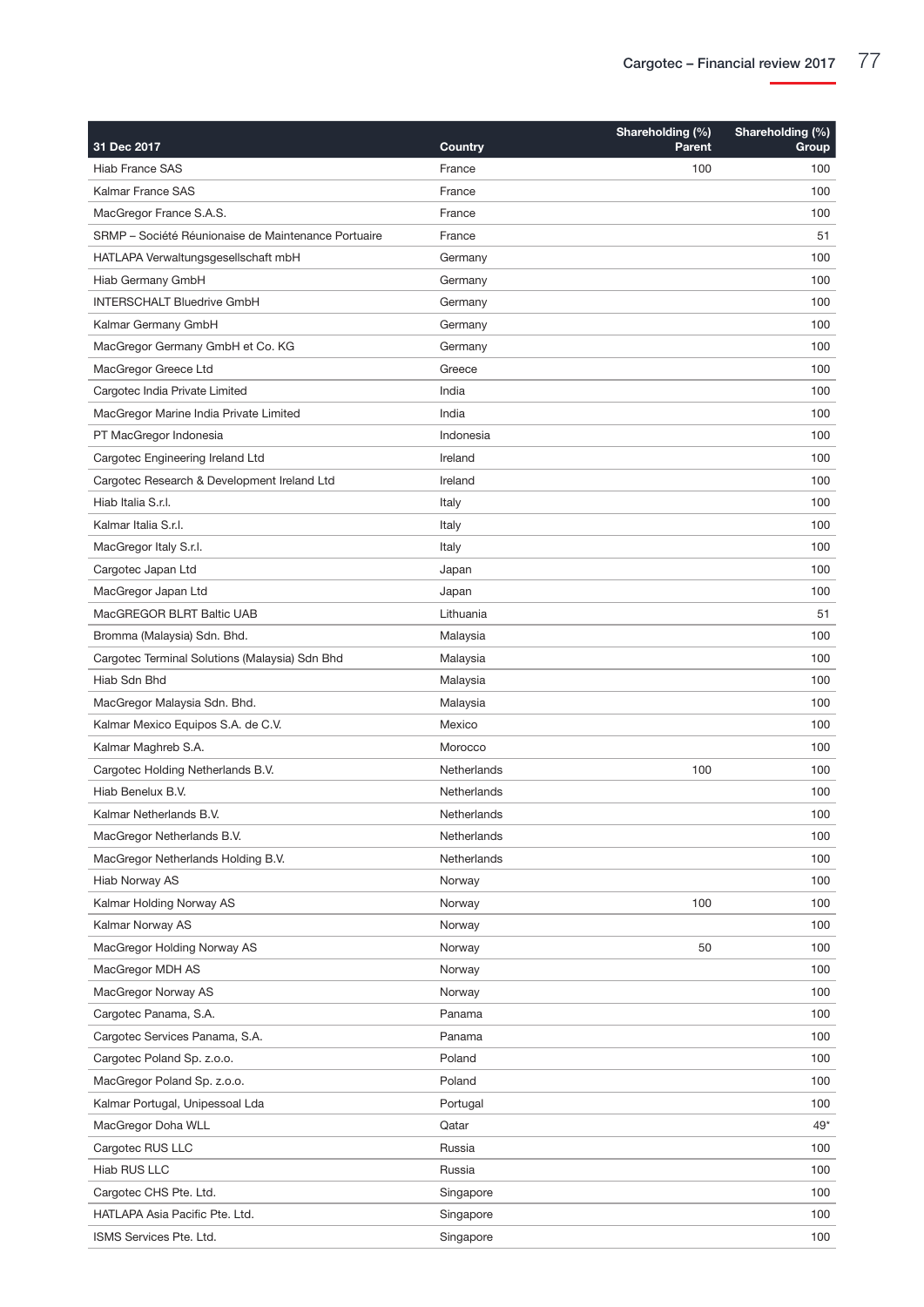| 31 Dec 2017                                        | <b>Country</b>              | Shareholding (%)<br>Parent | Shareholding (%)<br>Group |
|----------------------------------------------------|-----------------------------|----------------------------|---------------------------|
| MacGREGOR Plimsoll Offshore Services Pte Ltd       | Singapore                   |                            | 100                       |
| MacGREGOR Plimsoll Pte Ltd                         | Singapore                   |                            | 100                       |
| MacGregor Pte Ltd                                  | Singapore                   | 100                        | 100                       |
| MacGREGOR (SGP) Pte Ltd.                           | Singapore                   |                            | 100                       |
| Cargotec Slovakia Spol. s.r.o.                     | Slovakia                    | 100                        | 100                       |
| Tagros d.o.o.                                      | Slovenia                    | 100                        | 100                       |
| Hiab (Pty) Ltd                                     | South Africa                |                            | 100                       |
| Kalmar Industries South Africa (Pty) Ltd           | South Africa                | 100                        | 100                       |
| Cargotec Korea Limited                             | South Korea                 |                            | 100                       |
| MacGregor Korea Ltd                                | South Korea                 |                            | 100                       |
| Hiab Cranes, S.L. Unipersonal                      | Spain                       |                            | 100                       |
| Hiab Iberia, S.L. Unipersonal                      | Spain                       |                            | 100                       |
| Kalmar Spain Cargo Handling Solutions S.A.         | Spain                       |                            | 100                       |
| Cargotec Holding Sweden AB                         | Sweden                      | 100                        | 100                       |
| Cargotec Patenter AB                               | Sweden                      |                            | 100                       |
| Cargotec Patenter HB                               | Sweden                      |                            | 100                       |
| Cargotec Sweden AB                                 | Sweden                      | 100                        | 100                       |
| Hiab AB                                            | Sweden                      |                            | 100                       |
| Koffert Sverige AB                                 | Sweden                      |                            | 100                       |
| MacGregor Sweden AB                                | Sweden                      |                            | 100                       |
| Siwertell AB                                       | Sweden                      |                            | 100                       |
| Zeteco AB                                          | Sweden                      |                            | 100                       |
| Z-Lyften Produktion AB                             | Sweden                      |                            | 100                       |
| Cargotec (Thailand) Co., Ltd.                      | Thailand                    |                            | 100                       |
| Kalmar Turkey Yuk Tasima Sistemleri Anonim Şirketi | Turkey                      |                            | 100                       |
| Cargotec Ukraine, LLC                              | Ukraine                     |                            | 100                       |
| Bromma Middle East DMCC                            | <b>United Arab Emirates</b> |                            | 100                       |
| Kalmar Middle East DMCC                            | <b>United Arab Emirates</b> |                            | 100                       |
| MacGregor (ARE) Gulf LLC                           | <b>United Arab Emirates</b> |                            | $49*$                     |
| MacGregor (ARE) LLC                                | United Arab Emirates        |                            | 49*                       |
| Del Equipment (U.K.) Limited                       | <b>United Kingdom</b>       |                            | 100                       |
| Flintstone Technology Limited                      | United Kingdom              |                            | 51                        |
| <b>Hiab Limited</b>                                | United Kingdom              | 100                        | 100                       |
| Kalmar Limited                                     | United Kingdom              | 100                        | 100                       |
| MacGregor (GBR) Limited                            | United Kingdom              |                            | 100                       |
| P and C Compressor Spares Ltd                      | United Kingdom              |                            | 100                       |
| Player and Cornish Marine Limited                  | United Kingdom              |                            | 100                       |
| Cargotec Crane and Electrical Services Inc.        | <b>USA</b>                  |                            | 100                       |
| Cargotec Holding, Inc.                             | <b>USA</b>                  | 100                        | 100                       |
| Hiab USA Inc.                                      | <b>USA</b>                  |                            | 100                       |
| Kalmar RT Center LLC                               | <b>USA</b>                  |                            | 100                       |
| Kalmar Solutions LLC                               | <b>USA</b>                  |                            | 100                       |
| Kalmar USA Inc.                                    | <b>USA</b>                  |                            | 100                       |
| MacGregor USA Inc.                                 | <b>USA</b>                  |                            | 100                       |
| Navis LLC                                          | <b>USA</b>                  |                            | 100                       |
| Waltco Lift Corp.                                  | <b>USA</b>                  |                            | 100                       |

\*Cargotec has control of the company based on the shareholders' agreement and thus subsidiary is fully consolidated.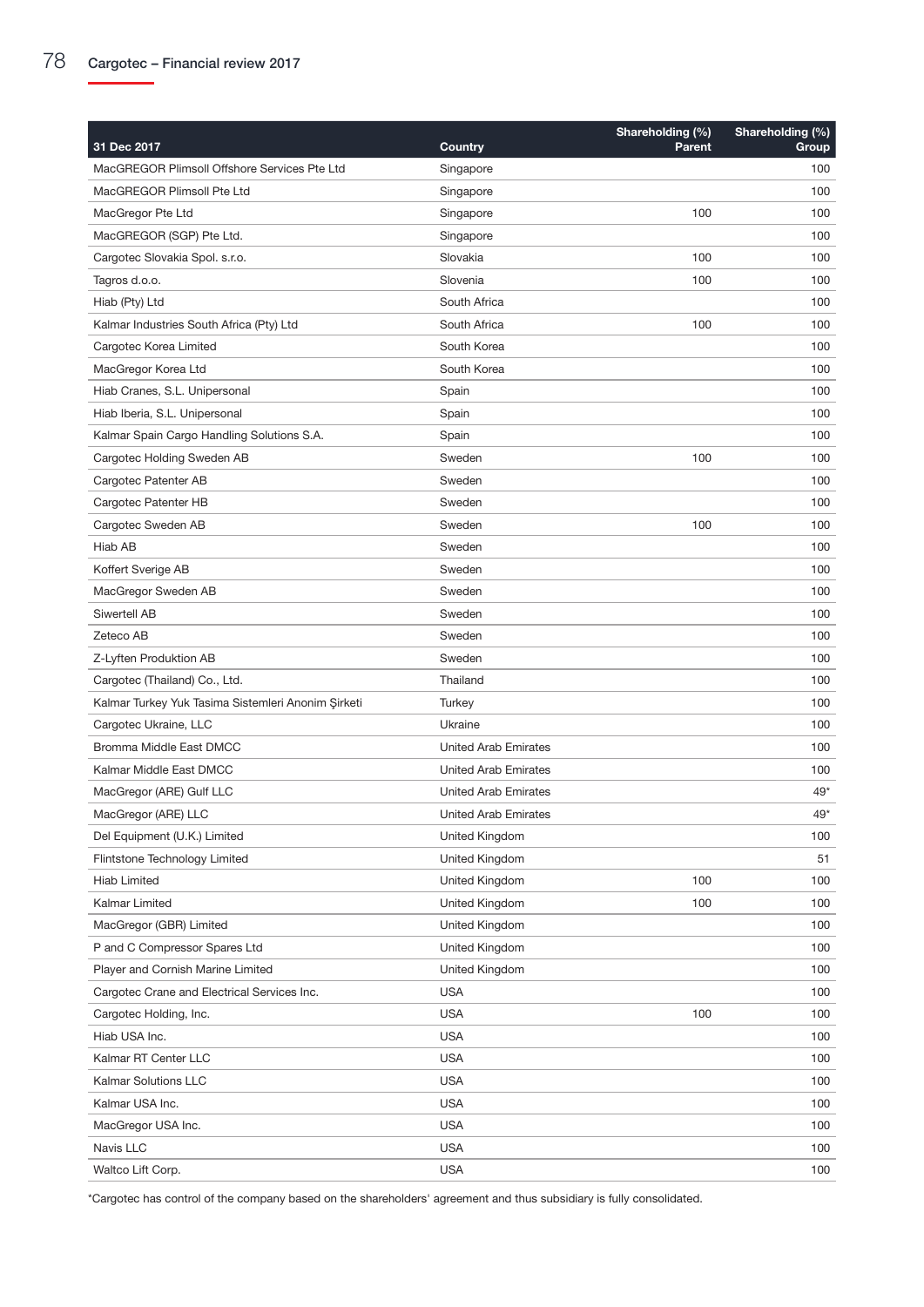### 34. Events after the balance sheet date

On 5 February, MacGregor closed the acquisition of Rapp Marine Group AS in Norway. Information about the acquisition is disclosed in note 5, Acquisitions and disposals.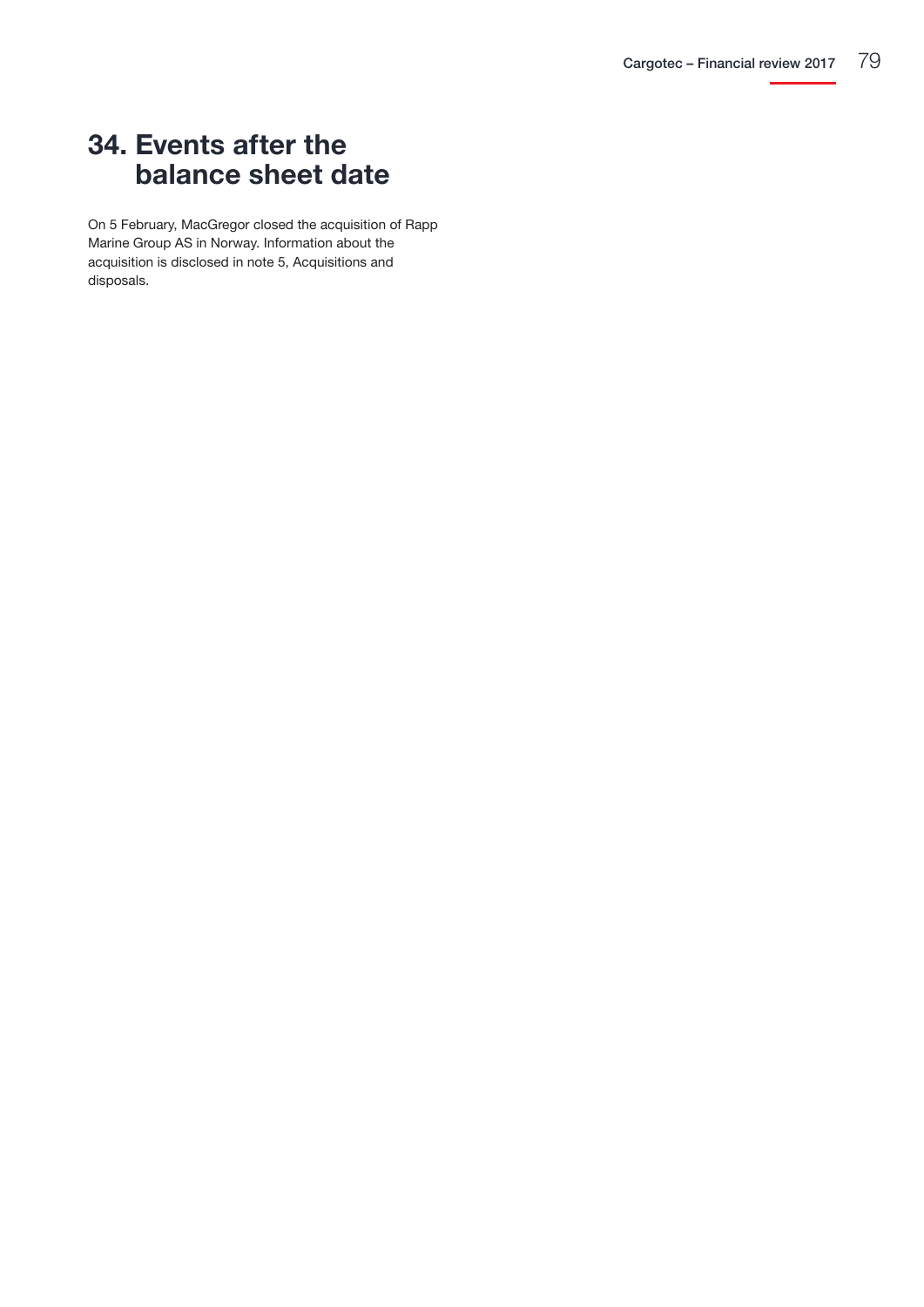# FINANCIAL STATEMENTS OF THE PARENT COMPANY (FAS)

### Parent company income statement

| <b>MEUR</b>                            | <b>Note</b>    | 1 Jan-31 Dec 2017 | 1 Jan-31 Dec 2016 |
|----------------------------------------|----------------|-------------------|-------------------|
| <b>Sales</b>                           |                | 155.2             | 152.4             |
| Administration expenses                | 3, 4, 5        | $-166.8$          | $-152.9$          |
| Other operating income                 |                | 0.0               | 0.0               |
| <b>Operating loss</b>                  |                | $-11.6$           | $-0.5$            |
| Financing income and expenses          | 6              | 95.3              | 128.5             |
| Profit before appropriations and taxes |                | 83.7              | 128.0             |
| Group contributions                    |                |                   | $-8.9$            |
| Income taxes                           | $\overline{ }$ | $-0.2$            | $-2.2$            |
| Profit for the period                  |                | 83.5              | 116.9             |

Figures are presented according to the Finnish Accounting Standards (FAS).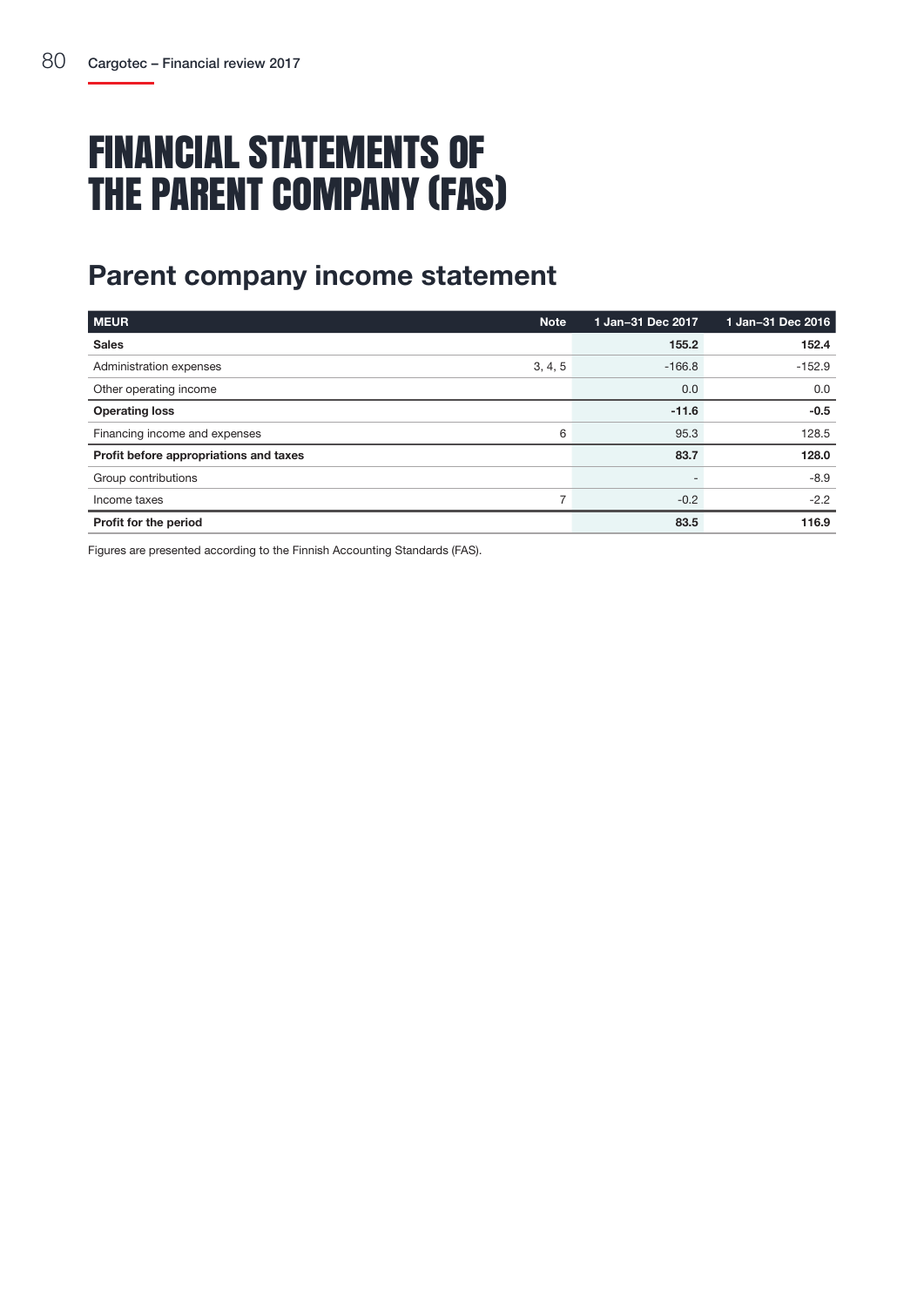# Parent company balance sheet

| <b>MEUR</b><br><b>Note</b>        |    | 31 Dec 2017 | 31 Dec 2016 |
|-----------------------------------|----|-------------|-------------|
| <b>ASSETS</b>                     |    |             |             |
|                                   |    |             |             |
| Non-current assets                |    |             |             |
| Intangible assets                 | 8  | 37.3        | 35.8        |
| Tangible assets                   | 9  | 0.1         | 0.1         |
| Investments                       |    |             |             |
| Investments in subsidiaries       | 10 | 4,187.5     | 2,798.5     |
| Investments in joint ventures     | 10 | 50.5        | 50.5        |
| Other investments                 | 10 | 3.8         | 3.8         |
| <b>Total non-current assets</b>   |    | 4,279.2     | 2,888.7     |
|                                   |    |             |             |
| <b>Current assets</b>             |    |             |             |
| Non-current receivables<br>11, 13 |    | 408.1       | 425.8       |
| Current receivables<br>12, 13     |    | 336.3       | 755.2       |
| Cash and cash equivalents         |    | 198.7       | 191.0       |
| <b>Total current assets</b>       |    | 943.1       | 1,372.0     |
|                                   |    |             |             |
| <b>Total assets</b>               |    | 5,222.3     | 4,260.7     |

| <b>MEUR</b>                                | <b>Note</b> | 31 Dec 2017 | 31 Dec 2016 |
|--------------------------------------------|-------------|-------------|-------------|
| <b>EQUITY AND LIABILITIES</b>              |             |             |             |
|                                            |             |             |             |
| <b>Equity</b>                              |             |             |             |
| Share capital                              |             | 64.3        | 64.3        |
| Share premium account                      |             | 98.0        | 98.0        |
| Fair value reserves                        |             | $-0.7$      | 0.2         |
| Reserve for invested non-restricted equity |             | 74.3        | 71.7        |
| Retained earnings                          |             | 1,113.5     | 1,057.8     |
| Net income for the period                  |             | 83.5        | 116.9       |
| <b>Total equity</b>                        | 14          | 1,433.1     | 1,408.9     |
|                                            |             |             |             |
| <b>Provisions</b>                          |             | 0.6         |             |
|                                            |             |             |             |
| <b>Liabilities</b>                         |             |             |             |
| Non-current liabilities                    | 13, 15      | 662.0       | 654.8       |
| <b>Current liabilities</b>                 | 13, 16      | 3,126.6     | 2,197.1     |
| <b>Total liabilities</b>                   |             | 3,788.7     | 2,851.8     |
|                                            |             |             |             |
| <b>Total equity and liabilities</b>        |             | 5,222.3     | 4,260.7     |

Figures are presented according to the Finnish Accounting Standards (FAS).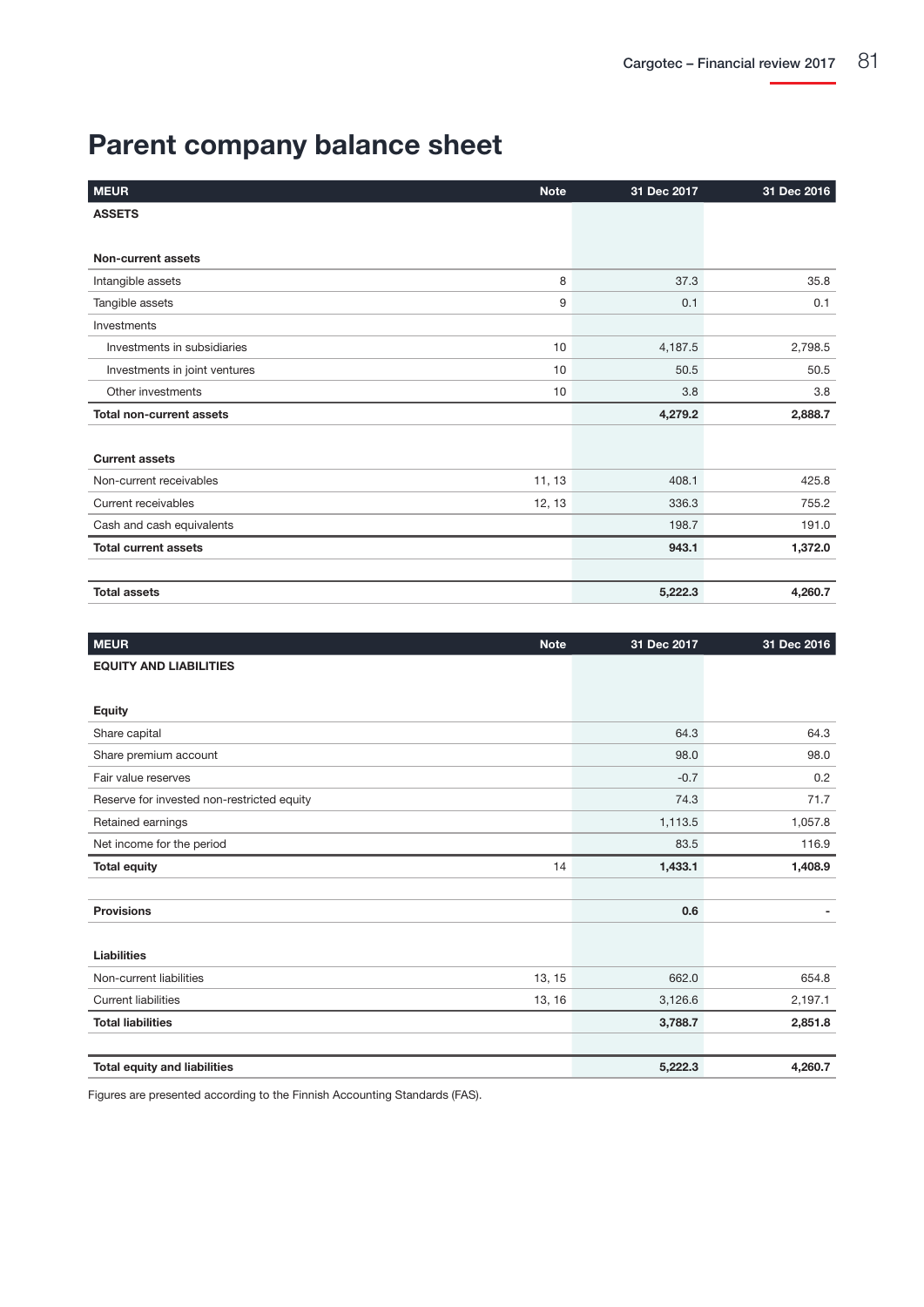## Parent company cash flow statement

| <b>MEUR</b>                                      | 1 Jan-31 Dec 2017 | 1 Jan-31 Dec 2016 |
|--------------------------------------------------|-------------------|-------------------|
| Operating loss                                   | $-11.6$           | $-0.5$            |
| Adjustments to the operating loss for the period | 5.5               | 5.0               |
| Change in working capital:                       |                   |                   |
| Change in non-interest-bearing receivables       | 8.1               | $-10.9$           |
| Change in non-interest-bearing payables          | 1.8               | 6.9               |
| Interest paid                                    | $-20.2$           | $-21.7$           |
| Interest received                                | 18.3              | 16.1              |
| Dividends received                               | 134.4             | 107.7             |
| Income taxes paid                                | 0.0               | 0.0               |
| Derivatives                                      | 57.3              | 53.8              |
| Cash flow from operating activities              | 193.7             | 156.4             |
|                                                  |                   |                   |
| Investments to tangible and intangible assets    | $-7.1$            | $-7.7$            |
| Investments to subsidiaries and other companies  | $-1,501.5$        | $-61.6$           |
| Proceeds from sales of group companies           | 51.7              |                   |
| Cash flow from investing activities              | $-1,456.9$        | $-69.3$           |
|                                                  |                   |                   |
| Received and paid group contributions            | $-8.9$            | 56.7              |
| Stock options exercised                          |                   | 0.5               |
| Acquisition of treasury shares                   |                   | $-7.6$            |
| Proceeds from sale of treasury shares            | 1.2               | 0.4               |
| Increase in loans receivable                     | $-98.2$           | $-126.1$          |
| Disbursement of loans receivable                 | 449.7             | 304.5             |
| Proceeds from short-term borrowings              | 1,484.5           | 423.5             |
| Repayments of short-term borrowings              | $-504.6$          | $-580.2$          |
| Proceeds from long-term borrowings               | 249.8             |                   |
| Repayments of long-term borrowings               | $-241.4$          | $-2.5$            |
| Profit distribution                              | $-61.1$           | $-52.2$           |
| Cash flow from financing activities              | 1,271.0           | 17.0              |
|                                                  |                   |                   |
| Change in cash and cash equivalents              | 7.7               | 104.2             |
| Cash and cash equivalents 1 Jan                  | 191.0             | 86.9              |
| Cash and cash equivalents 31 Dec                 | 198.7             | 191.0             |

Figures are presented according to the Finnish Accounting Standards (FAS).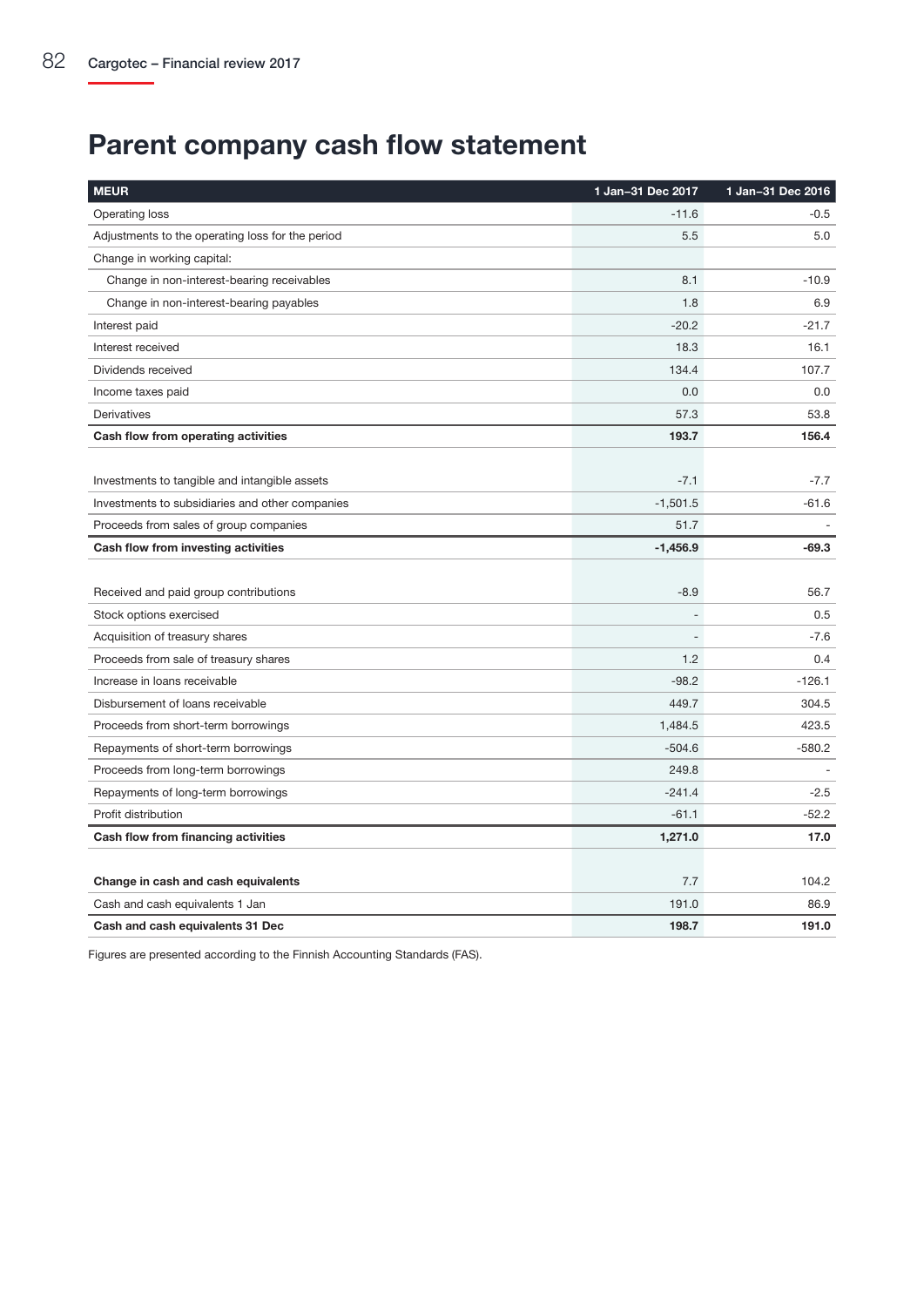### Notes to the parent company financial statements

### **Contents**

- 1. Accounting principles for the parent company financial statements
- 2. Financial risk management
- 3. Personnel expenses
- 4. Depreciation, amortisation and impairment charges
- 5. Audit fees
- 6. Financing income and expenses
- 7. Income taxes
- 8. Intangible assets
- 9. Tangible assets
- 10. Investments
- 11. Non-current receivables
- 12. Current receivables
- 13. Derivatives
- 14. Equity
- 15. Non-current liabilities
- 16. Current liabilities
- 17. Commitments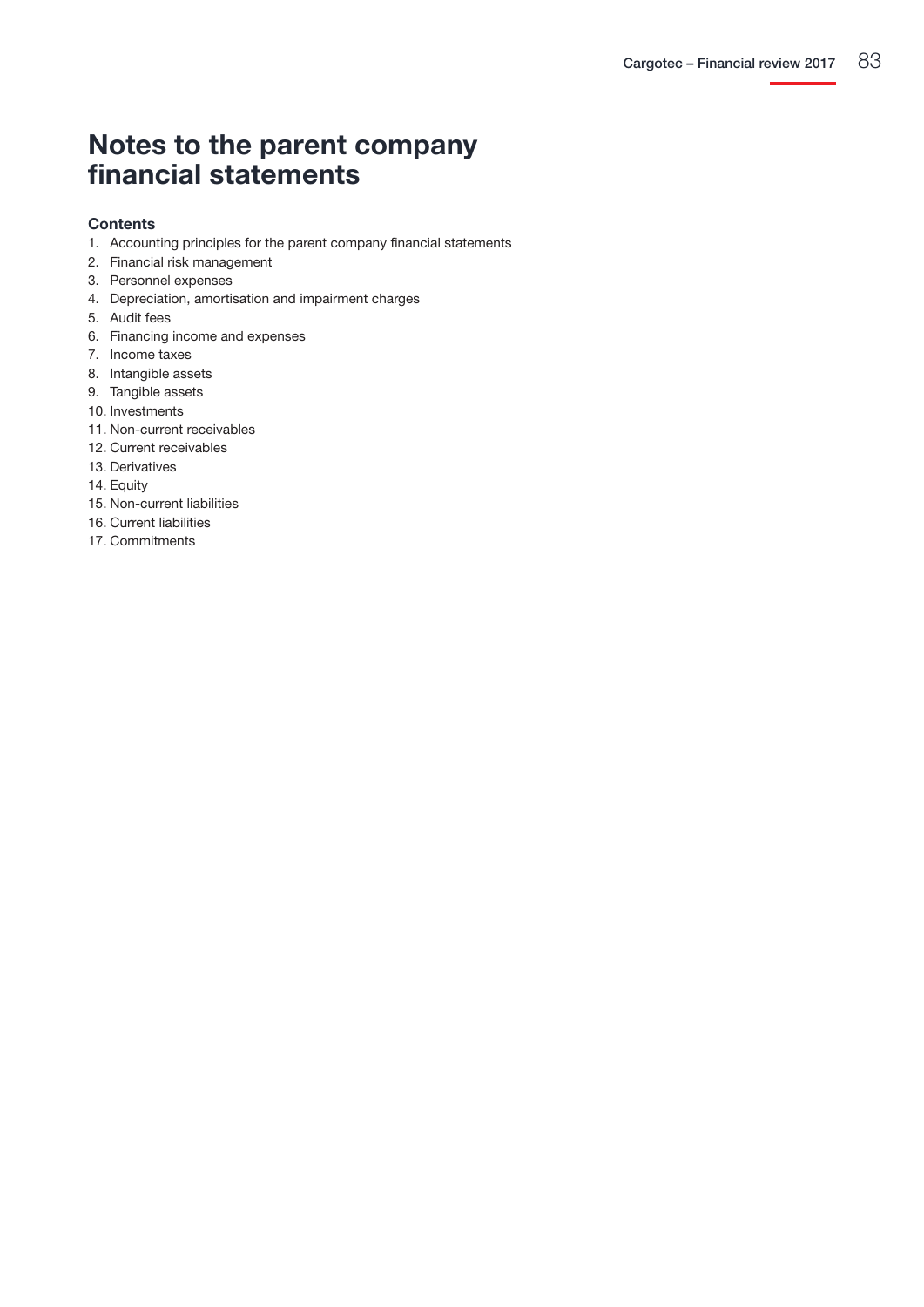### 1. Accounting principles for the parent company financial statements

### Basis of preparation

Cargotec Corporation's financial statements have been prepared in accordance with the Finnish Accounting Standards (FAS).

#### Foreign currency transactions

Transactions in foreign currencies are recorded at the exchange rate prevailing on the date of the transaction. Foreign currency-denominated receivables and payables outstanding at the end of the financial period are revaluated at the exchange rate prevailing on the balance sheet date. Exchange rate gains/losses relating to operations are treated as adjustments to sales and costs. Exchange rate gains/losses associated with financial instruments are included in financing income and expenses.

### Revenue recognition

Sales primarily include internal service charges. Revenue from the service sales is recognised when the services have been rendered.

#### Income taxes

Deferred tax assets and liabilities, due to temporary differences between the financial statements and taxation are calculated using the future period's enacted tax rate at the closing date. Total deferred tax liability is included in the balance sheet in full and deferred tax asset at the estimated probable asset value.

Income taxes include a tax expense calculated from the taxable income of the period in accordance with the Finnish tax legislation.

### Intangible and tangible assets, amortisation and depreciation

Intangible and tangible assets are stated at original acquisition cost less accumulated amortisation and depreciation, and impairment. Amortisation and depreciation are recognised on a straight-line basis in accordance with a predetermined plan based on the estimated useful economic life of assets. The amortisation and depreciation periods based on expected useful economic lives are as follows:

- Intangible assets 3−10 years
- Other capitalised expenditure 5−10 years
- Buildings 25 years
- Machinery and equipment 3−5 years

#### Investments

Investments in the group companies and joint ventures are measured at acquisition cost less accumulated impairment. Other investments, for which fair value cannot be measured reliably due to non-existent public markets or reliable valuation methods, are also mainly measured at acquisition cost less accumulated impairment.

#### Loans receivable

Loans receivable include mainly loans to group companies. Loans receivable are initially recognised at fair value, and subsequently measured at amortised cost less impairments in accordance with the effective interest method. Interest income from loans receivable is recognised as financial income based on the effective interest rate.

#### Cash and cash equivalents

Cash and cash equivalents include cash balances, short-term bank deposits and other short-term liquid investments with maturities up to three months.

#### Loans payable

Loans payable are initially recognised as a liability on balance sheet at an amount received less transaction costs. Subsequently, loans payable are measured at amortised cost in accordance with the effective interest rate method. Transaction costs and interests are recognised as finance expense in the income statement by applying the effective interest rate.

### Derivative instruments

Derivative instruments are initially recognised in the balance sheet at cost, which equals their fair value, and subsequently they are measured at fair value on each balance sheet date in accordance with the principles of IFRS, as allowed by FAS, and the fair value changes are recognised in the income statement unless hedge accounting is applied. Fair values of currency forward contracts and cross-currency and interest rate swaps are determined by using commonly applied valuation methods and the valuations are based on observable market data for interest rates and currencies. Derivative instruments maturing after 12 months from the balance sheet date are included in the non-current assets and liabilities. Other derivative instruments are included in the current assets and liabilities.

Hedge accounting in accordance with IAS 39 is applied to hedges of cash flows associated with foreign currency-denominated loans. To qualify for hedge accounting, the parent company documents the hedge relationship of the derivative instrument and the related hedged item, the company's risk management targets and the hedging strategy. When starting hedge accounting and at least in every interim and annual closing, the company documents and estimates the effectiveness of the hedge by measuring the ability of the hedging instrument to offset changes in fair value of the underlying asset or cash flow with respect to the hedged risk.

Changes in the fair value of effective cash flow hedges are recognised in fair value reserve of the equity. Ineffective portion is recognised immediately in the income statement. Cumulative gain or loss on the hedge deferred to equity is recognised in the income statement as an adjustment to the hedged item during the same period when the hedged item is recognised. Changes in the fair value of hedging instruments relating to operative items that no longer are expected to materialise are recognised immediately in the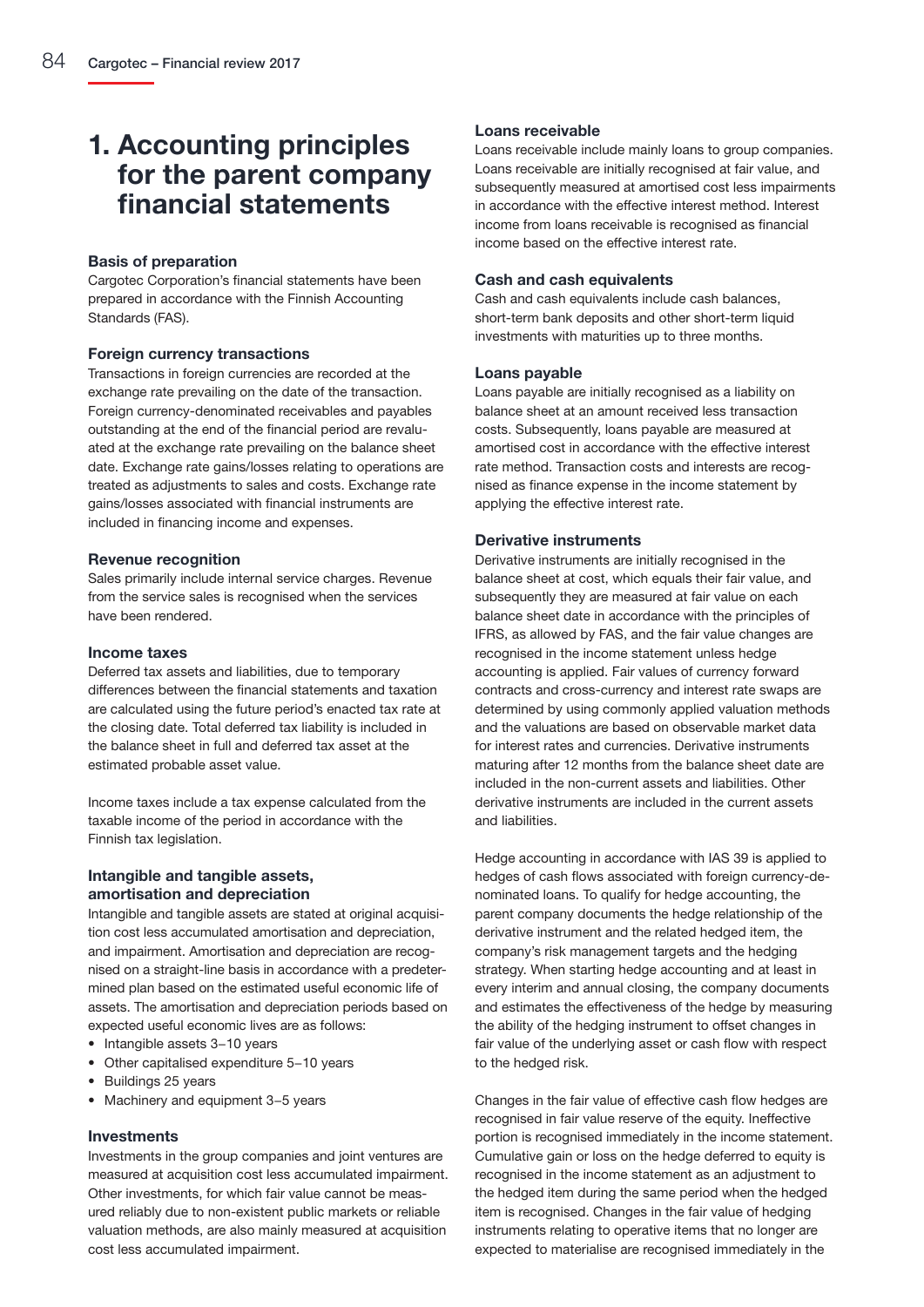income statement in other operating income/expenses. If the hedging instrument matures, is sold, the contract is revoked or exercised or the relation of the hedging instrument and the underlying item is revoked, the cumulative change in the fair value of the hedging instrument remains in equity and is recognised in the income statement when the underlying operative item materialises.

Changes in the fair values of hedges, for which hedge accounting is not applied, are recognised in the income statement, either in operative income and expenses or financial income and expenses, depending on the hedged item. Changes in all forward contract fair values due to interest rate changes are always directly recognised in financial income and expenses.

#### **Equity**

Equity consists of share capital, share premium account, fair value reserves, reserve for invested non-restricted equity and retained earnings, deducted with dividends paid and donations approved at the Annual General Meeting. The amount exceeding the accounting par value of shares received by the company in connection with share subscriptions was recorded in share premium account under the old Limited Liability Companies Act (29 Sep 1978/734). Fair value reserves include the cumulative spot-component of the changes in the fair values of the derivative instruments defined as cash flow hedges. Under the new (1 Sep 2006) Limited Liability Companies Act (21 Jul 2006/624), when stock options are exercised, the amount received is recorded in reserve for invested non-restricted equity. Changes in treasury shares are recorded in reserve for invested non-restricted equity. The net income for the period is recorded in retained earnings.

#### Provisions

Statutory provisions are expenses to which the parent company is committed and that are not likely to generate the corresponding revenue, or losses, which are regarded as evident.

### 2. Financial risk management

The parent company manages the financial risks of the group and operates under the same policies and instructions as the group.

#### Currency risk

The parent company's treasury function operates as an internal bank for the group's subsidiaries. The parent company's currency exposure originates mainly from foreign currency funding given to subsidiaries and foreign currency loans taken by the parent company. In addition, the currency position includes internal forward agreements with the subsidiaries, external forward agreements, and cross currency swaps. Foreign exchange differences arising from these transactions are booked in the profit and loss statement in the financial items. Furthermore, the parent

company invoices the group companies for services provided. Foreign exchange differences from these invoices are booked in the parent company's operational profit.

The parent company's open currency exposure on 31 December 2017 was, in absolute terms, EUR 8.6 (31 Dec 2016: 17.3) million.

Until May 2017, the parent company hedged a part of the Swedish krona related translation risk with derivatives, and applied hedge accounting for these hedges with the aim to reduce the impact of Swedish krona related translation risk to Cargotec's gearing. After changing the accounting treatment of the SEK intercompany net investment loans, Cargotec decided to unwind the hedges in May 2017. On 31 December 2017, there were no outstanding derivatives related to translation risk (31 Dec 2016: EUR 556.4 million). The impact of these derivatives to the parent company's financing income over the period was EUR 10.9 (2016: 23.4) million.

#### Interest rate risk

The parent company's interest rate risk originates from external loans and internal loans and deposits. The pricing of intercompany transactions is based on transfer pricing rules, and internal interest income and expenses are eliminated on group level. As a result, interest rate risk is not measured separately on parent company level, and the information presented in the consolidated financial statements regarding interest risk and its management is the same for the parent company.

#### Liquidity and funding risk

The majority of the group's derivatives, loans and cash equivalents belong to the parent company. The maturity structure of these financial liabilities is not separately followed on parent company level, because the information presented in the consolidated financial statements provides a fair view of the liquidity and funding risk. Only account payables and account receivables vary significantly between the parent company and the group.

#### Credit and counterparty risk

The parent company's account receivables and loan receivables originate mainly from the other group companies, and the parent company is therefore not exposed to a counterparty risk.

External loan receivables on 31 December 2017 were EUR 2.1 (31 Dec 2016: 1.2) million, and cash and equivalents EUR 198.7 (31 Dec 2016: 191.0) million. The parent company's cash and equivalents are held in banks having a solid credit rating and approved by the Treasury Committee. More information about the credit risk related to derivatives is disclosed in the note 20, Financial instruments by measurement category, in the consolidated financial statements.

#### Operational risks of the treasury function

The treasury function operates as part of the parent company, and applies the same risk management goals as the group.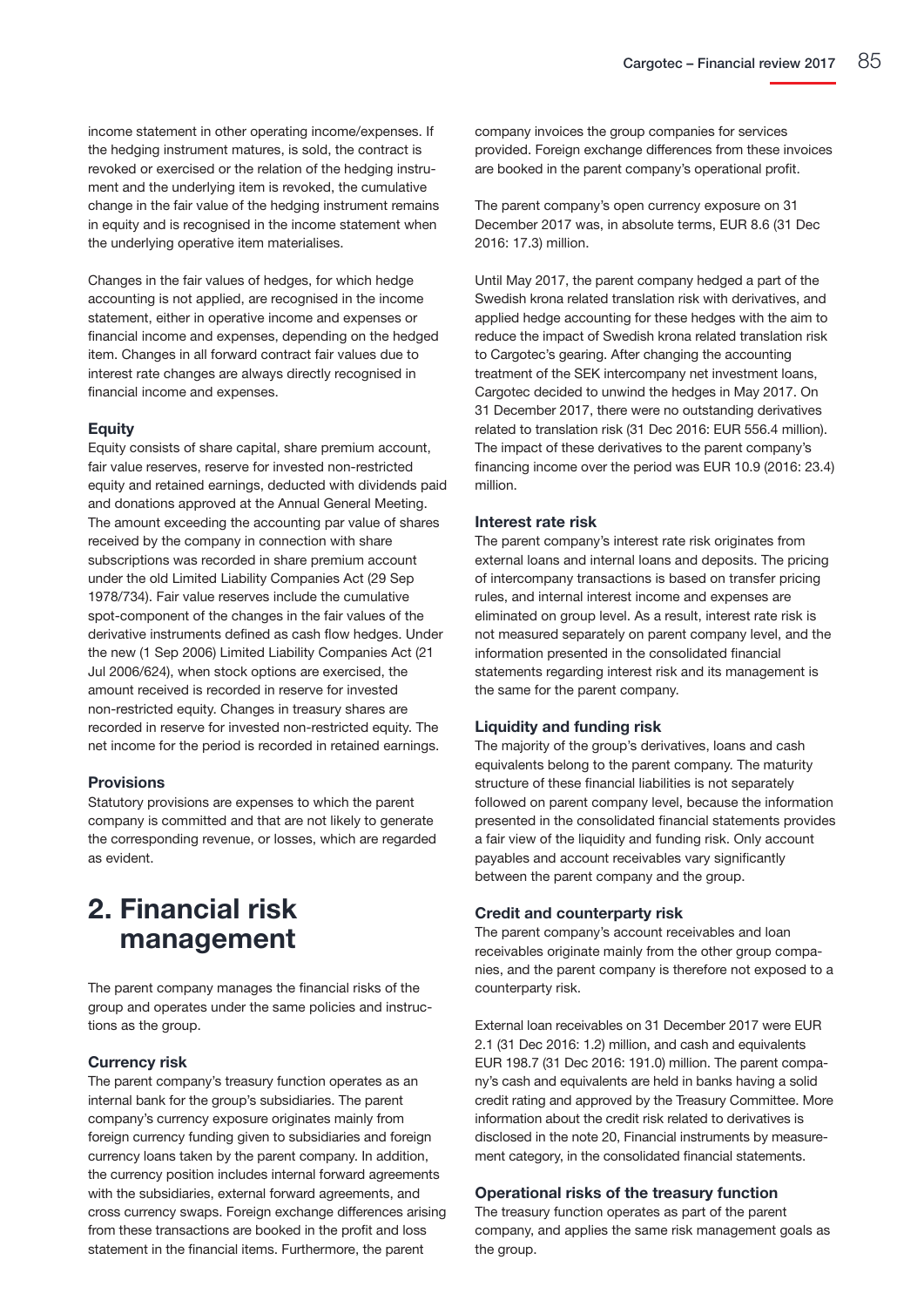# 3. Personnel expenses

| <b>MEUR</b>                    | 1 Jan-31 Dec 2017 | 1 Jan-31 Dec 2016 |
|--------------------------------|-------------------|-------------------|
| Wages and salaries             | 20.6              | 18.0              |
| Pension costs                  | 3.3               | 3.3               |
| Other statutory employer costs | 0.4               | 1.2               |
| <b>Total</b>                   | 24.4              | 22.5              |

Pension benefits of personnel are arranged with an external pension insurance company.

### Average number of employees

|                          | 1 Jan-31 Dec 2017 | 1 Jan-31 Dec 2016 |
|--------------------------|-------------------|-------------------|
| Administrative employees | 195               | 180               |

### Key management compensation

Remunerations including fringe benefits paid to members of Cargotec's Board of Directors related to their Board work during the financial period totalled EUR 0.7 (2016: 0.5) million.

The salaries and remunerations paid to the CEO, including base salary, fringe benefits, short-term incentive payout and taxable income from the restricted shares incentive programme 2016 and share-based incentive programme 2014 (2016: restricted shares incentive programme 2015), totalled EUR 2.3 (2016: 1.7) million. The CEO is entitled to a supplemental defined contribution pension benefit, for which a EUR 0.5 (2016: 0.7) million contribution has been

paid in 2017 to the insurance company administering the benefit. According to the pension arrangement, the CEO is entitled to retire between the age of 60–65. Any additional contributions to the CEO's supplemental pension benefit are approved by the Board of Directors. Board of Directors also sets the performance criteria for payment of contributions. Additionally, the CEO is entitled to a statutory pension, for which a pension cost of EUR 0.2 (2016: 0.2) million was recorded in year 2017.

The key management's compensation is described in more detail in note 32, Related-party transactions, in the consolidated financial statements.

## 4. Depreciation, amortisation and impairment charges

| <b>MEUR</b>                           | 1 Jan-31 Dec 2017 | 1 Jan-31 Dec 2016 |
|---------------------------------------|-------------------|-------------------|
| Planned depreciation and amortisation |                   |                   |
| Intangible rights                     | 0.8               | 0.7               |
| Goodwill                              | 0.4               | 0.4               |
| Other capitalised expenditure         | 4.3               | 4.2               |
| Machinery and equipment               | 0.1               | 0.0               |
| <b>Total</b>                          | 5.6               | 5.3               |

# 5. Audit fees

| <b>MEUR</b>    | 1 Jan-31 Dec 2017 | 1 Jan-31 Dec 2016 |
|----------------|-------------------|-------------------|
| Annual audit   | 0.6               | 0.6               |
| Tax advice     | 0.2               | 0.1               |
| Other services | 0.0               | 0.1               |
| <b>Total</b>   | 0.8               | 0.8               |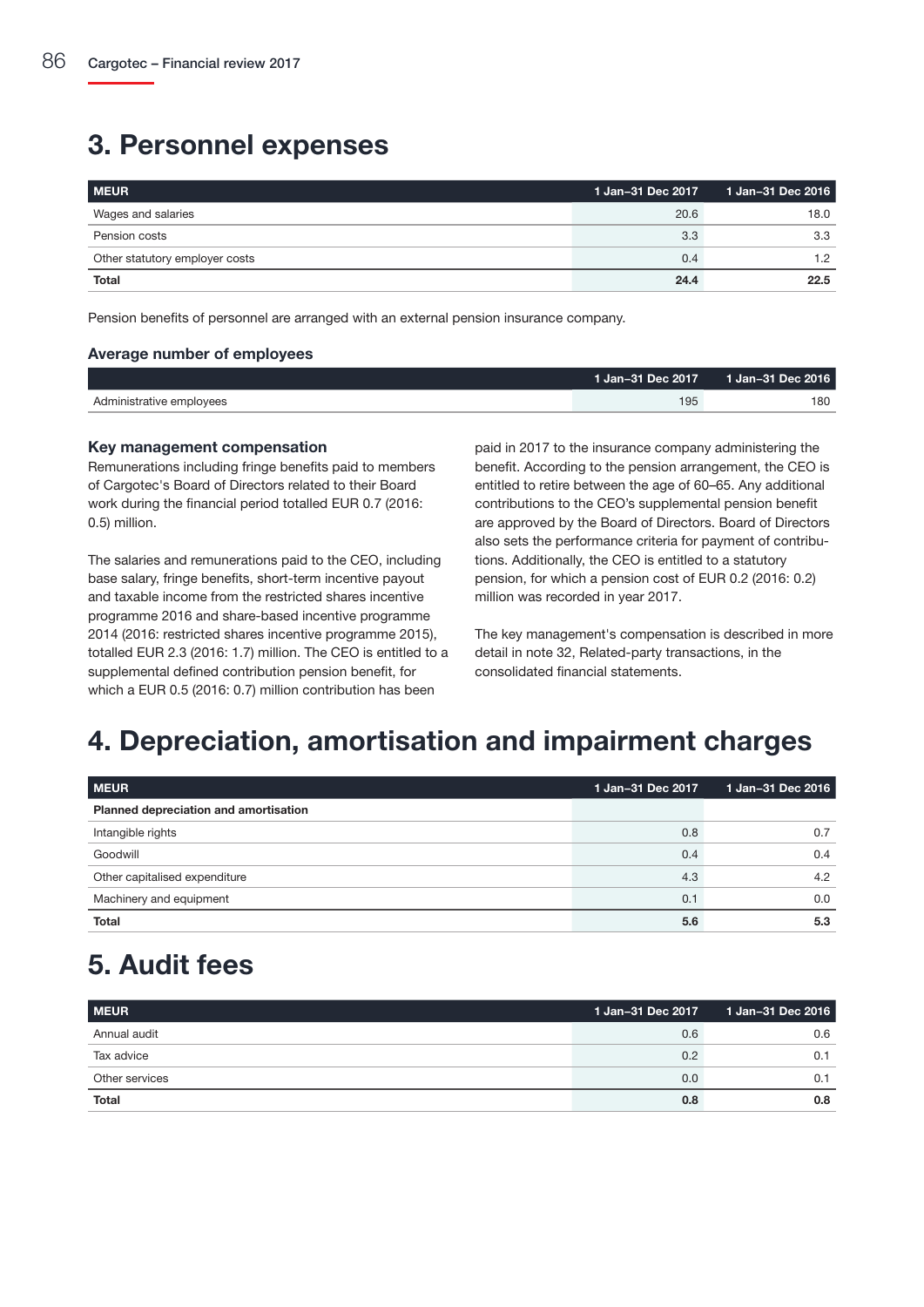## 6. Financing income and expenses

| <b>MEUR</b>                                             | 1 Jan-31 Dec 2017 | 1 Jan-31 Dec 2016 |
|---------------------------------------------------------|-------------------|-------------------|
| Interest income                                         |                   |                   |
| From group companies                                    | 14.2              | 13.6              |
| From third parties                                      | 0.5               | 0.2               |
| <b>Total</b>                                            | 14.7              | 13.8              |
|                                                         |                   |                   |
| Other financing income                                  |                   |                   |
| From group companies                                    | 34.1              | 13.3              |
| Dividends from group companies                          | 134.4             | 107.7             |
| Exchange rate differences                               | 10.7              | 22.9              |
| <b>Total</b>                                            | 179.1             | 143.8             |
|                                                         |                   |                   |
| <b>Interest expenses</b>                                |                   |                   |
| From group companies                                    | $-4.4$            | $-3.5$            |
| From third parties                                      | $-15.7$           | $-16.6$           |
| <b>Total</b>                                            | $-20.1$           | $-20.1$           |
|                                                         |                   |                   |
| Other financing expenses                                |                   |                   |
| From group companies                                    | $-13.5$           | $-18.8$           |
| From third parties                                      | $-14.3$           | $-9.3$            |
| <b>Total</b>                                            | $-27.8$           | $-28.0$           |
|                                                         |                   |                   |
| Reversals of impairments of investments in subsidiaries | 59.7              | 51.0              |
| Impairments of investments in subsidiaries              | $-110.3$          | $-32.0$           |
|                                                         |                   |                   |
| Total financing income and expenses                     | 95.3              | 128.5             |

Positive result from cross-currency and interest rate swaps designated as cash flow hedges, totalling EUR 1.4 (2016: 3.2) million, has been recorded as adjustment to interest expenses on financial liabilities at amortised cost.

# 7. Income taxes

| <b>MEUR</b>                  | l 1 Jan–31 Dec 2017 <b>1</b> | 1 Jan–31 Dec 2016 ∣ |
|------------------------------|------------------------------|---------------------|
| Current year tax expense     | ι.                           | 0.3                 |
| Change in deferred tax asset | $-1.0$                       | 1.9                 |
| <b>Total</b>                 | 0.2                          | $2.2\phantom{0}$    |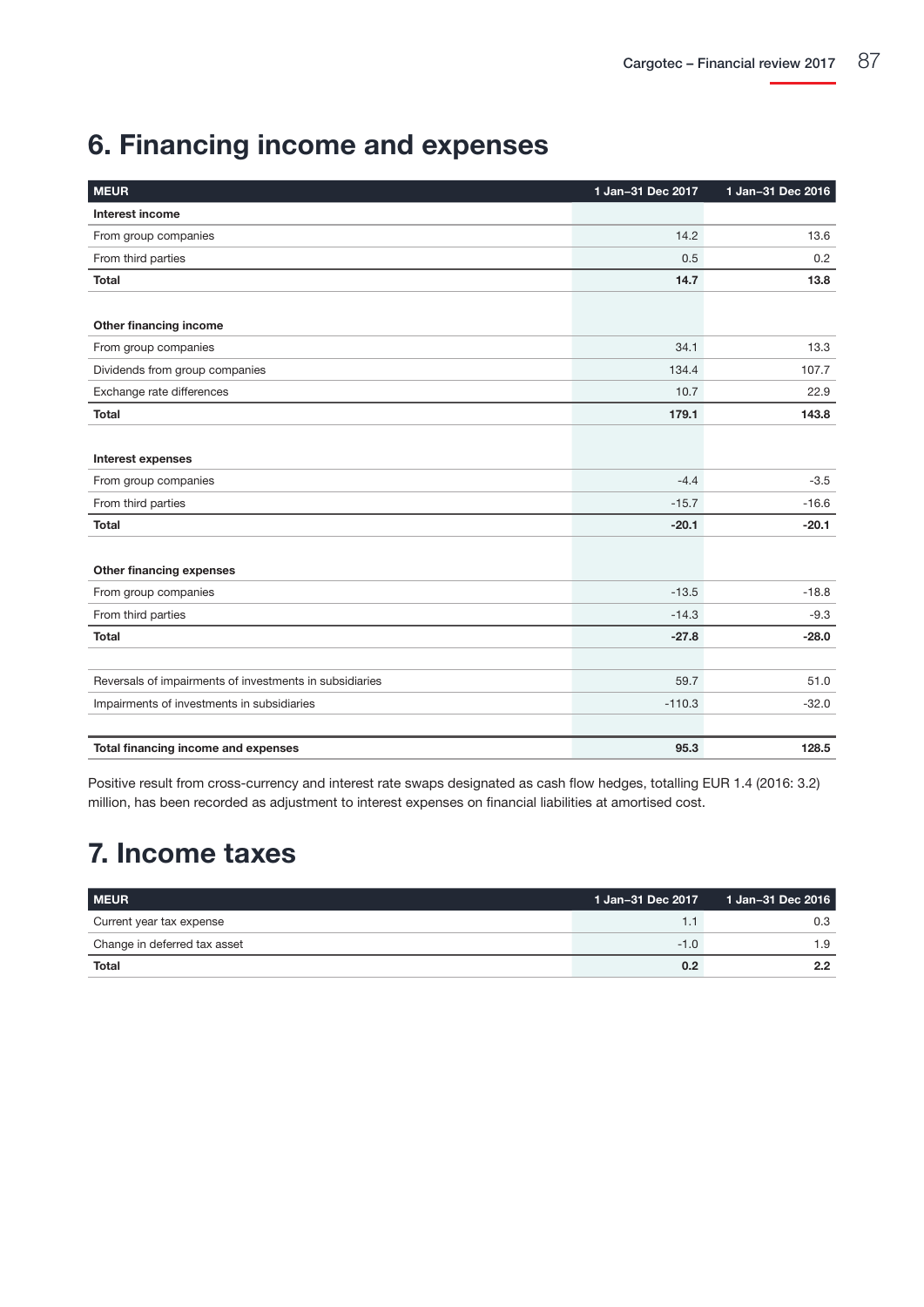# 8. Intangible assets

|                                             |                          |                          | Other<br>capitalised     | <b>Fixed assets</b><br>under |              |
|---------------------------------------------|--------------------------|--------------------------|--------------------------|------------------------------|--------------|
| <b>MEUR</b>                                 | Intangible rights        | <b>Goodwill</b>          | expenditure              | construction                 | <b>Total</b> |
| Acquisition cost 1 Jan 2017                 | 7.0                      | 2.2                      | 52.8                     | 6.5                          | 68.4         |
| Additions                                   | 1.3                      | $\overline{a}$           | 0.2                      | 5.6                          | 7.1          |
| <b>Disposals</b>                            | $\overline{a}$           | $\overline{a}$           | $\overline{a}$           | $\overline{a}$               |              |
| Transfer between groups                     | $\overline{a}$           | $\overline{a}$           | 0.7                      | $-0.7$                       |              |
| Acquisition cost 31 Dec 2017                | 8.2                      | 2.2                      | 53.7                     | 11.4                         | 75.5         |
|                                             |                          |                          |                          |                              |              |
| Accumulated amortisation 1 Jan 2017         | $-5.2$                   | $-1.3$                   | $-26.2$                  | $\overline{\phantom{a}}$     | $-32.7$      |
| Amortisation during the period              | $-0.8$                   | $-0.4$                   | $-4.3$                   | $\qquad \qquad -$            | $-5.5$       |
| <b>Disposals</b>                            | $\overline{\phantom{0}}$ | $\overline{\phantom{0}}$ | $\overline{\phantom{0}}$ | $\overline{\phantom{a}}$     |              |
| Accumulated amortisation and impairments    |                          |                          |                          |                              |              |
| 31 Dec 2017                                 | $-6.0$                   | $-1.7$                   | $-30.5$                  | ٠                            | $-38.2$      |
|                                             |                          |                          |                          |                              |              |
| Book value on 31 Dec 2017                   | 2.3                      | 0.4                      | 23.2                     | 11.4                         | 37.3         |
|                                             |                          |                          |                          |                              |              |
| Acquisition cost 1 Jan 2016                 | 6.4                      | 2.2                      | 50.1                     | 2.5                          | 61.1         |
| <b>Additions</b>                            | 0.6                      | $\frac{1}{2}$            | 0.1                      | 6.9                          | 7.6          |
| <b>Disposals</b>                            | $\overline{\phantom{a}}$ | $\overline{\phantom{a}}$ | $-0.2$                   | $\overline{a}$               | $-0.2$       |
| Transfer between groups                     | $\overline{\phantom{a}}$ | $\overline{\phantom{a}}$ | 2.9                      | $-2.9$                       |              |
| Acquisition cost 31 Dec 2016                | 7.0                      | 2.2                      | 52.8                     | 6.5                          | 68.4         |
|                                             |                          |                          |                          |                              |              |
| Accumulated amortisation 1 Jan 2016         | $-4.5$                   | $-0.9$                   | $-22.2$                  |                              | $-27.5$      |
| Amortisation during the period              | $-0.7$                   | $-0.4$                   | $-4.2$                   | $\overline{\phantom{a}}$     | $-5.3$       |
| <b>Disposals</b>                            | $\overline{a}$           | $\overline{\phantom{a}}$ | 0.2                      | $\overline{a}$               | $-0.2$       |
| <b>Accumulated amortisation 31 Dec 2016</b> | $-5.2$                   | $-1.3$                   | $-26.2$                  | ۰                            | $-32.7$      |
|                                             |                          |                          |                          |                              |              |
| Book value 31 Dec 2016                      | 1.8                      | 0.9                      | 26.7                     | 6.5                          | 35.8         |

| <b>MEUR</b>                  | 2017 | 2016 |
|------------------------------|------|------|
| Capitalised interest expense | υ. ι | v.c  |

The capitalised interest expense relates to an ERP project and is included in other capitalised expenditure. Capitalised interest is amortised according to the amortisation plan for other capitalised expenditure.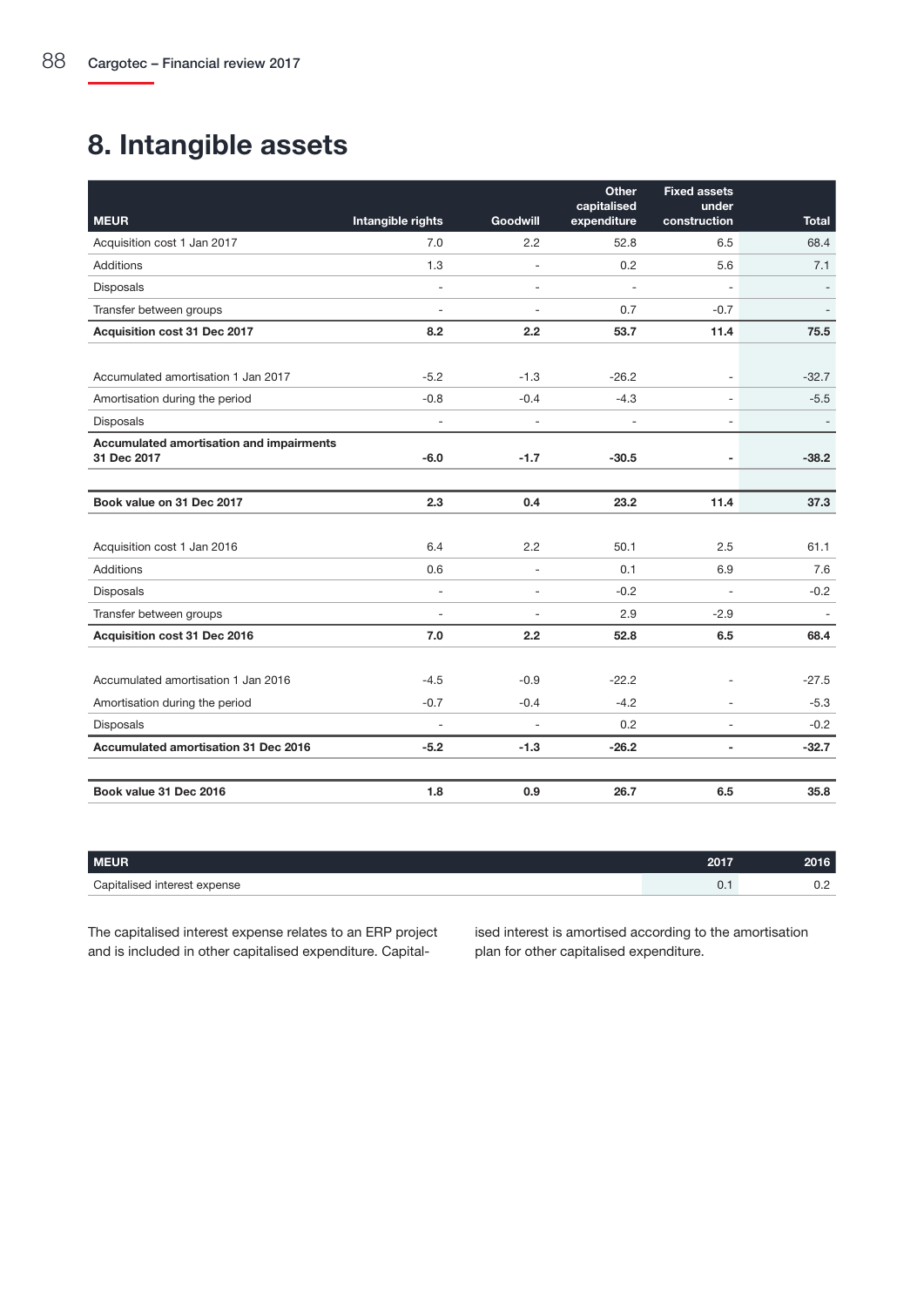# 9. Tangible assets

| <b>MEUR</b>                             | <b>Machinery and</b><br>equipment | Other tangible<br>assets | <b>Total</b> |
|-----------------------------------------|-----------------------------------|--------------------------|--------------|
| Acquisition cost on 1 Jan 2017          | 1.2                               | 0.1                      | 1.3          |
| Additions                               | 0.1                               | 0.0                      | 0.1          |
| Acquisition cost on 31 Dec 2017         | 1.3                               | 0.1                      | 1.4          |
|                                         |                                   |                          |              |
| Accumulated depreciation on 1 Jan 2017  | $-1.1$                            | $-0.1$                   | $-1.2$       |
| Depreciation during the period          | $-0.1$                            |                          | $-0.1$       |
| Accumulated depreciation on 31 Dec 2017 | $-1.2$                            | $-0.1$                   | $-1.2$       |
|                                         |                                   |                          |              |
| Book value on 31 Dec 2017               | 0.1                               | 0.0                      | 0.1          |
|                                         |                                   |                          |              |
| Acquisition cost on 1 Jan 2016          | 1.1                               | 0.1                      | 1.2          |
| Additions                               | 0.1                               | $\overline{\phantom{a}}$ | 0.1          |
| Acquisition cost on 31 Dec 2016         | 1.2                               | 0.1                      | 1.3          |
|                                         |                                   |                          |              |
| Accumulated depreciation on 1 Jan 2016  | $-1.1$                            | $-0.1$                   | $-1.1$       |
| Depreciation during the period          | 0.0                               | $\overline{\phantom{a}}$ | 0.0          |
| Accumulated depreciation on 31 Dec 2016 | $-1.1$                            | $-0.1$                   | $-1.2$       |
|                                         |                                   |                          |              |
| Book value on 31 Dec 2016               | 0.1                               | 0.0                      | 0.1          |

# 10. Investments

| <b>MEUR</b>                            | 2017     | 2016     |
|----------------------------------------|----------|----------|
| Investments in subsidiaries            |          |          |
| Acquisition cost 1 Jan                 | 2,920.5  | 2,861.6  |
| Accumulated impairments 1 Jan          | $-122.1$ | $-141.0$ |
| Additions                              | 1,496.9  | 59.0     |
| <b>Disposals</b>                       | $-64.7$  |          |
| Reversals of impairments / impairments | $-43.2$  | 19.0     |
| Book value 31 Dec                      | 4,187.5  | 2,798.5  |

| <b>MEUR</b>                   | 2017 | 2016 |
|-------------------------------|------|------|
| Investments in joint ventures |      |      |
| Acquisition cost 1 Jan        | 50.5 | 45.8 |
| Additions                     |      | 4.7  |
| Book value 31 Dec             | 50.5 | 50.5 |

| <b>MEUR</b>            | 2017 | 2016 |
|------------------------|------|------|
| Other investments      |      |      |
| Acquisition cost 1 Jan | 3.8  | 3.8  |
| Book value 31 Dec      | 3.8  | 3.8  |

Subsidiary companies' full name, country of domicile and parent company's shareholding are disclosed in note 33, Subsidiaries, in the consolidated financial statements.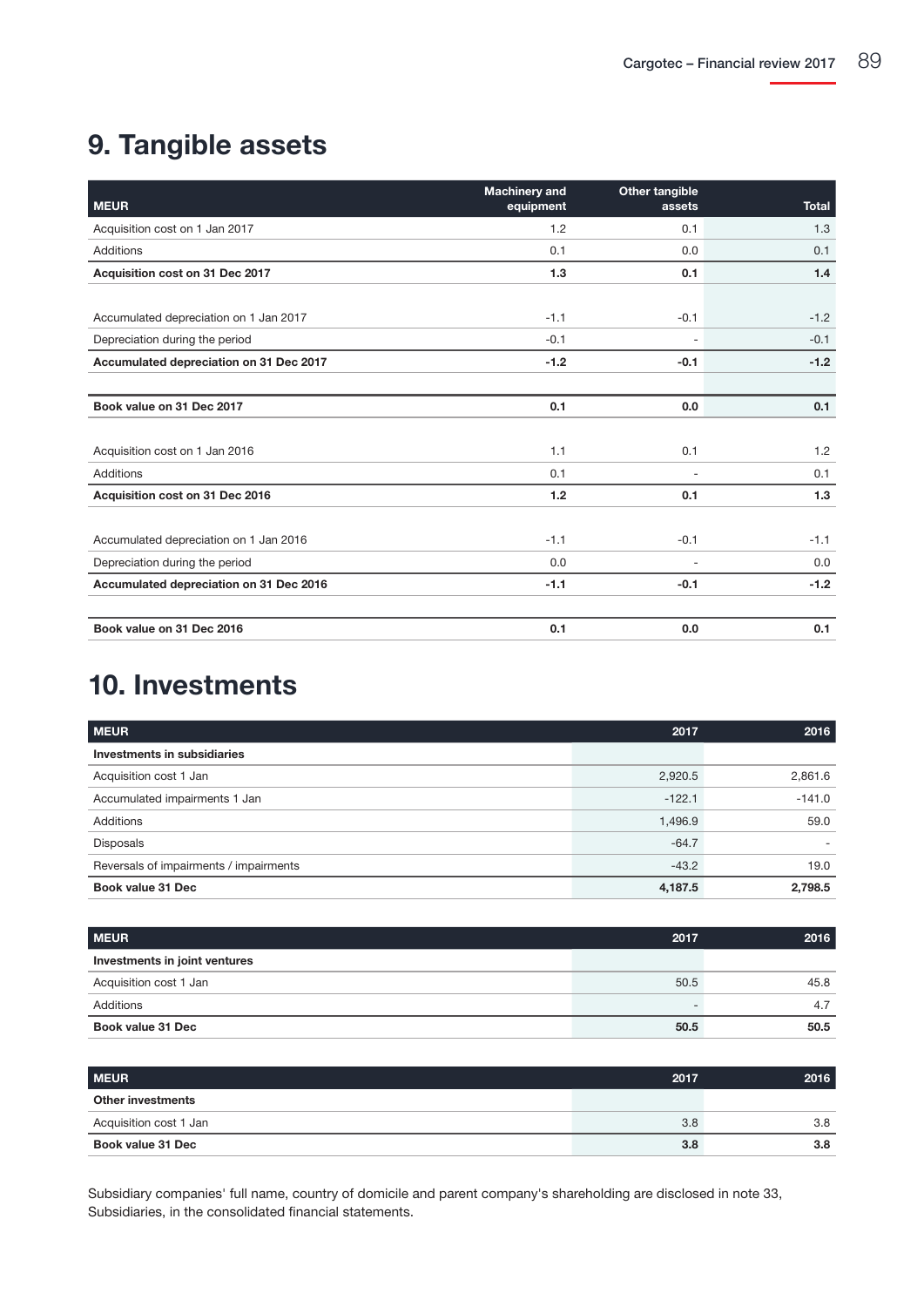# 11. Non-current receivables

| <b>MEUR</b>                           | 31 Dec 2017 | 31 Dec 2016 |
|---------------------------------------|-------------|-------------|
| Loans receivable from group companies | 398.2       | 407.1       |
| Loans receivable from others          | 2.1         | 1.2         |
| Deferred tax asset                    | 1.7         | 0.6         |
| Derivative assets                     | 6.1         | 16.9        |
| <b>Total</b>                          | 408.1       | 425.8       |

# 12. Current receivables

| <b>MEUR</b>                      | 31 Dec 2017 | 31 Dec 2016 |
|----------------------------------|-------------|-------------|
| From group companies             |             |             |
| Loans receivable                 | 274.6       | 616.3       |
| Accounts receivable              | 16.1        | 7.5         |
| Derivative assets                | 19.5        | 53.5        |
| Deferred assets                  | 2.7         | 17.2        |
| <b>Total</b>                     | 312.9       | 694.5       |
|                                  |             |             |
| From third parties               |             |             |
| Accounts receivable              | 0.1         | 0.0         |
| Derivative assets                | 13.1        | 45.5        |
| Deferred assets                  | 10.3        | 15.1        |
| <b>Total</b>                     | 23.4        | 60.7        |
|                                  |             |             |
| <b>Total current receivables</b> | 336.3       | 755.2       |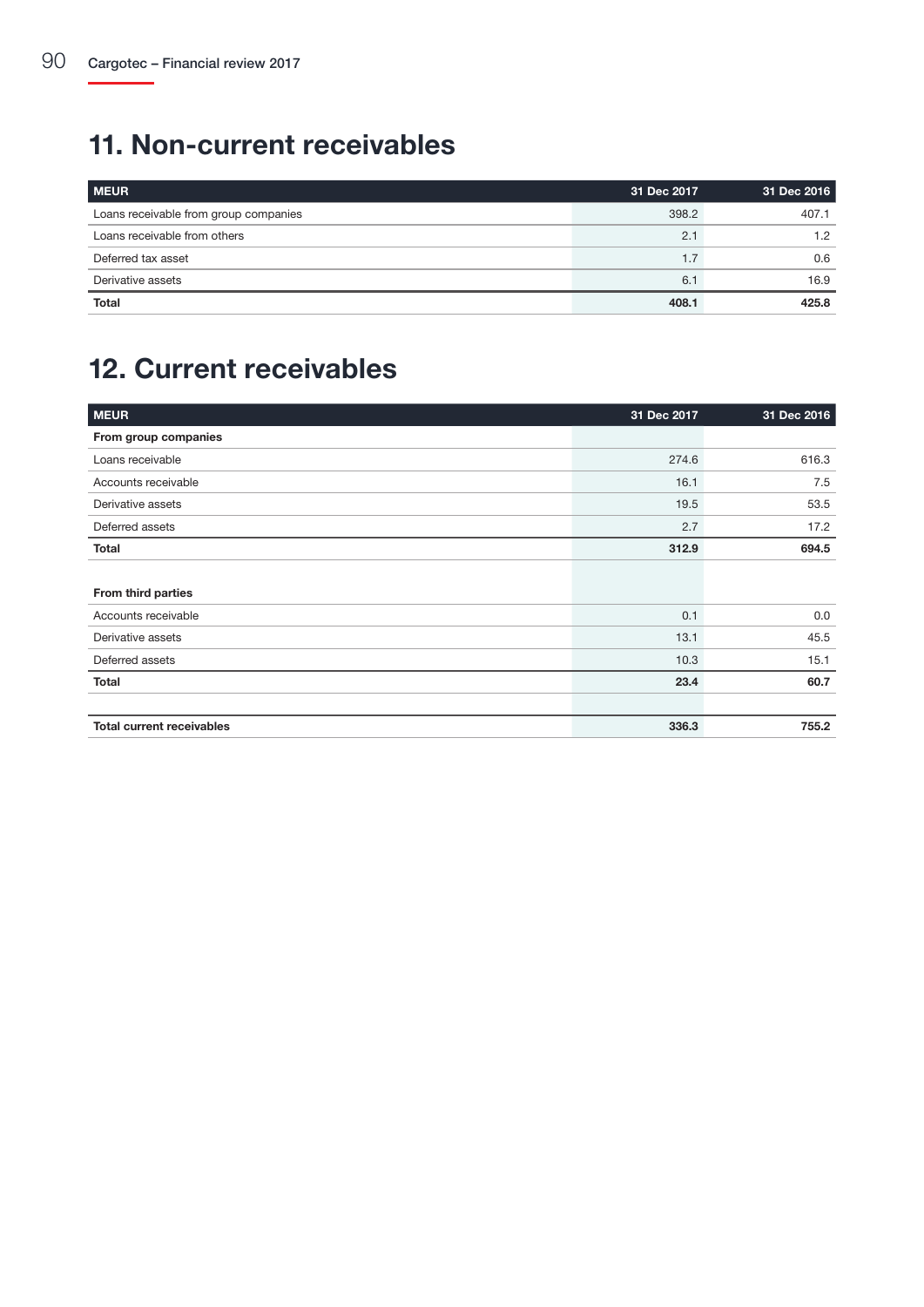### 13. Derivatives

### Fair values of derivative financial instruments

| 31 Dec 2017<br><b>MEUR</b>             | <b>Positive fair value</b> | Negative fair value      | Net fair value |
|----------------------------------------|----------------------------|--------------------------|----------------|
| Intra-group currency forward contracts | 19.5                       | 33.8                     | $-14.3$        |
| Currency forward contracts             | 13.0                       | 6.3                      | 6.7            |
| Cross-currency and interest rate swaps | 6.1                        | $\overline{\phantom{0}}$ | 6.1            |
| <b>Total</b>                           | 38.5                       | 40.1                     | $-1.6$         |

| 31 Dec 2016<br><b>MEUR</b>             | <b>Positive fair value</b> | Negative fair value | Net fair value |
|----------------------------------------|----------------------------|---------------------|----------------|
| Intra-group currency forward contracts | 53.5                       | 13.0                | 40.5           |
| Currency forward contracts             | 21.9                       | 33.8                | $-12.0$        |
| Cross-currency and interest rate swaps | 40.5                       | -                   | 40.5           |
| <b>Total</b>                           | 115.9                      | 46.9                | 69.0           |

### Nominal values of derivative financial instruments

| I MEUR                                 | 31 Dec 2017 | 31 Dec 2016 |
|----------------------------------------|-------------|-------------|
| Intra-group currency forward contracts | 2.836.8     | 2,463.3     |
| Currency forward contracts             | 1.980.3     | 3,563.7     |
| Cross-currency and interest rate swaps | 70.9        | 194.5       |
| <b>Total</b>                           | 4.887.9     | 6,221.5     |

A cross-currency and interest rate swap hedges the US Private Placement corporate bond which was issued in February 2007 and will mature in 2019. Cash flow hedge accounting is applied to this instrument. The majority of the highly probable cash flows hedged by the currency forward contract will realise within one year.

The derivatives have been recognised at gross fair values in the balance sheet, as the netting agreements related to derivatives allow unconditional netting only in the occurence of credit events, but not in a normal situation. The group has not given or received collateral related to derivatives from the counterparties.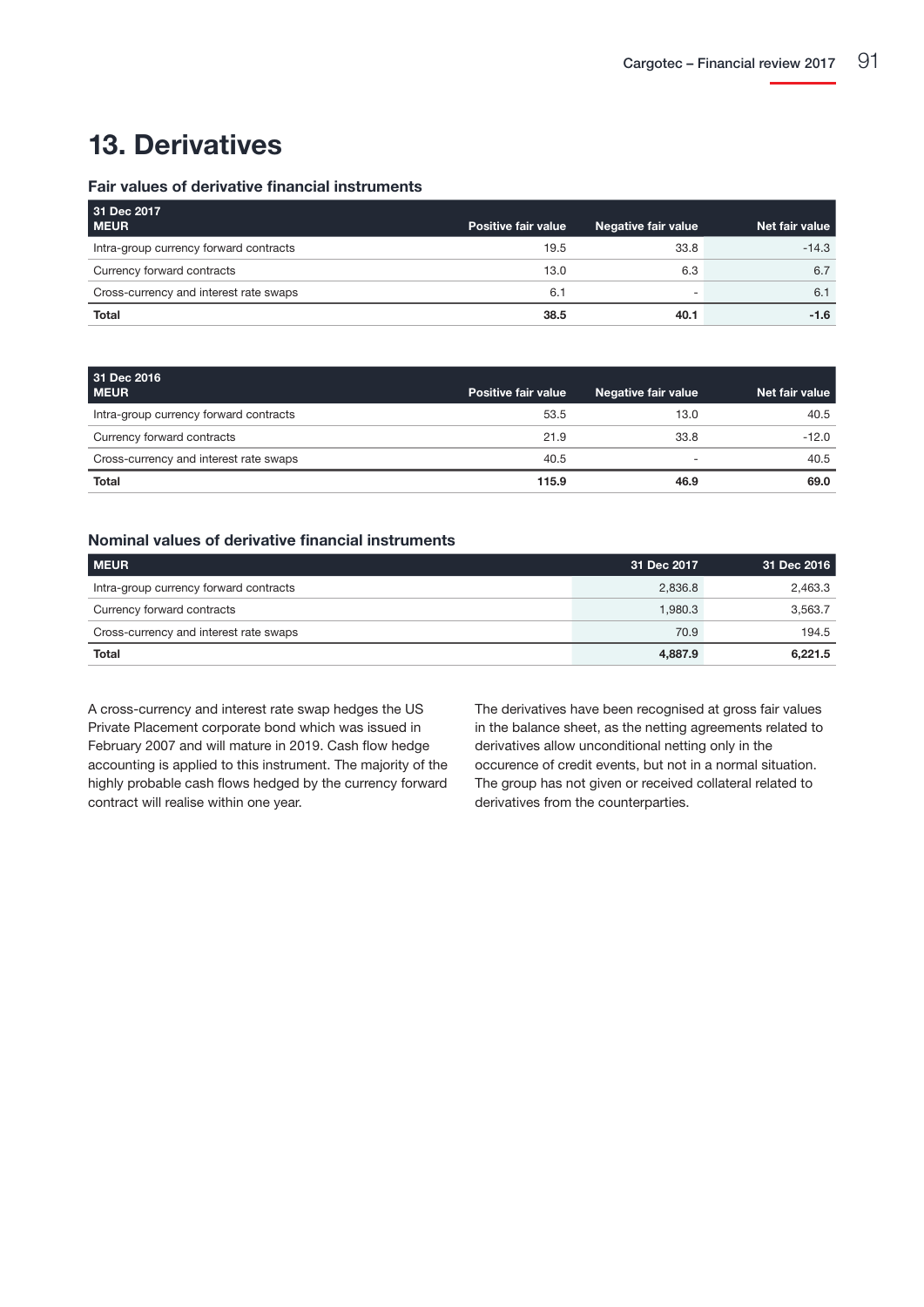# 14. Equity

| <b>MEUR</b>                                       | 2017                     | 2016    |
|---------------------------------------------------|--------------------------|---------|
| <b>Restricted equity</b>                          |                          |         |
|                                                   |                          |         |
| Share capital 1 Jan                               | 64.3                     | 64.3    |
| Share capital 31 Dec                              | 64.3                     | 64.3    |
|                                                   |                          |         |
| Share premium account 1 Jan                       | 98.0                     | 98.0    |
| Share premium account 31 Dec                      | 98.0                     | 98.0    |
|                                                   |                          |         |
| Fair value reserves 1 Jan                         | 0.2                      | 1.0     |
| Cash flow hedges                                  | $-1.1$                   | $-1.0$  |
| Change in deferred taxes                          | 0.2                      | 0.2     |
| Fair value reserve 31 Dec                         | $-0.6$                   | 0.2     |
|                                                   |                          |         |
| <b>Total restricted equity</b>                    | 161.6                    | 162.5   |
|                                                   |                          |         |
| Non-restricted equity                             |                          |         |
|                                                   |                          |         |
| Reserve for invested non-restricted equity 1 Jan  | 71.7                     | 78.0    |
| Acquisition of treasury shares                    | $\overline{\phantom{a}}$ | $-7.6$  |
| Proceeds from sale of treasury shares             | 2.6                      | 0.8     |
| Stock options exercised                           |                          | 0.5     |
| Reserve for invested non-restricted equity 31 Dec | 74.3                     | 71.7    |
|                                                   |                          |         |
| Retained earnings 1 Jan                           | 1,174.7                  | 1,110.0 |
| Profit distribution                               | $-61.1$                  | $-51.6$ |
| Donations                                         |                          | $-0.6$  |
| <b>Retained earnings 31 Dec</b>                   | 1,113.5                  | 1,057.8 |
|                                                   |                          |         |
| Profit for the period                             | 83.5                     | 116.9   |
|                                                   |                          |         |
| <b>Total non-restricted equity</b>                | 1,271.4                  | 1,246.4 |
|                                                   |                          |         |
| <b>Total equity</b>                               | 1,433.1                  | 1,408.9 |
|                                                   |                          |         |
| <b>Distributable equity</b>                       | 1,271.4                  | 1,246.4 |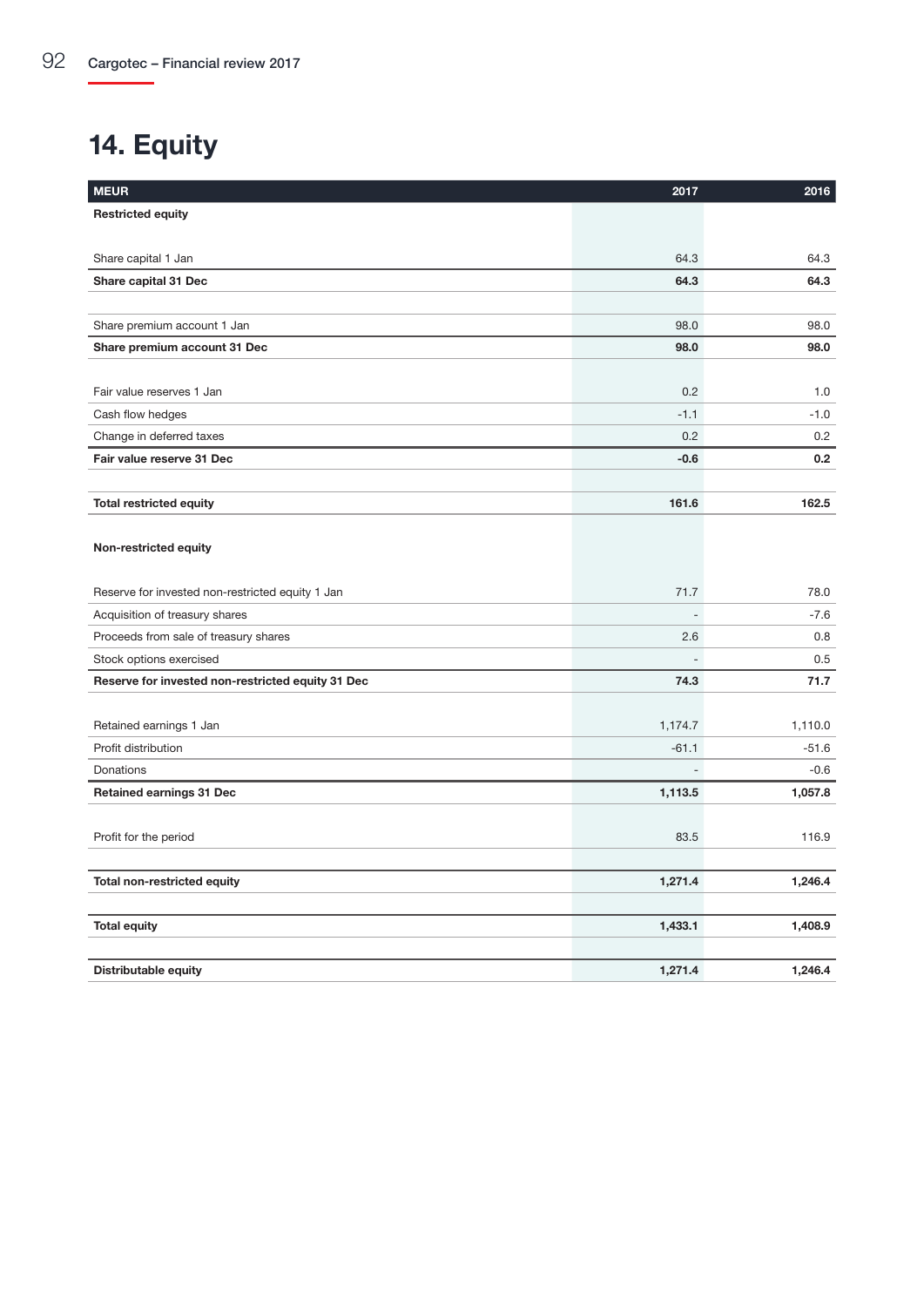# 15. Non-current liabilities

| <b>MEUR</b>                          | 31 Dec 2017 | 31 Dec 2016 |
|--------------------------------------|-------------|-------------|
| Corporate bonds                      | 469.3       | 230.0       |
| Loans from financial institutions    | 192.7       | 424.7       |
| Deferred tax liability               |             |             |
| <b>Total non-current liabilities</b> | 662.0       | 654.8       |

### Maturity after 5 years

| <b>MEUR</b>                       | 31 Dec 2017 | 31 Dec 2016 |
|-----------------------------------|-------------|-------------|
| Loans from financial institutions | 100.0       | 16.6        |
| <b>Total</b>                      | 100.0       | 16.6        |

The fair values of corporate bonds, presented below, are calculated using discounted cash flows with market rates and Cargotec Corporation's credit risk as discount factors. The fair values of other interest-bearing liabilities are not materially different from their carrying amounts.

### Corporate bonds

|             |                |                      | <b>Book value, MEUR</b> |             |  |
|-------------|----------------|----------------------|-------------------------|-------------|--|
| Loan period | Coupon rate, % | <b>Nominal value</b> | 31 Dec 2017             | 31 Dec 2016 |  |
| 2007-2017   | 5.6            | 120.0 MUSD           |                         | 113.8       |  |
| 2007-2019   | 5.7            | 85.0 MUSD            | 70.9                    | 80.6        |  |
| 2014-2020   | 3.4            | 150.0 MEUR           | 149.6                   | 149.4       |  |
| 2017-2022   | 1.8            | 150.0 MEUR           | 149.5                   |             |  |
| 2017-2024   | 2.4            | 100.0 MEUR           | 99.4                    |             |  |

USD denominated Private Placement corporate bond is hedged through cross-currency and interest rate swap defined as cash flow hedges. Considering the hedge, Cargotec has no material amounts of interest-bearing debt in foreign currencies.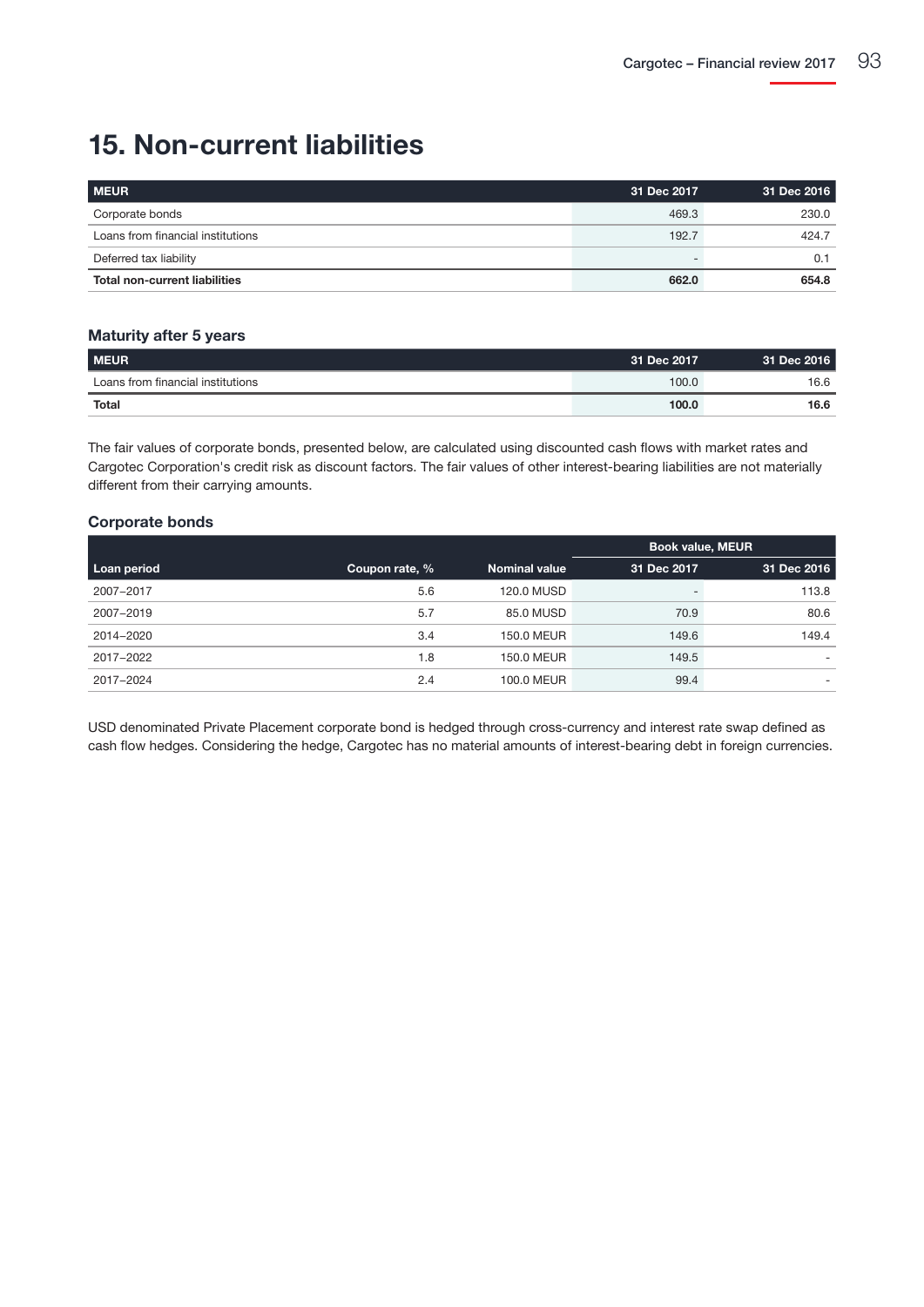# 16. Current liabilities

| <b>MEUR</b>                       | 31 Dec 2017 | 31 Dec 2016              |
|-----------------------------------|-------------|--------------------------|
| To group companies                |             |                          |
| Loans from group companies        | 2,942.3     | 1,962.3                  |
| Accounts payable                  | 1.1         | 13.3                     |
| Derivative liabilities            | 33.8        | 13.0                     |
| Accruals                          | 24.4        | 16.1                     |
| <b>Total</b>                      | 3,001.6     | 2,004.7                  |
|                                   |             |                          |
| To third parties                  |             |                          |
| Corporate bonds                   | 32.1        | 113.8                    |
| Loans from financial institutions | 50.0        | $\overline{\phantom{a}}$ |
| Bank overdrafts used              | 0.1         | 0.0                      |
| Accounts payable                  | 12.5        | 13.5                     |
| Derivative liabilities            | 6.4         | 34.0                     |
| Accruals                          | 23.9        | 31.0                     |
| <b>Total</b>                      | 125.0       | 192.4                    |
|                                   |             |                          |
| <b>Total current liabilities</b>  | 3,126.6     | 2,197.1                  |

### Accruals

| <b>MEUR</b>                                  | 31 Dec 2017 | 31 Dec 2016 |
|----------------------------------------------|-------------|-------------|
| Accrued salaries, wages and employment costs | 3.5         | 6.0         |
| <b>Accrued interests</b>                     | 12.2        | 14.6        |
| Other accruals                               | 32.6        | 26.4        |
| <b>Total</b>                                 | 48.3        | 47.0        |

# 17. Commitments

| <b>MEUR</b>                                   | 31 Dec 2017 | 31 Dec 2016 |
|-----------------------------------------------|-------------|-------------|
| <b>Security for guarantees</b>                |             |             |
| Guarantees given on behalf of group companies | 461.2       | 424.3       |
|                                               |             |             |
| <b>Contingencies</b>                          |             |             |
| Rental commitments given on behalf of others  |             | 1.7         |
|                                               |             |             |
| <b>Leasing commitments</b>                    |             |             |
| Maturity within the next financial period     | 1.5         | 2.0         |
| Maturity after next financial period          | 7.8         | 2.1         |
| <b>Total</b>                                  | 470.6       | 5.8         |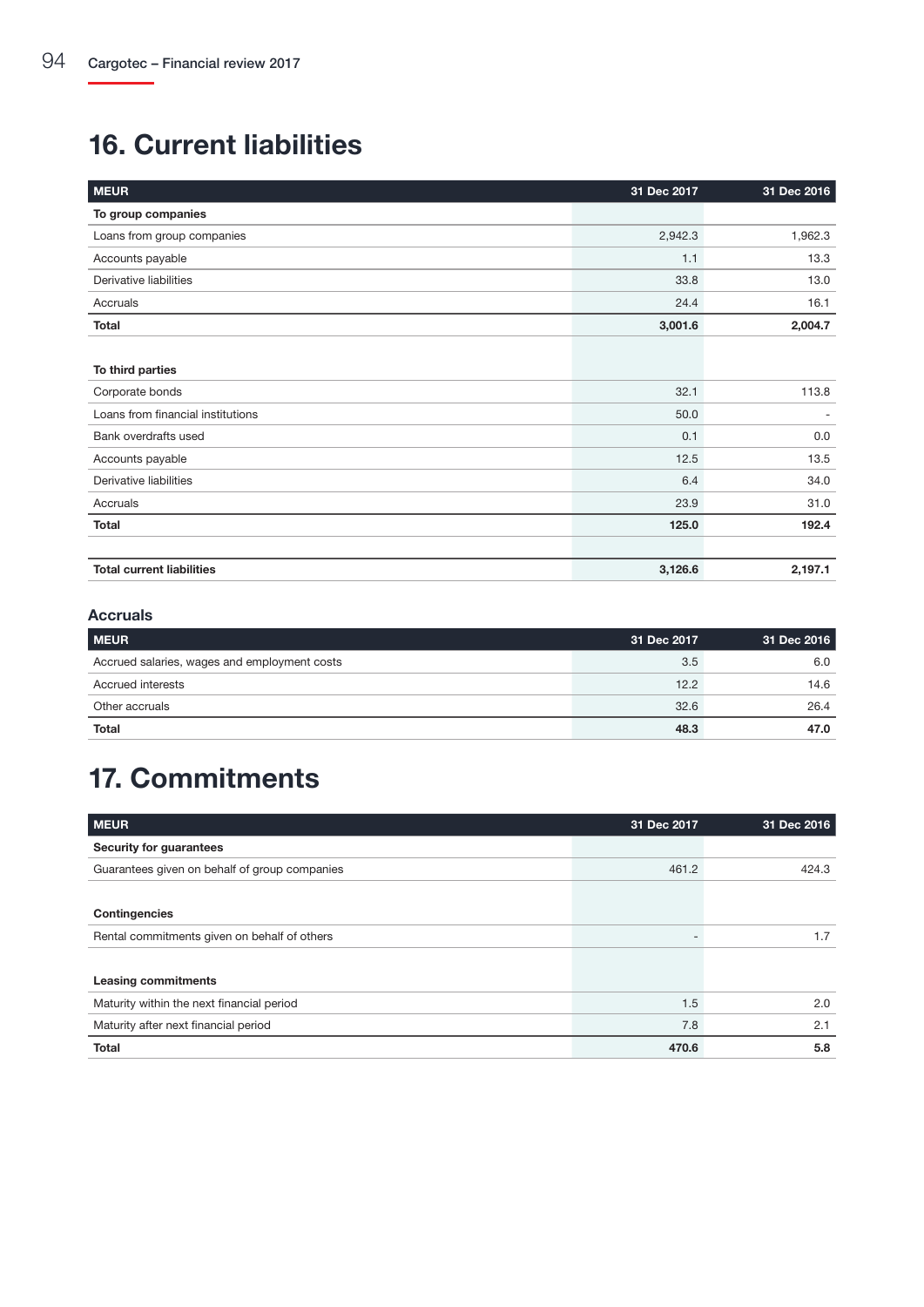# KEY FIGURES

# Key financial figures

| <b>Consolidated statement of income</b>  |               | 2017  | 2016  | 2015  | 2014  | 2013  |
|------------------------------------------|---------------|-------|-------|-------|-------|-------|
| Sales                                    | <b>MEUR</b>   | 3,280 | 3,514 | 3,729 | 3,358 | 3,181 |
| Exports from and sales outside Finland   | <b>MEUR</b>   | 3.205 | 3,451 | 3,673 | 3.307 | 3,131 |
| Operating profit                         | <b>MEUR</b>   | 227   | 198   | 213   | 127   | 93    |
| % of sales                               | %             | 6.9%  | 5.6%  | 5.7%  | 3.8%  | 2.9%  |
| Operating profit excluding restructuring |               |       |       |       |       |       |
| costs                                    | <b>MEUR</b>   | 263   | 250   | 231   | 149   | 127   |
| % of sales                               | %             | 8.0%  | 7.1%  | 6.2%  | 4.4%  | 4.0%  |
| Income before taxes                      | <b>MEUR</b>   | 194   | 169   | 186   | 98    | 79    |
| % of sales                               | %             | 5.9%  | 4.8%  | 5.0%  | 2.9%  | 2.5%  |
| Net income for the financial period      | <b>MEUR</b>   | 136   | 125   | 143   | 72    | 55    |
| % of sales                               | $\frac{0}{0}$ | 4.2%  | 3.6%  | 3.8%  | 2.1%  | 1.7%  |

| Other key figures                                                             |               | 2017            | 2016   | 2015   | 2014   | 2013   |
|-------------------------------------------------------------------------------|---------------|-----------------|--------|--------|--------|--------|
| Wages and salaries                                                            | <b>MEUR</b>   | 570             | 571    | 538    | 506    | 460    |
| Depreciation, amortisation and impairment                                     | <b>MEUR</b>   | 72              | 85     | 77     | 81     | 77     |
| Capital expenditure in intangible assets and<br>property, plant and equipment | <b>MEUR</b>   | 47              | 40     | 38     | 38     | 69     |
| Capital expenditure in customer financing                                     | <b>MEUR</b>   | 37              | 40     | 41     | 42     | 39     |
| Capital expenditure total % of sales                                          | $\frac{0}{0}$ | 2.6%            | 2.3%   | 2.1%   | 2.4%   | 3.4%   |
| Cash flow from operations                                                     | <b>MEUR</b>   | 253             | 373    | 315    | 204    | 181    |
| Research and development costs                                                | <b>MEUR</b>   | 92              | 91     | 83     | 67     | 63     |
| % of sales                                                                    | %             | 2.8%            | 2.6%   | 2.2%   | 2.0%   | 2.0%   |
| Equity                                                                        | <b>MEUR</b>   | 1.427           | 1.397  | 1,342  | 1,214  | 1,239  |
| <b>Total assets</b>                                                           | <b>MEUR</b>   | 3,557           | 3,736  | 3,571  | 3,652  | 3,336  |
| Interest-bearing net debt <sup>1</sup>                                        | <b>MEUR</b>   | 472             | 503    | 622    | 719    | 578    |
| Return on equity                                                              | $\frac{0}{0}$ | 9.7%            | 9.1%   | 11.2%  | 5.9%   | 4.5%   |
| Return on capital employed                                                    | $\frac{0}{0}$ | 9.8%            | 8.8%   | 9.8%   | 6.2%   | 5.0%   |
| Total equity / total assets                                                   | %             | 41.5%           | 39.1%  | 39.8%  | 35.9%  | 39.5%  |
| Gearing <sup>1</sup>                                                          | $\frac{0}{0}$ | 33.0%           | 36.0%  | 46.4%  | 59.2%  | 46.7%  |
| Interest-bearing net debt / EBITDA, rolling<br>12 months                      |               | 1.6             | 1.8    | 2.1    | 3.5    | 3.4    |
| Orders received                                                               | <b>MEUR</b>   | 3,190           | 3,283  | 3,557  | 3,599  | 3,307  |
| Order book                                                                    | <b>MEUR</b>   | 1,550           | 1,783  | 2,064  | 2,200  | 1,980  |
| Average number of employees                                                   |               | 11,128          | 11,193 | 10,772 | 10.838 | 10,210 |
| Number of employees 31 Dec                                                    |               | 11,251          | 11,184 | 10,837 | 10,703 | 10,610 |
| <b>Dividends</b>                                                              | <b>MEUR</b>   | 68 <sup>2</sup> | 61     | 52     | 35     | 27     |

1 Including cross-currency hedging of the 85 (31 Dec 2013: 300 and 31 Dec 2014−31 Dec 2016: 205) million USD Private Placement corporate bond. Additional information is disclosed in Capital structure management section under note 3, Financial risk management.

2 Board's proposal.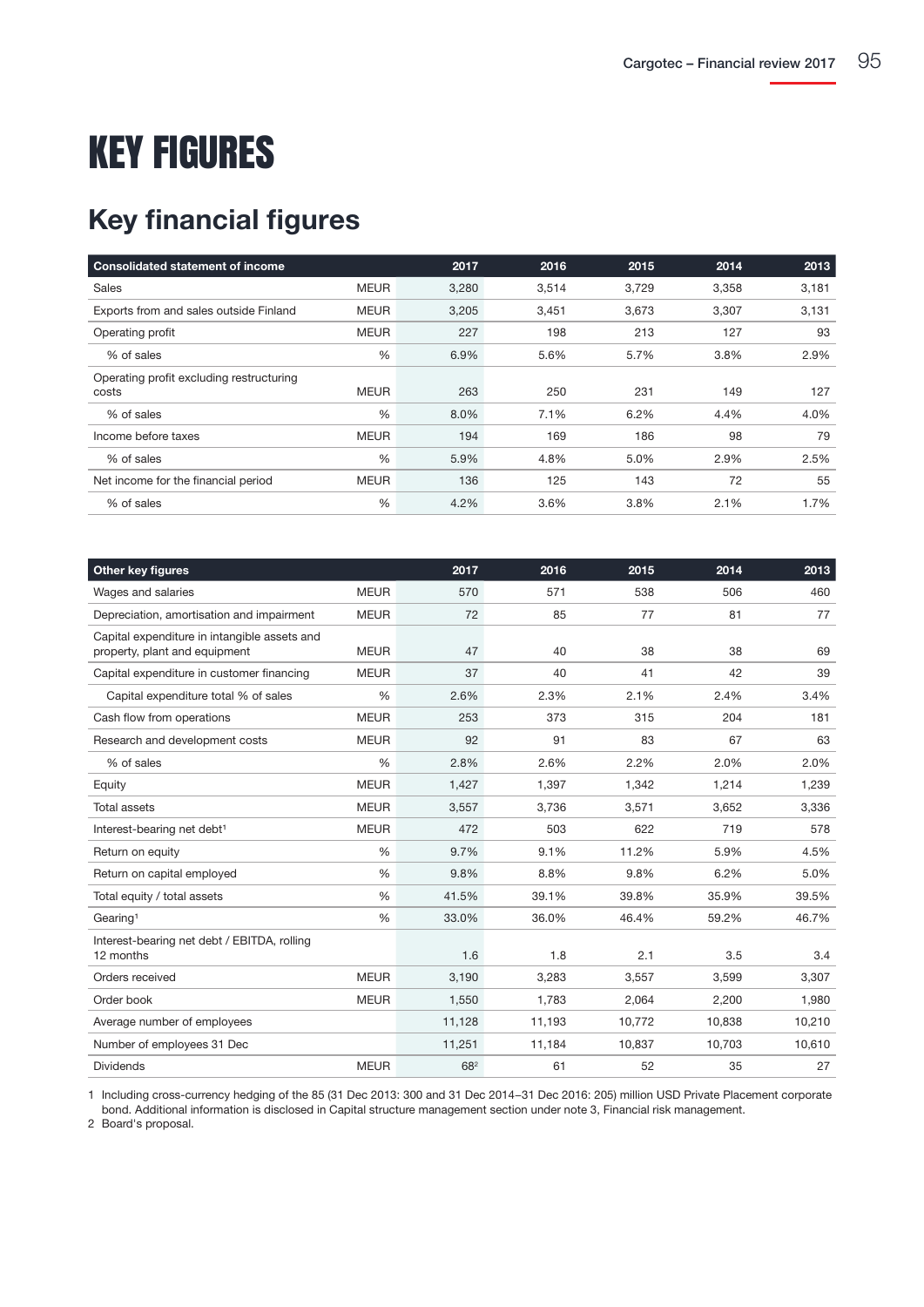### Share-related key figures

|                                                                   |             | 2017                 | 2016   | 2015   | 2014   | 2013   |
|-------------------------------------------------------------------|-------------|----------------------|--------|--------|--------|--------|
| Earnings per share                                                |             |                      |        |        |        |        |
| Basic earnings per share                                          | <b>EUR</b>  | 2.11                 | 1.95   | 2.21   | 1.11   | 0.89   |
| Diluted earnings per share                                        | <b>EUR</b>  | 2.10                 | 1.94   | 2.21   | 1.11   | 0.89   |
| Equity per share                                                  | <b>EUR</b>  | 22.10                | 21.65  | 20.73  | 18.76  | 19.18  |
| Dividend per class B share                                        | <b>EUR</b>  | 1.05 <sup>4</sup>    | 0.95   | 0.80   | 0.55   | 0.42   |
| Dividend per class A share                                        | <b>EUR</b>  | 1.04 <sup>4</sup>    | 0.94   | 0.79   | 0.54   | 0.41   |
| Dividend per earnings, class B share                              | %           | 49.8% <sup>4</sup>   | 48.7%  | 36.1%  | 49.6%  | 47.1%  |
| Dividend per earnings, class A share                              | %           | 49.5% <sup>4</sup>   | 48.3%  | 35.7%  | 48.7%  | 46.0%  |
| Effective dividend yield, class B share                           | %           | $2.2\%$ <sup>4</sup> | 2.2%   | 2.3%   | 2.2%   | 1.6%   |
| Price per earnings, class B share                                 | <b>EUR</b>  | 22.4                 | 22.0   | 15.6   | 23.0   | 30.4   |
| Development of share price, class B share                         |             |                      |        |        |        |        |
| Average share price                                               | <b>EUR</b>  | 49.85                | 34.31  | 31.58  | 27.65  | 24.49  |
| Highest share price                                               | <b>EUR</b>  | 59.25                | 43.35  | 37.37  | 34.67  | 29.69  |
| Lowest share price                                                | <b>EUR</b>  | 40.26                | 24.30  | 23.70  | 20.57  | 19.35  |
| Closing price at the end of period                                | <b>EUR</b>  | 47.20                | 42.89  | 34.50  | 25.55  | 27.09  |
| Market capitalisation 31 Dec <sup>1</sup>                         | <b>MEUR</b> | 3.047                | 2.762  | 2,228  | 1.647  | 1.743  |
| Market capitalisation of class B shares 31 Dec <sup>2</sup>       | <b>MEUR</b> | 2,595                | 2,355  | 1,900  | 1,403  | 1,484  |
| Trading volume, number of class B shares<br>traded                | (000)       | 33,407               | 42,653 | 58,340 | 53,641 | 41,105 |
| Trading volume, number of class B shares<br>traded                | %           | 60.0%                | 73.9%  | 104.5% | 96.0%  | 74.0%  |
| Weighted average number of class A shares <sup>3</sup>            | (1000)      | 9,526                | 9,526  | 9,526  | 9,526  | 9,526  |
| Number of class A shares 31 Dec <sup>3</sup>                      | (000)       | 9,526                | 9,526  | 9,526  | 9,526  | 9,526  |
| Weighted average number of class B shares <sup>2</sup>            | (000)       | 54,965               | 55,076 | 55,042 | 54,861 | 51,995 |
| Number of class B shares 31 Dec <sup>2</sup>                      | (000)       | 54,974               | 54,917 | 55,072 | 54,911 | 54,789 |
| Diluted weighted average number of class B<br>shares <sup>2</sup> | (1000)      | 55,227               | 55,246 | 55,072 | 54,949 | 52,082 |

Trading information is based on Nasdaq Helsinki Ltd statistics.

1 Including class A and B shares, excluding treasury shares.

2 Excluding treasury shares.

3 No dilution on class A shares.

4 Board's proposal.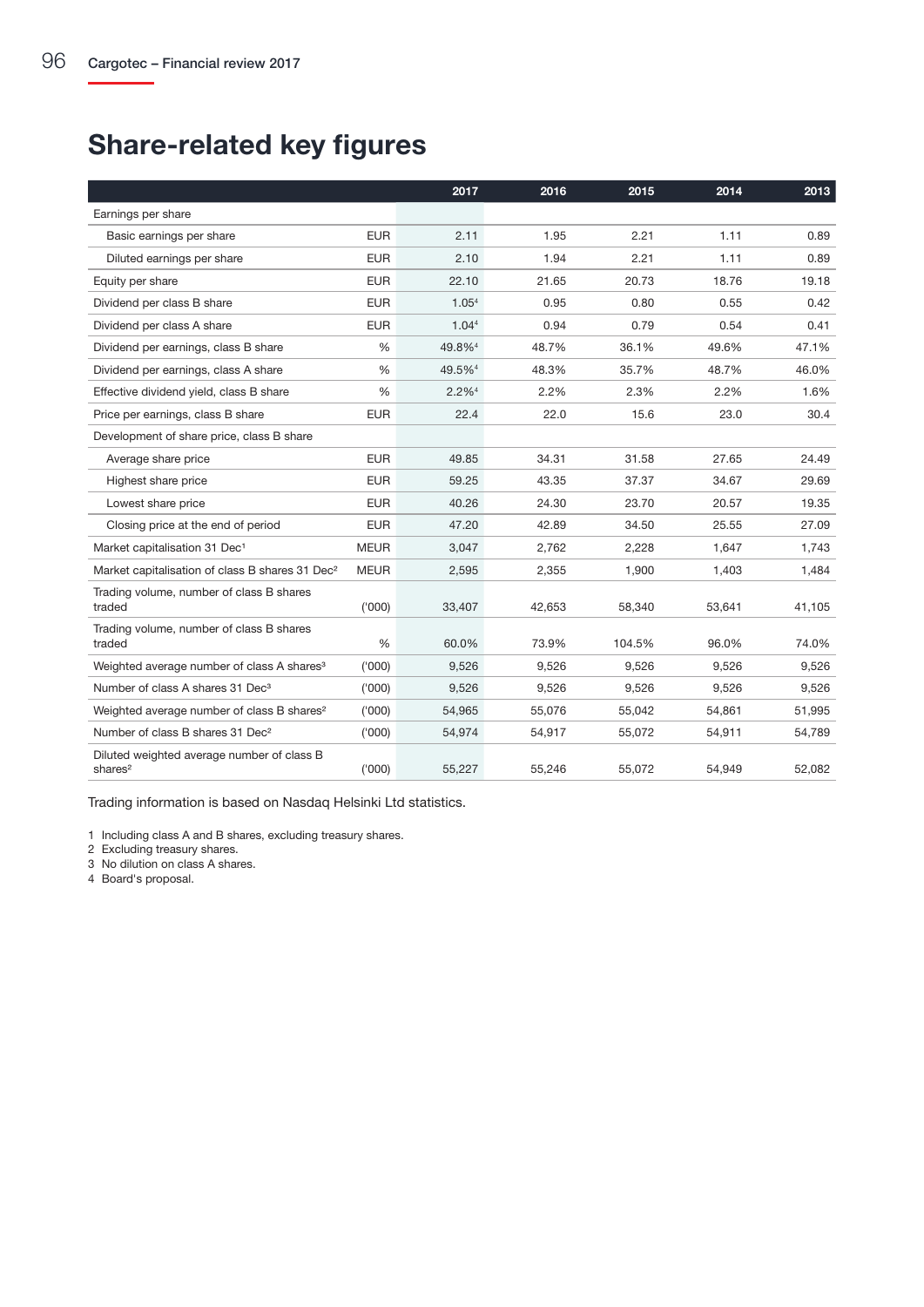# Calculation of key figures

|                                                         |           |      | 100 x Net income for financial period                                                                                                                                                                                                                                            |
|---------------------------------------------------------|-----------|------|----------------------------------------------------------------------------------------------------------------------------------------------------------------------------------------------------------------------------------------------------------------------------------|
| Return on equity (ROE) (%)                              |           |      | Total equity (average for financial period)                                                                                                                                                                                                                                      |
| Return on capital employed (ROCE) (%)                   |           |      | $100 \times$ Income before taxes + interest and other financing expenses<br>Total assets - non-interest-bearing debt (average for financial period)                                                                                                                              |
|                                                         |           |      | 100 x Total equity                                                                                                                                                                                                                                                               |
| Total equity / total assets (%)                         |           |      | Total assets - advances received                                                                                                                                                                                                                                                 |
| Gearing (%)                                             |           | 100x | Interest-bearing debt*- interest-bearing assets<br>Total equity                                                                                                                                                                                                                  |
| Basic earnings / share (EUR)                            | $\quad =$ |      | Net income attributable to the equity holders of the parent<br>Average number of outstanding shares during financial period                                                                                                                                                      |
| Diluted earnings / share (EUR)                          | $=$       |      | Net income attributable to the equity holders of the parent<br>Average number of outstanding diluted shares during financial period                                                                                                                                              |
| Equity / share (EUR)                                    | $=$       |      | Total equity attributable to the equity holders of the parent                                                                                                                                                                                                                    |
|                                                         |           |      | Number of outstanding shares at the end of financial period                                                                                                                                                                                                                      |
| Dividend / share (EUR)                                  | $=$       |      | Dividend for financial period<br>Number of outstanding shares at the end of financial period                                                                                                                                                                                     |
| Dividend / earnings (%)                                 |           | 100x | Dividend for financial period / share<br>Basic earnings / share                                                                                                                                                                                                                  |
| Effective dividend yield (%)                            |           | 100x | Dividend / share<br>Closing price for the class B share at the end of financial period                                                                                                                                                                                           |
| Price / earnings (P/E)                                  | $=$       |      | Closing price for the class B share at the end of financial period<br>Basic earnings / share                                                                                                                                                                                     |
| Average share price (EUR)                               | $=$       |      | EUR amount traded during financial period for the class B share<br>Number of class B shares traded during financial period                                                                                                                                                       |
| Market capitalisation at the end of financial<br>period | $=$       |      | Number of class B shares outstanding at the end of financial period x closing price<br>for the class B share at the end of financial period + Number of class A shares<br>outstanding at the end of financial period x closing day average price for the class<br><b>B</b> share |
| Trading volume                                          | =         |      | Number of class B shares traded during financial period                                                                                                                                                                                                                          |
| Trading volume (%)                                      |           | 100x | Number of class B shares traded during financial period<br>Average weighted number of class B shares during financial period                                                                                                                                                     |

\*Including cross-currency hedging of the USD Private Placement corporate bond.

In addition, Cargotec uses and presents alternative performance measures (APMs) to better convey underlying business performance and to enhance comparability from period to period. APMs are reported as complementary information.

The alternative performance measures used by Cargotec are:

| Operating profit excluding restructuring costs<br>(MEUR and % of sales) | $=$ | Operating profit + restructuring costs                                                                                             |
|-------------------------------------------------------------------------|-----|------------------------------------------------------------------------------------------------------------------------------------|
| Interest-bearing net debt (MEUR)                                        |     | Interest-bearing liabilities - loans receivable and other interest-bearing assets +/-<br>foreign currency hedge of corporate bonds |
| Net interest-bearing debt / EBITDA,<br>rolling 12 months                | $=$ | Net interest bearing debt<br>EBITDA (earnings before interests, taxes, depreciation and amortisation),<br>rolling 12 months        |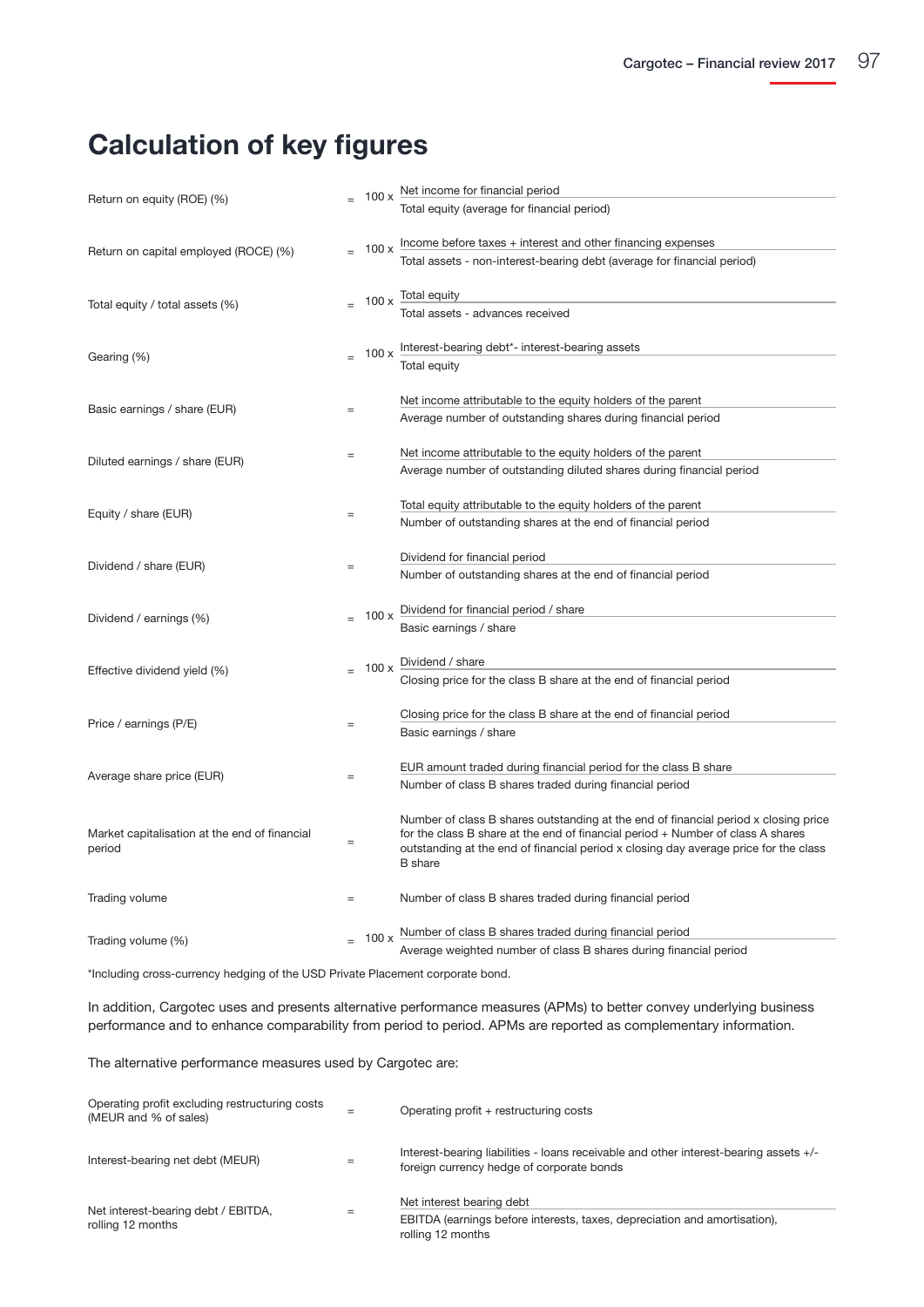# Key exchange rates for the euro

| <b>Closing rate</b> | 31 Dec 2017 | 31 Dec 2016 |
|---------------------|-------------|-------------|
| SEK                 | 9.844       | 9.553       |
| <b>USD</b>          | 1.199       | 1.054       |

| <b>Average rate</b> | $1 - 12/2017$ | $1 - 12/2016$ |
|---------------------|---------------|---------------|
| <b>SEK</b>          | 9.639         | 9.450         |
| <b>USD</b>          | 1.131         | 1.102         |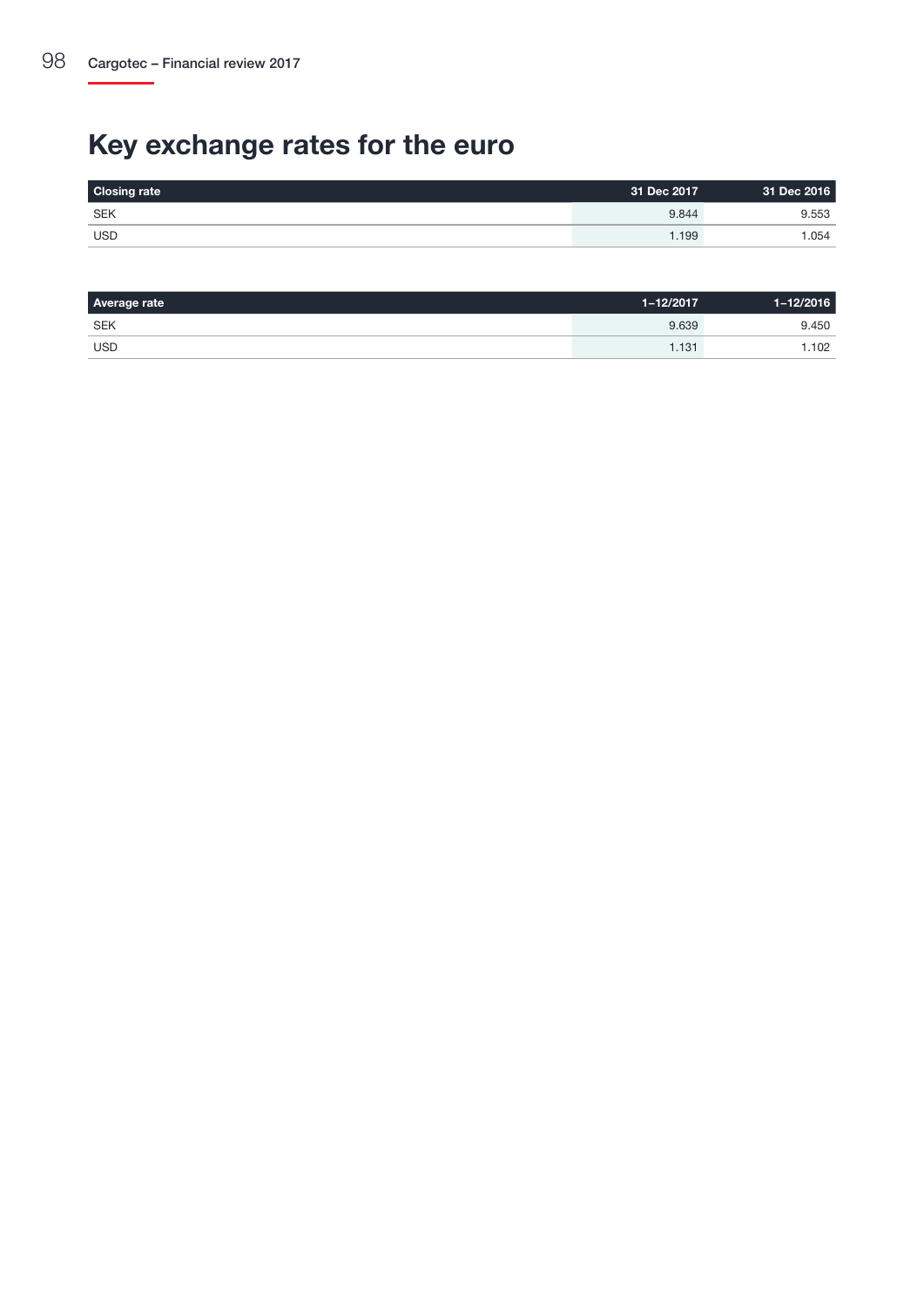# SHARES AND SHAREHOLDERS

Cargotec Corporation's class B shares are quoted on the Nasdaq Helsinki Large Cap list since 1 June 2005. The trading code is CGCBV. The shares are registered in the

book-entry securities system maintained by Euroclear Finland Ltd., which also maintains the official shareholder register of Cargotec Corporation.

### Share-related key figures 2013−2017, EUR

|                                            | 2017      | 2016  | 2015  | 2014  | 2013  |
|--------------------------------------------|-----------|-------|-------|-------|-------|
| Basic earnings per share                   | 2.11      | 1.95  | 2.21  | 1.11  | 0.89  |
| Equity per share                           | 22.10     | 21.65 | 20.73 | 18.76 | 19.18 |
| Dividend per class B share                 | $1.05*$   | 0.95  | 0.80  | 0.55  | 0.42  |
| Dividend per class A share                 | $1.04*$   | 0.94  | 0.79  | 0.54  | 0.41  |
| Effective dividend yield, class B share, % | $2.2\%$ * | 2.2%  | 2.3%  | 2.2%  | 1.6%  |
| Price per earnings, class B share          | 22.4      | 22.0  | 15.6  | 23.0  | 30.4  |
| Development of share price, class B share  |           |       |       |       |       |
| Average share price                        | 49.85     | 34.31 | 31.58 | 27.65 | 24.49 |
| Highest share price                        | 59.25     | 43.35 | 37.37 | 34.67 | 29.69 |
| Lowest share price                         | 40.26     | 24.30 | 23.70 | 20.57 | 19.35 |
| Closing price at the end of the period     | 47.20     | 42.89 | 34.50 | 25.55 | 27.09 |

\*Board's proposal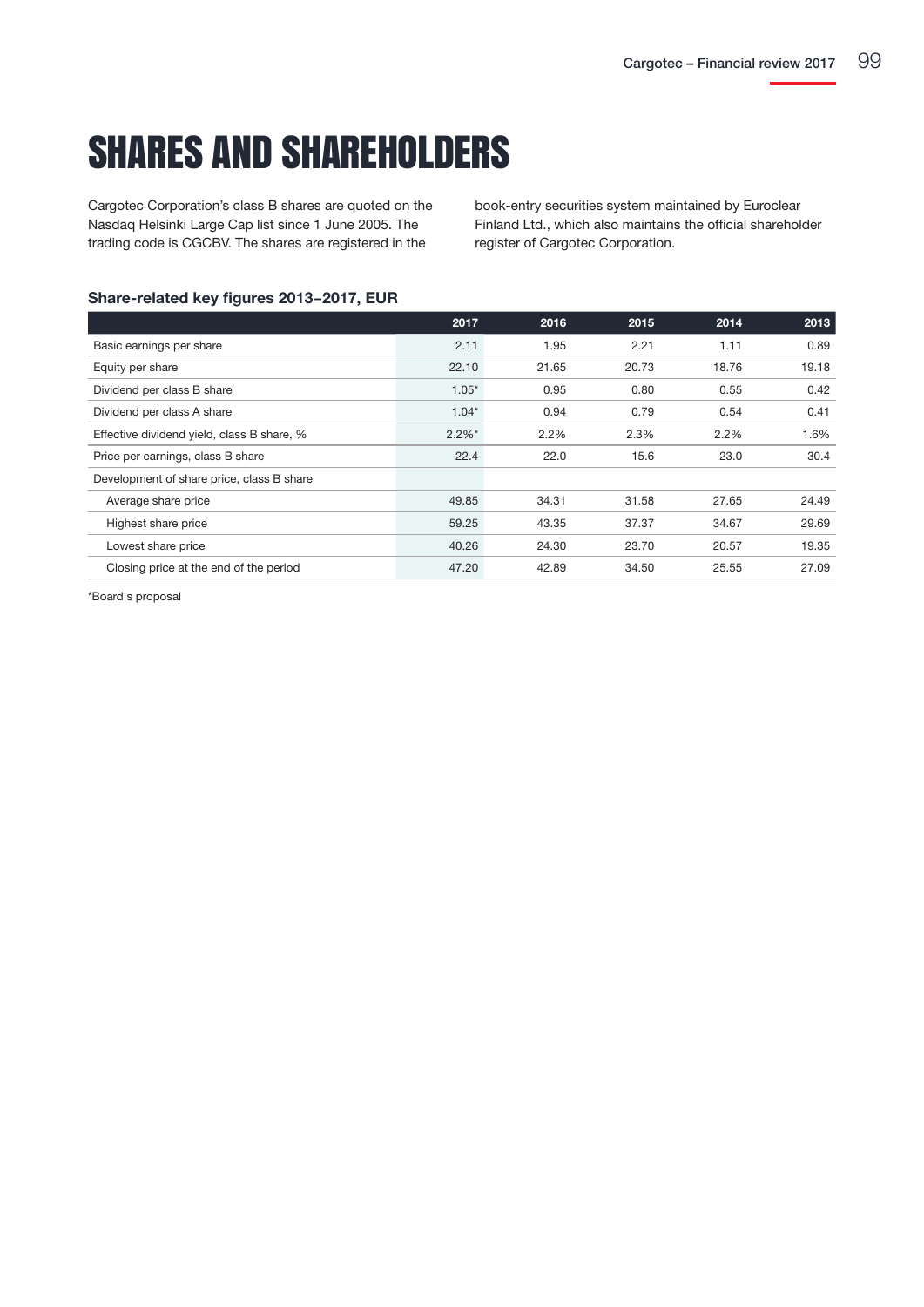### Shares and share capital

Cargotec has two classes of shares, of which class B shares are listed and class A shares are unlisted. At the Annual General Meeting, each class A share is assigned one vote, as is each block of ten class B shares, with the provision that each shareholder is entitled to at least one vote. The total number of votes attached to all shares was 15,041,421 at the end of 2017.

There were no changes in Cargotec Corporation's share capital in 2017. On 31 December 2017, share capital, fully paid and entered in the trade register, totalled EUR 64,304,880. There were 55,182,079 class B shares and 9,526,089 class A shares.

#### Dividend distribution

In dividend distribution, class B shares earn a higher dividend than class A shares. The difference between dividends paid on the two classes of shares is a minimum of one (1) cent and a maximum of two and a half (2.5) cents.

### Dividend proposal

The Board of Directors proposes to the Annual General Meeting (AGM), that of the distributable profit, a dividend of EUR 1.04 for each class A shares and EUR 1.05 for each class B shares outstanding be paid for the financial year 2017. The Board also proposes that the dividend shall be paid in two instalments, in March and September 2018. The dividend for class A shares would be paid in two EUR 0.52 instalments. The dividend for outstanding class B shares would be paid in EUR 0.53 and EUR 0.52 instalments.

#### Own shares and share issue

On 21 March 2017, the Board of Directors of Cargotec Corporation decided on a directed share issue related to the reward payments for share-based incentive programmes. The share reward payments are related to Cargotec's share-based incentive programme 2014, 2016 allocation of restricted shares programme 2014–2016 under the share-based incentive programme 2014, and 2016 allocation of restricted shares programme 2016–2018 under the share-based incentive programme 2016. In the share issue, 56,709 own class B shares held by the company have been transferred without consideration to the key employees participating in the share based incentive programmes in accordance with the programme specific terms and conditions. The decision on the directed share issue is based on the authorisation granted to the Board of Directors by the Annual General Meeting on 18 March 2014. According to the authorisation, the Board of Directors can decide on a share issue amounting to a maximum of 952,000 class A shares and 5,448,000 class B shares.

At the end of 2017, Cargotec held a total of 208,390 own class B shares, accounting for 0.32 percent of the total number of shares and 0.14 percent of the total number of votes, and the number of outstanding class B shares totalled 54,973,689.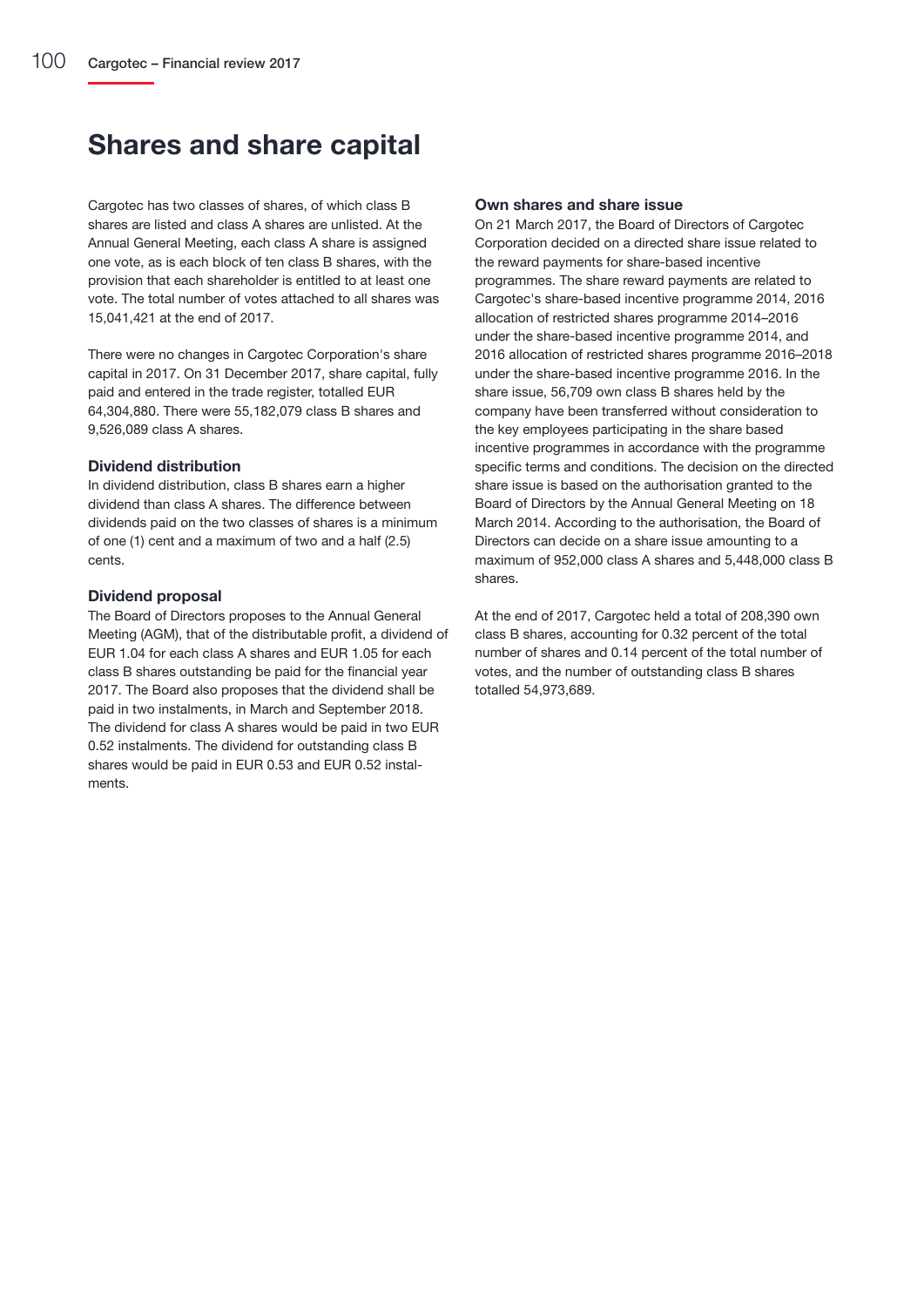### Share price development and trading

In 2017, Cargotec's class B share price rose 10 percent, from EUR 42.89 to EUR 47.20. Over the same period, the OMX Helsinki Benchmark Cap Index rose 7 percent.

At the end of 2017, the total market value of class B shares, calculated using the closing quotation of class B shares of the last trading day of the year, was EUR 2,595 (31 Dec 2016: 2,355) million, excluding own shares held by the company. Cargotec's year-end market capitalisation, in which unlisted class A shares are valued at the average price of class B shares on the last trading day of the year, was EUR 3,047 (2,762) million, excluding own shares held by the company.

#### Market capitalisation, class B shares

MEUR 3,500 3,000 2,500 2,000 1,500 1,000 500 0 2013 2014 2015 2016 2017 The class B share closed at EUR 47.20 (31 Dec 2016: 42.89) on the last trading day of 2017. The highest quotation for 2017 was EUR 59.25 (2016: 43.35) and the lowest EUR 40.26 (24.30). The volume weighted average price for the financial period was EUR 49.85 (34.31).

In 2017, a total of 33 (2016: 43) million class B shares were traded on Nasdaq Helsinki Ltd, corresponding to a turnover of EUR 1,665 (1,456) million. The average daily trading volume of class B shares was 133,094 (168,590) shares or EUR 7 (6) million.

In addition, according to Fidessa, a total of 48 (2016: 68) million class B shares were traded in several alternative marketplaces, such as Cboe OTC and Cboe CXE, corresponding to a turnover of EUR 2,428 (2,334) million.

Information on the Cargotec class B share price is available on Cargotec's website www.cargotec.com/investors.

#### Share price and volume



■ Monthly volume in NASDAQ OMX Helsinki Ltd

■ Monthly volume weighted average price

■ OMXHB Cap indexed monthly closing price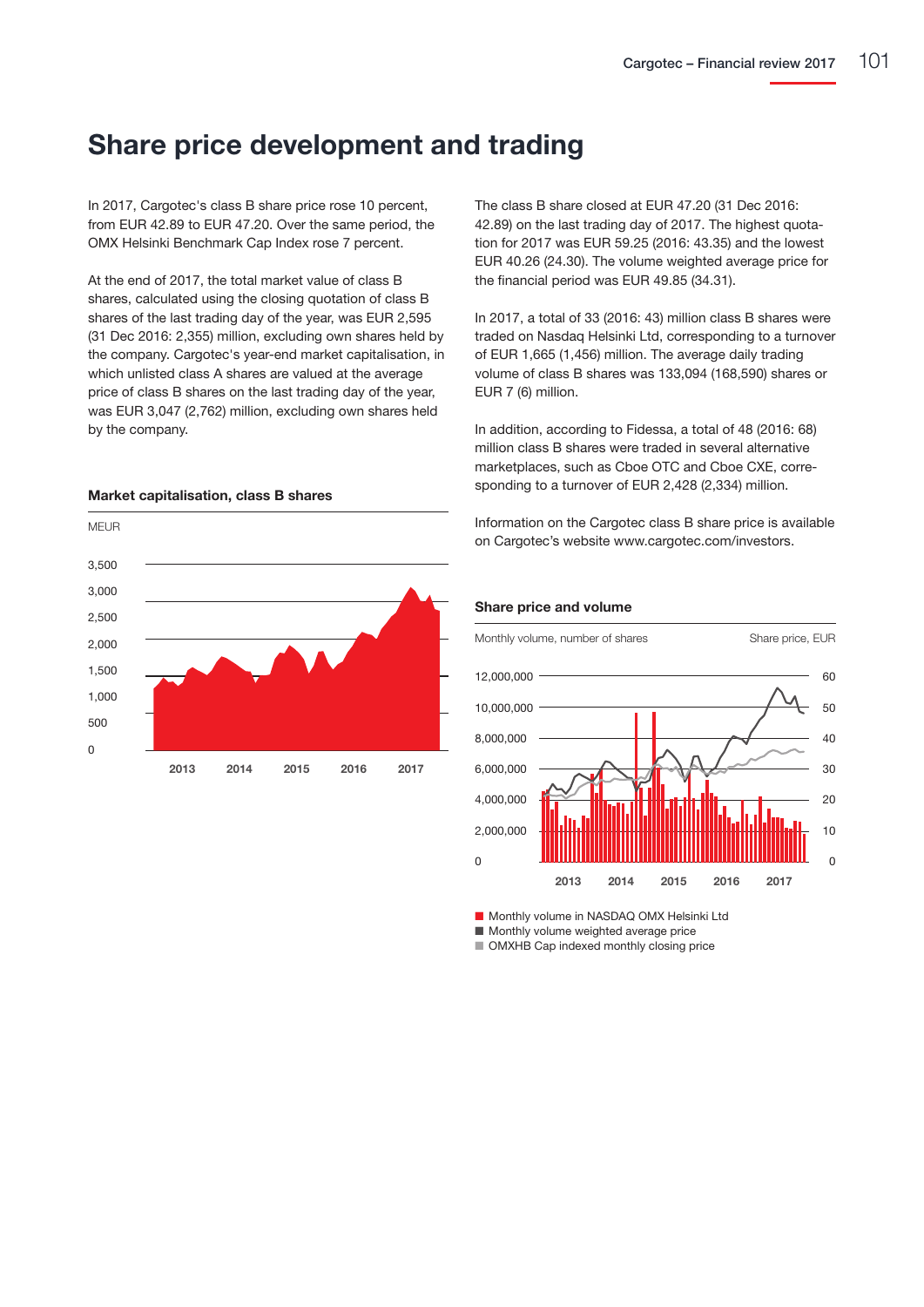## **Shareholders**

At the end of 2017, Cargotec had 21,520 (31 Dec 2016: 22,068) registered shareholders, the largest shareholder being Wipunen varainhallinta oy. Ilkka Herlin was the largest owner when including shares owned directly as well as through companies in which a controlling interest is held. There were 19,794,824 (16,622,504) nominee-registered shares, representing 30.59 (25.69) percent of the total number of shares, which corresponds to 13.16 (11.05) percent of all votes.

A monthly updated list of major shareholders is available on Cargotec's website at www.cargotec.com/investors.

### Major shareholders on 31 December 2017

|    | Shareholder                                  | <b>Class A</b><br>shares | <b>Class B</b><br>shares | <b>Shares total</b> | <b>Shares</b><br>total, % | <b>Votes total</b> | <b>Votes</b><br>total, % |
|----|----------------------------------------------|--------------------------|--------------------------|---------------------|---------------------------|--------------------|--------------------------|
| 1  | Wipunen varainhallinta oy                    | 2,940,067                | 6,200,000                | 9,140,067           | 14.13                     | 3,560,067          | 23.67                    |
| 2  | Mariatorp Oy                                 | 2,940,067                | 5,000,000                | 7,940,067           | 12.27                     | 3,440,067          | 22.87                    |
| 3  | Pivosto Ov                                   | 2,940,067                | 3,850,000                | 6,790,067           | 10.49                     | 3,325,067          | 22.11                    |
| 4  | Kone Foundation                              | 705,888                  | 1,232,454                | 1,938,342           | 3.00                      | 829,133            | 5.51                     |
| 5  | The State Pension Fund                       |                          | 850,000                  | 850,000             | 1.31                      | 85,000             | 0.57                     |
| 6  | Ilmarinen Mutual Pension Insurance Company   |                          | 792,000                  | 792,000             | 1.22                      | 79,200             | 0.53                     |
| 7  | Varma Mutual Pension Insurance Company       |                          | 500,098                  | 500,098             | 0.77                      | 50,009             | 0.33                     |
| 8  | SEB Gyllenberg Finlandia Fund                |                          | 424,390                  | 424,390             | 0.66                      | 42,439             | 0.28                     |
| 9  | Herlin Heikki                                |                          | 400,000                  | 400,000             | 0.62                      | 40,000             | 0.27                     |
| 10 | Sigrid Jusélius Foundation                   |                          | 367,600                  | 367,600             | 0.57                      | 36,760             | 0.24                     |
| 11 | Nordea Pro Finland Fund                      |                          | 333,597                  | 333,597             | 0.52                      | 33,359             | 0.22                     |
| 12 | Nurminen Hanna                               |                          | 270,268                  | 270,268             | 0.42                      | 27,026             | 0.18                     |
| 13 | Evli Finnish Small Cap Fund                  |                          | 238,172                  | 238,172             | 0.37                      | 23,817             | 0.16                     |
| 14 | Nordea Pro Finland Fund                      |                          | 208,390                  | 208,390             | 0.32                      | 20,839             | 0.14                     |
| 15 | Blåberg Anna                                 |                          | 182,745                  | 182,745             | 0.28                      | 18,274             | 0.12                     |
| 16 | Herlin Olli                                  |                          | 175,000                  | 175,000             | 0.27                      | 17,500             | 0.12                     |
| 17 | <b>Herlin Ville</b>                          |                          | 160,000                  | 160,000             | 0.25                      | 16,000             | 0.11                     |
| 18 | Jenny and Antti Wihuri Foundation            |                          | 160,000                  | 160,000             | 0.25                      | 16,000             | 0.11                     |
| 19 | Veritas Pension Insurance Company Ltd.       |                          | 158,317                  | 158,317             | 0.24                      | 15,831             | 0.11                     |
| 20 | Vakuutusosakeyhtiö Henki-Fennia              |                          | 156,399                  | 156,399             | 0.24                      | 15,639             | 0.10                     |
|    | <b>Total</b>                                 | 9,526,089                | 21,659,430               | 31,185,519          | 48.19                     | 11,692,027         | 77.75                    |
|    | Nominee registered                           |                          |                          | 19,794,824          |                           |                    |                          |
|    | Other owners                                 |                          |                          | 13,727,825          |                           |                    |                          |
|    | Total number of shares issued on 31 Dec 2017 |                          |                          | 64.708.168          |                           |                    |                          |

Based on ownership records of Euroclear Finland Ltd.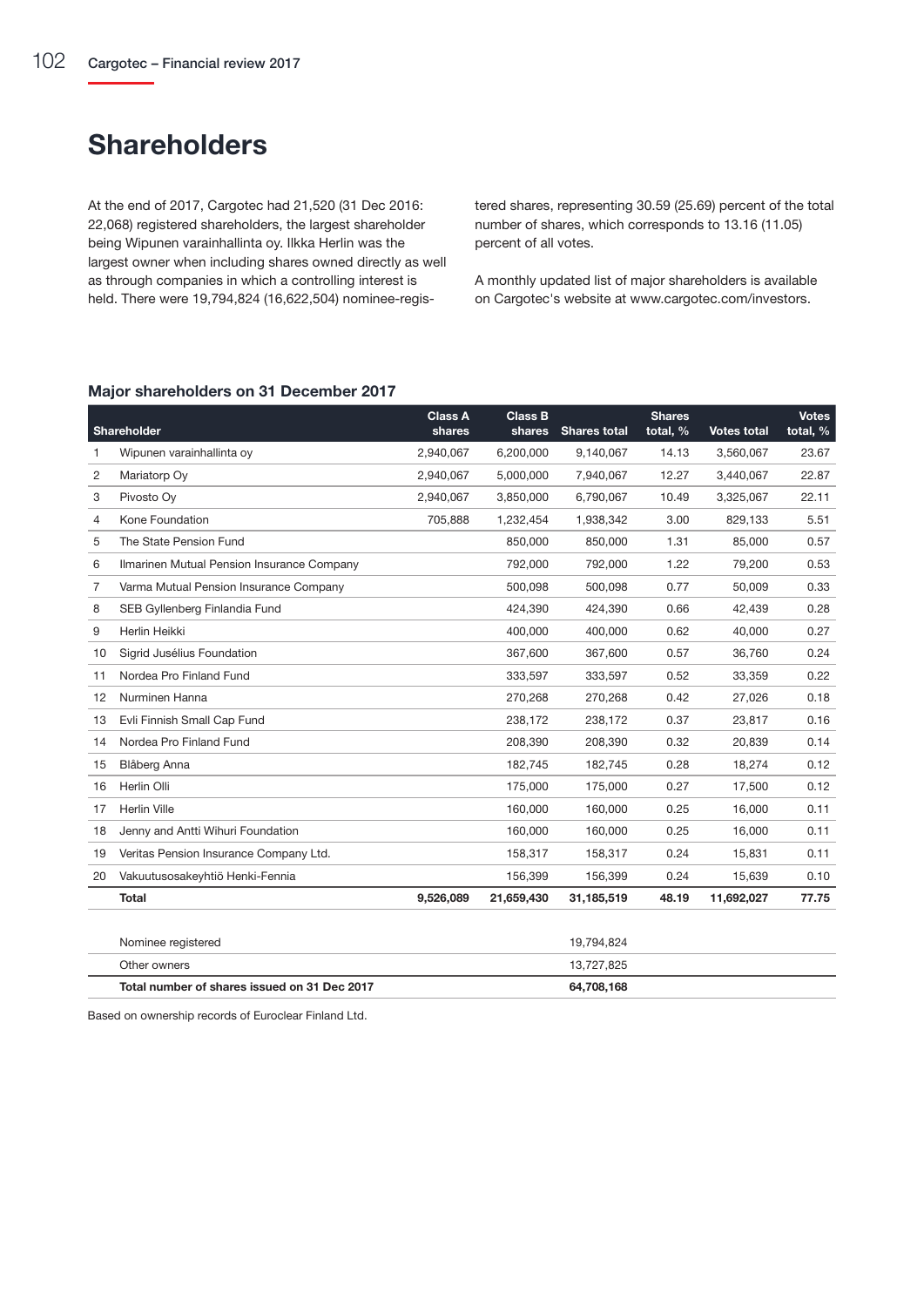### Breakdown of share ownership on 31 December 2017

| <b>Number of shares</b>                     | Number of | shareholders % of shareholders | <b>Total shares</b> | % of total number<br>of shares |
|---------------------------------------------|-----------|--------------------------------|---------------------|--------------------------------|
| $1 - 100$                                   | 10,228    | 47.53                          | 527,703             | 0.82                           |
| 101-500                                     | 7,855     | 36.50                          | 1,982,842           | 3.06                           |
| $501 - 1,000$                               | 1,714     | 7.97                           | 1,307,404           | 2.02                           |
| 1,001-10,000                                | 1,544     | 7.18                           | 4,249,631           | 6.57                           |
| 10,001-100,000                              | 147       | 0.68                           | 4,701,950           | 7.27                           |
| 100,001-1,000,000                           | 25        | 0.12                           | 6,494,192           | 10.04                          |
| over 1,000,000                              | 6         | 0.03                           | 45,230,764          | 69.90                          |
| <b>Total</b>                                | 21,519    | 100.00                         | 64,494,486          | 99.68                          |
| of which nominee registered                 |           |                                | 19,794,824          | 30.59                          |
| In the joint book-entry account             |           |                                | 5,292               | 0.01                           |
| Number of outstanding shares on 31 Dec 2017 |           |                                | 64,499,778          | 99.68                          |
| Own shares on 31 Dec 2017                   |           |                                | 208,390             | 0.32                           |
| Total number of shares on 31 Dec 2017       |           |                                | 64,708,168          | 100.00                         |

Based on ownership records of Euroclear Finland Ltd.

#### Breakdown by shareholder category on 31 December 2017



Based on ownership records of Euroclear Finland Ltd.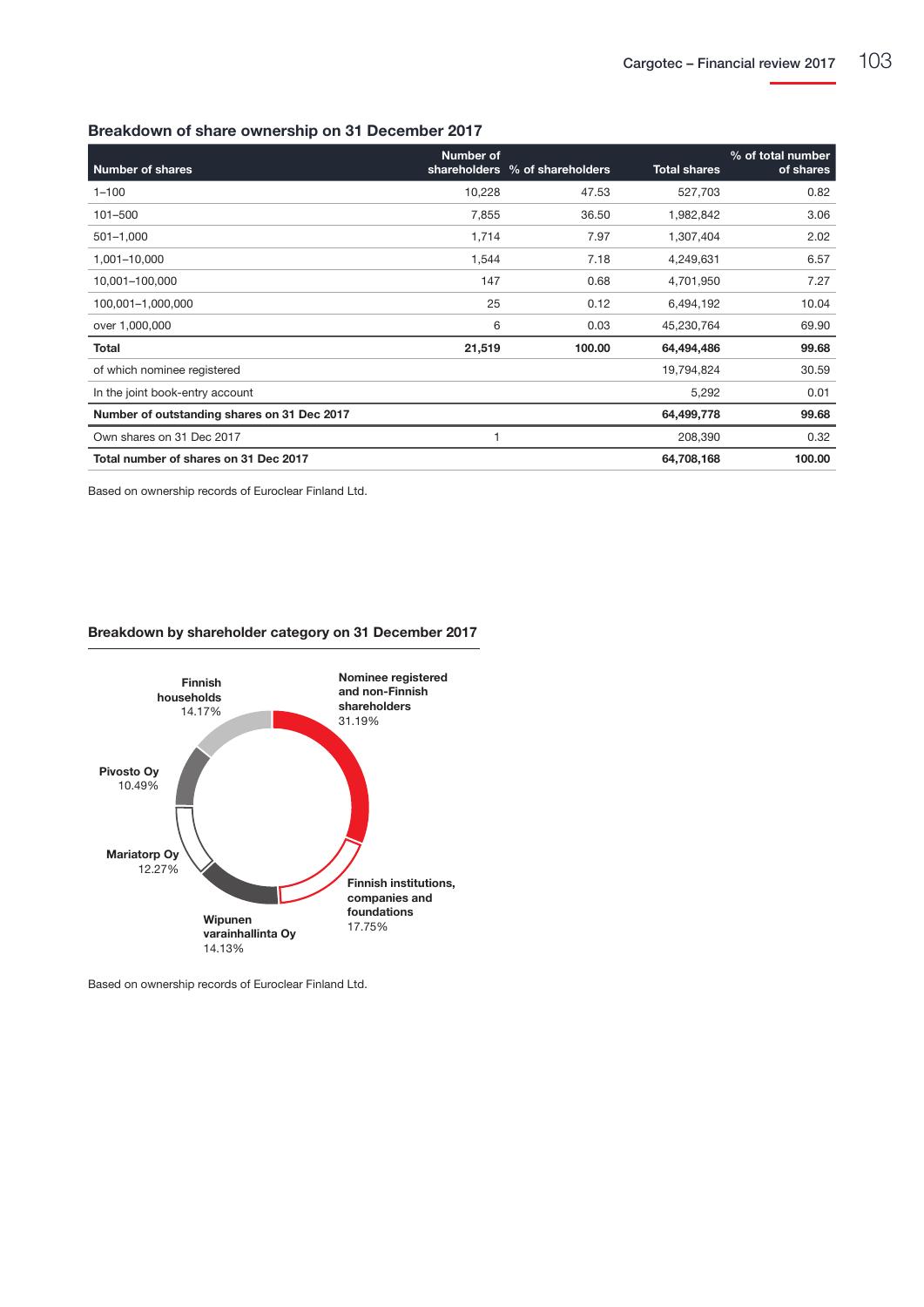### Board and management shareholding

On 31 December 2017, the aggregate shareholding of the Board of Directors, the CEO and companies in which they have a controlling interest was 2,940,067 (31 Dec 2016: 2,940,067) class A shares and 6,500,873 (6,489,623) class B shares, which correspond to 14.59 (14.57) percent of the total number of all shares and 23.87 (23.86) percent of all votes.

The CEO Mika Vehviläinen is covered by the share-based incentive programmes 2015, 2016 and 2017.

Up-to-date information on the shares held by the Board of Directors and management is available on Cargotec's website www.cargotec.com/investors.

### Additional information:

Corporate Governance statement 2017 Remuneration statement 2017 CVs of Board members (Cargotec.com) CVs of Executive Board members (Cargotec.com)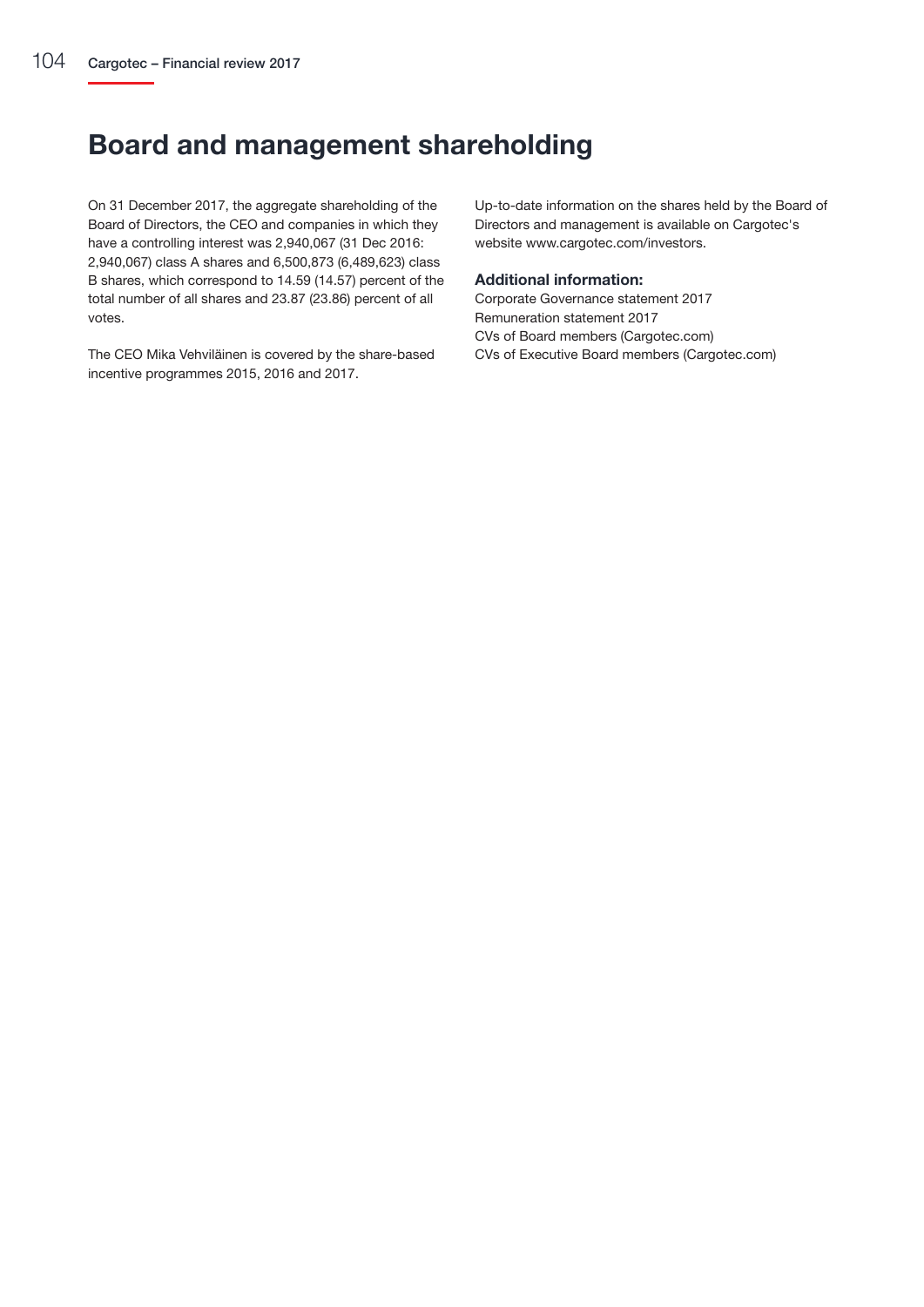# SIGNATURES FOR BOARD OF DIRECTORS' REPORT AND FINANCIAL STATEMENTS

Helsinki, 7 February 2018

Ilkka Herlin Tapio Hakakari

Kimmo Alkio **Alkio** Jorma Eloranta Member of the Board Member of the Board

Johanna Lamminen Kaisa Olkkonen

Teuvo Salminen **Martin Soliama** Heikki Soljama

Mika Vehviläinen CEO

Chairman of the Board Vice Chairman of the Board

Peter Immonen Teresa Kemppi-Vasama Member of the Board Member of the Board

Member of the Board Member of the Board

Member of the Board Member of the Board

Our Auditor's report has been issued today.

Helsinki, 7 February 2018

PricewaterhouseCoopers Oy Authorised Public Accountants

Ylva Eriksson Tomi Hyrvläinen Authorised Public Accountant Authorised Public Accountant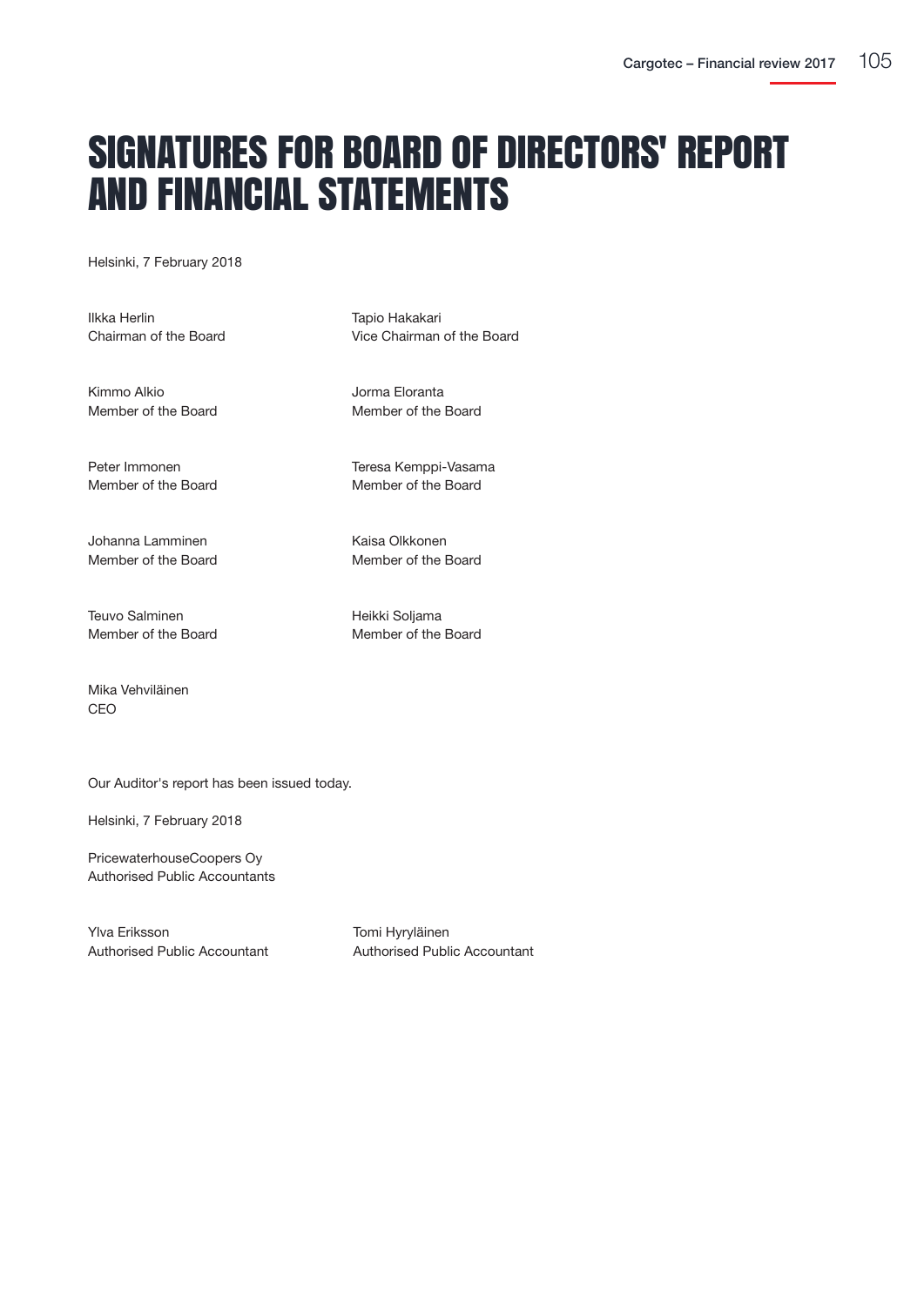# AUDITOR'S REPORT (TRANSLATION OF THE FINNISH ORIGINAL)

To the Annual General Meeting of Cargotec Oyj

### Report on the Audit of the Financial Statements

### Opinion

In our opinion

- the consolidated financial statements give a true and fair view of the group's financial position and financial performance and cash flows in accordance with International Financial Reporting Standards (IFRS) as adopted by the EU
- the financial statements give a true and fair view of the parent company's financial performance and financial position in accordance with the laws and regulations governing the preparation of the financial statements in Finland and comply with statutory requirements.

Our opinion is consistent with the additional report to the Audit and Risk Management Committee.

### What we have audited

We have audited the financial statements of Cargotec Ovi (business identity code 1927402-8) for the year ended 31 December 2017. The financial statements comprise:

• the consolidated balance sheet, income statement, statement of comprehensive income, statement of changes in equity, statement of cash flows and notes, including a summary of significant accounting policies • the parent company's balance sheet, income statement, statement of cash flows and notes.

### Basis for Opinion

We conducted our audit in accordance with good auditing practice in Finland. Our responsibilities under good auditing practice are further described in the Auditor's Responsibilities for the Audit of the Financial Statements section of our report.

We believe that the audit evidence we have obtained is sufficient and appropriate to provide a basis for our opinion.

### Independence

We are independent of the parent company and of the group companies in accordance with the ethical requirements that are applicable in Finland and are relevant to our audit, and we have fulfilled our other ethical responsibilities in accordance with these requirements.

To the best of our knowledge and belief, the non-audit services that we have provided to the parent company and to the group companies are in accordance with the applicable law and regulations in Finland and we have not provided non-audit services that are prohibited under Article 5(1) of Regulation (EU) No 537/2014. The non-audit services that we have provided are disclosed in note 7 to the consolidated financial statements.

### Our Audit Approach **Overview**



### **Materiality**

• We have applied an overall group materiality of  $\epsilon$  14,2 million.

### Group scoping

• The group audit scope includes all significant operating companies, as well as a large number of smaller companies, covering the vast majority of revenues, assets and liabilities.

### Key audit matters

- Revenue recognition of long-term contracts
- Valuation of goodwill
- Accounting for restructuring provisions and costs
- Valuation of inventory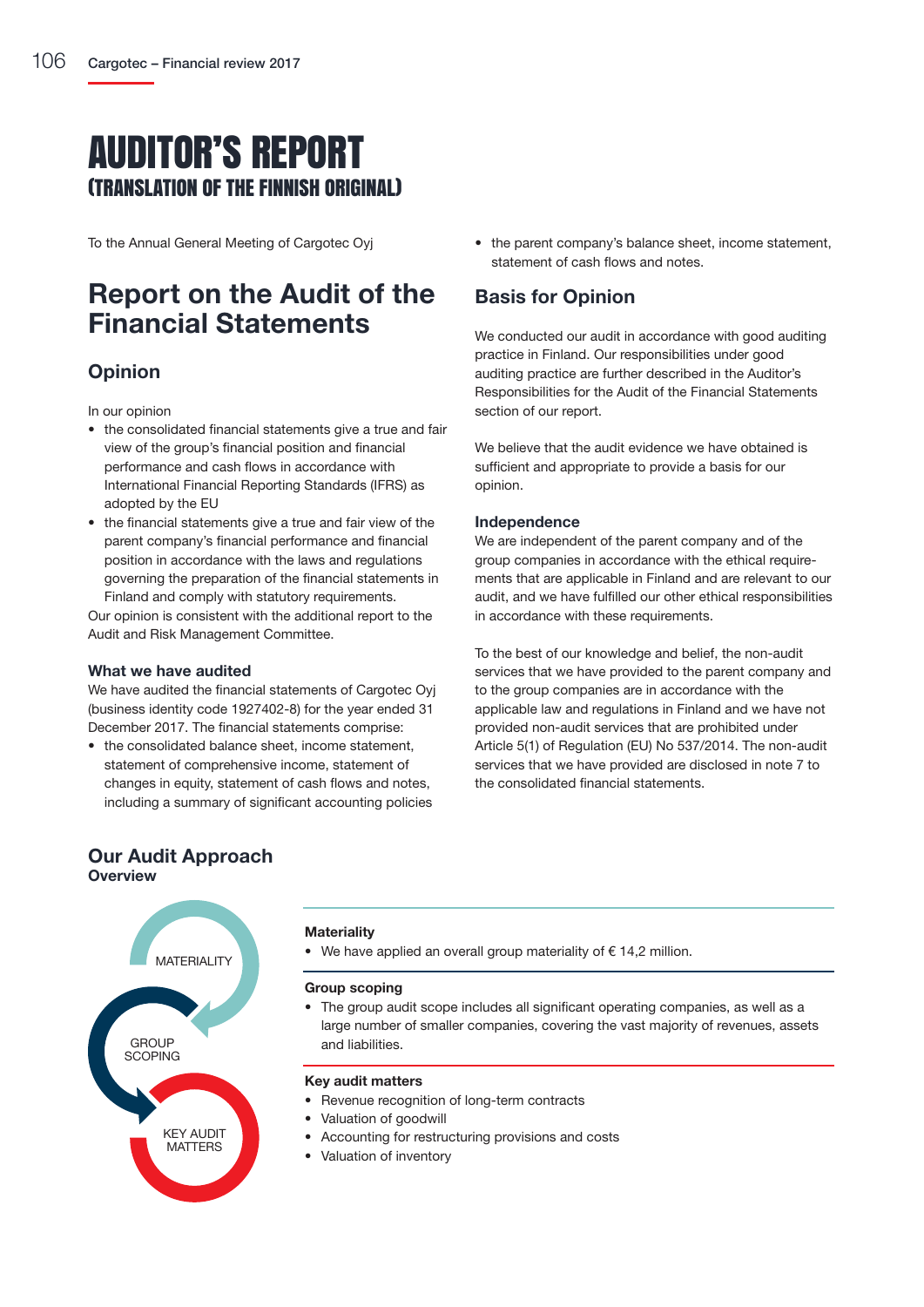As part of designing our audit, we determined materiality and assessed the risks of material misstatement in the financial statements. In particular, we considered where management made subjective judgements; for example, in respect of significant accounting estimates that involved making assumptions and considering future events that are inherently uncertain.

#### **Materiality**

The scope of our audit was influenced by our application of materiality. An audit is designed to obtain reasonable assurance whether the financial statements are free from material misstatement. Misstatements may arise due to

fraud or error. They are considered material if individually or in aggregate, they could reasonably be expected to influence the economic decisions of users taken on the basis of the financial statements.

Based on our professional judgement, we determined certain quantitative thresholds for materiality, including the overall group materiality for the consolidated financial statements as set out in the table below. These, together with qualitative considerations, helped us to determine the scope of our audit and the nature, timing and extent of our audit procedures and to evaluate the effect of misstatements on the financial statements as a whole.

| Overall group materiality                       | € 14.2 million                                                                                                                                                                                                                     |
|-------------------------------------------------|------------------------------------------------------------------------------------------------------------------------------------------------------------------------------------------------------------------------------------|
| How we determined it                            | Net sales and profit before tax                                                                                                                                                                                                    |
| Rationale for the materiality benchmark applied | We chose the combination of net sales and profit before tax as the benchmark<br>because, in our view, the performance of the Group is most commonly measured by<br>using these criteria, and it is a generally accepted benchmark. |

#### How we tailored our group audit scope

The group audit scope was tailored to take into account the structure of the Group and the size, complexity and risk of individual subsidiaries. Using this criteria we selected companies and accounts into our audit scope and at the same time ensured that we get sufficient coverage to our audit, in order to issue an audit opinion for the Group.

### Key Audit Matters

Key audit matters are those matters that, in our professional judgment, were of most significance in our audit of the financial statements of the current period. These matters were addressed in the context of our audit of the financial statements as a whole, and in forming our opinion thereon, and we do not provide a separate opinion on these matters.

As in all of our audits, we also addressed the risk of management override of internal controls, including among other matters consideration of whether there was evidence of bias that represented a risk of material misstatement due to fraud.

#### Key audit matter in the audit of the group How our audit addressed the key audit matter

Revenue recognition of long-term contracts Refer to notes 1, 2, and 6 in the consolidated financial statements.

The group has significant long-term contracts in Kalmar and MacGregor segments. These long-term contracts are often complex customised solutions and meet the definition of a construction contract.

Revenue related to these construction contracts is recognised using the percentage of completion method, where progress is measured either by physical milestones or determined by comparing actual costs incurred to date, with the total estimated costs of the project. The revenue recognition for construction contracts includes management judgment in a form of estimates, which are subject to management experience and expectations of future events. The most important judgment relates to the estimated total costs of the project, which is influenced by various factors, related to both material and labour as well as specific contract related risks.

We have accordingly considered these estimates to constitute a focus area in the audit.

Our revenue testing included both testing of the company's controls, as well as substantive audit procedures targeted at selected major projects.

Our testing of the company's controls, focused on the IT systems used by the company, as well as process level controls covering project forecasting and revenue recognition.

Our substantive testing focused on estimates applied by management in the accounting. Our procedures included, among others things, the following:

• Ensured that the revenue recognition method applied was appropriate based on the terms of the arrangement;

- Agreed the total project revenue estimates to sales agreements, including amendments as appropriate;
- Tested the accuracy of the cost estimate by taking a sample of cost components and traced those to supporting documentation; and
- Recalculated the completion stage of the projects to ensure that the amount of revenue being recognized is correct by comparing actual costs per the company's accounting records to the estimated total costs of the projects. When physical milestone method was used, we obtained appropriate evidence based on the circumstances to support the stage of completion.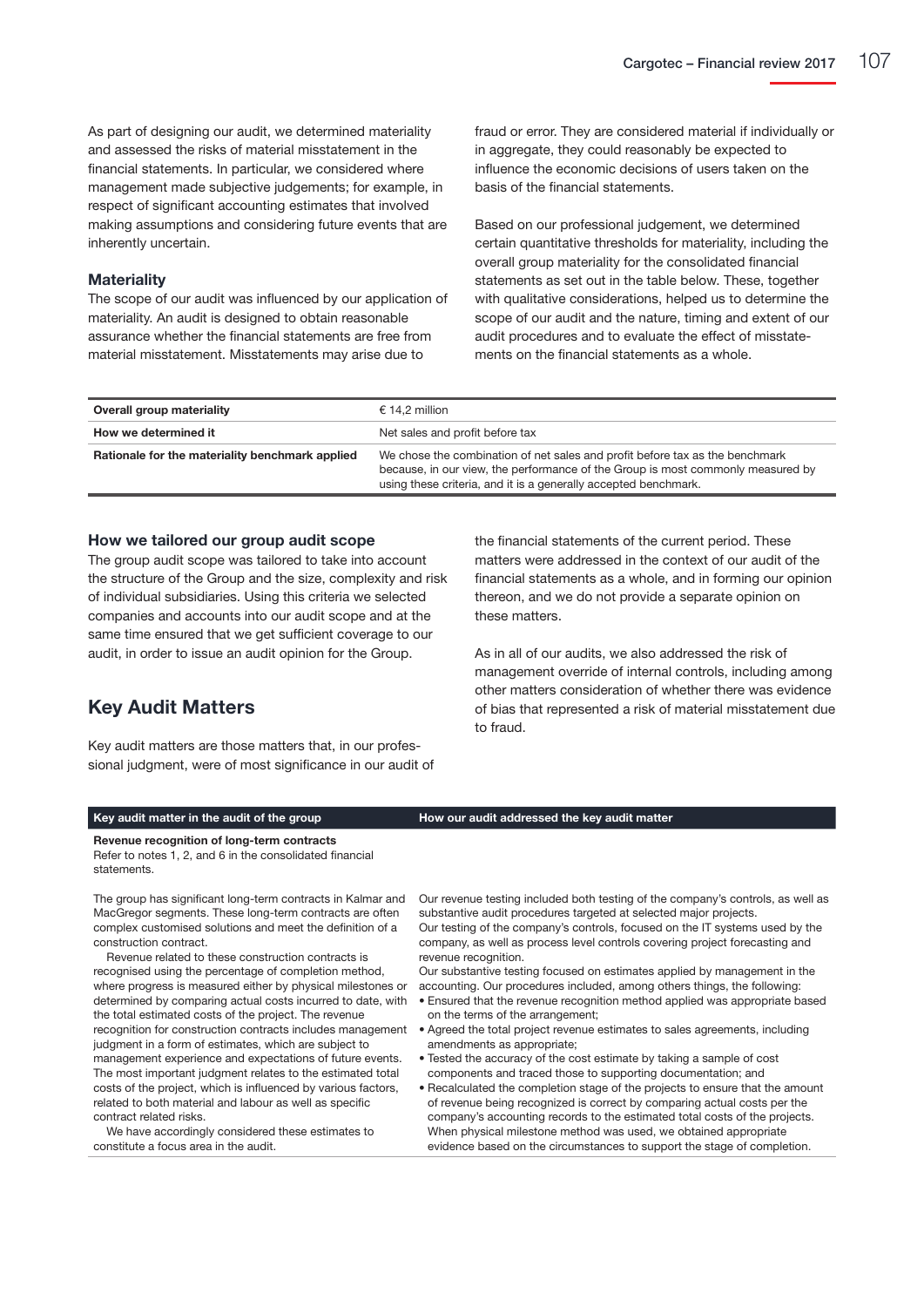#### Key audit matter in the audit of the group How our audit addressed the key audit matter

#### Valuation of Goodwill

Refer to notes 1, 2 and 14 in the consolidated financial statements.

At 31 December 2017 the Group's goodwill balance amounted to € 986,7 million and is recognized in three reporting segments: Kalmar € 391,3 million, Hiab € 177,4 million and MacGregor € 417,9 million.

The company tests goodwill for potential impairment annually and whenever there is an indication that the carrying value may be impaired by comparing the recoverable amount against the carrying value of the goodwill. The recoverable amounts are determined using value in use model. Value in use calculations are subject to significant management judgement in a form of estimates of future cash flows and discount rates.

Valuation of goodwill is a focus area in the audit due to the size of the goodwill balance and the high level of management judgement involved.

#### Our audit focused on assessing the appropriateness of management's judgment and estimates used in the goodwill impairment analysis through the following procedures:

- We tested the methodology applied in the value in use calculation by comparing it to the requirements of IAS 36, Impairment of Assets, and we tested the mathematical accuracy of calculation;
- We evaluated the process by which the future cash flow forecasts were drawn up, including comparing them to strategic plans approved by the Board of Directors;
- We tested the key underlying assumptions, including sales and profitability forecasts, discount rates used and the implied growth rates beyond the forecasted period;
- We compared the current year actual results included in the prior year impairment model to consider whether forecasts included assumptions that, with hindsight, had been optimistic;
- We assessed the appropriateness of the sensitivity analysis performed by the management; and
- The discount rates applied within the impairment analysis were assessed by PwC business valuation specialist, including comparison to economic and industry forecasts as appropriate.

We also considered the appropriateness of the related disclosures provided in note 14 in the financial statements.

#### Accounting for restructuring provisions and costs Refer to notes 1, 2, 8 and 29 in the consolidated financial

statements.

Restructuring provision amounts to €30,3 million at 2017 year-end, with an annual restructuring costs of €36,5 million recognised in the profit and loss statement. These costs primarily consisted of redundancies and related costs, costs for contract terminations, relocation costs, consulting and professional fees and asset impairments.

The recognition of restructuring costs requires judgement to estimate the value and timing of net economic outflows and the extent to which the Group is committed at the balance sheet date. The presentation in the financial statements also requires consideration of whether the amounts included in the charge are fair.

We have accordingly considered this area to constitute a focus area in the audit.

#### Valuation of inventories

Refer to notes 1, 2 and 19 in the consolidated financial statements.

Net inventories amount to €607,0 million, including a provision of €93,6 million at the end of 2017.

Inventories are measured at the lower of cost or estimated net realizable value. Net realizable value is the estimated selling price in the ordinary course of business, less estimated costs of completion and costs necessary to make the sale. Inventory provision is recorded to adjust the inventory to its net realisable value. When estimating the level of provision, management takes into account the nature, state, age structure and estimated demand for the inventory, as appropriate.

We focused on inventories due to its size and the nature of the judgements made by management when assessing the level of provision required.

Our audit procedures were designed to test that the costs incurred were accurately recorded, capturing both amounts paid during the year and amounts estimated and accrued.

Our audit focused specifically on the following:

- We assessed whether the restructurings costs have been recognised in the correct financial period, in accordance with IFRS;
- The appropriateness of the provisions and the assumptions relating to asset impairments; and
- Assessment of whether the costs incurred were sufficiently distinct to warrant inclusion in the restructuring costs and in line with Cargotec accounting policies.

Our audit consisted testing of company's controls both for valuation and existence of inventories as well as substantive audit procedures. Our substantive procedures were focused on the following:

- We participated in the physical inventory counting to obtain audit evidence
- regarding existence and condition of the inventory. During the inventory counting we assessed the appropriateness of the counting procedures at each site and performed independent test counts. Where inventory was held in the custody of third parties, we obtained appropriate confirmations and reconciled these to the inventory balance;
- To address the risk of misstatement in the cost of inventory, we tested a sample of items from the inventory system to third party purchase invoices. We also obtained and tested management's calculations on the absorption of direct and indirect costs to make sure that those have been appropriately accounted for;
- Where the provision was based on the aging structure of the inventory, we performed recalculations and ensured that the provision is in line with the Group's accounting policies. Where judgement was used by management, we ensured that it was reasonable and reflected the circumstances; and
- Where provision was based on estimated demand of the inventory, we tested the supporting documentation and ensured that the provision is in line with Group's accounting policies. Where judgement was used by management, we ensured that it was reasonable and reflected the circumstances.

We have no key audit matters to report with respect to our audit of the parent company financial statements.

There are no significant risks of material misstatement referred to in Article 10(2c) of Regulation (EU) No 537/2014 with respect to the consolidated financial statements or the parent company financial statements.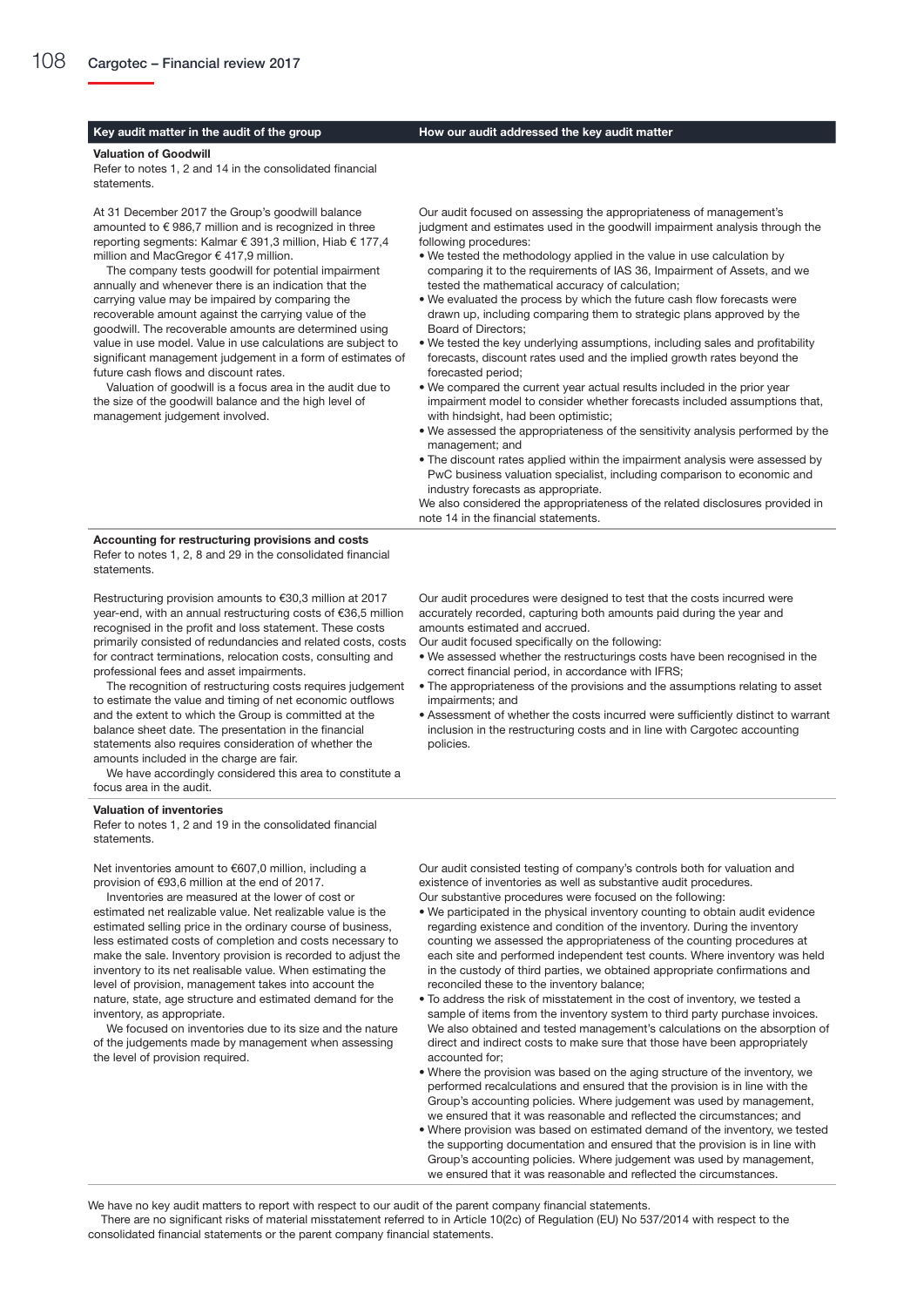### Responsibilities of the Board of Directors and the Managing Director for the Financial Statements

The Board of Directors and the Managing Director are responsible for the preparation of consolidated financial statements that give a true and fair view in accordance with International Financial Reporting Standards (IFRS) as adopted by the EU, and of financial statements that give a true and fair view in accordance with the laws and regulations governing the preparation of financial statements in Finland and comply with statutory requirements. The Board of Directors and the Managing Director are also responsible for such internal control as they determine is necessary to enable the preparation of financial statements that are free from material misstatement, whether due to fraud or error.

In preparing the financial statements, the Board of Directors and the Managing Director are responsible for assessing the parent company's and the group's ability to continue as a going concern, disclosing, as applicable, matters relating to going concern and using the going concern basis of accounting. The financial statements are prepared using the going concern basis of accounting unless there is an intention to liquidate the parent company or the group or to cease operations, or there is no realistic alternative but to do so.

### Auditor's Responsibilities for the Audit of the Financial Statements

Our objectives are to obtain reasonable assurance about whether the financial statements as a whole are free from material misstatement, whether due to fraud or error, and to issue an auditor's report that includes our opinion. Reasonable assurance is a high level of assurance, but is not a guarantee that an audit conducted in accordance with good auditing practice will always detect a material misstatement when it exists. Misstatements can arise from fraud or error and are considered material if, individually or in the aggregate, they could reasonably be expected to influence the economic decisions of users taken on the basis of these financial statements.

As part of an audit in accordance with good auditing practice, we exercise professional judgment and maintain professional skepticism throughout the audit. We also:

- Identify and assess the risks of material misstatement of the financial statements, whether due to fraud or error, design and perform audit procedures responsive to those risks, and obtain audit evidence that is sufficient and appropriate to provide a basis for our opinion. The risk of not detecting a material misstatement resulting from fraud is higher than for one resulting from error, as fraud may involve collusion, forgery, intentional omissions, misrepresentations, or the override of internal control.
- Obtain an understanding of internal control relevant to the audit in order to design audit procedures that are appropriate in the circumstances, but not for the

purpose of expressing an opinion on the effectiveness of the parent company's or the group's internal control.

- Evaluate the appropriateness of accounting policies used and the reasonableness of accounting estimates and related disclosures made by management.
- Conclude on the appropriateness of the Board of Directors' and the Managing Director's use of the going concern basis of accounting and based on the audit evidence obtained, whether a material uncertainty exists related to events or conditions that may cast significant doubt on the parent company's or the group's ability to continue as a going concern. If we conclude that a material uncertainty exists, we are required to draw attention in our auditor's report to the related disclosures in the financial statements or, if such disclosures are inadequate, to modify our opinion. Our conclusions are based on the audit evidence obtained up to the date of our auditor's report. However, future events or conditions may cause the parent company or the group to cease to continue as a going concern.
- Evaluate the overall presentation, structure and content of the financial statements, including the disclosures, and whether the financial statements represent the underlying transactions and events so that the financial statements give a true and fair view.
- Obtain sufficient appropriate audit evidence regarding the financial information of the entities or business activities within the group to express an opinion on the consolidated financial statements. We are responsible for the direction, supervision and performance of the group audit. We remain solely responsible for our audit opinion.

We communicate with those charged with governance regarding, among other matters, the planned scope and timing of the audit and significant audit findings, including any significant deficiencies in internal control that we identify during our audit.

We also provide those charged with governance with a statement that we have complied with relevant ethical requirements regarding independence, and to communicate with them all relationships and other matters that may reasonably be thought to bear on our independence, and where applicable, related safeguards.

From the matters communicated with those charged with governance, we determine those matters that were of most significance in the audit of the financial statements of the current period and are therefore the key audit matters. We describe these matters in our auditor's report unless law or regulation precludes public disclosure about the matter or when, in extremely rare circumstances, we determine that a matter should not be communicated in our report because the adverse consequences of doing so would reasonably be expected to outweigh the public interest benefits of such communication.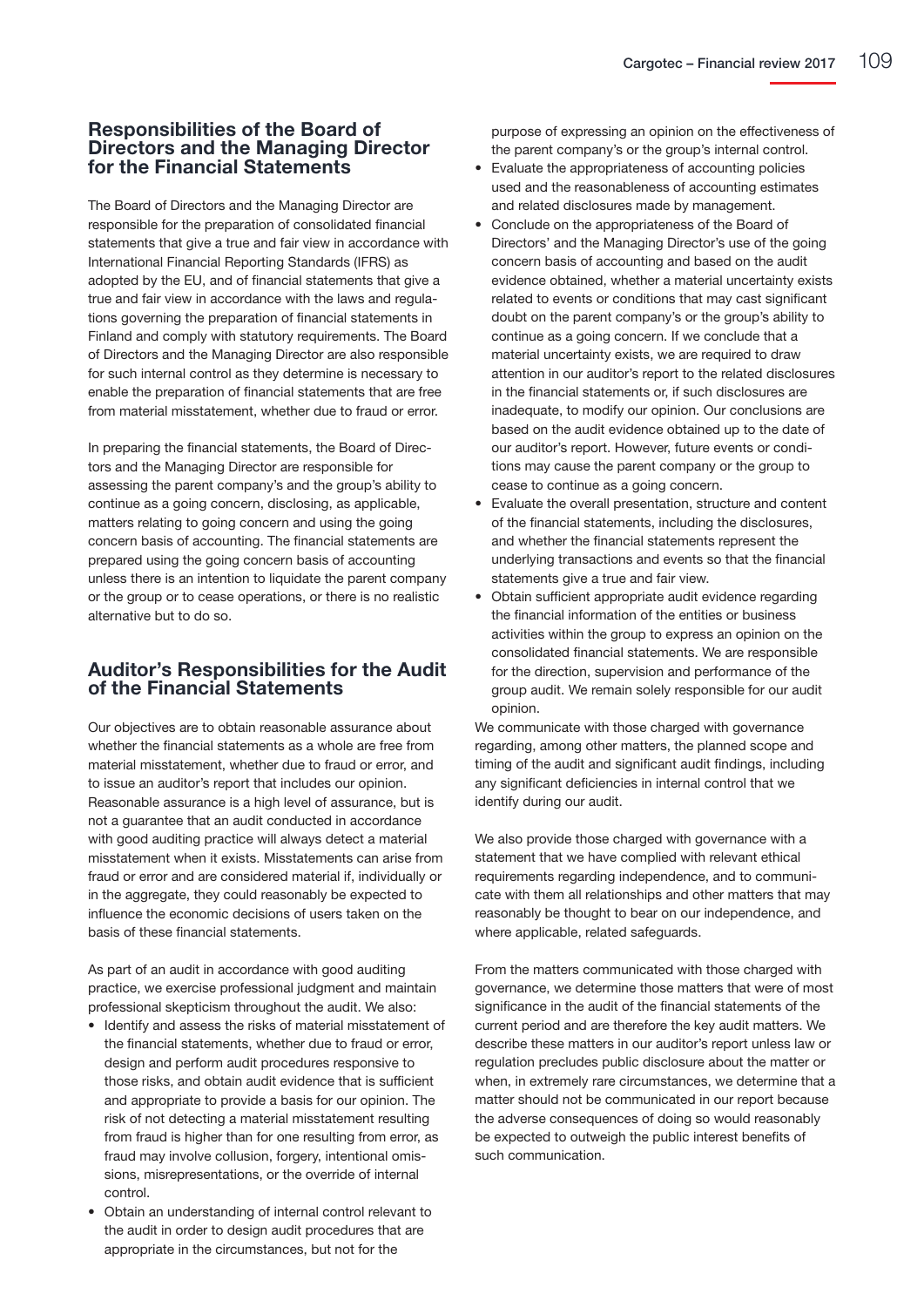## Other Reporting **Requirements**

## Appointment

The auditors who have signed the audit report have been acting as the auditors appointed by the annual general meeting of Cargotec Oyj as follows: Pricewaterhouse-Coopers Oy has, without interruption, been acting as the auditor since 1 June 2005 for 13 years during which we have nominated an authorised public accountant (KHT) to be the principal auditor in charge.

Authorised public accountant (KHT) Tomi Hyryläinen has, without interruption, been acting as the auditor since 18 March 2015 for three years. Prior to that, Authorised public accountant (KHT) Tomi Hyryläinen has acted as the principal auditor in charge nominated by Pricewaterhouse-Coopers Oy since 19 March 2012.

## Other Information

The Board of Directors and the Managing Director are responsible for the other information. The other information comprises the report of the Board of Directors and the information included in the Annual Report, but does not include the financial statements and our auditor's report thereon. We have obtained the report of the Board of Directors prior to the date of this auditor's report and the Annual Report is expected to be made available to us after that date.

Our opinion on the financial statements does not cover the other information.

In connection with our audit of the financial statements, our responsibility is to read the other information identified above and, in doing so, consider whether the other information is materially inconsistent with the financial statements or our knowledge obtained in the audit, or otherwise appears to be materially misstated. With respect to the report of the Board of Directors, our responsibility also includes considering whether the report of the Board of Directors has been prepared in accordance with the applicable laws and regulations.

In our opinion

- the information in the report of the Board of Directors is consistent with the information in the financial statements
- the report of the Board of Directors has been prepared in accordance with the applicable laws and regulations.

If, based on the work we have performed on the other information that we obtained prior to the date of this auditor's report, we conclude that there is a material misstatement of this other information, we are required to report that fact. We have nothing to report in this regard.

Helsinki 7 February 2018

PricewaterhouseCoopers Oy Authorised Public Accountants

Ylva Eriksson Tomi Hyryläinen Authorised Public Accountant (KHT) Authorised Public Accountant (KHT)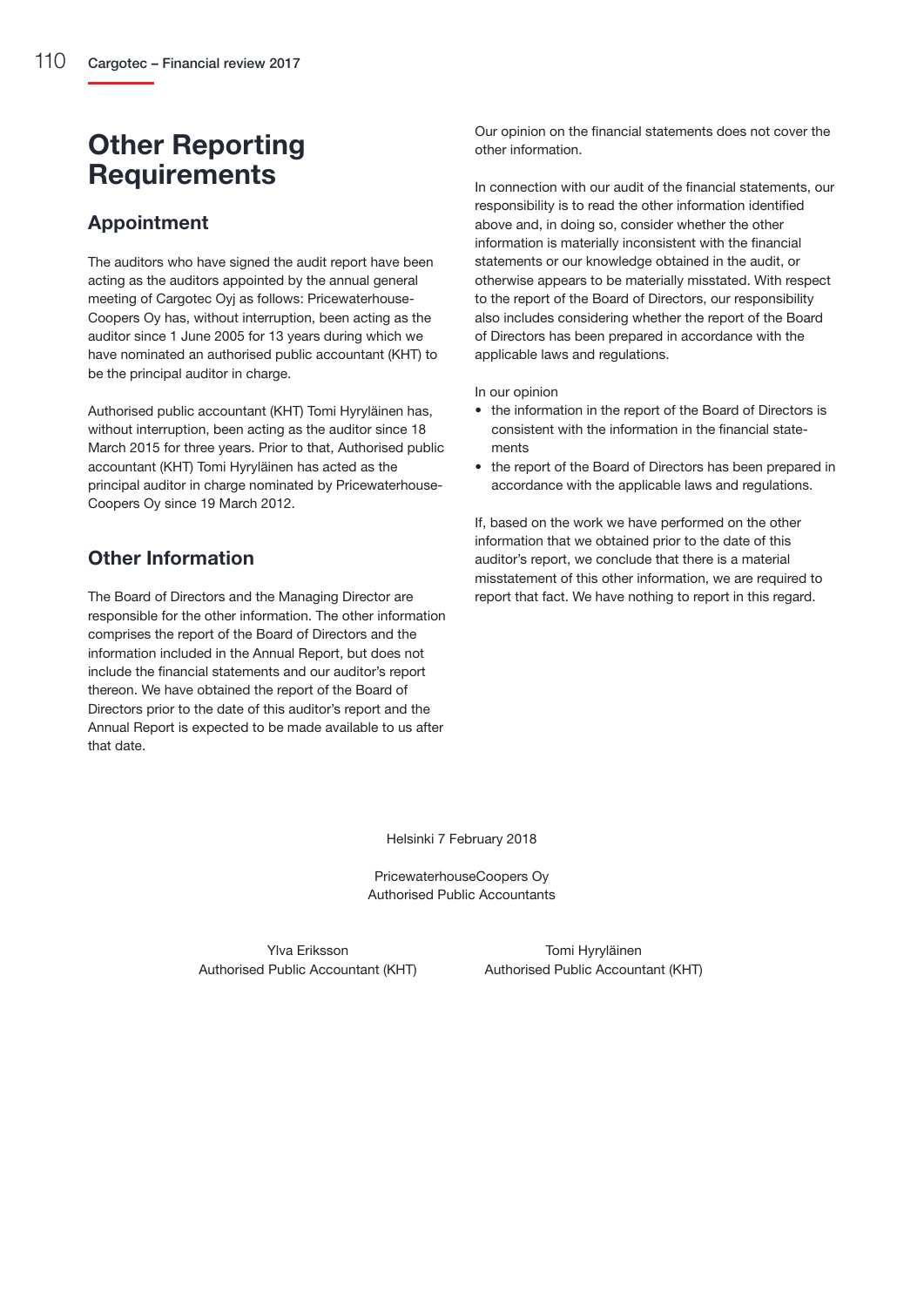## CARGOTEC CORPORATE GOVERNANCE STATEMENT 2017

Cargotec's governance and management are based on the Finnish Limited Liability Companies Act and Securities Markets Act, the rules and guidelines of Nasdaq Helsinki Ltd, as well as the company's Articles of Association and Code of Conduct. Cargotec complies with all the recommendations of the Finnish Corporate Governance Code 2015, published by the Securities Markets Association (www.cgfinland.fi/en).

The corporate governance statement is issued as a separate report and disclosed, together with the financial statements, Board of Directors' report and the remuneration statement, on the company website at www.cargotec.com > Investors > Governance. Up-to-date information on governance and remuneration is available on the website.

At the Shareholders' meeting, Cargotec's shareholders exercise the highest decision-making power. The company is managed by the Board of Directors and the CEO.

Cargotec has three business areas: Kalmar, Hiab and MacGregor. Cargotec Corporate's role is to act as a strategic architect to maximise shareholder value and support the business areas in fulfilling the requirements, rules and regulations set for listed companies.

#### Board of Directors **Responsibilities**

The Board confirms Cargotec's strategy and will monitor its implementation. As stipulated in the Finnish Limited Liability Companies Act and the Articles of Association, the Board is responsible for the management and proper organisation of the company's operations as well as representing the company. The Board has compiled a written charter for its work that defines its main duties and operating principles. The Board's responsibilities include approving the company's annual, half-year and interim financial statements and ensuring that the supervision of the company's accounting and financial matters is properly organized. The Board decides on significant loans, acquisitions and investments and approves the annual and long-term business plans and budgets as well as risk management principles. The Board approves the long- and short-term incentive programmes and their outcome. The Board appoints Cargotec's CEO and determines the related terms of employment. As defined in the Board's annual plan, the Board has theme meetings in which issues associated with the execution of the strategy or another current theme are discussed.

In 2017, the Board convened nine times and made one unanimous resolution without convening. The attendance in the meetings is reported in the table further below. The key themes on the Board's agenda were Cargotec's strategic focus areas services, digitalisation and leadership development as well as follow-up of the implementation of strategy. Cargotec's business areas Kalmar, Hiab and MacGregor were discussed in specific theme meetings and other special themes were R&D, automation, software and corporate responsibility.

#### **Composition**

According to the Articles of Association, Cargotec's Board of Directors includes a minimum of six and a maximum of twelve members. Board members are elected at the Annual General Meeting (AGM) for a one-year term of office that expires at the end of the first AGM following the election. The Board elects Chairman and Vice Chairman from among its members.

The Board's composition shall support the overall goal of implementing Cargotec´s strategy. According to the Board's diversity principles, board diversity is not a static concept but evolves over time and reflects the operations strategy and the future needs of the company. The diversity factors include work experience in Cargotec's strategic business areas and of the cultures in which Cargotec operates, as well as educational background, age and gender. There shall be both genders in the Board, the target being at least two directors representing each gender. The Nomination and Compensation committee shall pay attention to the diversity criteria, when identifying and proposing new candidates to the Board, as well as when proposing re-election of current members. The committee shall see to having both genders included as candidates in the search and evaluation process to achieve the gender proportion target set for Cargotec's Board.

The Board members have a wide range of educational background and they have managerial experience in international companies and of different cultures. The age range in 2017 was between 47 and 66 years. Three of the ten Board members were female and seven were men. Four of the members have been on the Board for more than five years and six of them less than five years.

#### Self-assessment and assessment of independence

The Board conducts an annual internal self-assessment to review its own performance and procedures. In the self-evaluation conducted in October 2017 the members considered, among other things, the decision-making process, the strategy work, the role of the members and board diversity, as well as the Board's ability to perceive the social and environmental effects of its resolutions.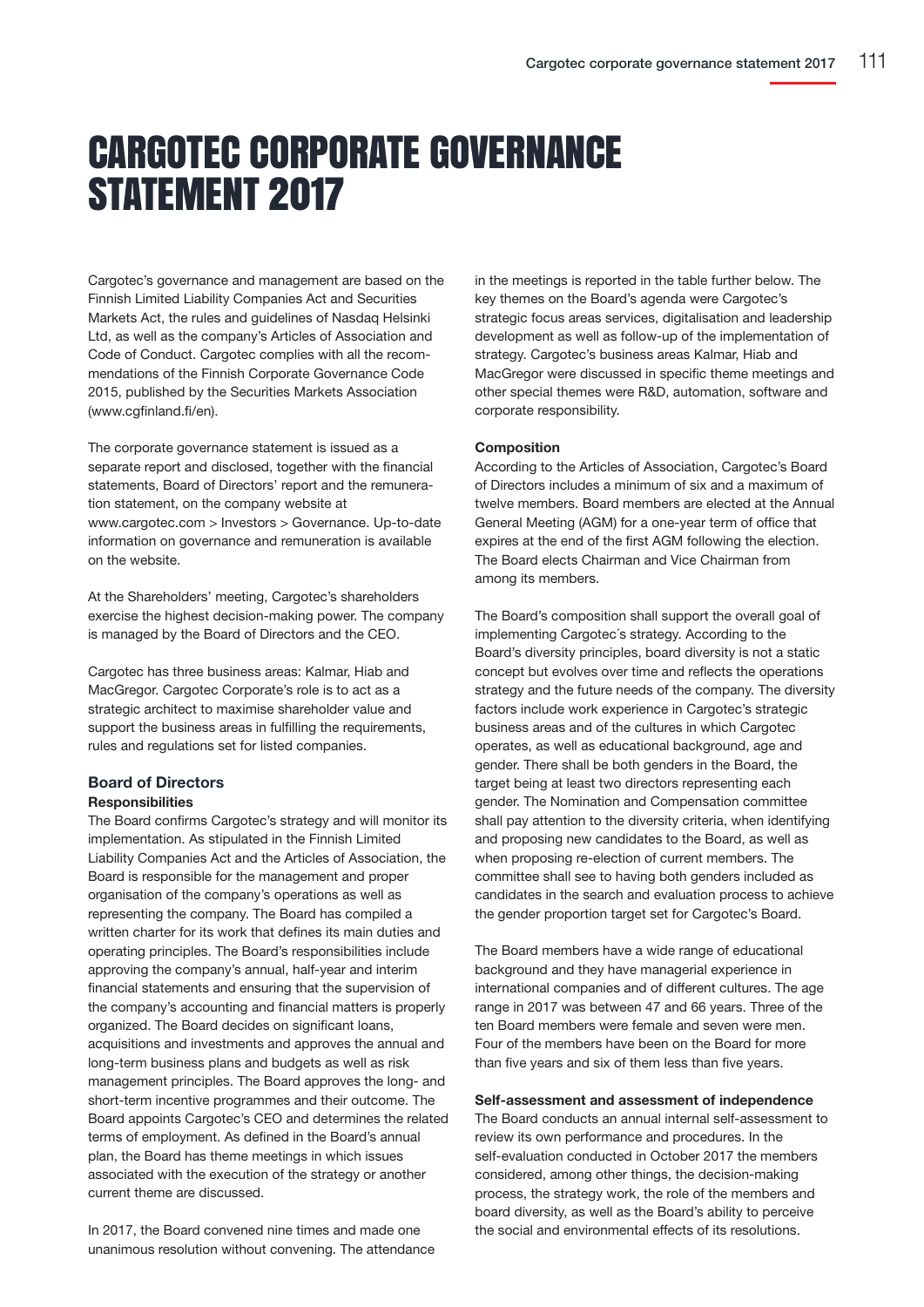The majority of Board members shall be independent of the company and a minimum of two of the independent directors are to be independent of significant shareholders. The Board conducts, annually and when necessary, an assessment of its members as regards their independence of the company and major shareholders, as defined in the Corporate Governance Code. In 2017, the members were

independent of the company and all except Ilkka Herlin and Peter Immonen independent of major shareholders. The Board considers that also Ilkka Herlin, Tapio Hakakari and Peter Immonen, who have been on the Board for more than ten years, are independent of the company.

Outi Aaltonen, Senior Vice President, General Counsel, served as the Secretary to the Board of Directors. The CV details of the Board members are available on the company website at www.cargotec.com.

| Name, born,<br>nationality                              | <b>Education</b> , title                               | <b>Main position</b>                                                                              | Independence                                                                        | Ownership<br>31 Dec 2017*                 |
|---------------------------------------------------------|--------------------------------------------------------|---------------------------------------------------------------------------------------------------|-------------------------------------------------------------------------------------|-------------------------------------------|
| <b>Ilkka Herlin</b><br>Chairman<br>1959, Finnish        | Ph.D.,<br>D.Sc. (Tech) h.c.,<br>D.Sc. (Agr & For) h.c. | Chairman and owner, Wipunen<br>varainhallinta oy; Chairman,<br>Foundation for a Living Baltic Sea | Independent of the<br>company, significant<br>shareholder                           | 2,940,067 A shares,<br>6,207,918 B shares |
| <b>Tapio Hakakari</b><br>Vice Chairman<br>1953, Finnish | LL.M.                                                  | Non-executive director                                                                            | Independent                                                                         | 159,335 B shares                          |
| <b>Kimmo Alkio</b><br>1963, Finnish                     | BBA, EMBA                                              | President and CEO, Tieto Corporation                                                              | Independent                                                                         | 2,313 B shares                            |
| Jorma Eloranta<br>1951, Finnish                         | M.Sc. (Tech),<br>D.Sc. (Tech) h.c.                     | Non-executive director                                                                            | Independent                                                                         | 8.844 B shares                            |
| Peter Immonen<br>1959. Finnish                          | M.Sc. (Econ)                                           | Chairman, WIP Asset Management Oy                                                                 | Independent of the<br>company,<br>non-independent of<br>significant<br>shareholders | 53.970 B shares                           |
| <b>Kaisa Olkkonen</b><br>1964, Finnish                  | LL.M.                                                  | CEO, SSH Communications Security<br>Oyj                                                           | Independent                                                                         | 543 B shares                              |
| <b>Teuvo Salminen</b><br>1954, Finnish                  | M.Sc. (Econ),<br>APA exam 1983                         | Non-executive director                                                                            | Independent                                                                         | 8,857 B shares                            |
| Heikki Soljama<br>1954, Finnish                         | M.Sc. (Power electronics)                              | Non-executive director                                                                            | Independent                                                                         | 543 B shares                              |

#### Members since 21 March 2017:

| Teresa Kemppi-<br>Vasama<br>1970, Finnish | M.Pol.Sc. (social<br>psychology), MBA | Executive Chairman of the Board,<br>Kemppi Oy | Independent | 2.253 B shares |
|-------------------------------------------|---------------------------------------|-----------------------------------------------|-------------|----------------|
| Johanna<br>Lamminen<br>1966, Finnish      | D. Sc. (Tech.), MBA                   | CEO, Gasum Ltd                                | Independent | 253 B shares   |

\*Direct ownership and ownership of corporations controlled by the director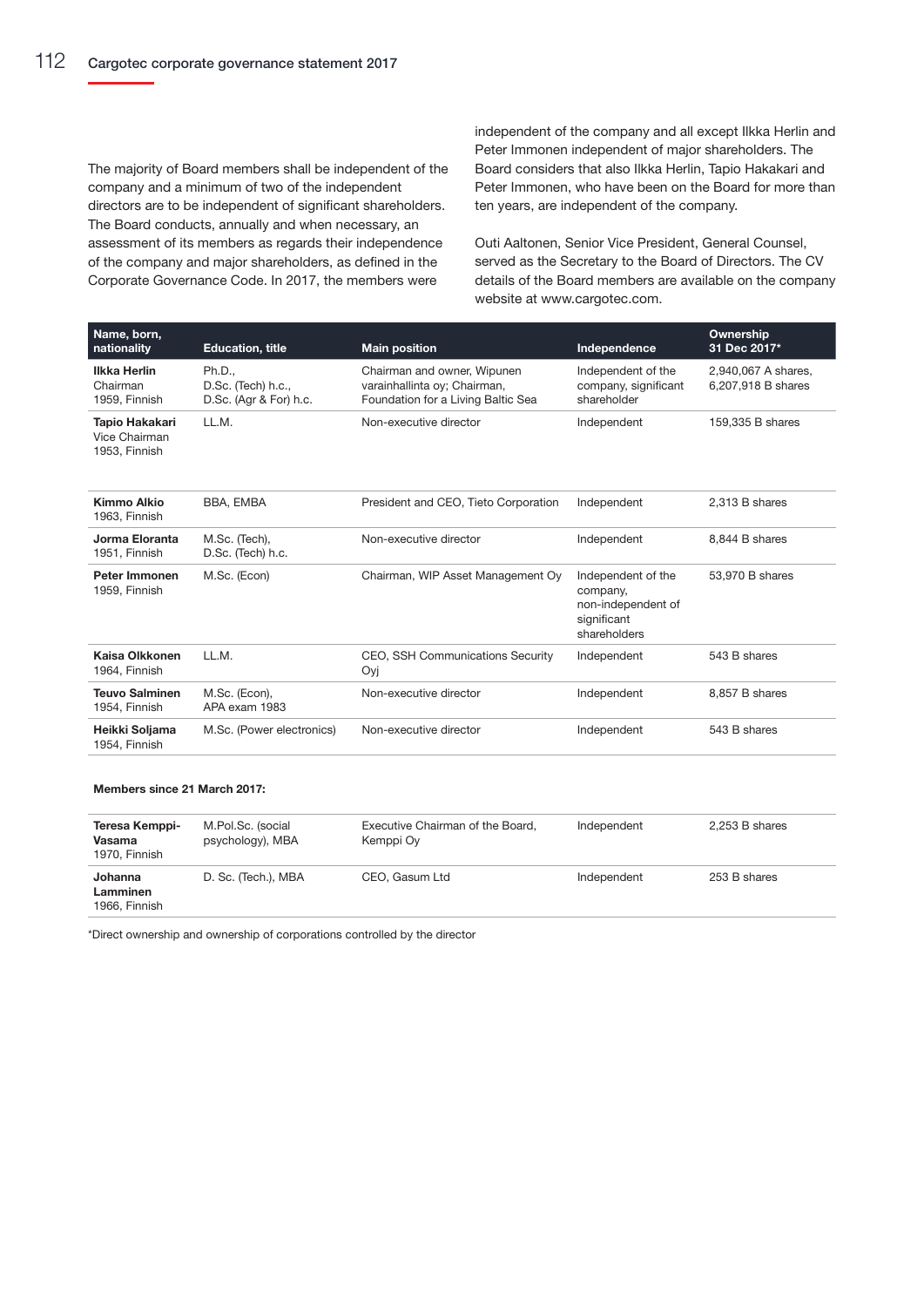#### Board Committees

The Board has set up two committees to improve the efficiency of board work: the Audit and Risk Management Committee and the Nomination and Compensation Committee. The Board nominates the members and the Chairmen of the committees from among its members annually in its organising meeting and confirms the committees' written charters. The committees have no independent decision-making power, but prepare issues to be resolved by the Board.

#### Audit and Risk Management Committee

The committee's duty is to supervise the financial reporting executed by the management, and to monitor the financial statement and interim reporting process. In accordance with its charter, the committee supervises the adequacy and appropriateness of the company's internal control, internal audit and risk management, the development of operative and strategic risks and risk management, and handles Corporate Audit plans and reports. Furthermore, the committee prepares a proposal to the Annual General Meeting regarding the election and fees of the external auditor, defines and monitors the non-audit services performed by the auditing firm to ensure the auditors' independence, and monitors the statutory audit of financial statements and consolidated financial statements. The committee also reviews the Corporate governance statement.

The Audit and Risk Management Committee consists of a minimum of three members of the Board of Directors. The CEO, CFO and director of Audit & Assurance as well as representatives of the auditing firm attend the meetings. The directors of Group Control, Treasury, Taxes, Legal and Risk Management report to the committee on a regular basis. If the matters to be dealt with so require, the committee convenes without the presence of the company's management.

In 2017, the Audit and Risk Management Committee was chaired by Teuvo Salminen and its members were Ilkka Herlin and Kaisa Olkkonen. Committee members are independent of the company and, with the exception of Ilkka Herlin, independent of major shareholders. Committee members possess years of experience in business management duties.

In 2017, the committee met five times. The attendance in the meetings is reported in the table below. Along with the financial, treasury, tax and risk management issues, the committee monitored the development of non-financial reporting, the renewal of long-term financing, the progress on implementation of the new IFRS standards and the corporate-wide development programme concerning controls. The committee also handled Code of Conduct and compliance issues. The committee held an annual self-assessment discussion to review whether its performance needs to be developed.

#### Nomination and Compensation Committee

The Nomination and Compensation Committee prepares a proposal to Cargotec's Annual General Meeting concerning the composition and remuneration of the Board of Directors and is responsible for taking into account the Board's diversity criteria. The committee prepares a proposal to the Board regarding the appointment of the CEO and the terms of employment, and prepares the nomination and remuneration issues of other top management members as needed before Board approval. The committee handles and prepares Cargotec's pay strategy and the long- and short-term incentive programmes and follows their outcome and functionality.

The committee consists of a minimum of three Board members. The committee convenes as needed but at least three times a year. Ilkka Herlin acted as chairman of the committee, and the members were Jorma Eloranta, Tapio Hakakari and Peter Immonen. Committee members are independent of the company. The CEO and the Senior Vice President, Human Resources, attended the committee meetings, except when they themselves were the subject of discussion.

In 2017, the committee convened six times. The attendance in the meetings is presented in the table below. In accordance with the annual cycle, the committee's agenda comprised top management incentive programmes and their outcome, top management reviews and compensation as well as talent review follow-up. The committee handled the Board's diversity principles. When preparing the proposal to the Annual General Meeting 2017 concerning the Board composition, the committee paid attention to the diversity of the Board members. The target was to complement the Board's skill base in Cargotec's strategic focus areas and to balance the gender representation by proposing more female directors in the Board. The two new Board members proposed by the committee and appointed by the Shareholders' meeting, Teresa Kemppi-Vasama and Johanna Lamminen, both possess strong international business and strategic experience, which supplements the Board's' skill base e.g. in the areas of production, energy, financing and digitalisation, and supports Cargotec's strategic goal to become the market leader in intelligent cargo handling. The representation of female directors in the Board rose from 12.5 to 30 percent.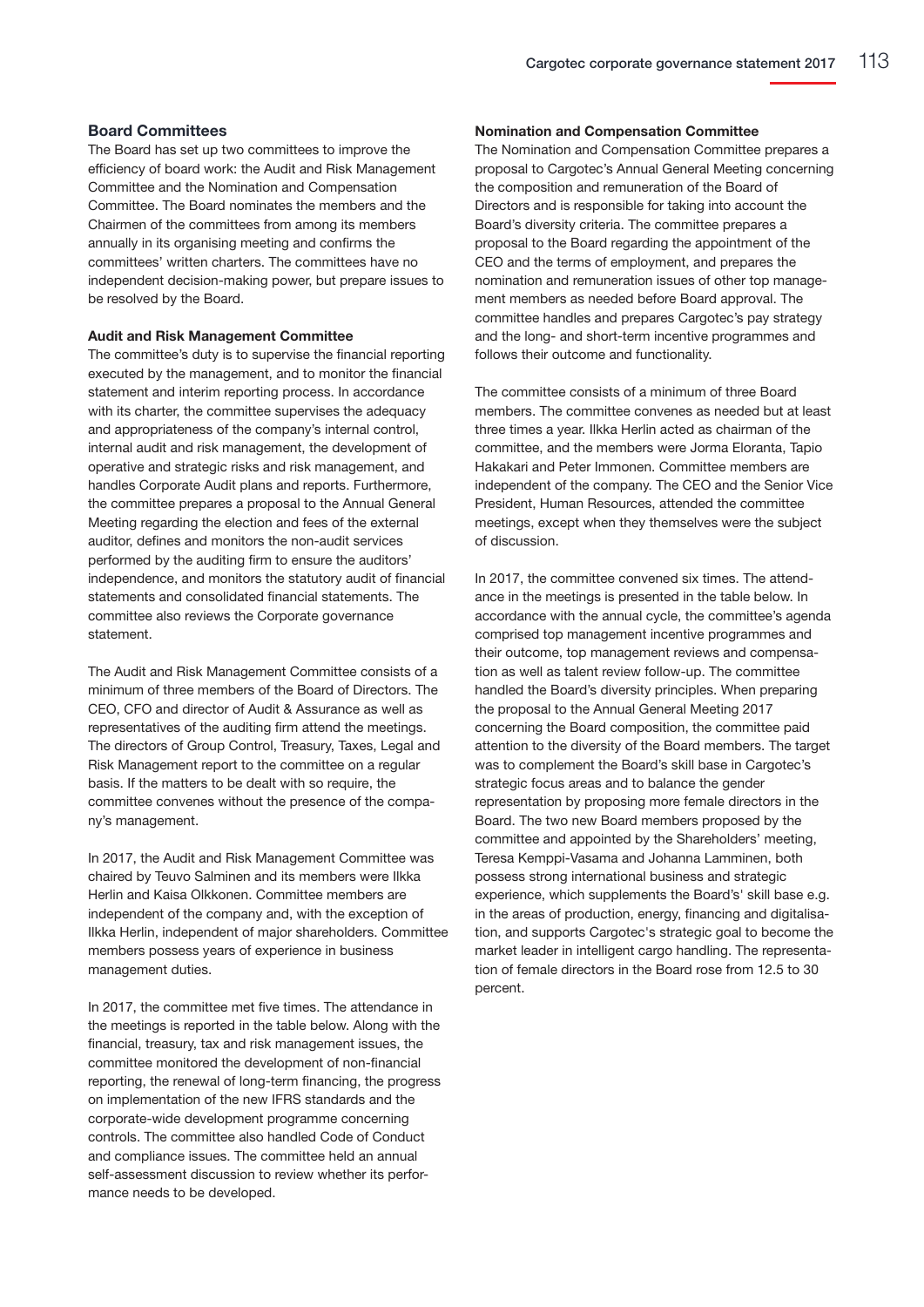#### Participation in meetings, Board and committees 2017

| <b>Name</b>                  | <b>Board of Directors</b> | <b>Audit and Risk</b><br><b>Management Committee</b> | <b>Nomination and</b><br>Compensation<br><b>Committee</b> |
|------------------------------|---------------------------|------------------------------------------------------|-----------------------------------------------------------|
| <b>Ilkka Herlin</b>          | 9/9 (Chairman)            | 4/5                                                  | 6/6 (Chairman)                                            |
| Tapio Hakakari               | 9/9                       |                                                      | 6/6                                                       |
| <b>Kimmo Alkio</b>           | 9/9                       |                                                      |                                                           |
| Jorma Eloranta               | 9/9                       |                                                      | 6/6                                                       |
| <b>Peter Immonen</b>         | 9/9                       |                                                      | 6/6                                                       |
| Kaisa Olkkonen               | 9/9                       | 5/5                                                  |                                                           |
| <b>Teuvo Salminen</b>        | 8/9                       | 5/5 (Chairman)                                       |                                                           |
| Heikki Soljama               | 9/9                       |                                                      |                                                           |
| Members since 21 March 2017: |                           |                                                      |                                                           |
| Teresa Kemppi-Vasama         | 8/8                       |                                                      |                                                           |
| <b>Johanna Lamminen</b>      | 8/8                       |                                                      |                                                           |

#### **CEO**

The Board of Directors appoints Cargotec's CEO and determines the related terms of employment, defined in a written employment contract. The CEO is responsible for ensuring that the targets, plans, guidelines and goals set by the Board are carried out within Cargotec. According to the Finnish Limited Liability Companies Act, the CEO ensures that the accounting practices of the company comply with the law and that financial matters are handled in a reliable manner. The performance of the CEO is evaluated by the Board, as is the achievement of targets set by the Board. Cargotec's CEO is Mika Vehviläinen, Master of Science (Economics).

#### Executive Board

Supporting the CEO in his duties, the Executive Board is responsible for business development and the company's operational activities in accordance with the targets set by the Board of Directors and the CEO. The Executive Board also defines operative principles and procedures in

accordance with the guidelines set by the Board. The Executive Board convenes every month and whenever necessary and concentrates on the strategic issues of the group and the business areas. On the agenda are regular reports and questions concerning the development of the financials, governance, human resources, corporate responsibility and development projects. The CEO acts as Chairman and the General Counsel serves as the Secretary to the Executive Board. The Executive Board's CV details are available on the company website at www.cargotec.com.

In addition to the Executive Board members listed below, the Extended Executive Board included Outi Aaltonen, Senior Vice President, General Counsel; Stephen Foster, Senior Vice President, Audit & Assurance; Leena Lie, Senior Vice President, Communications and Soili Mäkinen, Chief Information Officer. They support the Executive Board in their fields of expertise.

| <b>Name</b>           | <b>Born, nationality</b> | <b>Position</b>                           | <b>Education</b>            | Ownership on<br>31 Dec 2017,<br>class B shares* |
|-----------------------|--------------------------|-------------------------------------------|-----------------------------|-------------------------------------------------|
| Mika Vehviläinen      | 1961. Finnish            | CEO                                       | M.Sc. (Econ.)               | 56.044                                          |
| Mikko Puolakka        | 1969, Finnish            | Executive Vice President, CFO             | M.Sc. (Econ)                | 1,200                                           |
| <b>Mikael Laine</b>   | 1964. Finnish            | Senior Vice President, Strategy           | M.Sc. (Econ.)               | 4,456                                           |
| <b>Mikko Pelkonen</b> | 1970. Finnish            | Senior Vice President, Human<br>Resources | B.A.                        | 16,189                                          |
| Antti Kaunonen        | 1959. Finnish            | President, Kalmar                         | Dr. Tech                    | 3,200                                           |
| <b>Roland Sundén</b>  | 1953. Swedish            | President, Hiab                           | M.Sc. (Mech. Eng.)          | 9.797                                           |
| Michel van Roozendaal | 1963. Dutch              | President, MacGregor                      | M.Sc. (Aerospace Eng.), MBA | 5,341                                           |

\*Direct ownership and ownership of corporations controlled by the director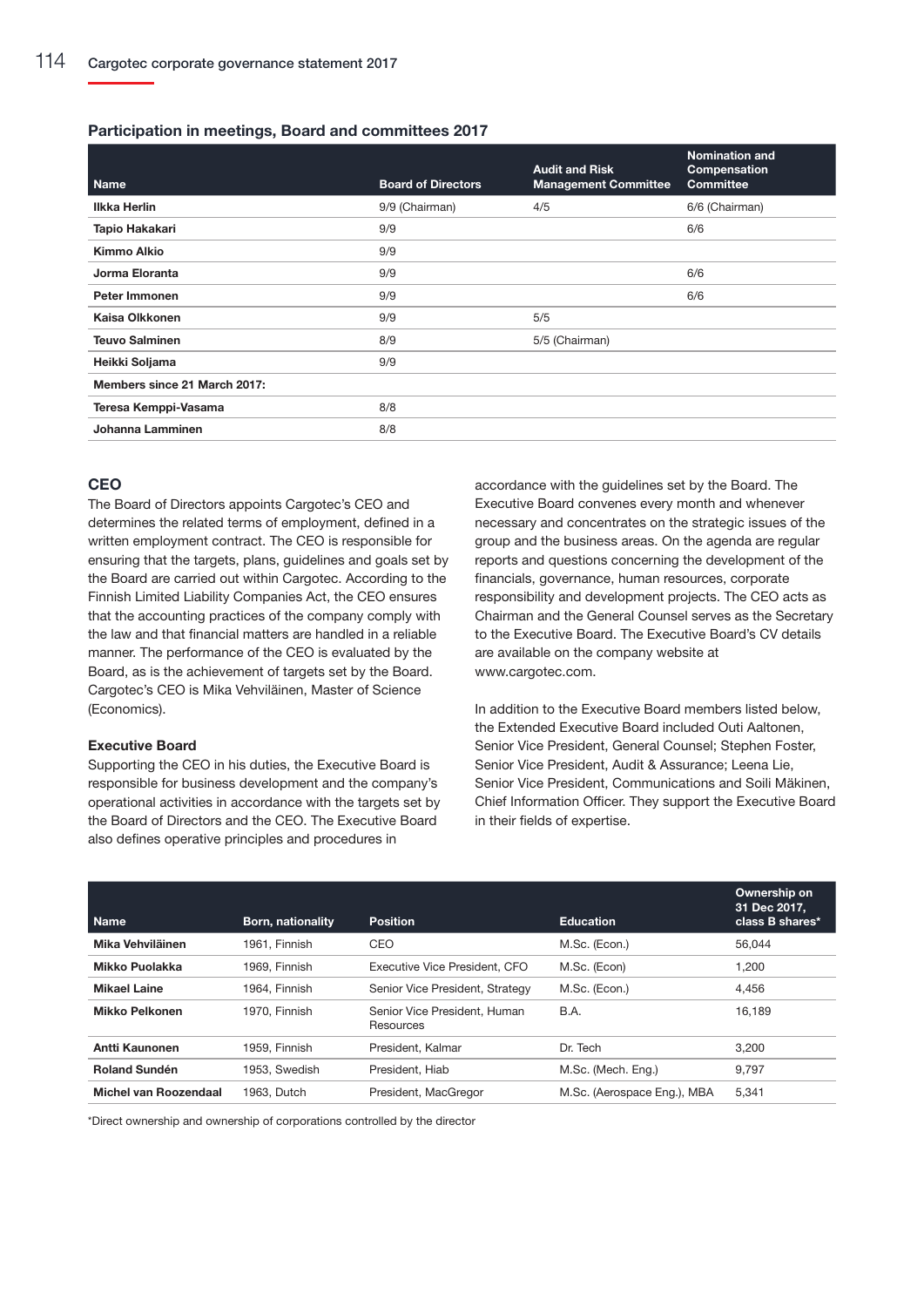#### Insider administration

Cargotec applies the insider guidelines of Nasdaq Helsinki Ltd, in addition to which the Board of Directors has approved internal insider guidelines based on the Nasdaq Helsinki guidelines.

Persons who have access to all Cargotec inside information when performing their duties are registered permanently. The members of the Board of Directors, the CEO and the other members of the Extended Executive Board, the Executive Assistant to the CEO and the officer maintaining the insider registers are included on the permanent insider list. Persons who, on the basis of an employment or other contract, work for the company and obtain inside information associated with a specific project, are entered in the company's project-specific insider register, which is established when necessary.

Cargotec maintains a list of its Managers and their closely associated persons. Cargotec's Managers include the members of the Board of Directors and the Executive Board. The Managers and their closely associated persons are obliged to notify Cargotec and the Finnish Financial Supervisory Authority of every transaction conducted on their own account relating to Cargotec's financial instruments. Cargotec will publish each notification in the form of a stock exchange release.

Trading in Cargotec financial instruments is prohibited a) if a person possesses inside information,

- b) regarding permanent insiders and their dependent children, during a period of 30 days prior to the publication of Cargotec's annual or interim reports (closed window),
- c) regarding persons having access to full Cargotec financials, especially persons engaged with preparing Cargotec's annual or interim reports, and their dependent children, during a period of 30 days prior to the publication of such report (closed window), and
- d) regarding project-specific insiders, for the duration of the project until the project is published or otherwise terminated.

The General Counsel of Cargotec is responsible for the overall insider management in Cargotec, including necessary training. Corporate Legal is responsible for maintaining the list of Managers and the insider lists and informing the insiders on their insider status and of closed windows. Corporate Communications is responsible for disclosing the transactions of the Managers and their closely associated persons.

#### External audit

The statutory external audit for the financial period includes auditing of accounting records, financial statements and administration. In addition to the auditor's report issued annually, the auditors report to the Board of Directors on their audit findings on a regular basis, and attend the Board Audit and Risk Management Committee meetings.

According to the Articles of Association, the company has at least one and a maximum of three auditors. The auditors must be public accountants authorised by the Central Chamber of Commerce, or an auditing firm. The auditors are elected annually by the AGM and their assignment expires at the end of the first AGM following the election.

The AGM in 2017 elected Authorised Public Accountant (APA) Tomi Hyryläinen and PricewaterhouseCoopers Oy as Cargotec's auditors. PricewaterhouseCoopers nominated APA Ylva Eriksson as its principal auditor. Auditors' fees are compensated against an invoice. PricewaterhouseCoopers Oy has acted as Cargotec's auditor since 2005. Competitive tendering for the audit last took place for the financial year starting in 2012.

The fees paid to the auditors for different services are listed below. Other services are mainly related to mergers and acquisitions.

#### Auditors' fees

| <b>MEUR</b>    | 2017 | 2016 |
|----------------|------|------|
| Audit fees     | 2.7  | 2.8  |
| Tax advice     | 1.0  | 1.0  |
| Other services | 0.6  | 0.3  |
| <b>Total</b>   | 4.4  | 4.0  |

#### Internal control of the financial reporting process

Cargotec compiles its financial reporting in accordance with the International Financial Reporting Standards (IFRS). the Securities Markets Act, the Finnish Accounting Act and the Finnish Accounting Board's guidelines and statements, while complying with the standards of the Financial Supervisory Authority (FIN-FSA) and the rules of Nasdaq Helsinki Ltd. The internal control and risk management principles, guidelines, practices and responsibilities pertaining to the company's financial reporting process, have been designed to ensure that the financial reports disclosed by Cargotec are reliable and meet the requirements of the law, regulations and company principles. Instructions regarding the publication of financial information and external communications are included in Cargotec´s disclosure policy approved by the Board of Directors. This is available on the company website at www.cargotec.com > Investors > Investor relations. Investor Relations together with Corporate Communications are responsible for ensuring the accuracy of and compliance with the policy.

#### Internal control

The objective of Cargotec's internal control is to ensure that its operations are efficient and profitable, that risk management is adequate and appropriate, and that financial and other information produced is reliable. Cargotec's internal control is based on the company's Code of Conduct and internal controls. With respect to the financial reporting process, these are supported by Cargotec's policies and guidelines, as well as its internal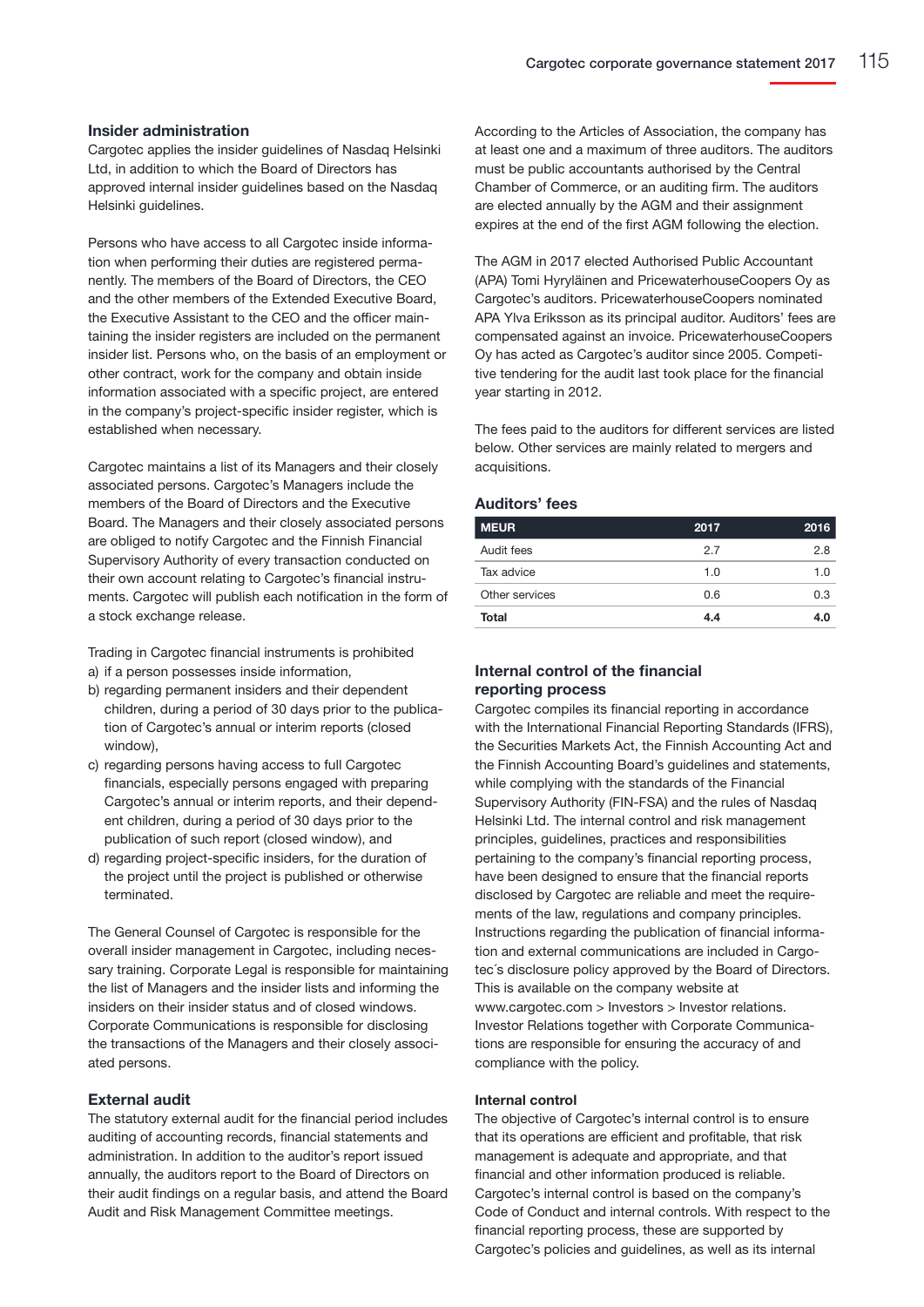financial reporting process and communication. Cargotec's internal control policy, which is approved by the Board of Directors, specifies the applicable control principles, procedures and responsibilities. The company SpeakUp line gives an opportunity to confidentially and anonymously raise concerns of possible misconduct or other matters that may not be in line with company values and policies.

Similarly to other Cargotec operations, responsibility for internal control is divided into three tiers. The line management is principally responsible for internal control. This is backed by corporate support functions, which define instructions applicable across the company and supervise risk management. Internal and external audits form the third tier, their task being to ensure that the first two tiers function effectively.

#### Audit & Assurance

Audit & Assurance is a corporate function that provides independent and professional services in the areas of Corporate Audit and Risk Management as well as Ethics and Compliance.

#### Corporate Audit

Corporate Audit operates separately from the operative organisation and reports to the Board Audit and Risk Management Committee and, administratively, to the CEO. It takes account of the major risks identified in the company's risk map when developing the audit plan and monitors the mitigation of selected risks. The audits of the operations of subsidiaries and business units assess the effectiveness of internal control and risk management, as well as compliance with operating principles and quidelines. Furthermore, Corporate Audit audits and assesses financial reporting processes and compliance with the related control measures in Cargotec units. It regularly reports on its findings and audit activities to the company management and the Board Audit and Risk Management Committee.

#### Risk management

Approved by the Board of Directors and based on Cargotec's values, the risk management policy specifies the objectives and principles of the risk management as well as the responsibilities involved. A core principle is continuous, systematic and preventive action taken to identify risks, define the company's risk appetite, assess and handle risks and, if they materialise, deal with them effectively. The CEO and the Executive Board are responsible for the methods, implementation and supervision of risk management, and report on these to the Board of Directors. Cargotec's risk management is spread across units and corporate support functions that assign responsibility for risk management and that are in charge of identifying, managing and reporting risks. Financial risks are managed centrally by the Corporate Treasury, and reported on for corporate management and the Board of Directors on a regular basis.

#### Financial reporting process

The effectiveness of internal control measures related to financial reporting is monitored by the Board of Directors, the Audit and Risk Management Committee, the CEO, the Executive Board and business area management teams. Various control measures, such as reconciliations, logic analyses and comparative analyses, are performed at different organisational levels. The purpose of these control measures is to detect, prevent and correct any errors and deviations in financial follow-up. Cargotec's financial reporting is based on monthly performance monitoring in a centralised reporting system. Financial reports are first reviewed at a reporting unit level, and then at the operative management's review meetings on a division level, followed by business area level and group management level reviews. Finally, the reports are discussed at the Extended Executive Board's meeting. Financial information is also reported to the Board of Directors on a monthly basis. Controllers report any deviations from the plans to the management teams, analyse the reasons for such deviations and support the management in decision-making. Monthly reviews also ensure that performance is in line with annual targets and that financial forecasts are up to date. The financial reporting and planning instructions (Cargotec accounting standards and Cargotec reporting manual) are available to all employees on Cargotec's intranet. The company's finance function aims to harmonise the practices and procedures applied by controllers, while ensuring consistent interpretation of instructions and further improving them.

A corporate-wide development programme regarding internal controls has clarified and reinforced the shared principles and ways of working and strengthened internal control. The programme's processes are now part of the company's daily operations and help ensure compliance with Cargotec's Code of Conduct and internal policies. Multifaceted reporting tools, based on common systems, have been developed to support the financial performance monitoring and comparability. Cargotec Business Services offer shared financial services for Cargotec companies.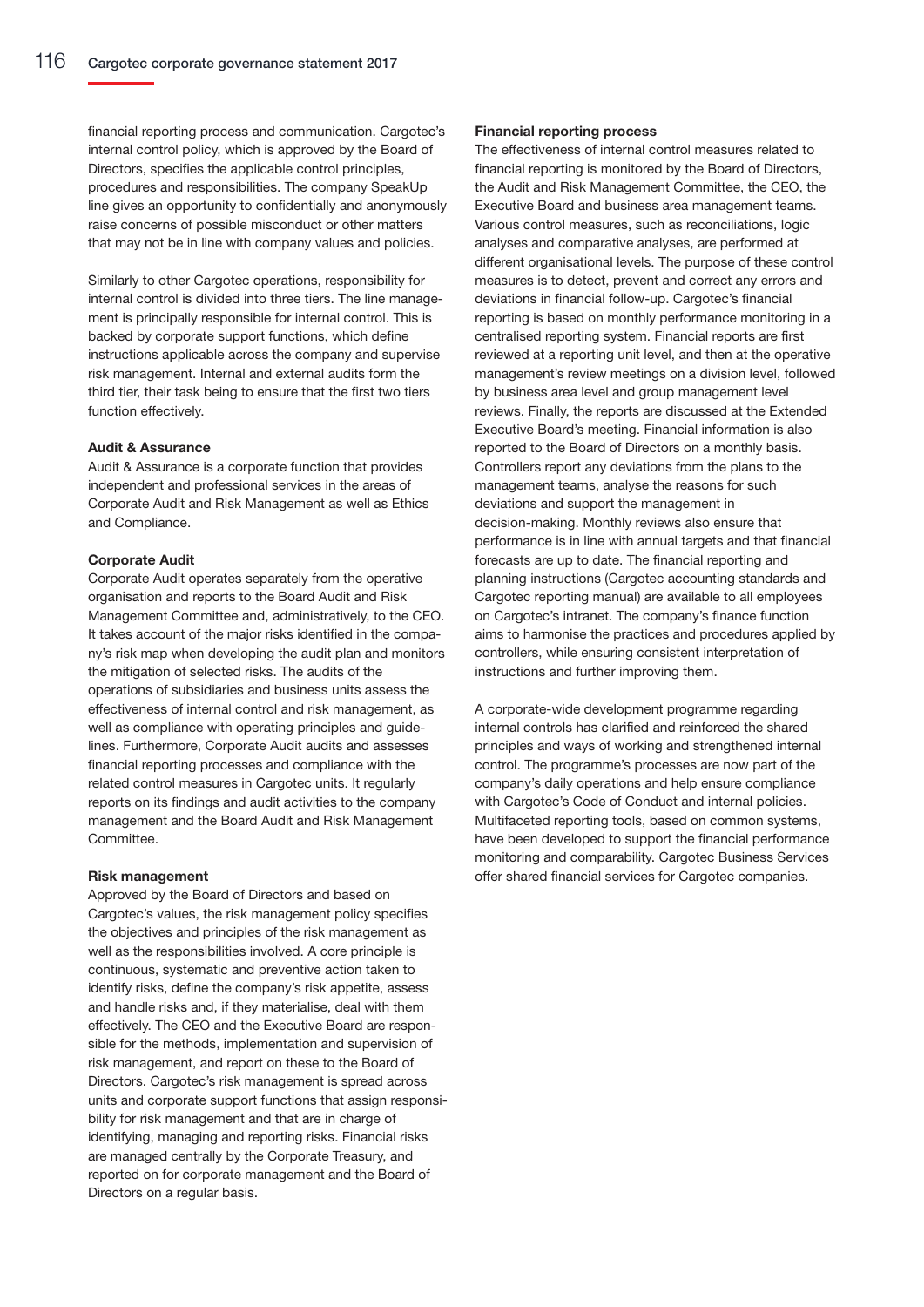# CARGOTEC REMUNERATION STATEMENT 2017

The remuneration statement presents Cargotec's decision-making procedure, remuneration principles and the remuneration paid to members of the Board, Chief Executive Officer (CEO) and the Executive Board in 2017.

#### Decision-making procedure

The Annual General Meeting (AGM) decides on the remuneration of members of the Board of Directors, on the basis of a proposal made by the Board's Nomination and Compensation Committee (NCC). In determining such remuneration, the committee takes account of the Board members' responsibilities and obligations towards the company. Furthermore, the committee compares the Board's remuneration packages to those paid by other companies of the same size operating in a comparable business environment.

Cargotec's compensation and benefits policy is applied in determining the total remuneration of the CEO and Executive Board. The policy is approved by the Board of Directors. Based on a proposal by the NCC, the Board decides on the annual base salary, short-term incentive programmes and benefits of the CEO and the Executive Board. In addition, the Board of Directors decides on long-term incentive programmes and on the target group and allocation of such programmes based on a proposal by the NCC.

#### Main principles of remuneration

Remuneration at Cargotec is characterised by five key principles:

- We align total compensation funding with our strategic and business plans – Our compensation and benefits programmes reinforce the link between rewards and achievement of business results. Programmes are funded on the basis of business affordability to justify the spending of compensation euros.
- We reinforce a high-performing culture We pay for performance and behaviours that reinforce the underlying shared performance culture value. Cargotec has a standard approach for managing performance on a global basis to reward top performers and support low performers.
- We promote pay for performance differentiation Our compensation programmes enable robust differentiation based on individual performance contributions to business results. As individual and company performance goals are met and exceeded, our programmes offer incentives that position actual cash compensation at competitive levels.
- Our goal is to balance shareholder and employee needs – Our compensation and benefits programmes are designed to optimise the needs of both shareholders and employees.
- We enhance our ability to attract, retain, and motivate a diverse group of talented individuals – Our compensation and benefits programmes are flexible and fair and are understood and valued by employees.

#### Board of Directors

The Board members receive from the company only remuneration related to their Board and Committee memberships and Board work. Board members are not included in Cargotec's short-term or long-term incentive programmes. Of the total annual remuneration, 30 percent is paid in Cargotec's class B shares and the rest in cash. The shares are purchased at market price on a yearly basis. Board members must keep the shares they have obtained as annual remuneration under their ownership for at least two years from the day they obtained them.

#### CEO and Executive Board

The total remuneration structure of the CEO and Executive Board comprises a fixed base salary including fringe benefits and incentive plans, for which both short- and long-term targets have been defined. The variable salary component consists of a share-based incentive programme linked to the company's long-term targets, as well as short-term incentive programme. Relevant market practices are closely followed when defining the remuneration elements.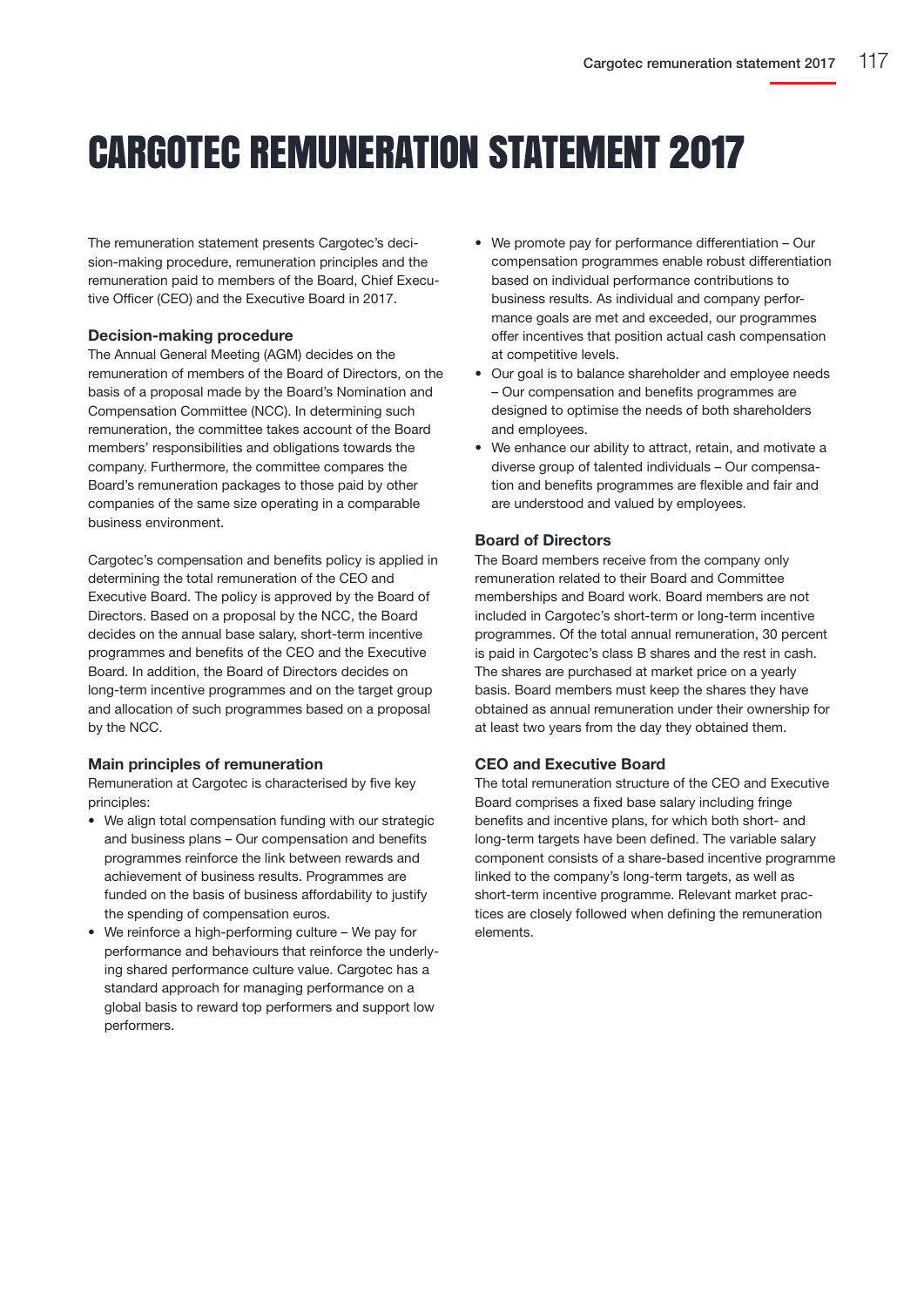Cargotec Executive Board remuneration consists of the following elements:

| <b>Remuneration element</b>        | <b>Description</b>                                                                                                                                                                                                                                                                                                                                                                                                                                                                                                                                                                                                                                                                                                                                                                                                       |
|------------------------------------|--------------------------------------------------------------------------------------------------------------------------------------------------------------------------------------------------------------------------------------------------------------------------------------------------------------------------------------------------------------------------------------------------------------------------------------------------------------------------------------------------------------------------------------------------------------------------------------------------------------------------------------------------------------------------------------------------------------------------------------------------------------------------------------------------------------------------|
| <b>Base salary</b>                 | Fixed salary including taxable fringe benefits                                                                                                                                                                                                                                                                                                                                                                                                                                                                                                                                                                                                                                                                                                                                                                           |
| <b>Short-term Incentives (STI)</b> | 2017 annual bonus programme performance targets:<br>• Financial, 60% weight (2017 cash flow and operating profit)<br>• Strategic individual targets, 40% weight<br>· Threshold, target and maximum performance levels defined                                                                                                                                                                                                                                                                                                                                                                                                                                                                                                                                                                                            |
|                                    | Target (maximum) incentive levels as a % of annual base salary:<br>• CEO: 60% (120%)<br>• Business Area President: 50% (100%)<br>• Other Executive Board member: 40% (80%)                                                                                                                                                                                                                                                                                                                                                                                                                                                                                                                                                                                                                                               |
| Long-term Incentives (LTI)         | 2017 share-based incentive programme: Performance period 2017–2018 + ownership and<br>value creation period 2019; in total 3-year long-term incentive programme.                                                                                                                                                                                                                                                                                                                                                                                                                                                                                                                                                                                                                                                         |
|                                    | Performance period includes two measuring periods, both lasting for one calendar year.<br>Performance targets for measuring period 2017:<br>• Cargotec or Business Area participants: Service gross profit and Return on Capital Employed<br>(ROCE %, excluding restructuring costs)<br>. Navis software division participants: Navis' sales and on strategic targets of Xvela business                                                                                                                                                                                                                                                                                                                                                                                                                                  |
|                                    | Performance targets for measuring period 2018 will be set in the beginning of the year by the<br>Board of Directors.                                                                                                                                                                                                                                                                                                                                                                                                                                                                                                                                                                                                                                                                                                     |
|                                    | After the end of the performance period, the Board of Directors will confirm the cumulative<br>amount of rewards earned from the measuring periods 2017 and 2018, and potential rewards<br>from the performance period 2017-2018 will be paid partly in Cargotec's class B shares and<br>partly in cash in 2019 (the cash portion of the reward will cover the tax and tax-like payments<br>arising from the reward). The shares paid as reward may not be transferred during an<br>approximate one-year ownership and value creation period established for the shares.                                                                                                                                                                                                                                                 |
|                                    | Target (maximum) number of net shares allocated for the performance period 2017–2018:<br>$\bullet$ CEO: 9,300 (18,600)                                                                                                                                                                                                                                                                                                                                                                                                                                                                                                                                                                                                                                                                                                   |
|                                    | • Other Executive Board members: 3,050-3,810 (6,100-7,620)                                                                                                                                                                                                                                                                                                                                                                                                                                                                                                                                                                                                                                                                                                                                                               |
|                                    | Target (maximum) gross incentive level as a % of gross annual base salary for the performance<br>period 2017-2018:<br>• CEO: 120% (240%)<br>• Other Executive Board members: 80–100% (160–200%)                                                                                                                                                                                                                                                                                                                                                                                                                                                                                                                                                                                                                          |
|                                    | No share delivery if a termination notice has been delivered by either party prior to the share<br>delivery.                                                                                                                                                                                                                                                                                                                                                                                                                                                                                                                                                                                                                                                                                                             |
|                                    | Share ownership recommendation for the Executive Board members: One-year gross base<br>salary, the recommendation is to be fulfilled through refraining from transferring shares received<br>under the Cargotec share-based incentive programmes.                                                                                                                                                                                                                                                                                                                                                                                                                                                                                                                                                                        |
|                                    | Claw-back provision: Board of Directors may decide to cut or cancel rewards and recover<br>already delivered rewards from the participant in case of misconduct.                                                                                                                                                                                                                                                                                                                                                                                                                                                                                                                                                                                                                                                         |
|                                    | In addition to the 2017 share-based incentive programme, there are two earlier established<br>long-term incentive programmes:<br>• 2015 share-based incentive programme (incentive payout in spring 2018)<br>• 2016 share-based incentive programme (incentive payout in spring 2019)                                                                                                                                                                                                                                                                                                                                                                                                                                                                                                                                    |
| <b>Restricted shares</b>           | As a part of total remuneration, additional restricted shares can be granted to selected<br>Executive Board members. Gross reward, before deduction for the applicable taxes and<br>employment related expenses, is in range of 20-100% of the annual base salary. Threshold<br>level for financial performance is set by the Board. One-year earning period is followed by<br>one-year restriction period.                                                                                                                                                                                                                                                                                                                                                                                                              |
| <b>Pension</b>                     | The CEO is entitled to a supplemental pension benefit. According to the pension agreement,<br>the CEO is entitled to retire between the age of 60–65. A EUR 500,000 contribution has been<br>paid in 2017 to insurance company administering the pension benefit. Any additional<br>contributions to the CEO's supplemental pension benefit are approved by the Board of<br>Directors (pension contributions are subject to performance criteria set by the Board of the<br>Directors). Other Finnish members of the Executive Board are entitled to a statutory pension.<br>Their retirement age is determined in accordance with the statutory pension scheme in Finland.<br>Hiab and MacGregor Business Area Presidents have supplemental defined contribution<br>pension plans, following the local market practice. |
| Severance pay                      | The members of the Executive Board have a period of notice of 6 months and are entitled to<br>compensation, for termination of employment, corresponding to 6 to 12 months' salary.                                                                                                                                                                                                                                                                                                                                                                                                                                                                                                                                                                                                                                      |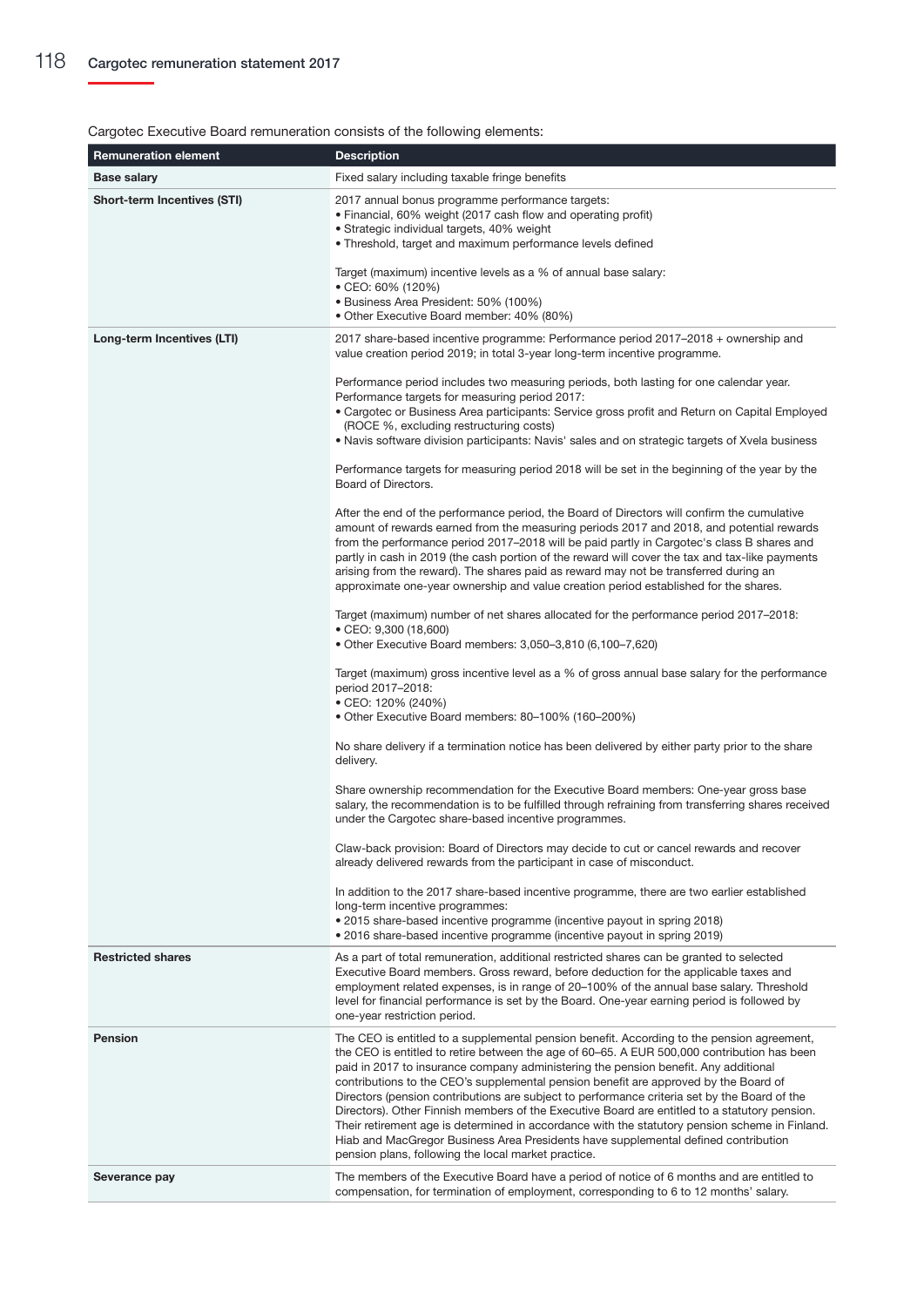## Remuneration report

#### Board of Directors

Based on the decision of the AGM of 21 March 2017, the Board's annual remunerations for the year 2017 are as follows:

- Chairman: EUR 85,000
- Vice Chairman: EUR 60,000
- Chairman of the Audit and Risk Management Committee: EUR 60,000
- Other Board members: EUR 45,000

In addition, a fee of EUR 1,000 is paid for attendance of meetings of the Board and its committees.

Remuneration paid to Board members in 2017 is shown in the following table.

| <b>Member of the Board</b>                | <b>Remuneration for Board membership</b><br>and Board work, EUR* | <b>Number of class B shares</b><br>obtained as remuneration** |
|-------------------------------------------|------------------------------------------------------------------|---------------------------------------------------------------|
| Ilkka Herlin, Chairman                    | 124,240                                                          | 721                                                           |
| Tapio Hakakari, Vice Chairman             | 88,990                                                           | 503                                                           |
| Kimmo Alkio, member                       | 64,000                                                           | 374                                                           |
| Jorma Eloranta, member                    | 70,000                                                           | 374                                                           |
| Peter Immonen, member                     | 70,000                                                           | 374                                                           |
| Teresa Kemppi-Vasama, member <sup>1</sup> | 54,000                                                           | 253                                                           |
| Johanna Lamminen, member <sup>1</sup>     | 54,000                                                           | 253                                                           |
| Kaisa Olkkonen, member                    | 69,000                                                           | 374                                                           |
| Teuvo Salminen, member                    | 86.750                                                           | 503                                                           |
| Heikki Soljama, member                    | 64,000                                                           | 374                                                           |
| <b>Total</b>                              | 744,980                                                          | 4,103                                                         |

\*Including Board remuneration for period of 1 January 2017–31 March 2018, meeting attendance fees and fringe benefits for period of 1 January 2017–31 December 2017.

\*\*Value included in remuneration for Board membership and Board work. Number of shares includes in addition last quarter 2016 remuneration paid in February 2017.

1 Since 21 March 2017

#### CEO and Executive Board

For the financial period 2017, the base salary of Cargotec's CEO Mika Vehviläinen was EUR 706,860 including fringe benefits. In addition, he received a short-term incentive payout of EUR 575,505 (payout is based on 2016 performance) and long-term incentive payout of EUR 1,055,946

in total. The CEO is covered by Cargotec's short-term incentive programme and share-based incentive programmes. The remuneration paid to the CEO and the Executive Board members in 2017 is stated in the following table:

| Remuneration paid during 2017, EUR                                                                                                                       | CEO Mika Vehviläinen* | <b>Other members of Executive</b><br>Board (in aggregate)** |
|----------------------------------------------------------------------------------------------------------------------------------------------------------|-----------------------|-------------------------------------------------------------|
| Base salary including fringe benefits                                                                                                                    | 706.860               | 2,005,484                                                   |
| Short-term incentives (based on 2016 performance, taxable gross amount<br>before deduction of taxes and employment-related expenses)                     | 575.505               | 993,200                                                     |
| Long-term incentives: 2014 share-based incentive programme payout<br>(taxable gross amount before deduction of taxes and employment-related<br>expenses) | 797.666               | 698,466                                                     |
| Long-term incentives: 2016 restricted shares programme payout<br>(taxable gross amount before deduction of taxes and employment-related<br>expenses)     | 258,280               | 428.219                                                     |
| <b>Total</b>                                                                                                                                             | 2.338.311             | 4.125.369                                                   |

\*In addition, CEO Mika Vehviläinen received EUR 500,000 supplemental pension contribution in 2017.

\*\*Mikael Laine, Mikko Pelkonen, Mikko Puolakka, Antti Kaunonen, Roland Sundén, Michel van Roozendaal.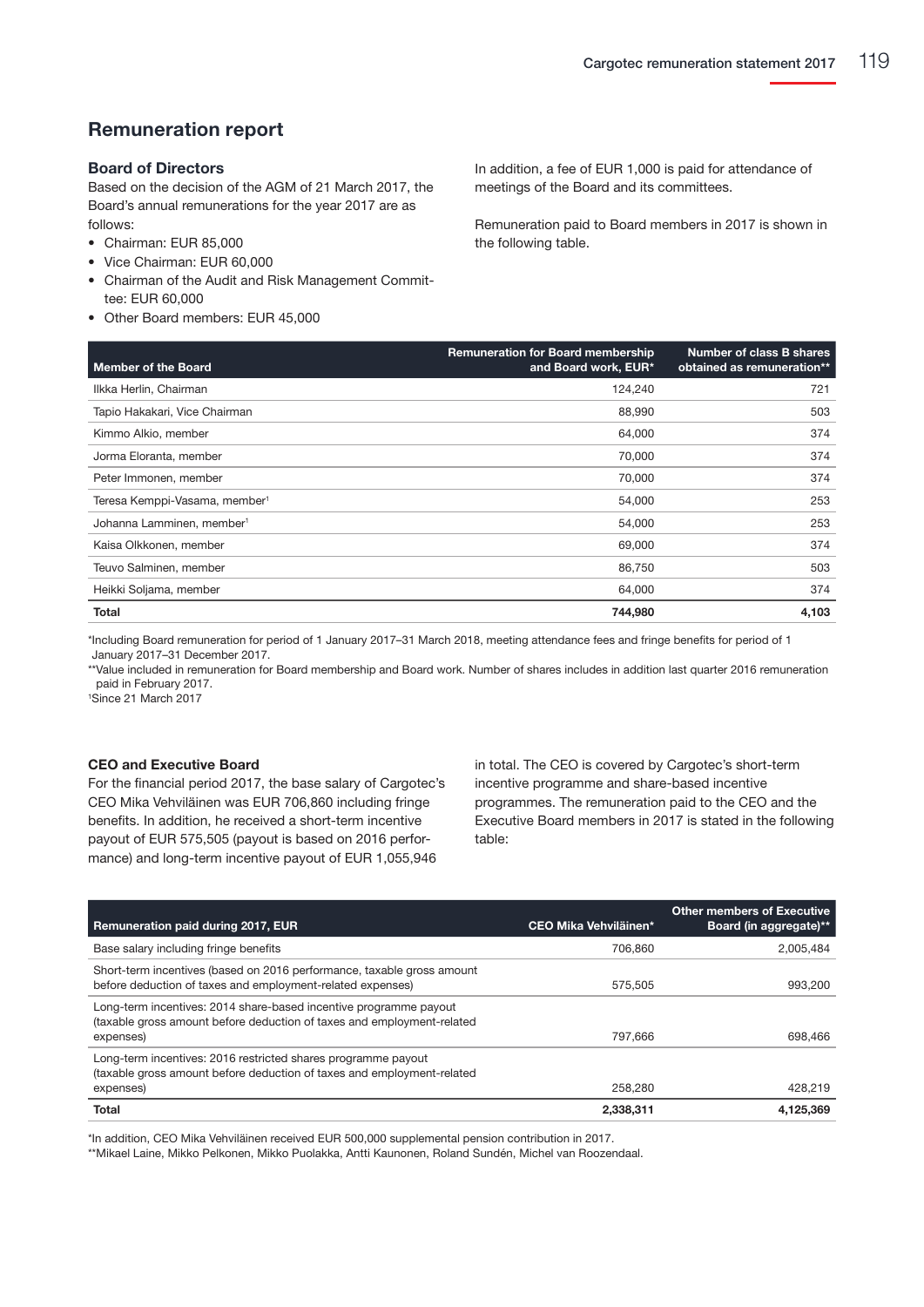The following table summarises the actual number of class B shares delivered (net, after deduction of taxes and employment-related expenses) to the CEO and other members of the Executive Board in 2017:

| Actual number of shares delivered in 2017                                                              | <b>CEO Mika Vehviläinen</b> | <b>Other members of Executive</b><br>Board (in aggregate) |
|--------------------------------------------------------------------------------------------------------|-----------------------------|-----------------------------------------------------------|
| 2014 share-based incentive programme: 2014–2016 earning period; class<br><b>B</b> shares               | 9.176                       | 7.491                                                     |
| 2014–2016 restricted shares programme: 2016 earning period, 2017<br>restriction period; class B shares | 2.971                       | 2.234                                                     |
| 2016–2018 restricted shares programme: 2016 earning period, 2017<br>restriction period; class B shares | $\overline{\phantom{a}}$    | 2.839                                                     |
| <b>Total</b>                                                                                           | 12.147                      | 12.564                                                    |

The following table summarises the net number of shares granted to the CEO and other members of the Executive Board in 2017 (possible incentive payout in spring 2019):

| Net number of shares granted in 2017                                                                                                     | <b>CEO Mika Vehviläinen</b> | <b>Other members of Executive</b><br>Board (in aggregate) |
|------------------------------------------------------------------------------------------------------------------------------------------|-----------------------------|-----------------------------------------------------------|
| 2017 share-based incentive programme: Performance period 2017–2018<br>+ value creation period 2019, on target performance, net number of |                             |                                                           |
| shares. Additionally cash portion to cover taxes.                                                                                        | 9.300                       | 22.100                                                    |

The following table summarises the gross value in euros of restricted shares granted to the CEO and other members of the Executive Board in 2017 (possible incentive payout in spring 2018):

| Gross LTI value granted in 2017, EUR                                                                                                      | CEO Mika Vehviläinen     | Other members of Executive<br>Board (in aggregate) |
|-------------------------------------------------------------------------------------------------------------------------------------------|--------------------------|----------------------------------------------------|
| 2016–2018 restricted shares programme; earning period 2017 (gross in<br>euros, before deduction of taxes and employment-related expenses) | $\overline{\phantom{a}}$ | 350,000                                            |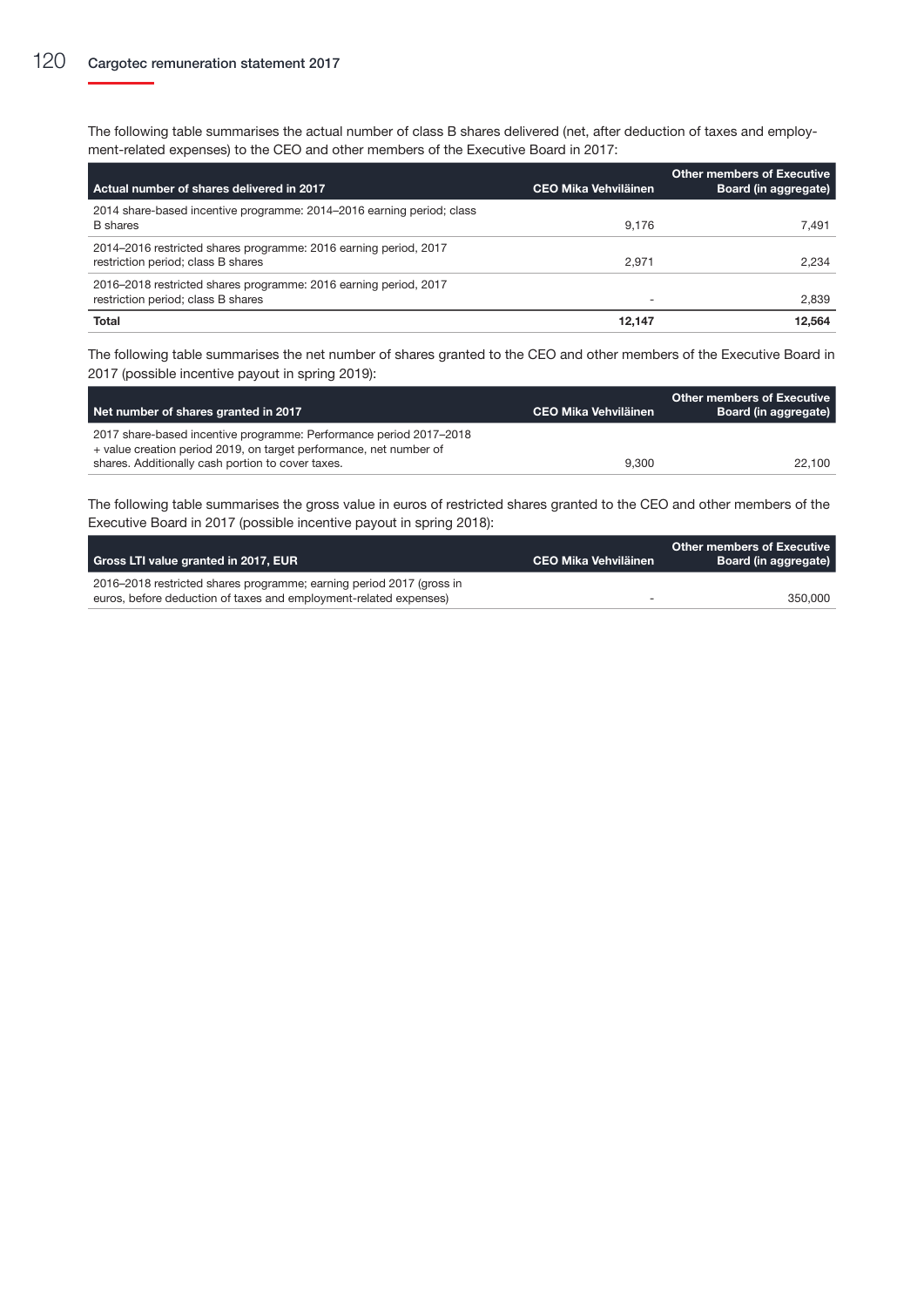# INVESTOR RELATIONS

#### Mission and goal

Cargotec's Investor Relations aims to ensure that all market participants have correct and sufficient information at all times to support a fair valuation of Cargotec's share. Investor Relations is responsible for planning and executing financial and investor communications at Cargotec, and all investor requests are processed centrally through Cargotec's Investor Relations.

The investor relations function prepares Cargotec's financial statements and quarterly reviews, develops the investor website and writes stock exchange releases. It also organises roadshows, investor meetings and events, seminars, news conferences of result publications, as well as site visits and annual general meetings.

Investor relations also manages the arrangements for the Capital Markets Day events for investors and analysts and gathers and analyses market information and investor feedback to be used by Cargotec's management and the Board of Directors.

#### Silent period

Cargotec follows a three-week silent period prior to the publication of interim reports or financial statements. During this time, Cargotec spokespersons do not comment on the company's financial situation, market, or future outlook, hold any meetings with investors or analysts or attend any investor conferences.

#### Investor relations in 2017

Cargotec's Investor Relations actively organised various events for investors and analysts in 2017. In addition to Investor Relations, Cargotec's CEO, CFO and Business Area Presidents participated in investor meetings and events.

During the year, Investor Relations arranged the MacGregor day, the Software Day, and the Hiab Investor Day. At the events, management representatives from MacGregor, Kalmar, Navis and Hiab presented their businesses, giving participants a deeper insight of their present situation, strategy and future possibilities. The events also provided possibilities to discuss with the business management.

During the year, Investor Relations organised investor and analyst visits to DP World London Gateway Port, the Rainbow-Cargotec Industries factory in China and to a local container terminal in Taicang. The China visit was part of Finnish Industrial Week, which was organised together with other Finnish manufacturing companies. Press and analyst meetings were arranged in connection with publishing earnings reports.



Visit to the port terminal in Taicang was arranged as part of Finnish Industrial Week in June.

In September, Cargotec held a Capital Markets Day in London. At the event, the company's top management presented Cargotec's strategy, recent developments and future plans to become the leader in intelligent cargo handling. Furthermore, strategy must-win area specialists lead discussions and answered questions during break-out sessions. Approximately 60 investors, analysts and media representatives had registered to the event.



The speakers and organisers of Capital Markets Day in the sunny London on 12 September.

In 2017, Investor Relations organised roadshows in the United Kingdom, France, Denmark, Austria, Switzerland, Italy, Germany, Norway, Spain, the United States, Sweden, Canada, the Netherlands, Singapore, Hong Kong and Japan.

The publication dates for Cargotec's Financial Statements Review, Half-Year Report and Interim Reports in 2017 were 8 February, 26 April, 20 July and 27 October. Cargotec arranged conference calls for media and analysts for all the Interim Reports, where the CEO and CFO presented the results for the previous quarter. It was possible to follow the meetings at Cargotec's head office in Helsinki, via a live audio webcast on Cargotec's investor website or via a conference call. Recordings and transcripts of the events are available on Cargotec's investor website.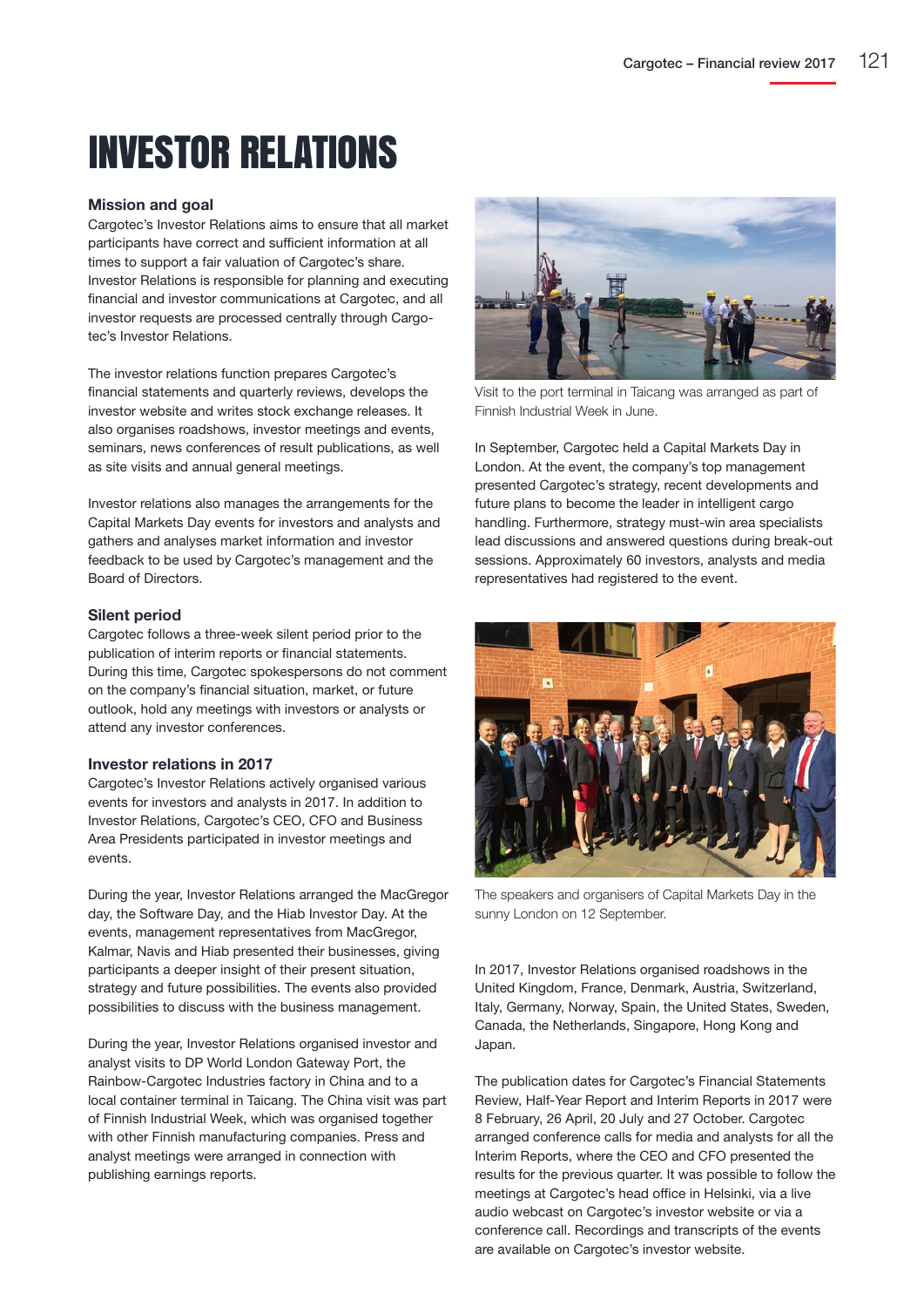#### New content and IR awards

In addition to new events, Cargotec's Investor Relations function developed new ways to communicate with investors and to increase the transparency of its actions. The new additions include, for example, an IR video gallery, an IR blog and a podcast channel.

In addition to videos provided by the Cargotec business areas, the IR video gallery contains brief interim report result reviews, event speaker interviews, as well as event webcasts. In 2017, the IR blog grew by six posts. It can also be read on the Sijoitustieto website in Finnish.

In November, Hanna-Maria Heikkinen, Cargotec's Head of Investor Relations, was presented the Best Investor Relations Officer in Finland award at the IR Nordic Markets 2017 event in Stockholm, arranged by the Swedish research and analysis consultancy Regi. Cargotec's Investor Relations function ranked third in the Best Company category in Finland.

#### Analyst coverage

At the end of 2017, the Cargotec share was covered by 13 analysts, located in Helsinki, Stockholm, Düsseldorf and London. Two new analysts, from UBS and Credit Suisse, started covering Cargotec in 2017. Analyst contact information as well as consensus estimates are available on Cargotec's investor website. Cargotec does not take any responsibility for the content, accuracy or completeness of the views of analysts or other capital market representatives.

#### Financial calendar 2018

| February 8, 2018 | <b>Financial Statements Review 2017</b>                     |
|------------------|-------------------------------------------------------------|
| Week 8, 2018     | Financial Statements and Annual Report<br>2017              |
| March 20, 2018   | <b>Annual General Meeting</b>                               |
| April 24, 2018   | Publication of the January–March 2018<br>Interim Report     |
| July 19, 2018    | Publication of the January-June 2018<br>Half-Year Report    |
| October 26, 2018 | Publication of the January–September 2018<br>Interim Report |

The calendar is available on Cargotec's investor website.

#### Investor Relations contact information



Hanna-Maria Heikkinen VP, Investor Relations Tel. +358 20 777 4084



Pekka Rouhiainen Investor Relations Manager Tel. +358 40 739 5897



Tiina Aaltonen Executive Assistant to the CFO and Investor Relations

Tel. +358 20 777 4105